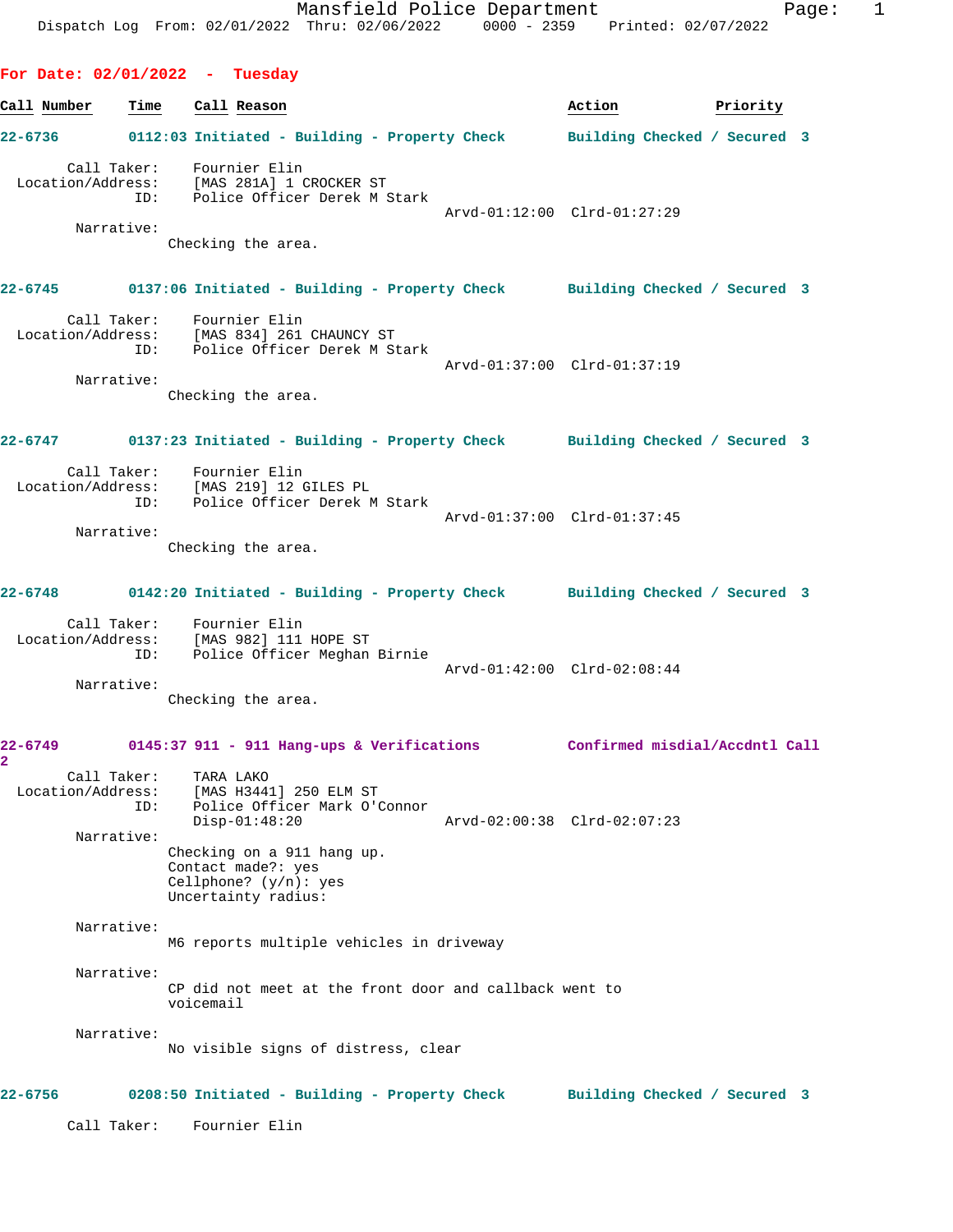Mansfield Police Department Fage: 2 Dispatch Log From: 02/01/2022 Thru: 02/06/2022 0000 - 2359 Printed: 02/07/2022 Location/Address: [MAS 1002] 250 EAST ST ID: Police Officer Meghan Birnie Arvd-02:08:00 Clrd-02:22:24 Narrative: Checking the area. **22-6761 0221:57 Initiated - Building - Property Check Building Checked / Secured 3** Call Taker: Fournier Elin Location/Address: [MAS 411] 60 FORBES BLVD ID: Police Officer Mark O'Connor Arvd-02:21:00 Clrd-02:25:10 Narrative: Checking the area. **22-6763 0225:15 Initiated - Building - Property Check Building Checked / Secured 3** Call Taker: Fournier Elin Location/Address: [MAS 4] 31 HAMPSHIRE ST<br>ID: Police Officer Mark O'Co Police Officer Mark O'Connor Arvd-02:25:00 Clrd-02:28:54 Narrative: Checking the area. **22-6765 0229:01 Initiated - Building - Property Check Building Checked / Secured 3** Call Taker: Fournier Elin Location/Address: [MAS 1040] 50 RESERVOIR ST Apt. #ST ID: Police Officer Mark O'Connor Arvd-02:29:00 Clrd-02:35:21 Narrative: Checking the area. **22-6778 0251:16 Initiated - Suspicious Actv / Persn / Veh Services Rendered 2**  Call Taker: Fournier Elin Location/Address: [MAS 240A] 189 CHAUNCY ST ID: Police Officer Derek M Stark Arvd-02:51:00 Clrd-03:11:48 Narrative: M12 reports approx 45 mins ago a tan male with black hair entered the store on foot wearing a reflective jacket and black neck gaiter. He stated he was waiting for a ride and then possibly headed to the train station. Narrative: State was advised of the info Narrative: Train station checks negative, detail officers in the area report no one matching that description was in the area Narrative: Red roof checks negative for any walk ins **22-6780 0309:31 Initiated - Building - Property Check Building Checked / Secured 3** Call Taker: Fournier Elin Location/Address: [MAS 907E] 390 WEST ST ID: Police Officer Mark O'Connor Police Officer Mark O'Connor<br>Police Officer Mark O'Connor<br>Arvd-03:09:00 Clrd-03:24:27 Narrative: Checking the area. **22-6781 0312:33 Initiated - Building - Property Check Building Checked / Secured 3** Call Taker: Fournier Elin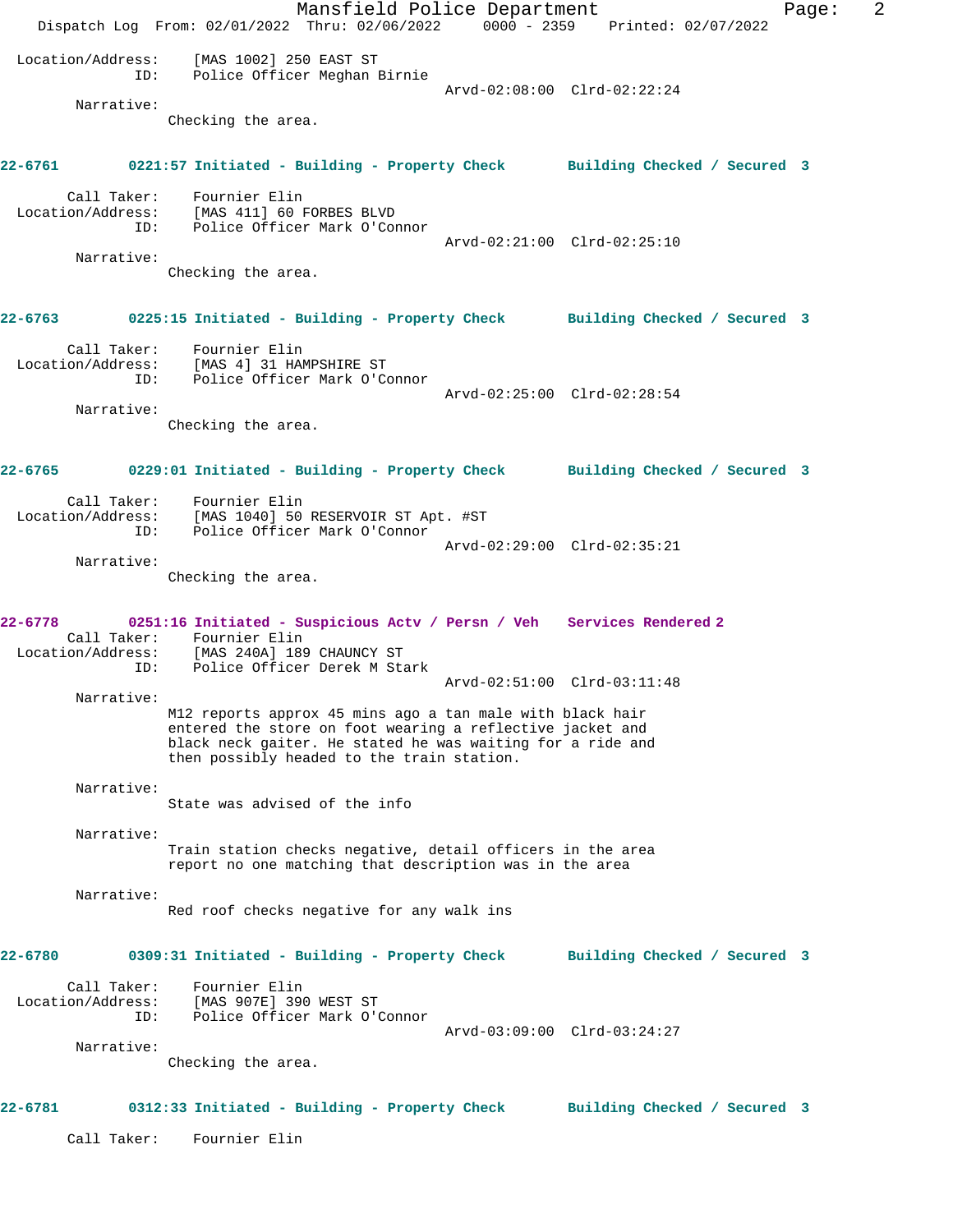|                                                                | Mansfield Police Department<br>Dispatch Log From: 02/01/2022 Thru: 02/06/2022                                                                                                                                                                                                                                 | $0000 - 2359$                                              | Printed: 02/07/2022 |              | Page: | 3 |
|----------------------------------------------------------------|---------------------------------------------------------------------------------------------------------------------------------------------------------------------------------------------------------------------------------------------------------------------------------------------------------------|------------------------------------------------------------|---------------------|--------------|-------|---|
| Location/Address:<br>ID:                                       | [MAS 139] 265 FRUIT ST<br>Police Officer Meghan Birnie                                                                                                                                                                                                                                                        |                                                            |                     |              |       |   |
| Vehicle:<br>Narrative:                                         | BRO 2006 FORD VA ECONOL Req: PC MA 7DYH10 VIN: 1FMRE11W56DA18363                                                                                                                                                                                                                                              | Arvd-03:12:00 Clrd-03:24:15                                |                     |              |       |   |
| Narrative:                                                     | Checking the area.                                                                                                                                                                                                                                                                                            |                                                            |                     |              |       |   |
| Narrative:                                                     | 5 reports unsecured gate on the side of bldg                                                                                                                                                                                                                                                                  |                                                            |                     |              |       |   |
| Narrative:                                                     | Conducting a drivethru, possibly open for snow removal                                                                                                                                                                                                                                                        |                                                            |                     |              |       |   |
|                                                                | M5 reports she spoke with an employee who reported they were<br>having issues with the gate closing yesterday                                                                                                                                                                                                 |                                                            |                     |              |       |   |
| 22-6783<br>Call Taker:<br>Vicinity of:<br>ID:                  | 0324:33 Initiated - Suspicious Actv / Persn / Veh<br>Fournier Elin<br>[MAS 907] 390 WEST ST Apt. #A<br>Police Officer Mark O'Connor                                                                                                                                                                           |                                                            | Spoken To           | $\mathbf{2}$ |       |   |
| ID:                                                            | Police Officer Derek M Stark                                                                                                                                                                                                                                                                                  | Arvd-03:24:00 Clrd-03:32:30                                |                     |              |       |   |
| Vehicle:<br>Narrative:                                         | $Disp-03:26:42$<br>WHI 2015 PROMASTER 2500 Req: RI 90264 VIN: 3C6TRVDG4FE520930                                                                                                                                                                                                                               | Arvd-03:28:26 Clrd-03:32:32                                |                     |              |       |   |
|                                                                | Out with SUSP vehicle                                                                                                                                                                                                                                                                                         |                                                            |                     |              |       |   |
| Narrative:                                                     | Reports reg comes back to a nissan but he is out with a<br>dodge truck, investigating                                                                                                                                                                                                                         |                                                            |                     |              |       |   |
| Narrative:                                                     | M12 en route                                                                                                                                                                                                                                                                                                  |                                                            |                     |              |       |   |
| Narrative:                                                     | 6 reports 12 on scene and making contact with person in<br>vehicle                                                                                                                                                                                                                                            |                                                            |                     |              |       |   |
| Narrative:                                                     |                                                                                                                                                                                                                                                                                                               |                                                            |                     |              |       |   |
|                                                                | 6 reports he spoke with male party who works far away. He<br>decided to sleep in the parking lot of Home depot. Advised<br>to speak with home depot regarding sleeping in their lot.<br>Units clear                                                                                                           |                                                            |                     |              |       |   |
| 22-6784<br>Call Taker:<br>ID:<br>ID:<br>Vehicle:<br>Narrative: | 0327:42 Radio - Disabled Motor Vehicle<br>Fournier Elin<br>Location/Address: [MAS] 170 SCHOOL ST @ 100 RTE 140 NB<br>Police Officer Derek M Stark<br>$Disp-03:32:47$<br>Police Officer Mark O'Connor<br>$Disp-03:32:56$<br>BGE 2016 ACCORD Reg: RI 1AB580 VIN: 1HGCR2F85GA136450<br>Reported DMV in the area. | Arvd-03:33:01 Clrd-04:02:00<br>Arvd-03:32:59 Clrd-04:02:02 | Services Rendered 3 |              |       |   |
| Narrative:                                                     | 12 reports vehicle is out of gas, will be attempting to<br>assist                                                                                                                                                                                                                                             |                                                            |                     |              |       |   |
| Narrative:                                                     | 12 requesting a call be placed to Central St to see if they<br>can assist                                                                                                                                                                                                                                     |                                                            |                     |              |       |   |
| Narrative:                                                     | Central St en route                                                                                                                                                                                                                                                                                           |                                                            |                     |              |       |   |
| Narrative:                                                     | Gas cans located, Central St cancelled                                                                                                                                                                                                                                                                        |                                                            |                     |              |       |   |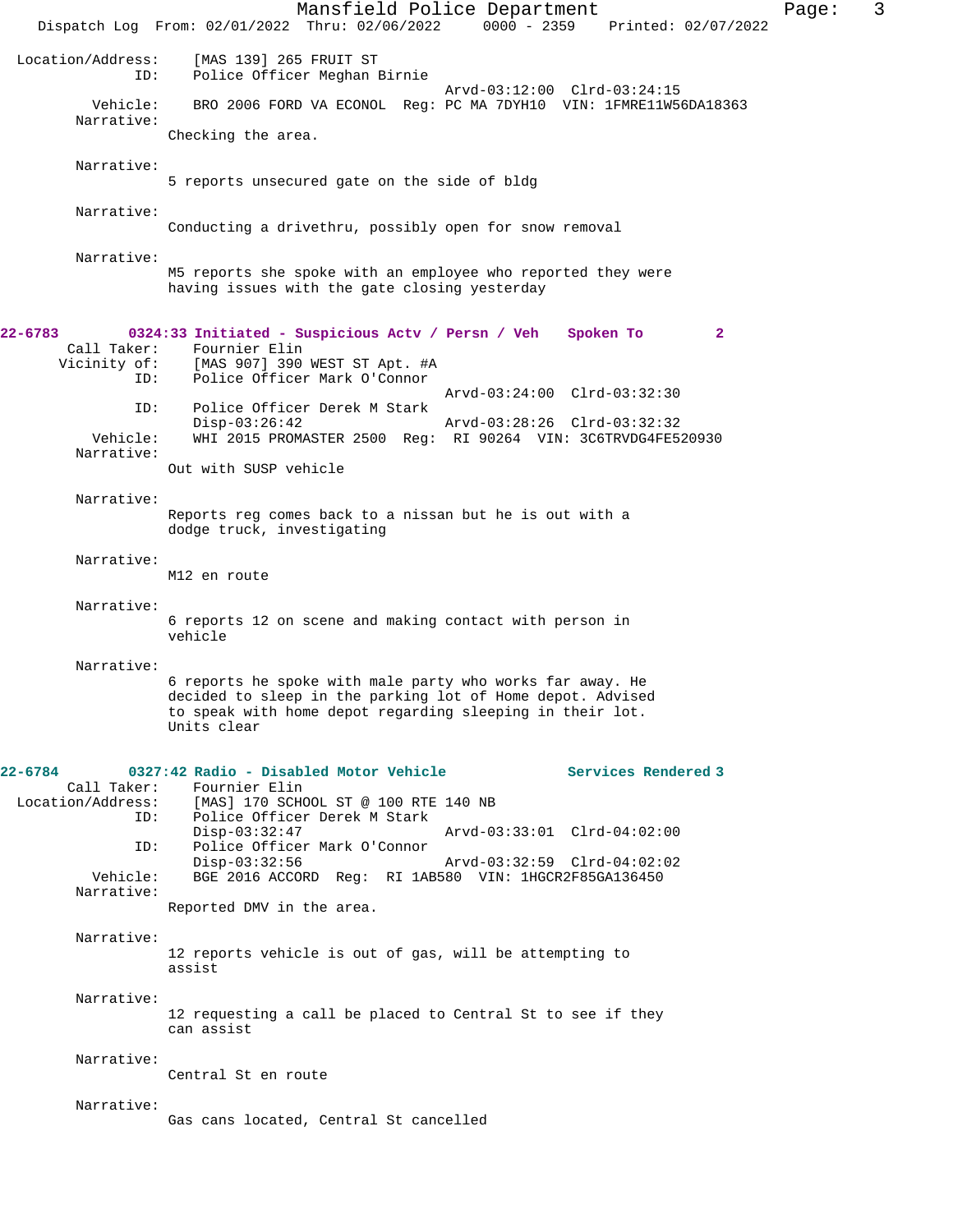Mansfield Police Department Fage: 4 Dispatch Log From: 02/01/2022 Thru: 02/06/2022 0000 - 2359 Printed: 02/07/2022 Narrative: Able to fuel car enough to get to gas station. Units clear **22-6787 0434:20 Initiated - Building - Property Check Building Checked / Secured 3** Call Taker: Fournier Elin Location/Address: [MAS 814] 50 WEST CHURCH ST ID: Police Officer Derek M Stark Arvd-04:34:00 Clrd-04:39:10 Narrative: Checking the area. **22-6805 0740:49 Phone - Assist Fire Department Referred to Other Agency 2** Call Taker: Jarred Kohler Location/Address: [MAS] 5 HAMPSHIRE ST ID: Police Officer Mark O'Connor Disp-07:41:29 Clrd-07:45:19 Narrative: Assisting the FD with a fire related incident. Nature: Fire

Narrative:

FD to handle per M1

alarm activation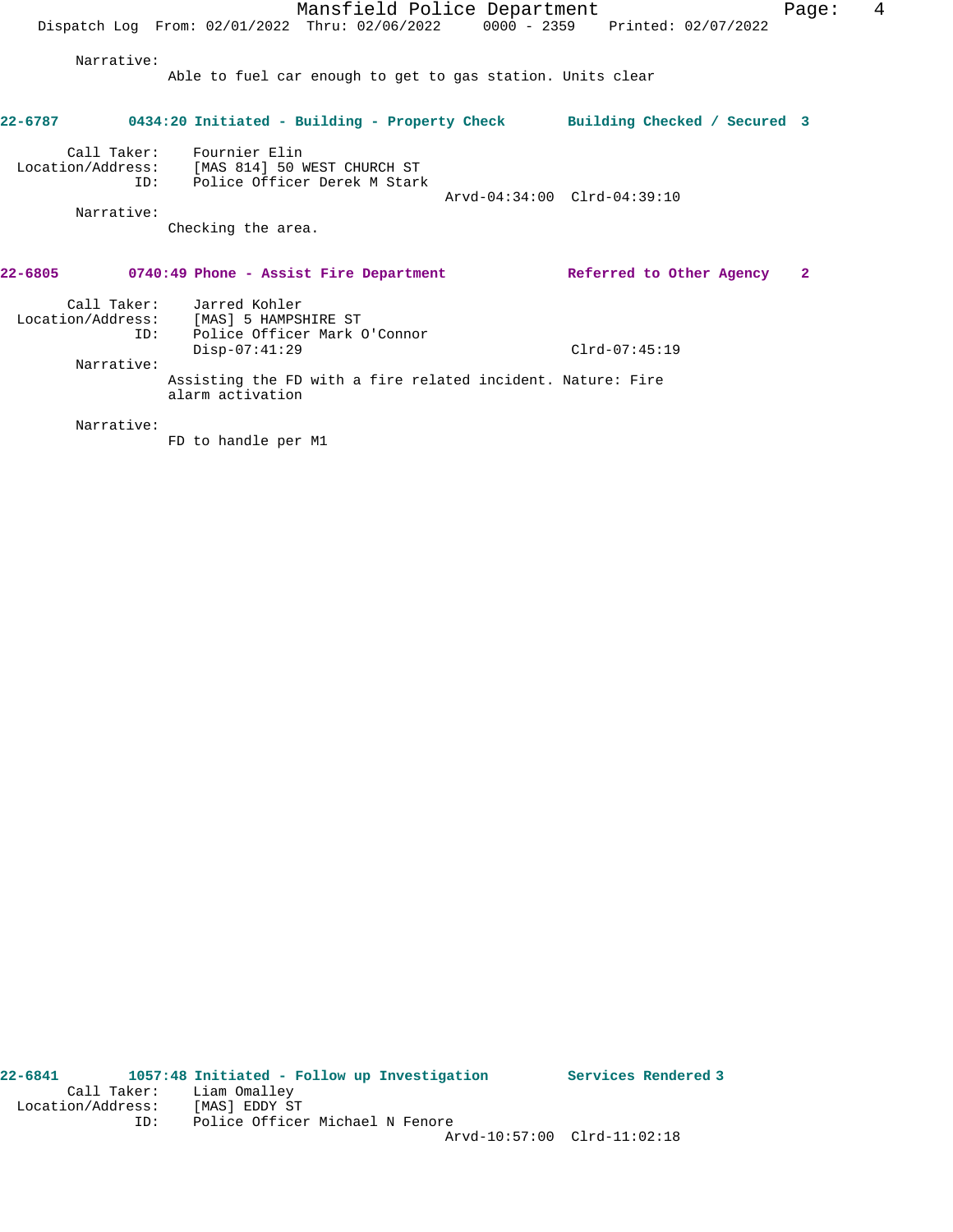|                                                        | Mansfield Police Department                                                                                            | 5<br>Page:                  |
|--------------------------------------------------------|------------------------------------------------------------------------------------------------------------------------|-----------------------------|
|                                                        | Dispatch Log From: 02/01/2022 Thru: 02/06/2022 0000 - 2359 Printed: 02/07/2022                                         |                             |
| Narrative:                                             | Police Officer Nicole P Newport                                                                                        |                             |
|                                                        | Conducting a follow up in the area to a previously reported<br>incident.                                               |                             |
| $22 - 6844$<br>Call Taker:                             | 1111:32 Initiated - Follow up Investigation Services Rendered 3<br>Liam Omalley<br>Location/Address: [MAS] 792 WEST ST |                             |
| ID:                                                    | Police Officer Michael N Fenore<br>Police Officer Nicole P Newport                                                     | Arvd-11:11:00 Clrd-11:29:08 |
| Narrative:                                             | Conducting a follow up in the area to a previously reported<br>incident.                                               |                             |
| $22 - 6847$                                            | 1140:18 Initiated - Building - Property Check Building Checked / Secured 3                                             |                             |
| Call Taker:<br>Location/Address:<br>ID:<br>Narrative:  | Liam Omalley<br>[MAS 2] 60 FORBES BLVD<br>Police Officer Michael T Fitzgerald                                          | Arvd-11:40:00 Clrd-11:48:06 |
|                                                        | Checking the area.                                                                                                     |                             |
| $22 - 6858$<br>Call Taker:<br>Location/Address:<br>ID: | 1318:14 Phone - Well Being Check<br>Ryan O'Rourke<br>[MAS H700]<br>Police Officer Gregg S Kennedy                      | Spoken To<br>3              |

|            | Call Taker: Ryan O'Rourke<br>Location/Address: [MAS H5816] 7 MILL ST<br>ID: Police Officer Gregg S Kennedy   |                             | Spoken To                   | 3 |  |
|------------|--------------------------------------------------------------------------------------------------------------|-----------------------------|-----------------------------|---|--|
| Narrative: | $Disp-13:33:52$                                                                                              | Arvd-13:39:19 Clrd-13:50:30 |                             |   |  |
|            | caller requesting to speak with an officer regarding<br>accident from Saturday night. Call 22-6319           |                             |                             |   |  |
| Narrative: | M8 spoke to party and will follow up with the officer who<br>took the initial report.                        |                             |                             |   |  |
| 22-6875    | 1411:25 Initiated - Building - Property Check Building Checked / Secured 3                                   |                             |                             |   |  |
| ID:        | Call Taker: Liam Omalley<br>Location/Address: [MAS 840] 280 SCHOOL ST<br>Police Officer Michael T Fitzgerald |                             |                             |   |  |
| Narrative: |                                                                                                              |                             | Arvd-14:11:00 Clrd-14:16:47 |   |  |
|            | Checking the area.                                                                                           |                             |                             |   |  |
| 22-6877    | 1413:40 Initiated - Building - Property Check Building Checked / Secured 3                                   |                             |                             |   |  |

Disp-13:21:41 Arvd-13:28:32 Clrd-13:33:05

Disp-13:22:38 Arvd-13:28:40 Clrd-13:32:59

ID: Sergeant Jeffrey G Bombard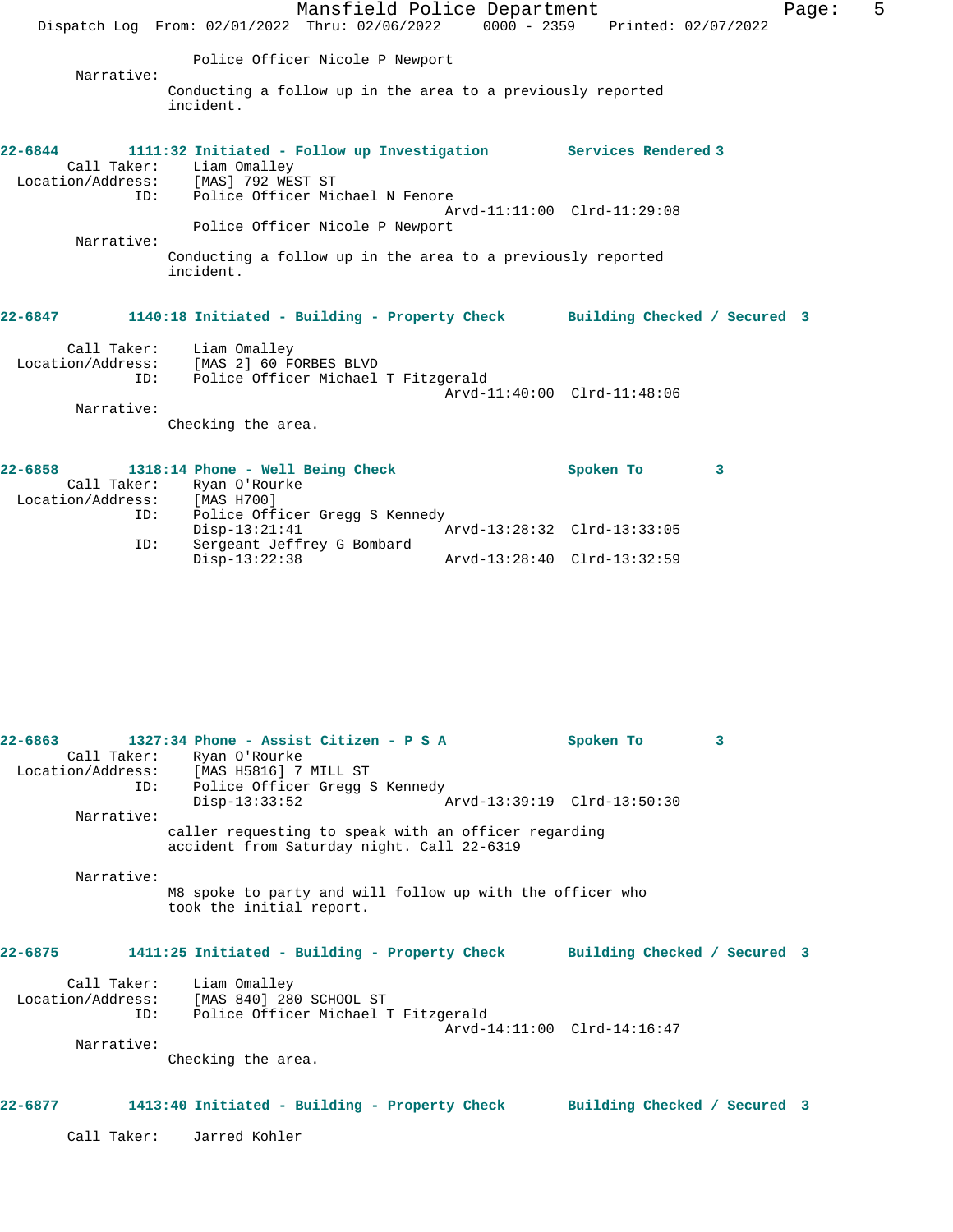Mansfield Police Department Form Page: 6 Dispatch Log From: 02/01/2022 Thru: 02/06/2022 0000 - 2359 Printed: 02/07/2022 Location/Address: [MAS 982] 111 HOPE ST ID: Police Officer Gregg S Kennedy Arvd-14:13:00 Clrd-14:17:01 Narrative: Checking the area. **22-6882 1429:22 Phone - 911 Hang-ups & Verifications Confirmed misdial/Accdntl Call 2**  Call Taker: Ryan O'Rourke Location/Address: [MAS 191] 71 MAPLE ST ID: Police Officer Gregg S Kennedy Disp-14:31:12 Arvd-14:37:11 Clrd-14:39:18 Narrative: Checking on a 911 hang up. Contact made?: No Cellphone? (y/n): Yes Uncertainty radius: 60 Narrative: M14 reports accidental by employee. **22-6890 1527:56 Phone - 911 Hang-ups & Verifications Services Rendered 2**  Call Taker: Ryan O'Rourke<br>Location/Address: [MAS 228] 150 [MAS 228] 150 NORTH MAIN ST ID: Police Officer Matthew A Souza<br>Disp-15:31:18 Disp-15:31:18 Arvd-15:34:35 Clrd-15:38:01 Narrative: Checking on a 911 hang up. Contact made?: No Cellphone? (y/n): Yes Uncertainty radius: 31 meters no answer on call back. Narrative: M8 reports no one making themselves known **22-6899 1633:25 Phone - 911 Hang-ups & Verifications Confirmed misdial/Accdntl Call 2**  Call Taker: Ryan O'Rourke Location/Address: [MAS] NORTHRIDGE RD ID: Detective David D Kerr Disp-16:36:17 Arvd-16:43:40 Clrd-16:45:31 Narrative: Checking on a 911 hang up. Contact made?: Yes Cellphone? (y/n): Yes Uncertainty radius: caller is walking dog and will flag officer down. Narrative: M13 confirmed accidental. **22-6907 1719:27 Phone - 911 Hang-ups & Verifications Confirmed misdial/Accdntl Call 2**  Call Taker: Ryan O'Rourke Location/Address: [MAS H5304] 662 ELM ST ID: Police Officer Joshua S Ellender Disp-17:21:08 Arvd-17:25:48 Clrd-17:27:45 Narrative: Checking on a 911 hang up. Contact made?: No Cellphone? (y/n): Yes Uncertainty radius: 19 meters open line, could hear a child in background.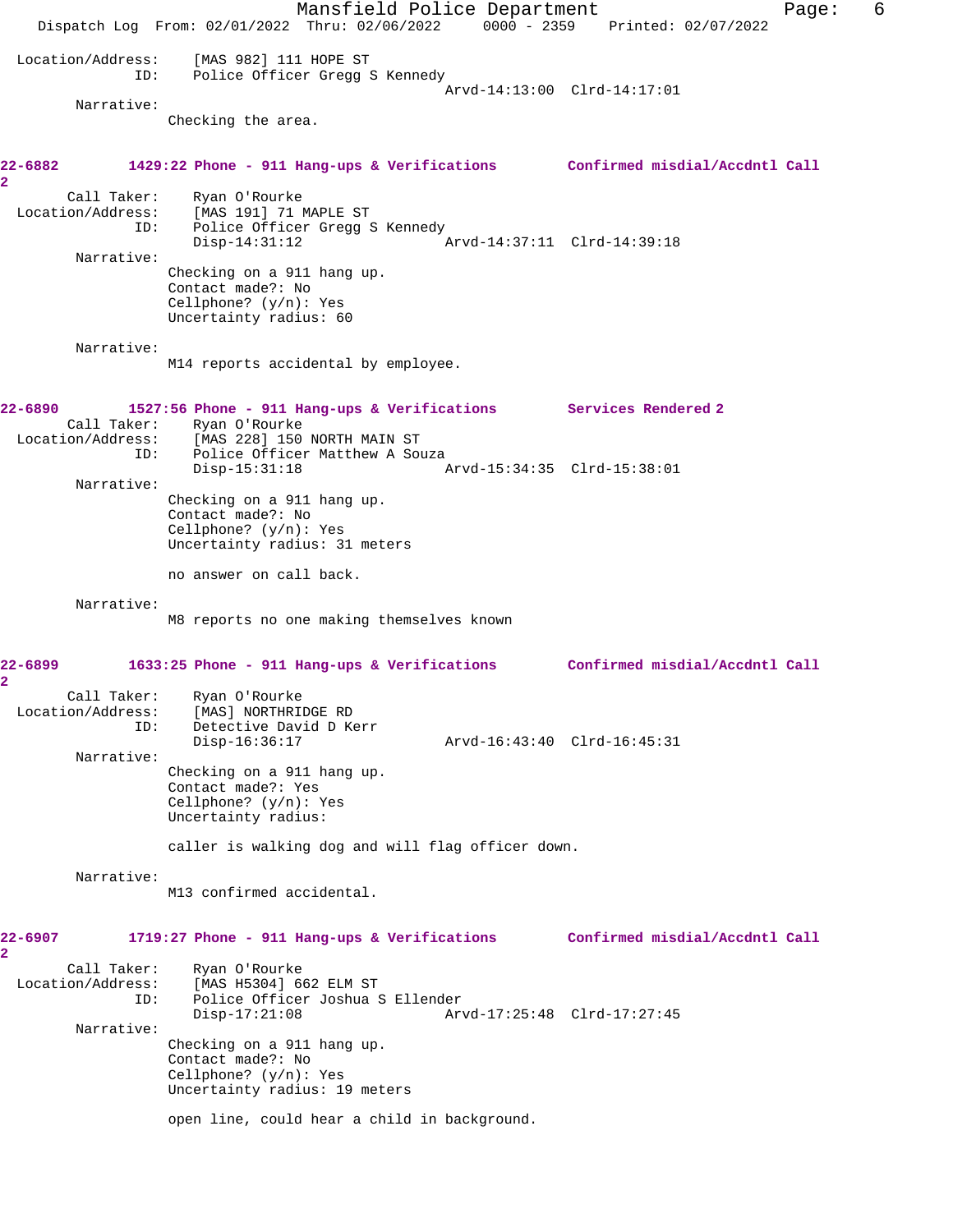Mansfield Police Department Fage: 7 Dispatch Log From: 02/01/2022 Thru: 02/06/2022 0000 - 2359 Printed: 02/07/2022 Narrative: M3 confirmed accidental by mother and child. **22-6911 1817 Initiated - Community Policing Services Rendered 3**  Call Taker: Police Officer Andrew J Kelley Location/Address: [MAS 12] 250 EAST ST ID: Police Officer Andrew J Kelley Arvd-18:18:17 Clrd-19:02:03 **22-6912 1835:38 Initiated - Building - Property Check Services Rendered 3**  Call Taker: Jarred Kohler Location/Address: [MAS 840] 280 SCHOOL ST ID: Police Officer Joshua S Ellender Arvd-18:35:00 Clrd-18:44:54 Narrative: Checking the area. **22-6915 1916:14 Initiated - Assist Other Agency Services Rendered 3**  Call Taker: JEFFREY KEEFE Vicinity of: [MAS] 41 GILBERT ST ID: Police Officer Joshua S Ellender Arvd-19:16:00 Clrd-19:45:19 Narrative: Assisting MSP. **22-6918 1931:44 Phone - Assist Fire Department Referred to Other Agency 2** Call Taker: JEFFREY KEEFE Location/Address: [MAS 432] 12 BONNEY LN ID: Police Officer Andrew J Kelley<br>Disp-19:33:45 Disp-19:33:45 Arvd-19:37:31 Clrd-19:40:48 Narrative: Assisting the FD with a fire related incident. Nature: Alarm sounding. **22-6919 1938:18 911 - Animal Complaints Services Rendered 3**  Call Taker: Aaron Figueroa Location/Address: [MAS] 44 JAKES WAY ess: IMAS] 44 JAKES WAY<br>ID: Police Officer Andrew J Kelley<br>Disp-19:41:02 Arvd-19:43:46 Clrd-19:59:23 Narrative: Caller is request assistance as he beleives that his dog just died Narrative: M10 to resond per SC, ACO if needed after officer determination. Narrative: ACO was contacted and will meet the CP at the shelter. Narrative: Animals body was released to the owner by the ACO. To be handled by the family vet. **22-6920 1948:01 Initiated - Motor Veh Acc - No Injury Investigated - Report Taken 1** Call Taker: JEFFREY KEEFE<br>Vicinity of: [MAS 432] 12 of: [MAS 432] 12 BONNEY LN<br>ID: Sergeant Robert S Piero Sergeant Robert S Pierce Arvd-19:48:00 Clrd-20:10:49<br>Vehicle: RED 2019 EMON FIRETRUCK Reg: MVN MA MER308 VIN: 4EN6AAA8 RED 2019 EMON FIRETRUCK Reg: MVN MA MFB308 VIN: 4EN6AAA85K1002650 Narrative: MPD requested to the scene of a fire call for an accident involving E31. Refer To Accident: 22MAS-40-AC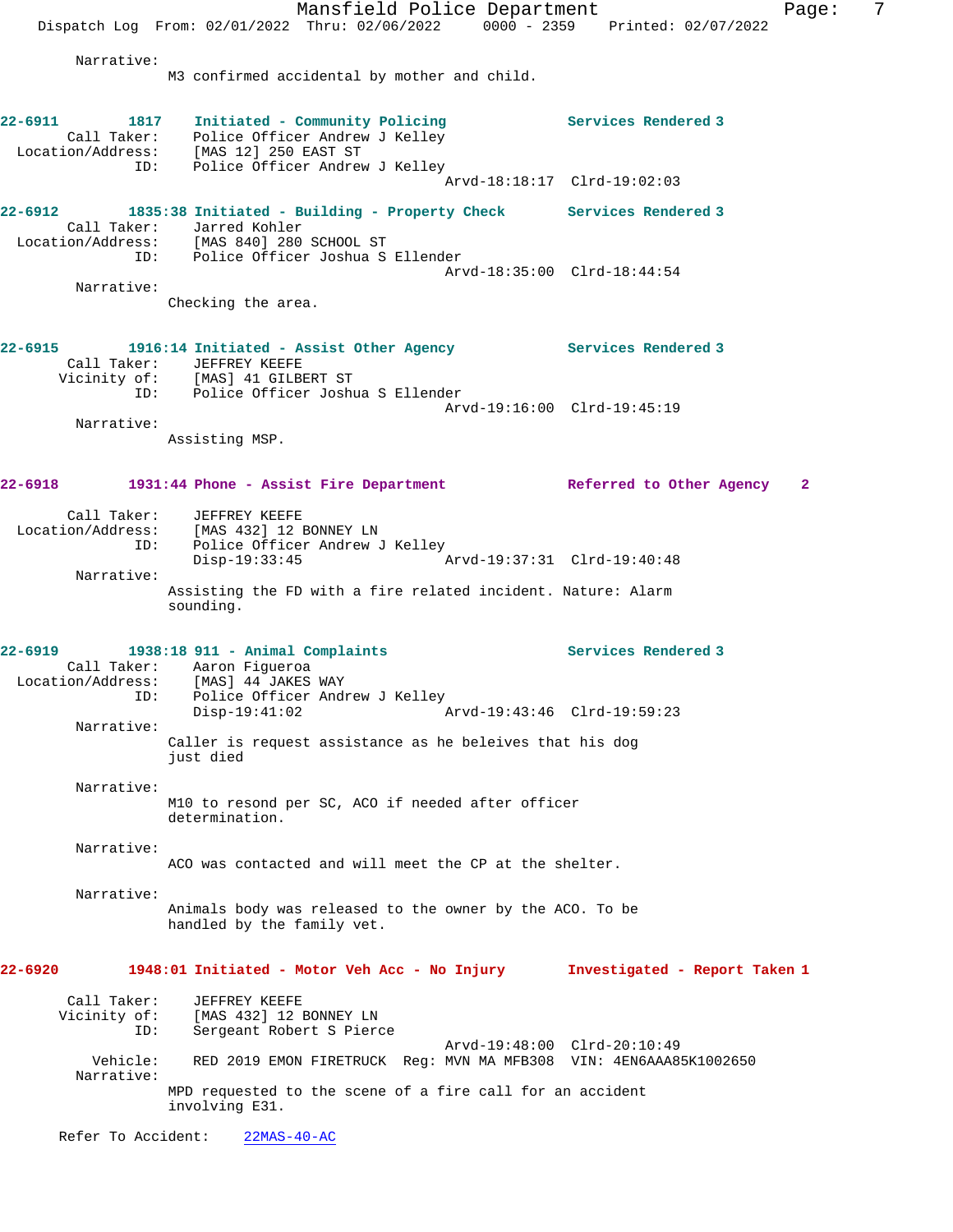**22-6921 1949:42 Initiated - Motor Vehicle Stop Investigated - Report Taken 3** Call Taker: JEFFREY KEEFE Vicinity of: [MAS H5304] 662 ELM ST ID: Police Officer Joshua S Ellender Arvd-19:49:00 Clrd-20:42:29 ID: Detective David D Kerr Disp-19:54:23 Arvd-20:01:27 Clrd-20:05:30<br>ID: Detective David D Kerr Disp-19:54:23<br>Detective David D Kerr<br>Disp-20:05:38 Disp-20:05:38 Arvd-20:05:40 Clrd-20:42:22 Vehicle: BLK 2020 SUBA WRX Reg: PC MA 2WNM31 VIN: JF1VA1C66L9807427 Towed: For: Unregistered/Uninsured By: Central Street Garage To: Central Street Garage Narrative: Central st en route for tow Narrative: M3 off with MVST. Narrative: Narrative: Central st is on scene. Narrative: M13 will be transporting the operator. Narrative: Offence occurred Elm near Oak. Plates were seized. Refer To Summons: 22MAS-47-AR Summons: JACK, TIMOTHY M<br>Address: 8 SPRUCE TREE LN 8 SPRUCE TREE LN Apt. #29 NORTON, MA<br>37<br>LICENSE SUSPENDED --Age:<br>:Charges LICENSE SUSPENDED, OP MV WITH SPEEDING RATE OF SPEED EXCEEDING POSTED LIMIT REGISTRATION SUSPENDED, OP MV WITH UNINSURED MOTOR VEHICLE UNREGISTERED MOTOR VEHICLE **22-6941 2126:40 Initiated - Building - Property Check Services Rendered 3**  Call Taker: JEFFREY KEEFE Vicinity of: [MAS] NORTH MAIN ST ID: Police Officer Andrew J Kelley Arvd-21:26:00 Clrd-21:41:32 Narrative: Checking the area. **22-6948 2216:49 Initiated - Building - Property Check Services Rendered 3**  Call Taker: JEFFREY KEEFE Vicinity of: [MAS 2] 60 FORBES BLVD ID: Police Officer Joshua S Ellender Arvd-22:16:00 Clrd-22:21:13 Narrative: Checking the area. **22-6949 2221:19 Initiated - Building - Property Check Services Rendered 3**  Call Taker: JEFFREY KEEFE Vicinity of: [MAS 4] 31 HAMPSHIRE ST ID: Police Officer Joshua S Ellender Arvd-22:21:00 Clrd-22:30:11 Narrative: Checking the area. **22-6951 2241:31 Initiated - Building - Property Check Building Checked / Secured 3**

Call Taker: JEFFREY KEEFE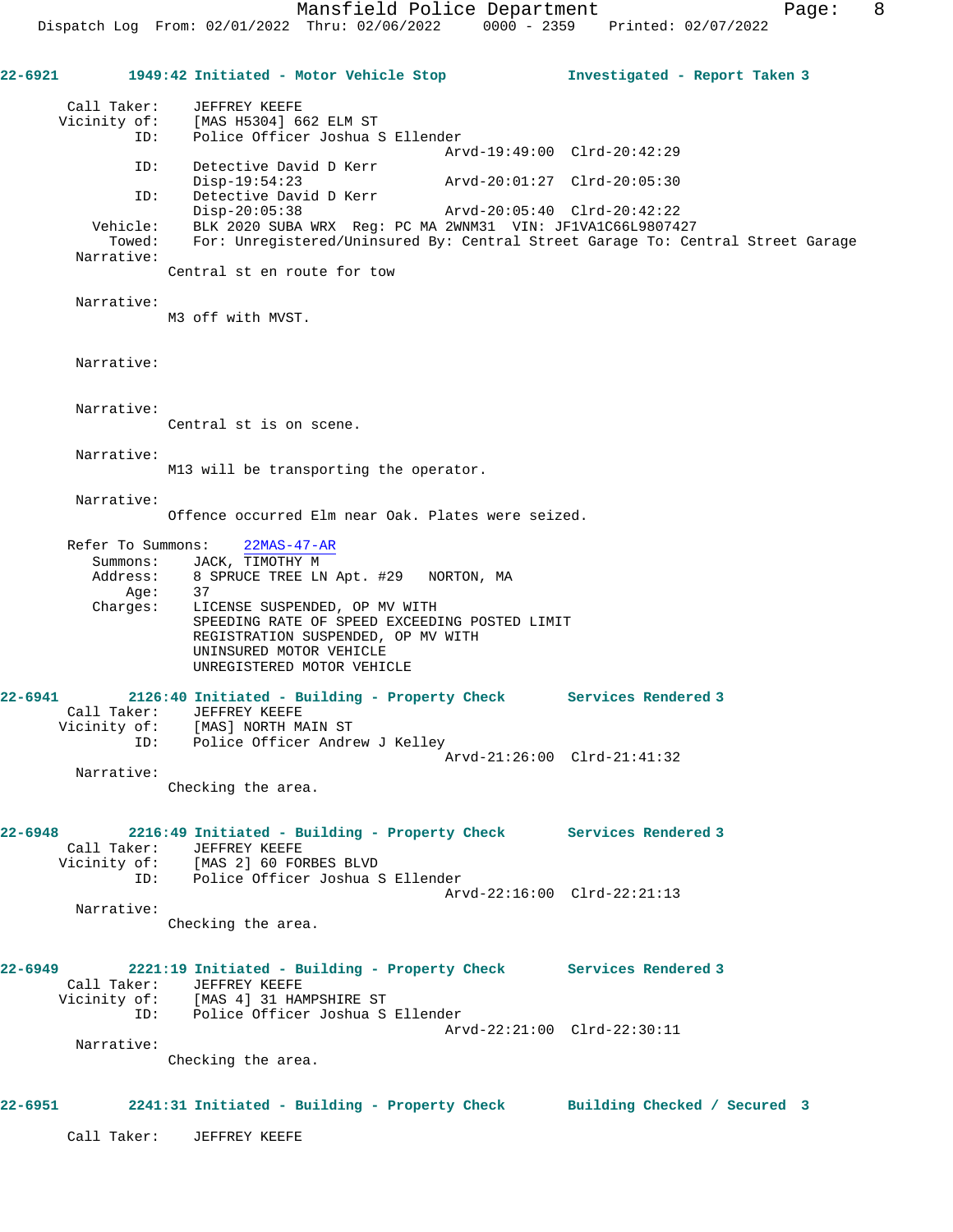Mansfield Police Department Fage: 9 Dispatch Log From: 02/01/2022 Thru: 02/06/2022 0000 - 2359 Printed: 02/07/2022 Vicinity of: [MAS 1015] 30 CHAUNCY ST ID: Police Officer Andrew J Kelley Arvd-22:41:00 Clrd-22:43:05 Narrative: Checking the area. **22-6952 2245:47 Initiated - Building - Property Check Services Rendered 3**  Call Taker: NICHOLAS GOYETTE Location/Address: [MAS 1002] 250 EAST ST ID: Detective David D Kerr Arvd-22:45:00 Clrd-22:55:33 Narrative: Checking the area. **For Date: 02/02/2022 - Wednesday 22-6961 0058:53 Initiated - Building - Property Check Building Checked / Secured 3** Call Taker: JEFFREY KEEFE Vicinity of: [MAS 417] 9 FRANCIS AVE ID: Police Officer Derek M Stark Arvd-00:58:00 Clrd-01:07:31 Narrative: Checking the area. **22-6962 0102:28 Initiated - Building - Property Check Services Rendered 3**  Call Taker: JEFFREY KEEFE Vicinity of: [MAS 1015] 30 CHAUNCY ST ID: Police Officer Mark O'Connor Arvd-01:02:00 Clrd-01:06:45 Narrative: Checking the area. **22-6965 0114:53 Initiated - Building - Property Check Services Rendered 3**  Call Taker: JEFFREY KEEFE Vicinity of: [MAS] 905 SOUTH MAIN ST ID: Police Officer Christopher D Sorge Arvd-01:14:00 Clrd-01:18:59 Narrative: Checking the area. **22-6967 0120:04 Initiated - Building - Property Check Building Checked / Secured 3** Call Taker: JEFFREY KEEFE Vicinity of: [MAS 992] 660 EAST ST ID: Police Officer Derek M Stark Arvd-01:20:00 Clrd-01:26:11 Narrative: Checking the area. **22-6969 0126:36 Initiated - Building - Property Check Building Checked / Secured 3** Call Taker: JEFFREY KEEFE Vicinity of: [MAS 834] 261 CHAUNCY ST ID: Police Officer Mark O'Connor Arvd-01:26:00 Clrd-01:37:16 Narrative: Checking the area. **22-6970 0129 Initiated - Building - Property Check Building Checked / Secured 3** Call Taker: Police Officer Derek M Stark Location/Address: [MAS] 1350 EAST ST @ 20 NORTH ST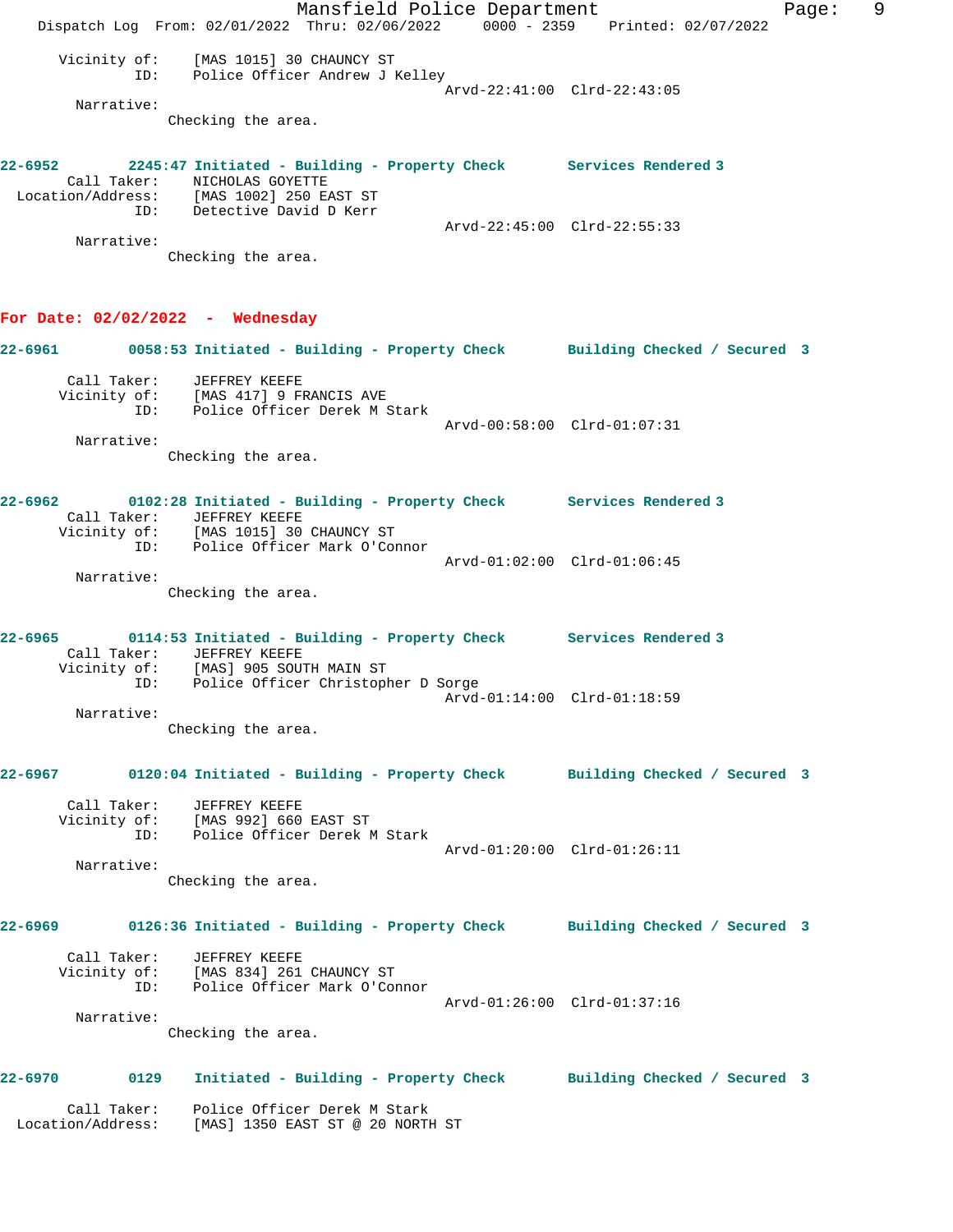Mansfield Police Department Fage: 10 Dispatch Log From: 02/01/2022 Thru: 02/06/2022 0000 - 2359 Printed: 02/07/2022 Arvd-01:31:09 Clrd-01:41:49 Narrative: Check of the area and surrounding neighborhoods. Request for extra patrols due to recent MV B&E's. **22-6985 0207:57 Initiated - Building - Property Check Building Checked / Secured 3** Call Taker: JEFFREY KEEFE<br>ion/Address: [MAS] MYSTIC LN Location/Address:<br>ID: Police Officer Derek M Stark Arvd-02:07:00 Clrd-02:13:20 Narrative: Checking the area. **22-6990 0241:02 Initiated - Building - Property Check Services Rendered 3**  Call Taker: JEFFREY KEEFE Location/Address: [MAS 2] 60 FORBES BLVD ID: Police Officer Christopher D Sorge Arvd-02:41:00 Clrd-02:45:08 Narrative: Checking the area. **22-6991 0245:19 Initiated - Building - Property Check Services Rendered 3**  Call Taker: JEFFREY KEEFE Vicinity of: [MAS 4] 31 HAMPSHIRE ST ID: Police Officer Christopher D Sorge Arvd-02:45:00 Clrd-02:45:41 Narrative: Checking the area. **22-6993 0247:50 Initiated - Building - Property Check Services Rendered 3**  Call Taker: JEFFREY KEEFE Vicinity of: [MAS 987A] 125 HIGH ST Apt. #1-4 ID: Police Officer Mark O'Connor Arvd-02:47:00 Clrd-02:48:19 Narrative: Checking the area. **22-6994 0300:47 Initiated - Building - Property Check Building Checked / Secured 3** Call Taker: JEFFREY KEEFE Vicinity of: [MAS] 4 ERICK RD @ 15 BONNEY LN ID: Police Officer Derek M Stark Arvd-03:00:00 Clrd-03:14:10 Narrative: Checking the area. **22-7004 0404:33 Initiated - Parking Violations Services Rendered 3**  Call Taker: JEFFREY KEEFE Vicinity of: [MAS 1038] NORTH MAIN ST ID: Police Officer Mark O'Connor Arvd-04:04:00 Clrd-04:34:56 Vehicle: BLK 2018 GRAND CARAVAN Reg: RI OA851 VIN: 2C4RDGCG0JR265893 Vehicle: BLK 2021 HOND CIVIC Reg: PC MA 3DJH39 VIN: 2HGFC2F83MH520903 Vehicle: BLK 2020 HOND CIVIC Reg: PC MA 343T30 VIN: 2HGFC1F38LH680563 Vehicle: BLK 2019 NISS SENTRA Reg: PC MA 1MZY28 VIN: 3N1AB7AP5KY420948 Vehicle: GRY 2005 HOND CIVIC Reg: PC MA 1SPK11 VIN: 2HGES26865H507207 Vehicle: GRY 2020 HYUN IONIQ Reg: PC MA 2WBV19 VIN: KMHC85LC4LU235583<br>Vehicle: 2019 Reg: MD 4DW7963 VIN: 3N1CN7AP7KL869710 2019 Reg: MD 4DW7963 VIN: 3N1CN7AP7KL869710 Narrative: Checking the area. Narrative:

Parking fines issued to involved vehicles.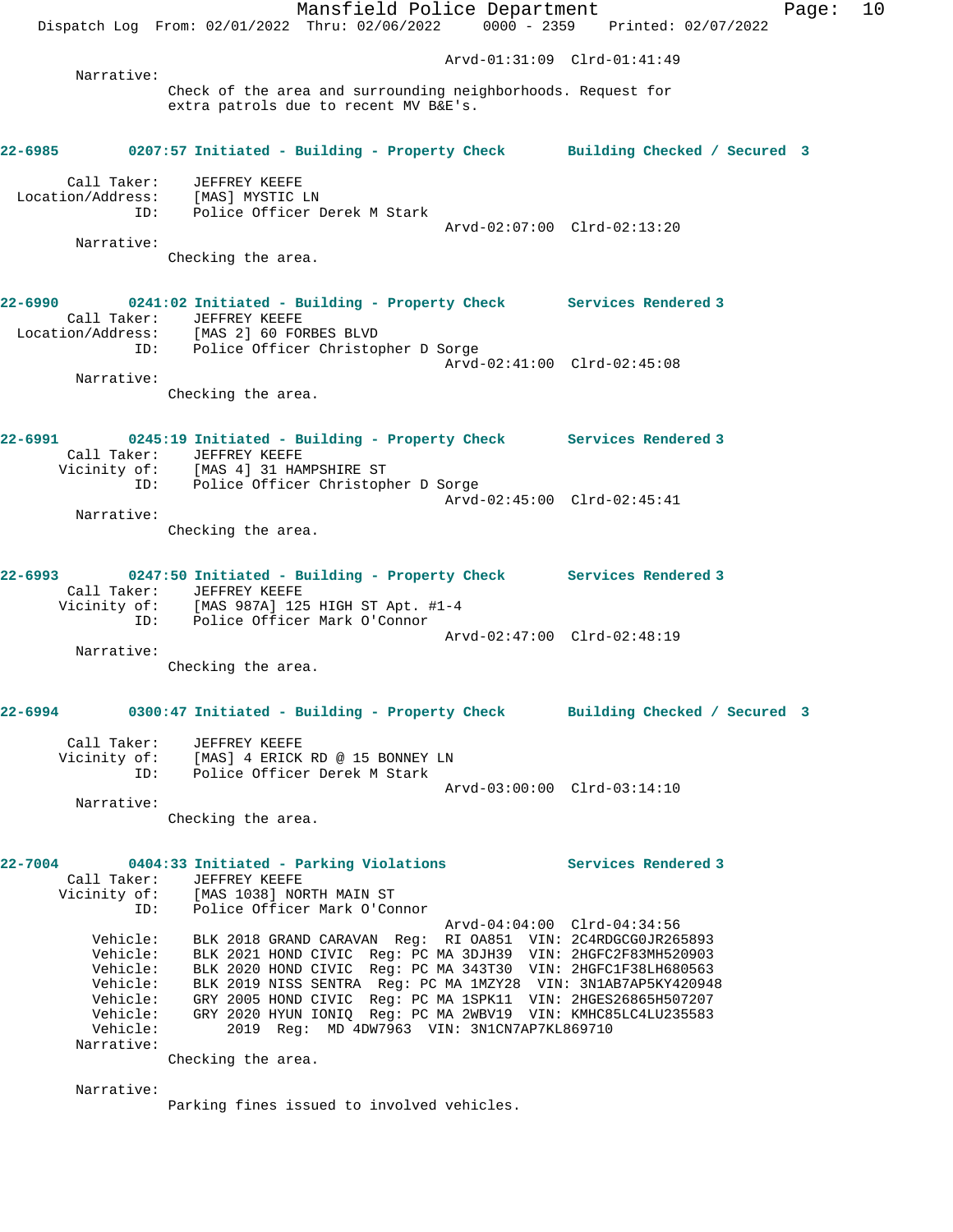Mansfield Police Department Fage: 11 Dispatch Log From: 02/01/2022 Thru: 02/06/2022 0000 - 2359 Printed: 02/07/2022 **22-7005 0410:17 Initiated - Building - Property Check Building Checked / Secured 3** Call Taker: JEFFREY KEEFE Vicinity of: [MAS 1002] 250 EAST ST ID: Police Officer Derek M Stark Arvd-04:10:00 Clrd-04:19:18 Narrative: Checking the area. **22-7011 0601:55 Initiated - Motor Vehicle Stop Citation / Warning Issued 3** Call Taker: JEFFREY KEEFE Vicinity of: [MAS] EAST ST ID: Police Officer Derek M Stark Arvd-06:01:00 Clrd-06:08:13 ID: Police Officer Mark O'Connor Disp-06:06:28 Arvd-06:06:30 Clrd-06:08:13 Vehicle: BLU 2021 K5 Reg: RI RH49 VIN: 5XXG64J21MG061768 Narrative: Citation issued for speed. **22-7012 0609:26 Initiated - Motor Vehicle Stop Citation / Warning Issued 3** Call Taker: JEFFREY KEEFE Vicinity of: [MAS 992] 660 EAST ST ID: Police Officer Derek M Stark Arvd-06:09:00 Clrd-06:11:21 Vehicle: GRY 2005 TOYT CAMRY Reg: PC MA 2PWX17 VIN: 4T1BA32K65U069762 Narrative: Verbal warning for no headlights. **22-7013 0611:11 911 - Motor Veh Acc - No Injury Services Rendered 1**  Call Taker: Aaron Figueroa<br>Location/Address: [MAS H2727] 17 [MAS H2727] 17 THOMPSON ST ID: Police Officer Mark O'Connor<br>Disp-06:14:55 Disp-06:14:55 Arvd-06:15:20 Clrd-06:38:02 ID: Police Officer Derek M Stark Disp-06:15:15 Arvd-06:15:18 Clrd-06:38:02 BLU 2007 HYUN SONATA Reg: PC MA 3CK296 VIN: 5NPEU46F67H163634 Narrative: The caller was requesting an officer respond to assist her son who drove his vehicle onto a snow bank Narrative: Minor damage to the vehicle. **22-7020 0656:38 Phone - Erratic Oper MV / Road Rage Spoken To 3**  Call Taker: Dispatcher Jacques Ryan Location/Address: [MAS] 100 WILLIAMS ST @ 225 TREMONT ST<br>TD: Police Officer Derek M Stark Police Officer Derek M Stark Disp-07:01:26 Clrd-07:15:07 ID: Police Officer Mark O'Connor Disp-07:04:42 Arvd-07:07:11 Clrd-07:15:17 Vehicle: BLK 2018 JEEP WRANGL Reg: PC MA 8WF591 VIN: 1C4HJXEN2JW253798 Narrative: Black jeep cut the CP off on Williams Street at Tremont Street, no accident occurred. Jeep headed towards the school zone possibly. Narrative: M6 has the vehicle off Hope St near memorial park Narrative: Spoke with the operator. He will follow up with the SRO whe he gets to school. Clear **22-7048 0932:55 Phone - 911 Hang-ups & Verifications Confirmed misdial/Accdntl Call**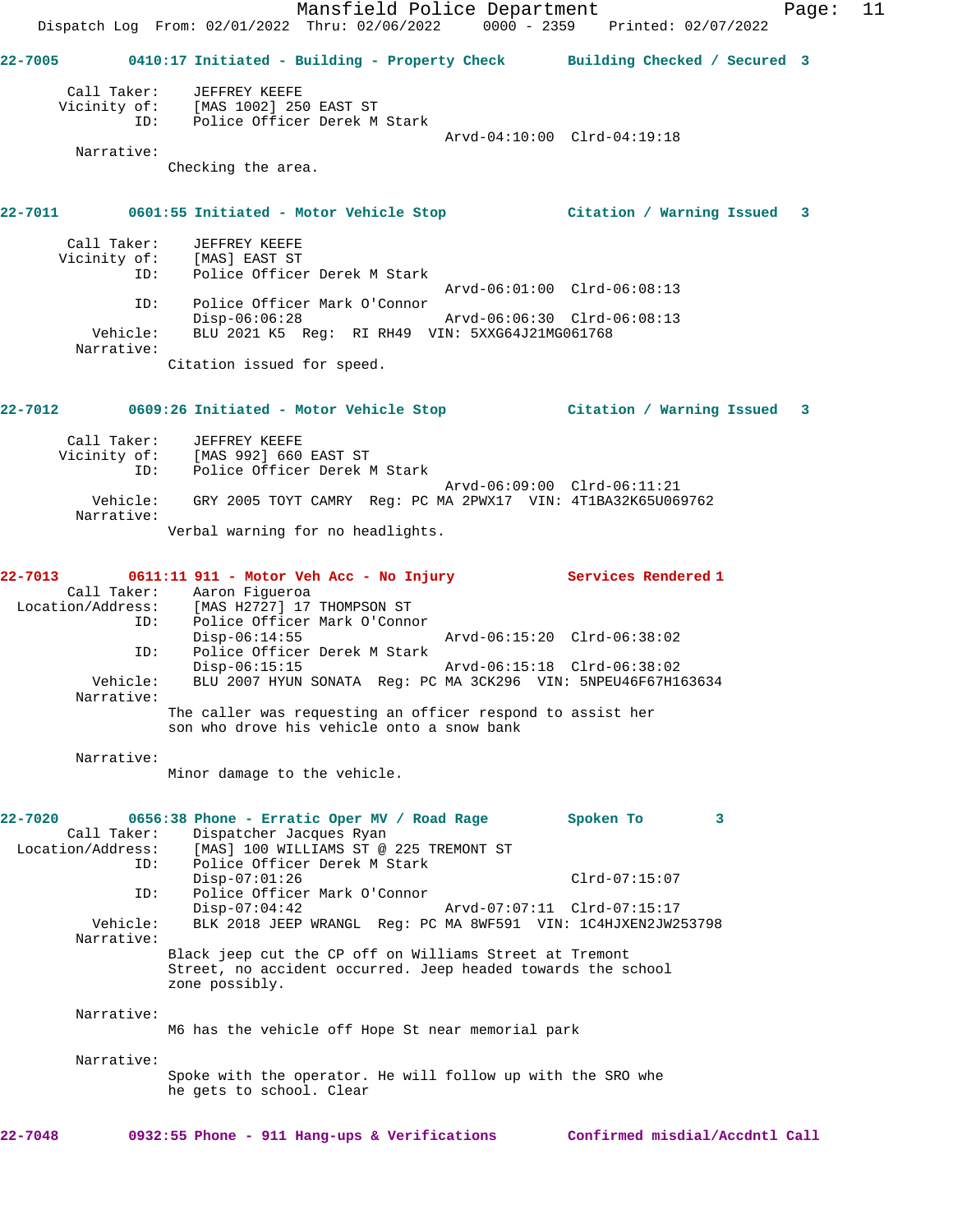Mansfield Police Department Fage: 12 Dispatch Log From: 02/01/2022 Thru: 02/06/2022 0000 - 2359 Printed: 02/07/2022 **2**  Call Taker: Chelsey Ferstler Location/Address: [MAS 10A] 305 FORBES BLVD ID: Police Officer Gregg S Kennedy Disp-09:37:06 Arvd-09:46:27 Clrd-09:46:30 Narrative: Checking on a 911 hang up. Contact made?: y Cellphone? (y/n): y Uncertainty radius: employee states no emergency, accidentally called while working **22-7050 0935:10 Initiated - Assist Other Agency Incident Report 3**  Call Taker: Jennifer Napolitano Location/Address: [MII 1] 858 MAIN ST ID: Police Officer Michael T Fitzgerald Arvd-09:35:00 Clrd-11:29:11 Narrative: Assisting with K9 search Refer To Incident: 22MAS-87-OF **22-7054 0949:56 Initiated - ACO Activity Spoken To 3**  Call Taker: Jennifer Napolitano Location/Address: [MAS H1306] 43 SOUTH WALNUT ST ID: animal control Jeffrey S Collins Arvd-09:49:00 Clrd-10:24:00 Narrative: Off to speak with a party about a possible viciuos dog that has been charging at people. Refer To Field Int: 22MAS-5-FI **22-7067 1216:24 Walk-In - Fraud or Identity Theft Investigated - Report Taken 1** Call Taker: Support Staff Matthew Todesco Location/Address: [MAS] 10 ERICK RD ID: Police Officer David W Kinahan<br>Disp-12:21:05 Disp-12:21:05 Arvd-12:26:23 Clrd-14:17:35 Narrative: RP into report he was scamed on line, Ofc Kinahan into speak with the RP. Refer To Incident: 22MAS-88-OF **22-7071 1234:58 Phone - Assist Fire Department Services Rendered 2**  Call Taker: Jennifer Napolitano Location/Address: [MAS 900C001] 242 CHAUNCY ST Apt. #2 Tess. TWAS 900C0011 242 CHAONCY SI ALLY TO: Police Officer Gregg S Kennedy<br>Disp-12:35:44 Disp-12:35:44 Arvd-12:38:48 Clrd-12:44:47 Narrative: Assisting the FD with a fire related incident. Nature:ice damn **22-7079 1319:27 Phone - Suspicious Actv / Persn / Veh Services Rendered 2**  Call Taker: George Burton Location/Address: [MAS 1026] 300 NORTH MAIN ST Apt. #102 ID: Police Officer Gregg S Kennedy Disp-13:25:02 Arvd-13:33:06 Clrd-13:37:47 Vehicle: BLK 2012 AUDI UT Q5 Reg: PAS MA IC29GW VIN: WA1DKAFP0CA119312 Narrative: CP reporting vehicle has been running for 4 hours now with no one in it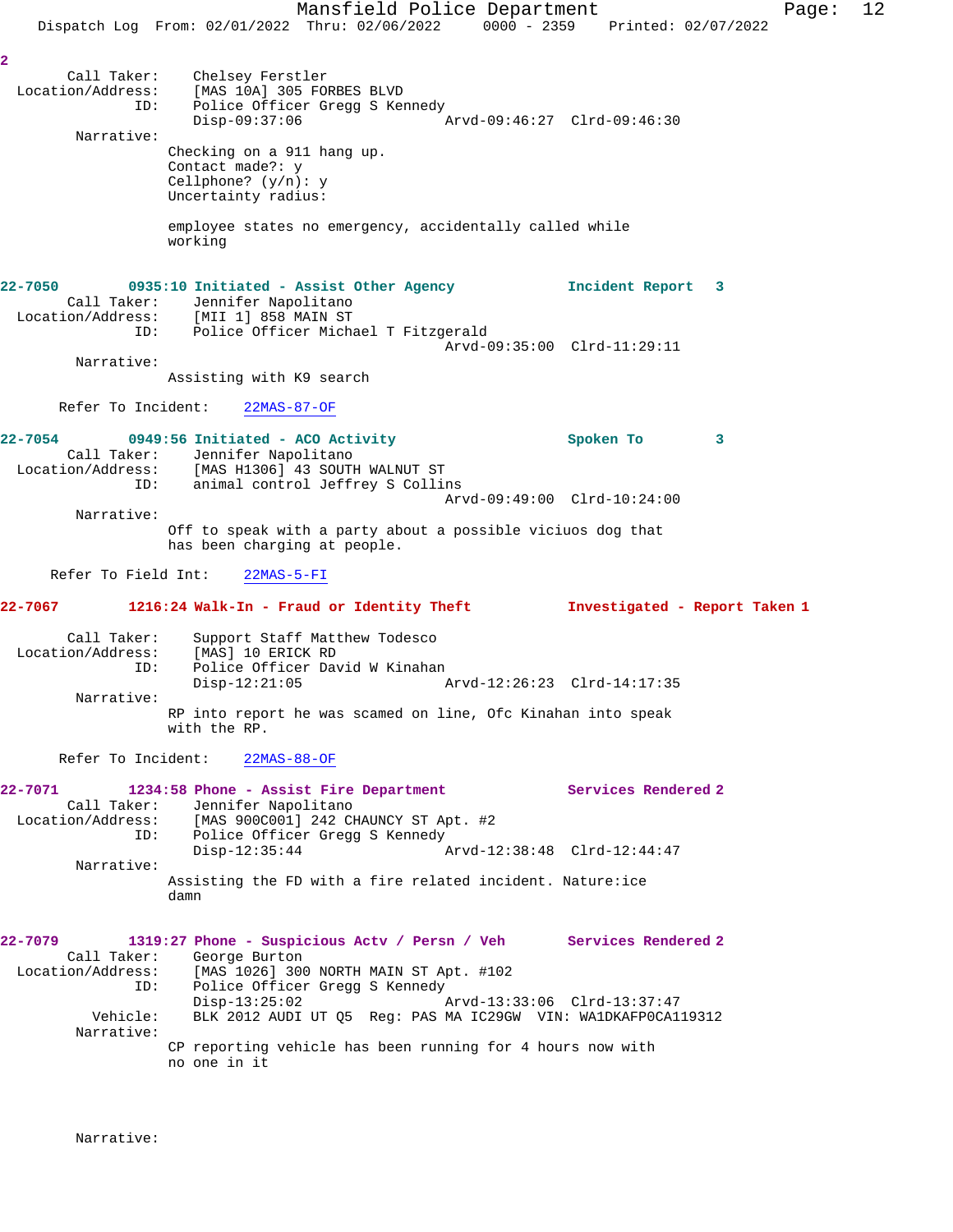Mansfield Police Department Fage: 13 Dispatch Log From: 02/01/2022 Thru: 02/06/2022 0000 - 2359 Printed: 02/07/2022 Push to start and its locked. Will check the area. Narrative: Owner just returned to the vehicle. It was an oversight. Clear **22-7085 1344:22 Initiated - Building - Property Check Building Checked / Secured 3** Call Taker: Jennifer Napolitano Location/Address: [MAS 2] 60 FORBES BLVD ID: Police Officer Michael T Fitzgerald Arvd-13:44:00 Clrd-13:49:55 Narrative: Checking the area. **22-7132 1831:11 Initiated - Motor Vehicle Stop Citation / Warning Issued 3** Call Taker: Jennifer Napolitano Location/Address: [MAS] 25 FRANKLIN ST @ 660 EAST ST ID: Police Officer Andrew J Kelley Arvd-18:31:00 Clrd-18:35:41 Vehicle: GRY 2014 JEEP UT GRACHE Reg: PC MA 6784SK VIN: 1C4RJFBT3EC216123 Narrative: Out for mvst Narrative: Citation for failure to stop at the red light **22-7134 1840:24 Initiated - Building - Property Check Building Checked / Secured 3** Call Taker: Jennifer Napolitano Location/Address: [MAS 907E] 390 WEST ST ID: Police Officer Beau J Palanza Arvd-18:40:00 Clrd-18:49:53 Narrative: Checking the area. **22-7141 1918:29 Initiated - Building - Property Check Building Checked / Secured 3** Call Taker: Thomas Scanlan Vicinity of: [MAS 4] 31 HAMPSHIRE ST ID: Police Officer Beau J Palanza Arvd-19:18:00 Clrd-19:23:34 Narrative: Checking the area. **22-7144 1923:41 Initiated - Building - Property Check Services Rendered 3**  Call Taker: Thomas Scanlan Location/Address: [MAS 2] 60 FORBES BLVD ID: Police Officer Beau J Palanza Arvd-19:23:00 Clrd-19:29:36 Narrative: Checking the area. **22-7153 2021:39 Initiated - Building - Property Check Building Checked / Secured 3** Call Taker: Thomas Scanlan Location/Address: [MAS 840] 280 SCHOOL ST ID: Police Officer Beau J Palanza Arvd-20:21:00 Clrd-20:34:56 Narrative: Checking the area. **22-7155 2051:33 Phone - 911 Hang-ups & Verifications Confirmed misdial/Accdntl Call**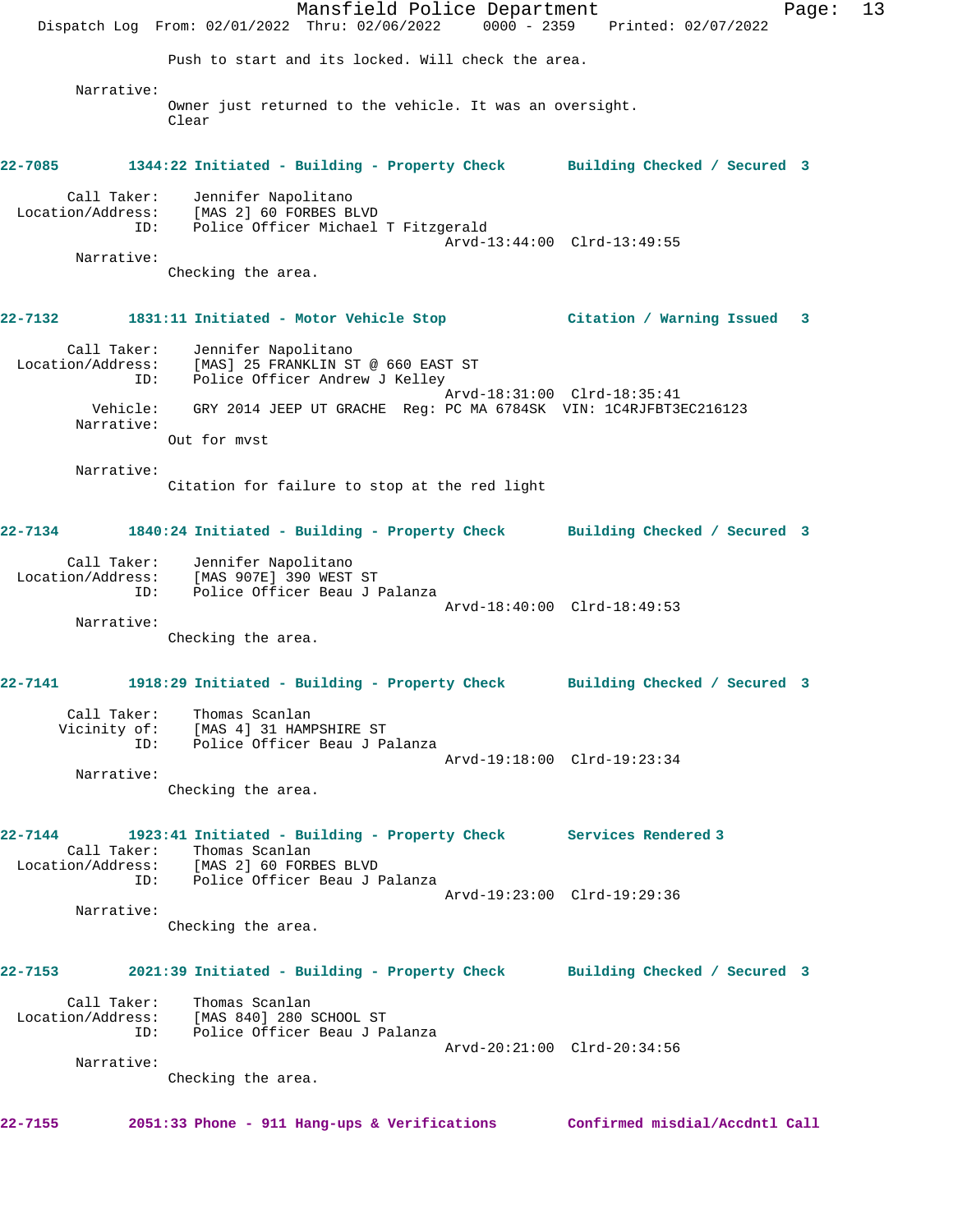Mansfield Police Department Fage: 14 Dispatch Log From: 02/01/2022 Thru: 02/06/2022 0000 - 2359 Printed: 02/07/2022 **2**  Call Taker: George Burton<br>Location/Address: [MAS 4] 31 HAM ess: [MAS 4] 31 HAMPSHIRE ST<br>ID: Police Officer Beau J Pa Police Officer Beau J Palanza Disp-20:56:48 Arvd-20:58:34 Clrd-21:04:32<br>ID: Police Officer Joshua S Ellender Police Officer Joshua S Ellender<br>Disp-21:03:48 Arv Disp-21:03:48 Arvd-21:03:51 Clrd-21:04:03 Narrative: Checking on a 911 accidental call. Call from pool area by employee checking system. Contact made?: Yes Cellphone? (y/n): No Uncertainty radius: Narrative: M123 spoke with employee, no emergency. **22-7157 2101:52 Initiated - Motor Vehicle Stop Citation / Warning Issued 3** Call Taker: Thomas Scanlan<br>Vicinity of: [MAS] PRATT ST of: [MAS] PRATT ST @ CHILSON AVE<br>ID: Police Officer Andrew J Kell Police Officer Andrew J Kelley Arvd-21:01:00 Clrd-21:10:12 ID: Police Officer Joshua S Ellender Disp-21:04:10 Arvd-21:04:15 Clrd-21:10:07<br>Vehicle: BLK 2013 VOLV UT XC60 Reg: PC MA 85B280 VIN: YV4902DZ4D2 BLK 2013 VOLV UT XC60 Reg: PC MA 85B280 VIN: YV4902DZ4D2398431 Narrative: Out with an mvst. Narrative: Citation issued to owner/op for lights violation and failure to inspect. **22-7161 2157:51 Initiated - Building - Property Check Building Checked / Secured 3** Call Taker: Thomas Scanlan Location/Address: [MAS 1040] 50 RESERVOIR ST Apt. #ST ID: Police Officer Beau J Palanza Arvd-21:57:00 Clrd-22:03:37 Narrative: Checking the area. **22-7162 2205 Initiated - Building - Property Check Building Checked / Secured 3** Call Taker: Police Officer Andrew J Kelley Location/Address: [MAS 253] 330 PRATT ST Apt. #A ID: Police Officer Andrew J Kelley Arvd-22:06:18 Clrd-22:08:18

Narrative:

Checking the area.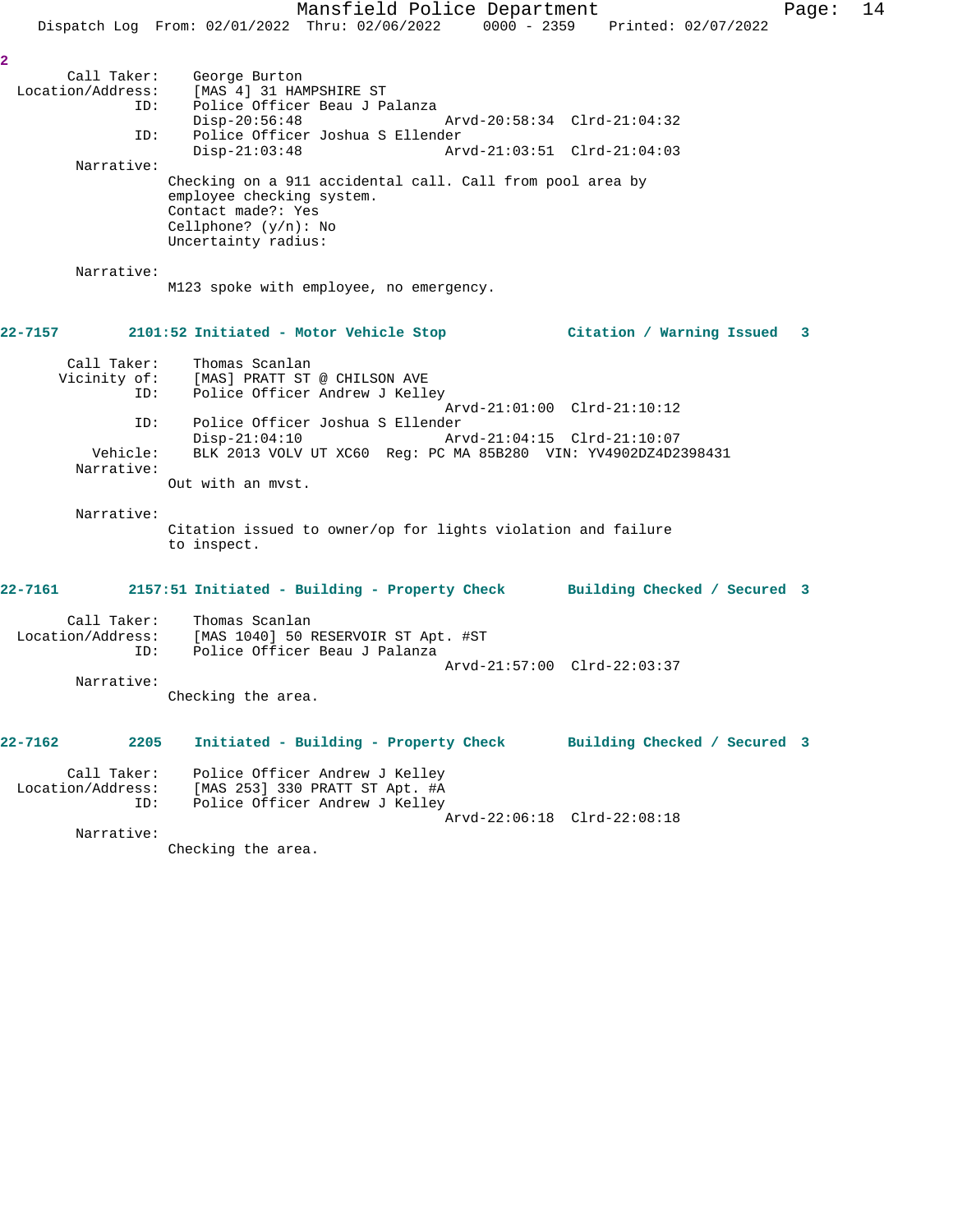## **For Date: 02/03/2022 - Thursday**

| 22-7175            | 0034:29 Phone - Well Being Check                                                                                | Services Rendered 3          |
|--------------------|-----------------------------------------------------------------------------------------------------------------|------------------------------|
| Call Taker:        | JEFFREY KEEFE                                                                                                   |                              |
|                    | Vicinity of: [MAS 1019] 792 WEST ST Apt. #D104<br>ID: Police Officer Derek M Stark                              |                              |
| ID:                | Police Officer Derek M Stark                                                                                    |                              |
|                    | $Disp-00:37:27$                                                                                                 | Arvd-00:46:17 Clrd-02:08:50  |
| ID:<br>ID:         | Police Officer Bryan Hurley<br>$Disp-00:37:34$<br>Sergeant David Schepis                                        | Arvd-00:46:19 Clrd-01:37:02  |
| Narrative:         | $Disp-00:53:31$                                                                                                 | Arvd-00:53:34 Clrd-01:46:44  |
|                    | Alarm Zone: panic alarm from cell phone<br>Keyholder:<br>Reference: 7747197520                                  |                              |
| Narrative:         | M12 reports no answer at the door so far.                                                                       |                              |
| Narrative:         |                                                                                                                 |                              |
|                    | M1 requests dispatch call alarm company back and try to find<br>additional way to contact subscriber.           |                              |
| Narrative:         | M12 reports no answer at the door for C111 either,                                                              |                              |
|                    |                                                                                                                 |                              |
| Narrative:         | M1 reports they can hear cell phone ringing inside residence                                                    |                              |
|                    | when dispatch calls. FD will need to make entry.                                                                |                              |
| Narrative:         |                                                                                                                 |                              |
|                    | M12 reports that entry was gained without breaking the door,<br>and they have made contact with the male party. |                              |
| Narrative:         |                                                                                                                 |                              |
|                    | M1 reports M12 will stand by for maintenance, M1 clearing.                                                      |                              |
| Narrative:         | Door has been repaired and is secure. Units clear.                                                              |                              |
| Refer To Incident: | $22MAS-89-OF$                                                                                                   |                              |
| <b>22-7201</b>     | 0136:20 Initiated - Building - Property Check                                                                   | Building Checked / Secured 3 |
| Call Taker:        | NICHOLAS GOYETTE                                                                                                |                              |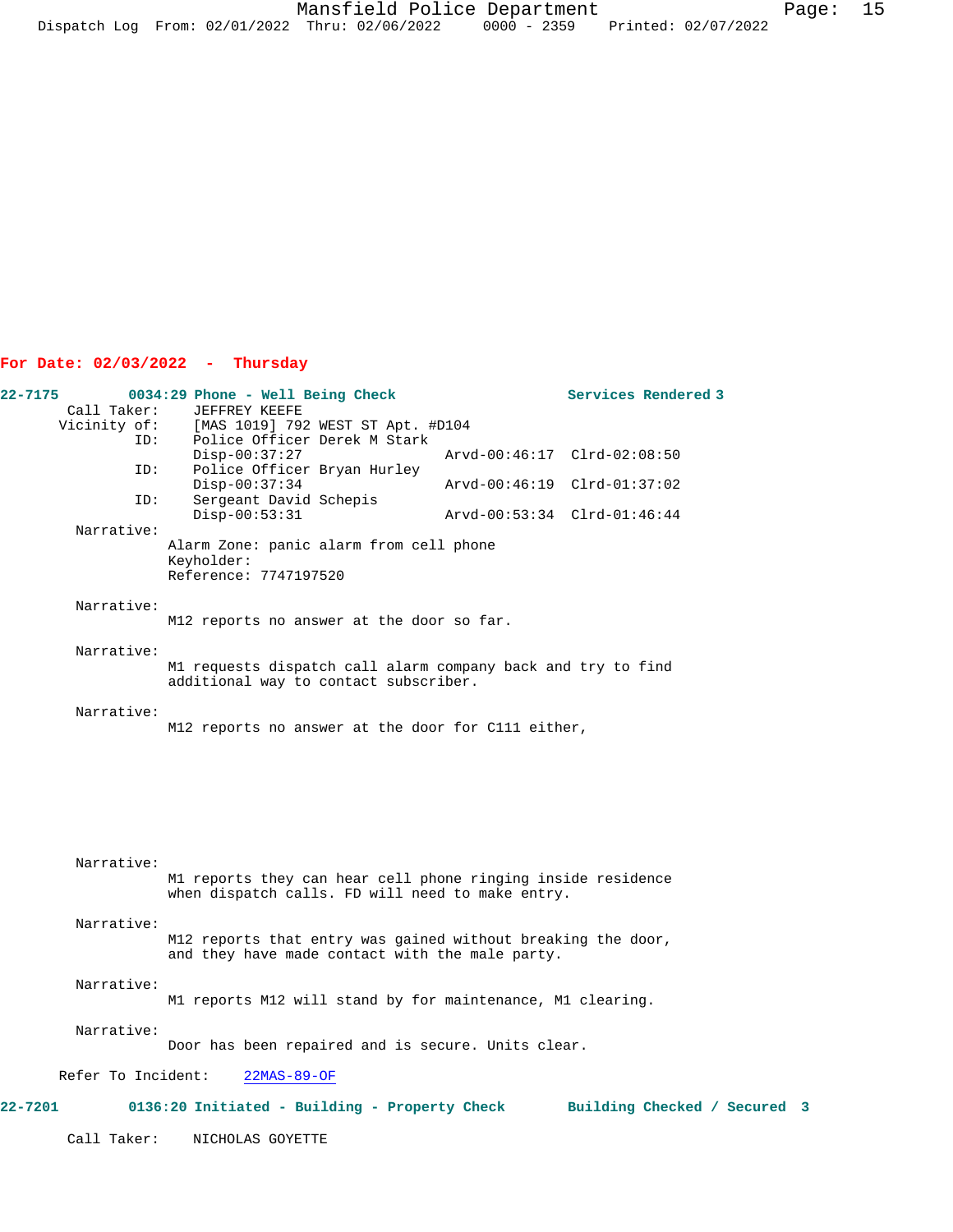Mansfield Police Department Fage: 16 Dispatch Log From: 02/01/2022 Thru: 02/06/2022 0000 - 2359 Printed: 02/07/2022 Location/Address: [MAS 417] 9 FRANCIS AVE ID: Police Officer Mark O'Connor Arvd-01:36:00 Clrd-01:42:04 Narrative: Checking the area. **22-7202 0145:04 Initiated - Building - Property Check Building Checked / Secured 3** Call Taker: Thomas Scanlan Location/Address: [MAS 1040] 50 RESERVOIR ST Apt. #ST ID: Police Officer Christopher D Sorge Arvd-01:45:00 Clrd-01:46:48 Narrative: Checking the area. **22-7203 0148:30 Initiated - Motor Vehicle Stop Arrest(s) Made 3**  Call Taker: Thomas Scanlan Vicinity of: [MAS 244A] 4 SOUTH MAIN ST ID: Police Officer Christopher D Sorge Arvd-01:48:00 Clrd-05:08:43 ID: Police Officer Mark O'Connor Disp-01:49:24 Arvd-01:50:48 Clrd-02:11:24 Vehicle: GRY 2011 HYUN SONATA Reg: PC MA 2KNG90 VIN: 5NPEC4AC3BH252781 Towed: For: Arrest By: Central Street Garage Released To: BOTTING On: 02/03/2022 @ 1700 Narrative: Out with an mvst. Narrative: M10 and M6 conducting tests. Narrative: M6 reports one female in custody. Narrative: Central Towing notified. Narrative: M10 reports he is back at the station with one female in custody at 0159. Ending mileage is 6413. Narrative: Tow is on scene. Narrative: M6 reports Central has vehicle, clearing. Narrative: VEHICLE RELEASED. CONFIRMED TWO LICENSED DRIVERS WITH RO. Refer To Arrest: 22MAS-49-AR Arrest: NELSON, GRACE DOROTHY Address: 1195 EAST ST MANSFIELD, MA<br>Add: 28  $A$ ge: Charges: OUI-LIQUOR OR .08% **22-7209 0225:21 Initiated - Building - Property Check Building Checked / Secured 3** Call Taker: Thomas Scanlan Location/Address: [MAS 840] 280 SCHOOL ST ID: Police Officer Derek M Stark Arvd-02:25:00 Clrd-02:33:37 Narrative: Checking the area. **22-7219 0236:40 Initiated - Building - Property Check Building Checked / Secured 3**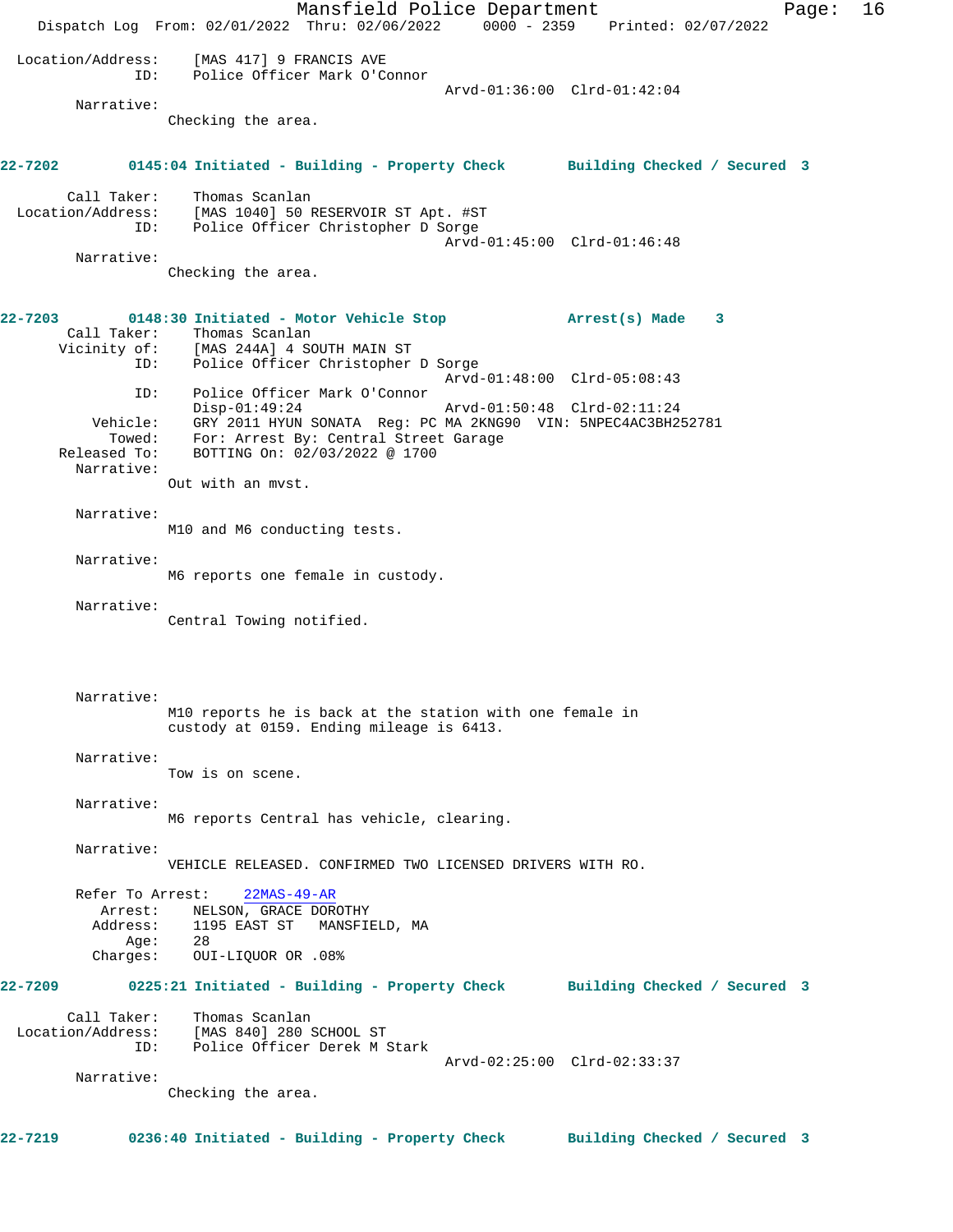Mansfield Police Department Fage: 17 Dispatch Log From: 02/01/2022 Thru: 02/06/2022 0000 - 2359 Printed: 02/07/2022 Call Taker: Thomas Scanlan Location/Address: [MAS] 905 SOUTH MAIN ST ID: Police Officer Derek M Stark Arvd-02:36:00 Clrd-02:42:00 Narrative: Checking the area. **22-7223 0243:05 Initiated - Building - Property Check Building Checked / Secured 3** Call Taker: Thomas Scanlan Location/Address: [MAS 1040] 50 RESERVOIR ST Apt. #ST ID: Police Officer Derek M Stark Arvd-02:43:00 Clrd-02:50:03 Narrative: Checking the area. **22-7226 0308:51 Initiated - Suspicious Actv / Persn / Veh Building Checked / Secured 2** Call Taker: Thomas Scanlan Vicinity of: [MAS 907E] 390 WEST ST

 ID: Police Officer Derek M Stark Arvd-03:08:00 Clrd-03:17:28 Vehicle: BLU 2012 FORD 2D FOCUS Reg: PC MN CWD492 Narrative: Checking on a vehicle.

**22-7229 0333:47 Initiated - Building - Property Check Building Checked / Secured 3**

| Call Taker:       | Thomas Scanlan               |                             |  |
|-------------------|------------------------------|-----------------------------|--|
| Location/Address: | [MAS 2] 60 FORBES BLVD       |                             |  |
| TD:               | Police Officer Derek M Stark |                             |  |
|                   |                              | Arvd-03:33:00 Clrd-03:38:43 |  |
| Narrative:        |                              |                             |  |

Checking the area.

```
22-7232 0357:56 Initiated - Building - Property Check Building Checked / Secured 3
       Call Taker: Thomas Scanlan
Location/Address: [MAS 1002] 250 EAST ST<br>ID: Police Officer Mark O'O
                      Police Officer Mark O'Connor
                                                     Arvd-03:57:00 Clrd-03:58:16
```
Narrative:

Checking the area.

**22-7234 0412 Initiated - Building - Property Check Building Checked / Secured 3**

 Call Taker: Police Officer Derek M Stark Location/Address: [MAS 322] 31 HAMPSHIRE ST ID: Police Officer Derek M Stark Arvd-04:12:32 Clrd-04:17:42 Narrative:

Checking the area.

| 22-7237 |              | 0520:46 Phone - 911 Hang-ups & Verifications | Confirmed misdial/Accdntl Call |  |
|---------|--------------|----------------------------------------------|--------------------------------|--|
| 2.      |              |                                              |                                |  |
|         | Call Taker:  | Stephen Martell                              |                                |  |
|         | Vicinity of: | [MAS] 490 EAST ST                            |                                |  |
|         | ID:          | Police Officer Mark O'Connor                 |                                |  |
|         |              | $Disp-05:23:03$                              | Arvd-05:30:41 Clrd-05:36:48    |  |
|         | ID:          | Police Officer Bryan Hurley                  |                                |  |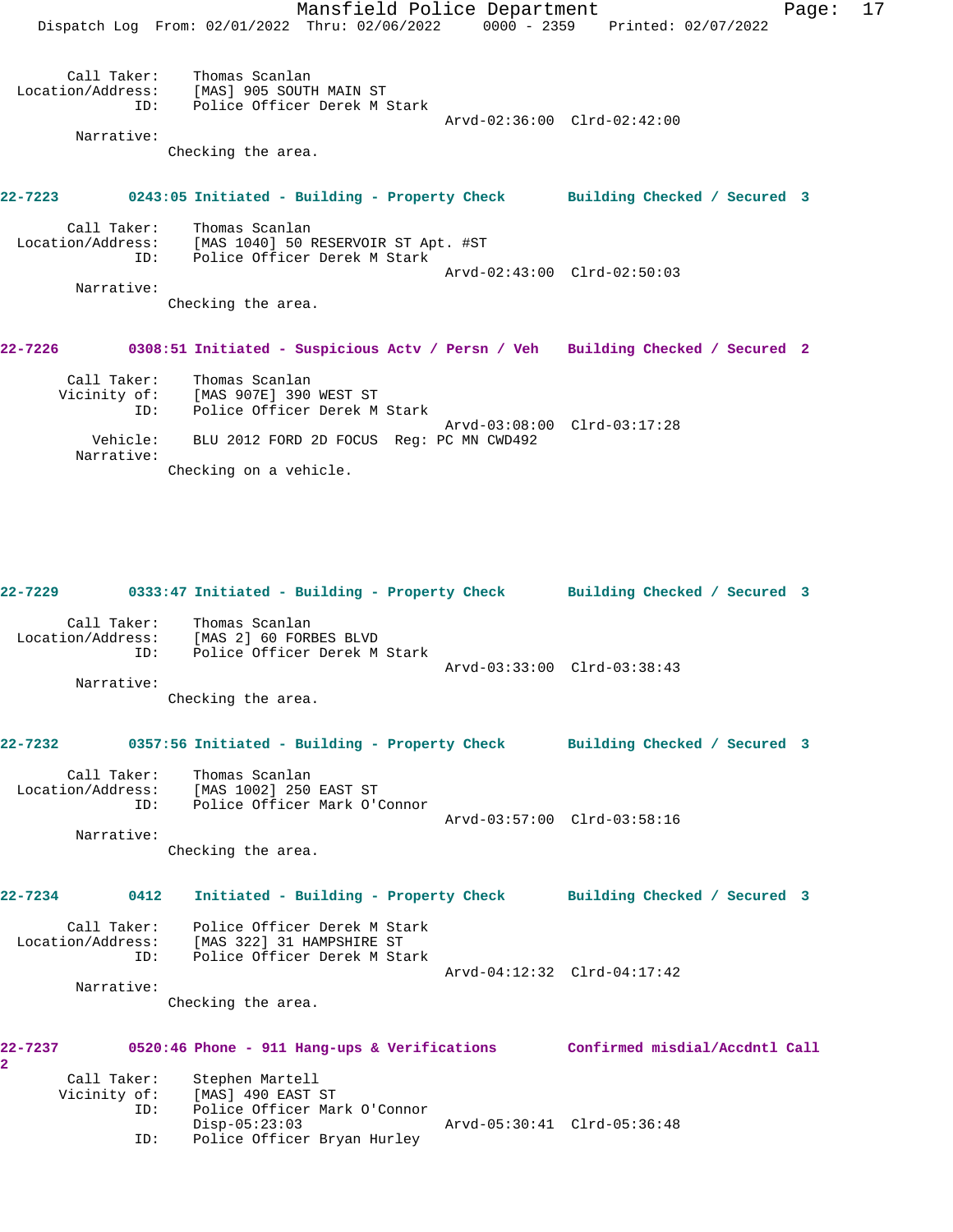Mansfield Police Department Fage: 18 Dispatch Log From: 02/01/2022 Thru: 02/06/2022 0000 - 2359 Printed: 02/07/2022 Disp-05:23:08 Arvd-05:30:39 Clrd-05:36:50 Narrative: Checking on a 911 hang up. Contact made?: NO Cellphone? (y/n): YES Uncertainty radius: 104 METERS Narrative: M6 reports nothing showing in the area, no signs of distress, units clear. **22-7271 0917:23 Phone - 911 Hang-ups & Verifications Confirmed misdial/Accdntl Call 2**  Call Taker: Chelsey Ferstler<br>Location/Address: [MAS H822] 20 DE  $[MAS H822]$  20 DEER PATH LN ID: Police Officer Matthew A Souza<br>Disp-09:35:06 P Disp-09:35:06 Arvd-09:39:01 Clrd-09:40:15 Narrative: Checking on a 911 hang up. Contact made?: yes Cellphone? (y/n): y Uncertainty radius: spoke with caller, states no emergency, son is playing with phone **22-7277 0936:00 Phone - 911 Hang-ups & Verifications Confirmed misdial/Accdntl Call 2**  Call Taker: Savannah Karch Location/Address: [MAS 10B] 305 FORBES BLVD ID: Police Officer David W Kinahan Disp-09:38:54 Arvd-09:47:22 Clrd-09:49:25 Narrative: Checking on a 911 hang up. Contact made?: caller states no emergency, accidental side button activation Cellphone? (y/n): Uncertainty radius: **22-7280 1002:35 Phone - 911 Hang-ups & Verifications Confirmed misdial/Accdntl Call 2**  Call Taker: Savannah Karch Location/Address: [MAS 9A] 55 CABOT BLVD Police Officer Matthew A Souza<br>Disp-10:06:07 Disp-10:06:07 Arvd-10:08:03 Clrd-10:10:20 Narrative: Checking on a 911 hang up. Contact made?: accidental dial for international call Cellphone? (y/n): Uncertainty radius: **22-7284 1006:11 911 - Assist Fire Department Services Rendered 2**  Call Taker: MATTHEW BOMES Location/Address: [MAS] 200 CHAUNCY ST ID: Police Officer David W Kinahan Disp-10:07:06 Arvd-10:16:26 Clrd-10:20:43 Narrative: Assisting the FD with a fire related incident. Nature:inside gas leak **22-7285 1008 Initiated - Parking Violations Services Rendered 3**  Call Taker: Animal Control Steven Simonds Location/Address: [MAS] 242 NORTH MAIN ST @ 16 OLD COLONY WAY ID: Animal Control Steven Simonds Arvd-10:08:29 Clrd-10:37:13 Narrative: checking area for parking violations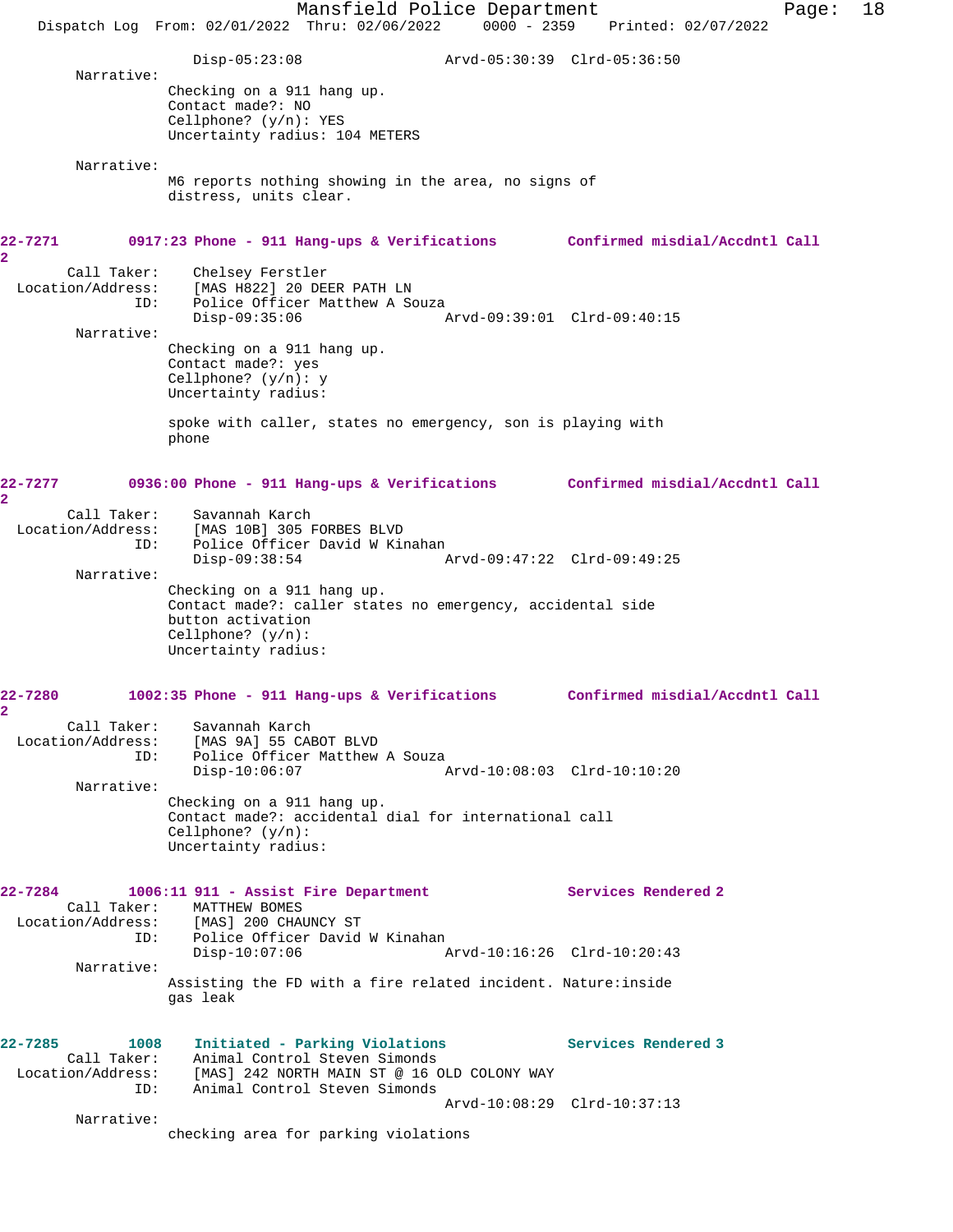**22-7298 1114:52 Initiated - Assist Citizen - P S A Services Rendered 3**  Call Taker: MATTHEW BOMES Location/Address: [MAS 812B] 243 CHAUNCY ST ID: Sergeant Brian P Thibault Arvd-11:14:00 Clrd-11:57:43 Vehicle: BLU 2017 KIA SOUL Reg: PC MA 1ZYN29 VIN: KNDJP3A53H7489072 Narrative: officer was flaggd down by a party on foot , out ssisting a party with a possible lock out of there vehicle Narrative: Achins towing notified. party is a AAA member his wallet, phone and keys locked in the vehicle Narrative: party was assisted by AAA to get in his vehicle **22-7314 1227:14 Initiated - Building - Property Check Building Checked / Secured 3** Call Taker: MATTHEW BOMES Location/Address: [MAS] 4 ERICK RD @ 15 BONNEY LN ID: Police Officer Danielle C Titus Arvd-12:27:00 Clrd-12:35:39 Narrative: Checking the area. **22-7316 1256:48 Phone - 911 Hang-ups & Verifications Unfounded/Unverifed 2** Call Taker: Savannah Karch Location/Address: [MAS 900] 242 CHAUNCY ST ID: Police Officer David W Kinahan<br>Disp-12:59:00 Disp-12:59:00 Arvd-13:04:28 Clrd-13:07:13 Narrative: Checking on a 911 hang up. Contact made?: 911 open line negative answer on call back x2 Cellphone? (y/n): Uncertainty radius:6 meters 90% **22-7318 1322 Initiated - Parking Violations Services Rendered 3**  Call Taker: Animal Control Steven Simonds Location/Address: [MAS] 255 NORTH MAIN ST @ 8 COTTAGE ST ID: Animal Control Steven Simonds Arvd-13:23:05 Clrd-13:24:24 Narrative: checking area for parking violations Narrative: tagged MA handicap 038R on main for blocking crosswalk **22-7331 1513:11 Phone - Assist Fire Department Cancelled Enroute 2**  Call Taker: MATTHEW BOMES Location/Address: [MAS] 199 WILLOW ST ID: Police Officer Matthew A Souza Disp-15:14:08 Clrd-15:25:57 Narrative: Assisting the FD with a fire related incident. Nature:inside odor of gas Narrative: fire cleared **22-7338 1614:54 Phone - Assist Fire Department Services Rendered 2**  Call Taker: Savannah Karch Location/Address: [MAS] 219 NORTH MAIN ST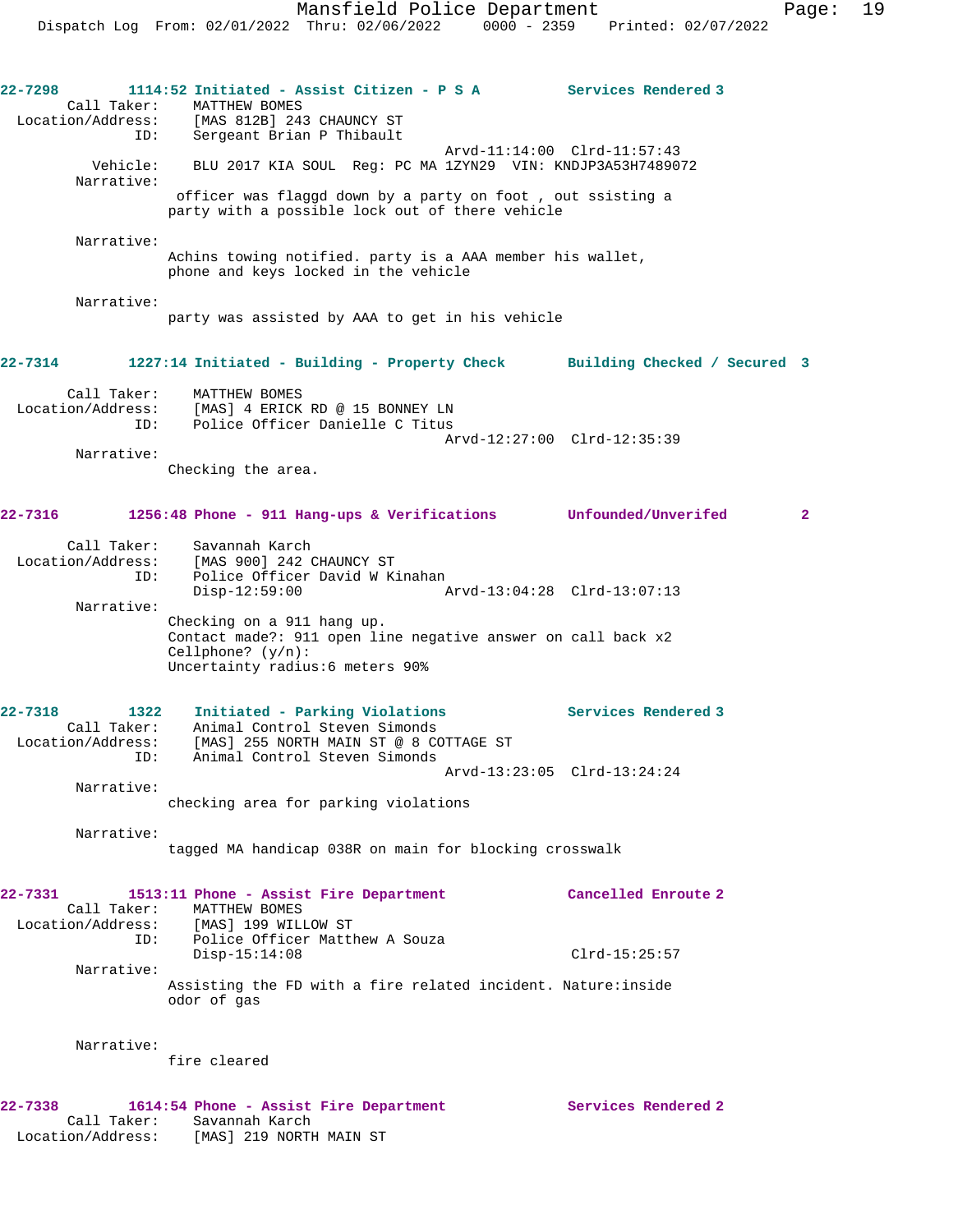Mansfield Police Department Fage: 20 Dispatch Log From: 02/01/2022 Thru: 02/06/2022 0000 - 2359 Printed: 02/07/2022 ID: Police Officer David J Pepicelli Disp-16:16:10 Arvd-16:23:16 Clrd-16:30:10 Narrative: Assisting the FD with a fire related incident. Nature: masterbox activation **22-7344 1637:55 911 - Assist Fire Department Services Rendered 2**  Call Taker: MATTHEW BOMES Location/Address: [MAS] 35 COBBLER RD ress: [MAS] 35 COBBLER RD<br>ID: Police Officer Beau J Palanza<br>Disp-16:39:21 Disp-16:39:21 Arvd-16:43:18 Clrd-16:57:19 Narrative: Assisting the FD with a fire related incident. Nature:co alarm activation **22-7349 1725:33 Alarm - Assist Fire Department Services Rendered 2**  Call Taker: MATTHEW BOMES Location/Address: [MAS] 35 HAMPDEN RD ID: Police Officer Jay J Sparrow Disp-17:27:16 Arvd-17:27:20 Clrd-17:56:20 Narrative: Assisting the FD with a fire related incident. Nature:fire alarm Narrative: spoke to a party leaving the building reporting nothing showing, alarm sounded as he was walking out **22-7350 1731:52 Initiated - Building - Property Check Building Checked / Secured 3** Call Taker: MATTHEW BOMES Location/Address: [MAS 907E] 390 WEST ST ID: Police Officer Beau J Palanza Arvd-17:31:00 Clrd-17:41:56 Narrative: Checking the area. **22-7355 1809:03 Initiated - Motor Vehicle Stop Citation / Warning Issued 3** Call Taker: MATTHEW BOMES Vicinity of: [MAS] DAY AVE ID: Police Officer David J Pepicelli Arvd-18:09:00 Clrd-18:21:39 Vehicle: WHI 2020 FORD F150 Reg: PAS MA VT3D44 VIN: 1FTEW1EP9LFB74165 Narrative: citation issued to the R/o for red light violation **22-7357 1810:17 911 - Assist Fire Department Services Rendered 2**  Call Taker: MATTHEW BOMES Vicinity of: [MAS H3762] 455 WARE ST ID: Police Officer Jay J Sparrow Disp-18:11:31 Arvd-18:20:21 Clrd-18:22:21 Narrative: Assisting the FD with a fire related incident. Nature:gas out side **22-7358 1826:50 Initiated - Building - Property Check Building Checked / Secured 3** Call Taker: MATTHEW BOMES Vicinity of: [MAS 840] 280 SCHOOL ST ID: Police Officer Beau J Palanza Arvd-18:26:00 Clrd-18:40:37 Narrative: Checking the area.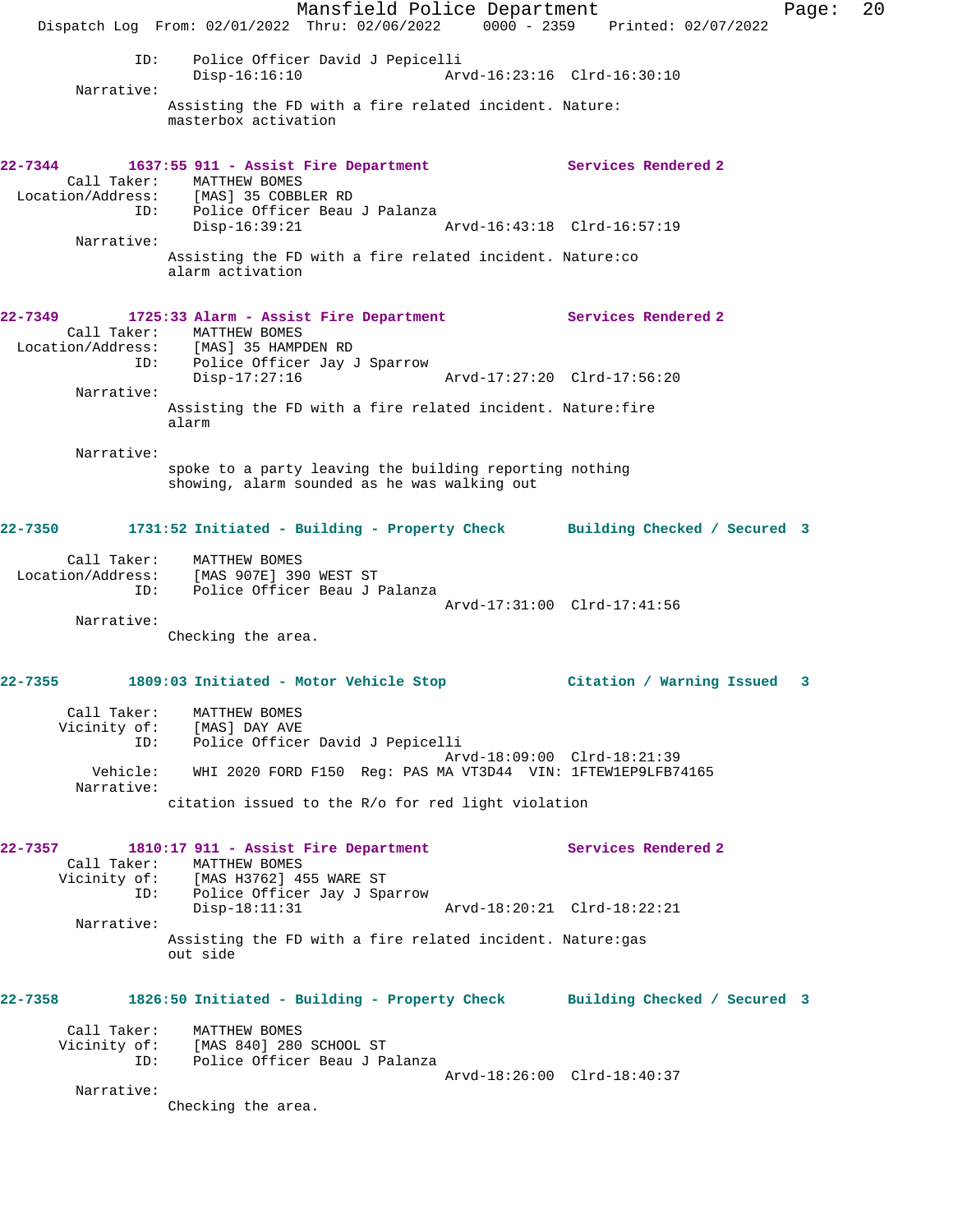Mansfield Police Department Fage: 21 Dispatch Log From: 02/01/2022 Thru: 02/06/2022 0000 - 2359 Printed: 02/07/2022 **22-7360 1851:47 Walk-In - Follow up Investigation Spoken To 3**  Call Taker: Support Staff Heather A Sullivan Location/Address: [MAS 808] 249 OAKLAND ST ID: Police Officer Joshua S Ellender Disp-18:53:38 Arvd-18:59:22 Clrd-20:05:11 Narrative: walk in requesting to speak to an officer about an accident which was reported yesterday. **22-7371 2001:32 Phone - 911 Hang-ups & Verifications Confirmed misdial/Accdntl Call 2**  Call Taker: NICHOLAS GOYETTE Location/Address: [MAS] 389 NORTH MAIN ST ID: Police Officer David J Pepicelli Disp-20:04:03 Arvd-20:11:05 Clrd-20:22:53 Narrative: 911 accidental from the elevator. Caller is from apt 303, advised officer will be notified and may respond **22-7383 2124:58 Initiated - Building - Property Check Building Checked / Secured 3** Call Taker: Aaron Figueroa Location/Address: [MAS 840] 280 SCHOOL ST ID: Police Officer Jay J Sparrow Arvd-21:24:00 Clrd-21:35:39 Narrative: Checking the area. **22-7385 2138:01 Initiated - Building - Property Check Building Checked / Secured 3** Call Taker: Stephen Martell Location/Address: [MAS 814] 50 WEST CHURCH ST ID: Police Officer David J Pepicelli Arvd-21:38:00 Clrd-22:24:41 Narrative: Checking the area. **22-7389 2213:04 Phone - Disabled Motor Vehicle Services Rendered 3**  Call Taker: Thomas Scanlan Vicinity of: [MAS] 86 EASTMAN ST ID: Police Officer Joshua S Ellender<br>Disp-22:18:36 Arw Disp-22:18:36 Arvd-22:20:59 Clrd-23:03:58 Narrative: Reported DMV in the area. Calling party and daughter are in a disabled vehicle. A 2014 hyndaui santa fe sport, color white. **For Date: 02/04/2022 - Friday 22-7414 0112:02 Phone - 911 Hang-ups & Verifications Confirmed misdial/Accdntl Call 2**  Call Taker: Thomas Scanlan Location/Address: [MAS H3285] 11 GLORIA DR ID: Police Officer Bryan Hurley Disp-01:18:20 Arvd-01:22:28 Clrd-01:27:36 ID: Police Officer Meghan Birnie Disp-01:19:14 Arvd-01:25:06 Clrd-01:27:36 Narrative:

Checking on a 911 hang up. Contact made?: Yes, caller stated accidental. Cellphone? (y/n): Yes Uncertainty radius: 24 m

**22-7424 0131:18 Initiated - Building - Property Check Building Checked / Secured 3**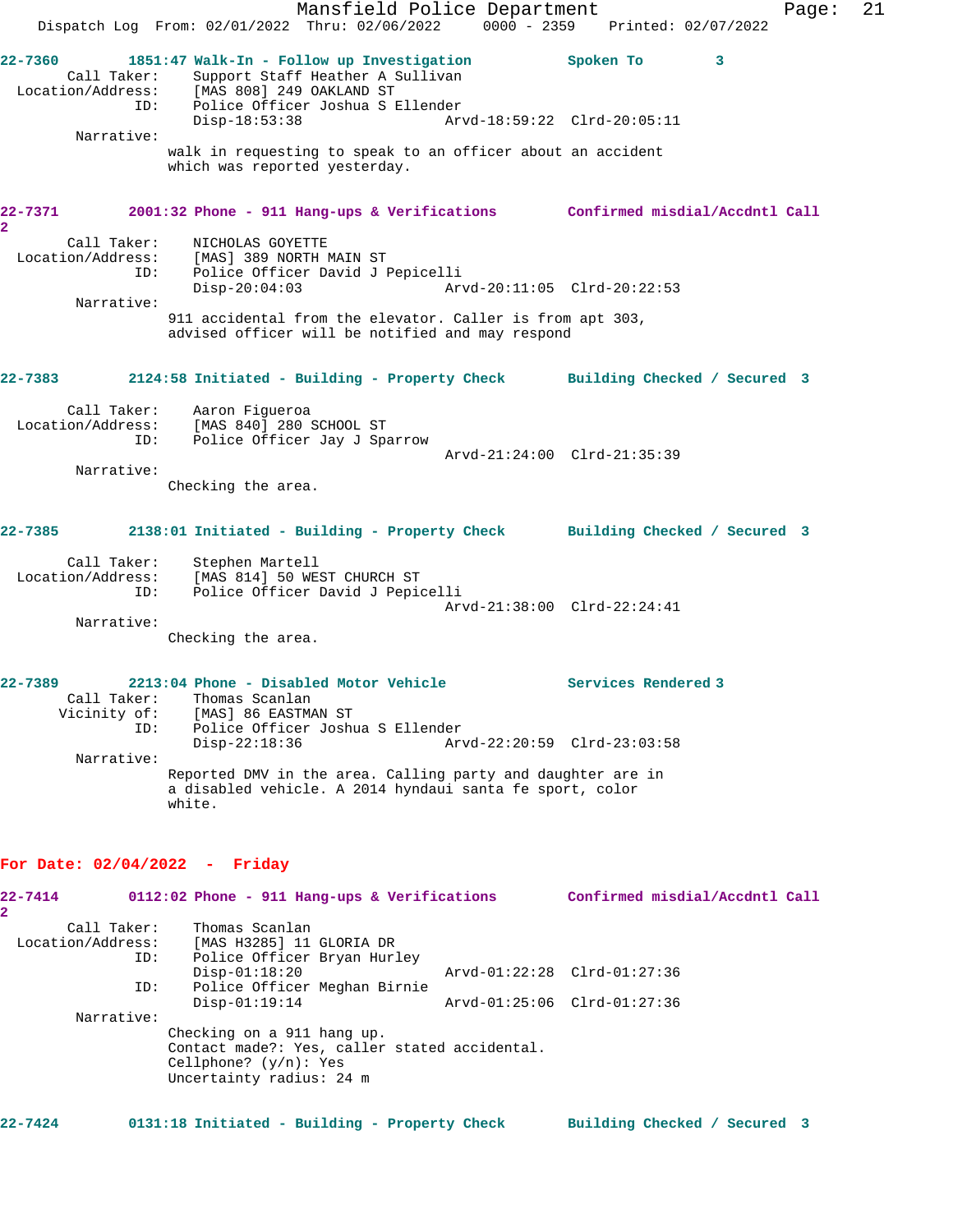Mansfield Police Department Page: 22 Dispatch Log From: 02/01/2022 Thru: 02/06/2022 0000 - 2359 Printed: 02/07/2022 Call Taker: Stephen Martell Location/Address: [MAS 1002] 250 EAST ST ID: Police Officer Bryan Hurley Arvd-01:31:00 Clrd-01:35:46 Narrative: Checking the area. **22-7428 0145:22 Initiated - Building - Property Check Building Checked / Secured 3** Call Taker: Stephen Martell Location/Address: [MAS 2] 60 FORBES BLVD ID: Police Officer Christopher D Sorge Arvd-01:45:00 Clrd-01:47:04 Narrative: Checking the area. **22-7430 0148:23 Initiated - Suspicious Actv / Persn / Veh Spoken To 2**  Call Taker: Stephen Martell Location/Address: [MAS 907E] RTE 140 SB Police Officer Christopher D Sorge Arvd-01:48:00 Clrd-01:56:24 ID: Police Officer Meghan Birnie Disp-01:51:08 Clrd-01:56:24 ID: Sergeant David Schepis Disp-01:51:18 Arvd-01:51:21 Clrd-01:56:24 Vehicle: Narrative: male party walking in the rd Narrative: party checks ok, walking home from buffalo wild wings. Offered a ride home but declined, wanted the fresh air. **22-7439 0216:25 Initiated - Building - Property Check Building Checked / Secured 3** Call Taker: Stephen Martell Location/Address: [MAS 814] 50 WEST CHURCH ST ID: Police Officer Meghan Birnie Arvd-02:16:00 Clrd-02:23:29 Narrative: Checking the area. **22-7441 0221:21 Initiated - Building - Property Check Building Checked / Secured 3** Call Taker: Stephen Martell Location/Address: [MAS] 905 SOUTH MAIN ST ID: Police Officer Christopher D Sorge Arvd-02:21:00 Clrd-02:27:40 **22-7444 0226:59 Initiated - Building - Property Check Building Checked / Secured 3** Call Taker: Stephen Martell Location/Address: [MAS 417] 9 FRANCIS AVE ID: Police Officer Bryan Hurley Arvd-02:26:00 Clrd-02:27:21 Narrative: Checking the area. **22-7455 0326:10 Initiated - Building - Property Check Building Checked / Secured 3** Call Taker: Stephen Martell Location/Address: [MAS 1016] 4 ERICK RD ID: Police Officer Bryan Hurley Arvd-03:26:00 Clrd-03:52:30 Narrative: Checking the area.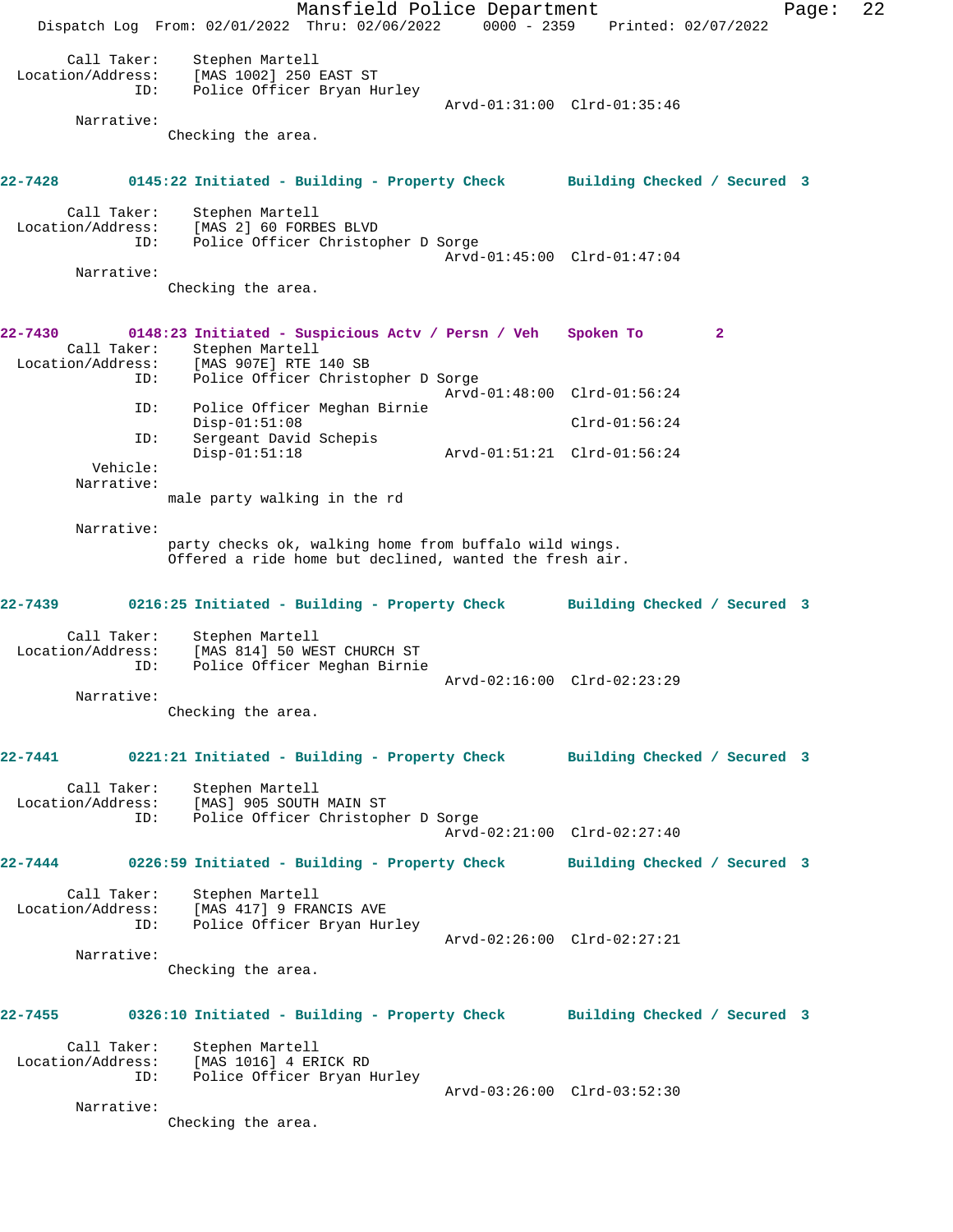**22-7457 0332:37 Initiated - Building - Property Check Building Checked / Secured 3** Call Taker: Stephen Martell Location/Address: [MAS 4] 31 HAMPSHIRE ST ID: Police Officer Christopher D Sorge Arvd-03:32:00 Clrd-03:32:58 Narrative: Checking the area. **22-7458 0339:53 Initiated - Parking Violations Services Rendered 3**  Call Taker: Stephen Martell Location/Address: [MAS 1038] NORTH MAIN ST ID: Police Officer Meghan Birnie Arvd-03:39:00 Clrd-03:56:01 Narrative: parking enforcement Narrative: 2NRZ16 - 1GBZ72 - 9WS594 - 9SF946 - RSK250 **22-7463 0557:01 Phone - Assist Fire Department Services Rendered 2**  Call Taker: Stephen Martell Location/Address: [MAS 435] 15 BONNEY LN Apt. #12 ID: Police Officer Bryan Hurley Disp-05:58:26 Arvd-06:02:39 Clrd-06:29:56 Narrative: Assisting the FD with a fire related incident. Nature: water coming from the ceiling. **22-7475 0748 Initiated - Parking Violations Services Rendered 3**  Call Taker: Animal Control Steven Simonds Location/Address: [MAS] 43 NORTH MAIN ST @ 13 PARK ST ID: Animal Control Steven Simonds Arvd-07:50:38 Clrd-08:22:43 Narrative: checking area for parking violations **22-7479 0815:25 Phone - Motor Veh Acc - Hit & Run Spoken To 1**  Call Taker: Liam Omalley Location/Address: [MAS H2127] 421 FRANKLIN ST ID: Police Officer Danielle C Titus Disp-08:18:48 Arvd-08:30:20 Clrd-08:47:05 Narrative: Caller reports mail box was hit by a vehicle overnight. Narrative: M13 also checking on 424 Franklin for damaged rock wall Narrative: M13 unable to make contact with anyone at 422 or 424 Franklin. **22-7484 0836:16 Phone - 911 Hang-ups & Verifications Confirmed misdial/Accdntl Call 2**  Call Taker: Liam Omalley Location/Address: [MAS] 71 MAPLE ST ID: Police Officer Michael T Fitzgerald Disp-08:39:20 Arvd-08:45:22 Clrd-08:47:27 Narrative: Checking on a 911 hang up. Contact made?:y Cellphone? (y/n):y Uncertainty radius:Caller reports no emergency

Narrative: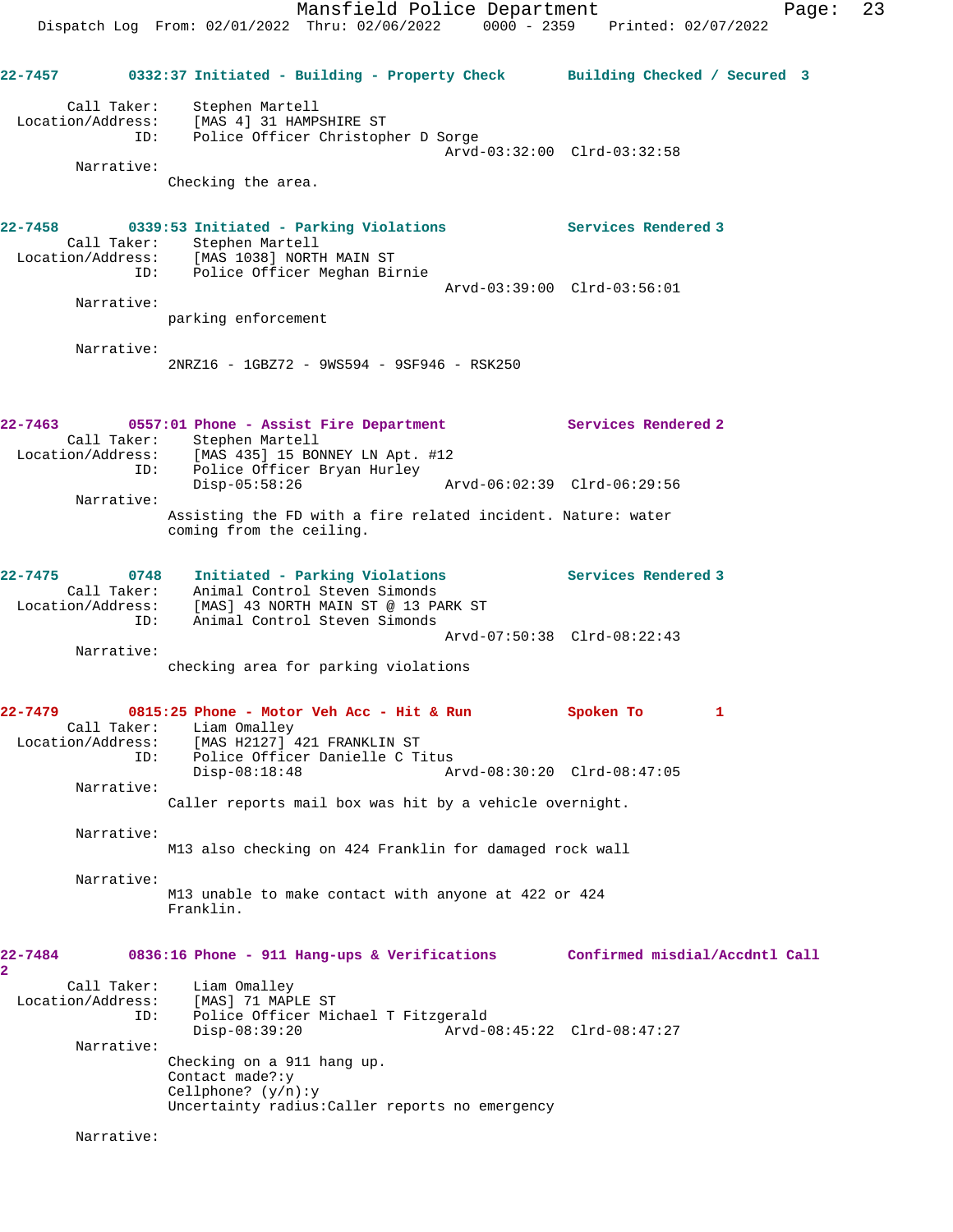Confirmed accidental

| 22-7489<br>Liam Omalley<br>Location/Address: [MAG 01]<br>ID: | 0915:05 Phone - Well Being Check<br>[MAS 81] 30 CHAUNCY ST<br>Police Officer Michael T Fitzgerald                                               | Gone on Arrival 3           |
|--------------------------------------------------------------|-------------------------------------------------------------------------------------------------------------------------------------------------|-----------------------------|
| Narrative:                                                   | $Disp-09:17:53$<br>Caller reports there is a party in a white sedan in the                                                                      | Arvd-09:21:15 Clrd-09:24:37 |
|                                                              | parking lot of Dub's leaning against window possibly<br>sleeping.                                                                               |                             |
| Narrative:                                                   | calling party went back and female party went into Dub's                                                                                        |                             |
| Narrative:                                                   | M8 clear, no vehicles in the area matching description                                                                                          |                             |
| 22-7498<br>1009<br>Call Taker:<br>Location/Address:<br>ID:   | Initiated - Parking Violations<br>Animal Control Steven Simonds<br>[MAS] 242 NORTH MAIN ST @ 16 OLD COLONY WAY<br>Animal Control Steven Simonds | <b>Services Rendered 3</b>  |
| Narrative:                                                   |                                                                                                                                                 | Arvd-10:13:11 Clrd-11:05:04 |
|                                                              | checking area for parking violations                                                                                                            |                             |
| Narrative:                                                   | tagged MA 2NTW77 on fuller for overtime parking                                                                                                 |                             |
| 22-7507<br>Call Taker:<br>Vicinity of:<br>ID:                | 1127:20 Phone - Disabled Motor Vehicle<br>Liam Omalley<br>[MAS H852] 71 SCHOOL ST<br>Police Officer Michael T Fitzgerald                        | <b>Services Rendered 3</b>  |
| ID:                                                          | $Disp-11:30:33$<br>Executive Lieutenant Francis W Archer JR                                                                                     | Arvd-11:35:49 Clrd-12:22:45 |
| Vehicle:<br>Narrative:                                       | $Disp-11:35:43$<br>BLU 2003 BMW ST 325 Reg: PC MA 3XSX11 VIN: WBAEN33423PC11980                                                                 |                             |
|                                                              | Rp reports a blue bmw hatchback attempted to make a u turn<br>infront of thier house and is now off the road way across<br>the street.          |                             |
| Narrative:                                                   | M15 advises AAA en route, standing by with the vehicle                                                                                          |                             |
| Narrative:                                                   | Achins on scene                                                                                                                                 |                             |
| Narrative:                                                   | Achins has the vehicle no additional damage to the fence.                                                                                       |                             |
| 22-7509                                                      | 1143:20 Initiated - Building - Property Check Building Checked / Secured 3                                                                      |                             |
| Call Taker:<br>Location/Address:<br>ID:                      | Savannah Karch<br>[MAS 840] 280 SCHOOL ST<br>Police Officer Danielle C Titus                                                                    | Arvd-11:43:00 Clrd-11:58:21 |
| Narrative:                                                   | Checking the area.                                                                                                                              |                             |
| 22-7510<br>1158                                              | Initiated - Parking Violations                                                                                                                  | Services Rendered 3         |
| Call Taker:<br>ID:                                           | Animal Control Steven Simonds<br>Location/Address: [MAS] 389 NORTH MAIN ST @ 10 PRATT ST<br>Animal Control Steven Simonds                       |                             |
| Narrative:                                                   | checking area for parking violations                                                                                                            | Arvd-11:58:44 Clrd-12:38:34 |
|                                                              |                                                                                                                                                 |                             |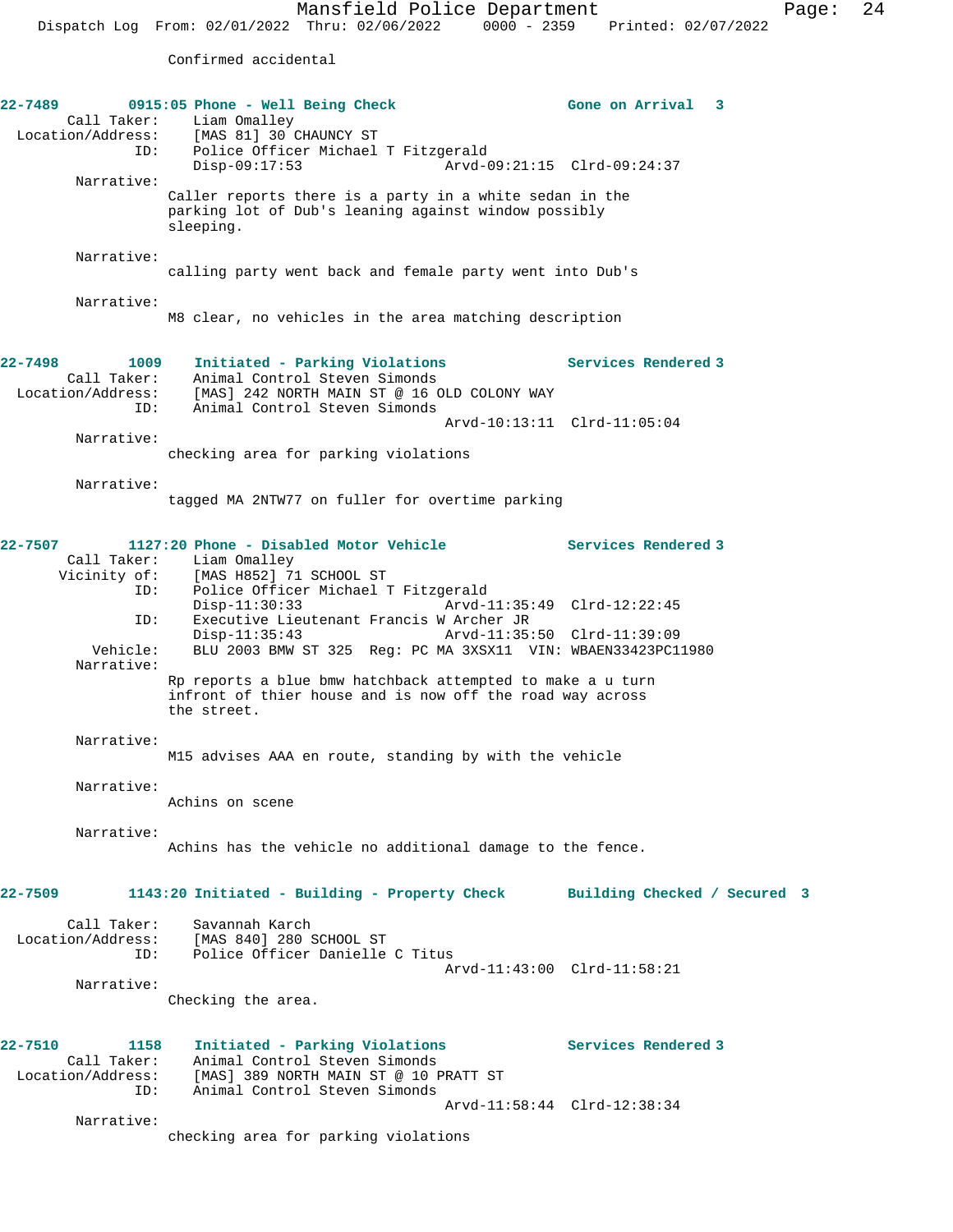Mansfield Police Department Fage: 25 Dispatch Log From: 02/01/2022 Thru: 02/06/2022 0000 - 2359 Printed: 02/07/2022 Narrative: tagged MA 1TLZ44 at one mansfield for overtime parking Narrative: tagged MA 1CLX16 on pratt street for overtime parking **22-7519 1301:12 Phone - 911 Hang-ups & Verifications Confirmed misdial/Accdntl Call 2**  Call Taker: Liam Omalley Location/Address: [MAS 259B] 320 FORBES BLVD ID: Police Officer Danielle C Titus<br>Disp-13:03:16 Am Disp-13:03:16 Arvd-13:08:51 Clrd-13:11:00 Narrative: Checking on a 911 hang up. Contact made?:y Cellphone? (y/n): Uncertainty radius: inside enter door that says receiving **22-7522 1333:31 Initiated - Building - Property Check Building Checked / Secured 3** Call Taker: William Casey Location/Address: [MAS 2] 60 FORBES BLVD ID: Police Officer Danielle C Titus Arvd-13:33:00 Clrd-13:40:33 **22-7524 1338:28 Initiated - Building - Property Check Building Checked / Secured 3** Call Taker: William Casey Location/Address: [MAS 281A] 1 CROCKER ST ID: Police Officer Michael T Fitzgerald Arvd-13:38:00 Clrd-13:45:07 Narrative: Checking the area. **22-7525 1351:01 Initiated - Building - Property Check Building Checked / Secured 3** Call Taker: William Casey Location/Address: [MAS 4] 31 HAMPSHIRE ST ID: Police Officer Danielle C Titus Arvd-13:51:00 Clrd-14:00:04 Narrative: Checking the area. **22-7529 1415 Initiated - Building - Property Check Building Checked / Secured 3** Call Taker: Police Officer Michael T Fitzgerald Location/Address: [MAS 982] 111 HOPE ST ID: Police Officer Michael T Fitzgerald Arvd-14:15:53 Clrd-14:23:03 Narrative: Checking the area. **22-7530 1416:23 Phone - Suspicious Actv / Persn / Veh Unfounded/Unverifed 2** Call Taker: Liam Omalley Location/Address: [MAS 435] 15 BONNEY LN ID: Police Officer Matthew A Souza<br>Disp-14:19:31 Disp-14:19:31 Arvd-14:23:01 Clrd-15:12:49 Narrative: Caller reports a white vehicle has been driving around the parking lot and now has been parked for 30 min. **22-7550 1803:18 Initiated - Building - Property Check Building Checked / Secured 3**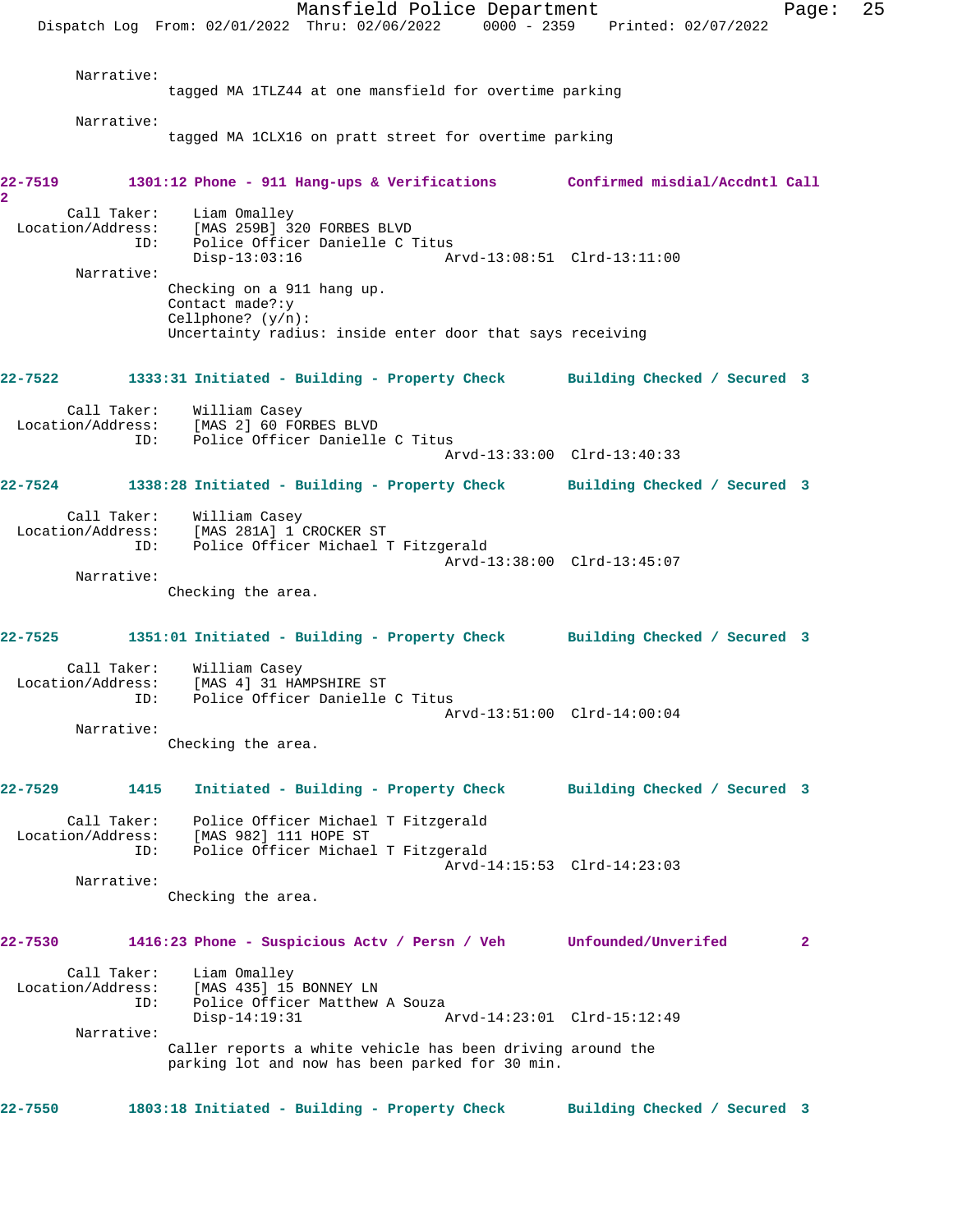Mansfield Police Department Fage: 26 Dispatch Log From: 02/01/2022 Thru: 02/06/2022 0000 - 2359 Printed: 02/07/2022 Call Taker: William Casey Location/Address: [MAS 820C] 31 PLYMOUTH ST ID: Detective Patrick J Pennie Arvd-18:03:00 Clrd-18:13:24 Narrative: Checking the area. **22-7556 1854:48 Phone - Suspicious Actv / Persn / Veh Services Rendered 2**  Call Taker: Emily Archer<br>Location/Address: [MAS] 14 BICI ess: [MAS] 14 BICENTENNIAL CT Apt. #A<br>ID: Detective David D Kerr Detective David D Kerr Disp-18:56:17 Clrd-18:58:28 ID: Police Officer David J Pepicelli Disp-18:56:20 Arvd-18:58:25 Clrd-19:05:10<br>Vehicle: WHI 2010 FORD VA ECONOL Reg: PC MA 1EVJ36 VIN: 1ETSE3ELX WHI 2010 FORD VA ECONOL Reg: PC MA 1EVJ36 VIN: 1FTSE3ELXADA69335 Narrative: Caller reporting someone flashed a flashlight in her window, and there is a white van outside. Caller heard banging on the upstairs door before the flashlight incident. Narrative: M11 advised maintenance is on scene repairing something **22-7557 1856:26 Initiated - Building - Property Check Building Checked / Secured 3** Call Taker: Aaron Figueroa Location/Address: [MAS 840] 280 SCHOOL ST ID: Police Officer Jay J Sparrow Arvd-18:56:00 Clrd-19:07:13 Narrative: Checking the area. **22-7559 1917:34 Initiated - Building - Property Check Building Checked / Secured 3** Call Taker: Aaron Figueroa Location/Address: [MAS 281A] 1 CROCKER ST ID: Police Officer Beau J Palanza Arvd-19:17:00 Clrd-19:25:10 Narrative: Checking the area. **22-7563 1927:49 911 - Assist Fire Department Services Rendered 2**  Call Taker: Aaron Figueroa Location/Address: [MAS 1019] 792 WEST ST Apt. #G209 ID: Police Officer Jay J Sparrow Disp-19:29:48 Arvd-19:35:16 Clrd-19:44:27 Narrative: Assisting the FD with a fire related incident. Nature: CO alarm sounding **22-7569 2004:19 Initiated - Building - Property Check Building Checked / Secured 3**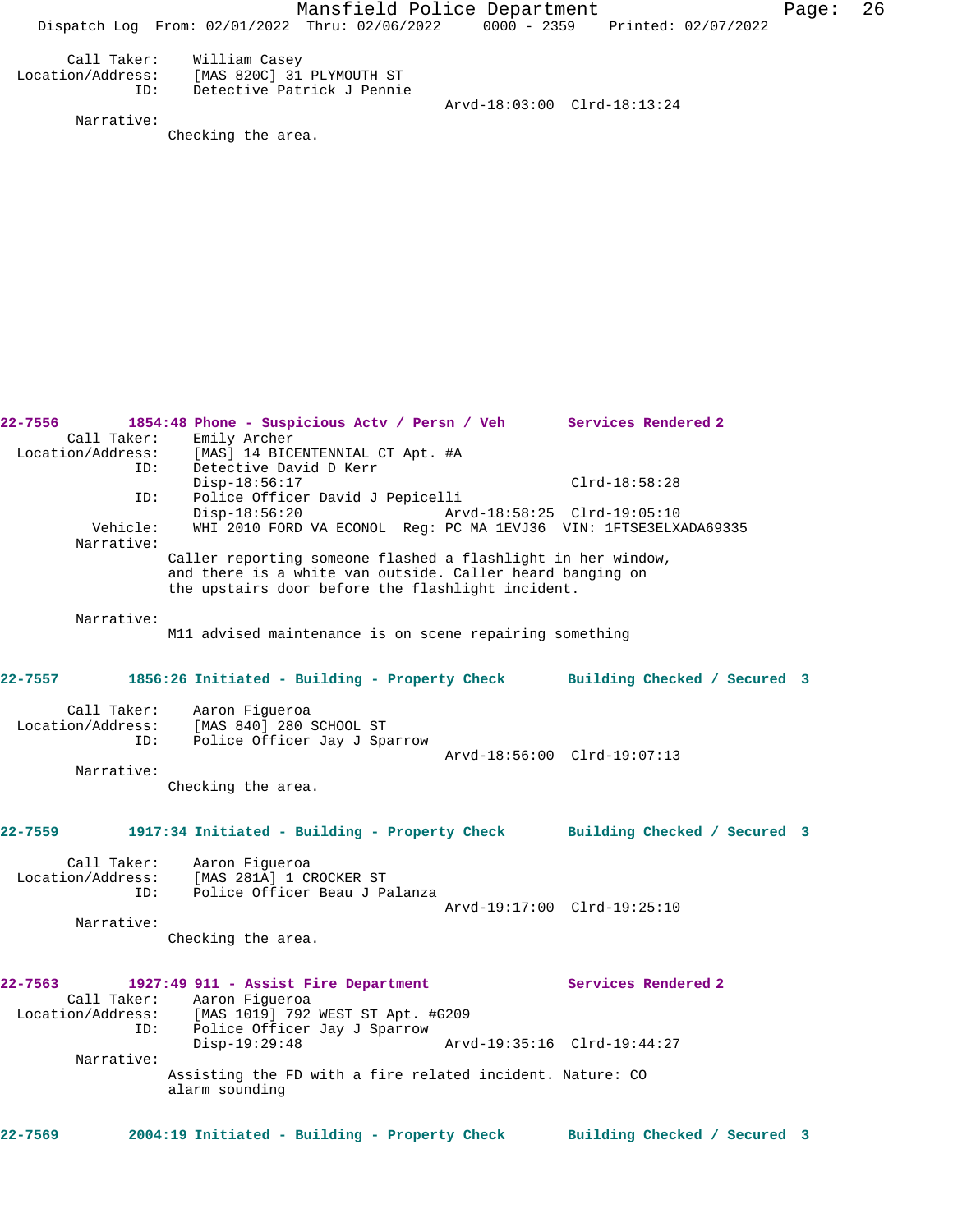| Call Taker:<br>Location/Address:<br>ID: | Aaron Figueroa<br>[MAS 820C] 31 PLYMOUTH ST<br>Detective Patrick J Pennie                                                                        |                                          |              |
|-----------------------------------------|--------------------------------------------------------------------------------------------------------------------------------------------------|------------------------------------------|--------------|
| Narrative:                              |                                                                                                                                                  | Arvd-20:04:00 Clrd-20:15:14              |              |
|                                         | Checking the area.                                                                                                                               |                                          |              |
| 22-7570<br>Call Taker:                  | 2012:59 Phone - Suspicious Actv / Persn / Veh Spoken To<br>Emily Archer                                                                          |                                          | $\mathbf{2}$ |
| Location/Address:<br>ID:                | [MAS] GEORGE ST<br>Police Officer Beau J Palanza                                                                                                 |                                          |              |
| ID:                                     | $Disp-20:14:58$<br>Detective David D Kerr                                                                                                        | Arvd-20:16:53 Clrd-20:40:55              |              |
| Narrative:                              | $Disp-20:15:01$                                                                                                                                  | Arvd-20:18:42 Clrd-20:40:53              |              |
|                                         | Caller reporting a person in a hoodie is throwing objects<br>into the road way. No damage to the vehicle.                                        |                                          |              |
| Narrative:                              |                                                                                                                                                  |                                          |              |
|                                         | M12 advised no one is no longer on the bridge, M12 will be<br>checking the area                                                                  |                                          |              |
| Narrative:                              | M13 advised M12 found foot prints leading from the bridge to<br>near wendys, units are still following them                                      |                                          |              |
| Narrative:                              | M12 is off with 3 juveniles in front of the montesauri<br>school                                                                                 |                                          |              |
| Narrative:                              | M12 advised he spoke to those juvs and they are headed back                                                                                      |                                          |              |
|                                         | to their friends house.                                                                                                                          |                                          |              |
| 22-7577<br>Call Taker:                  | 2039:48 Phone - Disturbance / Gathering<br>Emily Archer                                                                                          | Arrest(s) Made                           | 1            |
| Location/Address:<br>ID:                | [MAS] 16 OLD COLONY WAY<br>Police Officer Beau J Palanza                                                                                         |                                          |              |
| ID:                                     | $Disp-20:41:45$<br>Detective David D Kerr                                                                                                        | Arvd-20:45:13 Clrd-02/05/2022 @ 00:33:15 |              |
| Vehicle:<br>Vehicle:                    | $Disp-20:41:49$<br>RED 2016 MAZD 6 Req: PC MA 3TE391 VIN: JM1GJ1V58G1474336<br>GRY 2018 INFI Q50 Req: PAS MA PL5901 VIN: JN1EV7AR6JM445305       | Arvd-20:42:47 Clrd-22:54:18              |              |
| Narrative:                              | Caller reporting female took a knife and scratched a silver<br>acura, ripped the license plate off and threw it in the                           |                                          |              |
|                                         | dumpster. Female was upset that a vehicle was blocking her<br>driveway. 5'5 female, walking out the door with a knife and<br>driving a red honda |                                          |              |
| Narrative:                              |                                                                                                                                                  |                                          |              |
|                                         | Cops are behind the vehicle.                                                                                                                     |                                          |              |
| Narrative:                              | M13 off with the vehicle involved infront of the grain mill                                                                                      |                                          |              |
| Narrative:                              | M13 advised the vehicle that he stopped was not the vehicle<br>involved in the incident                                                          |                                          |              |
| Narrative:                              | M13 is off with the vehicle invovled, the owner lives at 242<br>N Main St                                                                        |                                          |              |
| Narrative:                              | M13 advised the suspect scraped up the vehicle and then took                                                                                     |                                          |              |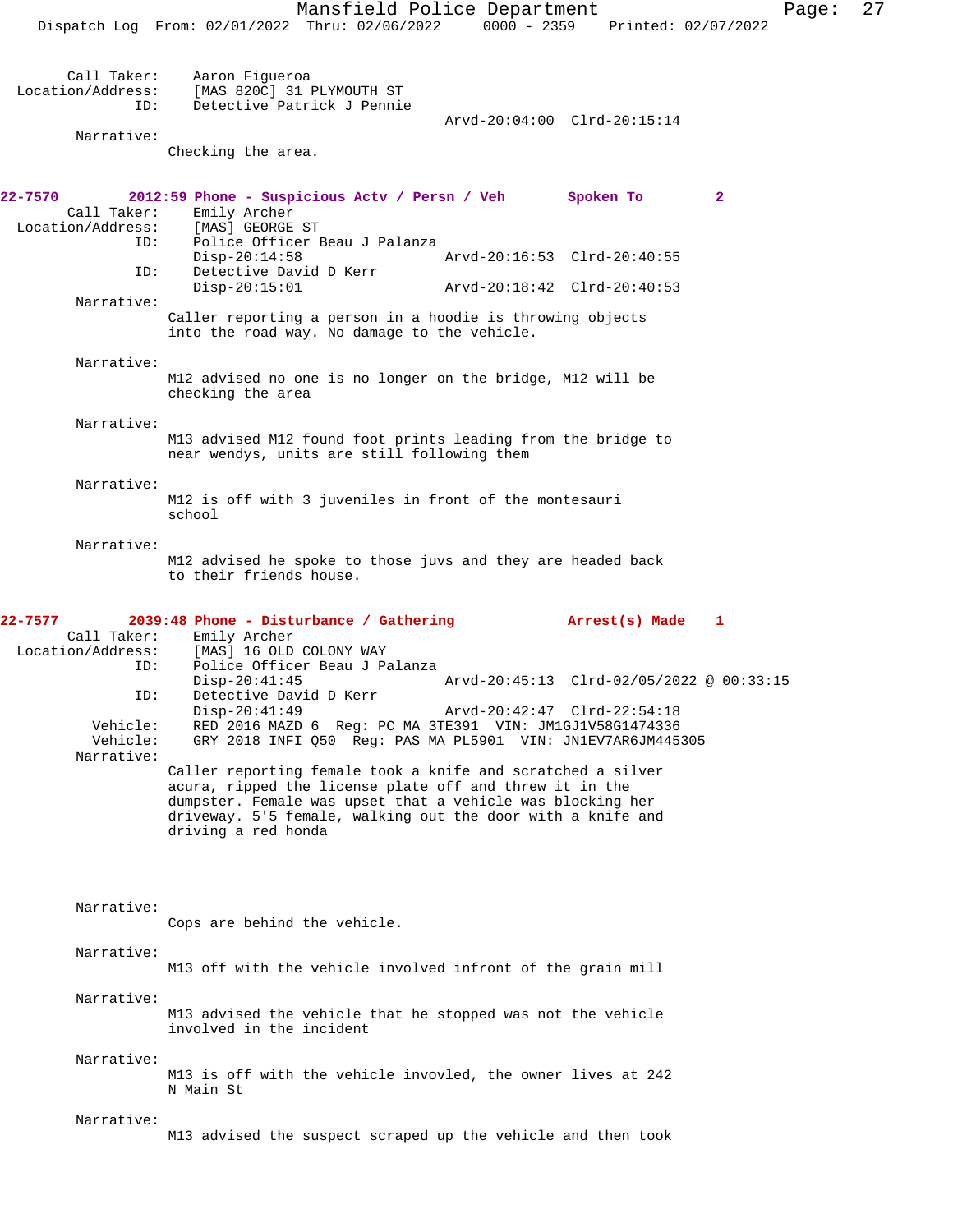Mansfield Police Department Fage: 28 Dispatch Log From: 02/01/2022 Thru: 02/06/2022 0000 - 2359 Printed: 02/07/2022 the plates off it and threw them in the dumpster, trying to recover the plates now Narrative: M12 has 1 in custody Narrative: M12 has 1 female in custody, to station SM 63534 Narrative: M13 is on scene taking pictures Narrative: EM 63536 Narrative: The owner of the victim vehicle is at the catman and is meeting with M13 now Narrative: M1 giving a female back to residence, SM 87511 Narrative: EM 87513 Refer To Arrest: 22MAS-52-AR Arrest: BRUNO, SOPHIA ROSE Address: 242 NORTH MAIN ST Apt. #2 MANSFIELD, MA Age: 29 Charges: Destruction / Damage / Vandali **22-7591 2154:31 Phone - Well Being Check Referred to Other Agency 3** Call Taker: Emily Archer Location/Address: [MAS] ID: Police Officer Jay J Sparrow Disp-22:23:53 Clrd-22:29:53<br>ID: Police Officer David J Pepicelli

Disp-22:29:18 Clrd-22:42:51

Police Officer David J Pepicelli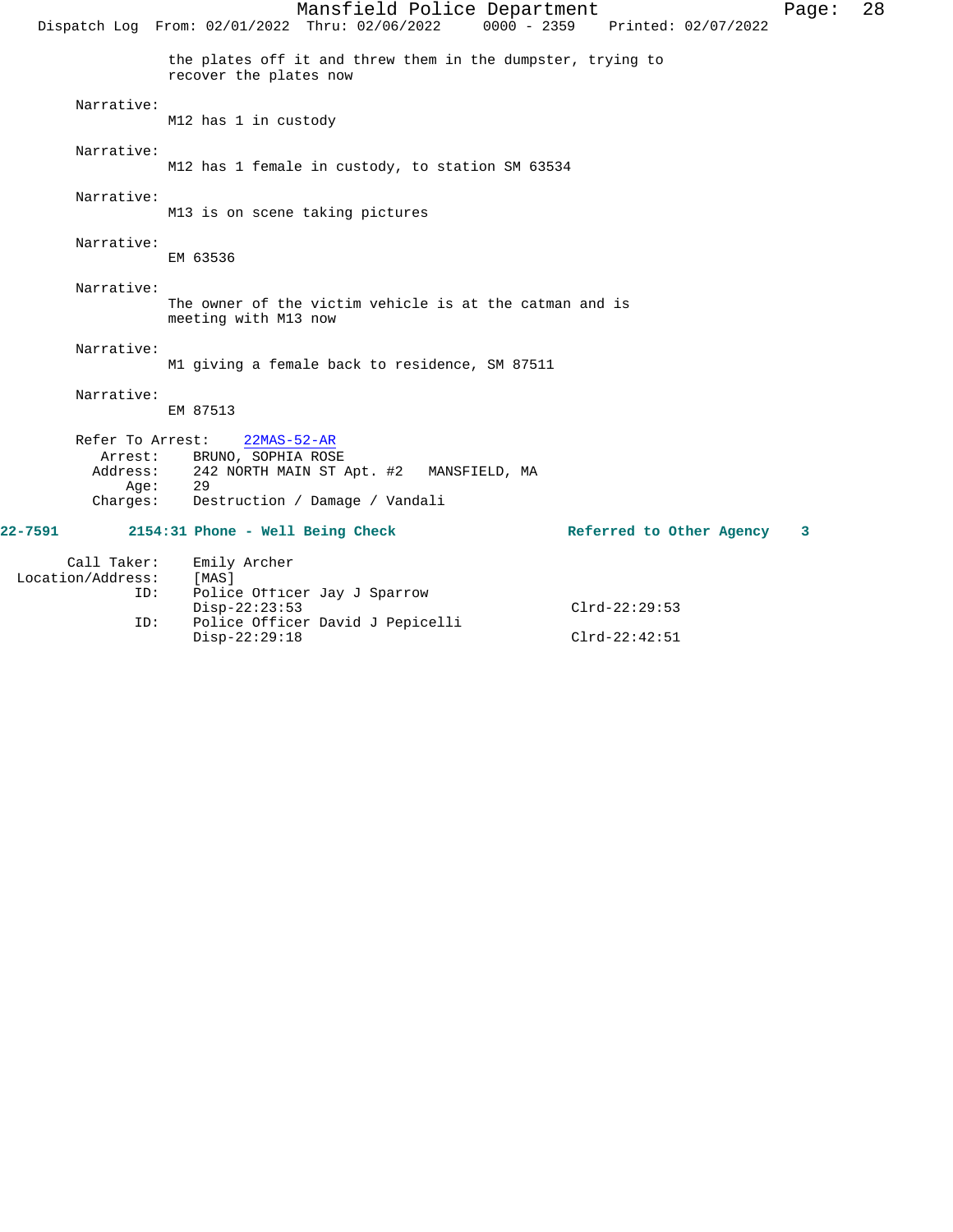| 22-7595                                 | 2221:35 Initiated - Building - Property Check Building Checked / Secured 3                                                       |                              |
|-----------------------------------------|----------------------------------------------------------------------------------------------------------------------------------|------------------------------|
| Narrative:                              | Call Taker: Aaron Fiqueroa<br>Location/Address: [MAS 2] 60 FORBES BLVD<br>ID: Police Officer Jay J Sparrow<br>Checking the area. | Arvd-22:21:00 Clrd-22:23:43  |
| 22-7596<br>$\overline{\mathbf{2}}$      | 2226:35 Phone - 911 Hang-ups & Verifications Confirmed misdial/Accdntl Call                                                      |                              |
| Call Taker:<br>ID:                      | Emily Archer<br>Location/Address: [MAS] 3 FRANCIS AVE Apt. #19<br>Police Officer Jay J Sparrow<br>Disp-22:29:56                  | Arvd-22:35:11 Clrd-22:39:05  |
| Narrative:                              | Checking on a 911 hang up.<br>Contact made?: Y<br>Cellphone? $(y/n):Y$                                                           |                              |
|                                         | Caller states she accidentally dialed and will make her self<br>known.                                                           |                              |
| Narrative:                              | Confirmed accidental                                                                                                             |                              |
| 22-7599<br>$\overline{\mathbf{2}}$      | 2240:41 Phone - 911 Hang-ups & Verifications Confirmed misdial/Accdntl Call                                                      |                              |
| Call Taker:<br>ID:                      | Stephen Martell<br>Location/Address: [MAS] 8 ANGELL ST<br>Police Officer David J Pepicelli<br>$Disp-22:45:20$                    |                              |
| Narrative:                              | Checking on a 911 hang up.<br>Contact made?: YES<br>Cellphone? $(y/n): YES$<br>Uncertainty radius: 28 meters                     |                              |
|                                         | Caller stated accidental by the emergency button being<br>bumped.                                                                |                              |
| $22 - 7605$                             | 2308:52 Initiated - Building - Property Check                                                                                    | Building Checked / Secured 3 |
|                                         | Aaron Figueroa                                                                                                                   |                              |
| Call Taker:<br>Location/Address:<br>ID: | [MAS 820C] 31 PLYMOUTH ST<br>Detective Patrick J Pennie                                                                          | Arvd-23:08:00 Clrd-23:16:31  |

## **For Date: 02/05/2022 - Saturday**

**22-7619 0051:37 Initiated - Building - Property Check Building Checked / Secured 3**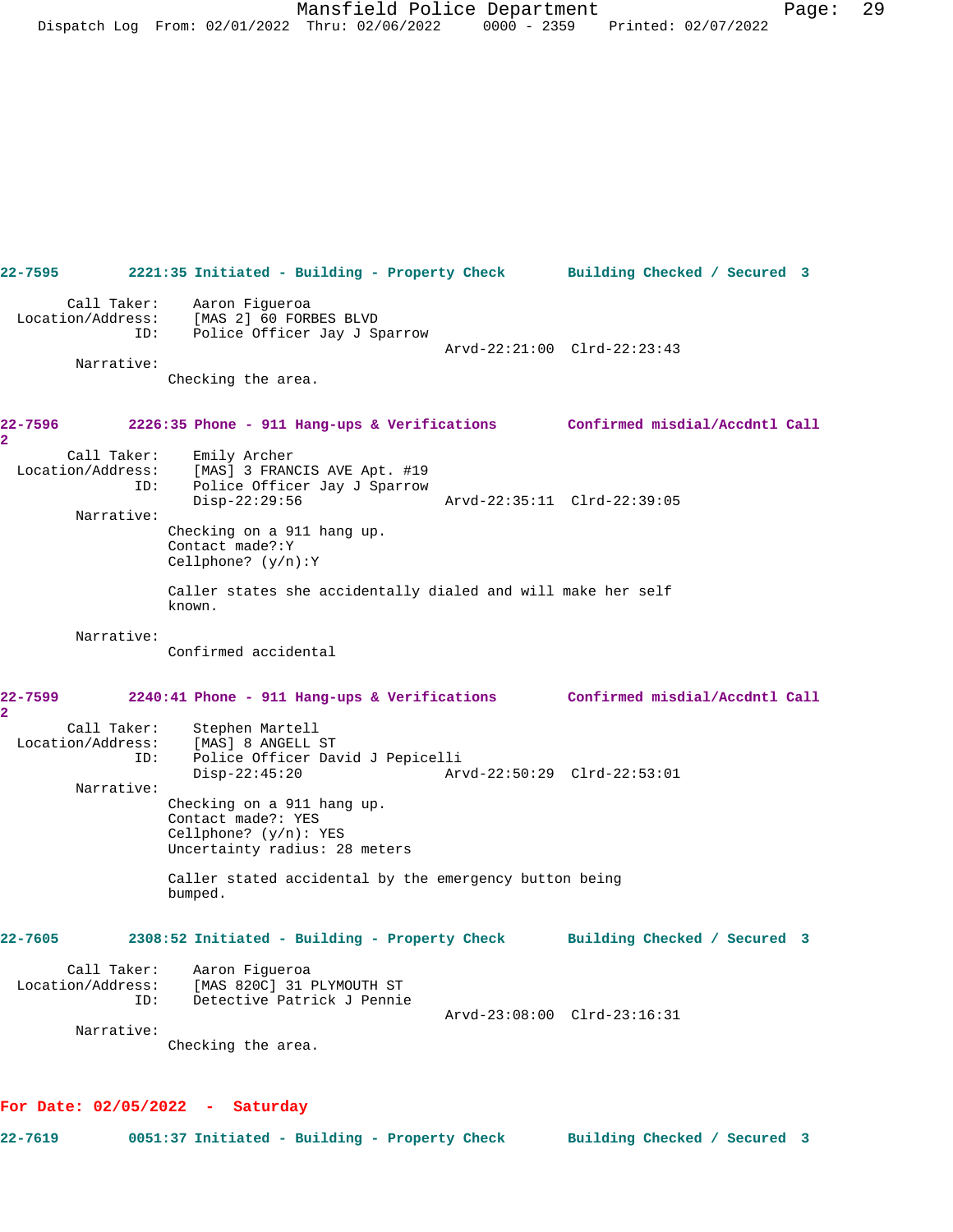Mansfield Police Department Page: 30

Dispatch Log From: 02/01/2022 Thru: 02/06/2022 0000 - 2359 Printed: 02/07/2022

Disp-01:55:04 Arvd-01:55:08 Clrd-02:10:30

 Call Taker: Aaron Figueroa Location/Address: [MAS 2] 60 FORBES BLVD ID: Police Officer Bryan Hurley Arvd-00:51:00 Clrd-00:51:59 Narrative: Checking the area. **22-7626 0116:50 Initiated - Motor Vehicle Stop Services Rendered 3**  Call Taker: Aaron Figueroa Vicinity of: [MAS] 200 PRATT ST ID: Police Officer Bryan Hurley Arvd-01:16:00 Clrd-01:43:30 ID: Sergeant David Schepis Disp-01:21:45 Arvd-01:26:12 Clrd-01:43:28<br>ID: Sergeant David Schepis Sergeant David Schepis Disp-01:45:05 Clrd-01:50:04 Vehicle: GRY 2015 KIA OPTIMA Reg: PC MA 2JG516 VIN: 5XXGN4A70FG439063 Narrative: MVST, out with RO Narrative: M2 request second unit for FST Narrative: M2 advised the party was sited for failure to activate lights, the vehicle will be parked Narrative: M13 1 male to station 839.6 Narrative: EM 840 **22-7637 0143:45 Phone - Assist Other Agency Unfounded/Unverifed 3** Call Taker: JEFFREY KEEFE Vicinity of: [MAS H2103] ID: Sergeant John R Armstrong Disp-01:55:00 Arvd-01:55:07 Clrd-02:10:36 ID: Sergeant David Schepis<br>Disp-01:55:04

**22-7646 0215:11 Initiated - Building - Property Check Building Checked / Secured 3** Call Taker: Aaron Figueroa Location/Address: [MAS 2] 60 FORBES BLVD ID: Police Officer Bryan Hurley Arvd-02:15:00 Clrd-02:18:24 Narrative: Checking the area.

Vehicle: BLK 2009 HOND ACCORD Reg: PC MA 4ENN91 VIN: 1HGCP26349A095435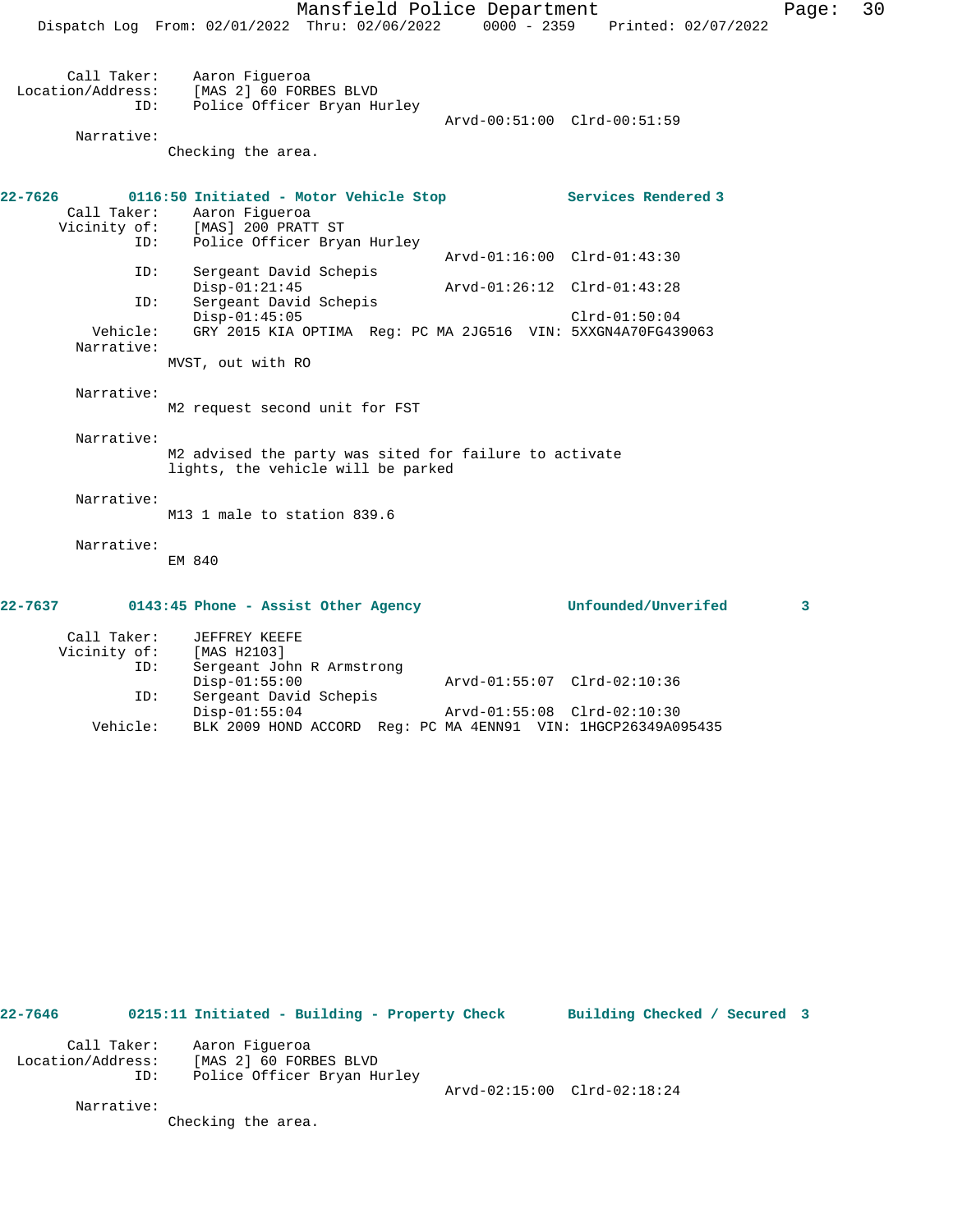Mansfield Police Department Page: 31 Dispatch Log From: 02/01/2022 Thru: 02/06/2022 0000 - 2359 Printed: 02/07/2022 **22-7647 0218:32 Initiated - Building - Property Check Building Checked / Secured 3** Call Taker: Aaron Figueroa Location/Address: [MAS 4] 31 HAMPSHIRE ST ID: Police Officer Bryan Hurley Arvd-02:18:00 Clrd-02:24:04 Narrative: Checking the area. **22-7648 0223:09 Initiated - Building - Property Check Building Checked / Secured 3** Call Taker: Aaron Figueroa Location/Address: [MAS 417] 9 FRANCIS AVE ID: Police Officer Joshua S Ellender Arvd-02:23:00 Clrd-02:49:04 Narrative: Checking the area. **22-7651 0224:10 Initiated - Building - Property Check Building Checked / Secured 3** Call Taker: Aaron Figueroa Location/Address: [MAS 1040] 50 RESERVOIR ST Apt. #ST ID: Police Officer Bryan Hurley Arvd-02:24:00 Clrd-02:33:55 Narrative: Checking the area. **22-7662 0318:24 Initiated - Building - Property Check Building Checked / Secured 3** Call Taker: Aaron Figueroa Location/Address: [MAS 1002] 250 EAST ST ID: Police Officer Joshua S Ellender Arvd-03:18:00 Clrd-03:24:46 Narrative: Checking the area. **22-7663 0327:04 Initiated - Building - Property Check Building Checked / Secured 3** Call Taker: Aaron Figueroa Location/Address: [MAS] 4 ERICK RD @ 15 BONNEY LN ID: Police Officer Joshua S Ellender Arvd-03:27:00 Clrd-03:37:22 Narrative: Checking the area. **22-7664 0333:32 Initiated - Building - Property Check Building Checked / Secured 3** Call Taker: Aaron Figueroa Location/Address: [MAS 820C] 31 PLYMOUTH ST ID: Lieutenant Thomas R Connor Arvd-03:33:00 Clrd-03:35:53 Narrative: Checking the area. **22-7665 0337:26 Initiated - Motor Vehicle Stop Citation / Warning Issued 3** Call Taker: Aaron Figueroa<br>Vicinity of: [MAS] 200 HOPE [MAS] 200 HOPE ST ID: Police Officer Joshua S Ellender Arvd-03:37:00 Clrd-03:42:06 ID: Sergeant David Schepis Disp-03:38:37 Arvd-03:38:47 Clrd-03:40:25<br>Vehicle: WHI 2015 VOLK GOLF Req: PC MA 3JVV31 VIN: 3VW2A7AUXFM0608

Vehicle: WHI 2015 VOLK GOLF Reg: PC MA 3JVV31 VIN: 3VW2A7AUXFM060810

Narrative: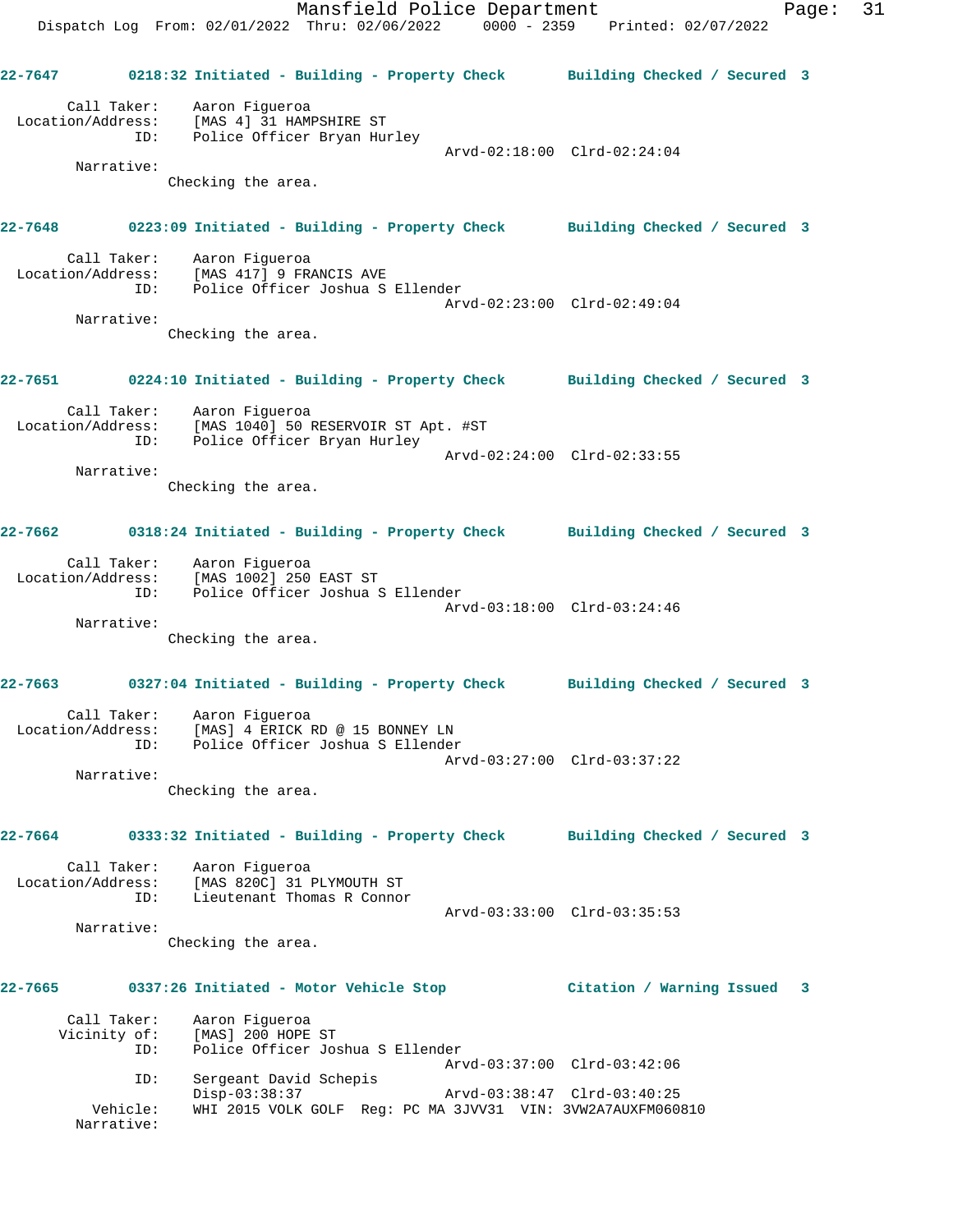M3 advised party has parked his vehicle

**22-7666 0341:50 Initiated - Suspicious Actv / Persn / Veh Services Rendered 2**  Call Taker: Aaron Figueroa<br>Location/Address: [MAS 982] 111 [MAS 982] 111 HOPE ST ID: Sergeant David Schepis Arvd-03:41:00 Clrd-03:44:10 ID: Police Officer Joshua S Ellender Disp-03:43:11 Arvd-03:43:13 Clrd-03:43:27 Vehicle: BLU 2020 TOYT UT HIGHLA Reg: PC MA 1RFH36 VIN: 5TDGBRCH9LS505034 Narrative: M13 advised that party is making a call to family and didn't want to wake anyone **22-7668 0346:23 Initiated - Parking Violations Secured Building 3**  Call Taker: Aaron Figueroa Location/Address: [MAS 1038] NORTH MAIN ST ID: Police Officer Bryan Hurley Arvd-03:46:00 Clrd-03:52:26 Vehicle: BLU 2017 BMW 3SERIE Reg: PC MA 2MPJ94 VIN: WBA8E5G34HNU43636 Narrative: M2 off for parking violations **22-7673 0625:08 Initiated - Building - Property Check Building Checked / Secured 3** Call Taker: Aaron Figueroa Location/Address: [MAS 820C] 31 PLYMOUTH ST ID: Lieutenant Thomas R Connor Arvd-06:25:00 Clrd-06:29:34 Narrative: Checking the area. **22-7687 0809:22 Phone - 911 Hang-ups & Verifications Confirmed misdial/Accdntl Call 2**  Call Taker: Jennifer Napolitano Location/Address: [MAS H6529] 52 WILLOW ST Apt. #2 ID: Police Officer Danielle C Titus Disp-08:11:58 Arvd-08:44:00 Clrd-08:47:11 Narrative: Checking on a 911 hang up. Contact made?: yes child playing with the phone Cellphone? (y/n): yes Uncertainty radius: 9 meters **22-7692 0904:56 Phone - 911 Hang-ups & Verifications Confirmed misdial/Accdntl Call 2**  Call Taker: Dispatcher Jacques Ryan<br>Location/Address: [MAS H867] 59 CENTRAL ST [MAS H867] 59 CENTRAL ST ID: Police Officer Michael T Fitzgerald Disp-09:07:32 Clrd-09:19:11 ID: Police Officer Danielle C Titus Disp-09:07:37 Arvd-09:14:29 Clrd-09:19:05 Narrative: Checking on a 911 hang up. Dialed by accident, caller standing by. Contact made?:yes Cellphone? (y/n):yes Uncertainty radius:27 meters **22-7693 0927:08 Initiated - Building - Property Check Building Checked / Secured 3** Call Taker: Amanda Cummings Location/Address: [MAS 820C] 31 PLYMOUTH ST ID: Detective Patrick J Pennie Arvd-09:27:00 Clrd-09:35:36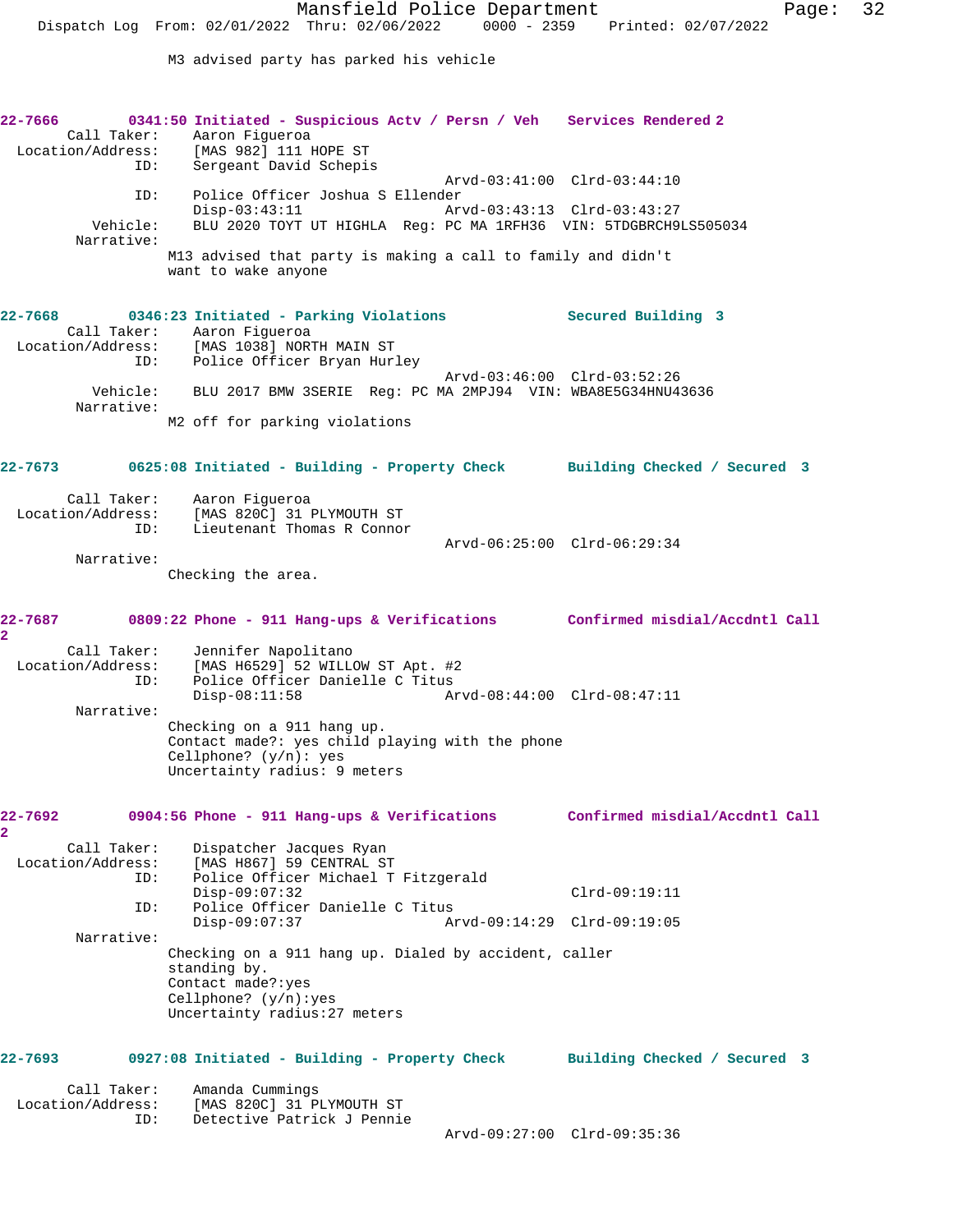Narrative:

Checking the area.

| 22-7696<br>$\overline{\mathbf{2}}$ |                    | 0941:34 Phone - 911 Hang-ups & Verifications Confirmed misdial/Accdntl Call                                                                                                      |                               |
|------------------------------------|--------------------|----------------------------------------------------------------------------------------------------------------------------------------------------------------------------------|-------------------------------|
|                                    | Call Taker:<br>ID: | Jennifer Napolitano<br>Location/Address: [MAS H393] 395 WILLOW ST<br>Police Officer Michael T Fitzgerald<br>$Disp-09:47:05$                                                      |                               |
|                                    | Narrative:         | Checking on a 911 hang up.<br>Contact made?: yes. Plumber dialed by mistake<br>Cellphone? $(y/n):$ yes<br>Uncertainty radius: 15 meters                                          |                               |
| 22-7698                            |                    | 0951:18 Walk-In - Fraud or Identity Theft                                                                                                                                        | Investigated - Report Taken 1 |
|                                    | ID:                | Call Taker: Civilian William Galarneau<br>Location/Address: [MAS 451B] 500 EAST ST<br>Police Officer Danielle C Titus                                                            |                               |
|                                    | Narrative:         | $Disp-09:56:03$                                                                                                                                                                  | Arvd-10:09:31 Clrd-11:53:45   |
|                                    |                    | Rp reports she was scammed at the bank. She would like to<br>speak with an officer about filing a scam report                                                                    |                               |
|                                    | Refer To Incident: | $22MAS-98-OF$                                                                                                                                                                    |                               |
|                                    |                    | 0958:56 Initiated - Building - Property Check Building Checked / Secured 3                                                                                                       |                               |
|                                    | ID:                | Call Taker: Amanda Cummings<br>Location/Address: [MAS 1002] 250 EAST ST<br>Police Officer Gregg S Kennedy                                                                        | Arvd-09:58:00 Clrd-10:36:01   |
|                                    | Narrative:         | Checking the area.                                                                                                                                                               |                               |
| 22-7700                            | 1005               | Initiated - Building - Property Check Building Checked / Secured 3                                                                                                               |                               |
|                                    | ID:                | Call Taker: Police Officer Michael T Fitzgerald<br>Location/Address: [MAS 840D2] 280 SCHOOL ST Apt. #D<br>Police Officer Michael T Fitzgerald                                    | Arvd-10:06:00 Clrd-10:06:17   |
|                                    | Narrative:         | Checking the area.                                                                                                                                                               |                               |
| 22-7708                            |                    | 1130:24 Initiated - Building - Property Check Building Checked / Secured 3                                                                                                       |                               |
|                                    | Call Taker:        | Amanda Cummings<br>Location/Address: [MAS 2] 60 FORBES BLVD<br>ID: Police Officer Michael T Fitzgerald                                                                           | Arvd-11:30:00 Clrd-11:48:10   |
|                                    | Narrative:         | Checking the area.                                                                                                                                                               |                               |
| $22 - 7712$                        | ID:                | 1156:48 Initiated - Building - Property Check Secured Building 3<br>Call Taker: Amanda Cummings<br>Location/Address: [MAS 1015] 30 CHAUNCY ST<br>Police Officer Danielle C Titus |                               |
|                                    | Narrative:         | Checking the area.                                                                                                                                                               | Arvd-11:56:00 Clrd-12:00:07   |
| 22-7715                            |                    | 1159:41 Initiated - Building - Property Check                                                                                                                                    | Building Checked / Secured 3  |
|                                    | Call Taker:        | Amanda Cummings                                                                                                                                                                  |                               |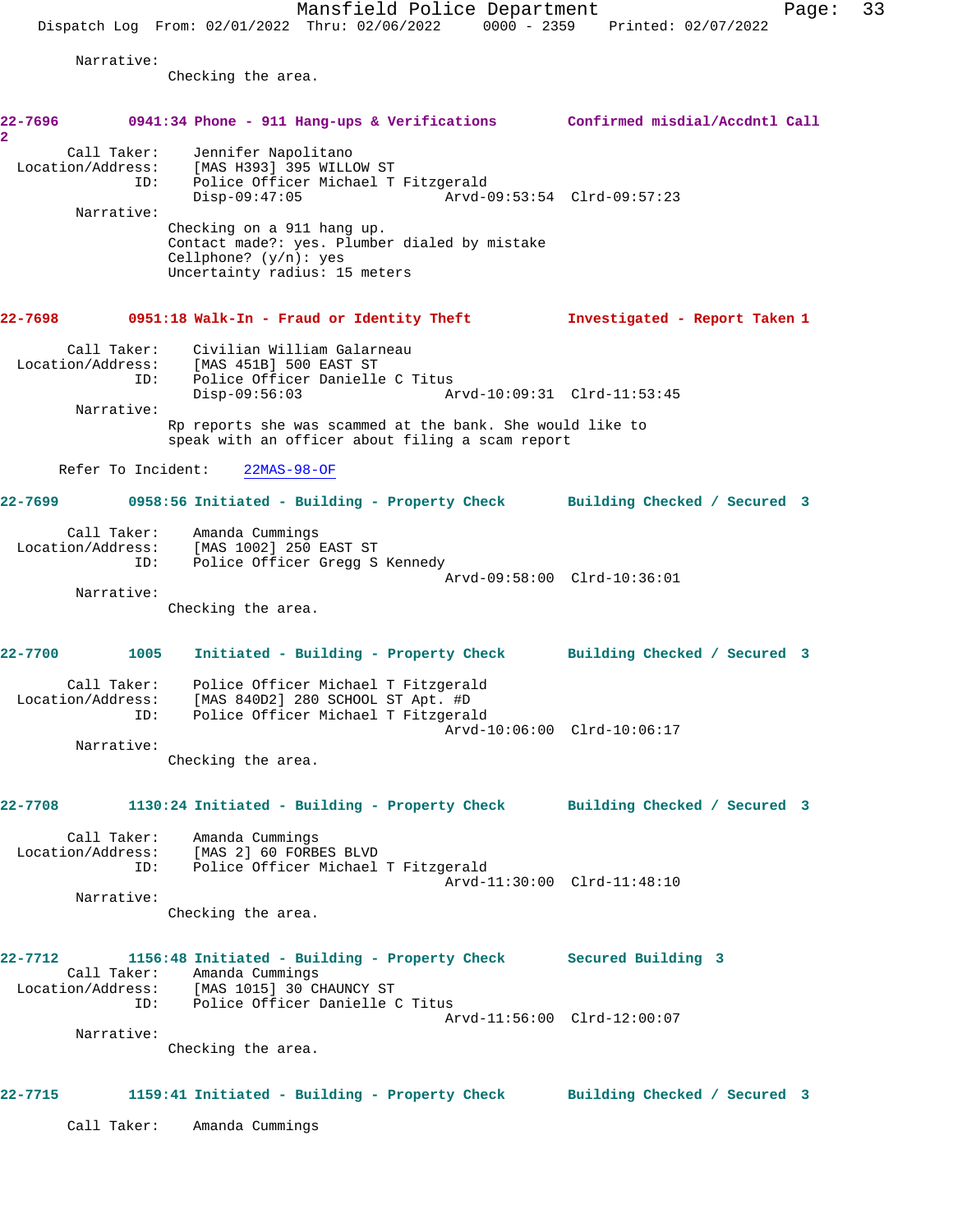Mansfield Police Department Fage: 34 Dispatch Log From: 02/01/2022 Thru: 02/06/2022 0000 - 2359 Printed: 02/07/2022 Location/Address: [MAS 820C] 31 PLYMOUTH ST ID: Detective Patrick J Pennie Arvd-11:59:00 Clrd-12:12:04 Narrative: Checking the area. **22-7716 1205:14 Initiated - Building - Property Check Building Checked / Secured 3** Call Taker: Amanda Cummings Location/Address: [MAS 4] 31 HAMPSHIRE ST ID: Police Officer Michael T Fitzgerald Arvd-12:05:00 Clrd-12:13:17 Narrative: Checking the area. **22-7727 1301:06 Initiated - Building - Property Check Building Checked / Secured 3** Call Taker: Amanda Cummings Location/Address: [MAS 281A] 1 CROCKER ST ID: Police Officer Danielle C Titus Arvd-13:01:00 Clrd-13:08:22 Narrative: Checking the area. **22-7738 1446:40 Phone - 911 Hang-ups & Verifications Confirmed misdial/Accdntl Call 2**  Call Taker: Jennifer Napolitano Location/Address: [MAS 1040] 50 RESERVOIR ST Apt. #ST ID: Police Officer Michael T Fitzgerald Disp-14:53:20 Arvd-14:56:27 Clrd-14:58:23 Narrative: Checking on a 911 hang up. Contact made?: yes. Accidental dial. Will meet downstairs Cellphone? (y/n): yes Uncertainty radius: 9 meters **22-7742 1519:36 Initiated - Building - Property Check Building Checked / Secured 3** Call Taker: Amanda Cummings Location/Address: [MAS 820C] 31 PLYMOUTH ST ID: Detective Patrick J Pennie Arvd-15:19:00 Clrd-15:35:02 Narrative: Checking the area. **22-7743 1532:42 Phone - 911 Hang-ups & Verifications Confirmed misdial/Accdntl Call 2**  Call Taker: Jennifer Napolitano Location/Address: [MAS H6697] 83 EAST ST ID: Police Officer Gregg S Kennedy<br>Disp-15:35:17 A Disp-15:35:17 Arvd-15:37:41 Clrd-15:38:34 Narrative: Checking on a 911 hang up. Contact made?: yes 14yo dialed by mistake Cellphone? (y/n): yes Uncertainty radius: 27 meters Narrative: 3rd floor apartment **22-7744 1541:55 Phone - 911 Hang-ups & Verifications Confirmed misdial/Accdntl Call 2**  Call Taker: Jennifer Napolitano<br>Location/Address: [MAS H3912] 82 LAWNI<br>ID: Police Officer Gregg [MAS H3912] 82 LAWNDALE RD Police Officer Gregg S Kennedy Disp-15:43:59 Arvd-15:46:47 Clrd-15:47:48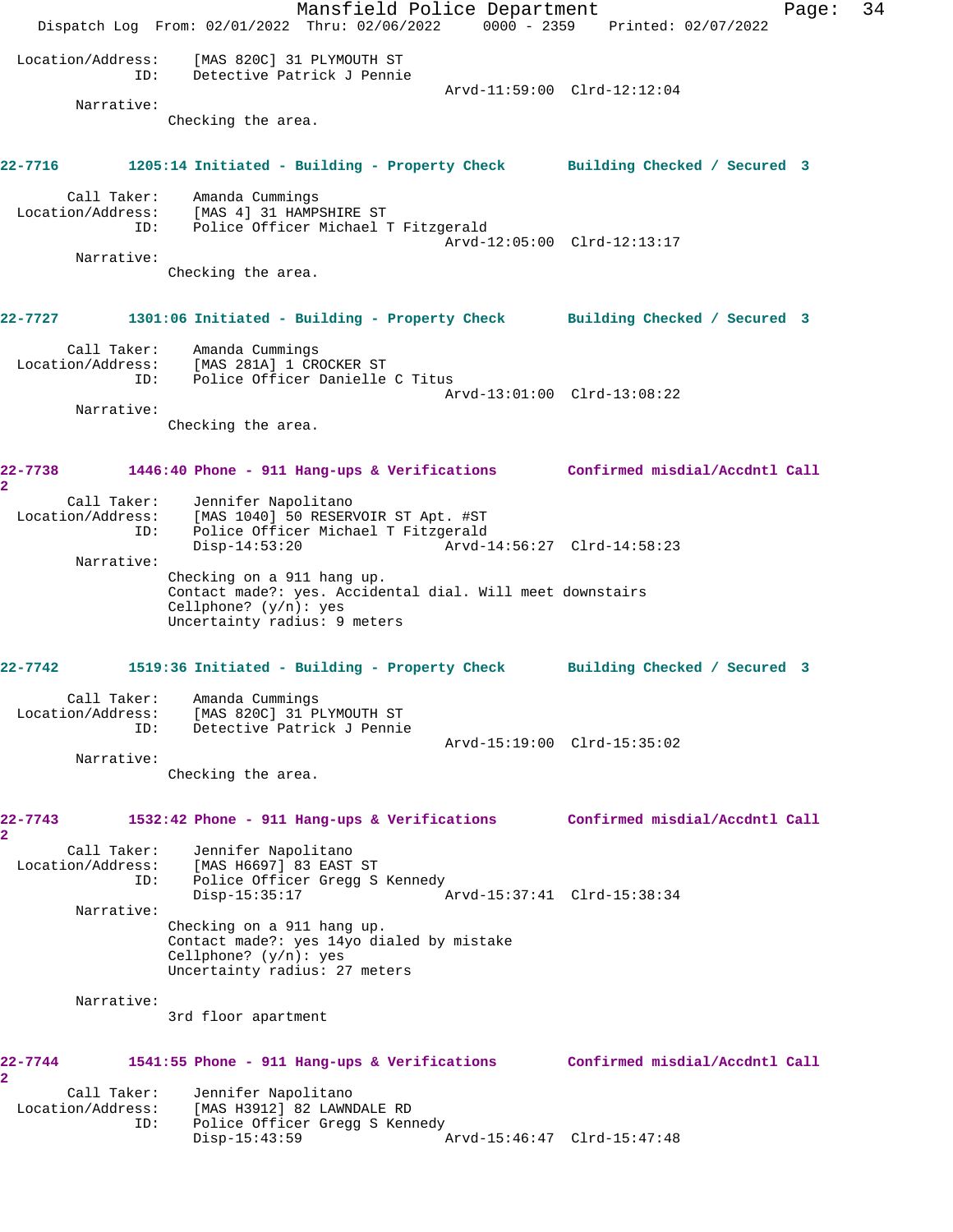Mansfield Police Department Fage: 35 Dispatch Log From: 02/01/2022 Thru: 02/06/2022 0000 - 2359 Printed: 02/07/2022 Narrative: Checking on a 911 hang up. Contact made?: yes dialed by mistake Cellphone? (y/n): yes Uncertainty radius: 46 meters **22-7765 1736 Initiated - Building - Property Check Building Checked / Secured 3** Call Taker: Police Officer Michael T Fitzgerald Location/Address: [MAS 840D2] 280 SCHOOL ST Apt. #D ID: Police Officer Michael T Fitzgerald Arvd-17:37:36 Clrd-17:42:45 Narrative: Checking the area. **22-7766 1739:09 Initiated - Building - Property Check Building Checked / Secured 3** Call Taker: Amanda Cummings Location/Address: [MAS 820C] 31 PLYMOUTH ST<br>ID: Detective Patrick J Pennie Detective Patrick J Pennie Arvd-17:39:00 Clrd-17:49:33 Narrative: Checking the area. **22-7769 1812 Initiated - Building - Property Check Building Checked / Secured 3** Call Taker: Police Officer Andrew J Kelley Location/Address: [MAS 927] 50 PLYMOUTH ST ID: Police Officer Andrew J Kelley Arvd-18:13:01 Clrd-18:26:28 ID: Police Officer Michael T Fitzgerald Arvd-18:16:43 Clrd-18:17:14 Narrative: Checking the area. **22-7773 1825:16 Phone - Disabled Motor Vehicle Vehicle Towed 3**  Call Taker: Jennifer Napolitano Location/Address: [MAS 849B120B] 287 SCHOOL ST Apt. #120 ID: Police Officer Michael T Fitzgerald Disp-18:28:01 Arvd-18:30:38 Clrd-19:31:09 Vehicle: BLK 2017 TESL MODELS Reg: PC MA 3PEN29 VIN: 5YJSA1E27HF231061 Narrative: Reported DMV in the area. Tesla broken down. Narrative: M15 reporting the CP is on the phone with AAA, the battery died in the EV in the intersection. M15 will be standing by. Narrative: Requesting private tow to charging station at the mall Narrative: Central St en route Narrative: Central St has the vehicle, M15 clear **22-7776 1847:06 911 - Motor Veh Acc - w/Injury Vehicle Towed 1**  Call Taker: Michael Mezhberg Location/Address: [MAS H1211] 308 MAPLE ST ID: Police Officer Beau J Palanza Disp-18:47:40 Arvd-18:53:57 Clrd-19:46:21 ID: Police Officer Andrew J Kelley Disp-18:47:42 Arvd-18:52:54 Clrd-19:46:23 ID: Detective David D Kerr<br>Disp-18:48:25 Disp-18:48:25 Arvd-18:51:23 Clrd-19:39:39<br>Vehicle: 2015 JOURNEY CROSSR Req: RAR3924 VIN: 3C4PDCGB7FT59 2015 JOURNEY CROSSR Reg: RAR3924 VIN: 3C4PDCGB7FT597669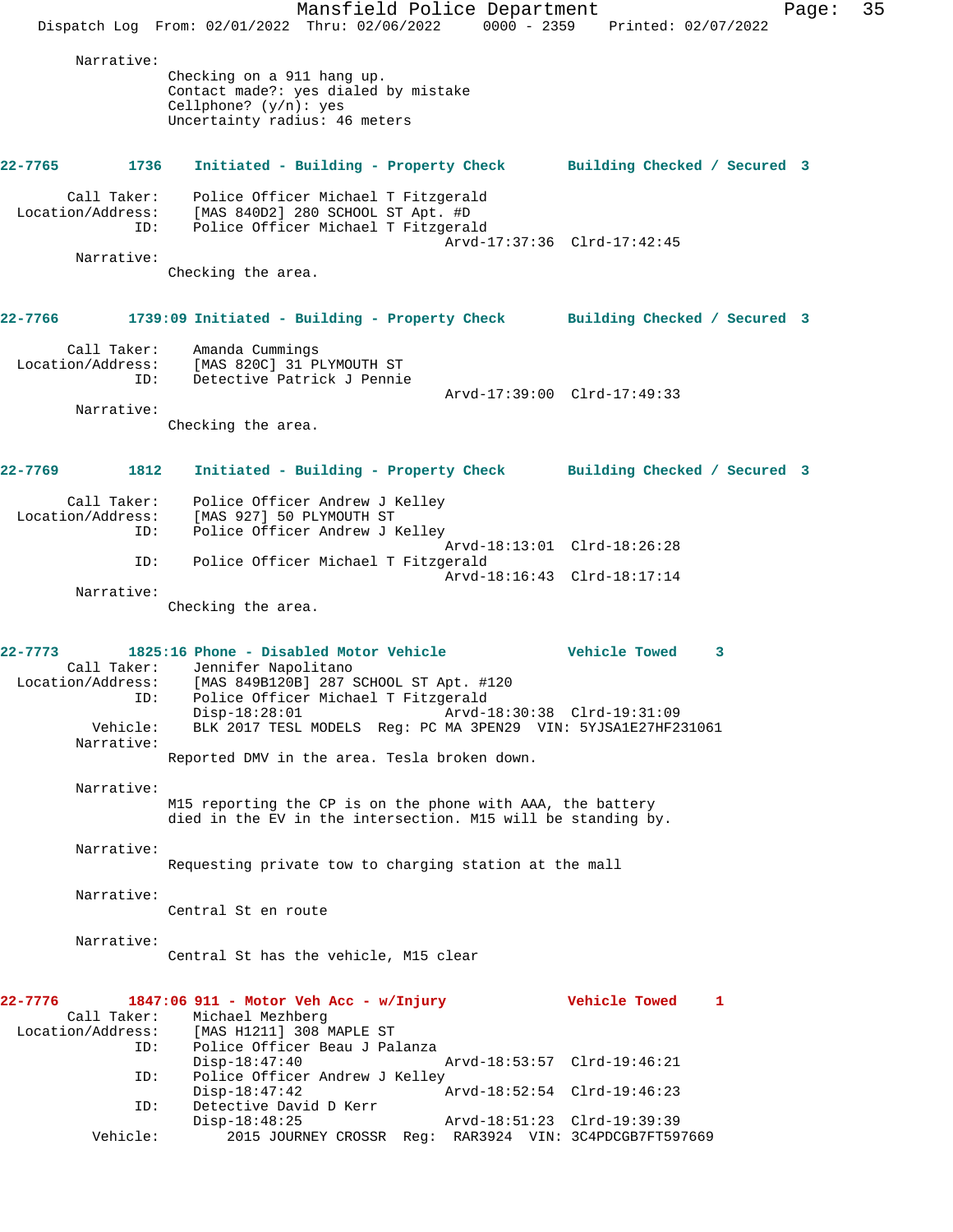Mansfield Police Department Page: 36 Dispatch Log From: 02/01/2022 Thru: 02/06/2022 0000 - 2359 Printed: 02/07/2022 Narrative: MV<sub>A</sub> Narrative: Requesting tow for one Narrative: Central St en route Narrative: AC assigned to M12 Narrative: Water Department contacted, will be sending someone out to check the hyrdrant. Narrative: Central St on scene Narrative: M13 transporting operator to train station Narrative: Party has been dropped off at train station, M13 clear Narrative: 12 reports Central St has the vehicle, all units clear Refer To Accident: 22MAS-44-AC **22-7784 1952:17 Phone - Road Hazards Unfounded/Unverifed 3** Call Taker: Matthew Cunningham Location/Address: [MAS] 141 PRATT ST @ 255 HOPE ST ID: Detective David D Kerr Disp-19:55:32 Arvd-19:57:53 Clrd-20:03:45 Narrative: Traffic lights at the intersection stuck and not cycling. Narrative: M13 reports he watched 3 or 4 cycles and the lights appear to be working properly **22-7786 2010:16 Initiated - Motor Vehicle Stop Spoken To 3**  Call Taker: Fournier Elin<br>Vicinity of: [MAS] 100 RTE [MAS] 100 RTE 140 NB @ 170 SCHOOL ST ID: Detective David D Kerr Arvd-20:10:00 Clrd-20:13:17 Vehicle: BLK 2014 TOYT UT RAV4 Reg: PC MA 5KAH20 VIN: 2T3BFREV7EW143871 Narrative: Out with MVST Narrative: Reg decal showing expired, spoke with RO who provided valid reg. M13 clear **22-7787 2017:04 Initiated - Building - Property Check Building Checked / Secured 3** Call Taker: Fournier Elin<br>Location/Address: [MAS 820C] 31 [MAS 820C] 31 PLYMOUTH ST ID: Detective Patrick J Pennie Arvd-20:17:00 Clrd-20:38:03 **22-7790 2020:39 Initiated - Building - Property Check Building Checked / Secured 3** Call Taker: Michael Mezhberg Vicinity of: [MAS 139] 265 FRUIT ST ID: Police Officer Andrew J Kelley Arvd-20:20:00 Clrd-20:22:17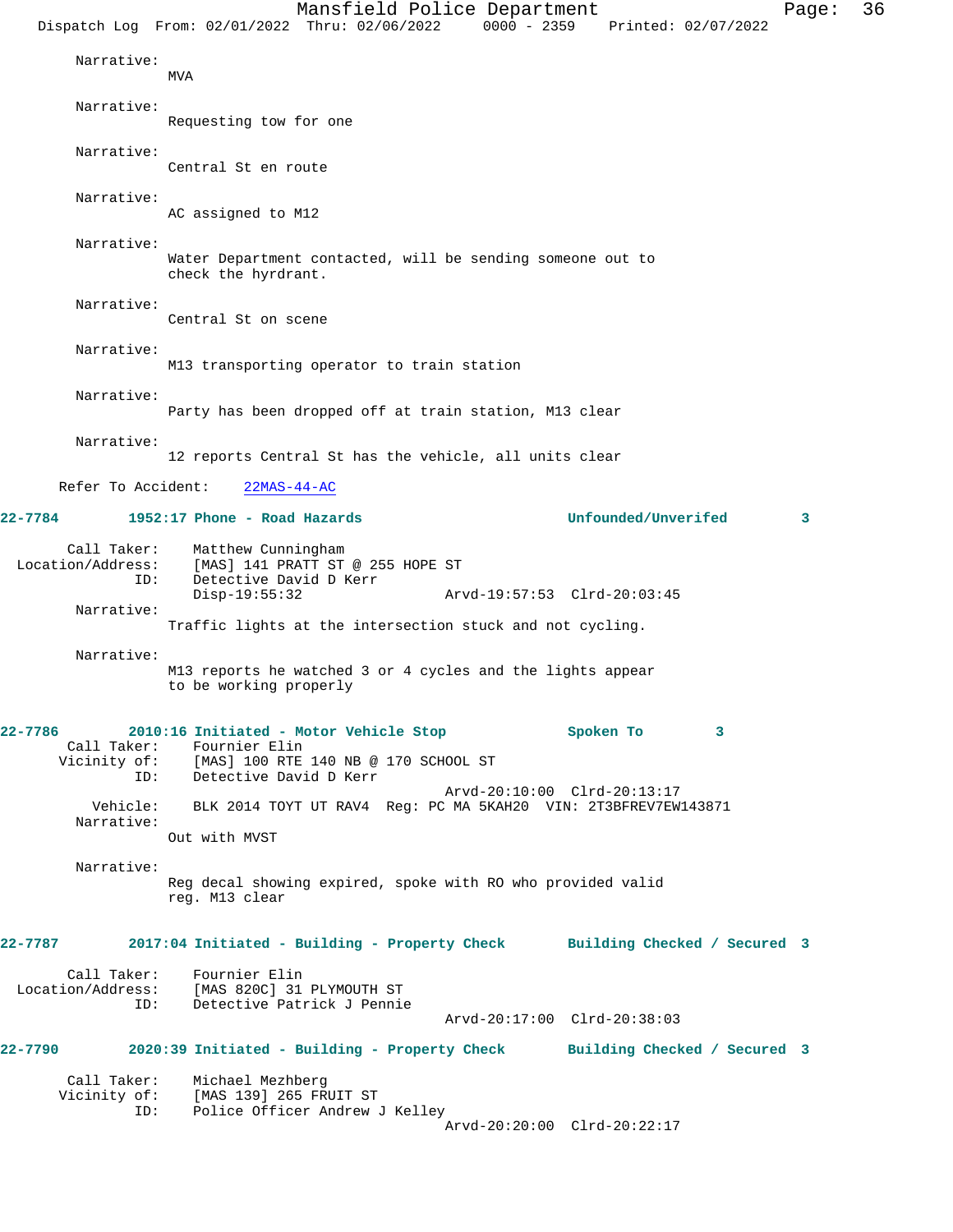Mansfield Police Department Page: 37

Dispatch Log From: 02/01/2022 Thru: 02/06/2022 0000 - 2359 Printed: 02/07/2022

Narrative:

Checking the area.

**22-7793 2026:18 Initiated - Motor Veh Acc - No Injury Investigated - Report Taken 1** Call Taker: Fournier Elin Location/Address: [MAS] 100 FORBES BLVD @ 377 CHAUNCY ST<br>TD: Sergeant Robert S Pierce Sergeant Robert S Pierce Arvd-20:26:00 Clrd-20:45:02<br>TD: Police Officer Andrew J Kelley Police Officer Andrew J Kelley<br>Disp-20:26:52 Disp-20:26:52 Arvd-20:27:04 Clrd-20:45:00 ID: Detective David D Kerr Disp-20:26:57 Arvd-20:32:11 Clrd-20:32:12<br>Vehicle: BLK 2017 JEEP GRANDC Reg: PC MA 7TXM10 VIN: 1C4RJFLG6HC6 Vehicle: BLK 2017 JEEP GRANDC Reg: PC MA 7TXM10 VIN: 1C4RJFLG6HC635721 BLK 2021 CHEV SILVERADO Reg: PAS MA VT1A56 VIN: 1GCPYCEH4MZ365225 Narrative: Reported MVA in the area called in by M1 Narrative: Both vehicles out of the road, at 89 Chauncy Narrative: AC assigned to M10 Narrative: Both vehicles are driveable at this time, units clear Refer To Accident: 22MAS-45-AC **22-7795 2049:40 Initiated - Follow up Investigation Spoken To 3**  Call Taker: Fournier Elin<br>Vicinity of: [MAS 441] 29 I [MAS 441] 29 DEAN ST ID: Detective David D Kerr Arvd-20:49:00 Clrd-21:01:23 Narrative: Conducting a follow up in the area to a previously reported incident. CP called back and will meet officer outside Narrative: 13 reports he spoke with CP and assured her the vehicle was fine where it is parked, also advised her of the reg and she will be rectifying today or Monday **22-7796 2052:53 Initiated - Building - Property Check Building Checked / Secured 3** Call Taker: Fournier Elin Location/Address: [MAS 987A] 125 HIGH ST Apt. #1-4 ID: Police Officer Andrew J Kelley Arvd-20:52:00 Clrd-20:53:57 Narrative: Checking the area. **22-7798 2102:12 Phone - Animal Complaints Spoken To 3**  Call Taker: Matthew Cunningham Location/Address: [MAS] 11 NORTH MAIN ST Police Officer Beau J Palanza<br>Disp-21:05:24 Disp-21:05:24 Arvd-21:07:39 Clrd-21:13:05 Vehicle: BLK 2015 JEEP GRANDC Reg: PC MA 1SJA76 VIN: 1C4RJFBG5FC605138 Narrative: Caller reports 2 dogs alone in a dark blue or black jeep cherokee in front of the building. Concerned because they are barking and unattended. Narrative: Spoke with RO who reports he was visiting his sister. The vehicle is running and he has been coming out periodically to check on them Narrative: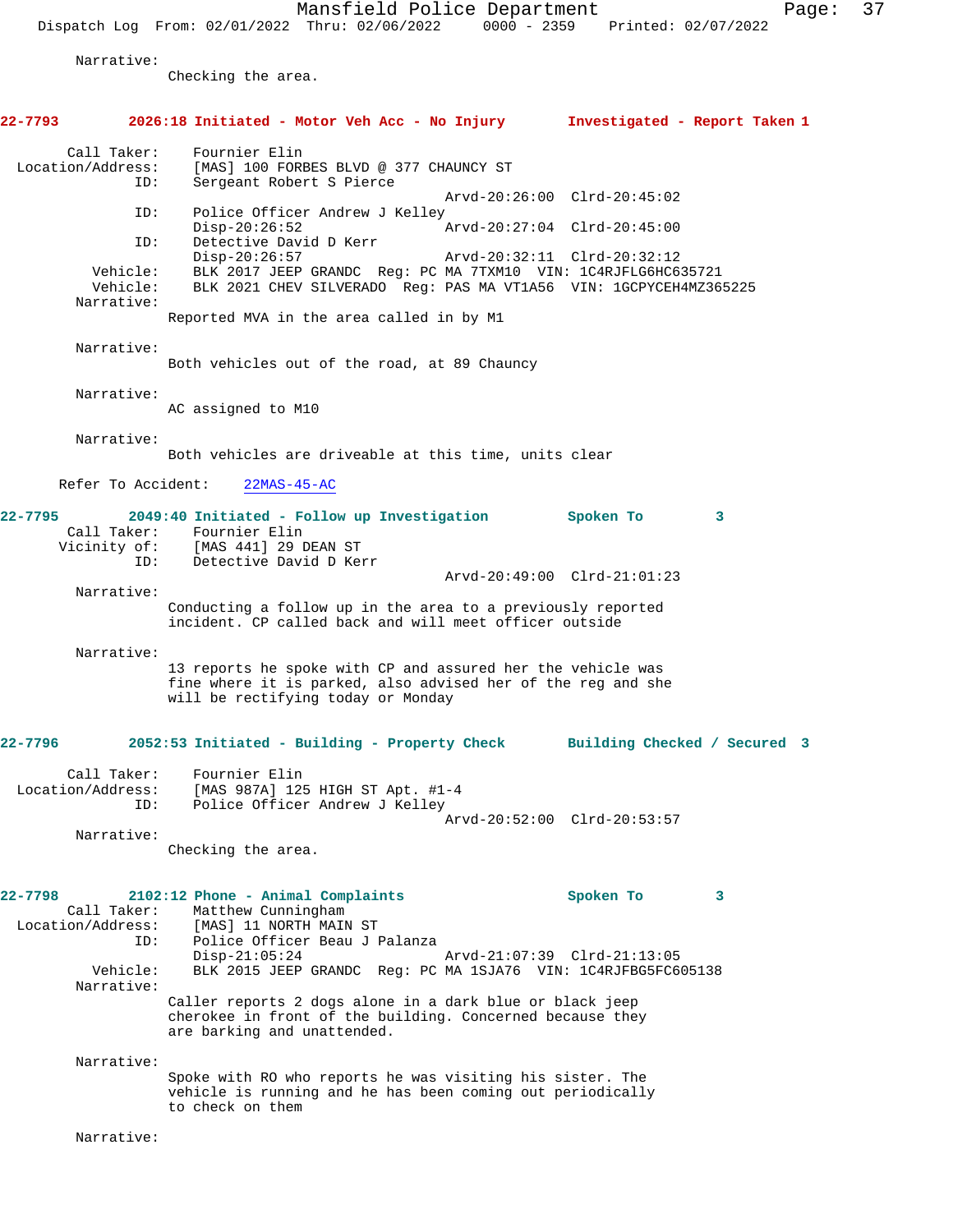He will be there approx 1 more hour and will continue to check on the dogs. M12 clear

## **22-7803 2126:22 Phone - Assist Fire Department Referred to Other Agency 2**

 Call Taker: Fournier Elin Location/Address: [MAS H870] 20 LIBERTY ST ID: Police Officer Jay J Sparrow Disp-21:28:22 Arvd-21:31:59 Clrd-21:40:09 Narrative: Assisting the FD with a fire related incident. Nature: oven

fire, possibly extinguished. Advised to evacuate

Narrative:

Small grease fire caused by bacon wrapped steak, clear

## **22-7807 2149:43 Phone - Parking Violations Citation / Warning Issued 3**

 Call Taker: Matthew Cunningham Location/Address: [MAS] 252 NORTH MAIN ST<br>ID: Police Officer Jay J Spa Police Officer Jay J Sparrow<br>Disp-21:53:26 Disp-21:53:26 Arvd-21:56:42 Clrd-22:11:14<br>ID: Police Officer Andrew J Kelley Police Officer Andrew J Kelley<br>Disp-21:53:42 Disp-21:53:42 Arvd-21:58:43 Clrd-22:06:47 Vehicle: RED 2016 MAZD 6 Reg: PC MA 3TE391 VIN: JM1GJ1V58G1474336 Vehicle: WHI 2016 JEEP COMPASS Reg: PC MA 1MZJ22 VIN: 1C4NJDEB9GD708805 Vehicle: WHI 2017 NISS ROGUES Reg: PC MA 5BFJ50 VIN: JN1BJ1CR3HW110574 Vehicle: BLK 2013 VOLK JETTA Reg: PC MA 79KM87 VIN: 3VWDP7AJ8DM447236 Vehicle: GRY 2013 FORD EXPLOR Reg: PC MA 4WB356 VIN: 1FM5K8B8XDGC66474 Vehicle: BLK 2016 MERZ GLA Reg: PC MA 7AAA50 VIN: WDCTG4GBXGJ243370 Vehicle: GRY 2015 LINC UT MKC Reg: PAV MA SHNESY VIN: 5LMTJ2AH7FUJ32807 Narrative:

> Caller reports 2 vehicles parked in her drive way, believes the vehicles to belong to patrons at the cat man cafe.

#### Narrative:

Caller reports this is an ongoing issue.

Narrative:

M5 reporting white nissan, white jeep, and black mercedes in the lot. M10 also reports issuing citations x3 for separate vehicles in the area that are double parked.

#### Narrative:

M5 reports white jeep has left the area, heading inside Catman to attempt to locate operator of Nissan

Narrative:

Owner of nissan will relocate

## **22-7809 2154:36 Alarm - Assist Fire Department Referred to Other Agency 2**

| Call Taker:<br>Location/Address:<br>ID: | Fournier Elin<br>[MAS] 6 ERICK RD<br>Police Officer Beau J Palanza             |                             |
|-----------------------------------------|--------------------------------------------------------------------------------|-----------------------------|
|                                         | $Disp-21:56:21$                                                                | Arvd-22:01:42 Clrd-22:13:42 |
| Narrative:                              |                                                                                |                             |
|                                         | Assisting the FD with a fire related incident. Nature:<br>masterbox activation |                             |

## **22-7816 2236:07 Initiated - Building - Property Check Building Checked / Secured 3**

 Call Taker: Fournier Elin Location/Address: [MAS 417] 9 FRANCIS AVE ID: Police Officer Beau J Palanza Arvd-22:36:00 Clrd-22:44:32

Narrative:

Checking the area.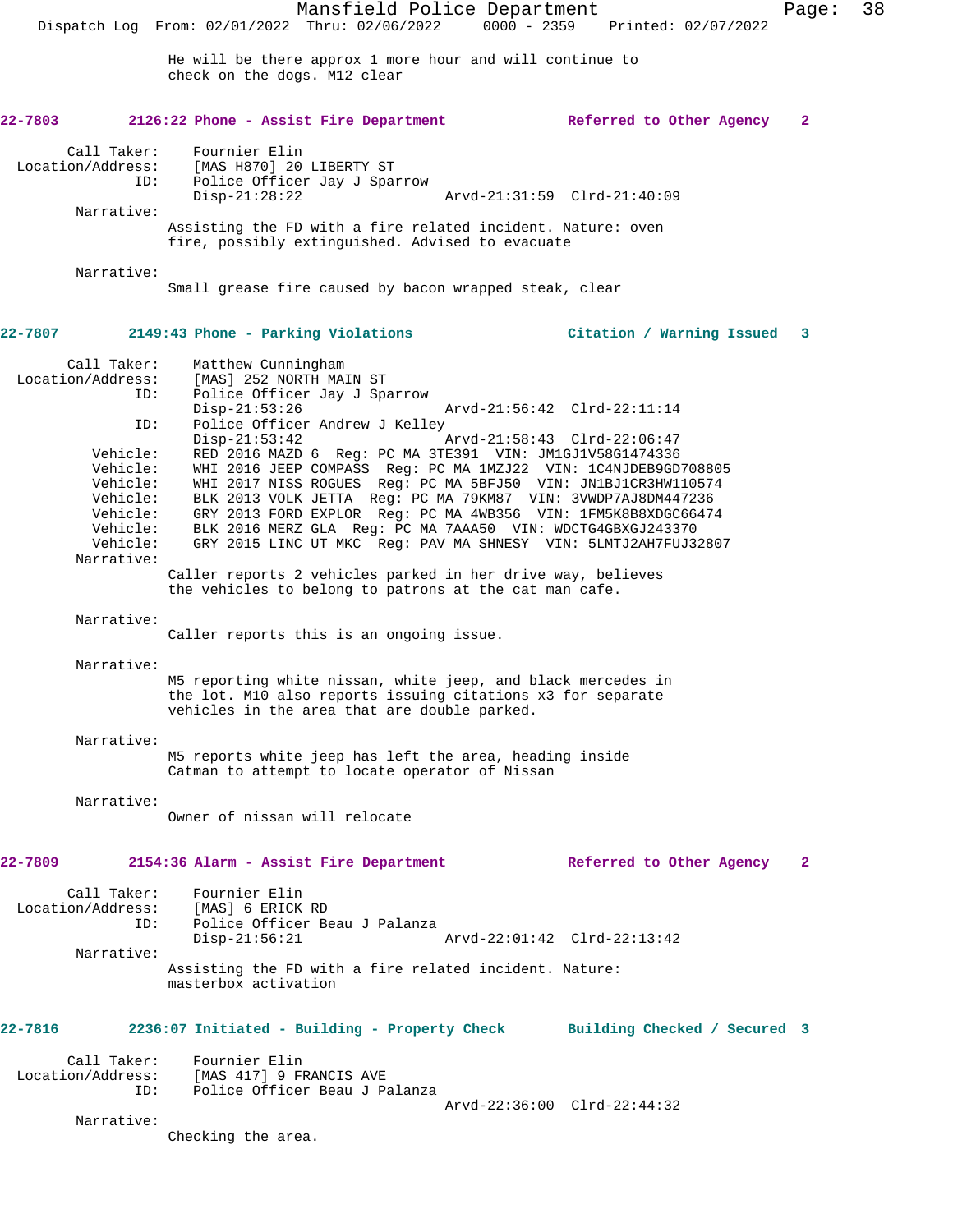**22-7824 2307:50 Initiated - Building - Property Check Building Checked / Secured 3** Call Taker: Fournier Elin Location/Address: [MAS 820C] 31 PLYMOUTH ST ID: Detective Patrick J Pennie Arvd-23:07:00 Clrd-23:20:08 Narrative: Checking the area. **22-7830 2326:49 Initiated - Assist Citizen - P S A Services Rendered 3**  Call Taker: Fournier Elin Location/Address: [MAS 838A] 16 EAST ST Apt. #1 ID: Police Officer Andrew J Kelley Arvd-23:26:00 Clrd-23:28:37 Narrative: M10 reports courtesy transport for 3 females SM 6498. EM 6498 Narrative: Transport was less than 0.5 mile **For Date: 02/06/2022 - Sunday 22-7836 0025:43 Initiated - Assist Citizen - P S A Services Rendered 3**  Call Taker: Fournier Elin Location/Address: [MAS 445] 1 SAMOSET AVE ID: Police Officer Derek M Stark Arvd-00:25:00 Clrd-00:40:04 Narrative: Courtesy transport for two males over to the Grain Mills Apts Narrative: Additional transport provided to a male to 670 Ware St **22-7840 0039:20 Initiated - Motor Vehicle Stop Vehicle Towed 3**  Call Taker: Fournier Elin Location/Address: [MAS H729] 721 EAST ST ID: Police Officer Mark O'Connor Arvd-00:39:00 Clrd-01:19:28 ID: Police Officer Derek M Stark Disp-00:40:27 Arvd-00:41:10 Clrd-01:16:11 Vehicle: WHI 2018 MERZ UT GLA Reg: PC MA 2RWD75 VIN: WDCTG4GB8JJ527829 Towed: For: Unregistered/Uninsured By: Central Street Garage To: Central Street Garage Released To: ALVES On: 02/06/2022 @ 0948 Narrative: Out with MVST Narrative: Vehicle occupied x4, attempting to find rides for the parties Narrative: 12 requesting tow for one Narrative: AR assigned to M6 Narrative: Central St en route Narrative: Central St on scene Narrative: Central St has the vehicle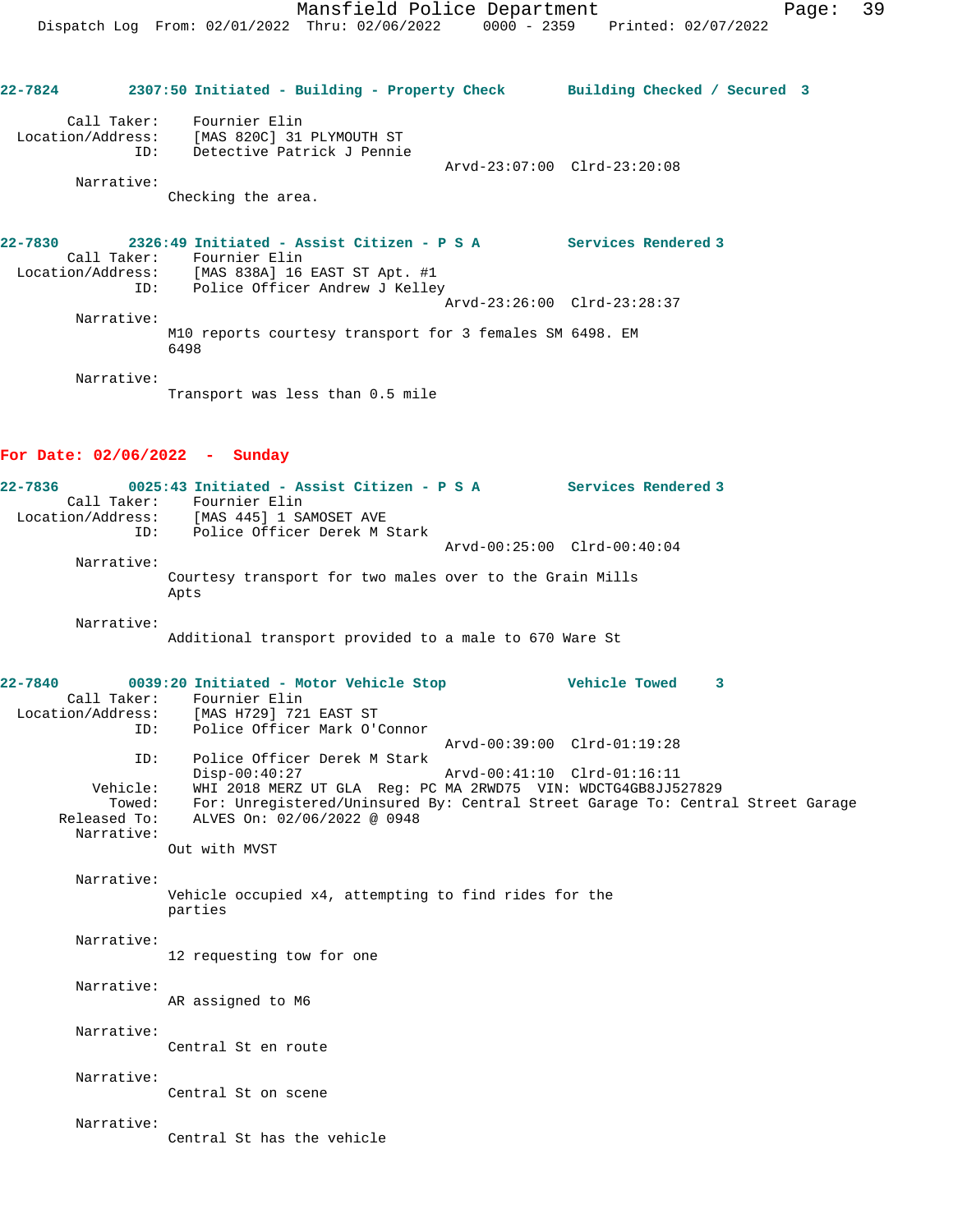Refer To Summons: 22MAS-53-AR Summons: ALVES, TEFFANY P Address: 989 COURT ST BROCKTON, MA Age: 25<br>Charges: UNI UNINSURED MOTOR VEHICLE LICENSE NOT IN POSSESSION **22-7844 0113:40 Initiated - Building - Property Check Building Checked / Secured 3** Call Taker: Fournier Elin Location/Address: [MAS 820C] 31 PLYMOUTH ST ID: Police Officer Joshua S Ellender Arvd-01:13:00 Clrd-01:23:40 Narrative: Checking the area. **22-7854 0143:47 Initiated - Motor Vehicle Stop Spoken To 3**  Call Taker: Fournier Elin Vicinity of: [MAS 451B] EAST ST ID: Police Officer Mark O'Connor Arvd-01:43:00 Clrd-01:56:56 ID: Police Officer Bryan Hurley Disp-01:45:54 Arvd-01:45:56 Clrd-01:53:06<br>ID: Sergeant David Schepis .<br>Sergeant David Schepis<br>Disp-01:46:00 Disp-01:46:00 Arvd-01:46:02 Clrd-01:53:01 Vehicle: WHI 2016 LNDR DISCOV Reg: PC MA 3AVR34 VIN: SALCR2BGXGH603826 Narrative: Out with MVST Narrative: Operator was not RO in question **22-7861 0203:58 Initiated - Building - Property Check Building Checked / Secured 3** Call Taker: Fournier Elin Location/Address: [MAS] 905 SOUTH MAIN ST ID: Police Officer Derek M Stark Arvd-02:03:00 Clrd-02:08:00 Narrative: Checking the area. **22-7865 0209:09 Initiated - Building - Property Check Building Checked / Secured 3** Call Taker: Fournier Elin Location/Address: [MAS] NORTH MAIN ST ID: Police Officer Bryan Hurley Arvd-02:09:00 Clrd-02:19:37 Narrative: Checking the area. **22-7866 0209:23 Initiated - Building - Property Check Building Checked / Secured 3** Call Taker: Fournier Elin Location/Address: [MAS 1040] 50 RESERVOIR ST Apt. #ST ID: Police Officer Derek M Stark Arvd-02:09:00 Clrd-02:15:44 Narrative: Checking the area.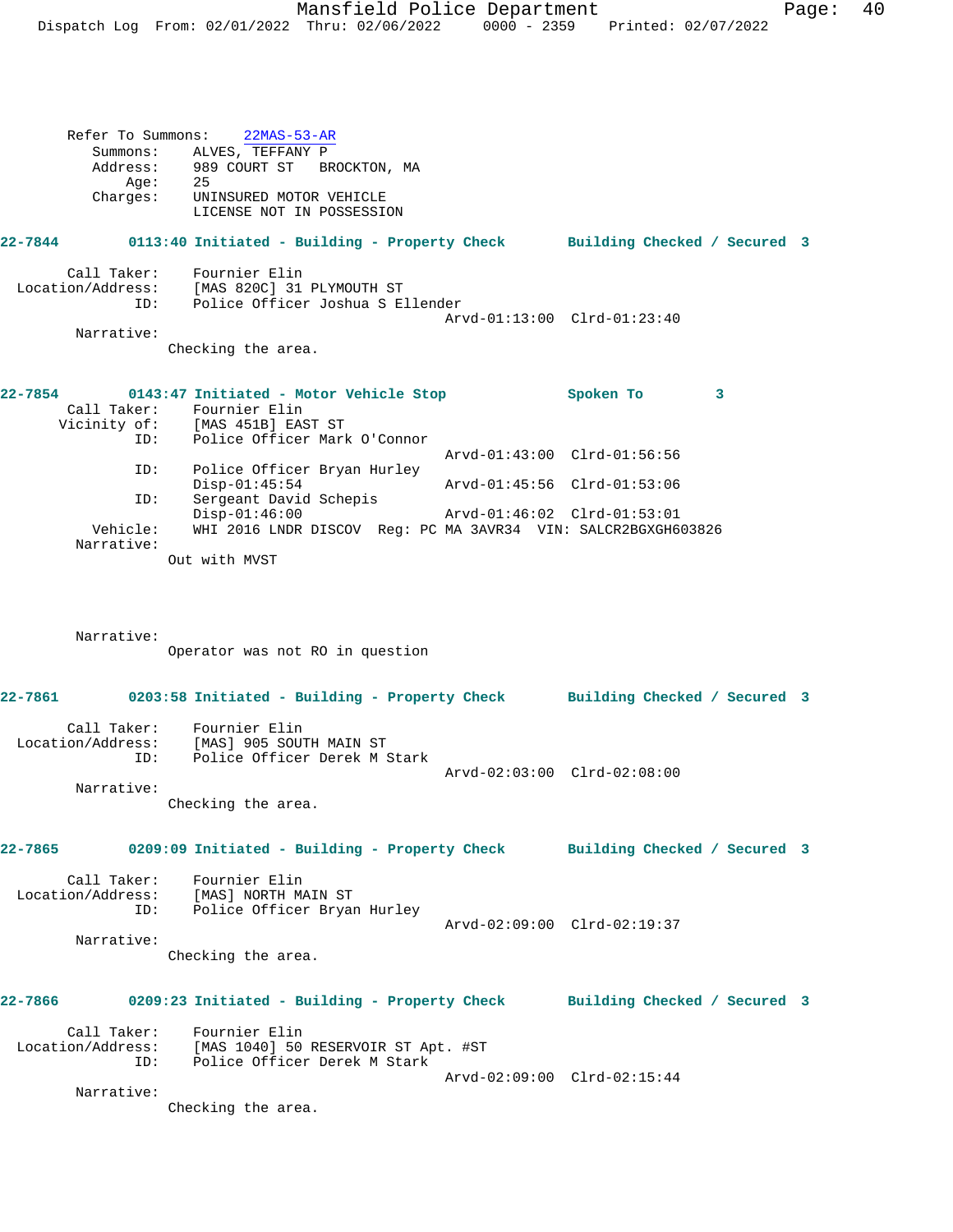Mansfield Police Department Fage: 41 Dispatch Log From: 02/01/2022 Thru: 02/06/2022 0000 - 2359 Printed: 02/07/2022 **22-7867 0210:43 Initiated - Building - Property Check Building Checked / Secured 3** Call Taker: Fournier Elin Location/Address: [MAS] MYSTIC LN ID: Police Officer Mark O'Connor Arvd-02:10:00 Clrd-02:14:08 Narrative: Checking the area. **22-7871 0230 Initiated - Building - Property Check Building Checked / Secured 3** Call Taker: Police Officer Derek M Stark Location/Address: [MAS] 40 LANCASHIRE DR @ 190 YORK RD ID: Police Officer Derek M Stark Arvd-02:30:45 Clrd-02:39:10 Narrative: Checking the area. **22-7880 0254:30 Initiated - Building - Property Check Building Checked / Secured 3** Call Taker: Fournier Elin Location/Address: [MAS 80A] 200 GILBERT ST ID: Police Officer Derek M Stark Arvd-02:54:00 Clrd-02:58:21 Vehicle: WHI 2007 TOYT SOL Reg: PC TN CZW355 VIN: 4T1FA38P47U122210 Narrative: Checking the area. Narrative: M12 reports white toyota parked in the side lot, unoccupied **22-7882 0259:02 911 - Disturbance / Gathering Spoken To 1**  Call Taker: Aaron Figueroa<br>Location/Address: [MAS 240A] 189 Location/Address: [MAS 240A] 189 CHAUNCY ST ID: Police Officer Bryan Hurley (MAS 240A) 189 CHAONOL --<br>
Police Officer Bryan Hurley<br>
Disp-03:00:21 Arvd-03:00:42 Clrd-03:09:05 ID: Sergeant David Schepis Disp-03:00:25 Arvd-03:01:21 Clrd-03:09:09 ID: Sergeant John R Armstrong Disp-03:00:39 Arvd-03:00:43 Clrd-03:09:08<br>Vehicle: BRO 2014 INFI Q50PRE Reg: PC MA 2MYX51 VIN: JN1BV7AR9EM6 BRO 2014 INFI Q50PRE Reg: PC MA 2MYX51 VIN: JN1BV7AR9EM689023 Narrative: caller advised he has two intoxicated parties that are parked in a vehicle at pump 11 that were harrassing customers and would not leave. Narrative: Spoke with mobile clerk who just wanted the parties to vacate as they were getting loud in the store. All units clear **22-7883 0300:50 Initiated - Building - Property Check Building Checked / Secured 3** Call Taker: Fournier Elin Location/Address: [MAS 417] 9 FRANCIS AVE ID: Police Officer Mark O'Connor Arvd-03:00:00 Clrd-03:01:26 Narrative: Checking the area. **22-7884 0313:45 Initiated - Building - Property Check Building Checked / Secured 3** Call Taker: Fournier Elin Location/Address: [MAS 2] 60 FORBES BLVD ID: Police Officer Derek M Stark Arvd-03:13:00 Clrd-03:26:18 Narrative: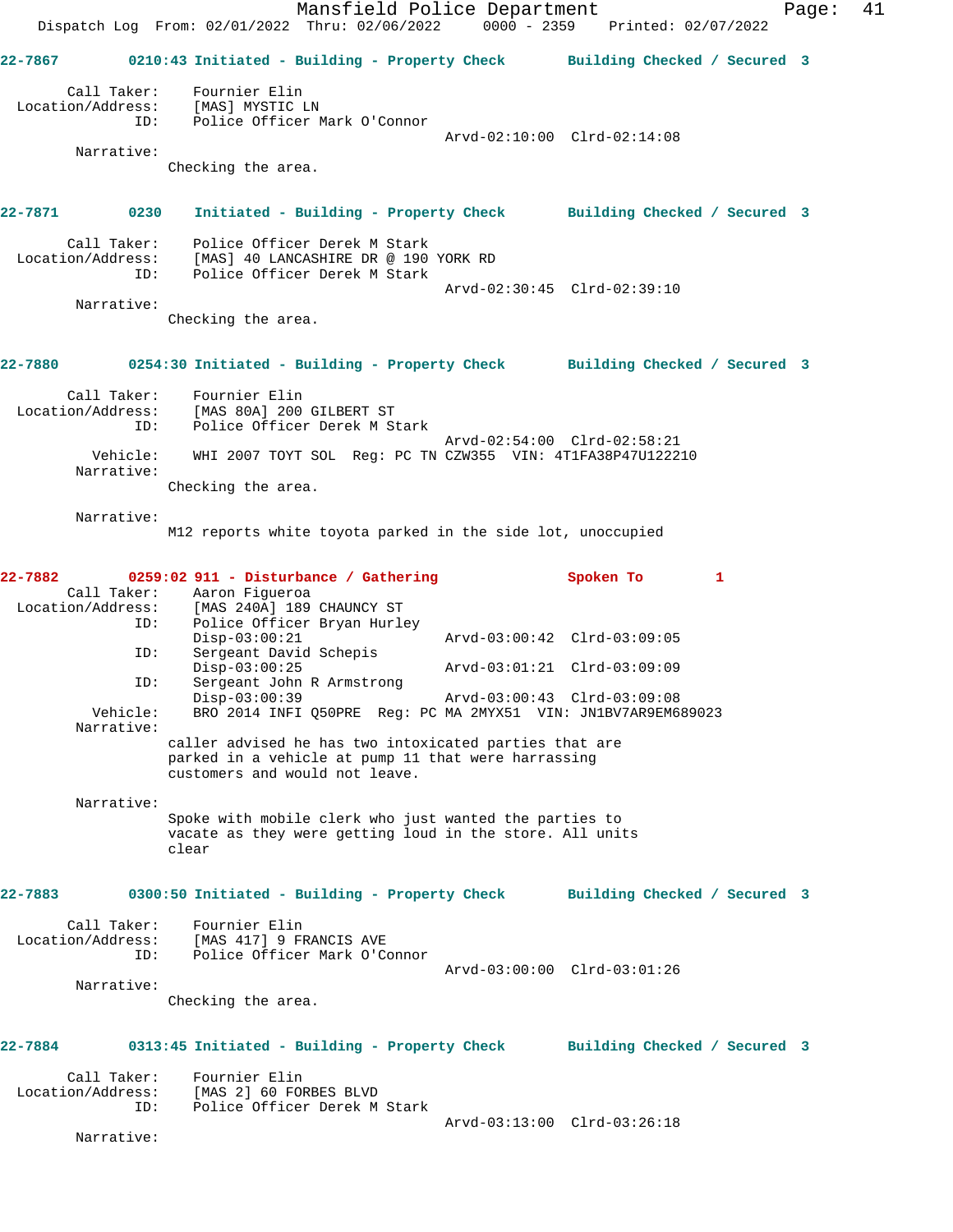Mansfield Police Department Fage: 42 Dispatch Log From: 02/01/2022 Thru: 02/06/2022 0000 - 2359 Printed: 02/07/2022 Checking the area. **22-7888 0322:18 Initiated - Building - Property Check Building Checked / Secured 3** Call Taker: Nicole Boyer Vicinity of: [MAS 1002] 250 EAST ST ID: Police Officer Mark O'Connor Arvd-03:22:00 Clrd-03:22:37 Narrative: Checking the area. **22-7889 0322:53 Initiated - Building - Property Check Building Checked / Secured 3** Call Taker: Fournier Elin Location/Address: [MAS 982] 111 HOPE ST ID: Police Officer Mark O'Connor Arvd-03:22:00 Clrd-03:25:13 Vehicle: BLK 2018 HYUN ELANTRA Reg: PC MA 91E930 VIN: 5NPD74LF4JH269210 Vehicle: GRY 2002 TOYT CAMRY Reg: PC MA 2YRF18 VIN: 4T1BE32K42U620299 Narrative: Checking the area. Narrative: 2 unoccupied vehicles **22-7890 0325:41 Initiated - Building - Property Check Building Checked / Secured 3** Call Taker: Fournier Elin Location/Address: [MAS 820C] 31 PLYMOUTH ST ID: Police Officer Joshua S Ellender Arvd-03:25:00 Clrd-03:40:37 Narrative: Checking the area. **22-7892 0338:21 Initiated - Building - Property Check Building Checked / Secured 3** Call Taker: Fournier Elin Location/Address: [MAS 322] 31 HAMPSHIRE ST ID: Police Officer Derek M Stark Arvd-03:38:00 Clrd-03:47:43 Narrative: Checking the area. **22-7898 0447:54 Initiated - Building - Property Check Building Checked / Secured 3** Call Taker: Fournier Elin Location/Address: [MAS 840] 280 SCHOOL ST ID: Police Officer Derek M Stark Arvd-04:47:00 Clrd-05:00:48 Narrative: Checking the area. **22-7900 0525:32 Initiated - Building - Property Check Building Checked / Secured 3** Call Taker: Fournier Elin Location/Address: [MAS 820C] 31 PLYMOUTH ST ID: Police Officer Joshua S Ellender Arvd-05:25:00 Clrd-05:40:24 Narrative: Checking the area. **22-7906 0703:09 Initiated - Building - Property Check Building Checked / Secured 3** Call Taker: Josesph Shebertes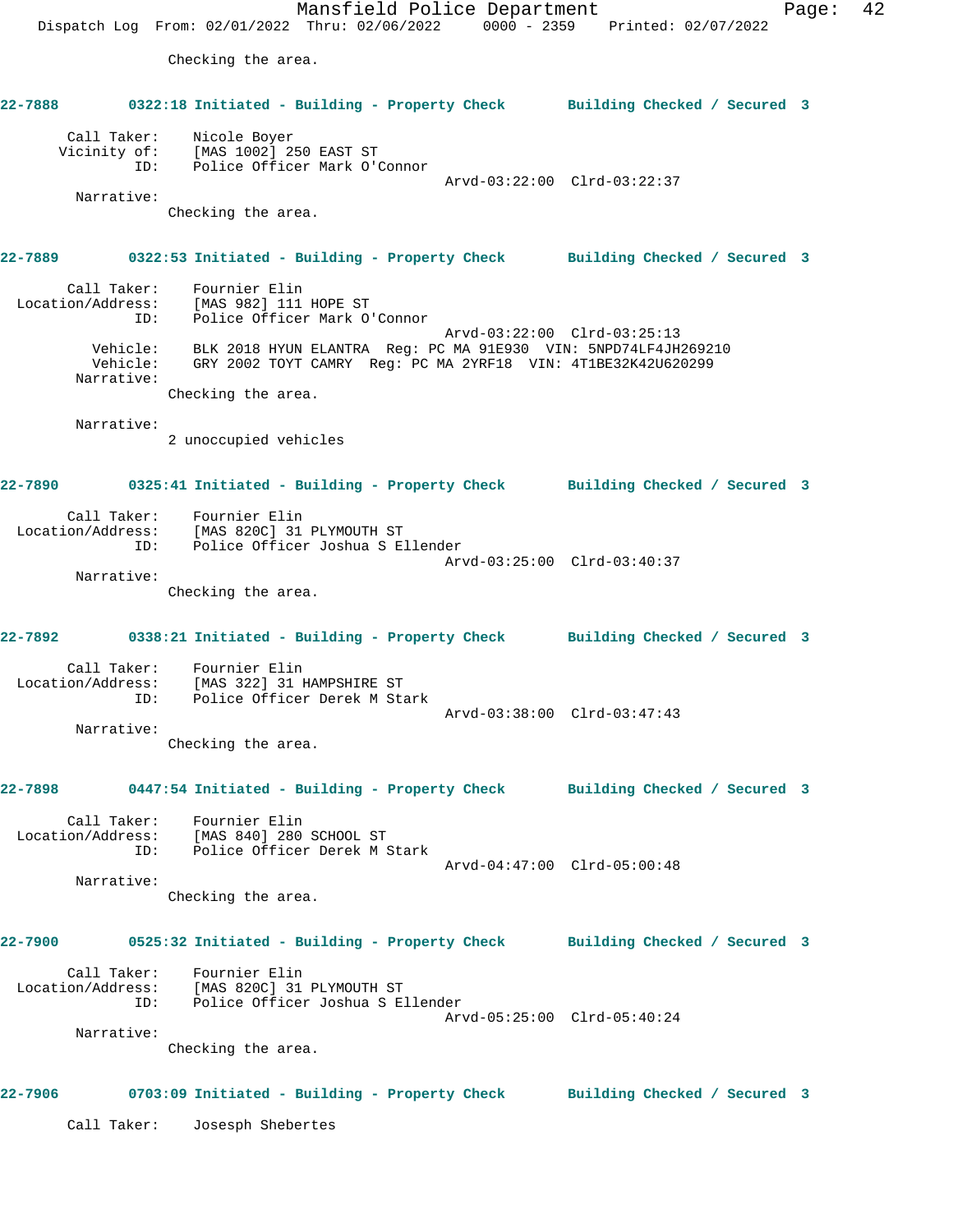Mansfield Police Department Fage: 43 Dispatch Log From: 02/01/2022 Thru: 02/06/2022 0000 - 2359 Printed: 02/07/2022 Location/Address: [MAS 820C] 31 PLYMOUTH ST ID: Police Officer Joshua S Ellender Arvd-07:03:00 Clrd-07:14:17 Narrative: Checking the area. **22-7928 0937:38 Initiated - Building - Property Check Building Checked / Secured 3** Call Taker: Amanda Cummings Location/Address: [MAS 820C] 31 PLYMOUTH ST ID: Detective Anthony R Lattanzio Arvd-09:37:00 Clrd-09:50:23 Narrative: Checking the area. **22-7929 0947:06 Phone - 911 Hang-ups & Verifications Confirmed misdial/Accdntl Call 2**  Call Taker: Savannah Karch Location/Address: [MAS] 15 PLANTATION RD ID: Police Officer David W Kinahan Disp-09:48:31 Arvd-09:56:21 Clrd-10:02:53 Narrative: Checking on a 911 hang up. Contact made?: 911 open line negative answer on callback x2 Cellphone? (y/n): Uncertainty radius:6 meters 95% **22-7937 1107:04 Phone - Well Being Check Unfounded/Unverifed 3** Call Taker: Chelsey Ferstler Location/Address: [MAS 305] 64 COPELAND DR ID: Police Officer Danielle C Titus Disp-11:10:19 Arvd-11:12:42 Clrd-11:17:06 Narrative: caller reports across from wendys on the sidewalk a boy about 8 or 10 sitting outside, boy was wearing a black sweatshirt has brown hair, boy might have walked away unknown which direction Narrative: M13 will be clear and no person found under that description. **22-7939 1110:58 Initiated - Follow up Investigation Services Rendered 3**  Call Taker: Amanda Cummings Location/Address: [MAS 849A110A] 287 SCHOOL ST Apt. #A110 ID: Police Officer Gregg S Kennedy Arvd-11:10:00 Clrd-11:18:27 Narrative: Conducting a follow up in the area to a previously reported incident: ID Fraud **22-7944 1154:19 Initiated - Building - Property Check Building Checked / Secured 3** Call Taker: Amanda Cummings Location/Address: [MAS 820C] 31 PLYMOUTH ST Detective Anthony R Lattanzio Arvd-11:54:00 Clrd-12:06:07 Narrative: Checking the area. **22-7949 1241:34 Initiated - Building - Property Check Building Checked / Secured 3** Call Taker: Amanda Cummings Location/Address: [MAS 281A] 1 CROCKER ST ID: Police Officer Danielle C Titus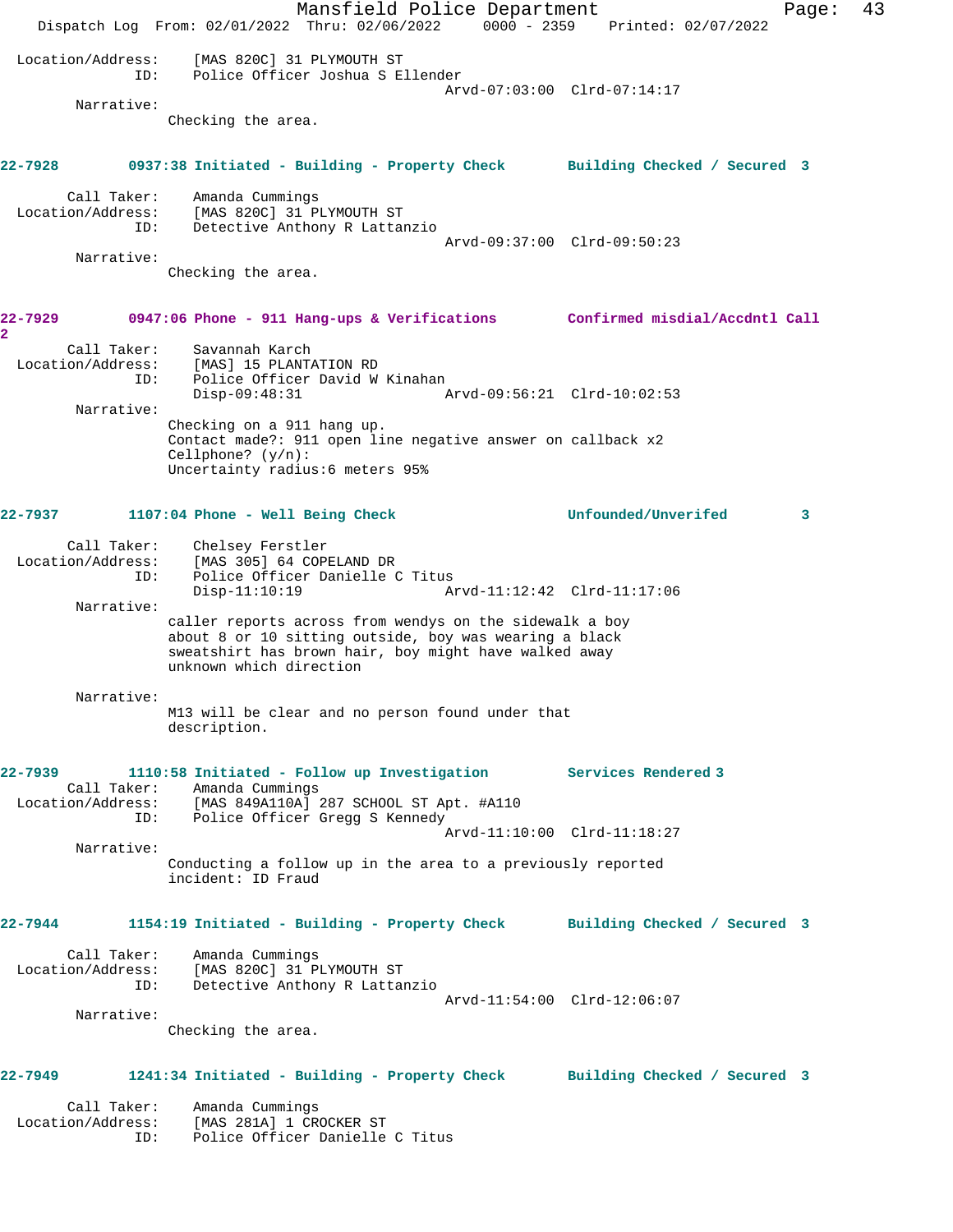Mansfield Police Department Fage: 44 Dispatch Log From: 02/01/2022 Thru: 02/06/2022 0000 - 2359 Printed: 02/07/2022 Arvd-12:41:00 Clrd-12:53:41 Narrative: Checking the area. **22-7958 1348:45 Initiated - Building - Property Check Building Checked / Secured 3** Call Taker: Amanda Cummings Location/Address: [MAS 820C] 31 PLYMOUTH ST<br>TD: Detective Anthony R Lattar Detective Anthony R Lattanzio Arvd-13:48:00 Clrd-13:57:51 Narrative: Checking the area. **22-7968 1549:33 Phone - Assist Fire Department Unfounded/Unverifed 2** Call Taker: Amanda Cummings Location/Address: [MAS] 1610 WEST ST @ 11 LANCASHIRE DR ID: Police Officer Danielle C Titus Disp-15:51:32 Clrd-15:52:19 ID: Police Officer Andrew J Kelley<br>Disp-15:52:27 Ar Disp-15:52:27 Arvd-16:00:14 Clrd-16:00:20 Narrative: Assisting the FD with a fire related incident. Nature:Arcing trasformer. Narrative: M10 will be clear, states he is with fire and nothing found. **22-7970 1608:15 Initiated - Motor Vehicle Stop Citation / Warning Issued 3** Call Taker: Amanda Cummings Location/Address: [MAS] 300 RTE 140 NB @ 375 WEST ST ID: Police Officer Andrew J Kelley Arvd-16:08:00 Clrd-16:13:34 Vehicle: BLU 2020 SUBA UT ASCENT Reg: PC MA 1KKS88 VIN: 4S4WMAMDXL3435625 Narrative: MVST Narrative: M10 clear with a citation for red light violation. **22-7971 1613:53 Initiated - Motor Vehicle Stop Citation / Warning Issued 3** Call Taker: Amanda Cummings Location/Address: [MAS] 287 CHAUNCY ST @ 400 RTE 140 NB<br>ID: Police Officer Andrew J Kelley Police Officer Andrew J Kelley Arvd-16:13:00 Clrd-16:54:42 Vehicle: BLK 2009 HOND CIVIC Reg: PC MA 1XGF79 VIN: 2HGFA16959H353220 Towed: For: Unlicensed Operation By: Central Street Garage To: Central Street Garage Narrative: MVST Narrative: M10 requesting a tow for one. Narrative: M10 states Central street has the veh, transporting one to the station. SM 6508 16:42 Narrative: EM 6510 16:46 Narrative: Citation issued to RO of vehicle for unlicensed operator and failure to move for emergency vehicle. Refer To Summons: 22MAS-54-AR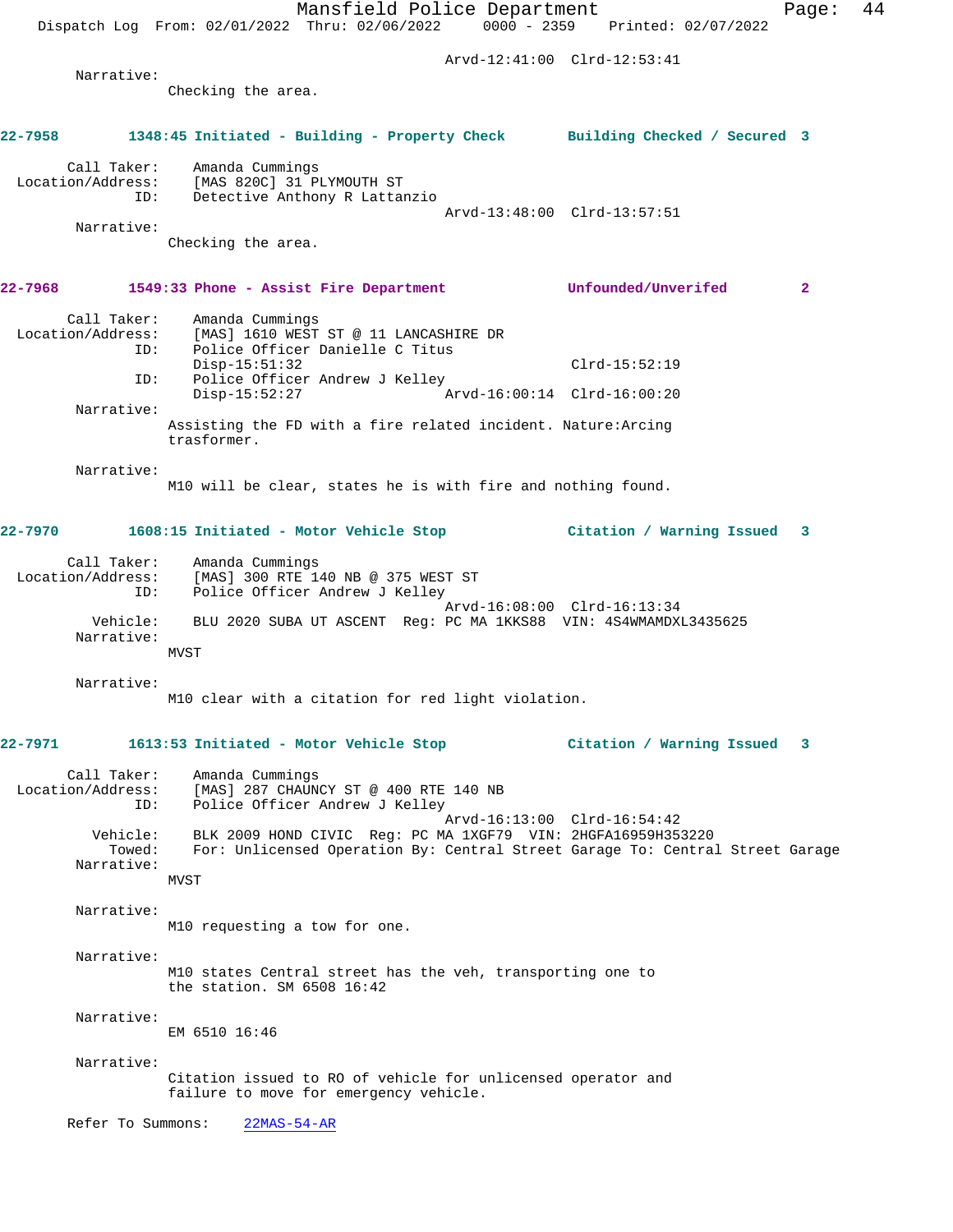Mansfield Police Department Fage: 45 Dispatch Log From: 02/01/2022 Thru: 02/06/2022 0000 - 2359 Printed: 02/07/2022 Summons: ALVES-FERNANDES, ALEX Address: 20 QUARRY ST QUINCY, MA<br>Age: 22 Age:<br>:Charges UNLICENSED OPERATION OF MV EMERGENCY VEHICLE, OBSTRUCT STATIONARY \* **22-7977 1719:45 Initiated - Building - Property Check Building Checked / Secured 3** Call Taker: Amanda Cummings Location/Address: [MAS 820C] 31 PLYMOUTH ST ID: Detective Anthony R Lattanzio Arvd-17:19:00 Clrd-17:26:59 Narrative: Checking the area. **22-7988 1845:43 Initiated - Motor Vehicle Stop Citation / Warning Issued 3** Call Taker: Nicole Boyer Location/Address: [MAS] 660 EAST ST @ 25 FRANKLIN ST ID: Police Officer Joshua S Ellender Arvd-18:45:00 Clrd-18:50:50 Vehicle: RED 2014 CHEV UT EQUINO Reg: PC MA 3CZF61 VIN: 2GNFLFEK8E6172703 Narrative: Out with an MVST Narrative: Citation given to RO for failure to stop in the area of East and Franklin. **22-7993 1859:02 Initiated - Building - Property Check Building Checked / Secured 3** Call Taker: Nicole Boyer Vicinity of: [MAS 820C] 31 PLYMOUTH ST<br>ID: Detective Anthony R Lattar Detective Anthony R Lattanzio Arvd-18:59:00 Clrd-19:02:00 Narrative: Checking the area. **22-7994 1942 Initiated - Building - Property Check Building Checked / Secured 3** Call Taker: Police Officer Andrew J Kelley Location/Address: [MAS 927] 50 PLYMOUTH ST ID: Police Officer Andrew J Kelley Arvd-19:42:15 Clrd-19:44:55 Narrative: Checking the area. **22-7997 1957:32 911 - Assist Fire Department Services Rendered 2**  Call Taker: Nicole Boyer Vicinity of: [NON P11080] 246 MANSFIELD AVE<br>ID: Patrolman Keith Kennedy Patrolman Keith Kennedy<br>Disp-19:59:26 Arvd-20:06:15 Clrd-20:25:56 ID: Sergeant John D Eisnor Disp-19:59:30 Arvd-20:04:30 Clrd-20:25:56 ID: Detective David D Kerr Disp-20:11:24 Clrd-20:11:32<br>Vehicle: BLK 2019 TOYT RAV4 Reg: CO MA T68164 VIN: 2T3H1RFV5KW033 BLK 2019 TOYT RAV4 Reg: CO MA T68164 VIN: 2T3H1RFV5KW033940 Narrative: Assisting the FD with a fire related incident. Nature: Ice fell from an 18 wheeler hit the CP's vehicle, and now has a fuel leak Narrative: Gas can got lodged underneath the vehicle. Occured in Mansfield, have MPD to see if they want to respond. Narrative: FD able to remove gas can, MPD took report. 250 down to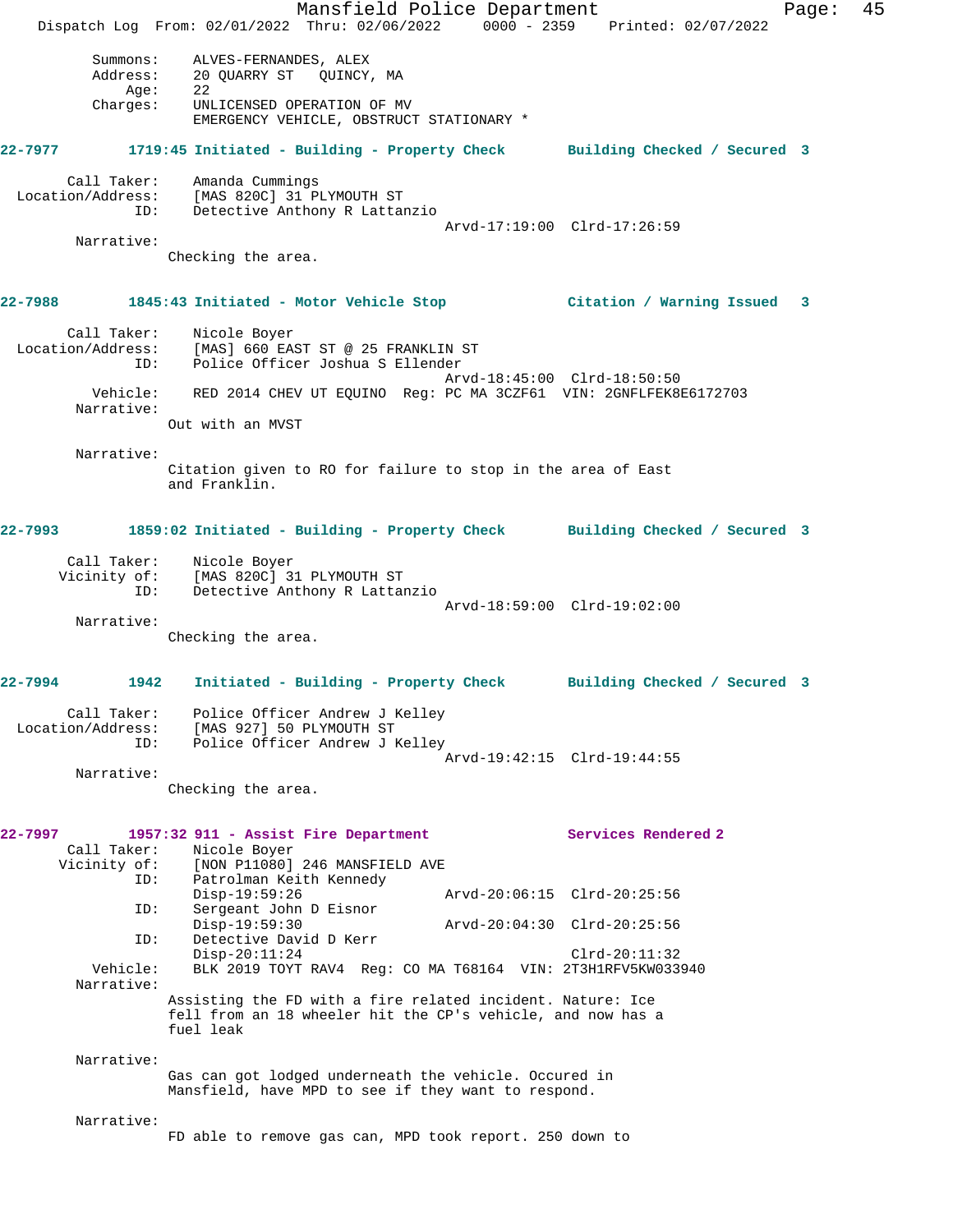Mansfield can possibly smell like gas due to this situation.

| 22–7998 – 1990 | Call Taker:                        | 2010:07 Radio - Motor Veh Acc - No Injury Services Rendered 1<br>Nicole Boyer<br>Call Taker: Nicole Boyer<br>Vicinity of: [MAS] SOUTH MAIN ST                                    |                                |
|----------------|------------------------------------|----------------------------------------------------------------------------------------------------------------------------------------------------------------------------------|--------------------------------|
|                | Vehicle:<br>Narrative:             | ID:<br>Detective David D Kerr<br>Disp-20:11:37<br>Arvd-20:14:36 Clrd-20:27:23<br>BLK 2019 TOYT RAV4 Reg: CO MA T68164 VIN: 2T3H1RFV5KW033940                                     |                                |
|                |                                    | Gas got lodged underneath a vehicle in the town of<br>Mansfield. CP did not call until he was in Norton, and the<br>can started to leak as he was driving. NFD and NPD on scene. |                                |
|                | Narrative:                         | Vehicle has been cleard by NFD. Operator informed to contact<br>MPD if found any further damage to the vehicle.                                                                  |                                |
|                | $22 - 8003$                        | 2045:35 Initiated - Building - Property Check Building Checked / Secured 3                                                                                                       |                                |
|                | Call Taker:<br>ID:                 | Nicole Boyer<br>Vicinity of: [MAS] FRUIT ST<br>Police Officer Jay J Sparrow                                                                                                      |                                |
|                | Narrative:                         | Checking the area.                                                                                                                                                               | Arvd-20:45:00 Clrd-20:50:49    |
|                | 22-8013                            | 2202:42 Initiated - Building - Property Check Building Checked / Secured 3                                                                                                       |                                |
|                |                                    | Call Taker: Nicole Boyer<br>Vicinity of: [MAS 2] 60 FORBES BLVD<br>ID: Police Officer Andrew J Kelley                                                                            |                                |
|                | Narrative:                         | Checking the area.                                                                                                                                                               | Arvd-22:02:00 Clrd-22:06:45    |
| 22-8014        |                                    | 2211:25 Initiated - Building - Property Check Building Checked / Secured 3                                                                                                       |                                |
|                |                                    | Call Taker: Nicole Boyer<br>Vicinity of: [MAS 1002] 250 EAST ST<br>ID: Police Officer Jay J Sparrow                                                                              |                                |
|                | Narrative:                         | Checking the area.                                                                                                                                                               | Arvd-22:11:00 Clrd-22:25:50    |
| 22-8015        |                                    | 2212:20 Initiated - Motor Vehicle Stop                                                                                                                                           | Citation / Warning Issued<br>3 |
|                | Call Taker:<br>Vicinity of:<br>ID: | Nicole Boyer<br>[MAS] BICENTENNIAL CT @ BRANCH ST<br>Police Officer Andrew J Kelley                                                                                              |                                |
|                | Vehicle:<br>Narrative:             | GRY 2015 CHRY 200 Reg: PC MA 2AGJ95 VIN: 1C3CCCAB4FN532986                                                                                                                       | Arvd-22:12:00 Clrd-22:17:27    |
|                | Narrative:                         | Out with an MVST                                                                                                                                                                 |                                |
|                |                                    | Citation given in hand to RO for failure to inspect.                                                                                                                             |                                |
| 22-8018        |                                    | 2220:51 Initiated - Motor Vehicle Stop                                                                                                                                           | Citation / Warning Issued 3    |
|                | Call Taker:<br>Vicinity of:<br>ID: | Nicole Boyer<br>[MAS] RTE 140 NB<br>Police Officer Andrew J Kelley                                                                                                               |                                |
|                | ID:                                | Police Officer Joshua S Ellender                                                                                                                                                 | Arvd-22:20:00 Clrd-22:37:21    |
|                | Vehicle:                           | GRN 2007 WRA Reg: RI JI597 VIN: 1J4GA39157L166185                                                                                                                                | Arvd-22:26:12 Clrd-22:35:57    |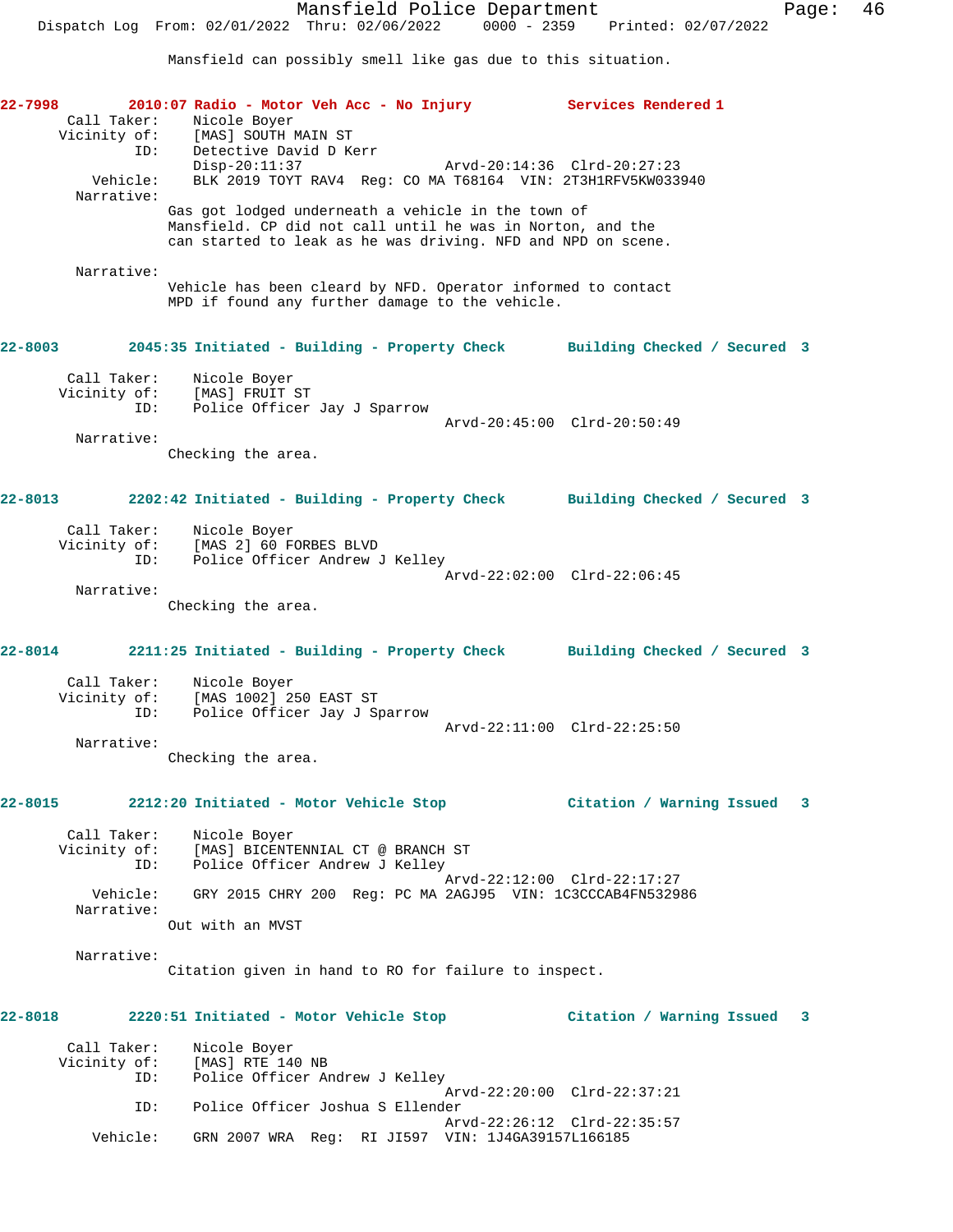Narrative:

Vehicle has been moved off into the Foxfield parking lot to wait for AAA to pick up the vehicle.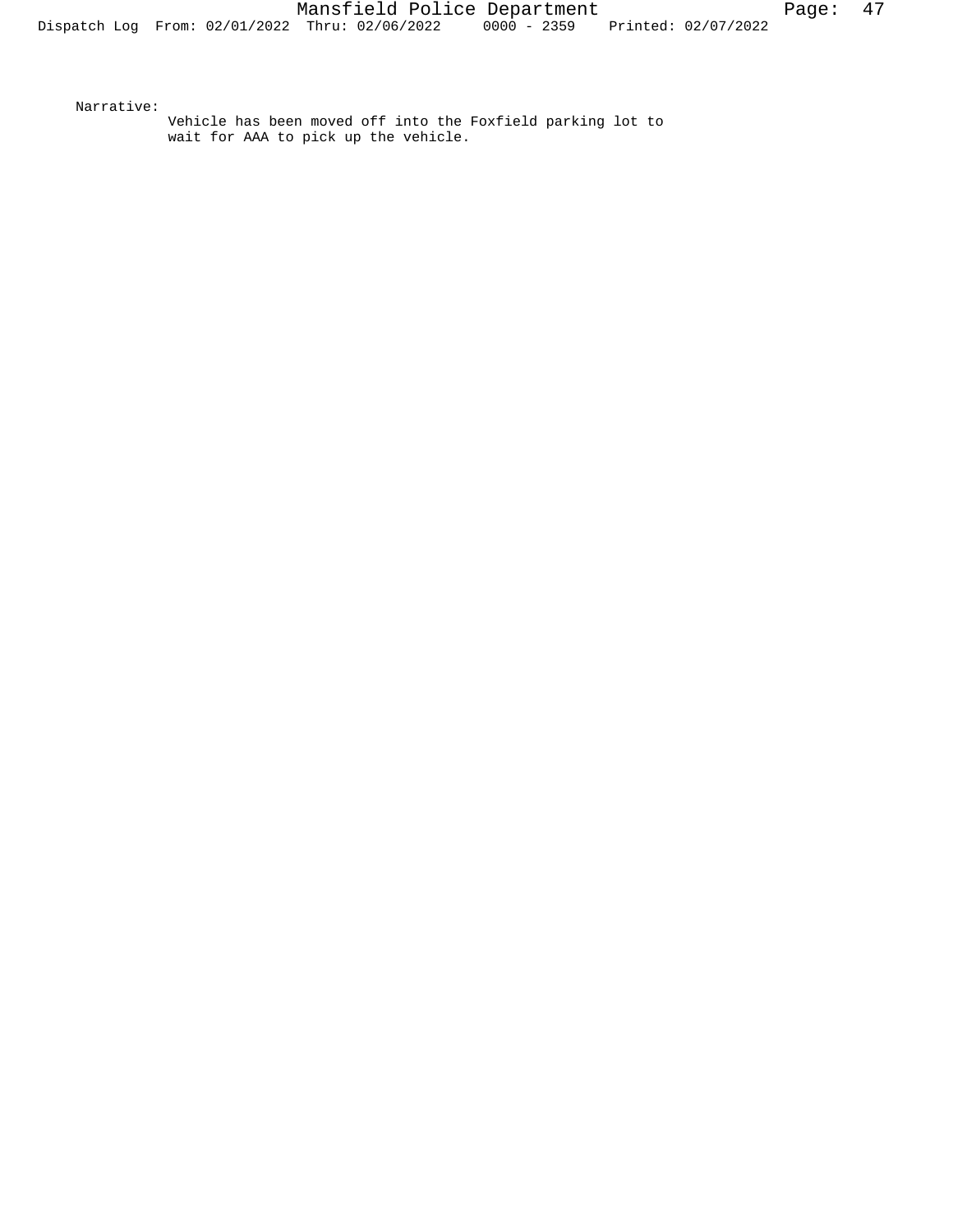**For Date: 02/07/2022 - Monday Call Number Time Call Reason Action Priority 22-8037 0125:22 Initiated - Building - Property Check Building Checked / Secured 3** Call Taker: Nicole Boyer Vicinity of: [MAS 281A] 1 CROCKER ST ID: Police Officer Derek M Stark Arvd-01:25:00 Clrd-01:28:59 Narrative: Checking the area. **22-8044 0140:10 Initiated - Building - Property Check Building Checked / Secured 3** Call Taker: Nicole Boyer Vicinity of: [MAS] CHAUNCY ST ID: Police Officer Derek M Stark Arvd-01:40:00 Clrd-01:44:21 Narrative: Checking the area. **22-8048 0150:07 Initiated - Building - Property Check Building Checked / Secured 3** Call Taker: Nicole Boyer Vicinity of: [MAS 1002] 250 EAST ST ID: Police Officer Meghan Birnie Arvd-01:50:00 Clrd-01:58:38 Narrative: Checking the area. **22-8049 0152:43 Initiated - Building - Property Check Building Checked / Secured 3** Call Taker: Nicole Boyer Vicinity of: [MAS] NORTH MAIN ST ID: Police Officer Derek M Stark Arvd-01:52:00 Clrd-02:00:26 Narrative: Checking the area. **22-8050 0154:00 Initiated - Building - Property Check Building Checked / Secured 3** Call Taker: Nicole Boyer Vicinity of: [MAS 2] 60 FORBES BLVD ID: Police Officer Mark O'Connor Arvd-01:54:00 Clrd-01:57:27 Narrative: Checking the area. **22-8052 0157:36 Initiated - Building - Property Check Building Checked / Secured 3** Call Taker: Nicole Boyer Vicinity of: [MAS 4] 31 HAMPSHIRE ST ID: Police Officer Mark O'Connor Arvd-01:57:00 Clrd-02:00:05 Narrative: Checking the area. **22-8055 0203:40 Initiated - Motor Vehicle Stop Citation / Warning Issued 3** Call Taker: Nicole Boyer Vicinity of: [MAS 65] 30 CHAUNCY ST ID: Police Officer Mark O'Connor Arvd-02:03:00 Clrd-02:53:54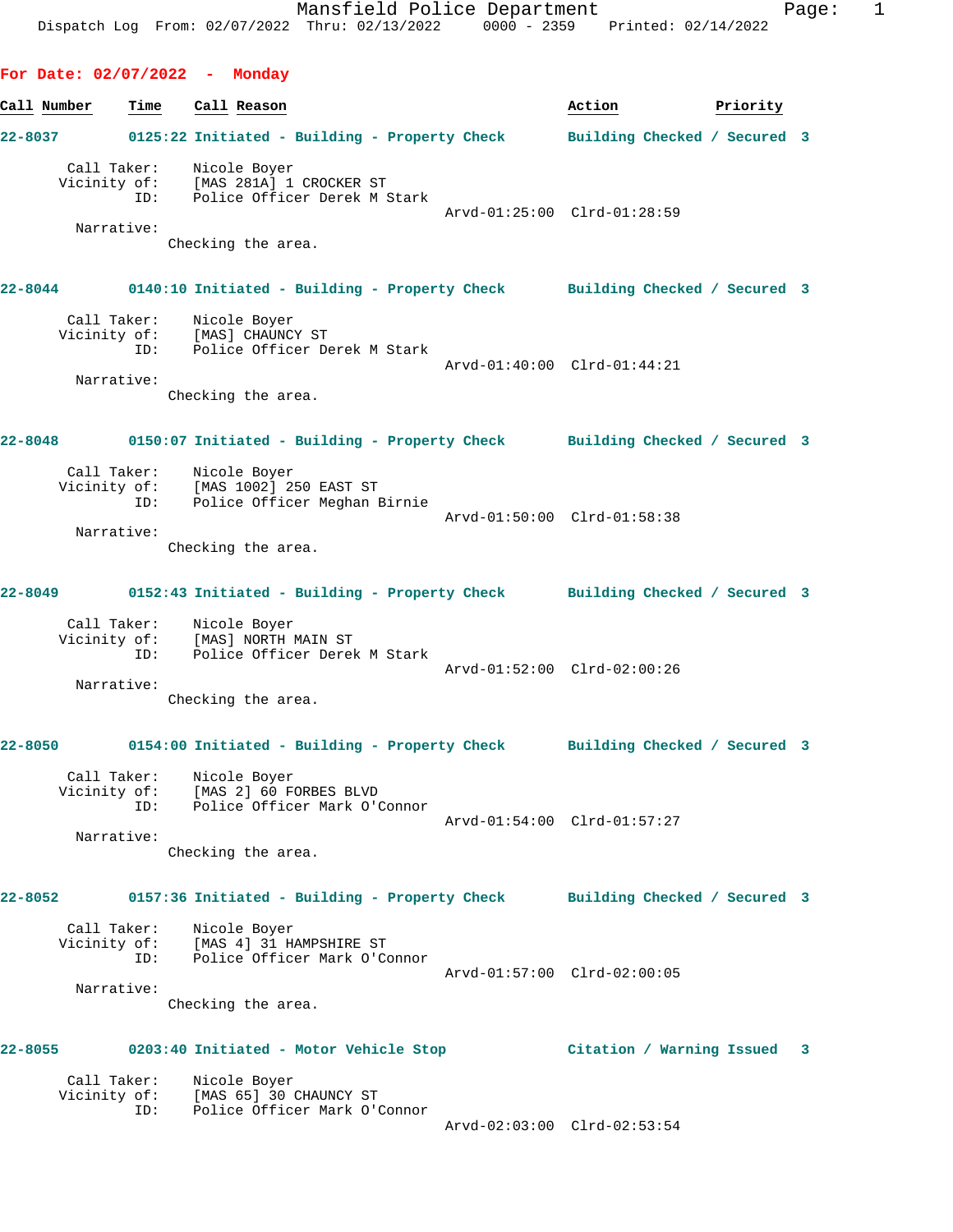Mansfield Police Department Fage: 2 Dispatch Log From: 02/07/2022 Thru: 02/13/2022 0000 - 2359 Printed: 02/14/2022 ID: Police Officer Derek M Stark Disp-02:05:06 Enrt-02:05:06 Arvd-02:05:27 Clrd-02:57:00 Vehicle: BLK 2017 JAGU Xe Premium Reg: CT AZ03567 VIN: SAJAD4BG3HA956803 Narrative: Out with an MVST Narrative: Request for a wrecker. Narrative: Central St en route Narrative: M12 giving operator a courtesy transport to the Red Roof SM: 63644.0. M6 to standby for wrecker. Operator was cited. Narrative: Central St on location. Narrative: M12 dropped party off. EM: 6344.3 Narrative: Central St has the vehicle. **22-8063 0253:57 Initiated - Building - Property Check Building Checked / Secured 3** Call Taker: Nicole Boyer Location/Address: [MAS 982] 111 HOPE ST ID: Police Officer Meghan Birnie Arvd-02:53:00 Clrd-02:58:33 Narrative: Checking the area. **22-8064 0303 Initiated - Building - Property Check Building Checked / Secured 3** Call Taker: Police Officer Derek M Stark Location/Address: [MAS 240A] 189 CHAUNCY ST ID: Police Officer Derek M Stark Arvd-03:03:57 Clrd-03:09:30 Narrative: Checking the area. **22-8067 0342:21 Initiated - Building - Property Check Building Checked / Secured 3** Call Taker: Nicole Boyer<br>Vicinity of: [MAS 1040] 50 [MAS 1040] 50 RESERVOIR ST Apt. #ST ID: Police Officer Mark O'Connor Arvd-03:42:00 Clrd-03:53:07 Narrative: Checking the area. **22-8070 0351:10 Initiated - Building - Property Check Building Checked / Secured 3** Call Taker: Nicole Boyer Vicinity of: [MAS 895] 175 FRUIT ST ID: Police Officer Meghan Birnie Arvd-03:51:00 Clrd-03:54:38 Narrative: Checking the area. **22-8071 0359:30 Initiated - Parking Violations Citation / Warning Issued 3** Call Taker: Nicole Boyer Location/Address: [MAS] NORTH MAIN ST

ID: Police Officer Derek M Stark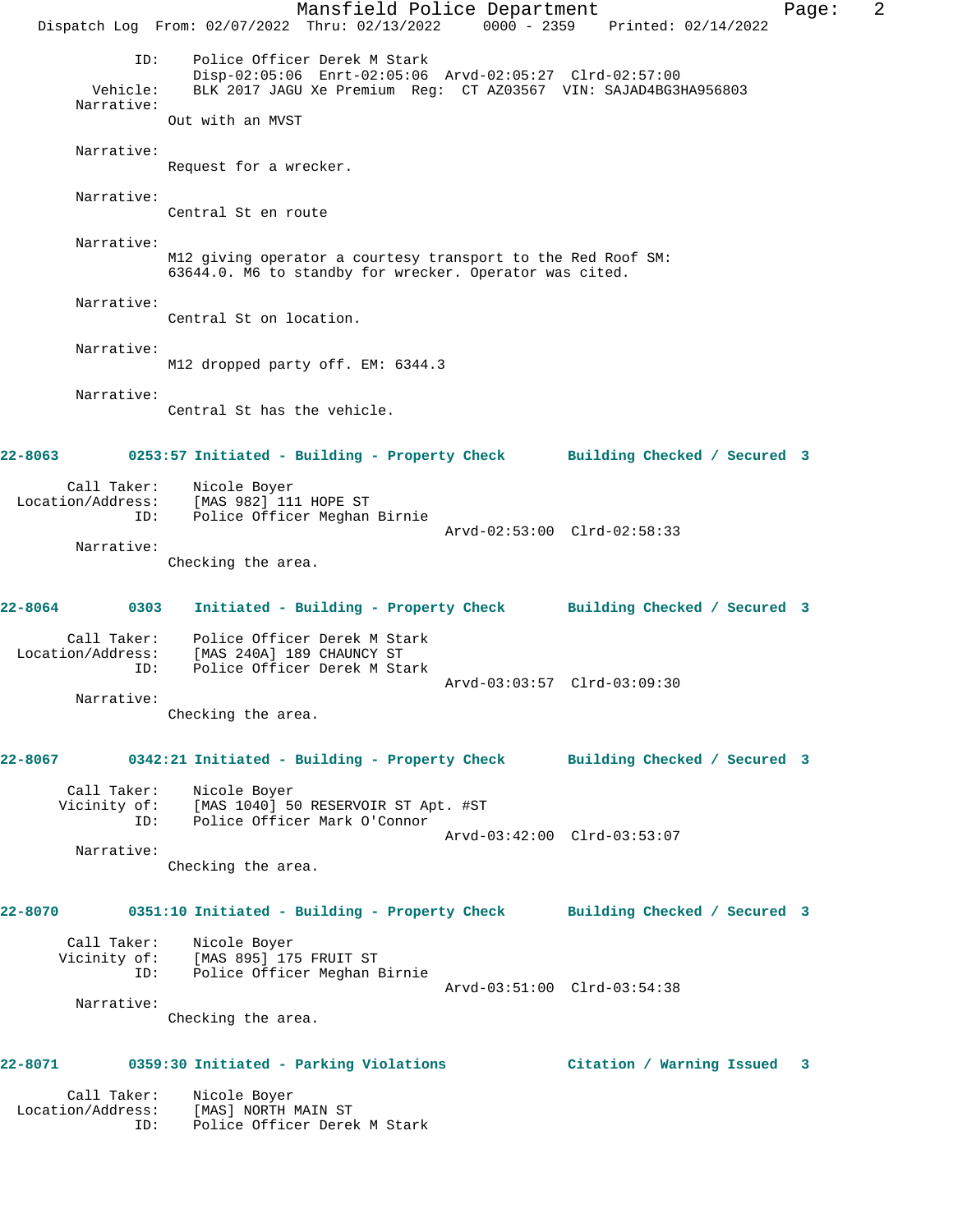Mansfield Police Department Fage: 3 Dispatch Log From: 02/07/2022 Thru: 02/13/2022 0000 - 2359 Printed: 02/14/2022 Arvd-03:59:00 Clrd-04:11:59 Vehicle: WHI 2009 AUDI 4D A4 Reg: NH P5851 VIN: WAUSF78KX9N064744 Narrative: Checking on parking violations in the area. Narrative: Folling vehicles issued overnight parking citations North Main St. NH-P5851 **22-8072 0444:45 Initiated - Building - Property Check Building Checked / Secured 3** Call Taker: Nicole Boyer Vicinity of: [MAS 840] 280 SCHOOL ST ID: Police Officer Mark O'Connor Arvd-04:44:00 Clrd-04:51:46 Narrative: Checking the area. **22-8074 0504:28 911 - 911 Hang-ups & Verifications Confirmed misdial/Accdntl Call 2**  Call Taker: TARA LAKO Vicinity of: [MAS] 27 EAST ST Apt. #9 ID: Police Officer Derek M Stark Disp-05:06:22 Arvd-05:11:28 Clrd-05:14:47 Narrative: Checking on a 911 hang up. Contact made?: yes Cellphone? (y/n): yes Uncertainty radius: **22-8081 0646:57 Initiated - Assist Citizen - P S A Assisted Party 3**  Call Taker: Nicole Boyer Vicinity of: [MAS] 287 CHAUNCY ST @ 400 RTE 140 NB ID: Police Officer Mark O'Connor Arvd-06:46:00 Clrd-06:49:03 Vehicle: YEL 2004 4000 Reg: RI 48700 VIN: 1HTMMAAL74H610301 Narrative: Box truck driver flagged down officer for having mechanical difficulty. Followed to place of work at 125 Plymouth St. **22-8088 0726 Initiated - Parking Violations Services Rendered 3**  Call Taker: Animal Control Steven Simonds Location/Address: [MAS] 43 NORTH MAIN ST @ 13 PARK ST ID: Animal Control Steven Simonds Arvd-07:27:16 Clrd-08:18:21 Narrative: checking area for parking violations **22-8094 0824:44 Phone - Noise Complaint Services Rendered 2**  Call Taker: Michael Chisholm Location/Address: [MAS] 119 UNION ST Apt. #2 ID: Police Officer Matthew A Souza Disp-08:29:29 Arvd-08:47:49 Clrd-09:00:19 Narrative: Front Door caller wants to complain about the people that live above her. Noise issues Narrative: Not an active noise complaint, Caller was advised to call back when there is an active noise complaint **22-8099 0847:44 Phone - 911 Hang-ups & Verifications Confirmed misdial/Accdntl Call 2**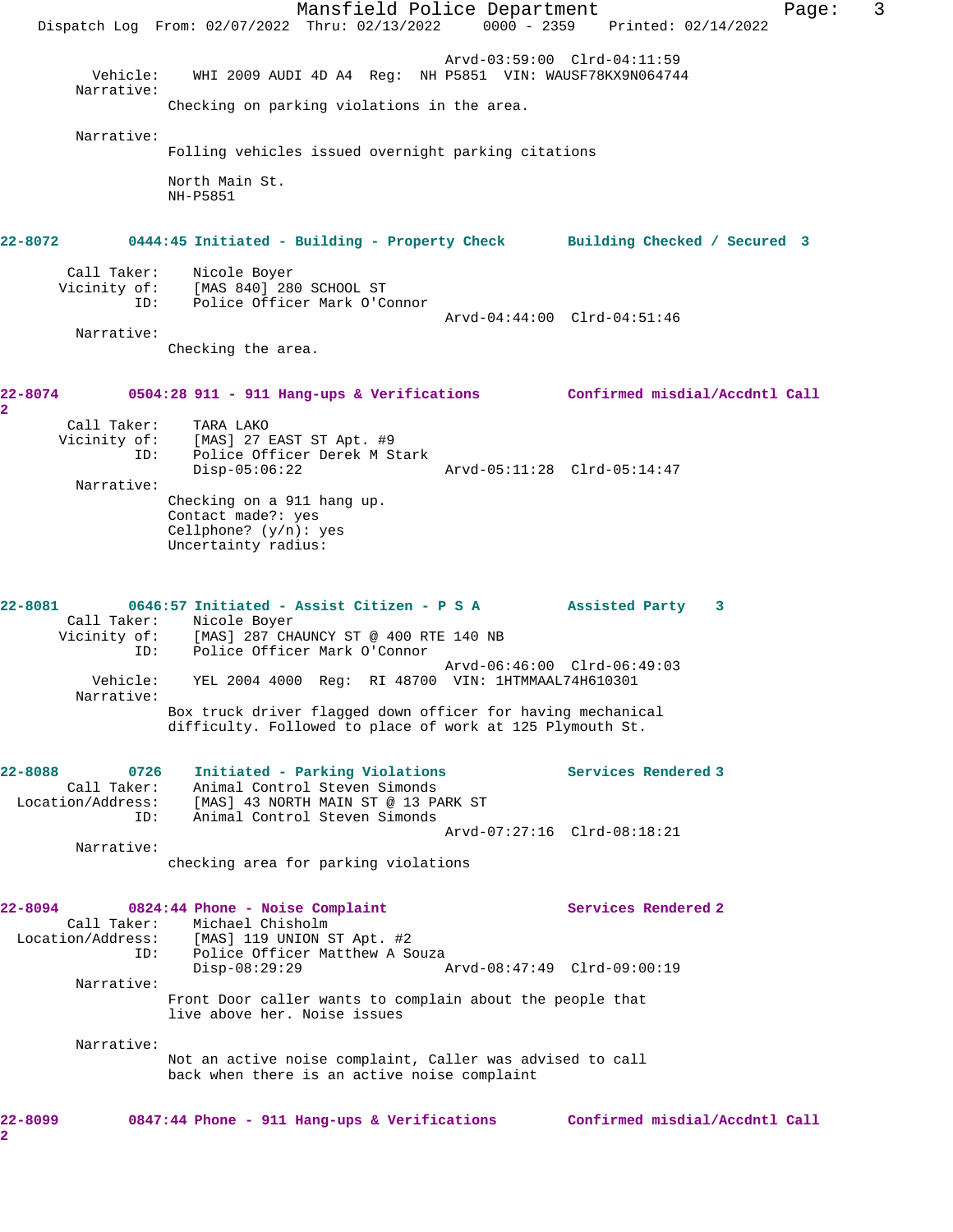Mansfield Police Department Fage: 4 Dispatch Log From: 02/07/2022 Thru: 02/13/2022 0000 - 2359 Printed: 02/14/2022 Call Taker: Jennifer Napolitano Location/Address: [MAS H5133] 69 CREEDEN ST ID: Police Officer Michael T Fitzgerald Disp-08:50:34 Arvd-08:56:21 Clrd-08:58:55 Narrative: Checking on a 911 hang up. Contact made?: yes accidental Cellphone? (y/n): yes Uncertainty radius: 13 meters **22-8100 0904:36 Initiated - Motor Vehicle Stop Citation / Warning Issued 3** Call Taker: Dispatcher Jacques Ryan Location/Address: [MAS] 100 CHAUNCY ST @ 20 WINTHROP AVE ID: Police Officer Michael T Fitzgerald Arvd-09:04:00 Clrd-09:07:53 Vehicle: GRY 2010 TOYT COROLL Reg: PC MA 4YY536 VIN: 2T1BU4EEXAC347058 Narrative: MVST Narrative: Citation issued for failure to inspect and defective equipment **22-8110 1015:38 Initiated - Building - Property Check Building Checked / Secured 3** Call Taker: Jarred Kohler Location/Address: [MAS 982] 111 HOPE ST ID: Police Officer Gregg S Kennedy Arvd-10:15:00 Clrd-10:22:33 Narrative: Checking the area. **22-8112 1035:58 Initiated - Building - Property Check Building Checked / Secured 3** Call Taker: Jarred Kohler Location/Address: [MAS 2] 60 FORBES BLVD ID: Police Officer Michael T Fitzgerald Arvd-10:35:00 Clrd-10:39:59 Narrative: Checking the area. **22-8118 1106 Initiated - Parking Violations Services Rendered 3**  Call Taker: Animal Control Steven Simonds Location/Address: [MAS] 242 NORTH MAIN ST @ 16 OLD COLONY WAY ID: Animal Control Steven Simonds Arvd-11:06:43 Clrd-11:45:12 Narrative: checking area for parking violations **22-8125 1137:31 Initiated - Building - Property Check Building Checked / Secured 3** Call Taker: Jarred Kohler Location/Address: [MAS 840] 280 SCHOOL ST ID: Police Officer Michael T Fitzgerald Arvd-11:37:00 Clrd-11:44:51 Narrative: Checking the area. **22-8134 1230:17 Initiated - Motor Veh Acc - No Injury Services Rendered 1**  Call Taker: Jarred Kohler Location/Address: [MAS] 234 CENTRAL ST @ 200 CHAUNCY ST ID: Police Officer David W Kinahan Arvd-12:30:00 Clrd-12:42:16 Vehicle: GRY 2004 TOYT COROLL Reg: PC MA 7RK170 VIN: 2T1BR32E84C203139 Vehicle: GRN 2008 TOYT UT RAVNEW Reg: PC MA 5JH816 VIN: JTMZD33V586066881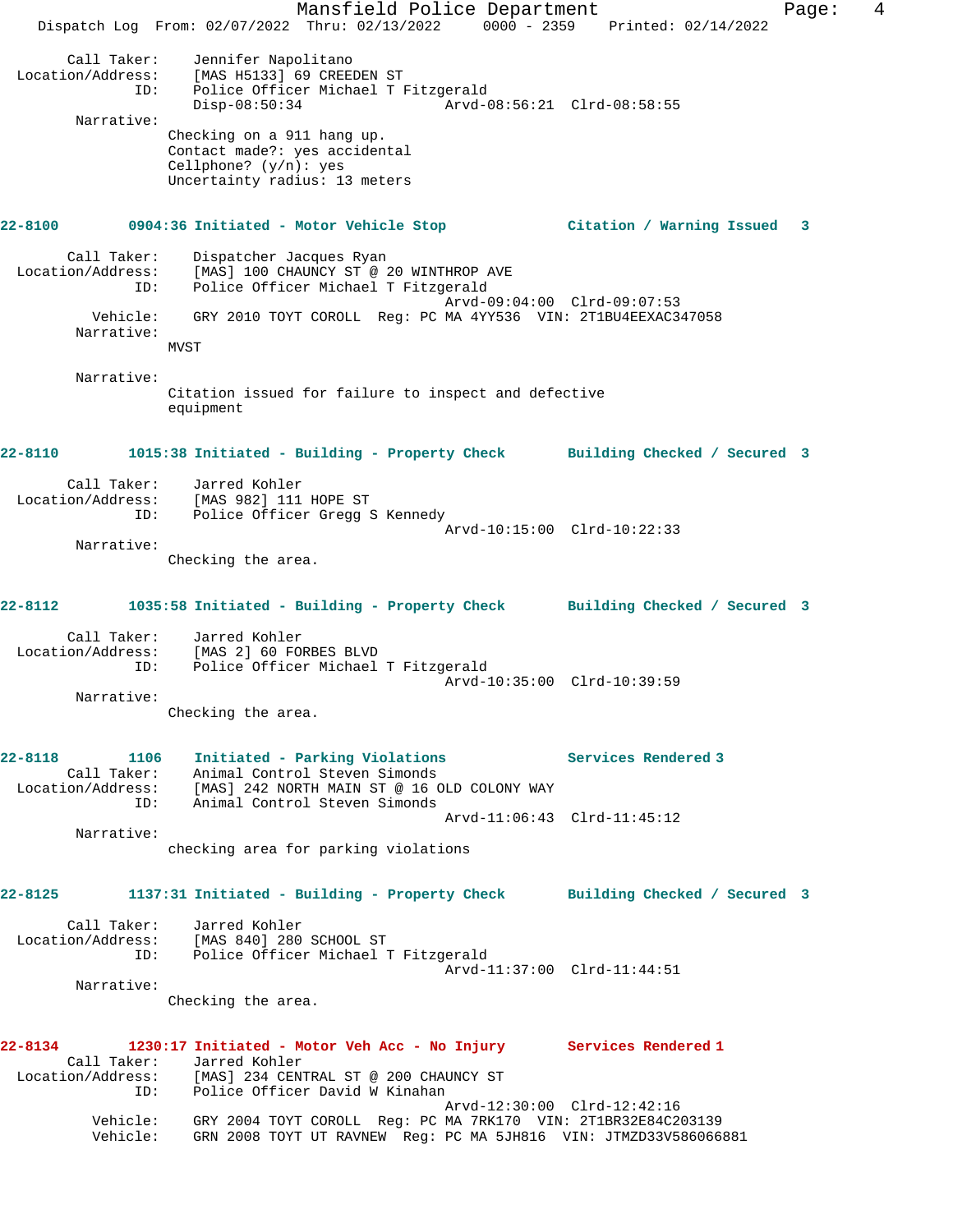Mansfield Police Department Fage: 5 Dispatch Log From: 02/07/2022 Thru: 02/13/2022 0000 - 2359 Printed: 02/14/2022 Narrative: officer out with minor mva, parties already exchanged paperwork **22-8137 1245 Initiated - Parking Violations Services Rendered 3**  Call Taker: Animal Control Steven Simonds Location/Address: [MAS] 126 NORTH MAIN ST @ 10 VILLA ST ID: Animal Control Steven Simonds Arvd-12:46:14 Clrd-12:49:29 Narrative: checking area for parking violations Narrative: tagged MA COMM. S63471 on main for restrictive parking Narrative: tagged MA 3LLB21 on old colony way for overtime parking Narrative: tagged MA 2EVX15 at one mansfield for overtime parking **22-8139 1300:35 Initiated - Follow up Investigation Services Rendered 3**  Call Taker: Jarred Kohler<br>ion/Address: [MAS 417] FRANCIS AVE Location/Address: ID: Police Officer Michael N Fenore Arvd-13:00:00 Clrd-13:14:13 Police Officer Nicole P Newport Narrative: Conducting a follow up in the area to a previously reported incident. **22-8143 1311:30 Phone - 911 Hang-ups & Verifications Confirmed misdial/Accdntl Call 2**  Call Taker: Josesph Shebertes Location/Address: [MAS] 145 OAK ST ID: Police Officer David W Kinahan<br>Disp-13:15:59 Arvd-13:36:15 Clrd-13:38:22 Narrative: Checking on a 911 hang up. called in by Veterns Affairs Police in Providence. Contact made?: yes 3rd party. Cellphone? (y/n): Uncertainty radius: Narrative: M7 confirmed accidental **22-8151 1348:18 Initiated - Community Policing Services Rendered 3**  Call Taker: Jarred Kohler Location/Address: [MAS 1002] 250 EAST ST ID: Police Officer Gregg S Kennedy Arvd-13:48:00 Clrd-13:58:10 Narrative: out for busses **22-8153 1401:41 Phone - Road Hazards Removed Hazard 3**  Call Taker: Michael Chisholm Location/Address: [MAS] 400 RTE 140 NB @ 287 CHAUNCY ST ID: Police Officer David W Kinahan<br>Disp-14:02:52 Disp-14:02:52 Arvd-14:05:00 Clrd-14:08:04 Narrative: 2X4 in the road, creating hazard Narrative: 2x4 removed.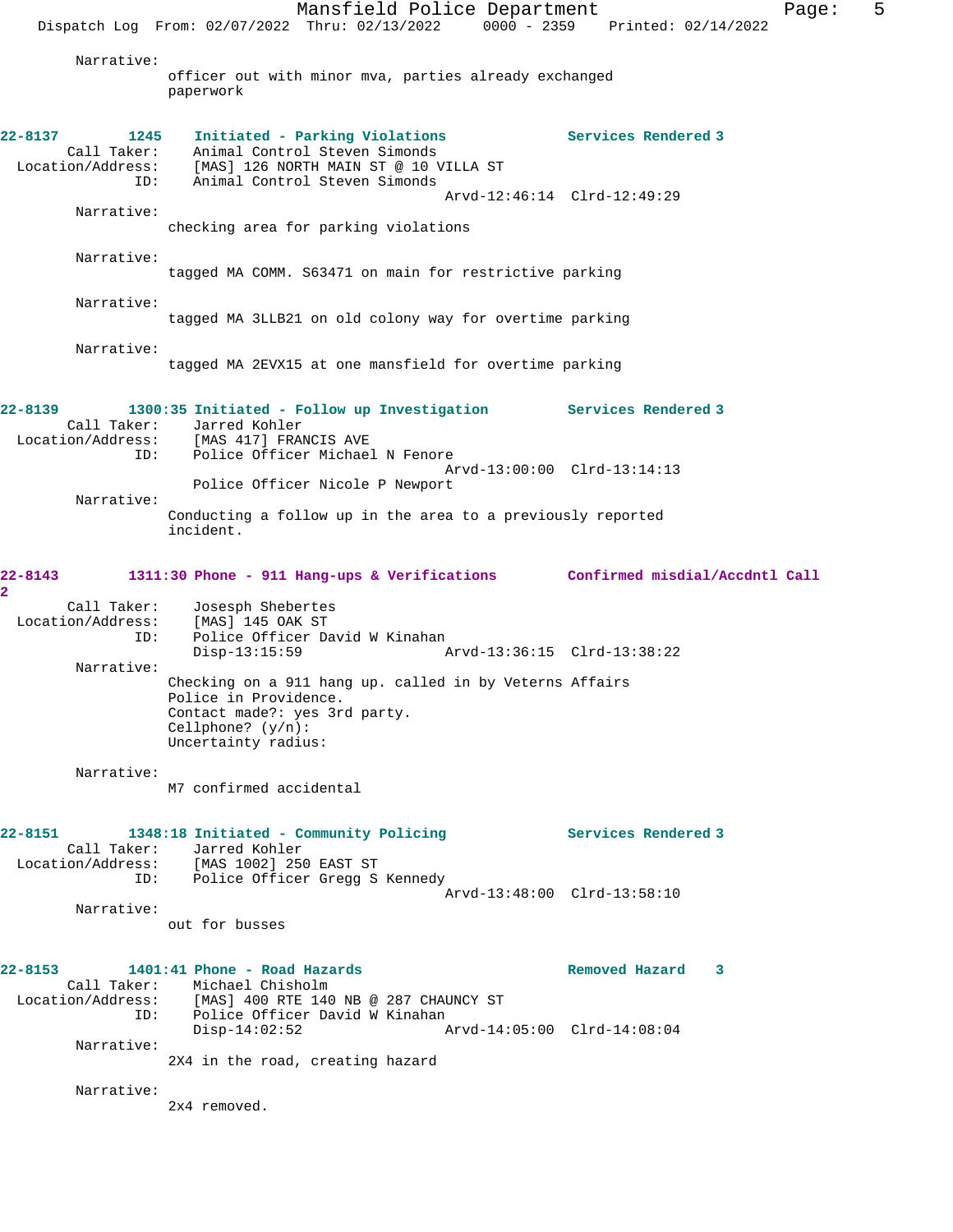Mansfield Police Department Fage: 6 Dispatch Log From: 02/07/2022 Thru: 02/13/2022 0000 - 2359 Printed: 02/14/2022 **22-8157 1431:35 Initiated - Motor Vehicle Stop Citation / Warning Issued 3** Call Taker: Jarred Kohler Location/Address: [MAS] NORFOLK ST ID: Police Officer Michael T Fitzgerald Arvd-14:31:00 Clrd-14:38:14 Vehicle: GRY 2006 CAM Reg: RI 307634 VIN: 4T1BF30KX6U627229 Narrative: out with mvst Narrative: citation to the RO, verbal to the passanger for seat belt violation **22-8162 1502:53 Phone - Parking Violations Spoken To 3**  Call Taker: Josesph Shebertes Location/Address: [MAS 24C] 574 WEST ST ID: Police Officer Michael T Fitzgerald Disp-15:08:14 Arvd-15:16:58 Clrd-15:28:16 Narrative: Caller reporting landscaping vehicles parking in their business driveway. It has been an ongoing issue. Narrative: M15 spoke with the owner of the vehicle, they are moving it **22-8172 1610:27 Phone - Assist Fire Department Cancelled Enroute 2**  Call Taker: Jarred Kohler Location/Address: [MAS 265E] 265 FRUIT ST Narrative: Assisting the FD with a fire related incident. Nature: fire alarm Narrative: Canceled prior to dispatch **22-8184 1721:52 Phone - Assist Fire Department Services Rendered 2**  Call Taker: Jarred Kohler Location/Address: [MAS H3464] 17 ERICK RD Apt. #32 ID: Detective David D Kerr Disp-17:23:52 Clrd-17:25:26 ID: Police Officer David J Pepicelli Disp-17:24:00 Arvd-17:25:22 Clrd-17:37:35 Narrative: Assisting the FD with a fire related incident. Nature: locked out of a dwelling Narrative: FD able to gain entry Narrative: Minor damage to the door jam by FD, party did not want to wait for a key **22-8187 1725:42 Initiated - Motor Vehicle Stop Citation / Warning Issued 3** Call Taker: Jarred Kohler<br>Location/Address: [MAS] 100 CHA [MAS] 100 CHAUNCY ST @ 20 WINTHROP AVE ID: Police Officer Andrew J Kelley Arvd-17:25:00 Clrd-17:31:00 Vehicle: BLK 2011 DODG NITRO Reg: PC MA 4VHP89 VIN: 1D4PU7GX3BW545966 Narrative: out with mvst Narrative: citation to the RO for failure to stop, failure to signal.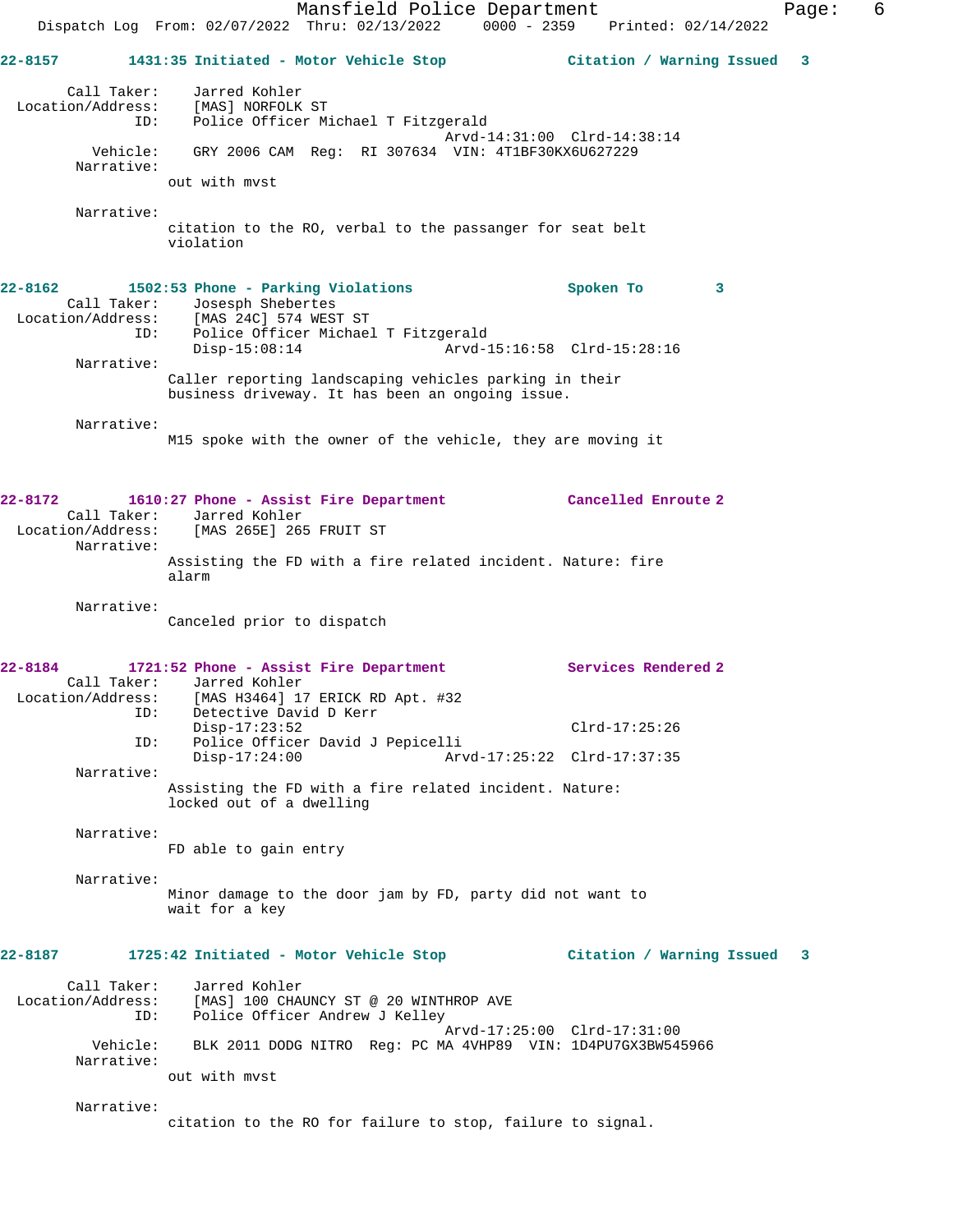Mansfield Police Department Fage: 7 Dispatch Log From: 02/07/2022 Thru: 02/13/2022 0000 - 2359 Printed: 02/14/2022 **22-8188 1737:01 Initiated - Motor Vehicle Stop Citation / Warning Issued 3** Call Taker: Jarred Kohler Location/Address: [MAS 255] 377 CHAUNCY ST ID: Police Officer Andrew J Kelley Arvd-17:37:00 Clrd-17:44:39 Vehicle: WHI 2014 CADI UT SRX Reg: PC MA 9BE345 VIN: 3GYFNGE35ES661721 Narrative: out with mvst Narrative: citation to the RO **22-8199 1803:04 Initiated - Motor Vehicle Stop Citation / Warning Issued 3** Call Taker: Jarred Kohler Location/Address: [MAS 255] 377 CHAUNCY ST ID: Police Officer Andrew J Kelley Arvd-18:03:00 Clrd-18:07:48 ID: Police Officer David J Pepicelli Disp-18:07:06 Arvd-18:07:09 Clrd-18:07:50 Vehicle: RED 2014 TOYT UT 4RUNNE Reg: PC MA 435LH9 VIN: JTEBU5JR2E5177596 Narrative: out with mvst Narrative: citation to the OP for marked lanes, failure to stop for red light. **22-8213 1951:23 Initiated - Building - Property Check Building Checked / Secured 3** Call Taker: TARA LAKO Location/Address: [MAS 1040] 50 RESERVOIR ST Apt. #ST ID: Police Officer Joshua S Ellender Arvd-19:51:00 Clrd-19:54:15 Narrative: Checking the area. **22-8220 2044:26 Initiated - Building - Property Check Building Checked / Secured 3** Call Taker: TARA LAKO Location/Address: [MAS 322] 31 HAMPSHIRE ST ID: Police Officer Joshua S Ellender Arvd-20:44:00 Clrd-20:56:49 Narrative: Checking the area. **22-8225 2112:37 Phone - Parking Violations Services Rendered 3**  Call Taker: William Casey Location/Address: [MAS] 14 BONNEY LN ID: Detective David D Kerr Disp-21:13:47 Clrd-21:16:05 Narrative: Cp reports a car parked in a handicap spot infront of the building. Husband is waiting in the vehicle off to the side Narrative: RP called back and stated the vehicle just left the area **22-8231 2129:07 911 - Motor Veh Acc - No Injury Summons 1**  Call Taker: TARA LAKO Vicinity of: [MAS 89890] 160 NORTH MAIN ST<br>ID: Detective David D Kerr Detective David D Kerr Disp-21:30:46 Arvd-21:32:33 Clrd-22:11:24 ID: Police Officer David J Pepicelli Disp-21:30:56 Clrd-21:31:29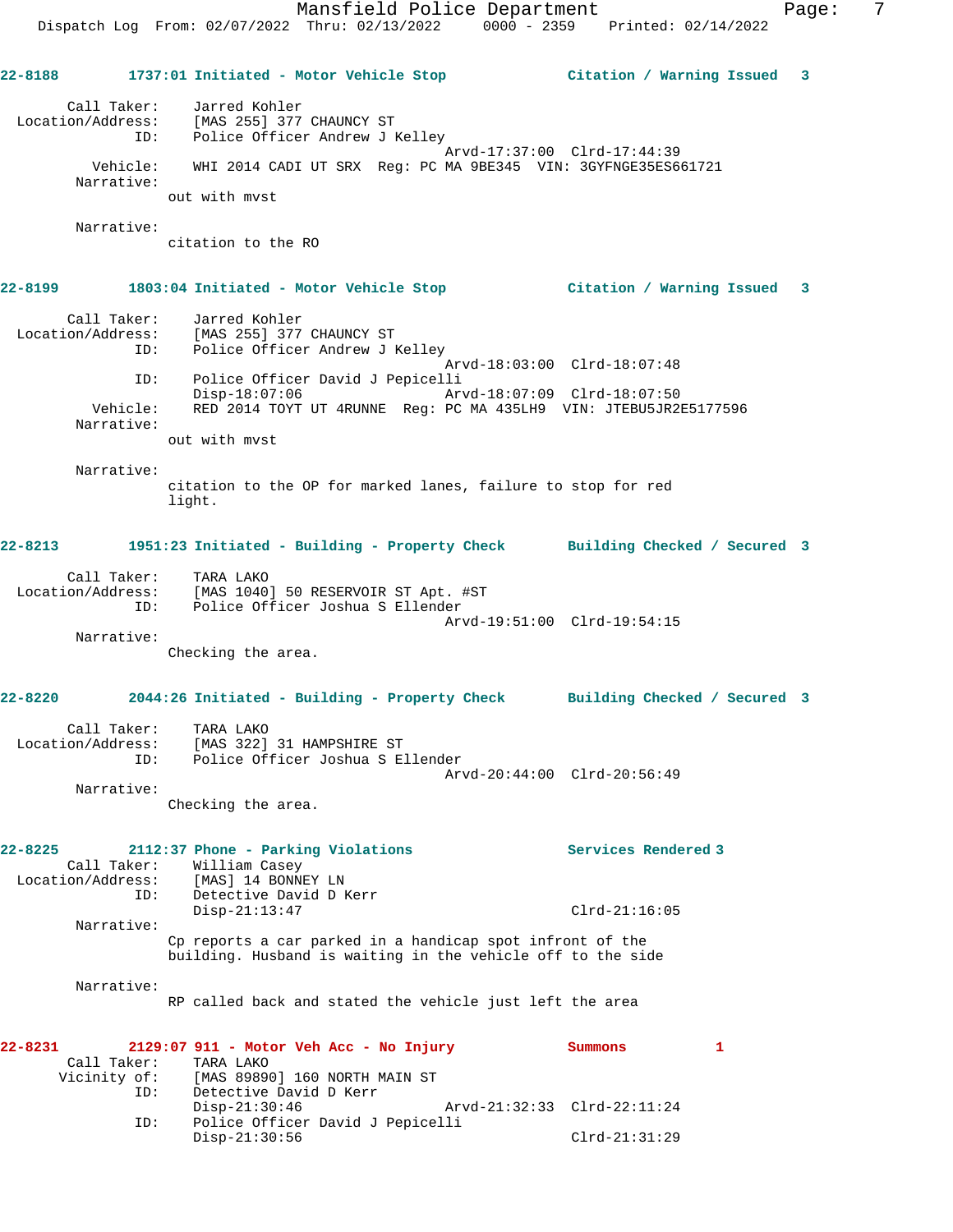Mansfield Police Department Form Page: 8 Dispatch Log From: 02/07/2022 Thru: 02/13/2022 0000 - 2359 Printed: 02/14/2022 ID: Police Officer Andrew J Kelley<br>Disp-21:31:06 A  $\bar{P}_{\text{Arvd}-21:32:37}$  Clrd-22:10:15 ID: Sergeant Robert S Pierce Disp-21:31:33 Arvd-21:32:43 Clrd-22:11:26 Vehicle: BLU 2018 JEEP GRAND CHEROK Reg: PC MA 1APR18 VIN: 1C4RJFCG1JC318497 Towed: For: Accident By: Central Street Garage To: Central Street Garage Released To: CARNEY On: 02/09/2022 @ 1619 Vehicle: BLK 2018 GMC UT YUKON Reg: PC MA 6XY638 VIN: 1GKS2CKJ7JR173266 Towed: For: Accident By: Central Street Garage To: Central Street Garage Released To: DEFAZIO On: 02/08/2022 @ 1514 Narrative: Multiple 911 calls reporting a 2 car MVA, unknown on injuries Narrative: Det Kerr requesting a tow for two, Central St is en route Narrative: Ofc Kelley reports criminal app issued to operator for suspended operation Narrative: Det Kerr reports Central St is on scene Narrative: Det Kerr reports Central St has the vehicles Refer To Accident: 22MAS-47-AC Refer To Summons: 22MAS-57-AR Summons: CARNEY, LAUREN E Address: 104 ANGELL ST MANSFIELD, MA<br>Aqe: 29 Age: Charges: LICENSE SUSPENDED, OP MV WITH **22-8241 2250:29 Initiated - Building - Property Check Building Checked / Secured 3** Call Taker: TARA LAKO Location/Address: [MAS 411] 60 FORBES BLVD ID: Police Officer Joshua S Ellender Arvd-22:50:00 Clrd-23:04:00 Narrative: Checking the area. **22-8243 2353:16 Phone - Assist Fire Department Referred to Other Agency 2** Call Taker: TARA LAKO Location/Address: [MAS H2820] 18 HIGHLAND AVE Police Officer David J Pepicelli Disp-23:55:12 Clrd-23:56:15<br>ID: Police Officer Mark O'Connor Police Officer Mark O'Connor<br>Disp-23:56:11 Disp-23:56:11 Arvd-23:59:34 Clrd-02/08/2022 @ 00:04:18 Narrative: Assisting the FD with a fire related incident. Nature: Passerby reporting smoke coming from the house and across the street Narrative: Ofc O'Connor reports nothing found in the area, MFD clearing **For Date: 02/08/2022 - Tuesday 22-8254 0116:10 Initiated - Building - Property Check Building Checked / Secured 3** Call Taker: TARA LAKO Location/Address: [MAS 1040] 50 RESERVOIR ST Apt. #ST ID: Police Officer Christopher D Sorge

Narrative:

Arvd-01:16:00 Clrd-01:20:13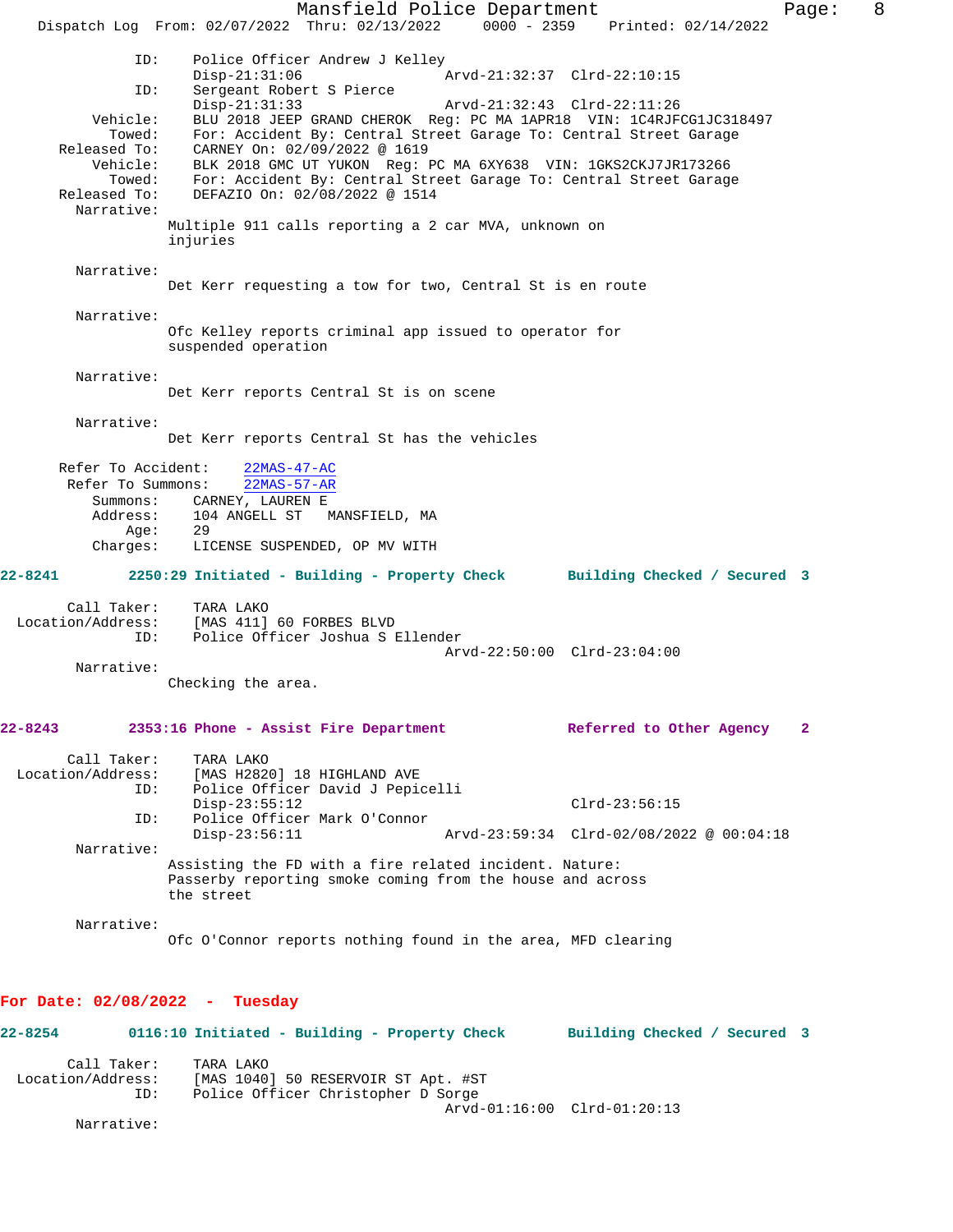Mansfield Police Department Fage: 9 Dispatch Log From: 02/07/2022 Thru: 02/13/2022 0000 - 2359 Printed: 02/14/2022 Checking the area. **22-8258 0137:03 Initiated - Building - Property Check Building Checked / Secured 3** Call Taker: TARA LAKO Location/Address: [MAS] MYSTIC LN ID: Police Officer Derek M Stark Arvd-01:37:00 Clrd-01:45:35 Narrative: Checking the area. **22-8271 0208:29 Initiated - Building - Property Check Building Checked / Secured 3** Call Taker: TARA LAKO Location/Address: [MAS] 4 ERICK RD @ 15 BONNEY LN ID: Police Officer Derek M Stark Arvd-02:08:00 Clrd-02:22:32 Narrative: Checking the area. **22-8279 0228:14 Initiated - Building - Property Check Building Checked / Secured 3** Call Taker: TARA LAKO Location/Address: [MAS 219] 12 GILES PL ID: Police Officer Mark O'Connor Arvd-02:28:00 Clrd-02:28:33 Narrative: Checking the area. **22-8280 0228:39 Initiated - Building - Property Check Building Checked / Secured 3** Call Taker: TARA LAKO Location/Address: [MAS 834] 261 CHAUNCY ST ID: Police Officer Mark O'Connor Arvd-02:28:00 Clrd-02:33:34 Narrative: Checking the area. **22-8281 0235:19 Initiated - Building - Property Check Building Checked / Secured 3** Call Taker: TARA LAKO Location/Address: [MAS] NORTH MAIN ST ID: Police Officer Mark O'Connor Arvd-02:35:00 Clrd-02:42:24 Narrative: Checking the area. **22-8283 0304:30 Initiated - Building - Property Check Building Checked / Secured 3** Call Taker: TARA LAKO Location/Address: [MAS 1002] 250 EAST ST ID: Police Officer Derek M Stark Arvd-03:04:00 Clrd-03:15:08 Narrative: Checking the area. **22-8285 0309:55 Initiated - Motor Vehicle Stop Arrest(s) Made 3**  Call Taker: TARA LAKO<br>Vicinity of: [MAS 240A] [MAS 240A] 189 CHAUNCY ST ID: Police Officer Mark O'Connor Arvd-03:09:00 Clrd-03:29:28 ID: Police Officer Christopher D Sorge Disp-03:11:16 Arvd-03:14:17 Clrd-03:53:35<br>ID: Sergeant John R Armstrong Sergeant John R Armstrong<br>Disp-03:14:25

Disp-03:14:25 Arvd-03:19:16 Clrd-03:29:13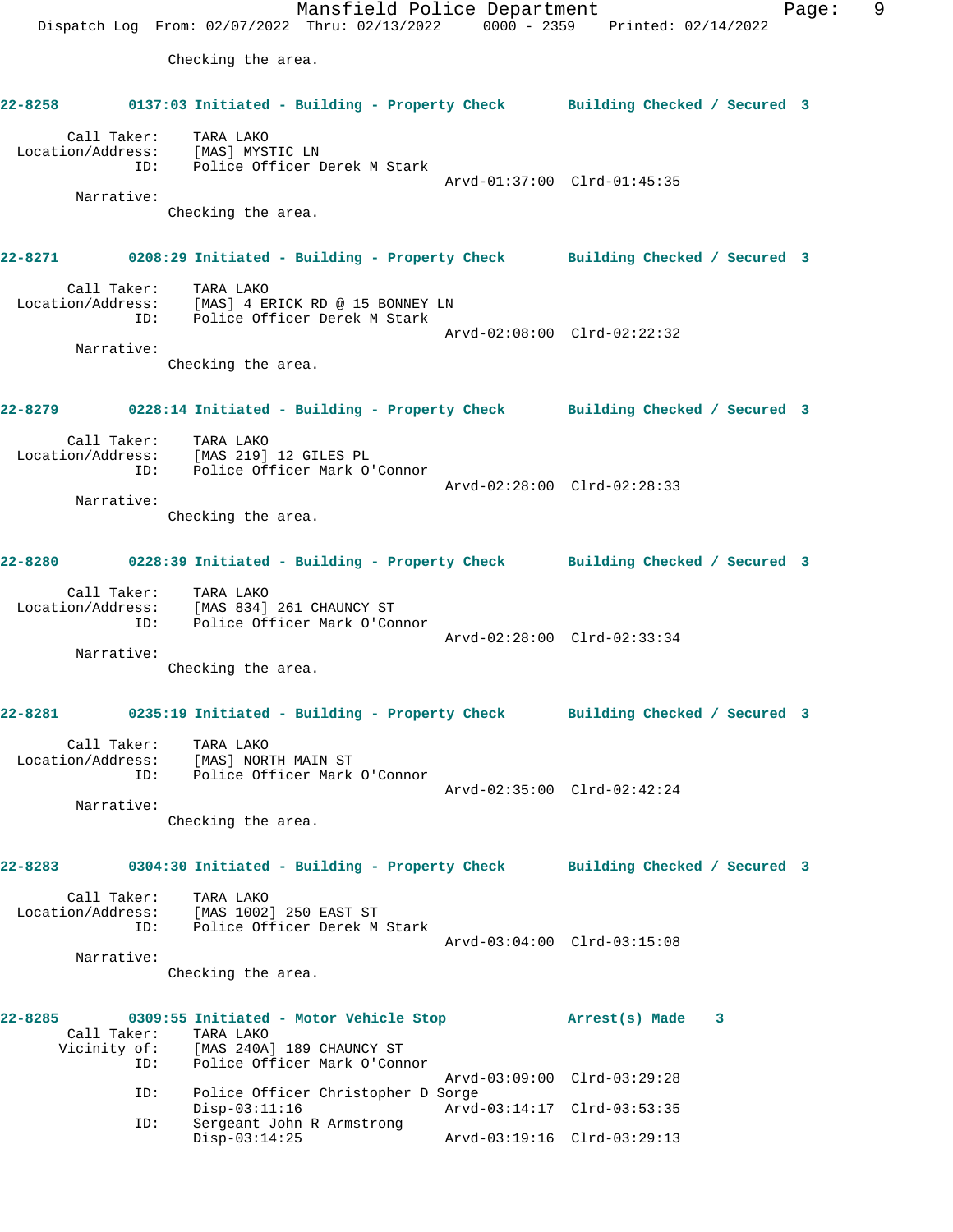Mansfield Police Department Form Page: 10 Dispatch Log From: 02/07/2022 Thru: 02/13/2022 0000 - 2359 Printed: 02/14/2022 ID: Police Officer Derek M Stark Disp-03:20:16 Arvd-03:20:18 Clrd-04:06:32 Vehicle: BLK 2011 CHEV UT EQUINO Reg: PC MA 6FHN50 VIN: 2CNFLEE50B6419958 Towed: For: Arrest By: Central Street Garage To: Central Street Garage Released To: MACLEAN On: 02/09/2022 @ 1648 Vehicle: WHI 2004 LEXS UT RX Reg: PC MA 1GM985 VIN: JTJHA31U740053610 Narrative: Out with MV stop, RO of the vehicle has an active # Ofc Sorge will be providing a courtesy transport to the passenger back to his residence on Summit Ave Central St en route for the tow Narrative: Ofc O'Connor reports transporting one female back to the station, SM 4214.6 Narrative: EM 4216.3 Narrative: Ofc Sorge reports the male party has been dropped off Narrative: Ofc Stark reports the vehicle has attached plates Narrative: Ofc Stark reports Central St is on scene, plates have been removed and doing an inventory on the vehicle Narrative: Ofc Stark reports Central St has the vehicle Narrative: Plates returned to owner. Spoke to Ofc. Kinahan and Ofc. Sparrow. Narrative: vehicle released Refer To Arrest: 22MAS-59-AR Arrest: MACLEAN, NICOLE BREANNA<br>Address: 26 BUSHEE ST ATTLEBOR 26 BUSHEE ST – ATTLEBORO, MA<br>31 Age: Charges: DRUG, POSSESS CLASS A DRUG, POSSESS CLASS E UNREGISTERED MOTOR VEHICLE UNLICENSED OPERATION OF MV NUMBER PLATE VIOLATION TO CONCEAL ID LICENSE NOT IN POSSESSION DEFAULT WARRANT **22-8291 0512:27 Initiated - Motor Vehicle Stop Citation / Warning Issued 3** Call Taker: TARA LAKO Location/Address: [MAS 1015] 30 CHAUNCY ST ID: Police Officer Derek M Stark Arvd-05:12:00 Clrd-05:17:09<br>Vehicle: GRY 2010 MAZD MAZDA3 Reg: PC MA 3PH414 VIN: JM1BL1SG2A13 GRY 2010 MAZD MAZDA3 Reg: PC MA 3PH414 VIN: JM1BL1SG2A1303759 Narrative: Citation issued for speed **22-8314 0737 Initiated - Parking Violations Services Rendered 3**  Call Taker: Animal Control Steven Simonds Location/Address: [MAS] 43 NORTH MAIN ST @ 13 PARK ST ID: Animal Control Steven Simonds Arvd-07:38:09 Clrd-08:08:27 Narrative: checking area for parking violations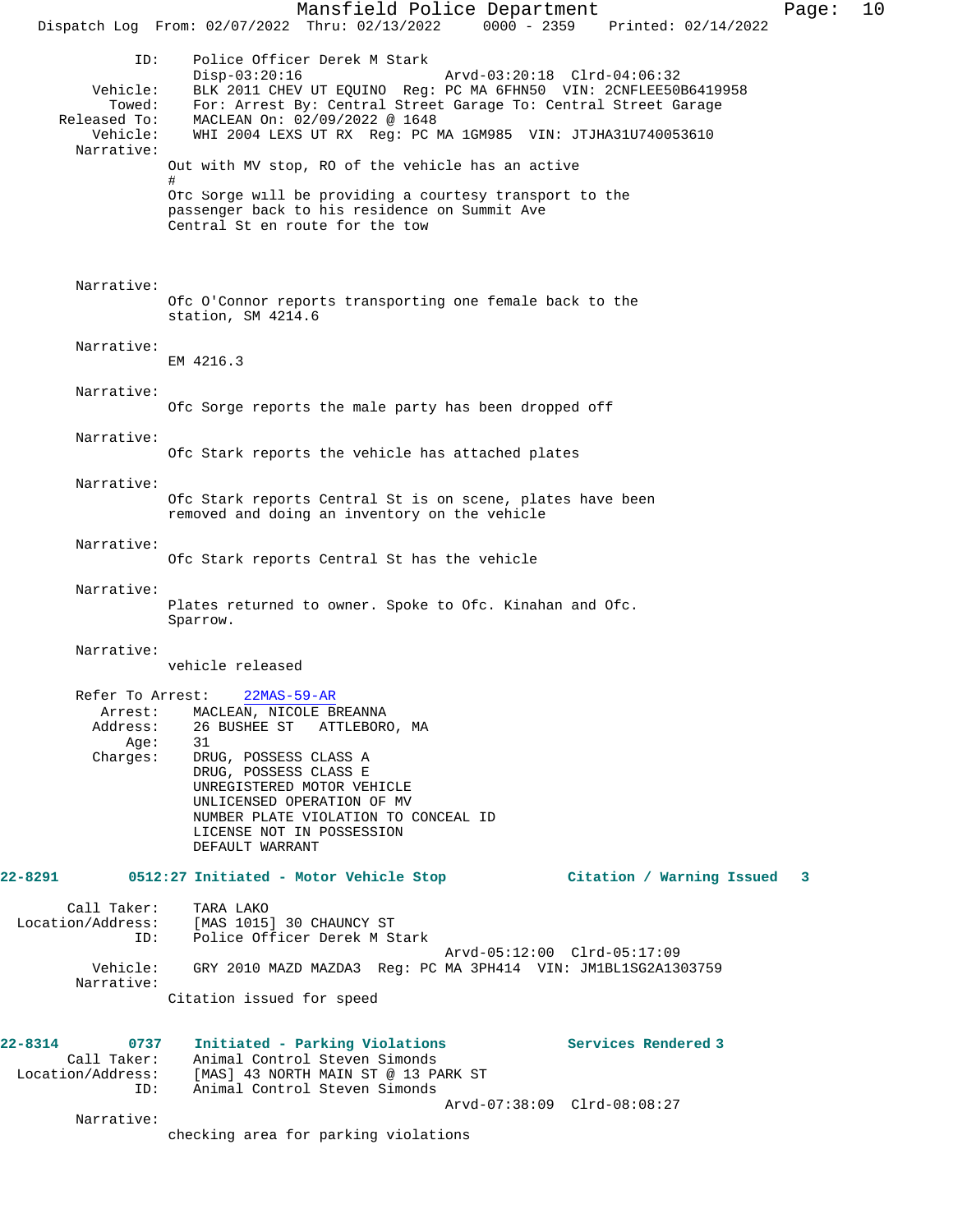Narrative: RP into speak with an officer in regards to an issue with her landlord, Ofc Kinahan into speak with the RP.

**22-8330 0907:30 Initiated - Disabled Motor Vehicle Spoken To 3**  Call Taker: Josesph Shebertes Location/Address: [MAS] 167 WEST ST @ 1 SCHOOL ST ID: Police Officer Matthew A Souza Arvd-09:07:00 Clrd-09:09:12 Vehicle: BLK 2015 KIA SORENT Reg: PC MA 5052KB VIN: 5XYKTCA69FG654034 Narrative:

Reported DMV in the area.

Narrative:

AAA en route, not a road hazard. M8 will be clr.

# **22-8337 0945:13 Phone - Well Being Check Unfounded/Unverifed 3**

 Call Taker: Amanda Cummings Location/Address: [MAS] 400 RTE 140 NB @ 287 CHAUNCY ST ID: Police Officer Matthew A Souza

 Disp-09:50:08 Arvd-09:55:34 Clrd-10:01:14 Narrative: Caller was passing by intersection of 106 and chauncy by

Stop and Shop and is concerned about an elderly male walking in the street with a walker wearing a dark coat and gray hair.

Narrative:

nothing showing in the area. M8 will be clr.

## **22-8339 0952:34 Initiated - Motor Vehicle Stop Citation / Warning Issued 3**

| Call Taker:       | Josesph Shebertes                                             |
|-------------------|---------------------------------------------------------------|
| Location/Address: | [MAS] 800 SOUTH MAIN ST @ 10 RESERVOIR ST                     |
| ID:               | Police Officer David W Kinahan                                |
|                   | Arvd-09:52:00 Clrd-10:12:22                                   |
| Vehicle:          | WHI 2007 HYUN ELANTR Req: PC MA 77PZ58 VIN: KMHDU46D17U147353 |
| Narrative:        |                                                               |
|                   | <b>MVST</b>                                                   |

Narrative:

Citation issued to the RO for redlight violation.

**22-8343 0958:23 Phone - Assist Citizen - P S A Services Rendered 3**  Call Taker: Josesph Shebertes Location/Address: [MAS 451B] 500 EAST ST ID: Sergeant Brian P Thibault Disp-10:00:01 Arvd-10:00:14 Clrd-10:01:45 Vehicle: GRY 2017 FORD EXPLOR Reg: PC MA 1BFW21 VIN: 1FM5K8F89HGE26330 Narrative: MC2 reporting an elderly female fell in the lot, she is up and talking. M1 will be checking her well being. Narrative: M1 checked on the female, she checks out OK. Got in a vehicle under her own power. **22-8349 1055 Initiated - Parking Violations Services Rendered 3** 

Call Taker: Animal Control Steven Simonds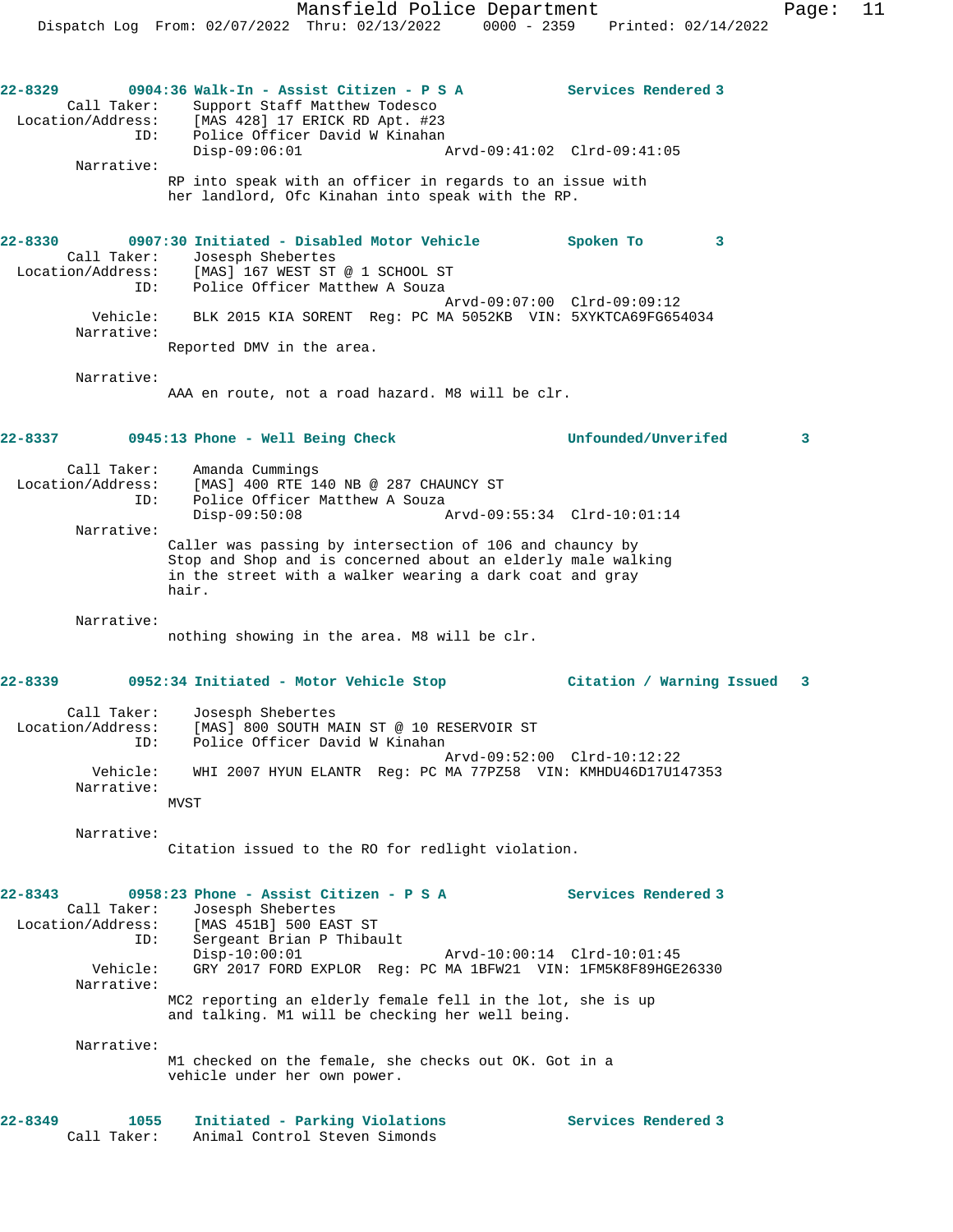|                                         | Mansfield Police Department                                                                                    | Page: | 12 |
|-----------------------------------------|----------------------------------------------------------------------------------------------------------------|-------|----|
|                                         | Dispatch Log From: 02/07/2022 Thru: 02/13/2022 0000 - 2359 Printed: 02/14/2022                                 |       |    |
| Location/Address:<br>ID:                | [MAS] 242 NORTH MAIN ST @ 16 OLD COLONY WAY<br>Animal Control Steven Simonds<br>Arvd-10:56:30 Clrd-11:56:34    |       |    |
| Narrative:                              | checking area for parking violations                                                                           |       |    |
| Narrative:                              | tagged MA COMM G87028 on main for restrictive parking                                                          |       |    |
| 22-8359                                 | 1204:28 Initiated - Building - Property Check<br>Building Checked / Secured 3                                  |       |    |
| Call Taker:<br>Location/Address:<br>ID: | Josesph Shebertes<br>[MAS 1015] 30 CHAUNCY ST<br>Police Officer Gregg S Kennedy<br>Arvd-12:04:00 Clrd-12:08:58 |       |    |
| Narrative:                              |                                                                                                                |       |    |

Checking the area.

| Call Taker:       | Michael Chisholm                                                     |
|-------------------|----------------------------------------------------------------------|
| Location/Address: | [MAS] 777 WEST ST @ 100 HAMPSHIRE ST                                 |
|                   | ID: Police Officer Matthew A Souza                                   |
|                   | Arvd-13:18:00 Clrd-13:23:38                                          |
| Vehicle:          |                                                                      |
|                   | Vehicle: GRY 2014 FORD EXPLOR Req: PAR MA I91 VIN: 1FM5K8D85EGA77942 |
| Narrative:        |                                                                      |
|                   | mvst                                                                 |
|                   |                                                                      |
| Narrative:        |                                                                      |
|                   | Citation issued for speeding to the R/O                              |
|                   |                                                                      |
|                   |                                                                      |
| 22-8388           | 1<br>1416:43 Radio - Motor Veh Acc - No Injury<br>Summons            |
| Call Taker:       | Josesph Shebertes                                                    |
|                   | Location/Address: [MAS] RESERVOIR ST                                 |
| ID:               | Police Officer Matthew A Souza                                       |
|                   | Arvd-14:20:05 Clrd-15:13:59<br>$Disp-14:18:58$                       |
| ID:               | Sergeant Brian P Thibault                                            |
|                   | Disp-14:29:35 Enrt-14:29:36 Arvd-14:34:55 Clrd-15:13:59              |
| Vehicle:          |                                                                      |
| Towed:            | For: Accident By: Central Street Garage To: Central Street Garage    |
| Vehicle:          |                                                                      |
|                   |                                                                      |
|                   | GRY 2006 DODG VA GRACAR Req: PC MA 9JH123 VIN: 2D4GP44L36R839616     |

**22-8374 1318:07 Initiated - Motor Vehicle Stop Citation / Warning Issued 3**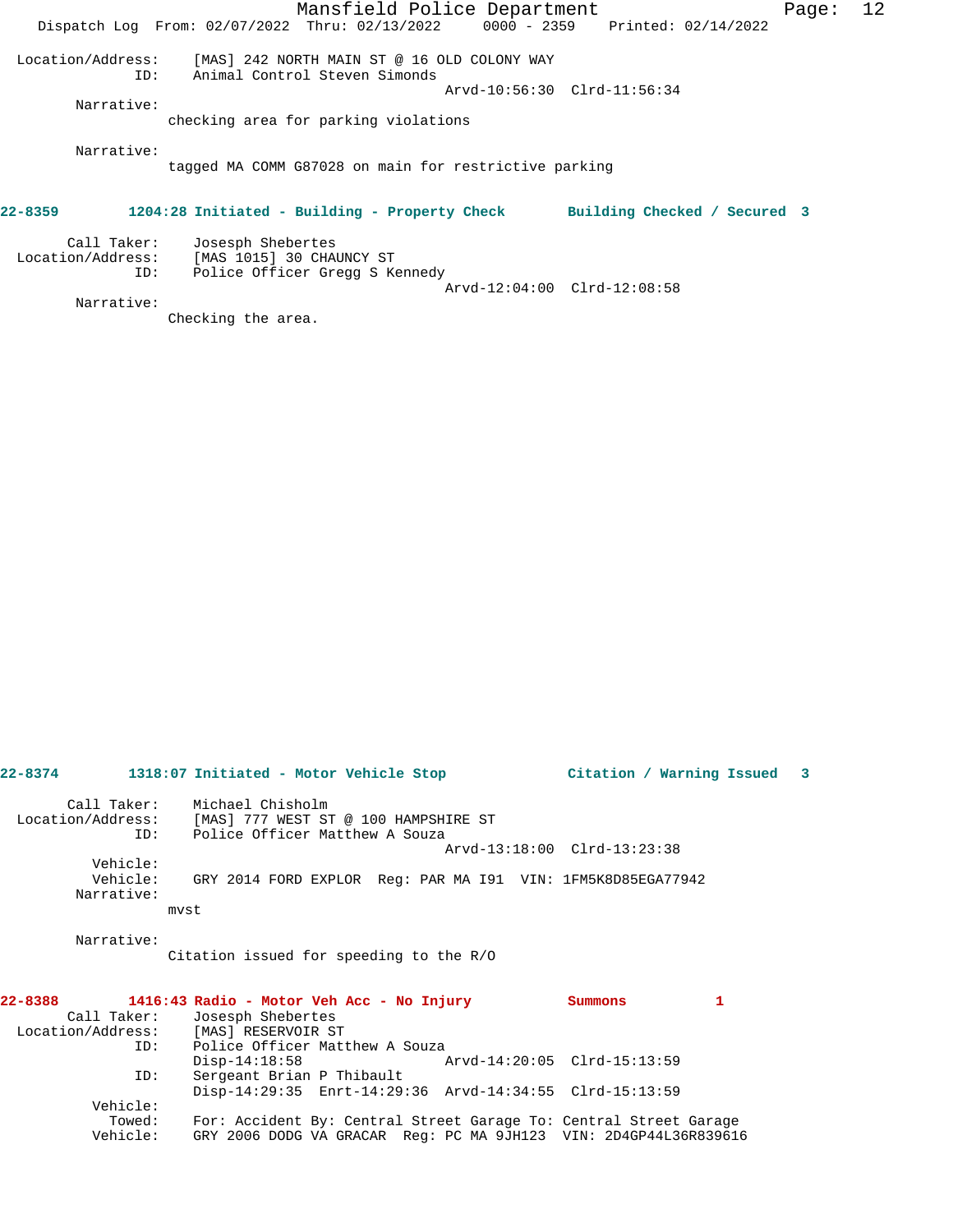Mansfield Police Department Page: 13 Dispatch Log From: 02/07/2022 Thru: 02/13/2022 0000 - 2359 Printed: 02/14/2022 Narrative: M8 Assisting Norton PD with MVA that occured Reservoir @ South Main. Narrative: M8 will take over accident due to location of accident. Narrative: M8 requesting a tow for one. Description of second vehicle is a black toyota corolla. Narrative: Central St on scene. Narrative: Central St has that vehicle, will be reporting to M1 location for more pictures in the area. Narrative: M8 will be responding to 23 Cobb St to speak to operator of involved vehicle. Narrative: Units will be clr of Cobb St, Citation was issued to the operator of the vehicle for Marked Lanes and leaving the scene. Refer To Incident: 22MAS-110-OF Refer To Accident: 22MAS-48-AC Refer To Summons: 22MAS-61-AR Summons: HOUGHTON, CRAIG MICHAEL<br>Address: 23 COBB ST NORTON, MA 23 COBB ST NORTON, MA Age: 30<br>Charges: MAI MARKED LANES VIOLATION LEAVE SCENE OF PROPERTY DAMAGE CRIME REPORT, FALSE **22-8392 1431:55 Phone - 911 Hang-ups & Verifications Unfounded/Unverifed 2** Call Taker: Amanda Cummings Location/Address: [MAS 331] 255 EAST ST<br>ID: Detective Derek M McC Detective Derek M McCune<br>Disp-14:36:26 Disp-14:36:26 Arvd-14:40:50 Clrd-14:41:29 Narrative: Checking on a 911 hang up. Contact made?:no Cellphone? (y/n):yes Uncertainty radius:8 meters 95% Narrative: Open line, could hear children in the background. Sounded like phone may have been in a pocket or bag. Narrative: Unfounded per MS2, all kids were getting on the bus no issues in the area. **22-8412 1633:58 Phone - Disabled Motor Vehicle Services Rendered 3**  Call Taker: Savannah Karch<br>Location/Address: [MAS H2041] 808 [MAS H2041] 808 MAPLE ST ID: Police Officer Beau J Palanza Disp-16:36:23 Arvd-16:41:52 Clrd-17:14:20<br>Vehicle: GRY 2013 FORD FOCUS Req: PC MA 2HBB29 VIN: 1FADP3F24DL18 GRY 2013 FORD FOCUS Reg: PC MA 2HBB29 VIN: 1FADP3F24DL185395 Narrative: third party caller reporting a possible DMV on Maple street, no desciption. Caller has concerns due to increase in pot holes on the roadway Narrative: M12 will be standing by waiting for AAA. No road hazard at this time.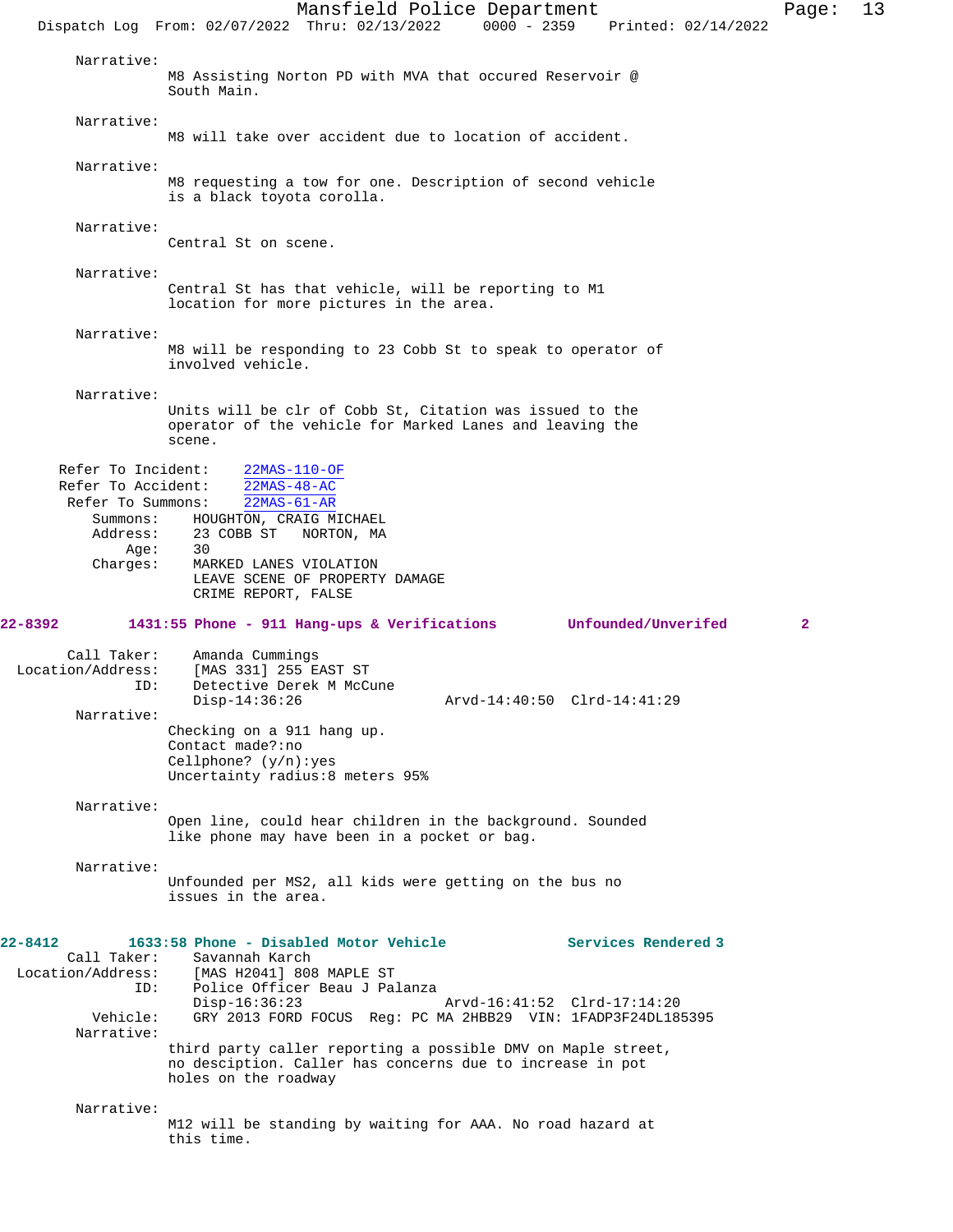Mansfield Police Department Form Page: 14 Dispatch Log From: 02/07/2022 Thru: 02/13/2022 0000 - 2359 Printed: 02/14/2022 Narrative: M12 will be clr, AAA will be their shortly, driver was advised to call back if they need assistance with traffic. Narrative: M12 will be returning to 808 Maple St to assist with traffic. Narrative: M12 will be out. Narrative: Achins has that vehicle, M12 will be clr. Refer To Accident: 22MAS-49-AC **22-8413 1637:24 Initiated - Motor Vehicle Stop Citation / Warning Issued 3** Call Taker: Josesph Shebertes Location/Address: [MAS] 112 SCHOOL ST ID: Police Officer Joshua S Ellender Arvd-16:37:00 Clrd-16:41:23<br>Vehicle: RED 2002 TOYT TUNDRA Req: PC MA 2HYG46 VIN: 5TBBT44192S2 RED 2002 TOYT TUNDRA Reg: PC MA 2HYG46 VIN: 5TBBT44192S248394 Narrative: **MVST**  Narrative: Citation issued to the RO for red light violation. **22-8416 1652:06 Initiated - Assist Other Agency Services Rendered 3**  Call Taker: Josesph Shebertes<br>ion/Address: [MAS] WEST ST Location/Address: ID: Police Officer David J Pepicelli Arvd-16:52:00 Clrd-20:13:42 Narrative: M11 will be assisting DPW with pot hole filling. Narrative: DPW is all done on West St. M11 will be following to assist on Maple St. Narrative: . **22-8418 1705:11 Phone - 911 Hang-ups & Verifications Services Rendered 2**  Call Taker: Dispatcher Jacques Ryan<br>Location/Address: [MAS H4757] 438 SCHOOL 9 [MAS H4757] 438 SCHOOL ST ID: Police Officer Joshua S Ellender Disp-17:10:01 Arvd-17:11:56 Clrd-17:13:56 Narrative: Checking on a 911 hang up. NO ANSWER ON CALLBACKS (X2) Contact made?:no Cellphone? (y/n):yes Uncertainty radius:26 meters Narrative: no issues M3 will be clr. **22-8425 1736:25 Initiated - Building - Property Check Building Checked / Secured 3** Call Taker: Josesph Shebertes Location/Address: [MAS 1002] 250 EAST ST ID: Police Officer Beau J Palanza Arvd-17:36:00 Clrd-17:40:52 Narrative: Checking the area.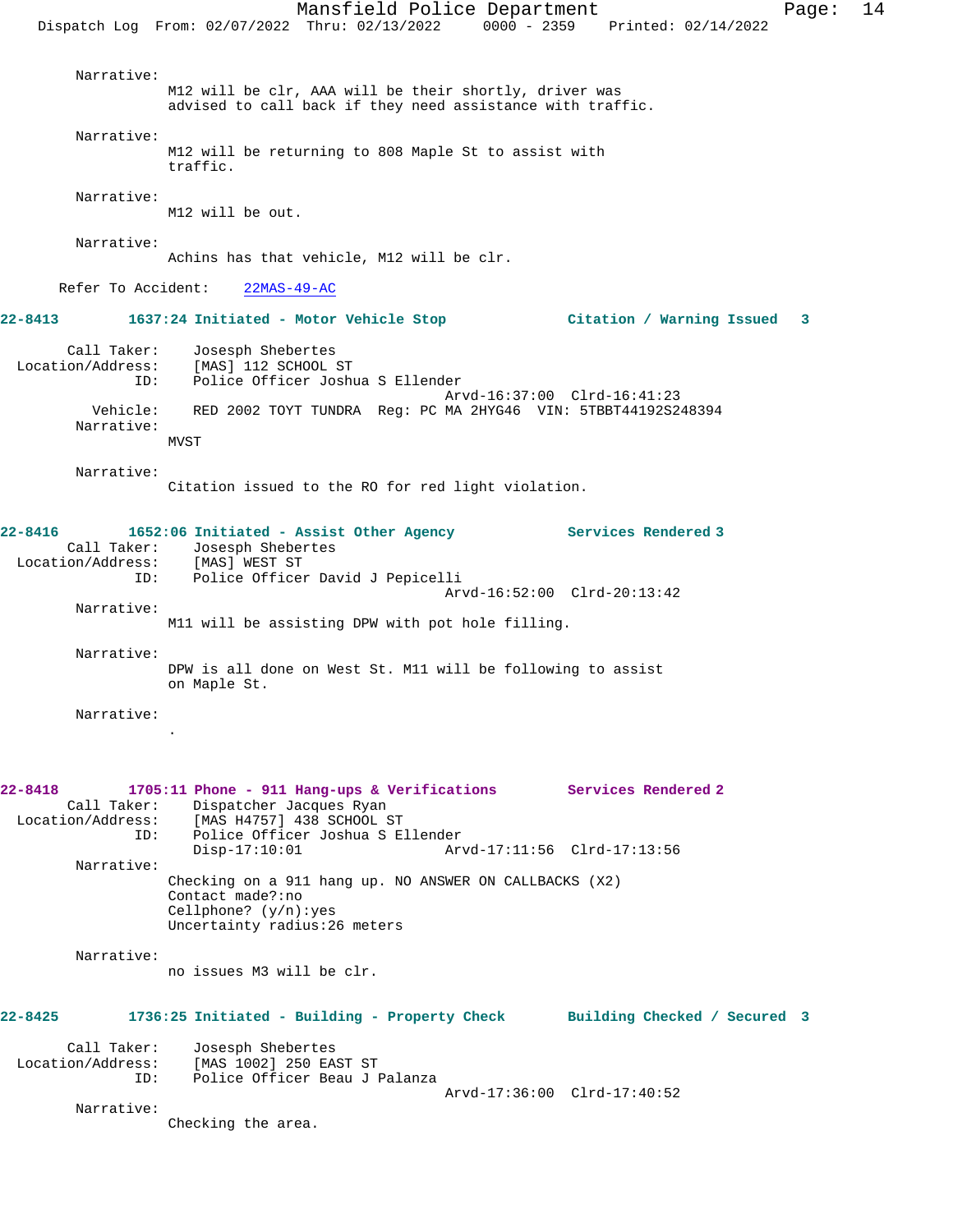Disp-18:32:58 Arvd-18:41:01 Clrd-18:41:05

 Narrative: Checking on a 911 hang up. Contact made?:yes Cellphone? (y/n):yes Uncertainty radius: **22-8440 2015:25 Initiated - Building - Property Check Building Checked / Secured 3** Call Taker: William Casey Location/Address: [MAS 895] 175 FRUIT ST ID: Police Officer Beau J Palanza Arvd-20:15:00 Clrd-20:23:22 Vehicle: RED 2007 FORD FUSION Reg: PC MA 1ERB36 VIN: 3FAHP08Z17R120083 Narrative: Checking the area.

Narrative:

**2** 

Checking on vehicle in lot. Vehicle checks out

**22-8453 2149:49 Initiated - Building - Property Check Building Checked / Secured 3**

| Call Taker:       | George Burton                   |                             |
|-------------------|---------------------------------|-----------------------------|
| Location/Address: | [MAS] 4 ERICK RD @ 15 BONNEY LN |                             |
| TD:               | Police Officer Beau J Palanza   |                             |
|                   |                                 | Arvd-21:49:00 Clrd-22:03:54 |

Narrative:

Checking the area.

ID: Police Officer Joshua S Ellender

| $22 - 8455$ |              | 2209:07 Phone - Road Hazards     |                             | Services Rendered 3 |
|-------------|--------------|----------------------------------|-----------------------------|---------------------|
|             | Call Taker:  | William Casey                    |                             |                     |
|             | Vicinity of: | [MAS] GILBERT ST                 |                             |                     |
|             | ID:          | Police Officer David J Pepicelli |                             |                     |
|             |              | $Disp-22:11:01$                  | Arvd-22:15:08 Clrd-23:27:45 |                     |
|             | Narrative:   |                                  |                             |                     |
|             |              | CP reports the roads are all icy |                             |                     |
|             | Narrative:   |                                  |                             |                     |
|             |              | Andy Littig was notified.        |                             |                     |

Narrative:

All the roads to Gilbert are icy in the area.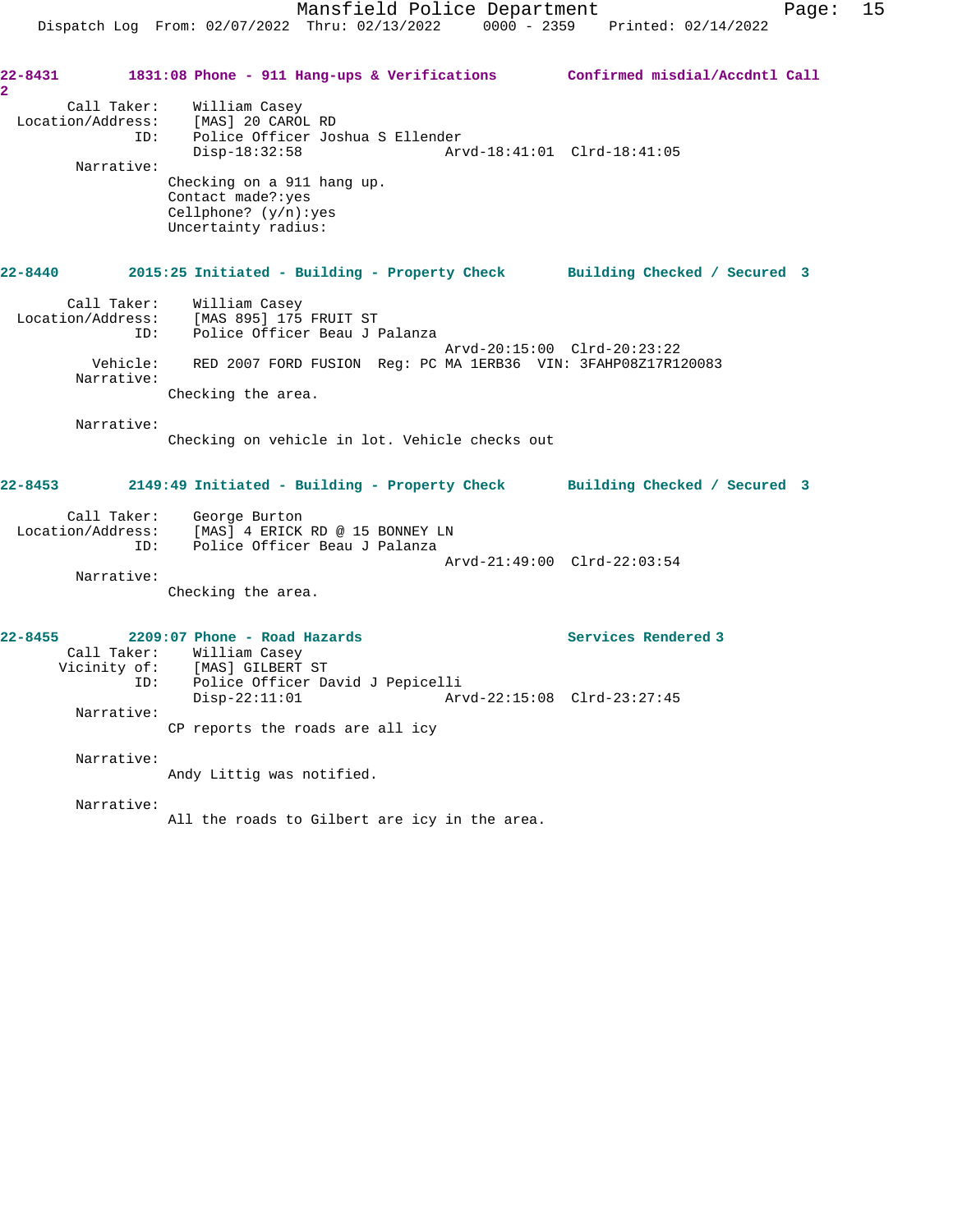Mansfield Police Department Fage: 16 Dispatch Log From: 02/07/2022 Thru: 02/13/2022 0000 - 2359 Printed: 02/14/2022

# **For Date: 02/09/2022 - Wednesday**

**22-8476 0113:14 Initiated - Building - Property Check Services Rendered 3**  Call Taker: William Casey Location/Address: [MAS 840] 280 SCHOOL ST ID: Police Officer Derek M Stark Arvd-01:13:00 Clrd-01:14:42 Narrative: Checking the area. **22-8502 0223:28 Initiated - Building - Property Check Building Checked / Secured 3** Call Taker: William Casey Location/Address: [MAS] HAWTHORNE CT

 ID: Police Officer Mark O'Connor Arvd-02:23:00 Clrd-02:27:00 Narrative: Multiple checks of the area tonight

| 22-8526             | 0635:38 911 - Assist Fire Department                                      | Services Rendered 2         |
|---------------------|---------------------------------------------------------------------------|-----------------------------|
|                     | Call Taker: CARLY MORIARTY                                                |                             |
|                     | Location/Address: [MAS 407B] 90 NORFOLK ST                                |                             |
| ID:                 | Police Officer Derek M Stark                                              |                             |
|                     | $Disp-06:36:39$                                                           | $Clrd-06:38:25$             |
| ID:                 | Police Officer Derek M Stark                                              |                             |
|                     | $Disp-06:42:54$                                                           | Arvd-06:52:57 Clrd-06:53:47 |
| Narrative:          |                                                                           |                             |
|                     | Assisting the FD with a fire related incident. Nature: gas<br>leak inside |                             |
|                     |                                                                           |                             |
| $22 - 8543$<br>0729 | Initiated - Parking Violations                                            | Services Rendered 3         |
| Call Taker:         | Animal Control Steven Simonds                                             |                             |
| Location/Address:   | [MAS] 242 NORTH MAIN ST @ 16 OLD COLONY WAY                               |                             |
| ID:                 | Animal Control Steven Simonds                                             |                             |
|                     |                                                                           | Arvd-07:30:10 Clrd-08:33:28 |
| Narrative:          |                                                                           |                             |

checking area for parking violations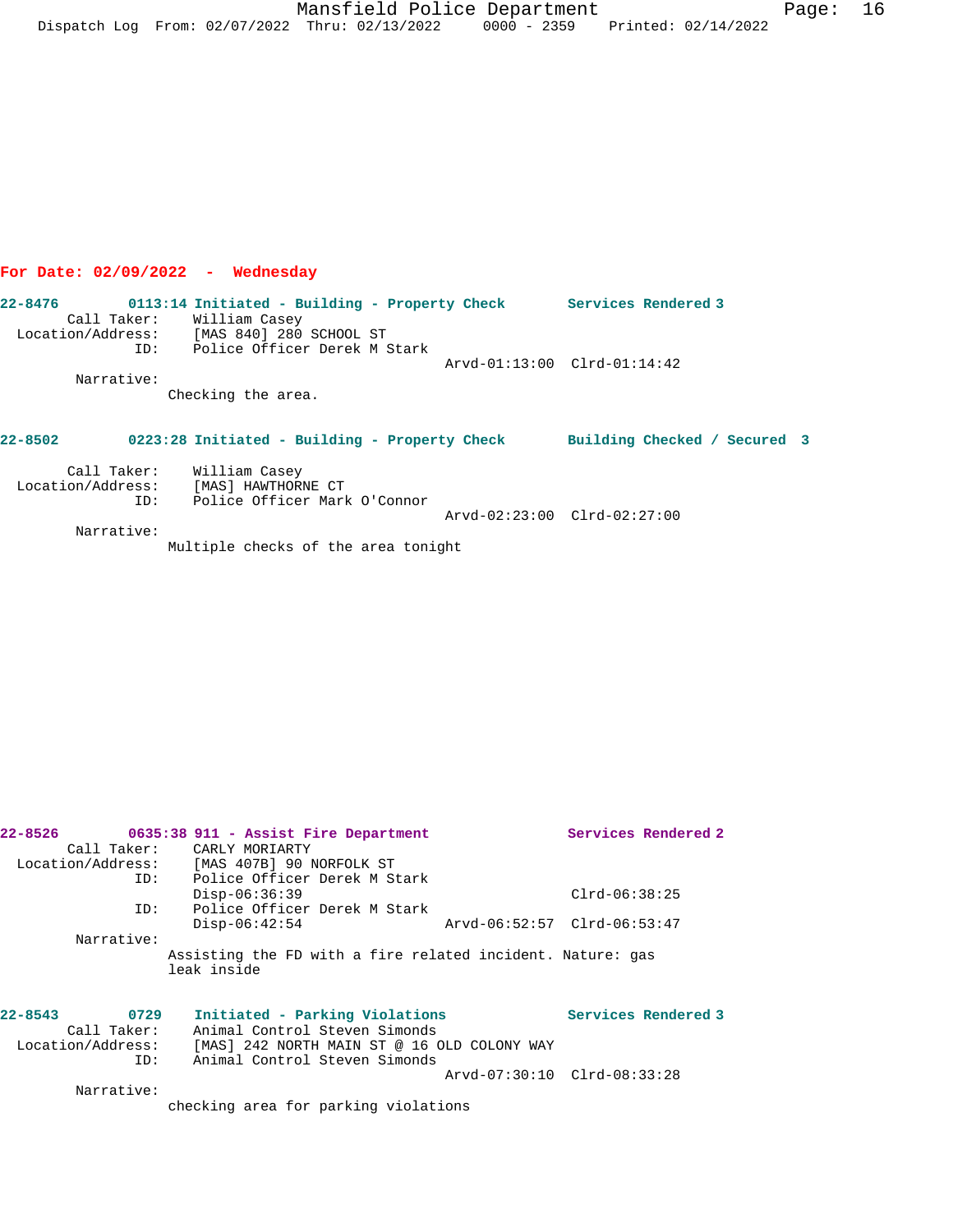Mansfield Police Department Page: 17 Dispatch Log From: 02/07/2022 Thru: 02/13/2022 0000 - 2359 Printed: 02/14/2022 **22-8546 0747:52 Phone - Follow up Investigation Services Rendered 3**  Call Taker: Jarred Kohler<br>Location/Address: [MAS H548] 22 ess: [MAS H548] 22 HAWTHORNE CT<br>ID: Police Officer Mark O'Conno Police Officer Mark O'Connor<br>Disp-07:48:28 Disp-07:48:28 Arvd-07:49:40 Clrd-08:13:49 ID: Police Officer Derek M Stark Disp-07:48:32 Arvd-08:03:02 Clrd-08:13:52 Narrative: Conducting a follow up in the area to a previously reported incident. Narrative: party found under the bed in the home. Narrative: Male party under arrest. **22-8563 0938:42 Phone - 911 Hang-ups & Verifications Confirmed misdial/Accdntl Call 2**  Call Taker: Savannah Karch<br>Location/Address: [MAS] 241 FRAN ess: [MAS] 241 FRANCIS AVE<br>ID: Police Officer Daniel Police Officer Danielle C Titus Disp-09:41:54 Clrd-09:42:19 ID: Police Officer David W Kinahan<br>Disp-09:42:14 A Disp-09:42:14 Arvd-09:46:22 Clrd-09:50:56 Narrative: Checking on a 911 hang up. Contact made?: accidental dial, caller hit the side button Cellphone? (y/n): Uncertainty radius: Narrative: M7 confirmed accidental **22-8568 0956:40 Initiated - Parking Violations Spoken To 3**  Call Taker: Jarred Kohler Location/Address: [MAS H4990] 17 OAKLAND ST ID: Police Officer David W Kinahan Arvd-09:56:00 Clrd-10:00:17 Vehicle: BLK 2020 CHEV SILVER Reg: PC MA 2MRF57 VIN: 3GCPYFEL7LG391631 Narrative: vehicle parked on the sidewalk Narrative: party advised **22-8580 1102:53 Initiated - Building - Property Check Building Checked / Secured 3** Call Taker: Jarred Kohler Location/Address: [MAS] 4 ERICK RD @ 15 BONNEY LN ID: Police Officer Danielle C Titus Arvd-11:02:00 Clrd-11:14:08 Narrative: Checking the area. 22-8585 1124:21 Phone - Assist Other Agency **Services Rendered 3**  Call Taker: Chelsey Ferstler Location/Address: [MAS 1019] 792 WEST ST Apt. #G308 ID: Police Officer Matthew A Souza<br>Disp-11:27:33 A Disp-11:27:33 Arvd-11:33:07 Clrd-11:40:01 Narrative: Clevland Ohio requesting an officer to this location, RP is in Ohio, RP is the cousin of missing female, female has a sister last known to live at this address. Narrative: Reporting party is their cousin in Ohio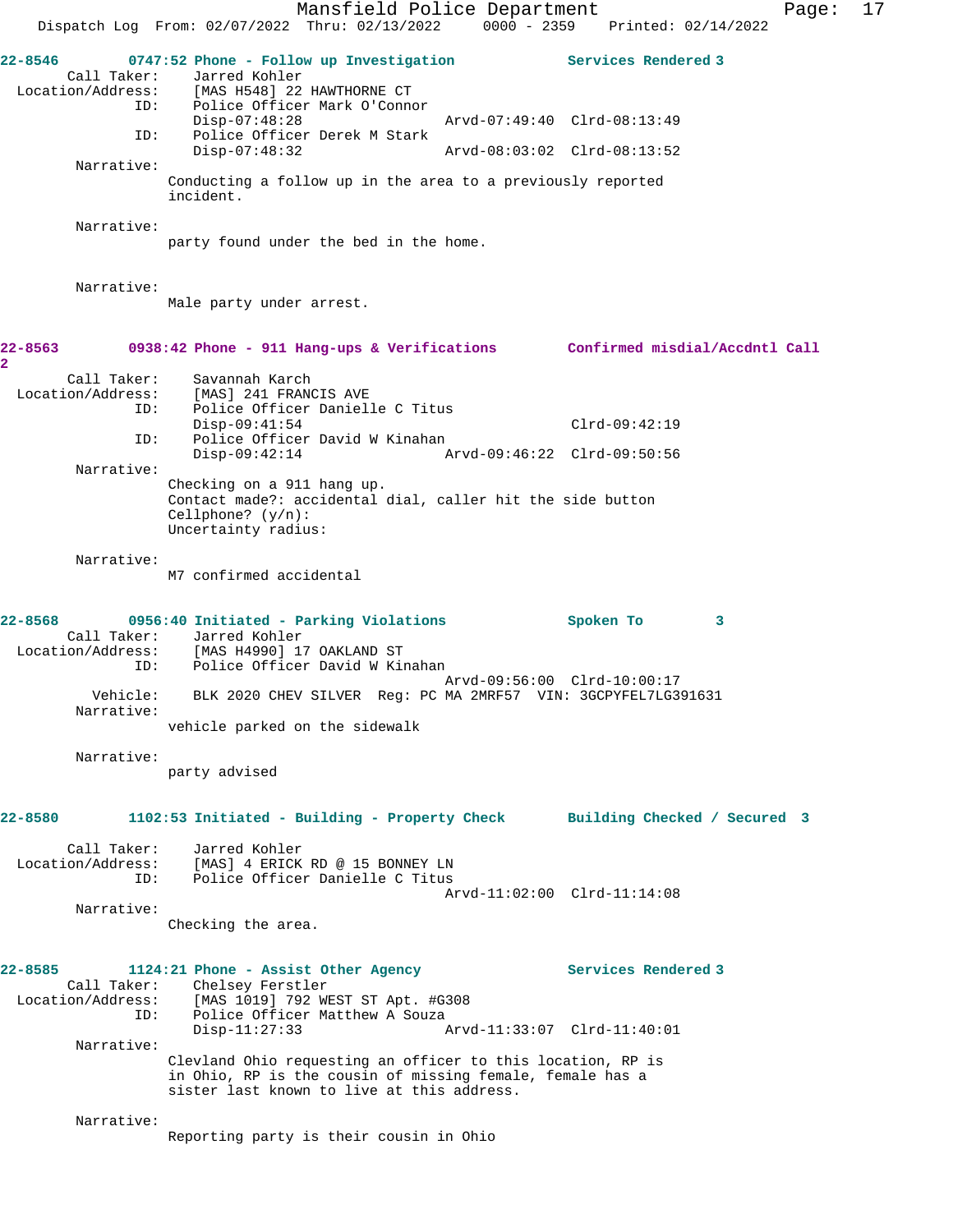Mansfield Police Department Fage: 18 Dispatch Log From: 02/07/2022 Thru: 02/13/2022 0000 - 2359 Printed: 02/14/2022 Narrative: M8 spoke with the resident at the apartment, the sister does not reside there and the party is not familiar with the name. **22-8608 1321:14 Initiated - Community Policing Services Rendered 3**  Call Taker: Jarred Kohler<br>Location/Address: [MAS 1002] 250 cess: [MAS 1002] 250 EAST ST<br>ID: Police Officer Daniell Police Officer Danielle C Titus Arvd-13:21:00 Clrd-14:00:00 **22-8620 1404:07 Initiated - Building - Property Check Building Checked / Secured 3** Call Taker: Jarred Kohler Location/Address: [MAS 417] 9 FRANCIS AVE ID: Police Officer Danielle C Titus Arvd-14:04:00 Clrd-14:12:01 Narrative: Checking the area. **22-8629 1443:15 Walk-In - Fraud or Identity Theft Investigated - No Report 1** Call Taker: Support Staff Matthew Todesco Location/Address: [MAS 433] 11 BONNEY LN ID: Police Officer David W Kinahan<br>Disp-14:48:22 Disp-14:48:22 Arvd-14:48:25 Clrd-15:59:28 Narrative: RP reports someone has taken money out of her account, Ofc Kinahan into speak with the RP. **22-8635 1513:12 Phone - Disturbance / Gathering Services Rendered 1**  Call Taker: Chelsey Ferstler Location/Address: [MAS 417G] 17 FRANCIS AVE ----<br>ID: Police Officer Danielle C Titus<br>Disp-15:15:14 Ar Disp-15:15:14 Arvd-15:17:23 Clrd-15:24:27 ID: Sergeant Brian P Thibault Disp-15:15:20 Arvd-15:19:05 Clrd-15:24:29 Narrative: could hear screaming then disconnected, could hear a male andn female Narrative: no answer on call back x3 Narrative: M13 spoke with some kids in the area who stated that their friend accidentally dialed and has since left Narrative: M13 confirmed accidental **22-8636 1517:15 Walk-In - Motor Veh Acc - Hit & Run Investigated - Report Taken 1** Call Taker: Support Staff Matthew Todesco Location/Address: [MAS 281A] 1 CROCKER ST ID: Police Officer Danielle C Titus<br>Disp-15:25:37 Am Disp-15:25:37 Arvd-15:31:42 Clrd-16:00:06<br>Vehicle: GRY 2020 HOND CR-V Req: PC MA 2WWG89 VIN: 2HKRW2H85LH675 GRY 2020 HOND CR-V Reg: PC MA 2WWG89 VIN: 2HKRW2H85LH675622 Narrative: RP reports a past hit & run at the train station two days ago, Ofc Titus into speak with the RP. Refer To Incident: 22MAS-114-OF 22-8653 1656:33 Phone - Shoplifting **1656:33 Phone - Shoplifting** Services Rendered 3 Call Taker: Savannah Karch Location/Address: [MAS 81] 30 CHAUNCY ST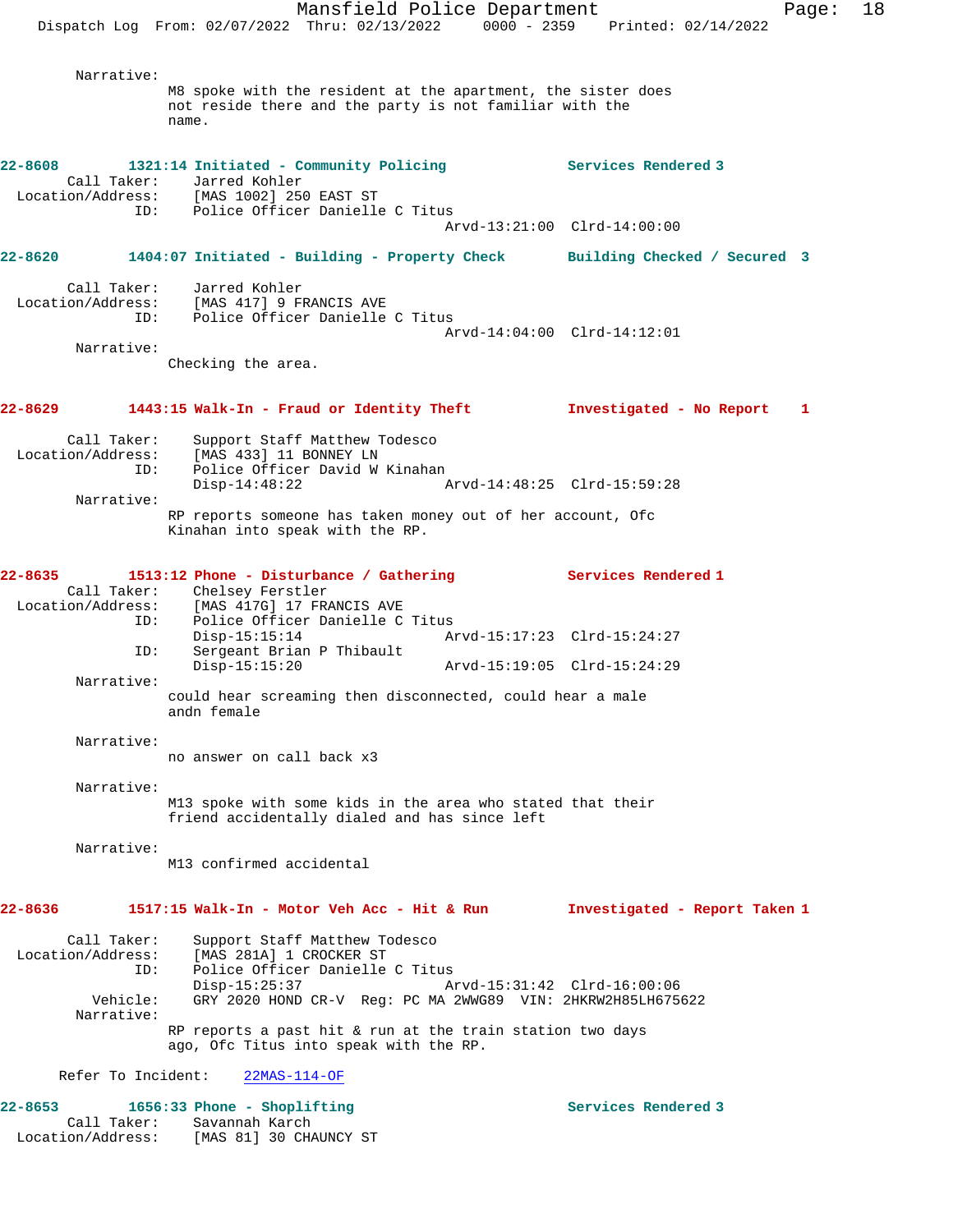Mansfield Police Department Page: 19 Dispatch Log From: 02/07/2022 Thru: 02/13/2022 0000 - 2359 Printed: 02/14/2022 ID: Police Officer David J Pepicelli Disp-16:57:39 Arvd-17:01:42 Clrd-17:11:24 ID: Police Officer Joshua S Ellender Disp-16:57:42 Arvd-17:00:26 Clrd-17:14:02 Narrative: shoplifter with red blue and black cap on leaving the store headed towards cumberland farms, wearing a jacket that says shane on the back, white caucasian Narrative: former employee of the store Narrative: male party in question, made shoplifting attempt and placed the items back down after realizing that the police were being called Narrative: 2 bottles of titos vodka were grabbed but party never made them pass a point of purchase and left the items. Narrative: Incident will be documented in a previously reported incident. Narrative: management advised to forward a letter of disinvite to the party, they are working on the process. Narrative: Area checks negative for the party. **22-8661 1736:37 Initiated - Building - Property Check Building Checked / Secured 3** Call Taker: Chelsey Ferstler<br>Location/Address: [MAS 840] 280 SC ess: [MAS 840] 280 SCHOOL ST<br>ID: Police Officer Beau J Pa Police Officer Beau J Palanza Arvd-17:36:00 Clrd-17:51:06 Narrative: Checking the area. **22-8674 1845:05 Initiated - Building - Property Check Building Checked / Secured 3** Call Taker: Chelsey Ferstler Location/Address: [MAS 4] 31 HAMPSHIRE ST<br>ID: Police Officer Beau J Pa Police Officer Beau J Palanza Arvd-18:45:00 Clrd-18:53:04 Narrative: Checking the area. **22-8677 1858:24 Initiated - Motor Vehicle Stop Citation / Warning Issued 3** Call Taker: Aaron Figueroa Location/Address: [MAS] 85 PRATT ST @ 50 CLINTON ST ID: Police Officer David J Pepicelli Arvd-18:58:00 Clrd-19:04:21<br>Vehicle: BLU 2021 TOYT HIGHLANDER Reg: PC MA 249EP8 VIN: 5TDFZRBH BLU 2021 TOYT HIGHLANDER Reg: PC MA 249EP8 VIN: 5TDFZRBH7MS150181 Narrative: Citation to the RO for failure to stop for a red light at Pratt and Hope **22-8681 1914:57 911 - Assist Fire Department Secured Building 2**  Call Taker: Aaron Figueroa<br>Location/Address: [MAS] 21 ERICK [MAS] 21 ERICK RD ID: Police Officer Joshua S Ellender Disp-19:17:25 Arvd-19:22:00 Clrd-19:39:00 Narrative: Assisting the FD with a fire related incident. Nature: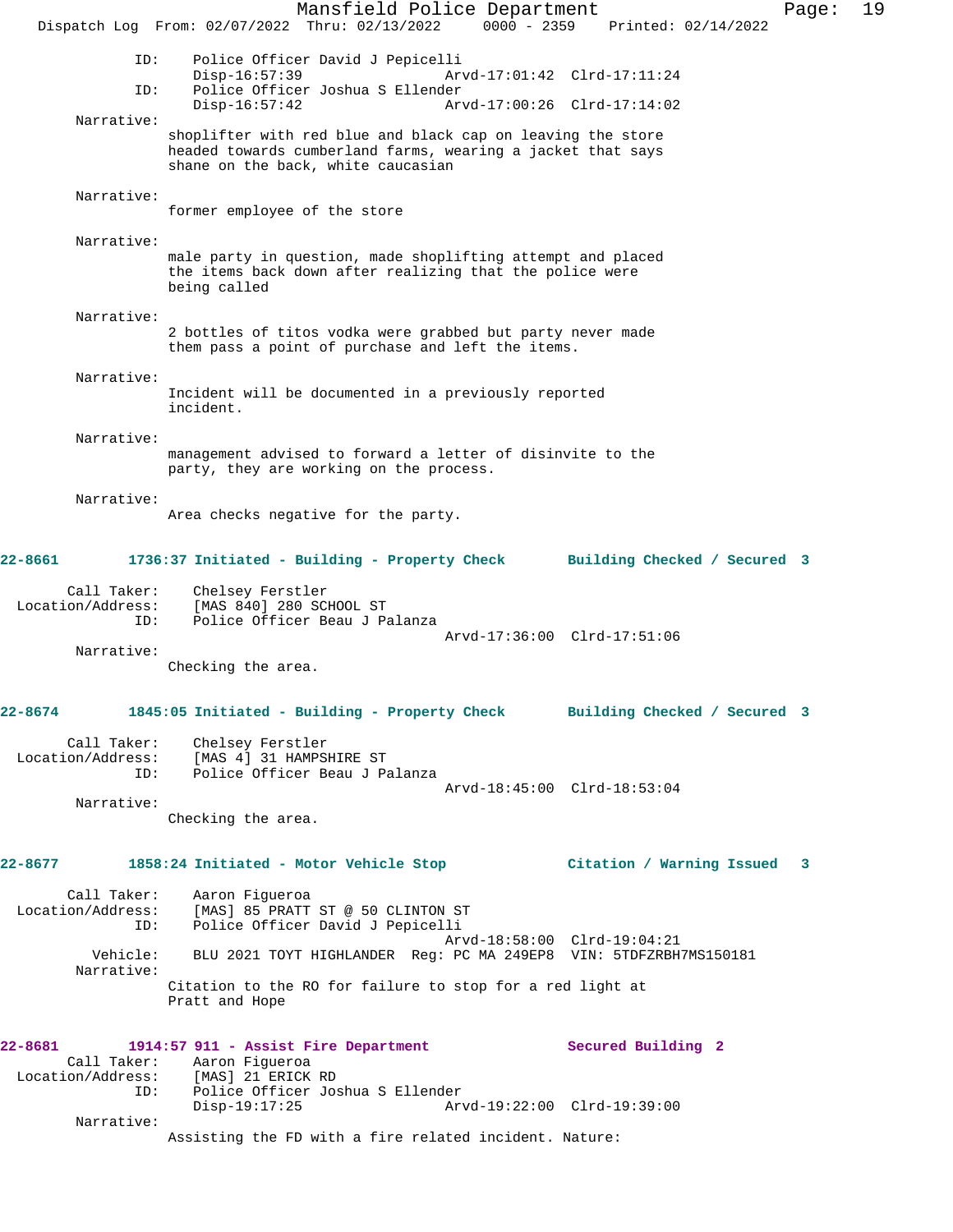**22-8686 2017:06 Initiated - Building - Property Check Services Rendered 3**  Call Taker: Aaron Figueroa Location/Address: [MAS 2] 60 FORBES BLVD ID: Police Officer Beau J Palanza Arvd-20:17:00 Clrd-20:24:54 Narrative: Checking the area. **22-8693 2032:13 Initiated - Motor Vehicle Stop Citation / Warning Issued 3** Call Taker: Aaron Figueroa Location/Address: [MAS] 200 CHAUNCY ST @ 234 CENTRAL ST ID: Police Officer Beau J Palanza Arvd-20:32:00 Clrd-20:38:46 Vehicle: GRY 2012 TOYT CAMRY Reg: PC MA 9MA683 VIN: 4T1BD1FK1CU014932 Narrative: Citation issued to RO for failure to stop Chauncy and Copeland

| 22-8698           |             | 2103:27 Phone - 911 Hang-ups & Verifications | Confirmed misdial/Accdntl Call |  |
|-------------------|-------------|----------------------------------------------|--------------------------------|--|
| $\mathbf{2}$      |             |                                              |                                |  |
|                   | Call Taker: | Stephen Martell                              |                                |  |
| Location/Address: |             | [MAS] 214 RUMFORD AVE Apt. #205              |                                |  |
|                   | ID:         | Police Officer Beau J Palanza                |                                |  |
|                   |             | $Disp-21:07:14$                              | $Clrd-21:07:40$                |  |
|                   | ID:         | Police Officer Jay J Sparrow                 |                                |  |
|                   |             | $Disp-21:07:37$                              | Arvd-21:09:28 Clrd-21:13:33    |  |
|                   | Narrative:  |                                              |                                |  |
|                   |             | Checking on a 911 hang up.                   |                                |  |
|                   |             | Contact made?: yes                           |                                |  |
|                   |             | Cellphone? $(y/n)$ : YES                     |                                |  |
|                   |             | Uncertainty radius:                          |                                |  |
|                   |             | child playing with phone.                    |                                |  |

## **For Date: 02/10/2022 - Thursday**

|         |            | 22-8725 0105:52 Initiated - Building - Property Check Building Checked / Secured 3                                |                             |  |  |
|---------|------------|-------------------------------------------------------------------------------------------------------------------|-----------------------------|--|--|
|         |            | Call Taker: Aaron Figueroa<br>Location/Address: [MAS 181A] 150 OAKLAND ST<br>ID: Police Officer Joshua S Ellender | Arvd-01:05:00 Clrd-01:07:05 |  |  |
|         | Narrative: | Vehicle: GRY 2021 MERZ GLB Req: PC MA 4DVC29 VIN: W1N4M4HB6MW090334<br>Checking the area.                         |                             |  |  |
|         |            | 22-8726 		 0107:10 Initiated - Building - Property Check 		 Building Checked / Secured 3                          |                             |  |  |
|         |            | Call Taker: Aaron Figueroa<br>Location/Address: [MAS 417] 9 FRANCIS AVE<br>ID: Police Officer Joshua S Ellender   | Arvd-01:07:00 Clrd-01:17:18 |  |  |
|         | Narrative: | Checking the area.                                                                                                |                             |  |  |
| 22-8736 |            | 0145:21 Initiated - Building - Property Check Building Checked / Secured 3                                        |                             |  |  |
|         | ID:        | Call Taker: Aaron Figueroa<br>Location/Address: [MAS] COPELAND DR<br>Police Officer Meghan Birnie                 |                             |  |  |
|         | Narrative: |                                                                                                                   | Arvd-01:45:00 Clrd-01:45:43 |  |  |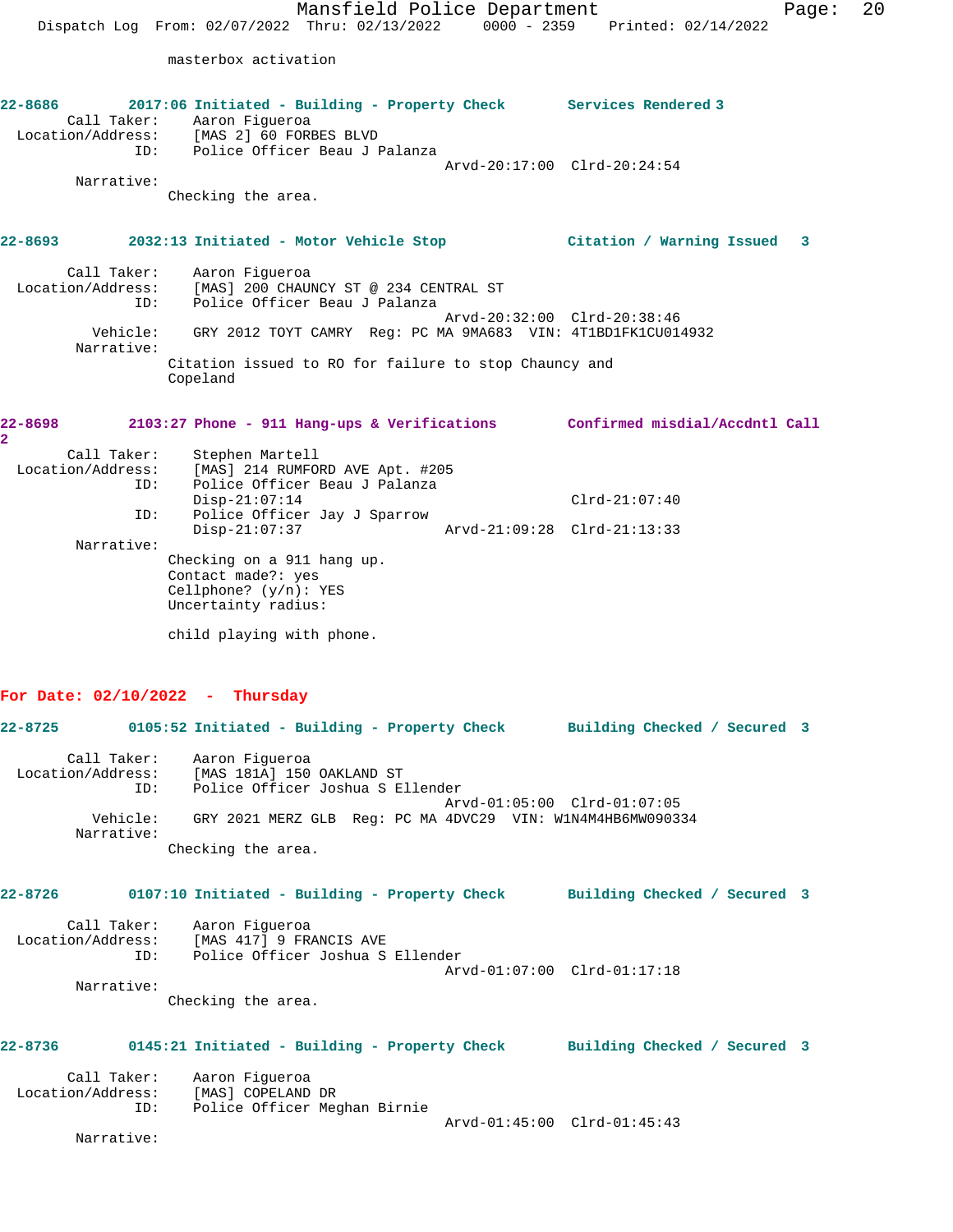Mansfield Police Department Fage: 21 Dispatch Log From: 02/07/2022 Thru: 02/13/2022 0000 - 2359 Printed: 02/14/2022 Checking the area. **22-8760 0236:50 Initiated - Building - Property Check Building Checked / Secured 3** Call Taker: Aaron Figueroa Location/Address: [MAS 2] 60 FORBES BLVD ID: Police Officer Christopher D Sorge Arvd-02:36:00 Clrd-02:37:09 Narrative: Checking the area. **22-8761 0237:15 Initiated - Building - Property Check Building Checked / Secured 3** Call Taker: Aaron Figueroa Location/Address: [MAS 4] 31 HAMPSHIRE ST ID: Police Officer Christopher D Sorge Arvd-02:37:00 Clrd-02:40:59 Narrative: Checking the area. **22-8765 0241:41 Initiated - Building - Property Check Building Checked / Secured 3** Call Taker: Aaron Figueroa Location/Address: [MAS 834] 261 CHAUNCY ST ID: Police Officer Christopher D Sorge Arvd-02:41:00 Clrd-02:45:22 Narrative: Checking the area. **22-8766 0245:52 Initiated - Building - Property Check Building Checked / Secured 3** Call Taker: Aaron Figueroa Location/Address: [MAS] 4 ERICK RD @ 15 BONNEY LN ID: Police Officer Joshua S Ellender Arvd-02:45:00 Clrd-02:54:24 Narrative: Checking the area. **22-8767 0249:57 Initiated - Parking Violations Services Rendered 3**  Call Taker: Aaron Figueroa Location/Address: [MAS 1038] NORTH MAIN ST ID: Police Officer Meghan Birnie Arvd-02:49:00 Clrd-03:00:54 Narrative: M4 off for parking violations **22-8770 0318:38 Initiated - Building - Property Check Building Checked / Secured 3** Call Taker: Aaron Figueroa Location/Address: [MAS 987A] 125 HIGH ST Apt. #1-4 ID: Police Officer Meghan Birnie Arvd-03:18:00 Clrd-03:25:36 Narrative: Checking the area. **22-8790 0717:43 Phone - Animal Complaints Services Rendered 3**  Call Taker: Jennifer Napolitano Location/Address: [MAS H2558] 269 FRANKLIN ST ID: Police Officer Joshua S Ellender Disp-07:20:19 Arvd-07:28:05 Clrd-07:36:53 ID: Animal Control Steven Simonds<br>Disp-07:28:44 Disp-07:28:44 Arvd-07:32:00 Clrd-07:36:53 Narrative: Raccoon in the yard believes it got hit by a car.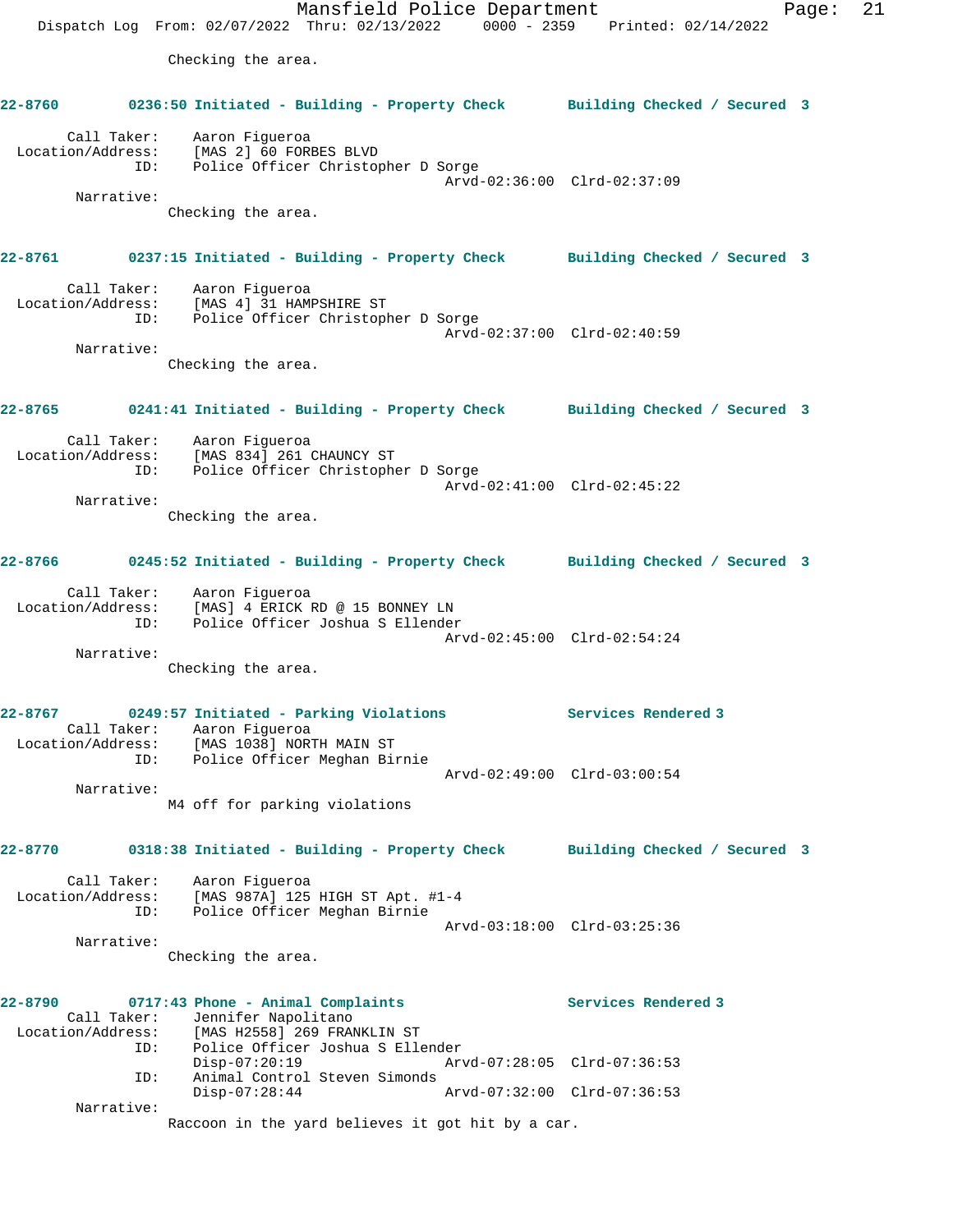Mansfield Police Department Page: 22 Dispatch Log From: 02/07/2022 Thru: 02/13/2022 0000 - 2359 Printed: 02/14/2022 Narrative: Aco2 is putting the animal down Narrative: Aco2 has the animal **22-8792 0754 Initiated - Parking Violations Services Rendered 3**  Call Taker: Animal Control Steven Simonds Location/Address: [MAS] 43 NORTH MAIN ST @ 13 PARK ST ID: Animal Control Steven Simonds Arvd-07:55:21 Clrd-08:39:10 Narrative: checking area for parking violations **22-8797 0825:10 Phone - Road Hazards Services Rendered 3**  Call Taker: Jennifer Napolitano Location/Address: [MAS] 4 SOUTH MAIN ST @ 15 WEST ST ID: Police Officer Matthew A Souza Disp-08:27:21 Clrd-08:43:44 Narrative: Light not cycling traffic backing up northbound on S Main Narrative: reporting the Fog is messing up the sensors for the lights. the lights appeaar to be working at this time **22-8818 1023:28 Initiated - Motor Vehicle Stop Arrest(s) Made 3**  Call Taker: MATTHEW BOMES<br>ion/Address: [MAS] WEST ST Location/Address: ID: Police Officer Michael T Fitzgerald Arvd-10:23:00 Clrd-11:51:43<br>ID: Police Officer Matthew A Souza Police Officer Matthew A Souza<br>Disp-10:24:53 Disp-10:24:53 Arvd-10:29:06 Clrd-10:57:02<br>TD: Police Officer Danielle C Titus Police Officer Danielle C Titus<br>Disp-10:30:11 A Disp-10:30:11 Arvd-10:31:40 Clrd-10:37:36 Vehicle: RED 2007 TOYT TUNDRA Reg: PC MA 4FCN59 VIN: 5TFBV54147X017430 Narrative: In the lot Narrative: MVST - 79 West St - MA 4FCN59 - Owner Operator - Narrative: Citation issued to Owner/Operator and Passenger Refer To Arrest: 22MAS-65-AR Arrest: CORDEIRO, MARCO L Address: 136 MOORLAND ST Apt. #34B FALL RIVER, MA Age:  $46$  Charges: STRAIGHT WARRANT **22-8823 1037:38 Initiated - Animal Complaints Unfounded/Unverifed 3** Call Taker: MATTHEW BOMES Location/Address: [MAS] 79 WEST ST ID: Police Officer Danielle C Titus Arvd-10:37:00 Clrd-10:57:10 Narrative: Party informed M15 regarding a Male abusing a Dog in the area. Narrative: Suspect Description Older Male (50's) Gray Hair, Scruyffy Beard, Jacket, Light Blue Vest, Dark Jeans last seen in the area of Wendy's Narrative: Checked the area unfounded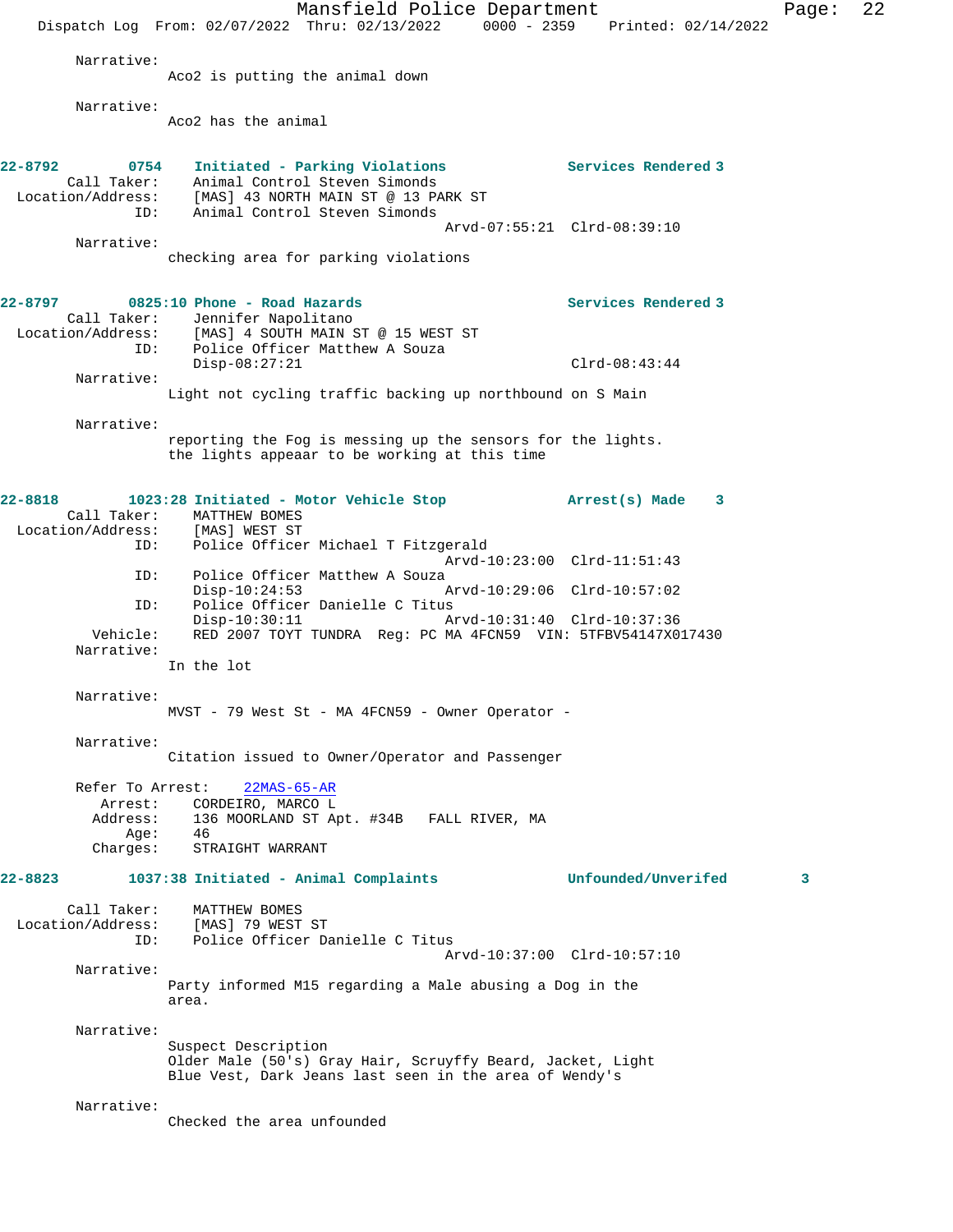Refer To Field Int: 22MAS-7-FI

**22-8837 1202:44 Initiated - Disabled Motor Vehicle Services Rendered 3**  Call Taker: MATTHEW BOMES<br>Vicinity of: [MAS] 170 SCH [MAS] 170 SCHOOL ST @ 100 RTE 140 NB ID: Police Officer Danielle C Titus Arvd-12:02:00 Clrd-12:50:13 Vehicle: WHI 2018 TOYT CAMRY Reg: PC MA 609RJR VIN: 4T1B11HK7JU609111 Narrative:

Reported DMV in the area.

Narrative:

Achins enroute for AAA tow

Narrative:

Achins on scene

 Narrative: assisting the operator to the gas station

#### **22-8838 1206 Initiated - Parking Violations Services Rendered 3**  Call Taker: Animal Control Steven Simonds Location/Address: [MAS] 377 NORTH MAIN ST @ 44 CROCKER ST

 ID: Animal Control Steven Simonds Arvd-12:07:09 Clrd-13:01:17 Narrative:

checking area for parking violations

Narrative:

tagged MA 1TLZ44 on crocker for overtime parking

Narrative:

tagged MA 2EVx15 at one mansfield for overtime parking

Narrative:

tagged MA 5887AT on crocker for overtime parking

# **22-8855 1348:37 Initiated - Building - Property Check Building Checked / Secured 3**

| Call Taker:       | MATTHEW BOMES                   |
|-------------------|---------------------------------|
| Location/Address: | [MAS 4] 31 HAMPSHIRE ST         |
| TD:               | Police Officer Danielle C Titus |
|                   | Arvd-13:48:00 Clrd-13:52:04     |

### **22-8858 1354:23 911 - Assist Fire Department Services Rendered 2**  Call Taker: MATTHEW BOMES Location/Address: [MAS 1011] 50 WOOD AVE Police Officer Michael T Fitzgerald<br>Disp-13:56:27 Arvd-1 Disp-13:56:27 Arvd-13:58:47 Clrd-14:12:55 Narrative: Assisting the FD with a fire related incident. Nature:party

stuck in the elevator

# **22-8871 1440:02 Initiated - Motor Vehicle Stop Citation / Warning Issued 3**

| Call Taker:  | MATTHEW BOMES                                             |
|--------------|-----------------------------------------------------------|
| Vicinity of: | [MAS] RTE 495 NB @ SOUTH MAIN ST                          |
| ID:          | Police Officer Michael T Fitzgerald                       |
| Vehicle:     | Arvd-14:40:00 Clrd-14:44:46                               |
| Narrative:   | BLK 2014 ACUR TL Reg: PC MA 796AW8 VIN: 19UUA9F57EA001798 |
|              | citation issued to the R/o for failure to stop/yield      |

## **22-8902 1742:51 Phone - Disturbance / Gathering Spoken To 1**  Call Taker: Dispatcher Jacques Ryan<br>Location/Address: [MAS H5917] 1 OAKLAND ST Exational MAS H5917] 1 OAKLAND ST Apt. #2<br>ID: Police Officer Jay J Sparrow Police Officer Jay J Sparrow<br>Disp-17:47:20 Disp-17:47:20 Arvd-17:54:51 Clrd-18:25:10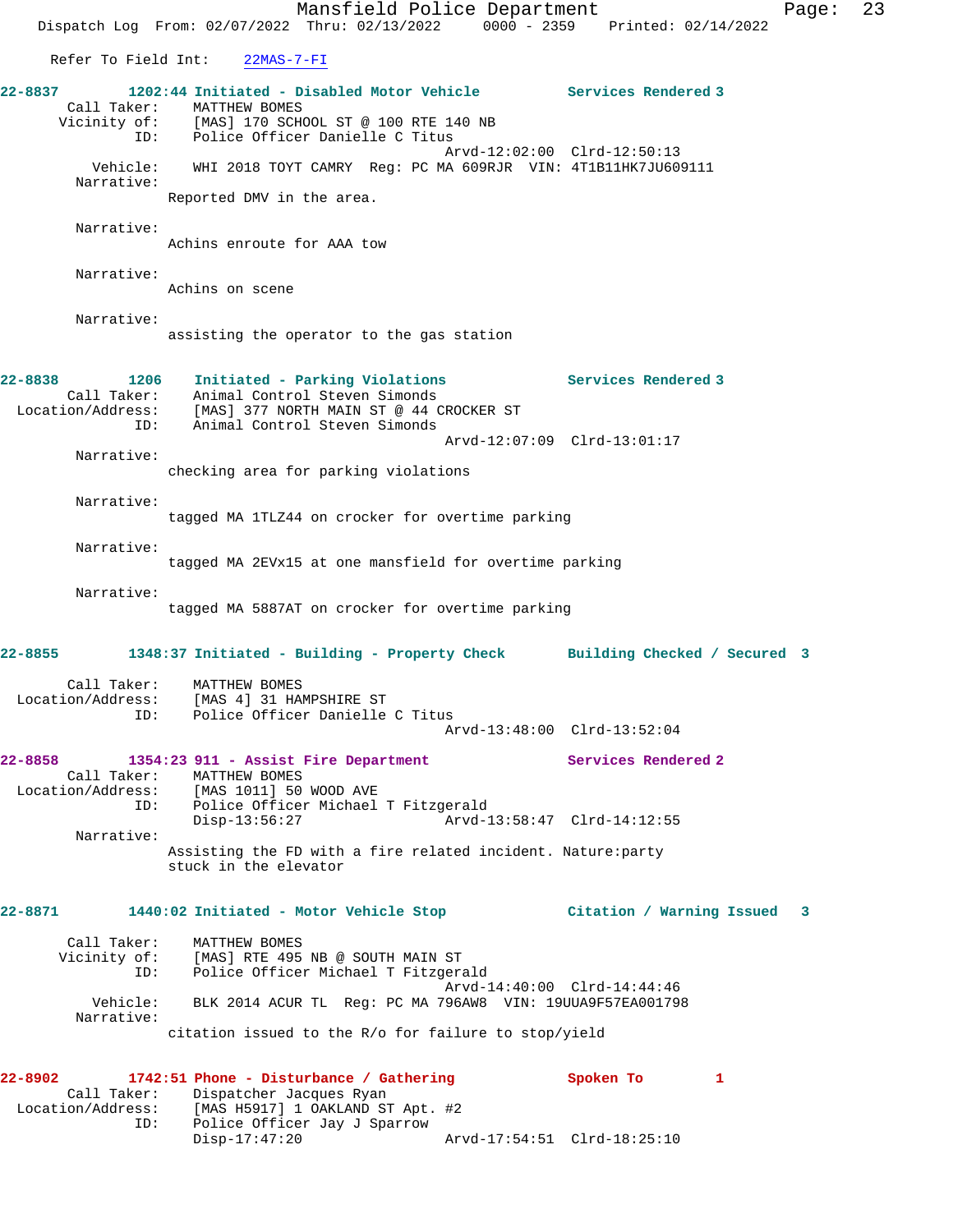Mansfield Police Department Page: 24 Dispatch Log From: 02/07/2022 Thru: 02/13/2022 0000 - 2359 Printed: 02/14/2022 ID: Police Officer David J Pepicelli Disp-17:47:26 Arvd-17:53:32 Clrd-18:14:21 ID: Police Officer David J Pepicelli Arvd-18:14:53 Clrd-18:25:09 Narrative: CP's boyfriend lives in the apartment above hers and he has damaged her property and CP states he is intoxicated Narrative: Parties are in their separate apartments now Narrative: Male party did not harm the CP, this occured prior to the CP arrival Narrative: M11 reports unable to raise male involved. Female reports he damaged to stove with some object. Female advised of rights and will go to courthouse in the am. M8 reports door was unlocked, male did not break in. Refer To Incident: 22MAS-118-OF **22-8907 1815:17 Phone - 911 Hang-ups & Verifications Unfounded/Unverifed 2** Call Taker: Dispatcher Jacques Ryan Location/Address: [MAS H75] 23 ERICK RD Apt. #8 Detective David D Kerr<br>Disp-18:18:12 Arvd-18:26:26 Clrd-18:33:55 Narrative: Checking on a 911 hang up. Towards the back of the building, caller hung up and gave no info Contact made?:yes Cellphone? (y/n):y Uncertainty radius:19 meters Narrative: checkd the area unfounded **22-8916 1927:52 Initiated - Motor Vehicle Stop Citation / Warning Issued 3** Call Taker: George Burton Location/Address: [MAS] RTE 140 SB @ RTE 495 NB ID: Police Officer Andrew J Kelley Arvd-19:27:00 Clrd-19:33:38<br>Vehicle: GRY 2015 HYUN SONATA Reg: PC MA 192WB3 VIN: KMHEC4A41FA1 Vehicle: GRY 2015 HYUN SONATA Reg: PC MA 192WB3 VIN: KMHEC4A41FA122919 Narrative: out with mvst Narrative: Citation to R/O for failure to stop at red light **22-8931 2059:52 Phone - 911 Hang-ups & Verifications Confirmed misdial/Accdntl Call** Call Taker: Thomas Scanlan<br>Location/Address: [MAS H3283] 8 1 [MAS H3283] 8 MICHAEL LN ID: Police Officer David J Pepicelli Disp-21:02:35 Clrd-21:04:44<br>ID: Police Officer Jay J Sparrow Police Officer Jay J Sparrow Disp-21:04:42 Arvd-21:10:09 Clrd-21:15:03 Narrative: Checking on a 911 hang up. Contact made?: Yes, caller stated accidental. Cellphone? (y/n): yes Uncertainty radius: Narrative: Confirmed accidental. Unit clear

**2**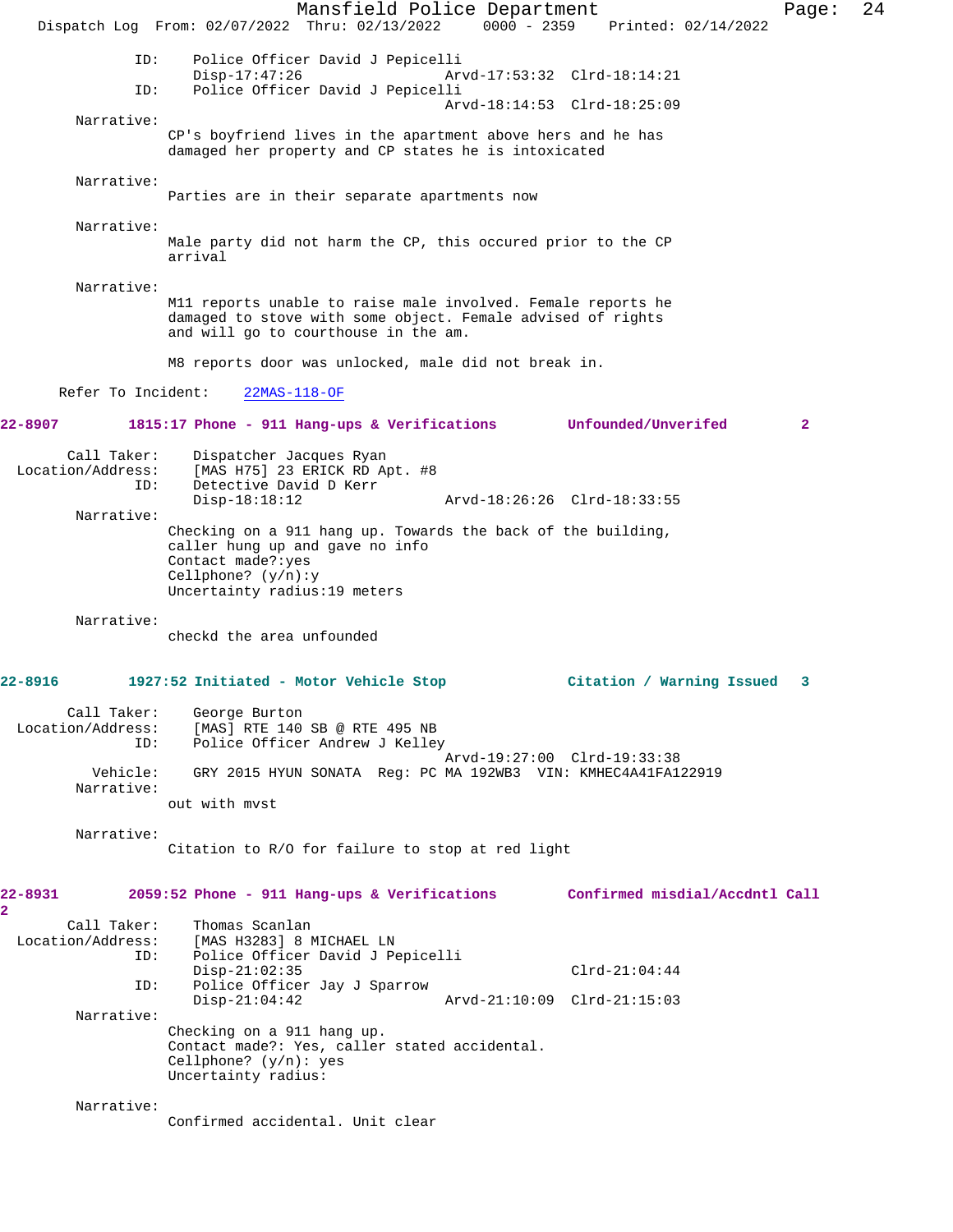| 22-8951                       | 2330:19 Phone - Well Being Check                              | Services Rendered 3 |
|-------------------------------|---------------------------------------------------------------|---------------------|
|                               | Call Taker: Thomas Scanlan                                    |                     |
| Location/Address: [MAS H6239] |                                                               |                     |
| ID:                           | Detective David D Kerr                                        |                     |
|                               | $Disp-23:37:41$<br>Arvd-23:47:44 Clrd-23:53:53                |                     |
| ID:                           | Police Officer Andrew J Kelley                                |                     |
|                               | $Disp-23:37:54$<br>Arvd-23:47:55 Clrd-23:53:53                |                     |
| ID:                           | Police Officer Beau J Palanza                                 |                     |
|                               | $Disp-23:39:52$<br>Arvd-23:48:02 Clrd-23:53:53                |                     |
| Vehicle:                      | GRY 2013 MAZD 3 Reg: PC MA 169PF1 VIN: JM1BL1TG7D1843501      |                     |
| Vehicle:                      | BLK 2011 HOND CRVSPO Req: PC MA 1DBE90 VIN: 5J6RE4H79BL122868 |                     |

## **For Date: 02/11/2022 - Friday**

**22-8973 0131:57 Initiated - Building - Property Check Building Checked / Secured 3** Call Taker: George Burton Location/Address: [MAS 1002] 250 EAST ST ID: Police Officer Meghan Birnie Arvd-01:31:00 Clrd-01:45:03 Narrative: Checking the area. **22-8982 0209:58 Initiated - Building - Property Check Building Checked / Secured 3** Call Taker: George Burton Location/Address: [MAS 139] 265 FRUIT ST ID: Police Officer Meghan Birnie Arvd-02:09:00 Clrd-02:19:40 Narrative: Checking the area. **22-8988 0228:27 Initiated - Building - Property Check Building Checked / Secured 3** Call Taker: George Burton Location/Address: [MAS] COPELAND DR ID: Police Officer Christopher D Sorge Arvd-02:28:00 Clrd-02:29:02 Narrative: Checking the area. **22-8994 0247:34 Initiated - Building - Property Check Building Checked / Secured 3** Call Taker: George Burton Location/Address: [MAS 2] 60 FORBES BLVD ID: Police Officer Bryan Hurley Arvd-02:47:00 Clrd-02:48:03 Narrative: Checking the area. **22-8999 0309:13 Initiated - Building - Property Check Building Checked / Secured 3** Call Taker: George Burton Location/Address: [MAS 834] 261 CHAUNCY ST ID: Police Officer Bryan Hurley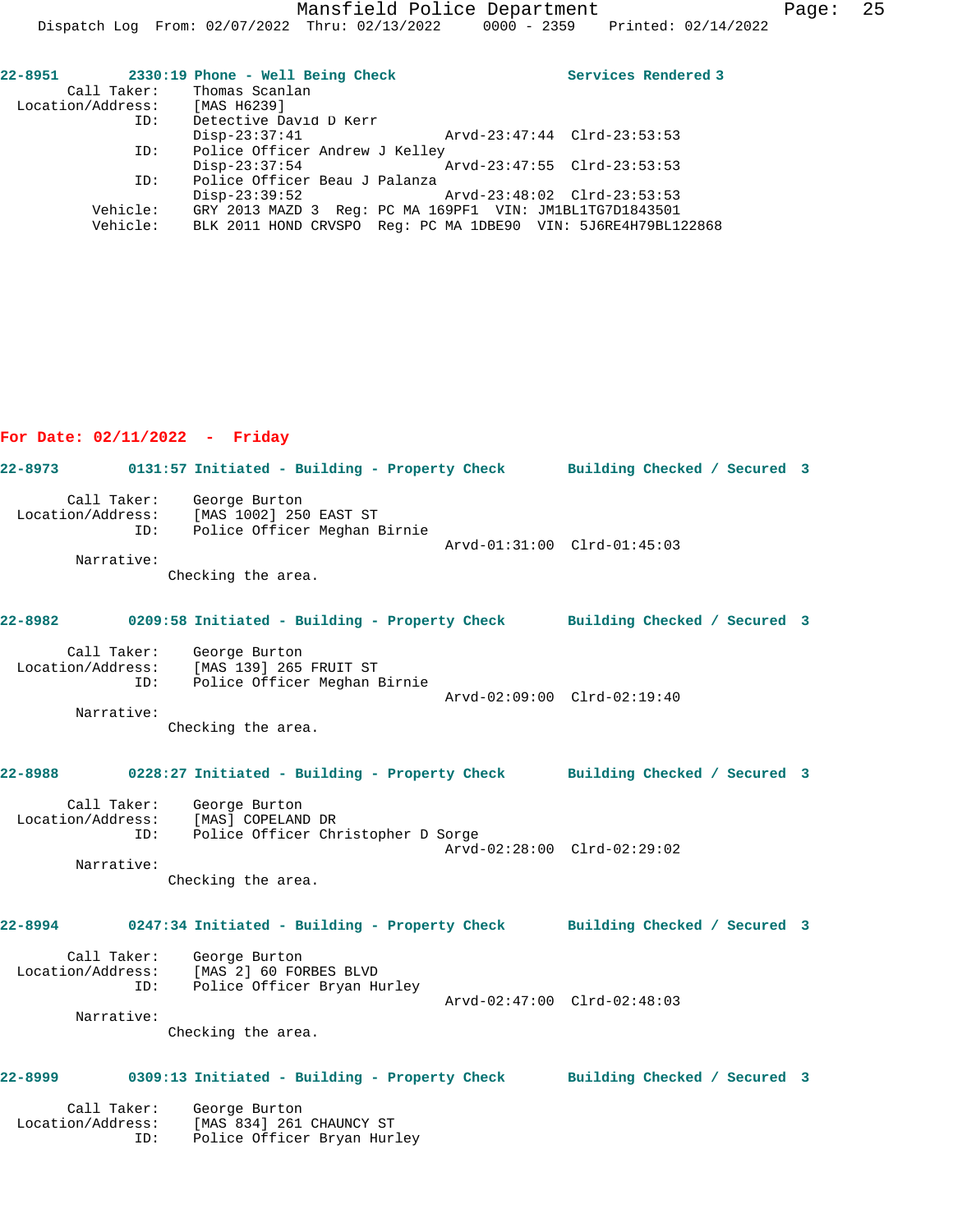Arvd-03:09:00 Clrd-03:18:35

 Narrative: Checking the area.

# **22-9001 0310:24 Initiated - Building - Property Check Building Checked / Secured 3**

| Call Taker:       | George Burton                |                             |  |
|-------------------|------------------------------|-----------------------------|--|
| Location/Address: | [MAS 170] 255 HOPE ST        |                             |  |
| ID:               | Police Officer Meghan Birnie |                             |  |
|                   |                              | Arvd-03:10:00 Clrd-03:46:15 |  |
| Narrative:        |                              |                             |  |

Checking the area.

#### **22-9007 0451:54 Phone - Well Being Check Investigated - Report Taken 3**

| Call Taker:       | Thomas Scanlan                     |                             |  |
|-------------------|------------------------------------|-----------------------------|--|
| Location/Address: | [MAS 443]                          |                             |  |
| ID:               | Police Officer Christopher D Sorge |                             |  |
|                   | $Disp-04:56:03$                    | Arvd-05:01:05 Clrd-05:25:29 |  |
| ID:               | Police Officer Bryan Hurley        |                             |  |
|                   | $Disp-04:56:11$                    | Arvd-05:01:05 Clrd-05:25:29 |  |
| ID:               | Sergeant David Schepis             |                             |  |
|                   | $Disp-05:00:46$                    | Arvd-05:01:05 Clrd-05:24:32 |  |
| Narrative:        |                                    |                             |  |

Narrative:

Caller reports that a man has been knocking loudly on the door to unit #232 for twenty minutes and making noise in the hallway. Cp states he seems unstable.

| 22-9009<br>$\mathbf{2}^-$ |     |                                                                  | 0610:16 Phone - 911 Hang-ups & Verifications                                                            |  | Confirmed misdial/Accdntl Call |  |
|---------------------------|-----|------------------------------------------------------------------|---------------------------------------------------------------------------------------------------------|--|--------------------------------|--|
| Location/Address:         | ID: | Call Taker: Thomas Scanlan<br>$Disp-06:13:11$                    | [MAS H2407] 6 HERITAGE LN<br>Police Officer Meghan Birnie                                               |  | Arvd-06:19:14 Clrd-06:21:50    |  |
| Narrative:                |     |                                                                  | Checking on a 911 hang up.<br>Contact made?: Yes, caller stated accidental.<br>Cellphone? $(y/n)$ : yes |  |                                |  |
| Narrative:                |     |                                                                  | Uncertainty radius: 6 m<br>Confirmed accidental, Unit clear                                             |  |                                |  |
| $22 - 9031$<br>2.         |     |                                                                  | 0819:05 Phone - 911 Hang-ups & Verifications                                                            |  | Confirmed misdial/Accdntl Call |  |
| Location/Address:         | ID: | Call Taker: Liam Omalley<br>[MAS] 603 WEST ST<br>$Disp-08:22:13$ | Police Officer Gregg S Kennedy                                                                          |  | Arvd-08:29:06 Clrd-08:30:17    |  |
| Narrative:                |     | Contact made?: Y<br>Cellphone? $(y/n):N$                         | Checking on a 911 hang up.<br>Uncertainty radius: Party is 2nd floor                                    |  |                                |  |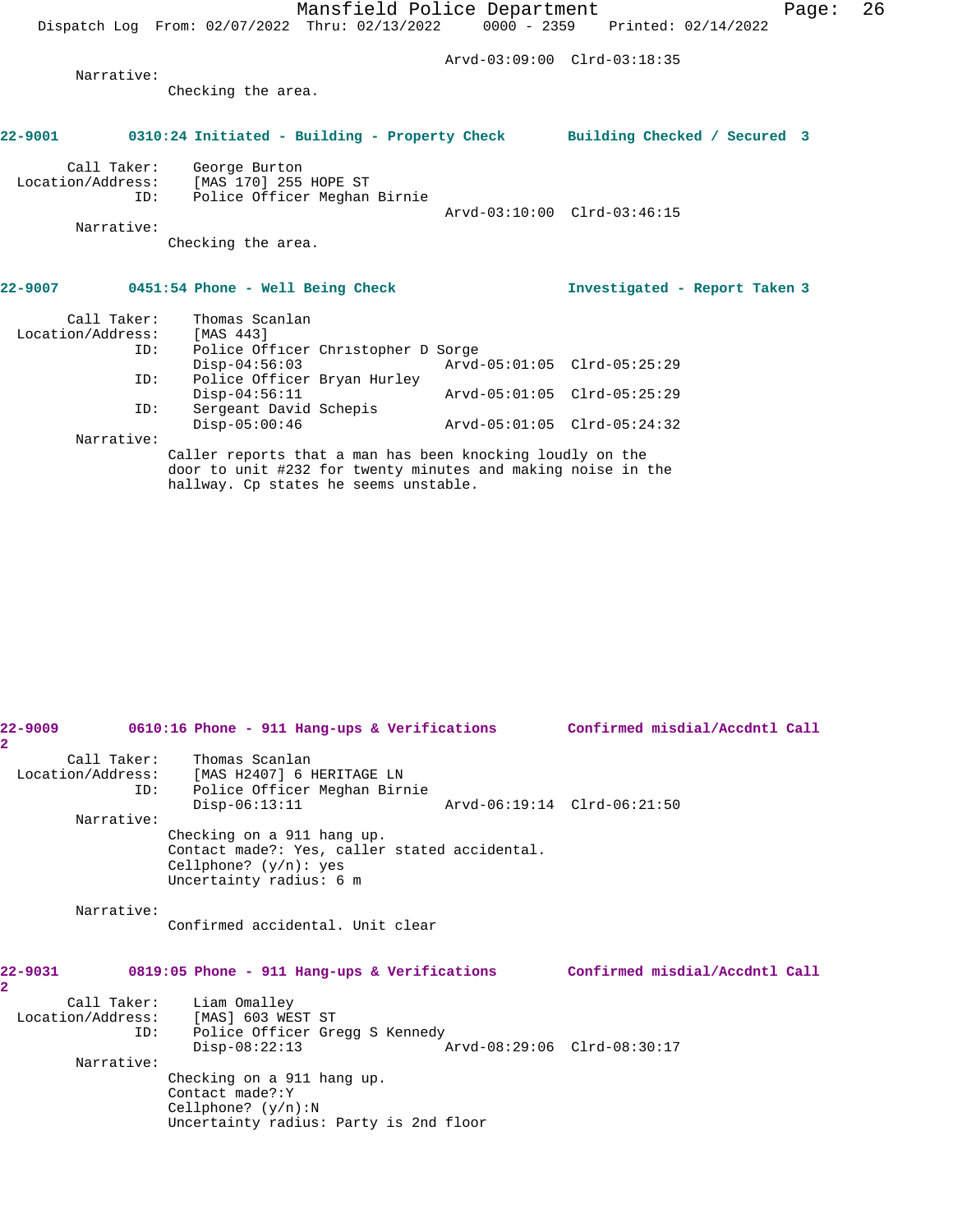Mansfield Police Department Page: 27 Dispatch Log From: 02/07/2022 Thru: 02/13/2022 0000 - 2359 Printed: 02/14/2022 **22-9032 0820 Initiated - Parking Violations Services Rendered 3**  Call Taker: Animal Control Steven Simonds Location/Address: [MAS] 43 NORTH MAIN ST @ 13 PARK ST ID: Animal Control Steven Simonds Arvd-08:21:16 Clrd-08:35:47 Narrative: checking area for parking violations **22-9041 0851:15 Initiated - Motor Vehicle Stop Citation / Warning Issued 3** Call Taker: Chelsey Ferstler Location/Address: [MAS] 285 PLAIN ST @ 38 BROWN AVE ID: Police Officer Michael T Fitzgerald Arvd-08:51:00 Clrd-08:54:18 Vehicle: WHI 2016 JEEP UT PATRIO Reg: PC MA 7NC822 VIN: 1C4NJRFB9GD659052

 ID: Police Officer Danielle C Titus Disp-09:11:32 Arvd-09:15:04 Clrd-09:21:24 Narrative: Checking on a 911 hang up. Contact made?: 911 hang up negatvei answer on callback x2 Cellphone? (y/n): Uncertainty radius:16meters 95%

Narrative:

Narrative:

Call Taker: Savannah Karch

911 caller did not wish to provide his name or further information, just advised that he orignally called because he thought there was going to be a disturbance. He claims that he is no longer in the area

**22-9044 0906:38 Phone - 911 Hang-ups & Verifications Unfounded/Unverifed 2**

ID: Police Officer Gregg S Kennedy<br>Disp-09:11:05 Mrvd-09:15:05 Clrd-09:21:26

Narrative:

M14 checks area, nothing showing

 $Disp-09:11:05$ 

mv stop, operator cited

Vicinity of: [MAS] 149 OAKLAND ST Apt. #118

#### **22-9045 0915:10 Initiated - Motor Vehicle Stop Citation / Warning Issued 3**

 Call Taker: Chelsey Ferstler Location/Address: [MAS] 346 BALCOM ST @ 6 MARTHAS WAY ID: Police Officer Michael T Fitzgerald Arvd-09:15:00 Clrd-09:18:19 Vehicle: GRY 2016 HOND UT CRV Reg: PC MA 5ZGM50 VIN: 5J6RM4H77GL025548 Narrative: mv stop, operator cited

### **22-9050 0952:28 Initiated - Building - Property Check Building Checked / Secured 3**

| Call Taker:       | Chelsev Ferstler               |
|-------------------|--------------------------------|
| Location/Address: | [MAS 1002] 250 EAST ST         |
| ID:               | Police Officer Gregg S Kennedy |
|                   | Arvd-09:52:00 Clrd-10:03:11    |

Narrative:

Checking the area.

# **22-9054 1030:41 Walk-In - Lost / Found Property Investigated - Report Taken 3**

| Call Taker:       | Support Staff Matthew Todesco       |
|-------------------|-------------------------------------|
| Location/Address: | [MAS 907A] 390 WEST ST Apt. #B      |
| TD:               | Police Officer Michael T Fitzgerald |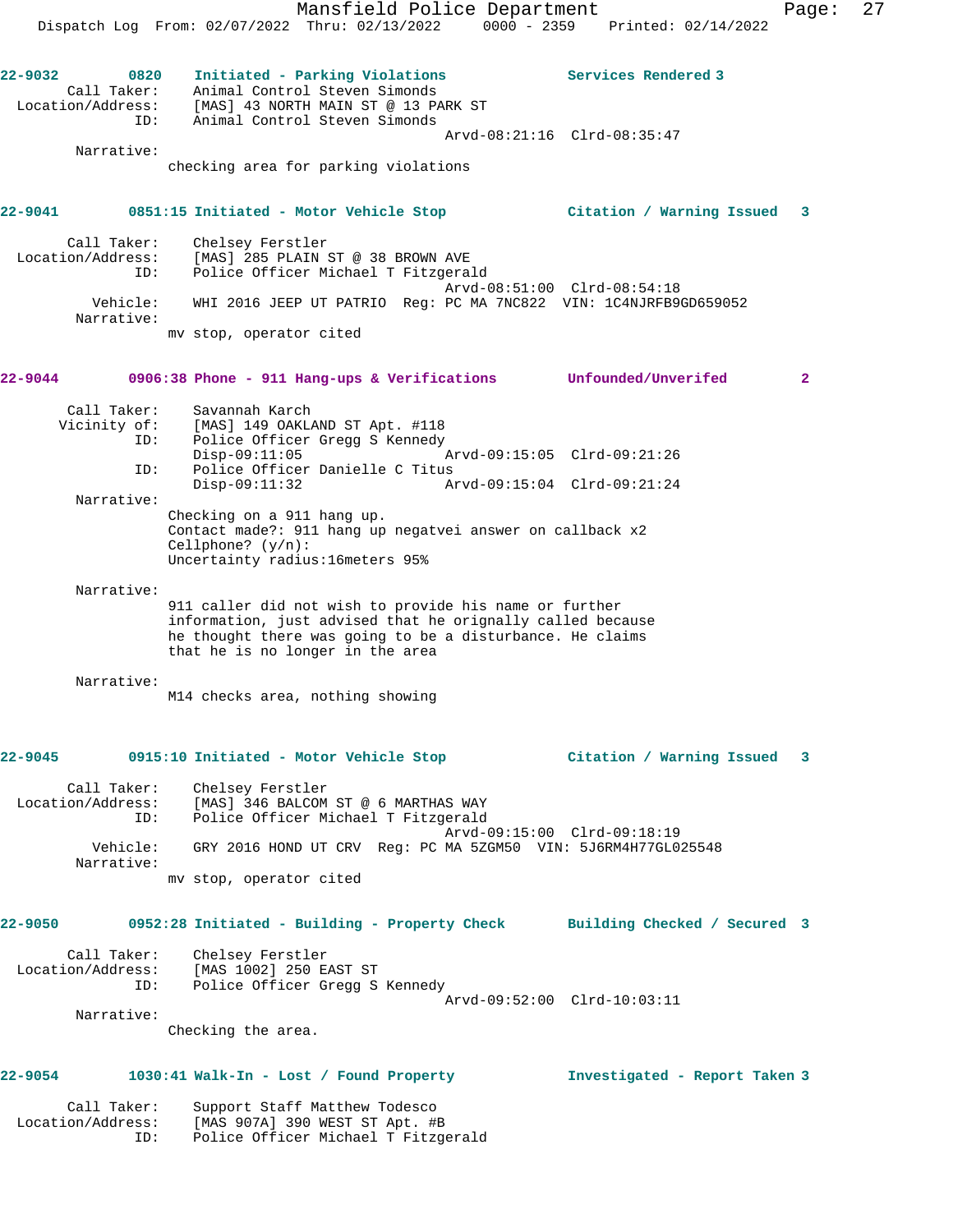Mansfield Police Department Form Page: 28 Dispatch Log From: 02/07/2022 Thru: 02/13/2022 0000 - 2359 Printed: 02/14/2022 Disp-10:34:20 Arvd-10:39:49 Clrd-11:04:12 Narrative: RP reports she left her phone in Shaws and it is now showing it is in Dedham on the find my phone app, Ofc Fitzgerald into speak with the RP. Narrative: see OF for further Refer To Incident: 22MAS-121-OF **22-9061 1111:52 Initiated - Building - Property Check Building Checked / Secured 3** Call Taker: Chelsey Ferstler Location/Address: [MAS 2] 60 FORBES BLVD ID: Police Officer Michael T Fitzgerald Arvd-11:11:00 Clrd-11:16:46 Narrative: Checking the area. **22-9063 1115 Initiated - Parking Violations Services Rendered 3**  Call Taker: Animal Control Steven Simonds<br>Location/Address: [MAS] 242 NORTH MAIN ST @ 16 O<br>ID: Animal Control Steven Simonds [MAS] 242 NORTH MAIN ST @ 16 OLD COLONY WAY Animal Control Steven Simonds Arvd-11:16:25 Clrd-11:46:10 Narrative: checking area for parking violations Narrative: tagged MA 2VMF87 on main for restrictive parking **22-9064 1116:16 Phone - Motor Vehicle Stop Citation / Warning Issued 3** Call Taker: Chelsey Ferstler<br>Location/Address: [MAS] FORBES BLV ess: [MAS] FORBES BLVD<br>ID: Police Officer Mi Police Officer Michael T Fitzgerald<br>Disp-11:18:08 Arvd-Arvd-11:18:10 Clrd-11:20:48 Vehicle: BLK 2016 PORS CAYENNE Reg: PC MA 4TNB69 VIN: WP1AF2A21GKA41474 Narrative: mv stop, failure to slow down and stop, RO cited **22-9069 1126:21 Initiated - Road Hazards Referred to Other Agency 3** Call Taker: Jarred Kohler Location/Address: [MAS] 100 FORBES BLVD @ 377 CHAUNCY ST ID: Police Officer Michael T Fitzgerald Arvd-11:26:00 Clrd-11:27:40 ID: Police Officer Michael T Fitzgerald Disp-11:28:33 Arvd-11:28:35 Clrd-12:32:30 Narrative: Officer reporting lights changing from Green Directly to red. Narrative: DPW notified. Narrative: Requesting an ETA, traffic is starting to back up Narrative: DPW on scene **22-9071 1127:00 Phone - Assist Fire Department Services Rendered 2**  Call Taker: Dispatcher Jacques Ryan Location/Address: [MAS] 31 HAMPSHIRE ST ID: Police Officer Danielle C Titus Disp-11:29:05 Clrd-11:35:05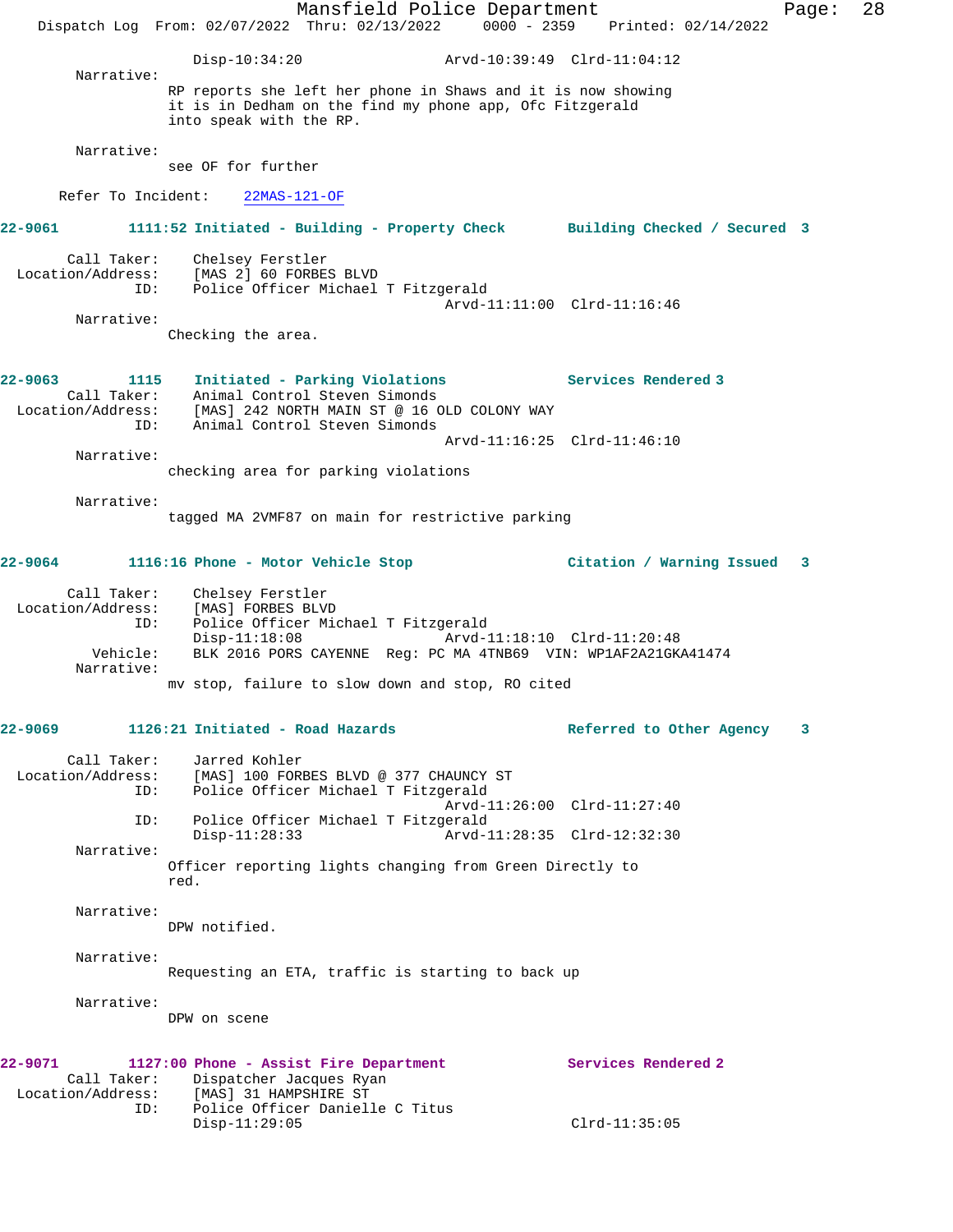Narrative:

Assisting the FD with a fire related incident. Nature: Fire alarm - masterbox activation CO detector

| 22-9077                   |                          | 1230:51 Phone - Motor Veh Acc - w/Injury                                         |                             | <b>Vehicle Towed</b>        | 1 |  |
|---------------------------|--------------------------|----------------------------------------------------------------------------------|-----------------------------|-----------------------------|---|--|
|                           | Call Taker:              | Savannah Karch<br>Location/Address: [MAS] 287 CHAUNCY ST @ 400 RTE 140 NB        |                             |                             |   |  |
|                           | ID:                      | Police Officer Michael T Fitzgerald                                              |                             |                             |   |  |
|                           |                          | $Disp-12:32:40$                                                                  | Arvd-12:34:18 Clrd-12:57:36 |                             |   |  |
|                           | ID:                      | Police Officer Gregg S Kennedy<br>$Disp-12:31:44$                                | Arvd-12:31:52 Clrd-12:50:26 |                             |   |  |
|                           | ID:                      | Police Officer Gregg S Kennedy<br>$Disp-12:51:01$                                | Arvd-12:53:05 Clrd-13:11:03 |                             |   |  |
|                           | ID:                      | Police Officer Michael N Fenore                                                  |                             |                             |   |  |
|                           | Vehicle:                 | $Disp-12:53:12$<br>WHI 2017 SUBA LEGACY Reg: PC MA 1530RF VIN: 4S3BNAN64H3025121 | Arvd-12:53:14 Clrd-12:57:34 |                             |   |  |
|                           | Towed:                   | For: Accident By: Central Street Garage To: Central Street Garage                |                             |                             |   |  |
|                           | Released To:             | FISHER On: 02/11/2022 @ 1436                                                     |                             |                             |   |  |
|                           | Vehicle:<br>Narrative:   | WHI 2013 FORD F350 Reg: PC MA 9BB485 VIN: 1FT8W3BT5DEB32383                      |                             |                             |   |  |
|                           |                          | M15 arrived on scene after clearing previous call                                |                             |                             |   |  |
|                           |                          |                                                                                  |                             |                             |   |  |
|                           | Narrative:               |                                                                                  |                             |                             |   |  |
|                           |                          |                                                                                  |                             |                             |   |  |
|                           | Narrative:               |                                                                                  |                             |                             |   |  |
|                           |                          | Requesting tow                                                                   |                             |                             |   |  |
|                           | Narrative:               |                                                                                  |                             |                             |   |  |
|                           |                          | Central street notified and responding.                                          |                             |                             |   |  |
|                           | Narrative:               |                                                                                  |                             |                             |   |  |
|                           |                          | M14 with courtesy transport to Sharon over the line SM 70409                     |                             |                             |   |  |
|                           | Narrative:               |                                                                                  |                             |                             |   |  |
|                           |                          | EM 70416                                                                         |                             |                             |   |  |
|                           | Refer To Accident:       | $22MAS-50-AC$                                                                    |                             |                             |   |  |
|                           |                          |                                                                                  |                             |                             |   |  |
|                           |                          | 22-9087 1336:19 Initiated - Motor Vehicle Stop 6 (itation / Warning Issued 3     |                             |                             |   |  |
|                           | Call Taker:              | Chelsey Ferstler                                                                 |                             |                             |   |  |
|                           | Vicinity of:             | [MAS] 124 WEST ST                                                                |                             |                             |   |  |
|                           | ID:                      | Police Officer Danielle C Titus                                                  | Arvd-13:36:00 Clrd-13:44:33 |                             |   |  |
|                           | Vehicle:                 | WHI 2014 FORD UT EDGE Req: PAR MA 5016 VIN: 2FMDK4GC2EBA93320                    |                             |                             |   |  |
|                           | Narrative:               |                                                                                  |                             |                             |   |  |
|                           |                          | mv stop                                                                          |                             |                             |   |  |
|                           | Narrative:               |                                                                                  |                             |                             |   |  |
|                           |                          | citation issued to the operator for failure to stop at the                       |                             |                             |   |  |
|                           |                          | red light                                                                        |                             |                             |   |  |
|                           |                          |                                                                                  |                             |                             |   |  |
| 22-9094                   |                          | 1349:06 Initiated - Motor Vehicle Stop                                           |                             | Citation / Warning Issued 3 |   |  |
|                           | Call Taker:              | MATTHEW BOMES                                                                    |                             |                             |   |  |
|                           |                          | Vicinity of: [MAS] 28 SCHOOL ST @ 67 CORAL ST                                    |                             |                             |   |  |
|                           | ID:                      | Police Officer Danielle C Titus                                                  | Arvd-13:49:00 Clrd-13:58:43 |                             |   |  |
|                           | Vehicle:                 | GRN 2016 JEEP UT WRANGL Req: PC MA 5EL741 VIN: 1C4BJWEG2GL281371                 |                             |                             |   |  |
|                           | Narrative:               |                                                                                  |                             |                             |   |  |
|                           |                          | out with my stop MA 5EL741, operator cited                                       |                             |                             |   |  |
|                           |                          |                                                                                  |                             |                             |   |  |
| 22–9096<br>$\mathbf{2}^-$ |                          | 1354:16 Phone - 911 Hang-ups & Verifications Confirmed misdial/Accdntl Call      |                             |                             |   |  |
|                           | Call Taker:              | Liam Omalley                                                                     |                             |                             |   |  |
|                           | Location/Address:<br>ID: | [MAS H2622] 15 HOLSTEIN RD<br>Police Officer Gregg S Kennedy                     |                             |                             |   |  |
|                           |                          | $Disp-13:58:12$                                                                  | Arvd-14:05:47 Clrd-14:07:15 |                             |   |  |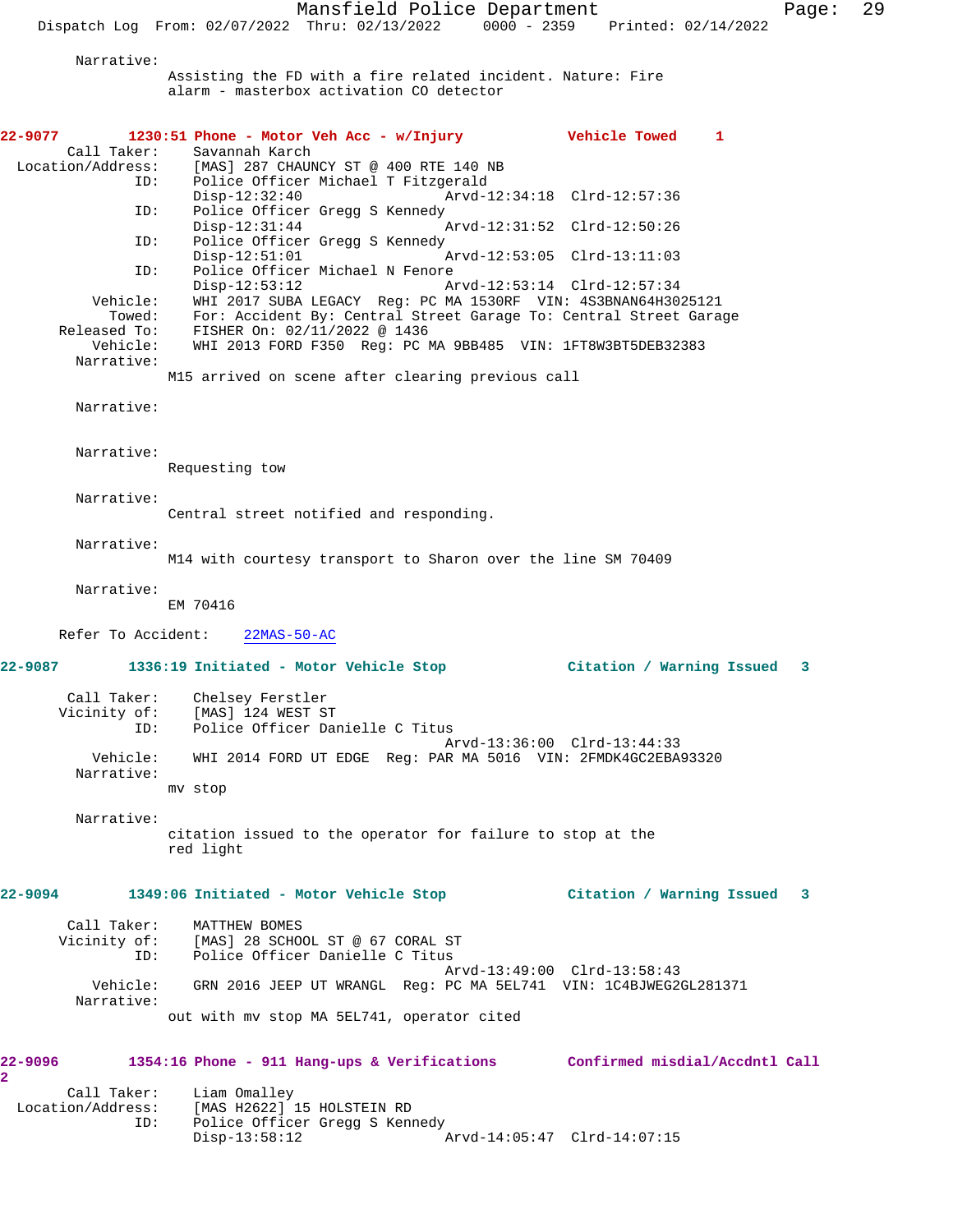Mansfield Police Department Fage: 30 Dispatch Log From: 02/07/2022 Thru: 02/13/2022 0000 - 2359 Printed: 02/14/2022 Narrative: Checking on a 911 hang up. Contact made?: y Cellphone? (y/n):y Uncertainty radius: caller reports no emergency. **22-9100 1400:36 Initiated - Building - Property Check Building Checked / Secured 3** Call Taker: Chelsey Ferstler Location/Address: [MAS 281A] 1 CROCKER ST ID: Police Officer Danielle C Titus Arvd-14:00:00 Clrd-14:13:55 Narrative: Checking the area. **22-9115 1537:06 Walk-In - Motor Veh Acc - Hit & Run Investigated - Report Taken 1** Call Taker: Support Staff Alexander Ferraz Location/Address: [MAS] 32 ANGELL ST ID: Police Officer Danielle C Titus Disp-15:40:16 Clrd-15:57:29 ID: Detective David D Kerr Disp-15:56:47 Arvd-16:14:47 Clrd-16:23:57 Vehicle: GRY 2013 FORD UT EXPLOR Reg: PAS MA PS595 VIN: 1FM5K8D85DGB70734 Narrative: Walk-in to report a hit and run. Narrative: See OF for further Refer To Incident: 22MAS-123-OF **22-9131 1639:12 Initiated - Motor Vehicle Stop Citation / Warning Issued 3** Call Taker: Michael Mezhberg<br>Location/Address: [MAS 969A110] 32 [MAS 969A110] 321 SCHOOL ST Apt. #A110 Cess: المحمد المحمد المحمد المحمد المحمد المحمد المحمد المحمد المحمد المحمد المحمد المحمد المحمد ال<br>محمد المحمد المحمد المحمد المحمد المحمد المحمد المحمد المحمد المحمد المحمد المحمد المحمد المحمد المحمد المحمد<br>محمد المحمد Arvd-16:39:00 Clrd-16:49:49 Vehicle: WHI 2021 KIA FORTE Reg: PC MA 7WW963 VIN: 3KPF34AD0ME291400 Narrative: out with mv stop, failure to stop, operator cited **22-9141 1807:04 Phone - Motor Veh Acc - No Injury Investigated - Report Taken 1**

| Call Taker:       | Jarred Kohler                             |                             |
|-------------------|-------------------------------------------|-----------------------------|
| Location/Address: | [MAS 149B] 240 FORBES BLVD                |                             |
| ID:               | Police Officer Michael N Fenore           |                             |
|                   | $Disp-18:08:19$                           | Arvd-18:12:46 Clrd-18:32:21 |
| Vehicle:          | Req: AP OH PWG6750 VIN: 4V4NC9EH9JN893164 |                             |
| Vehicle:          | Req: TRL MN PAS5101                       |                             |
| Vehicle:          | Reg: 5 OH TRD4376                         |                             |
| Narrative:        |                                           |                             |
|                   | 2 car mva, no injuries                    |                             |

Narrative:

Minnesota plate doesn't come back, M4 notified, confirmed both vehicles are from same company.

vehicle that was hit was unoccupied / driverless.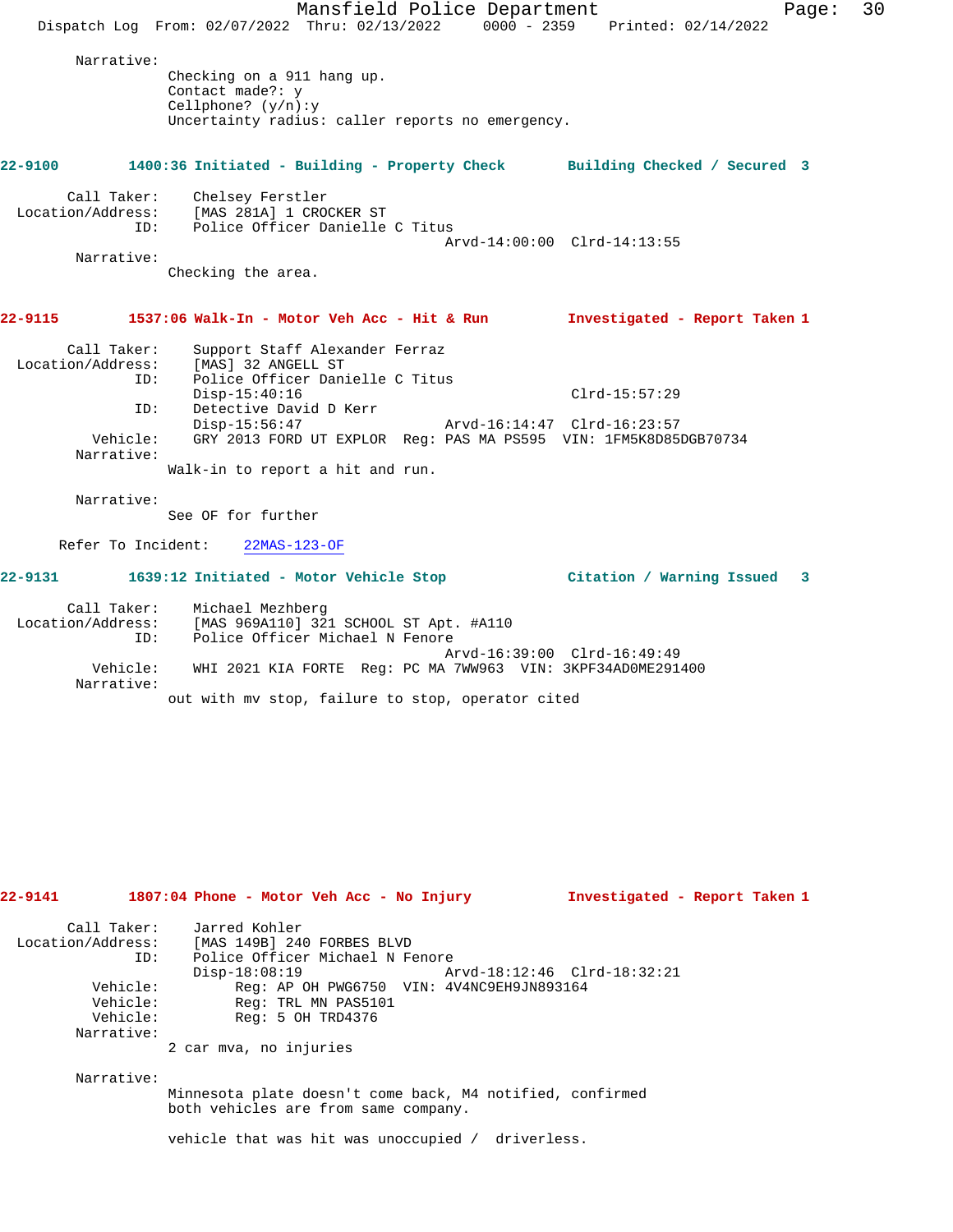Narrative:

Trailer OH TRD4376 was damaged

Refer To Accident: 22MAS-51-AC

**22-9147 1835:19 Initiated - Building - Property Check Building Checked / Secured 3** Call Taker: Chelsey Ferstler Location/Address: [MAS 820C] 31 PLYMOUTH ST ID: Police Officer Bryan Hurley Arvd-18:35:00 Clrd-18:35:35 Narrative: Checking the area. **22-9158 1934:28 911 - Motor Veh Acc - No Injury Citation / Warning Issued 1** Call Taker: Dispatcher Judge Katrina Location/Address: [MAS] 100 FORBES BLVD @ 377 CHAUNCY ST ID: Police Officer Jay J Sparrow Disp-19:36:36 Arvd-19:38:41 Clrd-20:07:26 ID: Lieutenant Thomas R Connor Disp-19:39:42 Arvd-19:39:44 Clrd-19:48:54<br>Vehicle: GRY 2012 SUBA IMPREZA Reg: PC MA 1TZM71 VIN: JF1GJAF62CH Vehicle: GRY 2012 SUBA IMPREZA Reg: PC MA 1TZM71 VIN: JF1GJAF62CH020078 Vehicle: BLK 2019 TESL MODEL3 Reg: PAS MA EV824C VIN: 5YJ3E1EA1KF416083 Narrative: Checking on a 911 hang up. Female called x2 upset and hung up stating she would call back. Contact made?: yes Cellphone? (y/n): yes Uncertainty radius: 95% Narrative: Called the female back for the third time, she states she was involved in a minor accident. Narrative: M1 reports there does not seem to be injuries. Narrative: M8 reports both vehicles are able to drive away. Citation issued to MA REG 1TZM71 for a failure to yield at an intersection. Refer To Accident: 22MAS-52-AC **22-9167 2030:33 Initiated - Building - Property Check Building Checked / Secured 3** Call Taker: Thomas Scanlan<br>Location/Address: [MAS 820C] 31 E Location/Address: [MAS 820C] 31 PLYMOUTH ST ID: Police Officer Bryan Hurley Arvd-20:30:00 Clrd-20:30:59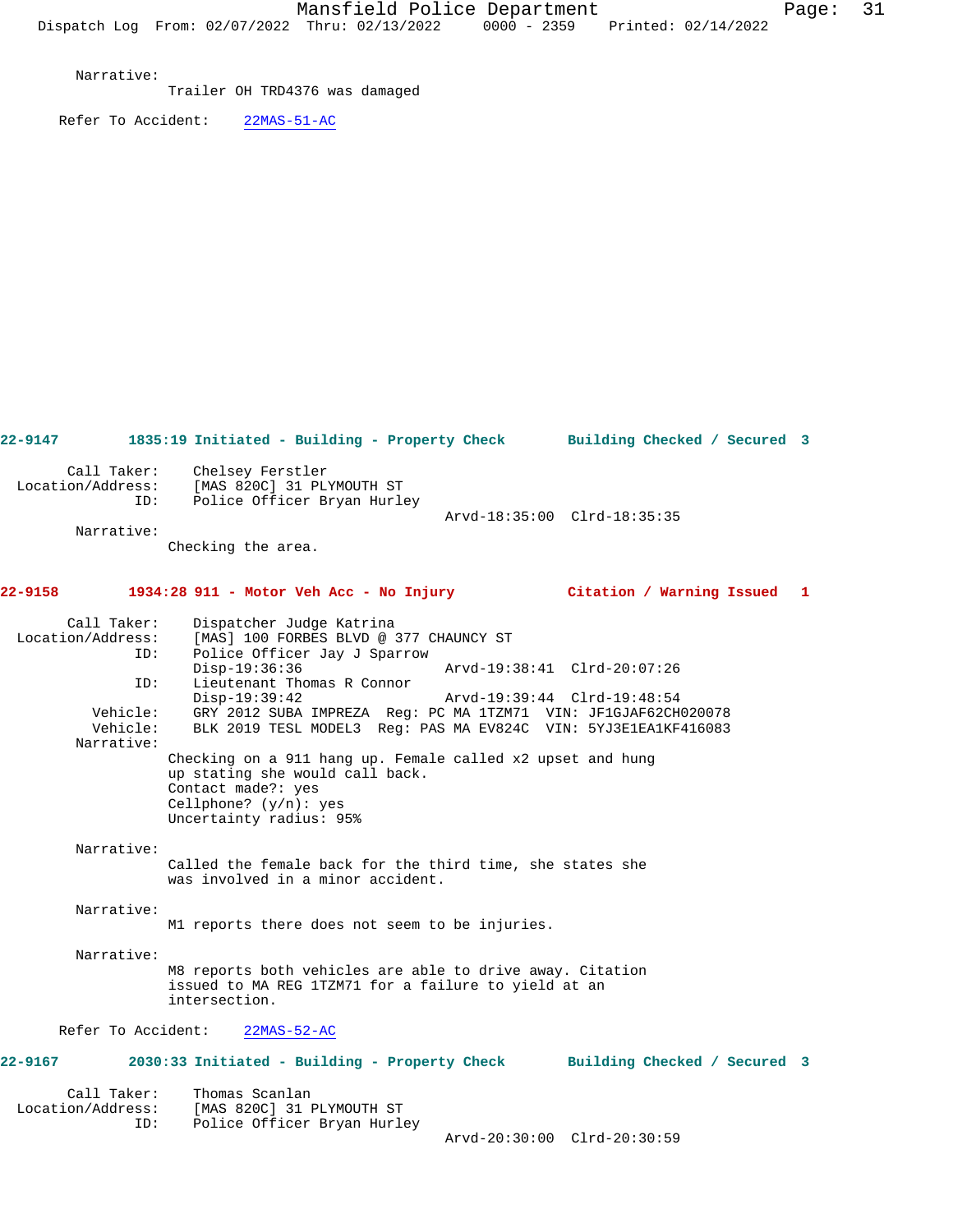Mansfield Police Department Page: 32 Dispatch Log From: 02/07/2022 Thru: 02/13/2022 0000 - 2359 Printed: 02/14/2022 Narrative: Checking the area. **22-9175 2127:25 Phone - Erratic Oper MV / Road Rage Gone on Arrival 3**  Call Taker: Dispatcher Judge Katrina Vicinity of: [MAS] 533 ELM ST @ 1 OAK ST ID: Police Officer Jay J Sparrow Disp-21:29:06 Clrd-21:29:57 Vehicle: BRO 2014 HOND CR-V Reg: PC MA 92B140 VIN: 2HKRM4H37EH700223 Narrative: 911 cell caller reporting an erratic oper, a 2014 Honda CR-V, color brown. Narrative: The RP states that the mv is weaving all over the road and breaking. Narrative: MV's are now in Attleboro and call was transferred. **22-9180 2138:05 911 - 911 Hang-ups & Verifications Confirmed misdial/Accdntl Call 2**  Call Taker: Dispatcher Judge Katrina Location/Address: [MAS 4] 31 HAMPSHIRE ST ID: Police Officer Jay J Sparrow Disp-21:41:43 Arvd-21:48:06 Clrd-21:59:02 Narrative: Checking on a 911 hang up. On the call back spoke w/ the desk clerk who states it came from the pool area. She is headed over to check on them. Contact made?: yes Cellphone? (y/n): no Uncertainty radius: Narrative: M8 reports the 911 accidental came from the kids. **22-9187 2158:44 Phone - Assist Fire Department Services Rendered 2**  Call Taker: NICHOLAS GOYETTE Location/Address: [MAS 4] 31 HAMPSHIRE ST ID: Lieutenant Thomas R Connor<br>Disp-22:00:16 Disp-22:00:16 Arvd-22:01:54 Clrd-22:13:15 Narrative: Assisting the FD with a fire related incident. Nature: smell of burnt wires Narrative: M1 reports an older light fixture may have caused odor, clear. **22-9191 2236:44 Initiated - Building - Property Check Building Checked / Secured 3** Call Taker: Thomas Scanlan Location/Address: [MAS 820C] 31 PLYMOUTH ST ID: Police Officer Bryan Hurley Arvd-22:36:00 Clrd-22:37:05 Narrative: Checking the area. **For Date: 02/12/2022 - Saturday 22-9213 0058:16 Initiated - Building - Property Check Building Checked / Secured 3**

Call Taker: Thomas Scanlan<br>Location/Address: [MAS 820C] 31 1 [MAS 820C] 31 PLYMOUTH ST ID: Detective Patrick J Pennie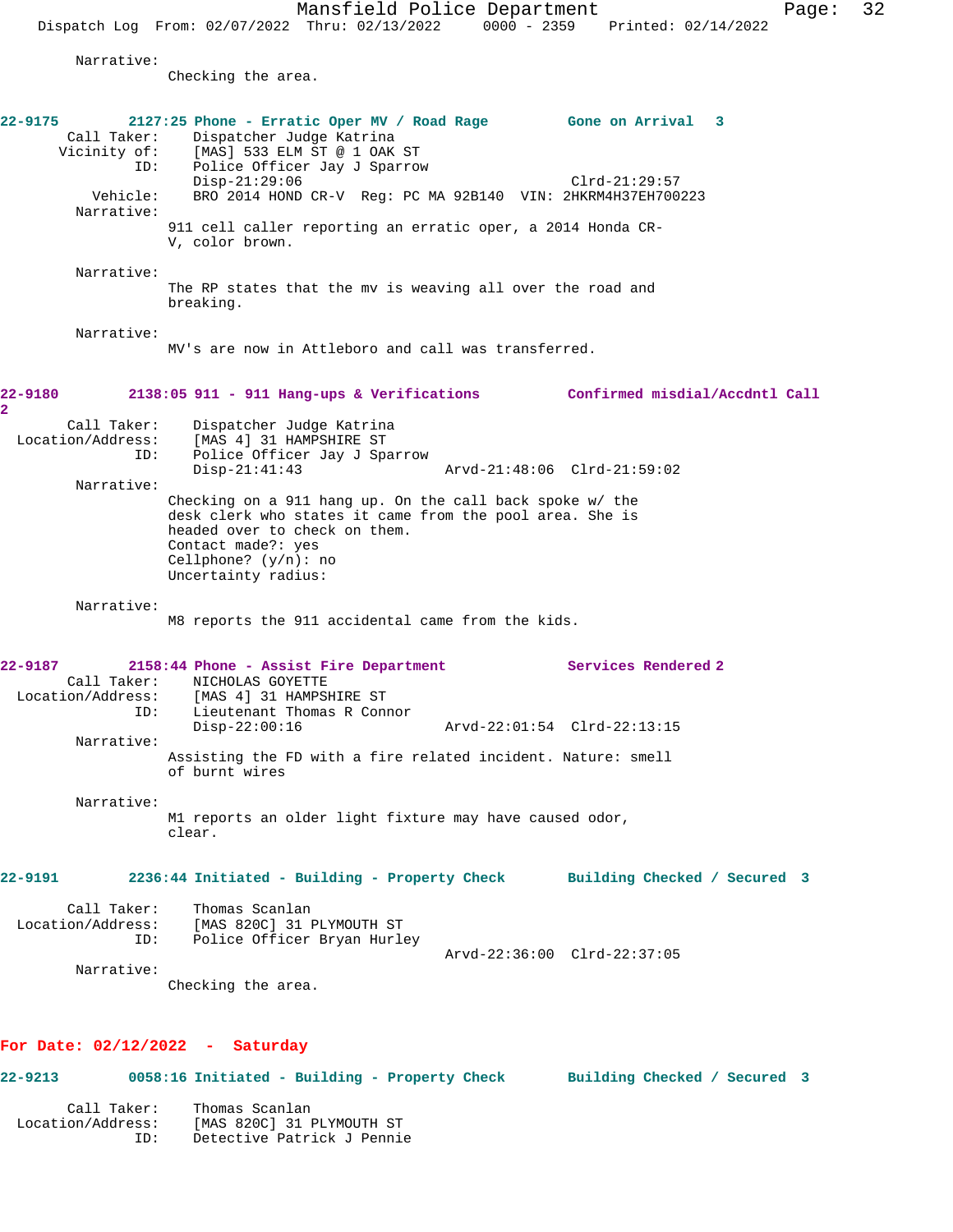Dispatch Log From: 02/07/2022 Thru: 02/13/2022 0000 - 2359 Printed: 02/14/2022

Arvd-00:58:00 Clrd-01:08:15

Narrative:

Checking the area.

**22-9217 0106:47 Initiated - Motor Vehicle Stop Citation / Warning Issued 3** Call Taker: Thomas Scanlan<br>Vicinity of: [MAS] 500 EAST of: [MAS] 500 EAST ST<br>ID: Police Officer Bry Police Officer Bryan Hurley Arvd-01:06:00 Clrd-01:50:06 ID: Police Officer Mark O'Connor Disp-01:07:49 Arvd-01:07:51 Clrd-01:43:24 Vehicle: BLK 2004 DODG RAM 1500 Reg: PC MA 4CNR39 VIN: 1D7HU18D04S698050 Narrative: Out with an mvst. Narrative: M2 requests a tow. Narrative: Central St en route Narrative: Central Towing en route. Narrative: Central on scene. Narrative: Central has vehicle. Narrative: M6 reports he is following up at address on Bonney Lane. Narrative: M2 reports he is dropping off citation at address. Narrative: Narrative: M2 delivered citration in hand to r/o, clear. Private tow to residence. Refer To Summons: 22MAS-69-AR Summons: STLOUIS, PIERRE M<br>Address: 12 BONNEY LN Apt. 12 BONNEY LN Apt. #12 MANSFIELD, MA<br>39 Age:<br>:Charges NUMBER PLATE VIOLATION REGISTRATION SUSPENDED, OP MV WITH UNINSURED MOTOR VEHICLE **22-9224 0129:30 Initiated - Building - Property Check Building Checked / Secured 3** Call Taker: Thomas Scanlan Location/Address: [MAS 2] 60 FORBES BLVD ID: Police Officer Derek M Stark Arvd-01:29:00 Clrd-01:40:38 Narrative: Checking the area. **22-9238 0227:43 Initiated - Building - Property Check Building Checked / Secured 3** Call Taker: Thomas Scanlan Vicinity of: [MAS] MYSTIC LN<br>ID: Police Officer 1 Police Officer Mark O'Connor Arvd-02:27:00 Clrd-02:33:00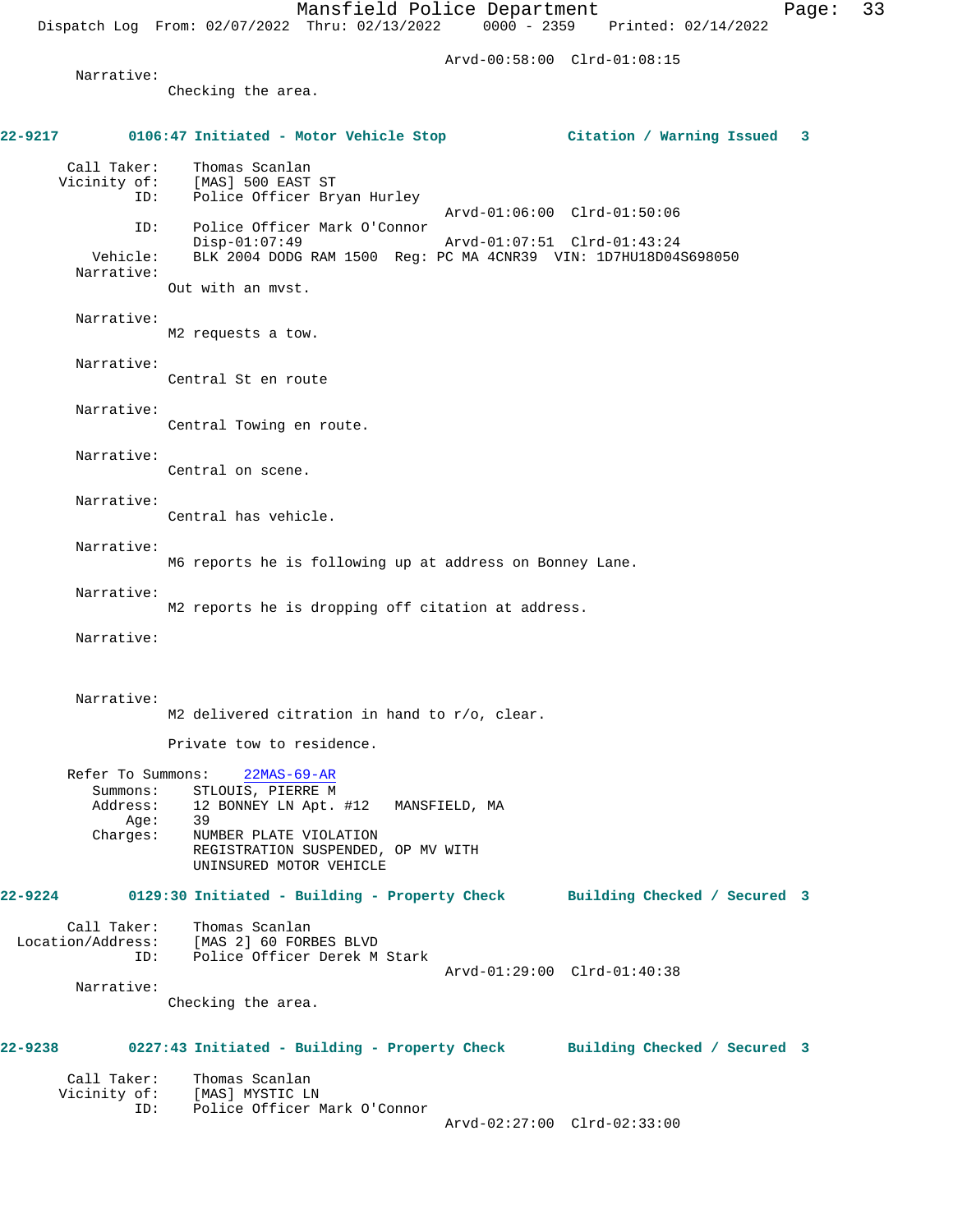Mansfield Police Department Fage: 34 Dispatch Log From: 02/07/2022 Thru: 02/13/2022 0000 - 2359 Printed: 02/14/2022 Narrative: Checking the area. **22-9240 0249:44 Initiated - Building - Property Check Building Checked / Secured 3** Call Taker: Thomas Scanlan Location/Address: [MAS 4] 31 HAMPSHIRE ST Police Officer Derek M Stark Arvd-02:49:00 Clrd-02:55:39 Narrative: Checking the area. **22-9241 0250:43 Initiated - Building - Property Check Building Checked / Secured 3** Call Taker: Thomas Scanlan Location/Address: [MAS] COPELAND DR ID: Police Officer Meghan Birnie Arvd-02:50:00 Clrd-02:51:06 Narrative: Checking the area. **22-9242 0257:07 Initiated - Building - Property Check Building Checked / Secured 3** Call Taker: Thomas Scanlan Location/Address: [MAS 987A] 125 HIGH ST Apt. #1-4 ID: Police Officer Meghan Birnie Arvd-02:57:00 Clrd-03:04:56 Narrative: Checking the area. **22-9243 0258:21 Initiated - Building - Property Check Building Checked / Secured 3** Call Taker: Thomas Scanlan Vicinity of: [MAS] 20 CABOT BLVD ID: Police Officer Derek M Stark Arvd-02:58:00 Clrd-03:03:29 Narrative: Checking the area. **22-9247 0314:20 Initiated - Building - Property Check Building Checked / Secured 3** Call Taker: Stephen Martell Location/Address: [MAS 1015] 30 CHAUNCY ST ID: Police Officer Mark O'Connor Arvd-03:14:00 Clrd-03:19:03 Narrative: Checking the area. **22-9248 0319:50 Initiated - Building - Property Check Building Checked / Secured 3** Call Taker: Thomas Scanlan Location/Address: [MAS 820C] 31 PLYMOUTH ST ID: Detective Patrick J Pennie Arvd-03:19:00 Clrd-03:28:49 Narrative: Checking the area. **22-9249 0323:48 Initiated - Building - Property Check Building Checked / Secured 3** Call Taker: Thomas Scanlan Location/Address: [MAS 840] 280 SCHOOL ST ID: Police Officer Derek M Stark Arvd-03:23:00 Clrd-03:39:43 Narrative: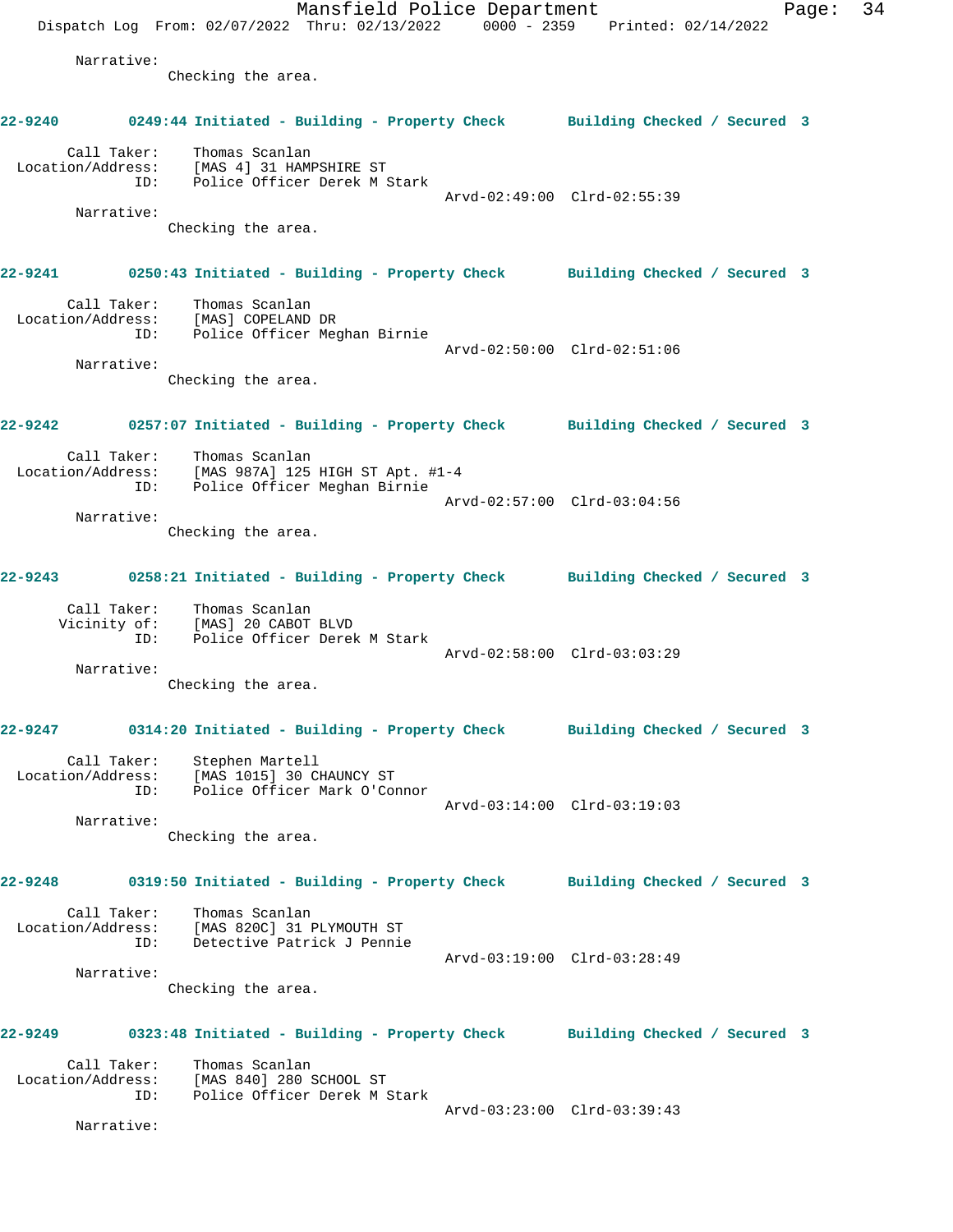Mansfield Police Department Fage: 35 Dispatch Log From: 02/07/2022 Thru: 02/13/2022 0000 - 2359 Printed: 02/14/2022 Checking the area. **22-9250 0327:41 Initiated - Building - Property Check Building Checked / Secured 3** Call Taker: Thomas Scanlan Location/Address: [MAS 1002] 250 EAST ST ID: Police Officer Mark O'Connor Arvd-03:27:00 Clrd-03:28:00 Narrative: Checking the area. **22-9251 0328:06 Initiated - Building - Property Check Building Checked / Secured 3** Call Taker: Thomas Scanlan Location/Address: [MAS 982] 111 HOPE ST ID: Police Officer Mark O'Connor Arvd-03:28:00 Clrd-03:28:22 Narrative: Checking the area. **22-9252 0403:47 Initiated - Building - Property Check Building Checked / Secured 3** Call Taker: Thomas Scanlan Location/Address: [MAS 1040] 50 RESERVOIR ST Apt. #ST ID: Police Officer Derek M Stark Arvd-04:03:00 Clrd-04:12:18 Narrative: Checking the area. **22-9253 0529:48 Initiated - Building - Property Check Building Checked / Secured 3** Call Taker: Thomas Scanlan Location/Address: [MAS 820C] 31 PLYMOUTH ST ID: Detective Patrick J Pennie Arvd-05:29:00 Clrd-05:39:22 Narrative: Checking the area. **22-9258 0611:50 Phone - Well Being Check Gone on Arrival 3**  Call Taker: Josesph Shebertes Location/Address: [MAS] 100 RTE 140 SB @ 280 SCHOOL ST ID: Police Officer Derek M Stark Disp-06:14:49 Arvd-06:22:04 Clrd-06:22:21 Narrative: CP reporting a male party walking SB on the NB lane, reporting it is difficult to see him. Narrative: M12 reports area of 140/School checks negative. **22-9271 0703:28 Initiated - Motor Vehicle Stop Citation / Warning Issued 3** Call Taker: Ryan O'Rourke Vicinity of: [MAS H4948] 555 MAPLE ST ID: Police Officer Mark O'Connor Arvd-07:03:00 Clrd-07:08:52 Vehicle: GRY 2018 TOYT UT RAV4 Reg: PC MA 3XMF41 VIN: 2T3BFREV2JW780287 Narrative: mv stop. Narrative: citation issued to the RO for speeding.

**22-9274 0735:16 Initiated - Motor Vehicle Stop Citation / Warning Issued 3**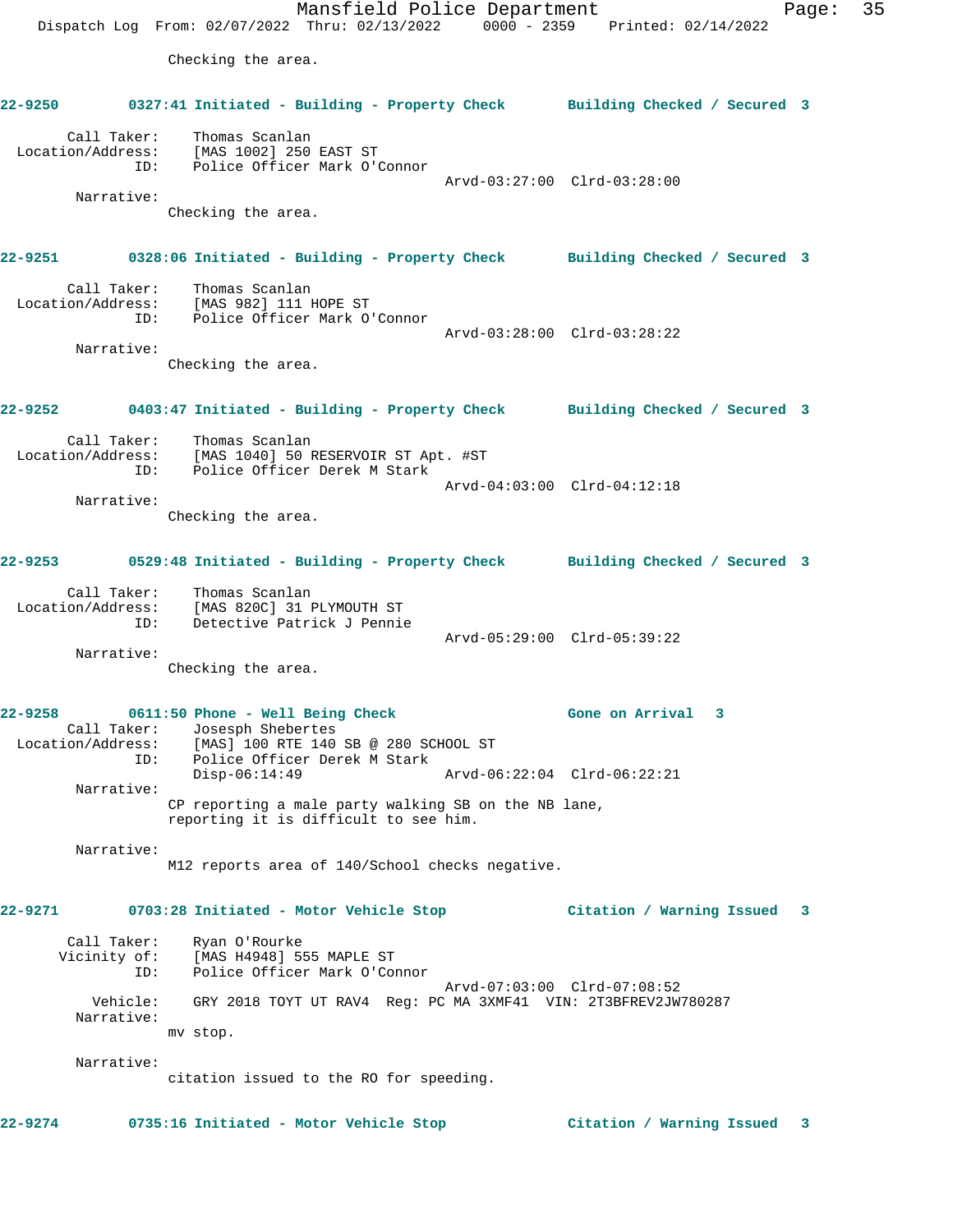Mansfield Police Department Page: 36 Dispatch Log From: 02/07/2022 Thru: 02/13/2022 0000 - 2359 Printed: 02/14/2022 Call Taker: Ryan O'Rourke<br>Vicinity of: [MAS 115] 250 vicing of: [MAS 115] 250 NORTH MAIN ST<br>ID: Police Officer Mark O'Connoi Police Officer Mark O'Connor Arvd-07:35:00 Clrd-07:50:37 ID: Police Officer Derek M Stark Disp-07:40:05 Arvd-07:40:09 Clrd-07:44:43 Vehicle: BLK 2016 NISS UT MURANO Reg: PC MA 3NEC91 VIN: 5N1AZ2MH5GN167792 Narrative: mv stop. Narrative: Citation issued to the RO for registration status. **22-9275 0742:10 911 - 911 Hang-ups & Verifications Confirmed misdial/Accdntl Call 2**  Call Taker: MATTHEW BOMES Location/Address: [MAS] 12 CAMDEN LN ID: Police Officer Derek M Stark Disp-07:44:49 Arvd-07:53:44 Clrd-07:57:10 Narrative: Checking on a 911 hang up. Contact made?:y Cellphone? (y/n):y Uncertainty radius:74 meters **22-9284 0923:38 Phone - 911 Hang-ups & Verifications Confirmed misdial/Accdntl Call 2**  Call Taker: Jarred Kohler Location/Address: [MAS 139E] 265 FRUIT ST ID: Police Officer Michael T Fitzgerald Disp-09:25:19 Arvd-09:29:27 Clrd-09:34:36 Narrative: Checking on a 911 hang up. Made contact, no emergency and will meet officer outside. Contact made?: yes Cellphone? (y/n): yes Uncertainty radius: Narrative: M15 confirmed accidental. **22-9287 0941:03 Initiated - Building - Property Check Building Checked / Secured 3** Call Taker: Liam Omalley Location/Address: [MAS 820C] 31 PLYMOUTH ST ID: Lieutenant Thomas R Connor Arvd-09:41:00 Clrd-09:47:15 Narrative: Checking the area. Narrative: Check complete. **22-9288 0945:07 Initiated - Building - Property Check Building Checked / Secured 3** Call Taker: Liam Omalley Location/Address: [MAS 2] 60 FORBES BLVD<br>ID: Police Officer Gregg S Police Officer Gregg S Kennedy Arvd-09:45:00 Clrd-09:55:29 Narrative: Checking the area.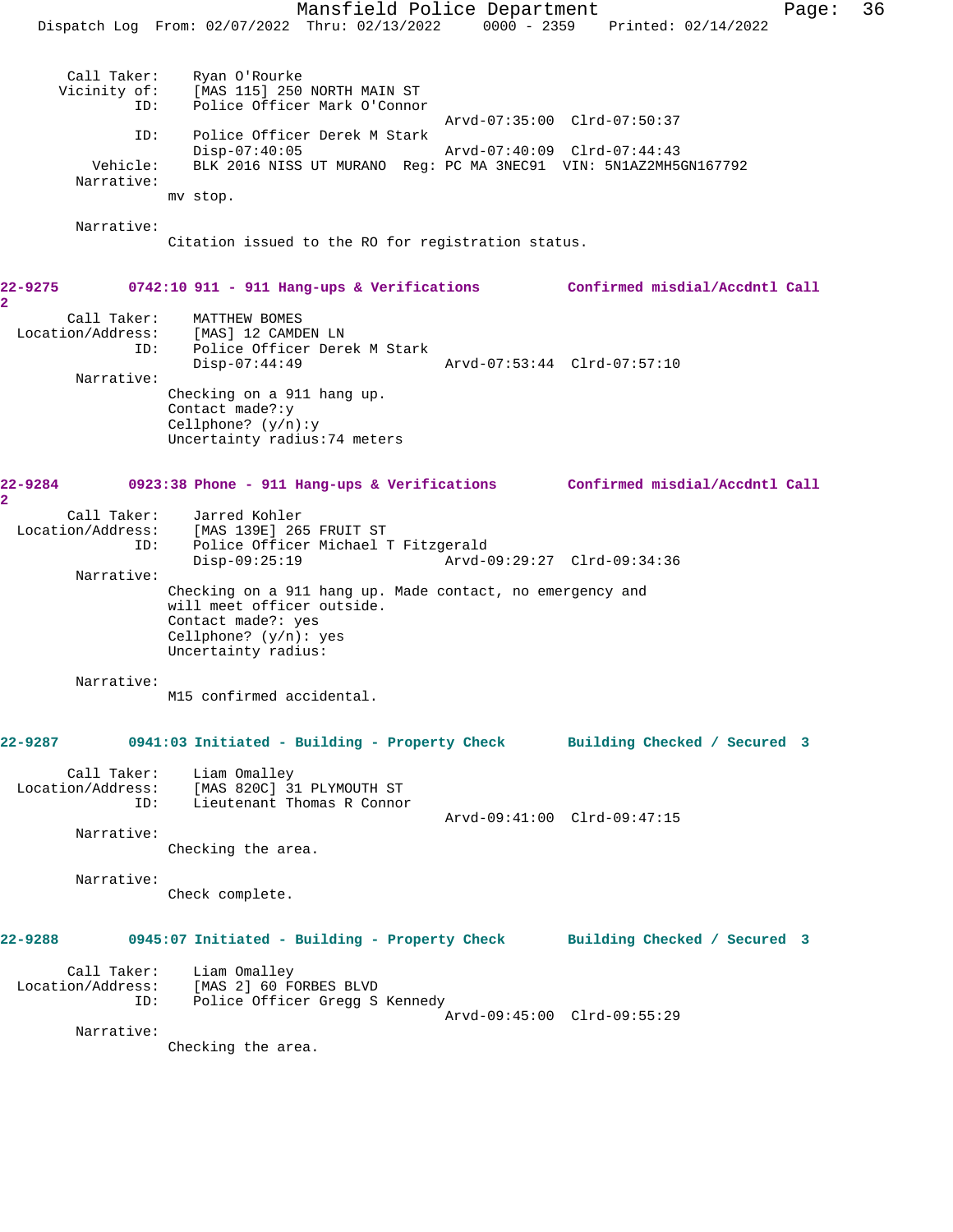| Building Checked / Secured 3 |
|------------------------------|
|                              |
|                              |
|                              |

Arvd-13:32:00 Clrd-13:37:46

**22-9328 1314:40 911 - Motor Veh Acc - No Injury Services Rendered 1** 

| ------------      | ==============             |  |  |  |
|-------------------|----------------------------|--|--|--|
| Location/Address: | [MAS 820C] 31 PLYMOUTH ST  |  |  |  |
| TD:               | Lieutenant Thomas R Connor |  |  |  |

Call Taker: MATTHEW BOMES

Narrative:

Checking the area.

| 22–9334 |                   | 1349:44 Phone - Animal Complaints             |                             | Gone on Arrival 3 |  |
|---------|-------------------|-----------------------------------------------|-----------------------------|-------------------|--|
|         |                   | Call Taker: Jarred Kohler                     |                             |                   |  |
|         | Location/Address: | [MAS H2672] 494 STEARNS AVE                   |                             |                   |  |
|         | ID:               | Police Officer Danielle C Titus               |                             |                   |  |
|         |                   | $Disp-13:51:24$                               | Arvd-13:54:09 Clrd-14:01:57 |                   |  |
|         | Narrative:        |                                               |                             |                   |  |
|         |                   | Medium sized black dog walking in the roadway |                             |                   |  |
|         | Narrative:        |                                               |                             |                   |  |
|         |                   | Officer reports no dog in the area.           |                             |                   |  |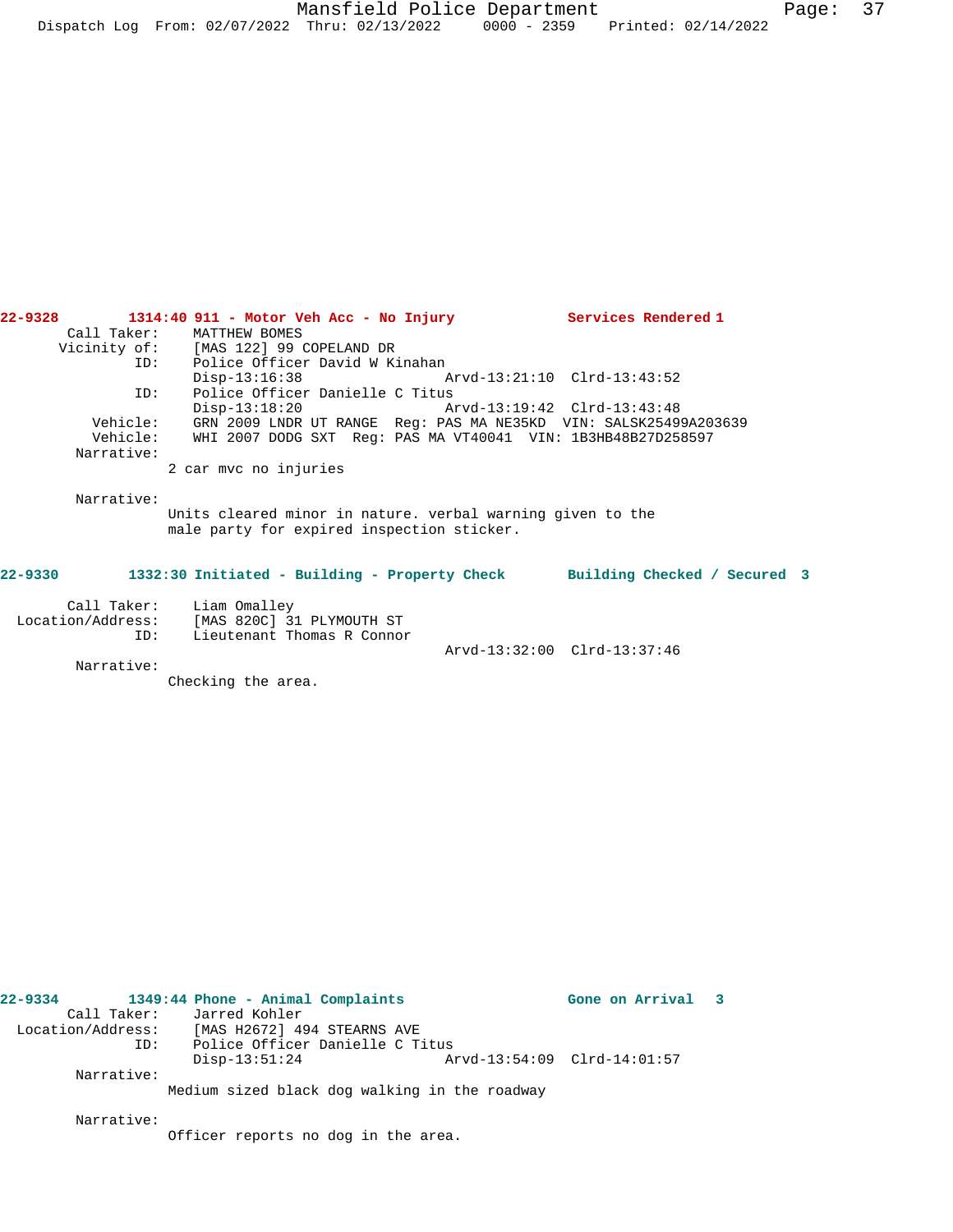Dispatch Log From: 02/07/2022 Thru: 02/13/2022 0000 - 2359 Printed: 02/14/2022

**22-9348 1448:37 Phone - 911 Hang-ups & Verifications Confirmed misdial/Accdntl Call 2**  Call Taker: Jarred Kohler Location/Address: [MAS H3326] 76 BRANCH ST ID: Police Officer Danielle C Titus Disp-14:53:26 Arvd-14:57:36 Clrd-14:59:44 Narrative: Checking on a 911 hang up, female walking her dog. Will meet the officer back at her house. Contact made?: yes Cellphone? (y/n): yes Uncertainty radius: **22-9360 1737:13 Initiated - Building - Property Check Building Checked / Secured 3** Call Taker: Liam Omalley Location/Address: [MAS 820C] 31 PLYMOUTH ST ID: Police Officer David W Kinahan Arvd-17:37:00 Clrd-17:51:33 Narrative: Checking the area. **22-9362 1756:10 Initiated - Building - Property Check Building Checked / Secured 3** Call Taker: Jarred Kohler Location/Address: [MAS 840] 280 SCHOOL ST ID: Detective Patrick J Pennie Arvd-17:56:00 Clrd-18:03:08 Narrative: Checking the area. **22-9367 1817:58 Phone - 911 Hang-ups & Verifications Confirmed misdial/Accdntl Call 2**  Call Taker: Jarred Kohler Location/Address: [MAS] 300 NORTH MAIN ST Apt. #437 ID: Detective Patrick J Pennie Disp-18:19:58 Arvd-18:23:06 Clrd-18:30:32 Narrative: Checking on a 911 accidental, party was attempting to take photos with their phone. No emergency Contact made?: yes Cellphone? (y/n): yes Uncertainty radius: **22-9371 1848:45 911 - Motor Veh Acc - Hit & Run Investigated - Report Taken 1** Call Taker: Dispatcher Judge Katrina<br>Location/Address: [MAS 907D] 390 WEST ST A ess: [MAS 907D] 390 WEST ST Apt. #D<br>ID: Sergeant Robert S Pierce Sergeant Robert S Pierce<br>Disp-18:52:05 Disp-18:52:05 Arvd-18:57:59 Clrd-19:09:53 Vehicle: BLU 2019 TOYT TACOMA Reg: PC MA 6VX463 VIN: 5TFCZ5AN6KX180900 Narrative: Recd a 911 call for a blue pick up truck that was hit while parked in the lot. Refer To Incident: 22MAS-129-OF **22-9374 1905:35 911 - Suspicious Actv / Persn / Veh Investigated - No Report 2** Call Taker: Aaron Figueroa Location/Address: [MAS 418B] ID: Detective Patrick J Pennie Disp-19:09:46 Arvd-19:13:57 Clrd-19:28:48 ID: Sergeant Robert S Pierce Disp-19:10:10 Arvd-19:18:49 Clrd-19:28:48 Narrative: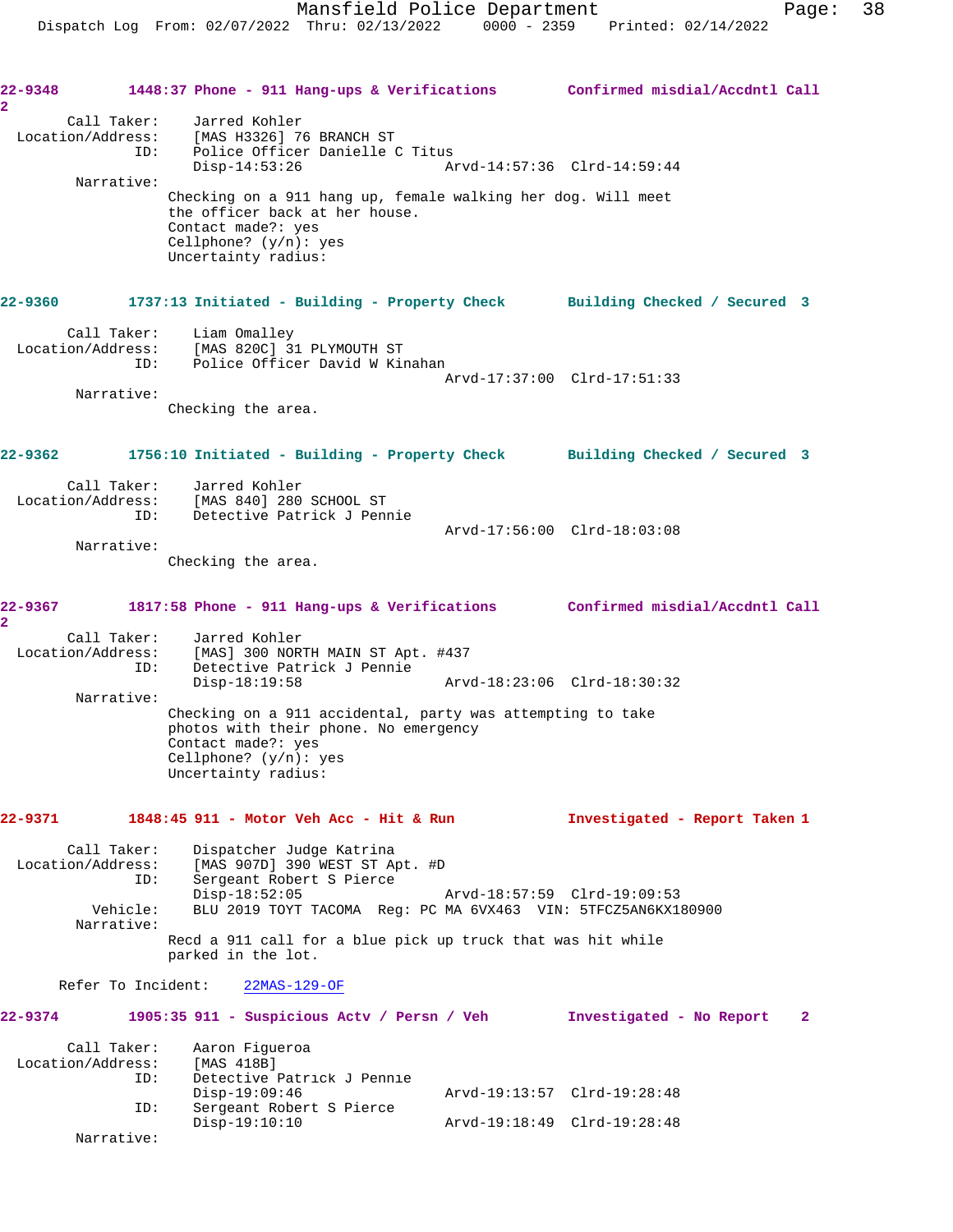**22-9377 1925:59 911 - Disabled Motor Vehicle Vehicle Towed 3**  Call Taker: Aaron Figueroa<br>cion/Address: [MAS 1017] RTE 140 SB Location/Address: ID: Detective Christopher P Walsh Disp-19:28:16 Arvd-19:36:24 Clrd-19:55:32 Vehicle: BLK 2016 LNDR UT DISSPO Reg: PC MA 5TW275 VIN: SALCT2BG2GH622713 Towed: For: Disabled Vehicle By: Central Street Garage To: Central Street Garage Narrative: Caller is reporting a disabled vehicle off ramp from 495 SB Narrative: Central St requested and en route Narrative: tow on scene Narrative: central has the vehicle. **22-9382 1951:42 Initiated - Building - Property Check Building Checked / Secured 3** Call Taker: Stephen Martell Location/Address: [MAS 820C] 31 PLYMOUTH ST ID: Police Officer David W Kinahan Arvd-19:51:00 Clrd-20:12:04 Narrative: Checking the area. **22-9386 2047:34 911 - Well Being Check Gone on Arrival 3**  Call Taker: Aaron Figueroa<br>Location/Address: [MAS 49] 249 N [MAS 49] 249 NORTH MAIN ST ID: Police Officer Jay J Sparrow Disp-20:50:00 Arvd-20:54:00 Clrd-21:01:42 ID: Detective Patrick J Pennie Disp-20:50:13 Arvd-20:54:29 Clrd-21:01:42 Narrative: caller is requesting a check on a male party that was laying in an ally eway, and is now walking down cottage Narrative: Caller described the male as in his 20's with a dark colored hoodie, dark colored sweatpants, black and white sneakers, and dark skinned **22-9397 2211:56 Initiated - Building - Property Check Building Checked / Secured 3** Call Taker: Thomas Scanlan Location/Address: [MAS 820C] 31 PLYMOUTH ST Police Officer David W Kinahan Arvd-22:11:00 Clrd-22:16:06 Vehicle: GRY 2006 NISS ALTIMA Reg: PC MA 1KS390 VIN: 1N4BL11D66N420516 Narrative: Checking the area. Narrative: Checked on vehicle. It was a security guard. **22-9401 2245:18 Initiated - Building - Property Check Building Checked / Secured 3**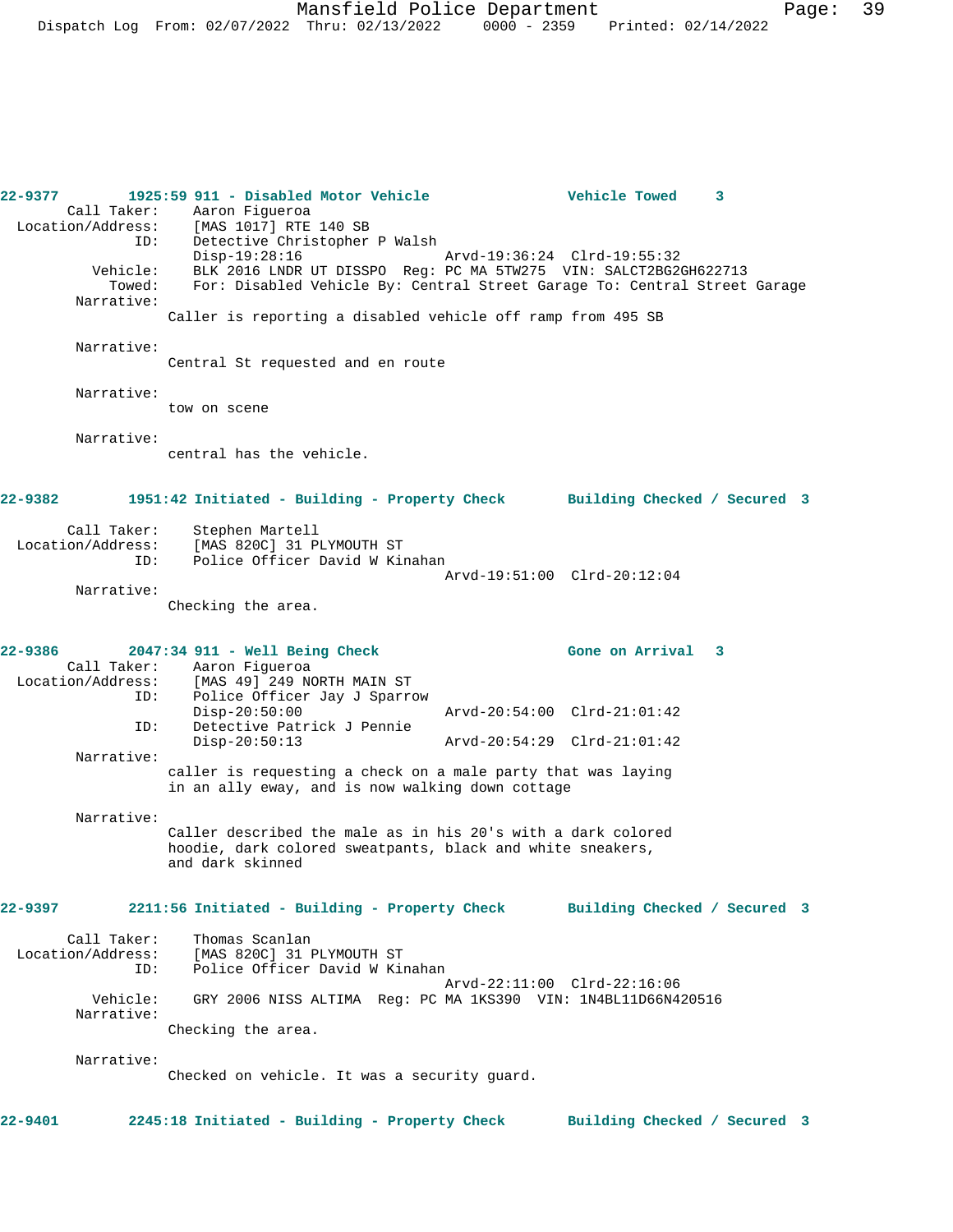Mansfield Police Department Fage: 40 Dispatch Log From: 02/07/2022 Thru: 02/13/2022 0000 - 2359 Printed: 02/14/2022 Call Taker: NICHOLAS GOYETTE Location/Address: [MAS 820C] 31 PLYMOUTH ST ID: Police Officer David W Kinahan Arvd-22:45:00 Clrd-23:00:23 Narrative: Checking the area. **22-9409 2357:45 911 - Erratic Oper MV / Road Rage Unfounded/Unverifed 3** Call Taker: Aaron Figueroa Location/Address: [MAS] RTE 140 NB @ RTE 95 NB ID: Patrolman SCOTT J DION Arvd-00:06:39 Clrd-02/13/2022 @ 00:07:00 Narrative: Caller advised a dark colored suv was driving north bound in the south bound lane of 140 near 95 Narrative: Fox-48 reports checking 140 down to the Mansfield town line, no vehicle matching the description given by RP **For Date: 02/13/2022 - Sunday 22-9415 0019:59 Initiated - Building - Property Check Building Checked / Secured 3** Call Taker: Stephen Martell Location/Address: [MAS 820C] 31 PLYMOUTH ST ID: Officer Raymond E Maigret Arvd-00:19:00 Clrd-00:40:50 Narrative: Checking the area. **22-9434 0149:05 Initiated - Building - Property Check Building Checked / Secured 3** Call Taker: Stephen Martell Location/Address: [MAS 1015] 30 CHAUNCY ST ID: Police Officer Derek M Stark Arvd-01:49:00 Clrd-02:04:20 Vehicle: WHI 2020 KIA UT Reg: PC FL QNKC37 VIN: KNDJ23AU7L7703754 Narrative: Checking the area. **22-9436 0153:39 Initiated - Building - Property Check Building Checked / Secured 3** Call Taker: Stephen Martell Location/Address: [MAS 1002] 250 EAST ST ID: Police Officer Meghan Birnie Arvd-01:53:00 Clrd-02:02:17 Narrative: Checking the area. **22-9437 0154:09 Initiated - Building - Property Check Building Checked / Secured 3** Call Taker: Stephen Martell Location/Address: [MAS 219] 12 GILES PL ID: Police Officer Christopher D Sorge Arvd-01:54:00 Clrd-01:59:41 Narrative: Checking the area. **22-9438 0159:47 Initiated - Building - Property Check Building Checked / Secured 3** Call Taker: Thomas Scanlan Location/Address: [MAS 2] 60 FORBES BLVD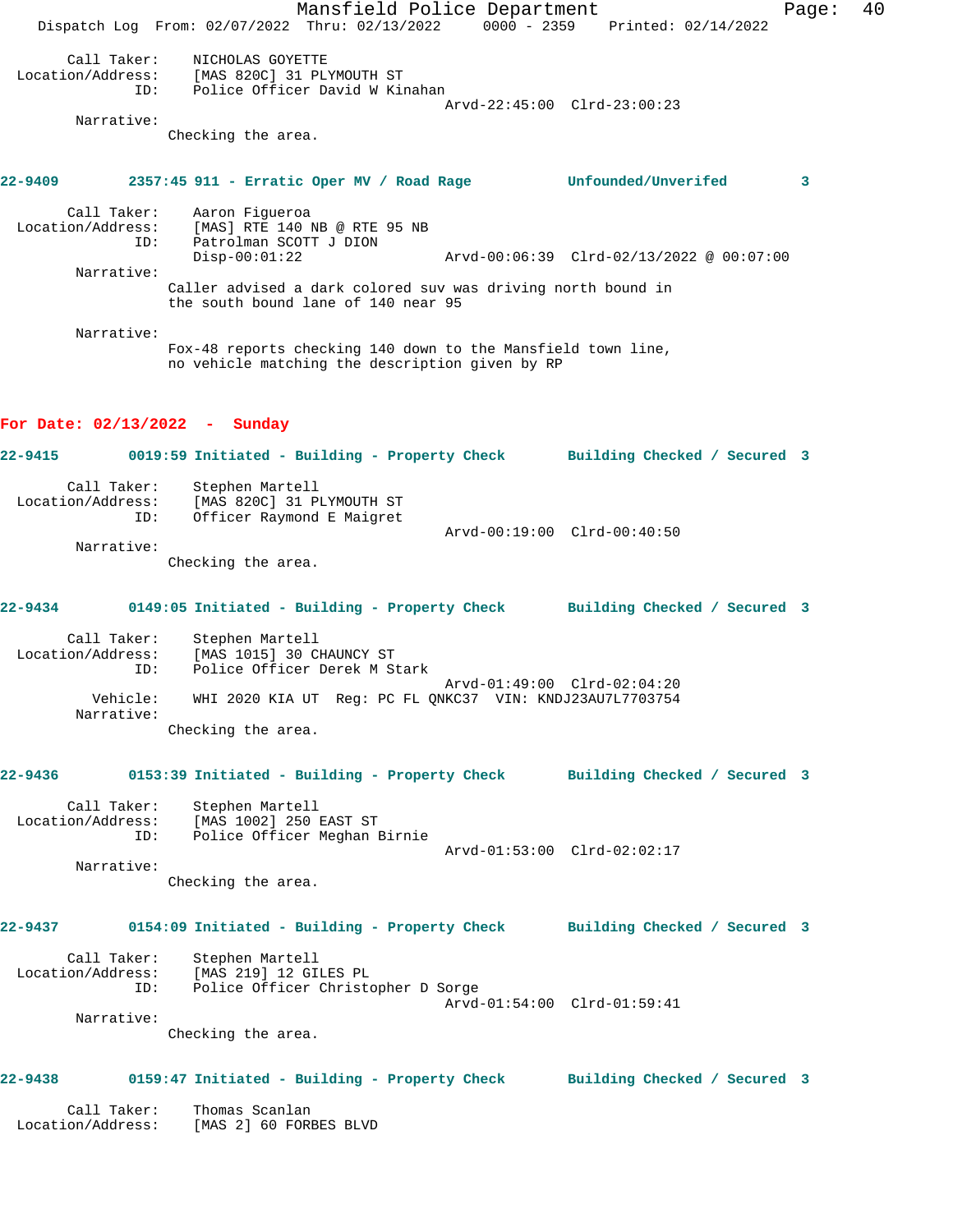Mansfield Police Department Page: 41 Dispatch Log From: 02/07/2022 Thru: 02/13/2022 0000 - 2359 Printed: 02/14/2022 ID: Police Officer Christopher D Sorge Arvd-01:59:00 Clrd-02:07:22 Narrative: Checking the area. **22-9439 0203:22 Initiated - Building - Property Check Building Checked / Secured 3** Call Taker: Thomas Scanlan Location/Address: [MAS 820C] 31 PLYMOUTH ST ID: Officer Raymond E Maigret Arvd-02:03:00 Clrd-02:03:00 Narrative: Checking the area. **22-9441 0203:21 Initiated - Building - Property Check Building Checked / Secured 3** Call Taker: Stephen Martell Location/Address: [MAS 820C] 31 PLYMOUTH ST ID: Officer Raymond E Maigret Arvd-02:03:00 Clrd-02:51:13 Narrative: Checking the area. **22-9444 0212:59 Initiated - Building - Property Check Building Checked / Secured 3** Call Taker: Stephen Martell Location/Address: [MAS 281A] 1 CROCKER ST ID: Police Officer Derek M Stark Arvd-02:12:00 Clrd-02:19:14 Narrative: Checking the area. **22-9445 0216:51 Phone - Noise Complaint Spoken To 2**  Call Taker: NICHOLAS GOYETTE Location/Address: [MAS 447H] 26 BICENTENNIAL CT Apt. #M ID: Police Officer Meghan Birnie Disp-02:19:11 Arvd-02:22:38 Clrd-02:36:34 ID: Police Officer Derek M Stark Arvd-02:22:42 Clrd-02:36:34 Vehicle: WHI 2013 KIA FORTA Reg: PC MA 89AK60 VIN: KNAFU4A20D5740417 Narrative: caller reports a noise complaint. Female who lives above him in apartment M is smashing the floor and cussed him out earlier in the night. **22-9454 0308:14 Initiated - Parking Violations Citation / Warning Issued 3** Call Taker: Stephen Martell Location/Address: [MAS 1039] 242 NORTH MAIN ST ID: Police Officer Derek M Stark Arvd-03:08:00 Clrd-03:52:35 Vehicle: WHI 2017 CHEV TK SILVERAD Reg: PC NH 4792366 VIN: 1GCVKSEC9HZ195117 Vehicle: BLK 2017 HYUN 4D ELANTR Reg: PC MA 157F60 VIN: 5NPD84LF2HH068736 Vehicle: YEL 1999 TOYT 4D CAMRY Reg: PC MA 748KN9 VIN: 4T1BG22K4XU920386 Vehicle: GRY 2015 BMW 4D 328 Reg: PC MA 8YB629 VIN: WBA8Z5C5XFGS36374 Narrative: Parking enforcement. Narrative: The following vehicles issued overnight parking citations. North Main Street MA-157T60 Old Colony Way NH-4792366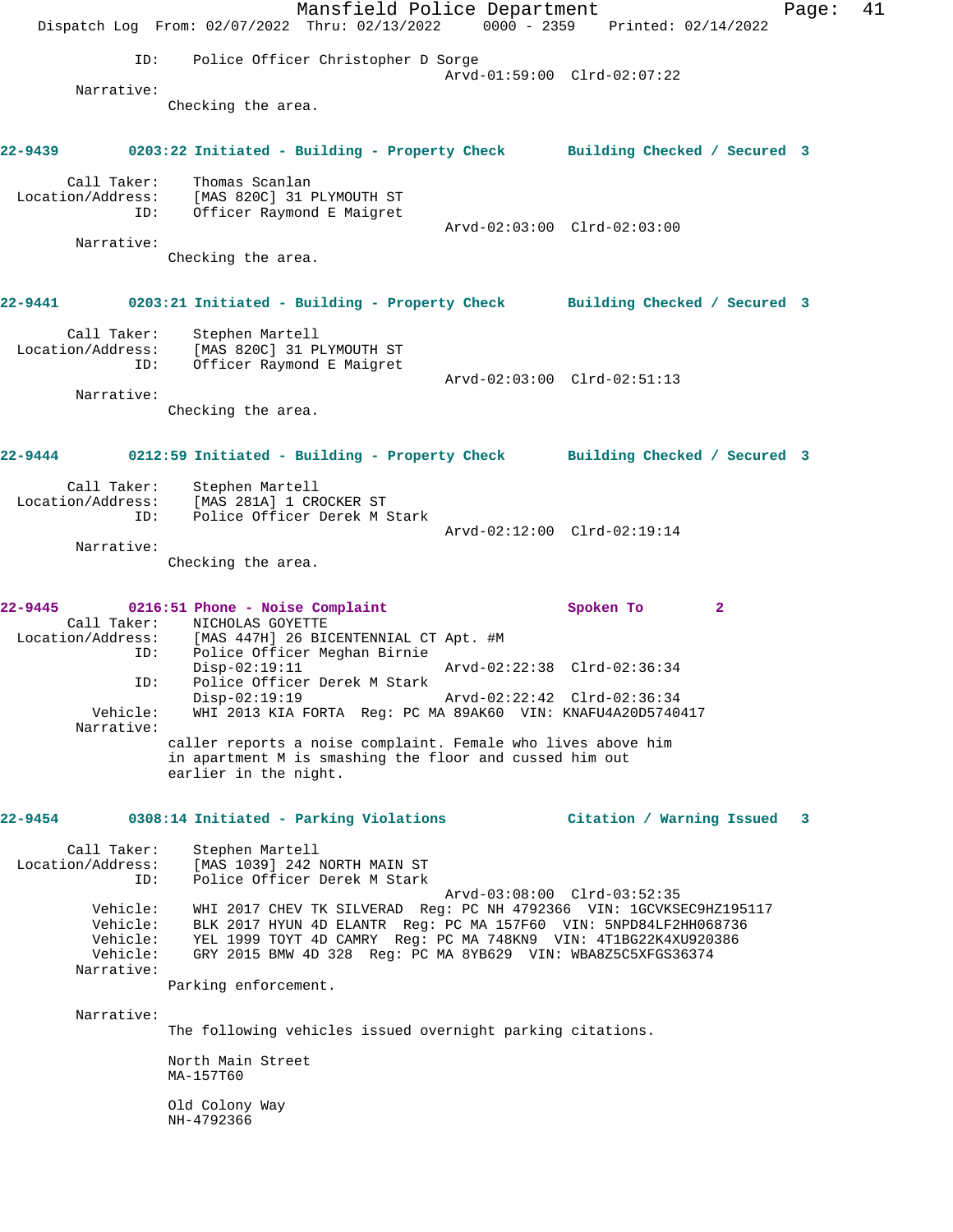Mansfield Police Department Page: 42 Dispatch Log From: 02/07/2022 Thru: 02/13/2022 0000 - 2359 Printed: 02/14/2022 Cottage Street MA-748KN9 High Street MA-8YB629 **22-9456 0329:38 Initiated - Building - Property Check Building Checked / Secured 3** Call Taker: Stephen Martell Location/Address: [MAS 139] 265 FRUIT ST ID: Police Officer Meghan Birnie Arvd-03:29:00 Clrd-03:34:34 Narrative: Checking the area. **22-9459 0406:34 Initiated - Building - Property Check Building Checked / Secured 3** Call Taker: Stephen Martell Location/Address: [MAS 820C] 31 PLYMOUTH ST<br>ID: Officer Raymond E Maigret Officer Raymond E Maigret Arvd-04:06:00 Clrd-04:15:14 Narrative: Checking the area. **22-9460 0417:18 Initiated - Building - Property Check Building Checked / Secured 3** Call Taker: Stephen Martell Location/Address: [MAS 814] 50 WEST CHURCH ST ID: Police Officer Derek M Stark Arvd-04:17:00 Clrd-04:24:06 Narrative: Checking the area. **22-9464 0601:18 Initiated - Building - Property Check Building Checked / Secured 3** Call Taker: Stephen Martell Location/Address: [MAS 820C] 31 PLYMOUTH ST ID: Officer Raymond E Maigret Arvd-06:01:00 Clrd-06:08:51 Narrative: Checking the area. **22-9465 0618:31 Initiated - Building - Property Check Building Checked / Secured 3** Call Taker: Stephen Martell Location/Address: [MAS] FRUIT ST ID: Police Officer Meghan Birnie Arvd-06:18:00 Clrd-06:22:43 Narrative: Checking the area. Narrative: secure **22-9478 0834:56 Phone - Assist Fire Department Referred to Other Agency 2** Call Taker: Savannah Karch Location/Address: [MAS] 147 SOUTH MAIN ST ID: Police Officer Derek M Stark Disp-08:35:56 Arvd-08:43:05 Clrd-08:43:08 Narrative: Assisting the FD with a fire related incident. Nature: fire alarm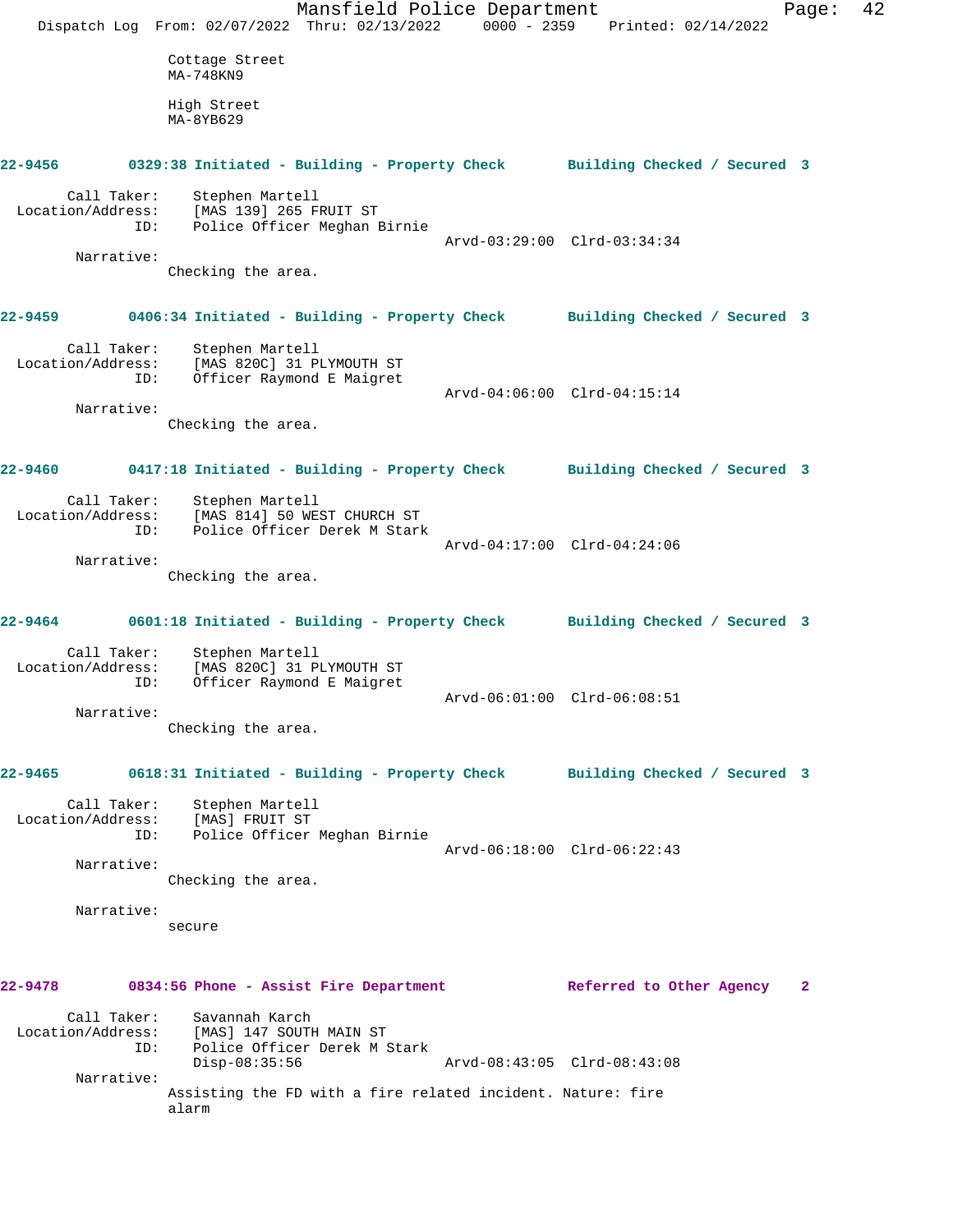Mansfield Police Department Fage: 43 Dispatch Log From: 02/07/2022 Thru: 02/13/2022 0000 - 2359 Printed: 02/14/2022 **22-9484 0856:26 911 - 911 Hang-ups & Verifications Confirmed misdial/Accdntl Call 2**  Call Taker: MATTHEW BOMES Location/Address: [MAS 840G100] 280 SCHOOL ST Apt. #G100 ID: Police Officer Michael T Fitzgerald Disp-08:59:24 Arvd-09:10:01 Clrd-09:12:30 Narrative: party was carring items in the restraunt front door is open **22-9491 0930:04 Phone - Assist Fire Department Cancelled Enroute 2**  Call Taker: Savannah Karch Location/Address: [MAS] 25 COACH RD ID: Police Officer Derek M Stark Disp-09:31:09 Clrd-09:37:25 Narrative: Assisting the FD with a fire related incident. Nature: fire alarm activation, direct call to the station **22-9498 1005:52 Initiated - Building - Property Check Building Checked / Secured 3** Call Taker: Savannah Karch Location/Address: [MAS 820C] 31 PLYMOUTH ST ID: Detective Christopher P Walsh Arvd-10:05:00 Clrd-10:17:44 Narrative: Checking the area. **22-9512 1020:57 Other - Follow up Investigation Services Rendered 3**  Call Taker: Civilian William Galarneau Location/Address: [MAS 451B] 500 EAST ST ID: Police Officer Derek M Stark Disp-11:35:28 Arvd-11:35:36 Clrd-11:35:40 Narrative: Conducting a follow up in the area to a previously reported incident. **22-9511 1131:32 Initiated - Building - Property Check Building Checked / Secured 3** Call Taker: Savannah Karch Location/Address: [MAS] 905 SOUTH MAIN ST ID: Police Officer Michael T Fitzgerald Arvd-11:31:00 Clrd-11:35:55 Narrative: Checking the area. **22-9514 1142:13 Initiated - Building - Property Check Building Checked / Secured 3** Call Taker: Savannah Karch Location/Address: [MAS 2] 60 FORBES BLVD ID: Police Officer Michael T Fitzgerald Arvd-11:42:00 Clrd-11:49:06 Narrative: Checking the area.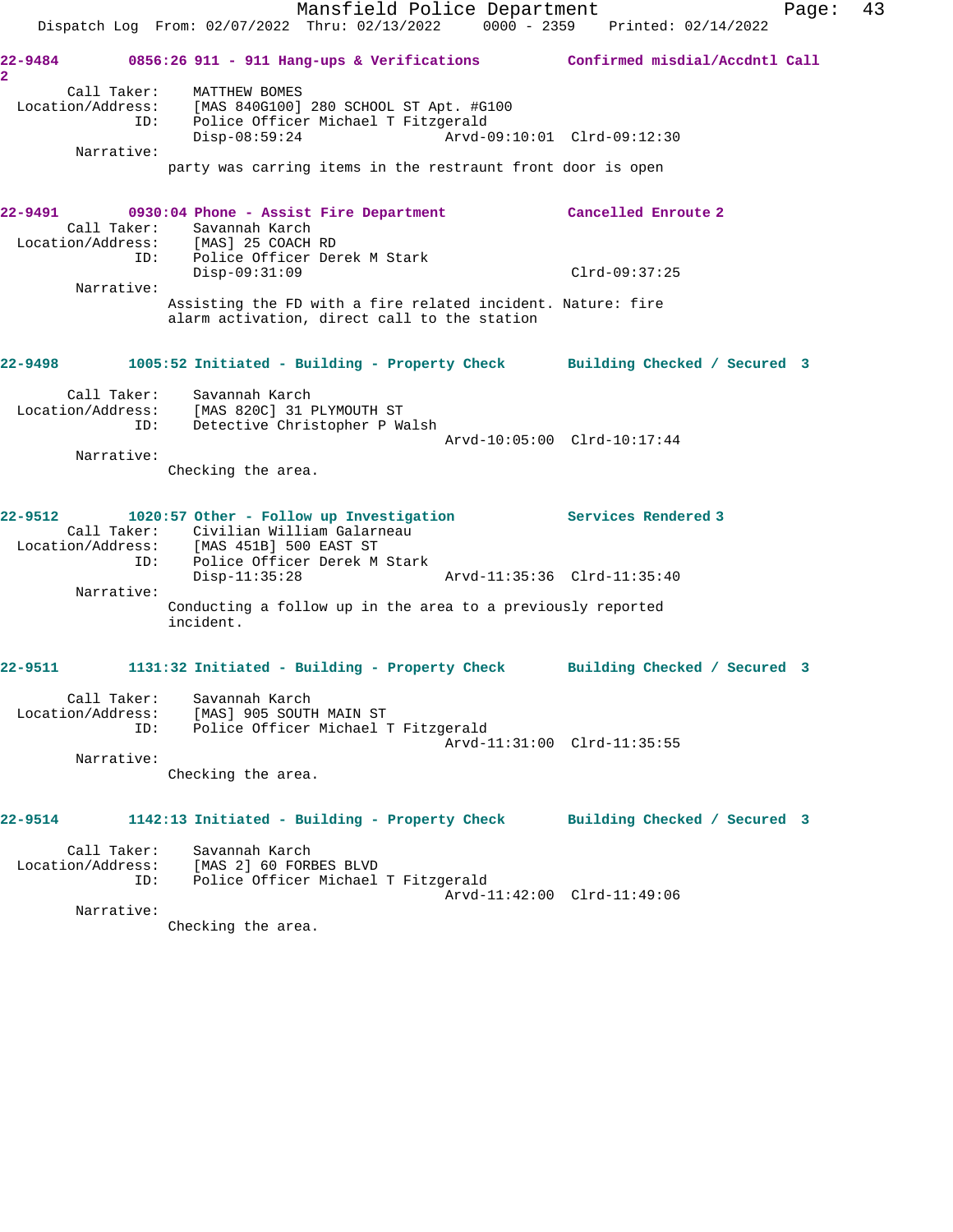**22-9517 1228:47 Initiated - Building - Property Check Building Checked / Secured 3** Call Taker: Savannah Karch Location/Address: [MAS 820C] 31 PLYMOUTH ST ID: Detective Christopher P Walsh Arvd-12:28:00 Clrd-12:52:11 Narrative: Checking the area. **22-9524 1313:38 Phone - Motor Veh Acc - w/Injury Vehicle Towed 1**  Call Taker: Savannah Karch Location/Address: [MAS] 54 SOUTH MAIN ST Police Officer Michael T Fitzgerald<br>Disp-13:14:15 Arvd-1 Disp-13:14:15 Arvd-13:17:08 Clrd-13:46:41 ID: Police Officer David J Pepicelli<br>Disp-13:17:49 Art Disp-13:17:49 Arvd-13:27:13 Clrd-13:47:33 Vehicle: BLU 2013 HYUN ELANTR Reg: PC MA 19JY29 VIN: 5NPDH4AE3DH273308 Towed: For: Accident By: Central Street Garage To: Central Street Garage Narrative: mva car vs pole Narrative: Central Street en route for the tow Narrative: Central street on location, road shut down for removal Narrative: Meld on location Narrative: M15 advises both units clear, MELD to evaluate and advise if further assistance is needed Refer To Accident: 22MAS-53-AC **22-9527 1417:58 Initiated - Building - Property Check Building Checked / Secured 3** Call Taker: Savannah Karch<br>Location/Address: [MAS 820C] 31 I Location/Address: [MAS 820C] 31 PLYMOUTH ST ID: Detective Christopher P Walsh Arvd-14:17:00 Clrd-02/14/2022 @ 02:53:53 Narrative: Checking the area.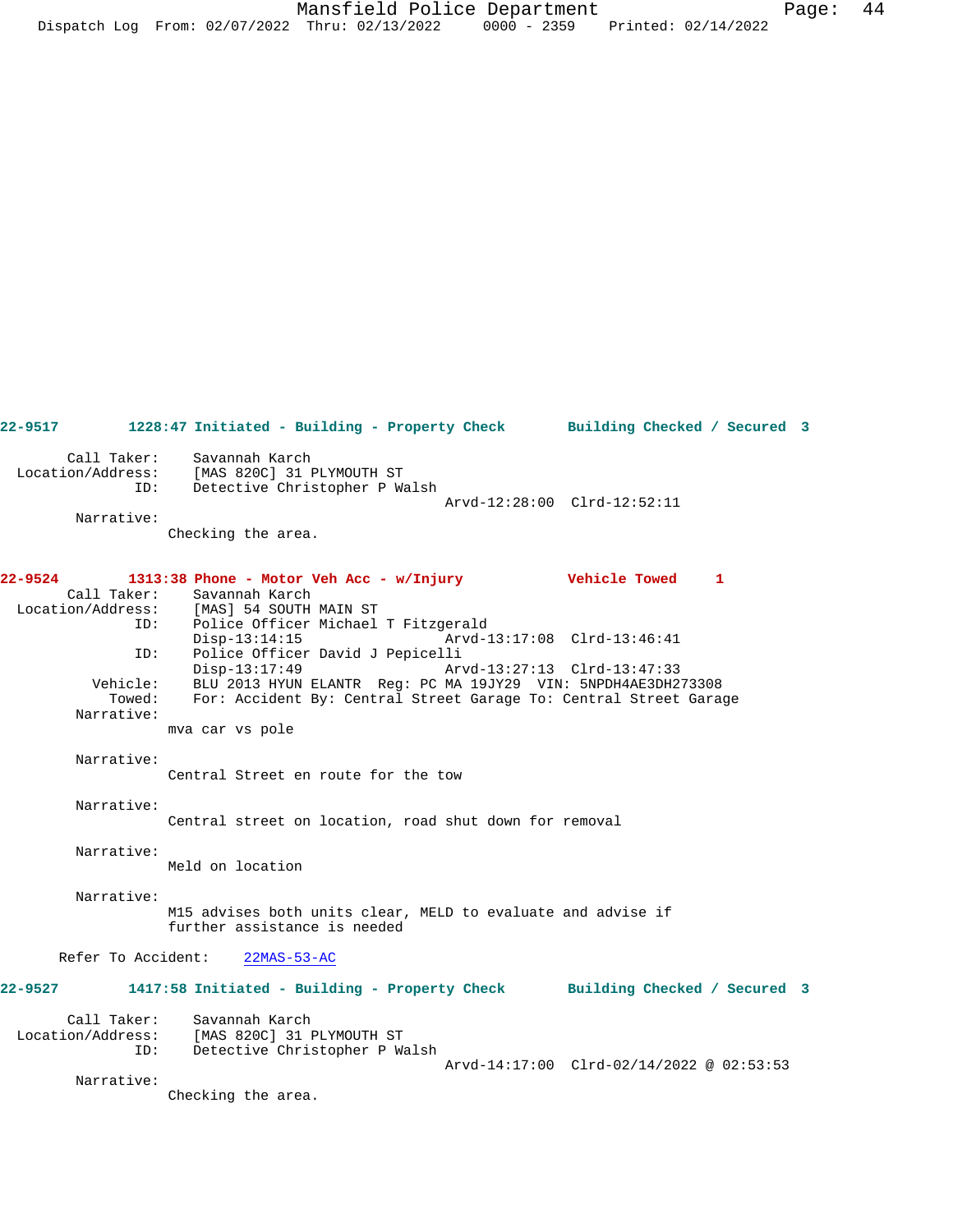Mansfield Police Department Fage: 45 Dispatch Log From: 02/07/2022 Thru: 02/13/2022 0000 - 2359 Printed: 02/14/2022 **22-9597 1625:10 911 - Motor Veh Acc - No Injury Services Rendered 1**  Call Taker: CARLY MORIARTY Location/Address: [MAS] THOMAS ST ID: Police Officer David J Pepicelli Disp-16:27:40 Enrt-16:27:40 Arvd-16:30:41 Clrd-17:00:12 Narrative: Caller reporting he hit a parked vehicle, no injuries **22-9605 1643:50 911 - Motor Veh Acc - No Injury Services Rendered 1**  Call Taker: CARLY MORIARTY Location/Address: [MAS 15D] 89 FORBES BLVD ID: Police Officer Joshua S Ellender Disp-16:43:55 Enrt-16:43:55 Arvd-16:43:55 Clrd-16:59:16 Narrative: M3 onsited vehicle off the roadway **22-9606 1703:20 Other - Lost / Found Property Services Rendered 3**  Call Taker: CARLY MORIARTY Location/Address: [MAS H5755] 18 MARJAC WAY ID: Police Officer Michael N Fenore Disp-17:03:20 Enrt-17:03:20 Arvd-17:03:20 Clrd-17:04:49 Narrative: M4 attempting to return lost property **22-9607 1705:00 911 - Animal Complaints Unfounded/Unverifed 3** Call Taker: CARLY MORIARTY Location/Address: [MAS H6134] 405 PRATT ST ID: Police Officer Michael N Fenore Disp-17:06:28 Enrt-17:06:28 Arvd-17:10:57 Clrd-17:27:43 Narrative: Passerby reporting a loose dog in the area, no further description. Narrative: ACO Collins reporting another missing boxer. **22-9608 1707:00 911 - Motor Veh Acc - No Injury Services Rendered 1**  Call Taker: CARLY MORIARTY Vicinity of: [MAS] 377 CHAUNCY ST ID: Police Officer Joshua S Ellender Disp-17:09:09 Enrt-17:09:09 Arvd-17:12:06 Clrd-17:37:57 ID: Police Officer David J Pepicelli Disp-17:09:22 Enrt-17:09:22 Arvd-17:12:09 Clrd-17:34:25 Narrative: 2 car mva no injuries **22-9613 1715:00 911 - Motor Veh Acc - No Injury Unfounded/Unverifed 1** Call Taker: CARLY MORIARTY Location/Address: [MAS H2238] 53 EAST ST ID: Police Officer Michael N Fenore Disp-17:33:34 Enrt-17:33:34 Arvd-17:33:44 Clrd-17:37:34 Narrative: Report of a 1 car mva Narrative: Vehicle was goa **22-9615 1727:00 911 - Motor Veh Acc - No Injury Services Rendered 1**  Call Taker: CARLY MORIARTY Location/Address: [MAS H3038] 410 PRATT ST ID: Police Officer Michael N Fenore Disp-17:27:00 Enrt-17:27:00 Arvd-17:27:00 Clrd-17:33:13 Narrative: 2 car mva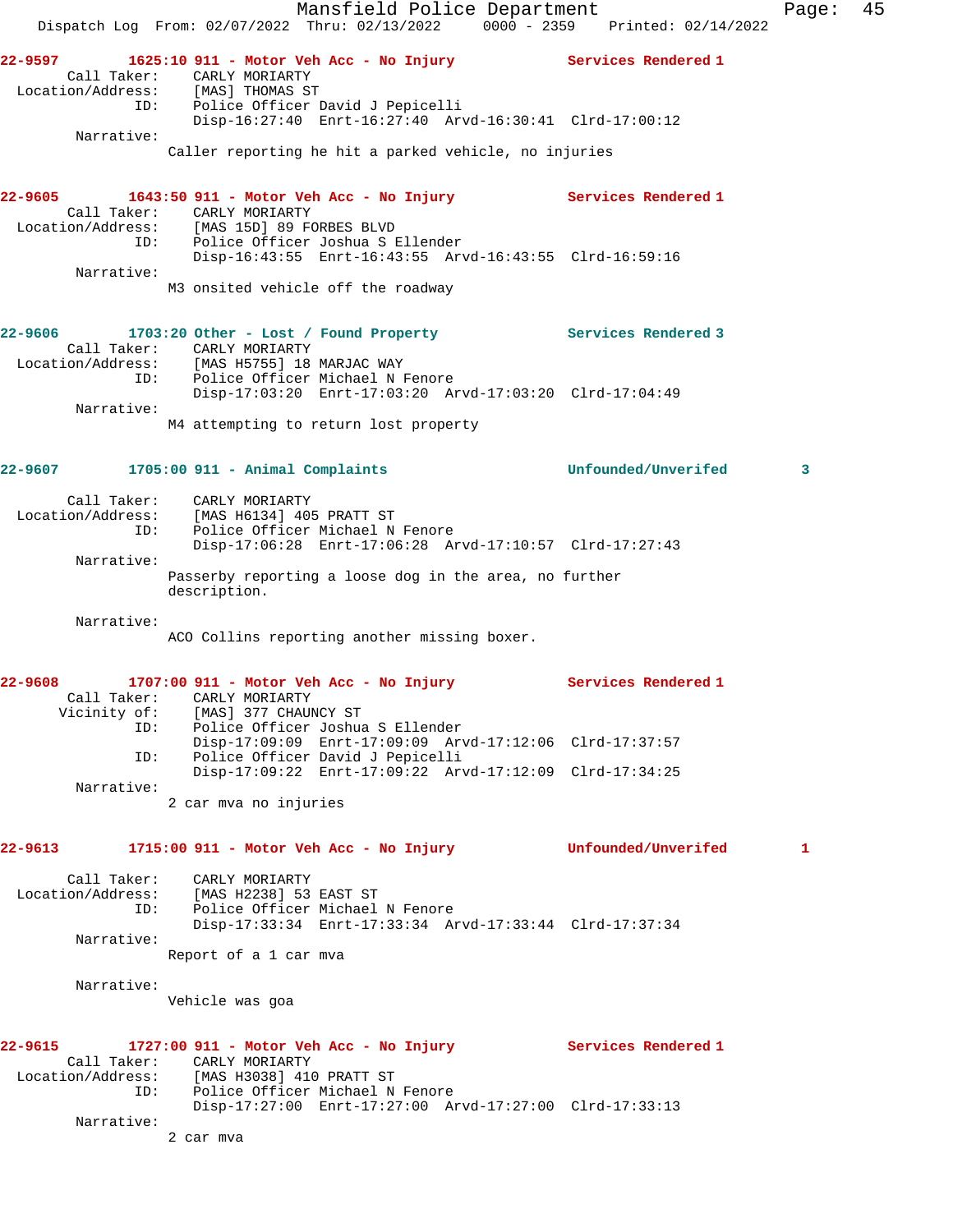**22-9618 1744:00 911 - Motor Veh Acc - No Injury Services Rendered 1** 

 Call Taker: CARLY MORIARTY Location/Address: [MAS 451B] 500 EAST ST ID: Sergeant Robert S Pierce Disp-17:45:28 Enrt-17:45:28 Arvd-17:45:28 Clrd-17:51:35 Narrative: M1 on sighted a 2 car mva in front of the station Narrative: Pper exchange only **22-9619 1749:00 Radio - Building - Property Check Building Checked / Secured 3** Call Taker: CARLY MORIARTY Location/Address: [MAS 820C] 31 PLYMOUTH ST Narrative: Checking the area. **22-9621 1752:00 911 - Motor Veh Acc - No Injury Vehicle Towed 1**  Call Taker: CARLY MORIARTY Location/Address: [MAS H1027] 1016 WEST ST ID: Sergeant Robert S Pierce Disp-17:55:41 Enrt-17:55:41 Arvd-17:57:38 Clrd-18:02:55 ID: Police Officer Joshua S Ellender Disp-17:57:59 Enrt-17:57:59 Arvd-18:02:38 Clrd-18:46:32 Narrative: 2 car mva no injuries Narrative: Central Street enroute **22-9628 1841:00 911 - Suspicious Actv / Persn / Veh Services Rendered 2**  Call Taker: CARLY MORIARTY Location/Address: [MAS H5534] 18 HAWTHORNE CT ID: Police Officer David J Pepicelli Disp-18:48:35 Enrt-18:48:35 Arvd-18:56:46 Clrd-18:59:24 ID: Sergeant Robert S Pierce Disp-18:47:47 Enrt-18:47:47 Arvd-18:53:15 Clrd-18:59:44 Vehicle: BLK 2015 FORD PK F350 Reg: PC MA 9RTH60 VIN: 1FT8X3BT3FEC29436 Narrative: Cp reporting a black pick up parked in the cul de sac for almost 2 hours with the lights on, unsure if anyone is in it. Narrative: Vehicle is on and unoccupied. Vehicle is locked and most likely belongs to someone working in the area **22-9563 2019:00 Phone - Suspicious Actv / Persn / Veh Services Rendered 2**  Call Taker: Michael Mezhberg Location/Address: [MAS H4724] 11 WINTHROP AVE ID: Police Officer Joshua S Ellender Arvd-20:26:21 Clrd-20:28:17 Narrative: Narrative: 02/13/2022 2020 LAKO, TARA Truck idling in the middle of the street. Narrative: 02/13/2022 2028 Casey, William Truck advised and will be parking in the lot for the night 22-9566 2212:00 Other - Disabled Motor Vehicle **Services Rendered 3**  Call Taker: Michael Mezhberg Location/Address: [MAS] 464 SCHOOL ST @ 10 PLYMOUTH ST ID: Sergeant Robert S Pierce Arvd-22:12:00 Clrd-22:15:54 Vehicle: BLU 2020 BMW 840XI Reg: PC MA 2MRP15 VIN: WBAGV4C07LCD74949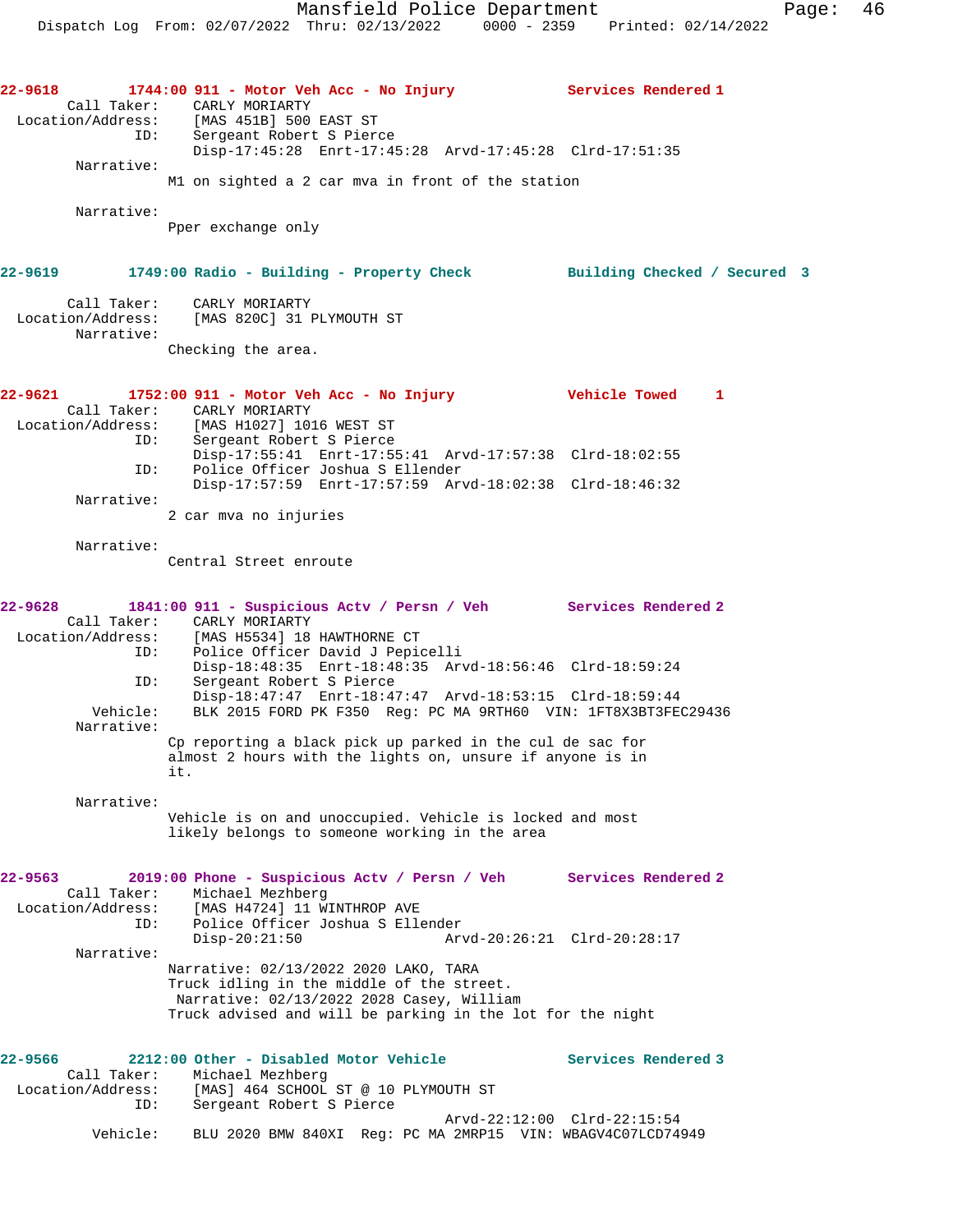|                | Mansfield Police Department                                                                                                                                                                                                       |                                | Page: | 47 |
|----------------|-----------------------------------------------------------------------------------------------------------------------------------------------------------------------------------------------------------------------------------|--------------------------------|-------|----|
|                | Dispatch Log From: 02/07/2022 Thru: 02/13/2022 0000 - 2359 Printed: 02/14/2022                                                                                                                                                    |                                |       |    |
| Narrative:     | Narrative: 02/13/2022 2212 Casey, William<br>Reported DMV in the area.<br>Narrative: 02/13/2022 2216 Casey, William<br>Operator was lost and looking for the highway                                                              |                                |       |    |
| $\overline{a}$ | 22-9567 2220:00 911 - 911 Hang-ups & Verifications                                                                                                                                                                                | Confirmed misdial/Accdntl Call |       |    |
| ID:            | Call Taker: Michael Mezhberg<br>Location/Address: [MAS H785] 50 YORK RD<br>Police Officer Joshua S Ellender<br>$Disp-22:22:15$                                                                                                    |                                |       |    |
| Narrative:     | 02/13/2022 2221 LAKO, TARA<br>CP stated it was an accidental call.                                                                                                                                                                |                                |       |    |
|                | 22-9577 2342:00 Phone - Motor Veh Acc - No Injury Services Rendered 1<br>Call Taker: Michael Mezhberg<br>Location/Address: [MAS] 119 PARK ST @ 4 WILLIS ST<br>Vehicle: GRY 2010 HOND FIT Req: PC MA 95GN80 VIN: JHMGE8G47AC036001 |                                |       |    |
| Narrative:     | Narrative: 02/13/2022 2343 Casey, William<br>Modified By: 02/13/2022 2346 Casey, William<br>Single car mva M12 on location<br>Narrative: 02/13/2022 2346 Casey, William                                                           |                                |       |    |

Car was able to be dug out and on its way. No injuries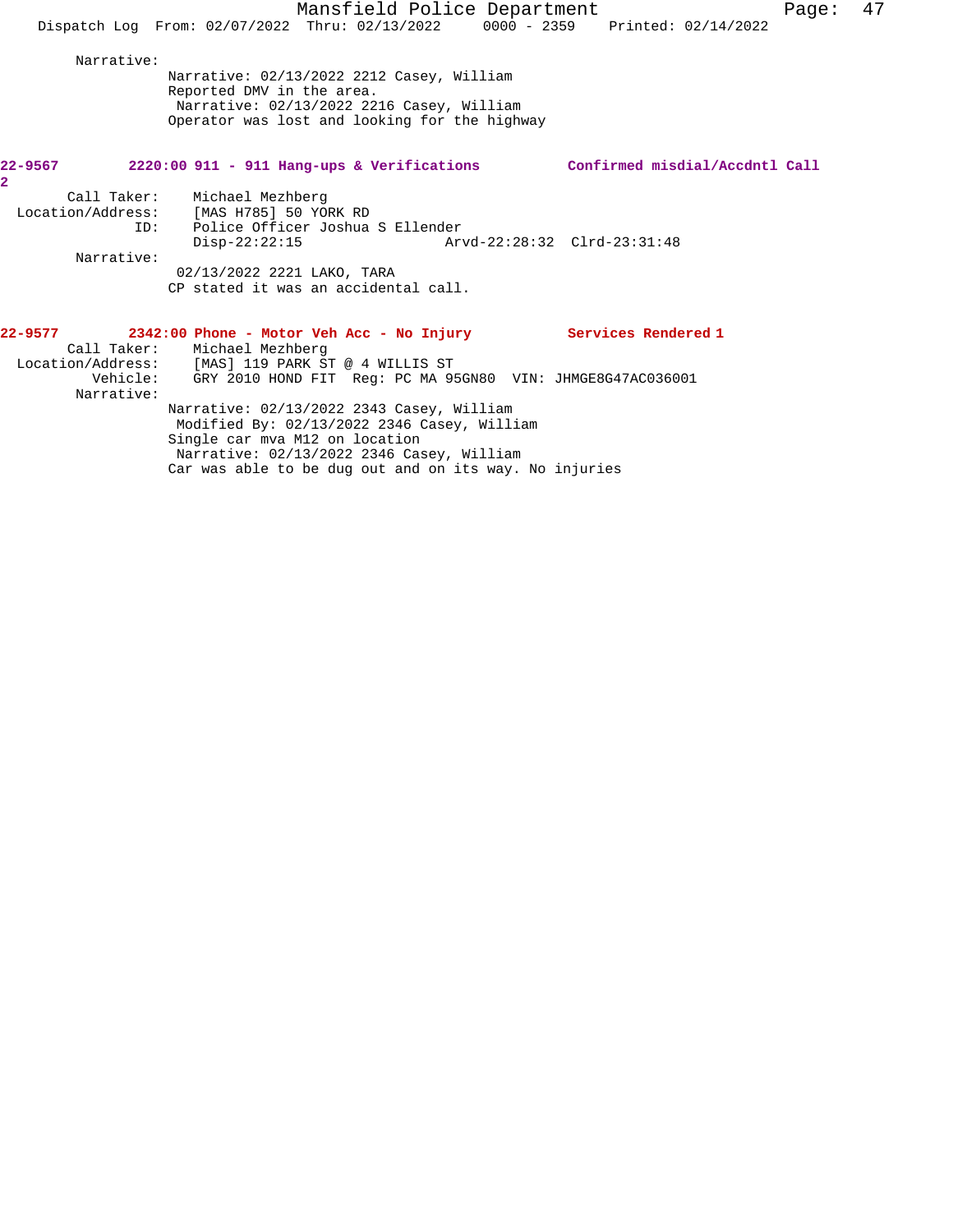**For Date: 02/14/2022 - Monday Call Number Time Call Reason Action Priority 22-9538 0120 Initiated - Building - Property Check Building Checked / Secured 3** Call Taker: Police Officer Derek M Stark Location/Address: [MAS] MYSTIC LN ID: Police Officer Derek M Stark Arvd-03:18:38 Clrd-03:18:51 Narrative: Checking the area. **22-9539 0145 Initiated - Building - Property Check Building Checked / Secured 3** Call Taker: Police Officer Derek M Stark Location/Address: [MAS] 42 ECHO HILLS DR @ 18 MARJAC WAY ID: Police Officer Derek M Stark Arvd-03:21:35 Clrd-03:21:45 Narrative: Checking the area and surrounding nieghborhoods due to MV B&E's **22-9541 0210 Initiated - Parking Violations Citation / Warning Issued 3** Call Taker: Police Officer Derek M Stark

 Location/Address: [MAS] NORTH MAIN ST ID: Police Officer Derek M Stark Arvd-03:23:36 Clrd-03:25:49 Vehicle: GRY 2005 FORD UT EXPLOR Reg: PC MA 1GB272 VIN: 1FMZU73E55ZA05902 Narrative: Following vehicle(s) issued overnight parking citations.

> Old Colony Way MA-1GB272

**22-9542 0221 Initiated - Building - Property Check Building Checked / Secured 3** Call Taker: Police Officer Derek M Stark Location/Address: [MAS 1015] 30 CHAUNCY ST

 ID: Police Officer Derek M Stark Arvd-03:26:57 Clrd-03:27:06 Narrative:

Checking the area.

**22-9543 0231 Initiated - Building - Property Check Building Checked / Secured 3**

 Call Taker: Police Officer Derek M Stark Location/Address: [MAS 281A] 1 CROCKER ST ID: Police Officer Derek M Stark

Arvd-03:28:08 Clrd-03:28:30

Checking the area.

**22-9544 0243 Initiated - Building - Property Check Building Checked / Secured 3**

Call Taker: Police Officer Derek M Stark<br>Location/Address: [MAS 834] 261 CHAUNCY ST<br>ID: Police Officer Derek M Stark [MAS 834] 261 CHAUNCY ST Police Officer Derek M Stark Arvd-03:29:28 Clrd-03:29:41

Narrative:

Narrative:

Checking the area.

**22-9546 0253 Initiated - Building - Property Check Building Checked / Secured 3**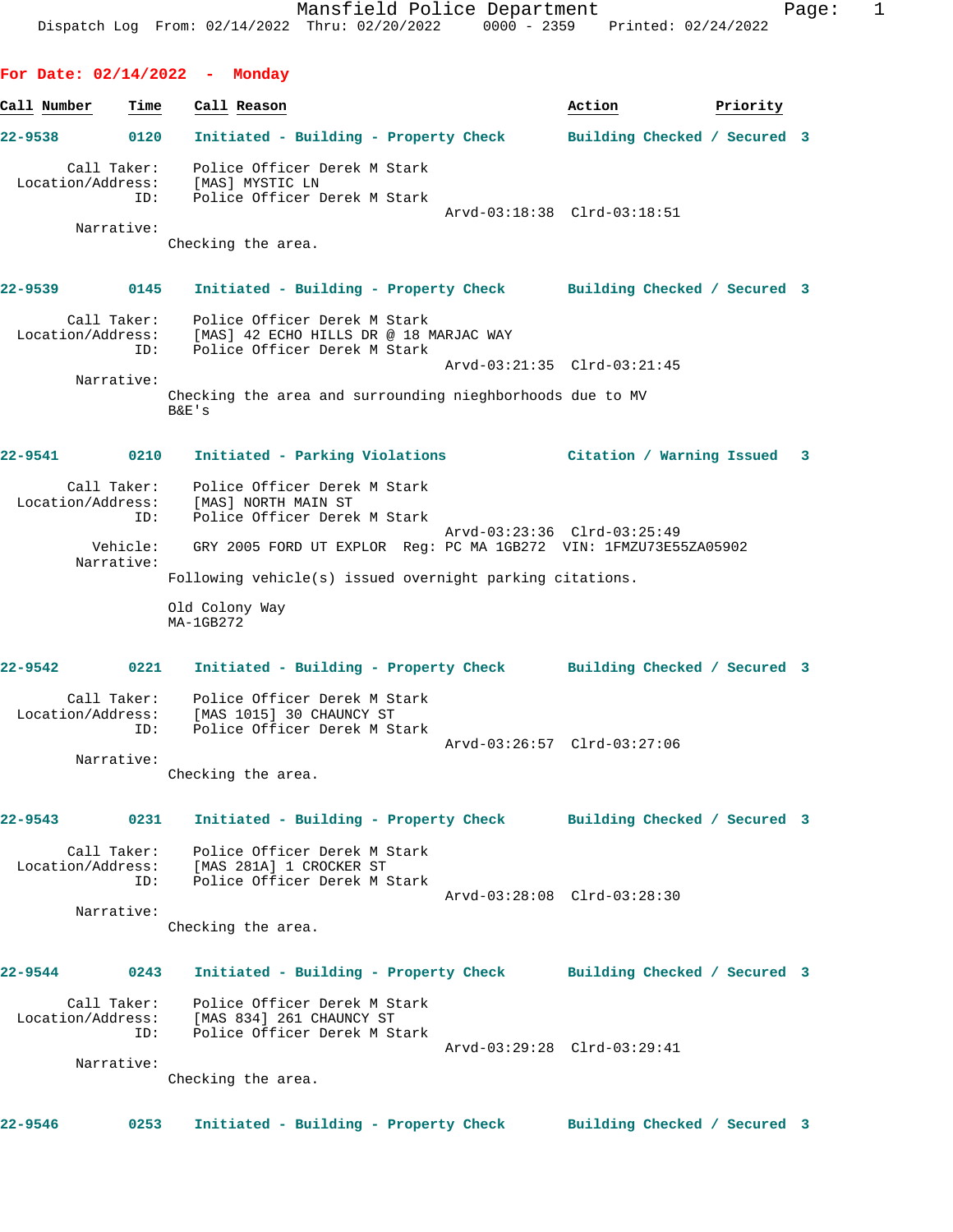Mansfield Police Department Fage: 2 Dispatch Log From: 02/14/2022 Thru: 02/20/2022 0000 - 2359 Printed: 02/24/2022 Call Taker: Police Officer Derek M Stark Location/Address: [MAS H2553] 149 COURT ST ID: Police Officer Derek M Stark Arvd-03:30:31 Clrd-03:30:52 Narrative: Checking the area. **22-9547 0320 Initiated - Building - Property Check Building Checked / Secured 3** Call Taker: Police Officer Derek M Stark Location/Address: [MAS 1002] 250 EAST ST ID: Police Officer Derek M Stark Arvd-03:32:06 Clrd-03:32:22 Narrative: Checking the area. **22-9553 0339 Initiated - Building - Property Check Building Checked / Secured 3** Call Taker: Police Officer Derek M Stark Location/Address: [MAS] 4 ERICK RD @ 15 BONNEY LN ID: Police Officer Derek M Stark Arvd-03:39:51 Clrd-03:48:05 Narrative: Checking the area. **22-9569 0421 Initiated - Building - Property Check Building Checked / Secured 3** Call Taker: Police Officer Derek M Stark Location/Address: [MAS 992] 660 EAST ST ID: Police Officer Derek M Stark Arvd-04:21:28 Clrd-04:21:34 Narrative: Checking the area. **22-9598 0621:31 Initiated - Motor Vehicle Stop Citation / Warning Issued 3** Call Taker: William Casey Location/Address: [MAS] 660 EAST ST @ 25 FRANKLIN ST ID: Police Officer Christopher D Sorge Arvd-06:21:00 Clrd-06:27:48 Vehicle: BLK 2012 VOLK PASSAT Reg: PC MA 4FX631 VIN: 1VWBP7A3XCC027079 Narrative: Out with mvst Narrative: Citation for speed and failure to stop at redlight **22-9603 0638:17 Initiated - Building - Property Check Building Checked / Secured 3** Call Taker: Fournier Elin Vicinity of: [MAS] FRUIT ST ID: Police Officer Derek M Stark [MAS] FRUIT ST<br>Police Officer Derek M Stark<br>Arvd-06:38:00 Clrd-06:42:02 Narrative: Checking the area. **22-9616 0716:35 Phone - Suspicious Actv / Persn / Veh Spoken To 2**  Call Taker: Ryan O'Rourke Location/Address: [MAS 1033] 432 FRUIT ST ID: Police Officer Derek M Stark Disp-07:20:08 Clrd-07:28:10 ID: Police Officer Christopher D Sorge<br>Disp-07:20:14 Arvd- Disp-07:20:14 Arvd-07:24:51 Clrd-07:28:12 Vehicle: BLK 2012 NISS SENTRA Reg: PC MA 4CVL50 VIN: 3N1AB6AP2CL781658 Narrative: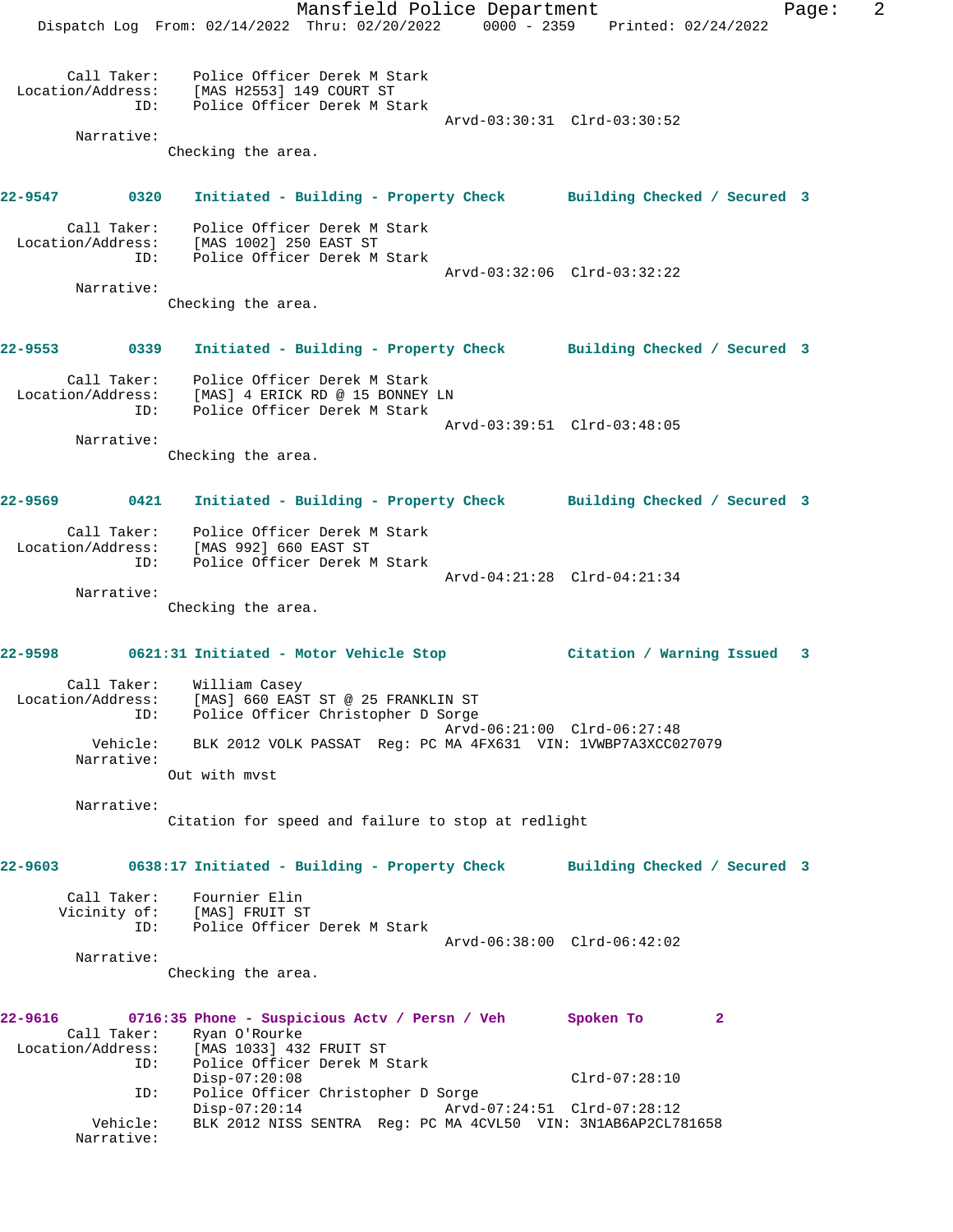Mansfield Police Department Fage: 3 Dispatch Log From: 02/14/2022 Thru: 02/20/2022 0000 - 2359 Printed: 02/24/2022 caller rpts a small black sedan parked in the area of the bike path. CP states they were there yesterday afternoon when she was walking her dog and she believes the same vehicle is still parked there today. Narrative: Party chceks ok. She is currently homeless and not looking for any assistance. **22-9629 0758:33 Phone - Motor Veh Acc - No Injury Investigated - Report Taken 1** Call Taker: Josesph Shebertes Location/Address: [MAS H3134] 33 PAINE RD Sergeant Jeffrey G Bombard<br>Disp-08:00:23 Disp-08:00:23 Arvd-08:06:29 Clrd-08:12:14<br>ID: Police Officer Matthew A Souza Police Officer Matthew A Souza<br>Disp-08:00:33 A Disp-08:00:33 Arvd-08:06:18 Clrd-08:20:57 Vehicle: GRY 2015 HYUN UT TUCSON Reg: PC MA 7VX847 VIN: KM8JTCAF5FU031869 Vehicle: WHI 2019 3500 Reg: CO MA T17932 VIN: 3C7WRTAJ7KG543498 Narrative: 2 car MVA no injuries. Refer To Accident: 22MAS-54-AC **22-9633 0809:24 Phone - Motor Veh Acc - No Injury Citation / Warning Issued 1** Call Taker: Amanda Cummings Location/Address: [MAS 866] 47 CHAUNCY ST ID: Police Officer David W Kinahan Disp-08:12:25 Clrd-08:16:11 ID: Sergeant Jeffrey G Bombard Disp-08:13:15 Arvd-08:14:22 Clrd-08:32:47 Vehicle: GRY 2013 BMW 328 Reg: PC MA 2BZS11 VIN: WBA3B5G59DNS00726 Vehicle: RED 2008 CHEV SILVERADO Reg: PC MA 6TXP90 VIN: 1GCHK29638E121457 Narrative: Caller rpts while out plowing he hit a vehicle on 106 and is currently in parking lot of address above. No injuries. Refer To Accident: 22MAS-55-AC **22-9637 0831 Initiated - Parking Violations Services Rendered 3**  Call Taker: Animal Control Steven Simonds Location/Address: [MAS] 43 NORTH MAIN ST @ 13 PARK ST ID: Animal Control Steven Simonds Arvd-08:32:45 Clrd-09:10:38 Narrative: checking area for parking violations Narrative: tagged MA 1HEA54 on south main for restrictive parking 22-9638 0836:50 Phone - Assist Other Agency **1988 Services Rendered 3**  Call Taker: Jennifer Napolitano Location/Address: [MAS] STEARNS AVE ess: [MAS] STEARNS AVE<br>ID: Police Officer David W Kinahan<br>Disp-08:37:42 A Disp-08:37:42 Arvd-08:42:01 Clrd-10:32:05 Narrative: Block the road for Easton. **22-9667 1200:29 Initiated - Motor Vehicle Stop Citation / Warning Issued 3** Call Taker: Josesph Shebertes Location/Address: [MAS 1002] 250 EAST ST ID: Police Officer David W Kinahan Arvd-12:00:00 Clrd-12:08:26 Vehicle: GRY 2016 KIA RIO Reg: PC MA 8NCA90 VIN: KNADM4A31G6695230 Narrative: MVST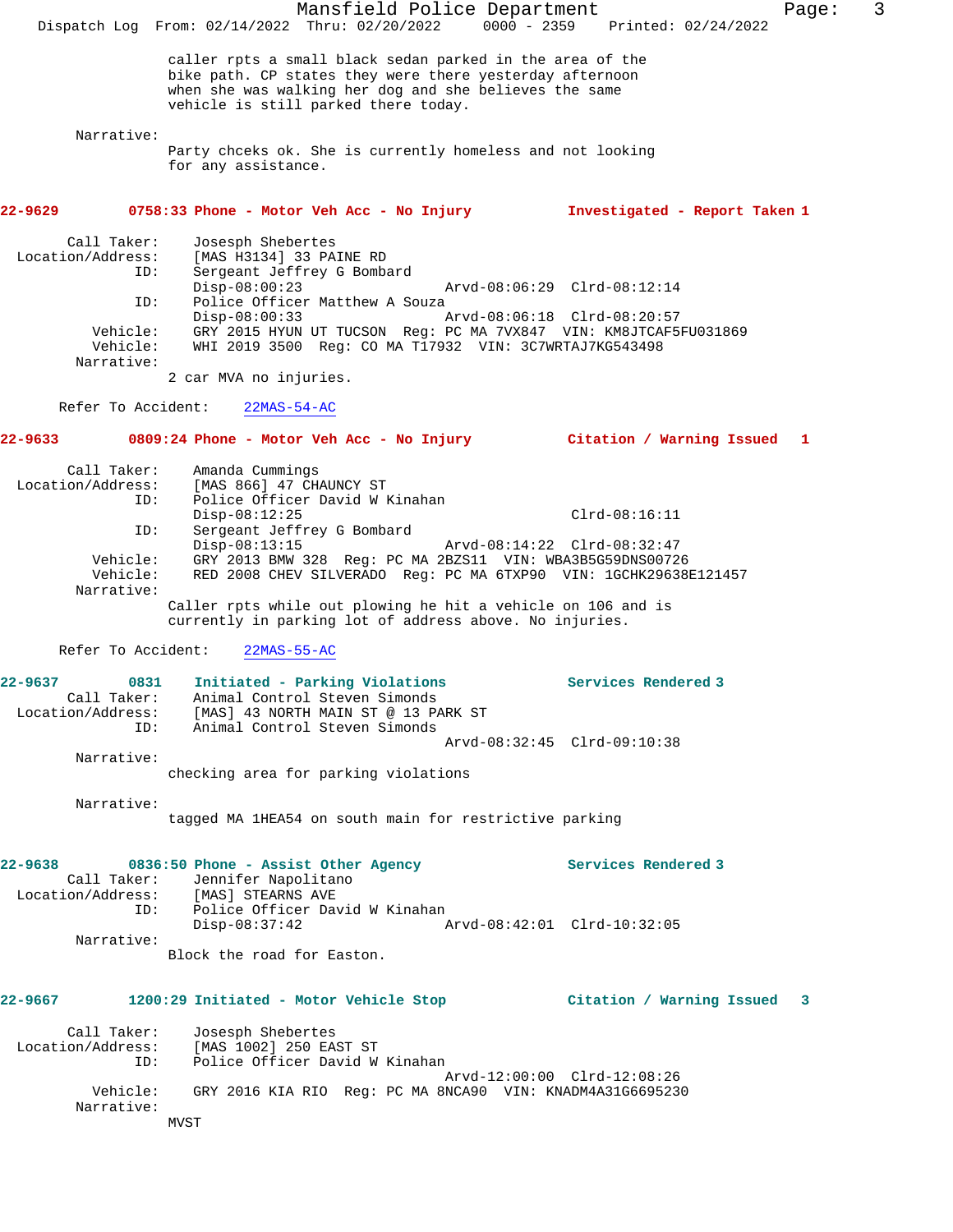Mansfield Police Department Fage: 4 Dispatch Log From: 02/14/2022 Thru: 02/20/2022 0000 - 2359 Printed: 02/24/2022 Narrative: Citation issued **22-9668 1202:47 Phone - Motor Veh Acc - No Injury Investigated - Report Taken 1** Call Taker: Amanda Cummings Location/Address: [MAS] 300 EAST ST @ 2 WARE ST ID: Police Officer Gregg S Kennedy<br>Disp-12:05:06 Disp-12:05:06 Arvd-12:07:52 Clrd-12:24:56<br>ID: Police Officer David W Kinahan Police Officer David W Kinahan<br>Disp-12:08:37 Arvd-12:10:41 Clrd-12:25:15 Vehicle: YEL 2009 SUBA ST FOREST Reg: PC MA 4SWK40 VIN: JF2SH63689H787848 Vehicle: GRY 2013 HOND 4D ACCORD Reg: PC MA 273YA3 Narrative: Caller was involved in a 2 car mva, no injuries. Narrative: No fluid or smoke coming from the vehicles. Refer To Accident: 22MAS-59-AC **22-9674 1252:05 Initiated - Motor Vehicle Stop Spoken To 3**  Call Taker: Jennifer Napolitano Vicinity of: [MAS] 27 EAST ST ID: Sergeant Brian P Thibault Arvd-12:52:00 Clrd-13:01:43 Vehicle: WHI 2019 CHEV COLORA Reg: PAV MA POND VIN: 1GCGTBEN9K1109995 Narrative: Out for mvst. Expired plate and stvp **22-9679 1334:23 Phone - Parking Violations Spoken To 3**  Call Taker: Amanda Cummings Location/Address: [MAS] 479 NORTH MAIN ST ID: Animal Control Steven Simonds Disp-13:37:05 Arvd-13:45:08 Clrd-13:45:16 Narrative: Caller rpts gray 4 door mv is blocking his driveway. Driveway is on mansfield ave. Narrative: Spoke with the owner of the vehicle. Works down the street. Vehicle being moved. **22-9684 1404:02 Initiated - Assist Other Agency Services Rendered 3**  Call Taker: Jennifer Napolitano Location/Address: [MAS 148A] 247 NORTH MAIN ST ID: Detective Anthony R Lattanzio Disp-14:06:14 Arvd-14:06:20 Clrd-14:51:23 Narrative: Assisting board of licenses Narrative: License denied by the state.

**22-9702 1628:38 Walk-In - Motor Veh Acc - No Injury Services Rendered 1**  Call Taker: Support Staff Alexander Ferraz Location/Address: [MAS 840] 280 SCHOOL ST ID: Police Officer David J Pepicelli Disp-16:32:08 Arvd-16:32:13 Clrd-17:06:40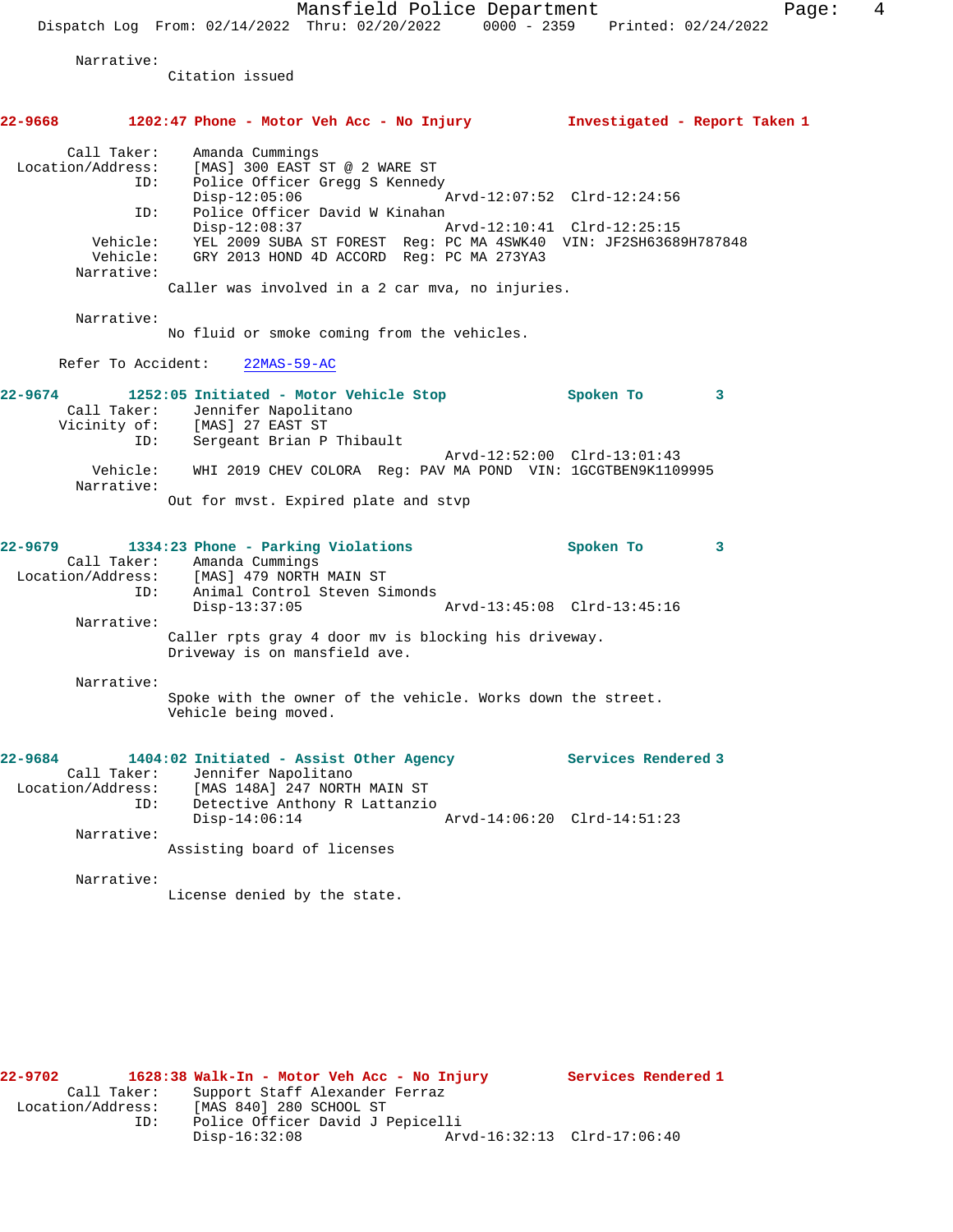Mansfield Police Department Fage: 5 Dispatch Log From: 02/14/2022 Thru: 02/20/2022 0000 - 2359 Printed: 02/24/2022 Narrative: Walk in into lobby looking to report a motor vehicle accident. Refer To Incident: 22MAS-134-OF<br>Refer To Accident: 22MAS-60-AC Refer To Accident: **22-9706 1706:43 Radio - Follow up Investigation Services Rendered 3**  Call Taker: Jennifer Napolitano Location/Address: [MAS 1026] 300 NORTH MAIN ST<br>ID: Police Officer David J Pepice Police Officer David J Pepicelli<br>Disp-17:07:09 Ar Disp-17:07:09 Arvd-17:21:53 Clrd-17:21:57 Narrative: Conducting a follow up in the area to a previously reported incident. **22-9718 1807:54 Phone - Well Being Check Cancelled Enroute 3**  Call Taker: Emily Archer<br>Location/Address: [MAS H1117] ess: [MAS H1117] 511 GILBERT ST<br>ID: Sergeant Robert S Pierce Sergeant Robert S Pierce Disp-18:09:46 Clrd-18:14:35 Narrative: Caller requesting well being check on his mother, he states her house phone is off the hook and she is not answering her cell phone. Callers sister talked to her this morning. Mother does not drive. Narrative: Son called and is requesting a cancelation. The mother accidentally knocked the phone off the hook. **22-9729 1915:01 911 - Erratic Oper MV / Road Rage Services Rendered 3**  Call Taker: Nicole Boyer<br>Location/Address: [MAS] 155 SC [MAS] 155 SCHOOL ST ID: Police Officer Joshua S Ellender Disp-19:20:31 Arvd-19:23:48 Clrd-19:26:17<br>Vehicle: RRO 2009 TOYT CAMRY Req: PC MA 81.7948 VIN: 4T1RE46K99U27 Vehicle: BRO 2009 TOYT CAMRY Reg: PC MA 8LT948 VIN: 4T1BE46K99U272347 BLK 2018 TOYT RAV4 Reg: PC MA 8KL648 VIN: 2T3RFREVXJW789835 Narrative: Gold Toyota Camry, stopping, swerving, and going 20 MPH in a 45 Narrative: Going toward Norton. Narrative: Taking Exit 30 Narrative: Took a Left on South Main St toward Mansfield. Narrative: Turned right on Gladiola Narrative: CP no longer behind the driver. Narrative: Ofc Ellender reports finding the vehicle in the area of New England Tire, they were lost and pulled over for directions.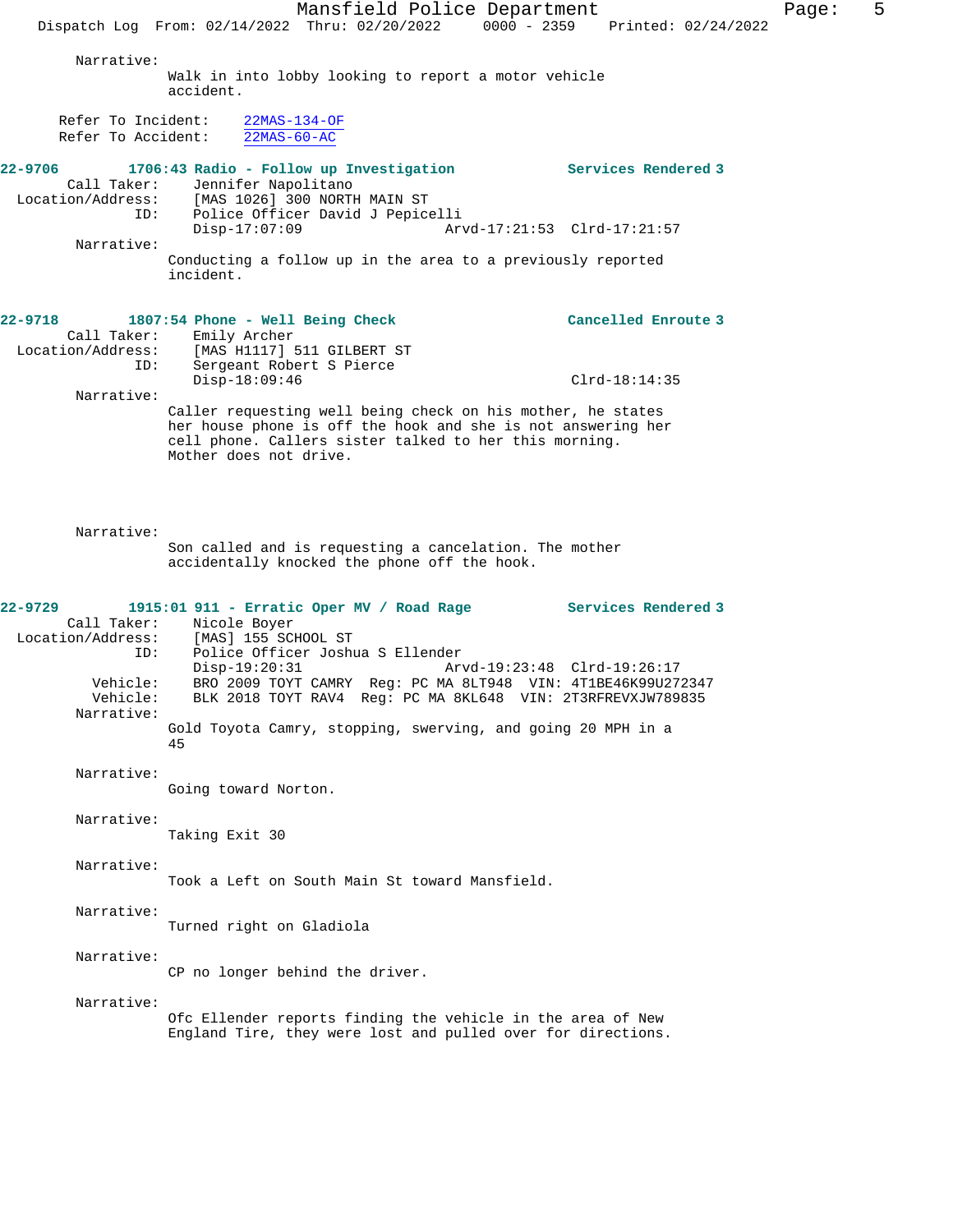| 22–9737<br>2. | 2007:55 Phone - 911 Hang-ups & Verifications Confirmed misdial/Accdntl Call                                                    |                             |  |
|---------------|--------------------------------------------------------------------------------------------------------------------------------|-----------------------------|--|
| Narrative:    | Call Taker: Emily Archer<br>Location/Address: [MAS] 12 BONNEY LN Apt. #35<br>ID: Detective Patrick J Pennie<br>$Disp-20:09:07$ | Arvd-20:12:39 Clrd-20:16:09 |  |
|               | Checking on a 911 hang up.<br>Contact made?: Y<br>Cellphone? $(y/n):Y$<br>Caller states accidental dial from her pocket.       |                             |  |
| Narrative:    | M10 states confirmed accidental.                                                                                               |                             |  |
| $22 - 9751$   | 2225:06 Initiated - Building - Property Check Building Checked / Secured 3                                                     |                             |  |
|               | Call Taker: TARA LAKO<br>Location/Address: [MAS 1002] 250 EAST ST<br>ID: Detective Patrick J Pennie                            | Arvd-22:25:00 Clrd-22:35:29 |  |
| Narrative:    | Checking the area.                                                                                                             |                             |  |

# **For Date: 02/15/2022 - Tuesday**

| $22 - 9772$ |                                                                                                                         | 0056:16 Initiated - Suspicious Actv / Persn / Veh Services Rendered 2 |                             |                             |  |  |
|-------------|-------------------------------------------------------------------------------------------------------------------------|-----------------------------------------------------------------------|-----------------------------|-----------------------------|--|--|
|             | Call Taker:                                                                                                             | TARA LAKO                                                             |                             |                             |  |  |
|             |                                                                                                                         | Location/Address: [MAS 840] 280 SCHOOL ST                             |                             |                             |  |  |
|             | ID:                                                                                                                     | Police Officer Derek M Stark                                          |                             |                             |  |  |
|             |                                                                                                                         |                                                                       |                             | Arvd-00:56:00 Clrd-01:03:56 |  |  |
|             | ID:                                                                                                                     | Police Officer Bryan Hurley                                           |                             |                             |  |  |
|             |                                                                                                                         | $Disp-01:01:05$                                                       | Arvd-01:01:07 Clrd-01:03:57 |                             |  |  |
|             | Vehicle:                                                                                                                | GRY 2016 1500 Req: PC MA 1ZKW71 VIN: 1C6RR7NT5GS386767                |                             |                             |  |  |
|             | Narrative:                                                                                                              |                                                                       |                             |                             |  |  |
|             | Mansfield front desk observed a Dodge Ram pickup driving<br>along the storefronts, Ofc Stark en route to check the area |                                                                       |                             |                             |  |  |

Narrative: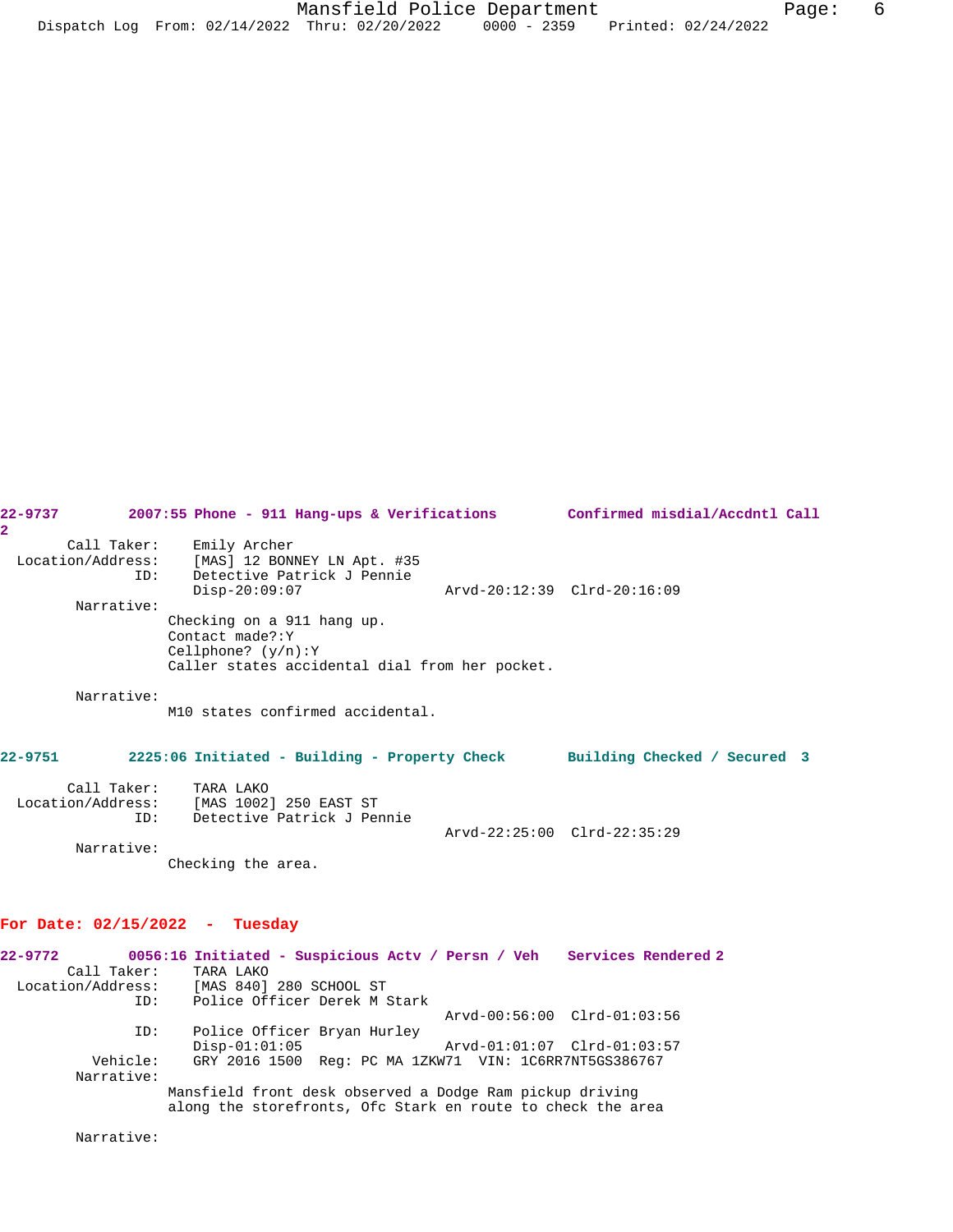|                                                      | Mansfield Police Department<br>Dispatch Log From: 02/14/2022 Thru: 02/20/2022 0000 - 2359 Printed: 02/24/2022                                                                      |  |                             |  | Page: | 7 |
|------------------------------------------------------|------------------------------------------------------------------------------------------------------------------------------------------------------------------------------------|--|-----------------------------|--|-------|---|
|                                                      | Ofc Stark reports he has the vehicle with the snow removal<br>equipment                                                                                                            |  |                             |  |       |   |
| Narrative:                                           | Ofc Stark reports speaking with the operator who checks ok,<br>she works with the sweeping company for the mall                                                                    |  |                             |  |       |   |
|                                                      | 22-9777 0105:05 Initiated - Building - Property Check Building Checked / Secured 3                                                                                                 |  |                             |  |       |   |
| Call Taker:<br>ID:<br>Narrative:                     | TARA LAKO<br>Location/Address: [MAS 840] 280 SCHOOL ST<br>Police Officer Derek M Stark                                                                                             |  | Arvd-01:05:00 Clrd-01:18:38 |  |       |   |
|                                                      | Checking the area.                                                                                                                                                                 |  |                             |  |       |   |
|                                                      | 22-9785 0124:16 Initiated - Building - Property Check Building Checked / Secured 3                                                                                                 |  |                             |  |       |   |
| Call Taker:<br>Location/Address: [MAS] OAK ST<br>ID: | TARA LAKO<br>Police Officer Derek M Stark                                                                                                                                          |  | Arvd-01:24:00 Clrd-01:25:04 |  |       |   |
| Narrative:                                           | Checking the area.                                                                                                                                                                 |  |                             |  |       |   |
|                                                      | 22-9795      0133:08 Initiated - Building - Property Check     Building Checked / Secured 3                                                                                        |  |                             |  |       |   |
| ID:                                                  | Call Taker: Fournier Elin<br>Location/Address: [MAS 417] 9 FRANCIS AVE<br>Police Officer Mark O'Connor                                                                             |  |                             |  |       |   |
| Narrative:                                           | Checking the area.                                                                                                                                                                 |  | Arvd-01:33:00 Clrd-01:40:15 |  |       |   |
| 22-9798                                              | Call Taker: TARA LAKO<br>Vicinity of: [MAS] 300 CENTRAL ST                                                                                                                         |  |                             |  |       |   |
| ID:<br>ID:                                           | Police Officer Christopher D Sorge<br>Police Officer Bryan Hurley                                                                                                                  |  |                             |  |       |   |
| ID:                                                  | $Disp-01:39:46$<br>Police Officer Mark O'Connor                                                                                                                                    |  | Arvd-01:40:02 Clrd-02:02:28 |  |       |   |
| Vehicle:<br>Towed:                                   | $Disp-01:44:15$<br>Arvd-01:47:49 Clrd-02:05:45<br>GRY 2017 VOLK PASSAT Req: PC MA 2KRS78 VIN: 1VWDT7A34HC077505<br>For: Arrest By: Central Street Garage To: Central Street Garage |  |                             |  |       |   |
| Narrative:                                           | Ofc Sorge requesting a second vehicle                                                                                                                                              |  |                             |  |       |   |
| Narrative:                                           | Ofc Sorge reports they will be performing FST's                                                                                                                                    |  |                             |  |       |   |
| Narrative:                                           | Ofc Sorge reports one in custody, requesting a tow                                                                                                                                 |  |                             |  |       |   |
|                                                      | Central St en route for the tow                                                                                                                                                    |  |                             |  |       |   |
| Narrative:                                           | Ofc Sorge reports he will be en route to the station, Ofc<br>Hurley will be standing by for the tow as well as doing<br>inventory on the vehicle with Ofc O'Connor                 |  |                             |  |       |   |
|                                                      |                                                                                                                                                                                    |  |                             |  |       |   |

Narrative:

Ofc Hurley reports Central St on scene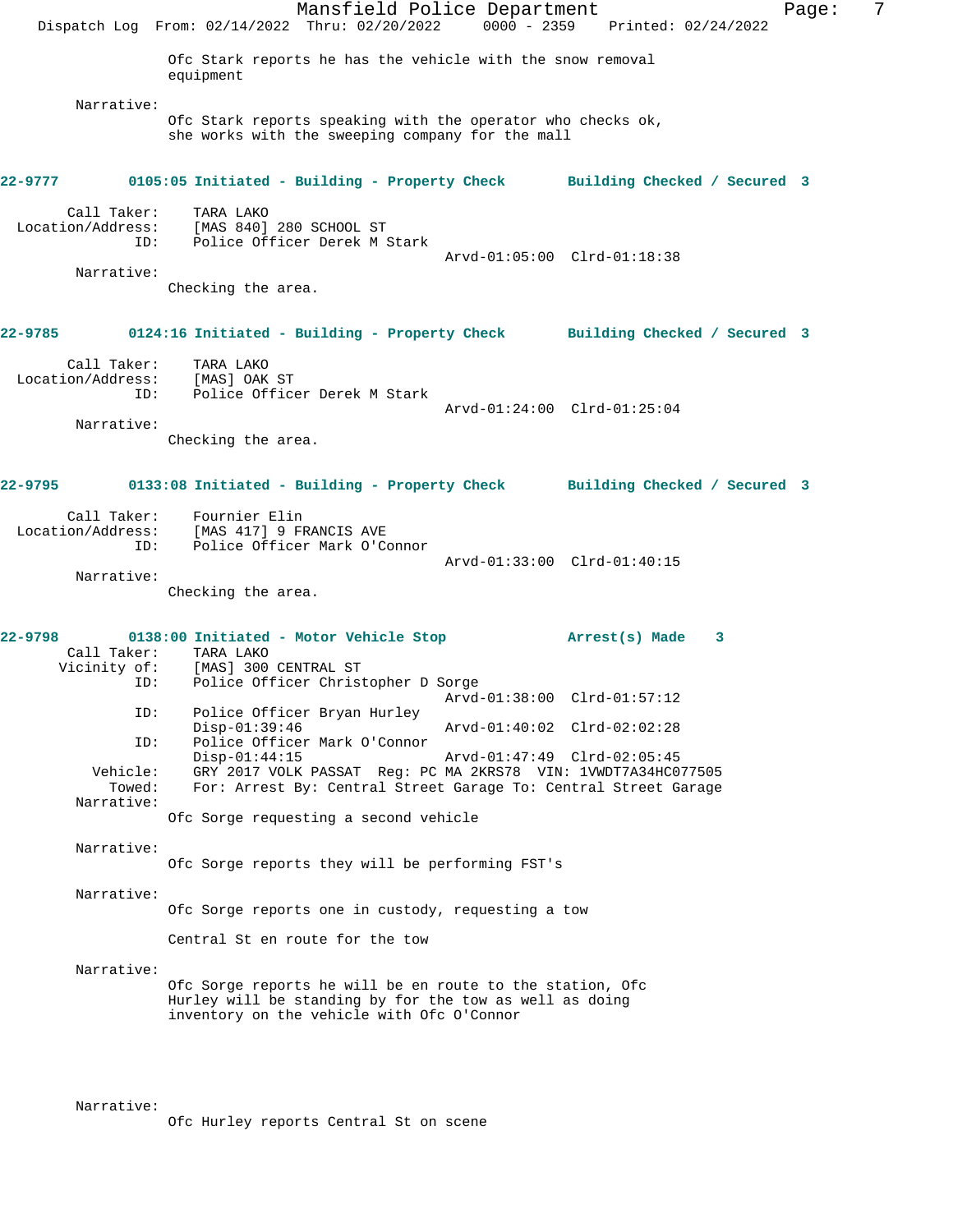Mansfield Police Department Fage: 8 Dispatch Log From: 02/14/2022 Thru: 02/20/2022 0000 - 2359 Printed: 02/24/2022 Narrative: Ofc Hurley reports he is clear, Ofc O'Connor standing by with the tow Narrative: Ofc O'Connor reports Central St has the vehicle Narrative: Male party is in cell one Narrative: Clerk Hazeldine assigned bail of \$2500 + \$40 fee Refer To Arrest: 22MAS-75-AR Arrest: MC NULTY, ROBERT ORRIN<br>Address: 46A CLIFTON ST N ATTI 46A CLIFTON ST N ATTLEBOROUGH, MA Age: Charges: LICENSE SUSPENDED, OP MV WITH OUI-LIQUOR OR .08%, 2ND OFFENSE **22-9805 0225:07 Initiated - Building - Property Check Building Checked / Secured 3** Call Taker: TARA LAKO Location/Address: [MAS 1015] 30 CHAUNCY ST ID: Police Officer Mark O'Connor Arvd-02:25:00 Clrd-02:25:34 Narrative: Checking the area. **22-9806 0236:03 Initiated - Building - Property Check Building Checked / Secured 3** Call Taker: Fournier Elin Location/Address: [MAS 834] 261 CHAUNCY ST ID: Police Officer Mark O'Connor Arvd-02:36:00 Clrd-02:36:20 Narrative: Checking the area. **22-9807 0236:25 Initiated - Building - Property Check Building Checked / Secured 3** Call Taker: Fournier Elin Location/Address: [MAS 219] 12 GILES PL ID: Police Officer Mark O'Connor Arvd-02:36:00 Clrd-02:36:43 Narrative: Checking the area. **22-9812 0312:44 Initiated - Building - Property Check Building Checked / Secured 3** Call Taker: TARA LAKO Location/Address: [MAS 2] 60 FORBES BLVD ID: Police Officer Bryan Hurley Arvd-03:12:00 Clrd-03:19:22 Narrative: Checking the area. Narrative: Ofc Hurley reports speaking with a male party in the lot, male was sitting in the lot waiting to go to work at Amazon.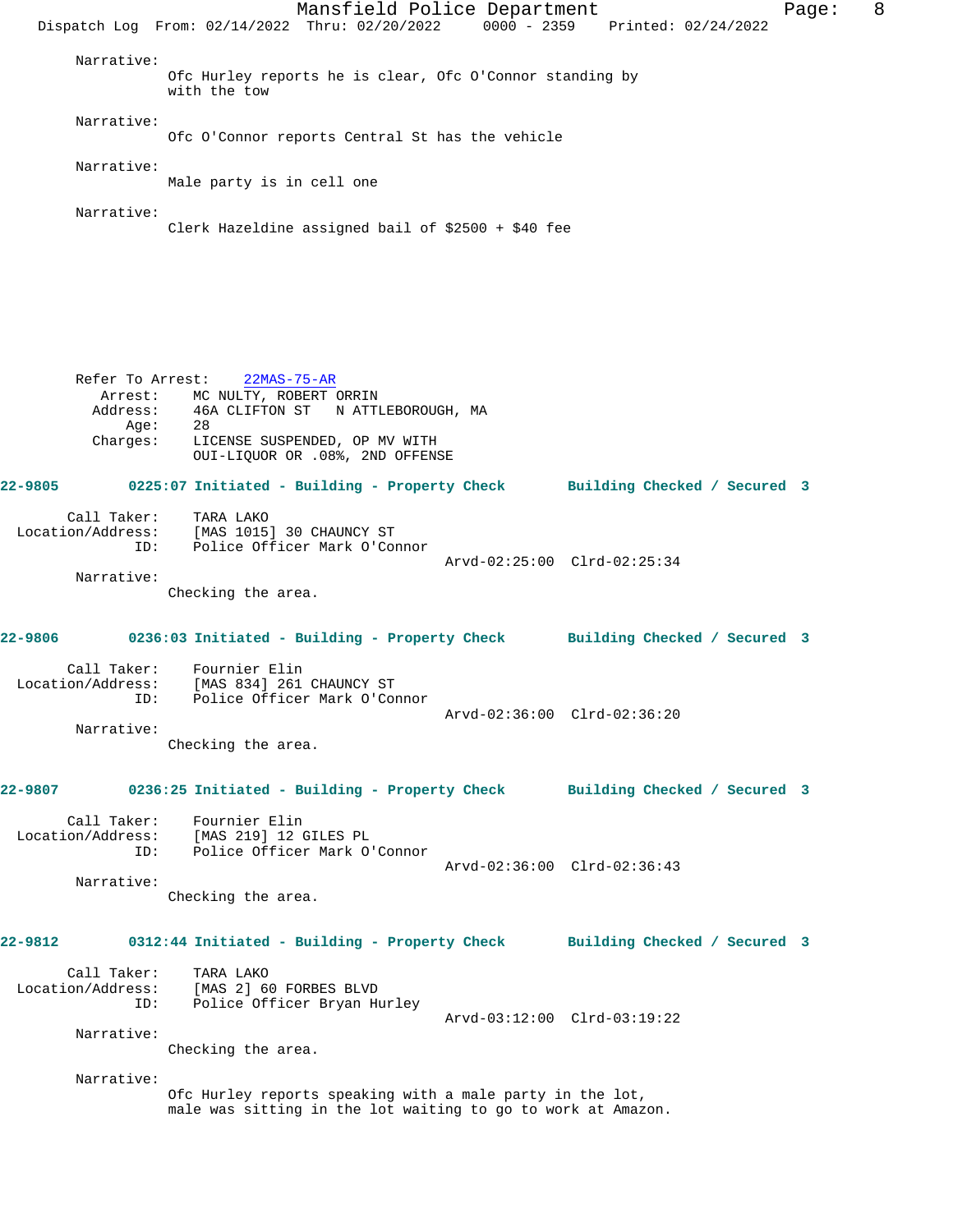|                                                         | Mansfield Police Department<br>Dispatch Log From: 02/14/2022 Thru: 02/20/2022 0000 - 2359 Printed: 02/24/2022                                                                                                                               |                             | Page:                                          | 9 |
|---------------------------------------------------------|---------------------------------------------------------------------------------------------------------------------------------------------------------------------------------------------------------------------------------------------|-----------------------------|------------------------------------------------|---|
|                                                         | 22-9815 0430:08 Initiated - Building - Property Check Building Checked / Secured 3                                                                                                                                                          |                             |                                                |   |
| Call Taker:<br>Location/Address:<br>Narrative:          | TARA LAKO<br>[MAS] FRUIT ST<br>ID: Police Officer Mark O'Connor<br>Checking the area.                                                                                                                                                       |                             | Arvd-04:30:00 Clrd-04:34:06                    |   |
|                                                         | 22-9816 		 0434:19 Initiated - Building - Property Check 		 Building Checked / Secured 3                                                                                                                                                    |                             |                                                |   |
| Call Taker:<br>Location/Address:<br>ID:<br>Narrative:   | TARA LAKO<br>[MAS] FRUIT ST<br>Police Officer Mark O'Connor<br>Checking the area.                                                                                                                                                           |                             | Arvd-04:34:00 Clrd-04:37:13                    |   |
| 22-9830<br>2                                            | 0653:31 911 - 911 Hang-ups & Verifications Confirmed misdial/Accdntl Call                                                                                                                                                                   |                             |                                                |   |
| Call Taker:<br>Location/Address:<br>ID:<br>Narrative:   | MATTHEW BOMES<br>[MAS 312] 130 FORBES BLVD<br>Police Officer Bryan Hurley<br>$Disp-06:55:45$<br>Checking on a 911 hang up.<br>Contact made?:n<br>Cellphone? $(y/n):y$<br>Uncertainty radius: 61 meter<br>no answer on call back going to Vm |                             | Arvd-06:58:49 Clrd-07:02:44                    |   |
| 22-9858<br>Call Taker:<br>Location/Address: [MAS H6632] | 1011:57 Phone - Sudden / Unattended Death Services Rendered 1<br>Jennifer Napolitano                                                                                                                                                        |                             |                                                |   |
| ID:<br>ID:                                              | Sergeant Jeffrey G Bombard<br>$Disp-10:12:56$<br>Police Officer Matthew A Souza                                                                                                                                                             | Arvd-10:17:32 Clrd-12:33:03 |                                                |   |
| ID:                                                     | $Disp-10:13:09$<br>Detective Anthony R Lattanzio<br>$Disp-10:15:33$                                                                                                                                                                         |                             | Arvd-10:19:03 Clrd-11:51:14<br>$Clrd-10:25:19$ |   |
| ID:                                                     | Detective Christopher P Walsh<br>$Disp-10:24:23$                                                                                                                                                                                            |                             | Arvd-10:24:28 Clrd-12:33:01                    |   |

ID: Detective Anthony R Lattanzio

Disp-10:25:31 Arvd-10:25:34 Clrd-11:47:42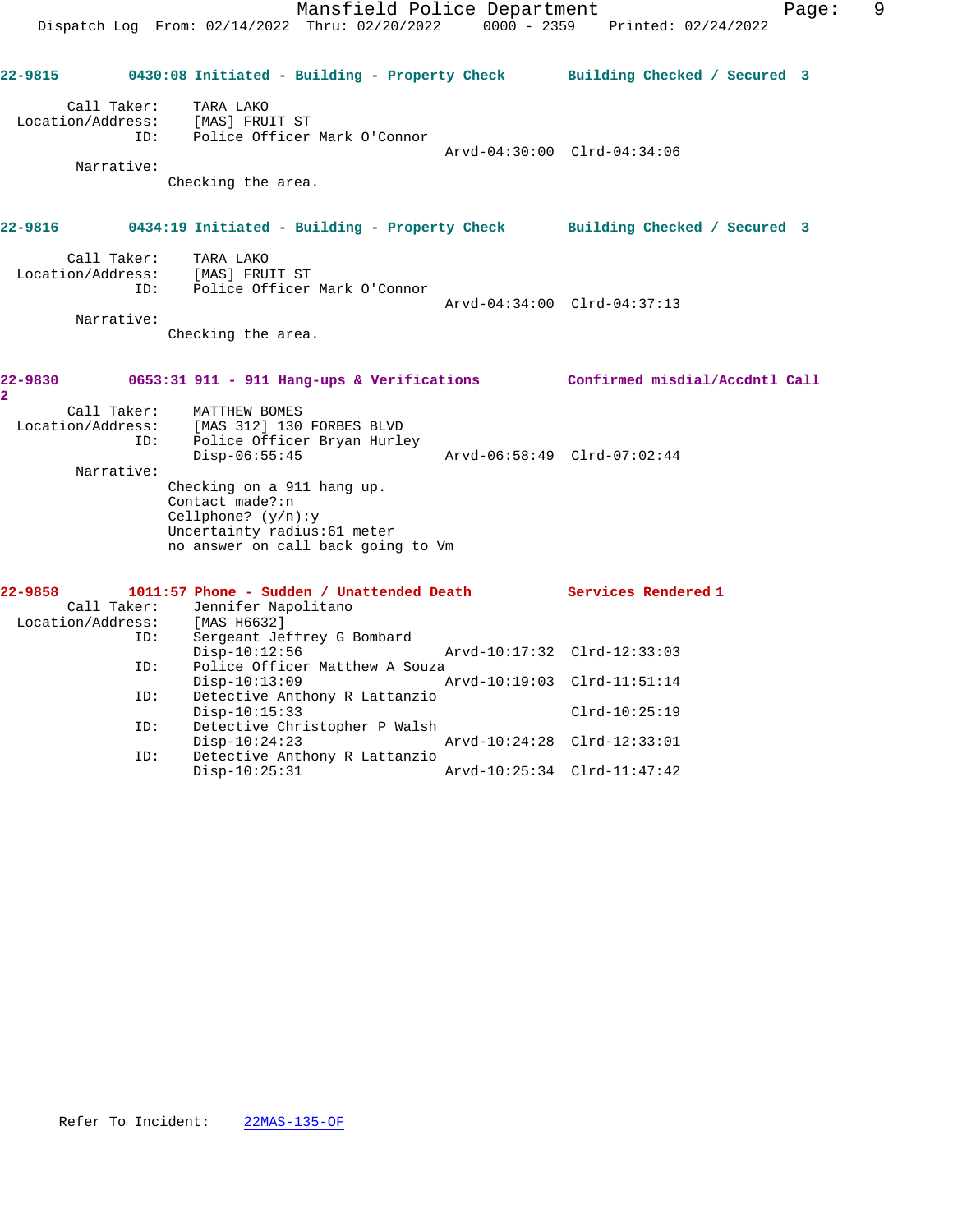|                                                                   |                                                                                                                                                                     | Mansfield Police Department     |                 | Page:                         | 10 |  |
|-------------------------------------------------------------------|---------------------------------------------------------------------------------------------------------------------------------------------------------------------|---------------------------------|-----------------|-------------------------------|----|--|
|                                                                   | Dispatch Log From: $02/14/2022$ Thru: $02/20/2022$                                                                                                                  | 0000 - 2359 Printed: 02/24/2022 |                 |                               |    |  |
| 22-9876<br>Call Taker:<br>ID:                                     | 1259:05 Phone - Suspicious Actv / Persn / Veh<br>Thomas Scanlan<br>Location/Address: [MAS H5858] 10 MYSTIC LN<br>Police Officer Danielle C Titus<br>$Disp-13:05:46$ | Arvd-13:10:35 Clrd-13:30:17     | Spoken To       | $\overline{2}$                |    |  |
| Narrative:                                                        |                                                                                                                                                                     |                                 |                 |                               |    |  |
|                                                                   | Caller reports a solicitor claiming to be collecting money<br>for Mansfield PD came to his door. This happened ten minutes<br>ago. He has the person on video.      |                                 |                 |                               |    |  |
| Narrative:                                                        |                                                                                                                                                                     |                                 |                 |                               |    |  |
|                                                                   | Checking the area. Looked at the video. Male party announced<br>himself as Mansfield PD and spoke with the party over the<br>Ring camera.                           |                                 |                 |                               |    |  |
|                                                                   | Refer To Field Int: 22MAS-8-FI                                                                                                                                      |                                 |                 |                               |    |  |
|                                                                   | 22-9887 1349:01 Phone - Motor Veh Acc - No Injury                                                                                                                   |                                 |                 | Investigated - Report Taken 1 |    |  |
| Call Taker:<br>Vicinity of:<br>ID:                                | Thomas Scanlan<br>[MAS] 200 RTE 140 SB @ 90 NORFOLK ST<br>Sergeant Jeffrey G Bombard                                                                                |                                 |                 |                               |    |  |
|                                                                   | $Disp-13:51:14$                                                                                                                                                     |                                 | $Clrd-13:55:37$ |                               |    |  |
| ID:                                                               | Police Officer Matthew A Souza<br>Disp-13:51:19 Arvd-13:55:00 Clrd-14:39:00                                                                                         |                                 |                 |                               |    |  |
| Vehicle:                                                          | RED 2011 TOYT PRIUS Req: PC MA 1YWV79 VIN: JTDKN3DU3B0287412                                                                                                        |                                 |                 |                               |    |  |
| Vehicle:<br>BLK 2021 F150 Req: CO RI 41131 VIN: 1FTFW1E51MKD57748 |                                                                                                                                                                     |                                 |                 |                               |    |  |
| Narrative:                                                        |                                                                                                                                                                     |                                 |                 |                               |    |  |
|                                                                   | Two car mva on 140 on side of road in front of Home Depot.                                                                                                          |                                 |                 |                               |    |  |
|                                                                   |                                                                                                                                                                     |                                 |                 |                               |    |  |
|                                                                   |                                                                                                                                                                     |                                 |                 |                               |    |  |
|                                                                   |                                                                                                                                                                     |                                 |                 |                               |    |  |

Narrative:

M8 has keys, enroute to bank at Stop and Shop to give wife keys. Vehicle is in breakdown lane on 140 South

Narrative:

M8 transporting female to vehicle Starting mileage 7401.2

Narrative:

ending mileage 7402.3 vehicle has been removed

Refer To Accident: 22MAS-62-AC

| 22-9890           |            |                 | 1359:54 Phone - Assist Fire Department                                                 |  |                             | Services Rendered 2 |
|-------------------|------------|-----------------|----------------------------------------------------------------------------------------|--|-----------------------------|---------------------|
|                   |            |                 | Call Taker: Jennifer Napolitano                                                        |  |                             |                     |
| Location/Address: |            |                 | [MAS H4623] 1 SCHOOL ST                                                                |  |                             |                     |
|                   | ID:        |                 | Police Officer Danielle C Titus                                                        |  |                             |                     |
|                   |            | $Disp-14:01:05$ |                                                                                        |  | Arvd-14:07:32 Clrd-14:34:40 |                     |
|                   | Narrative: |                 |                                                                                        |  |                             |                     |
|                   |            |                 | Assisting the FD with a fire related incident. Nature:<br>unknown odor inside building |  |                             |                     |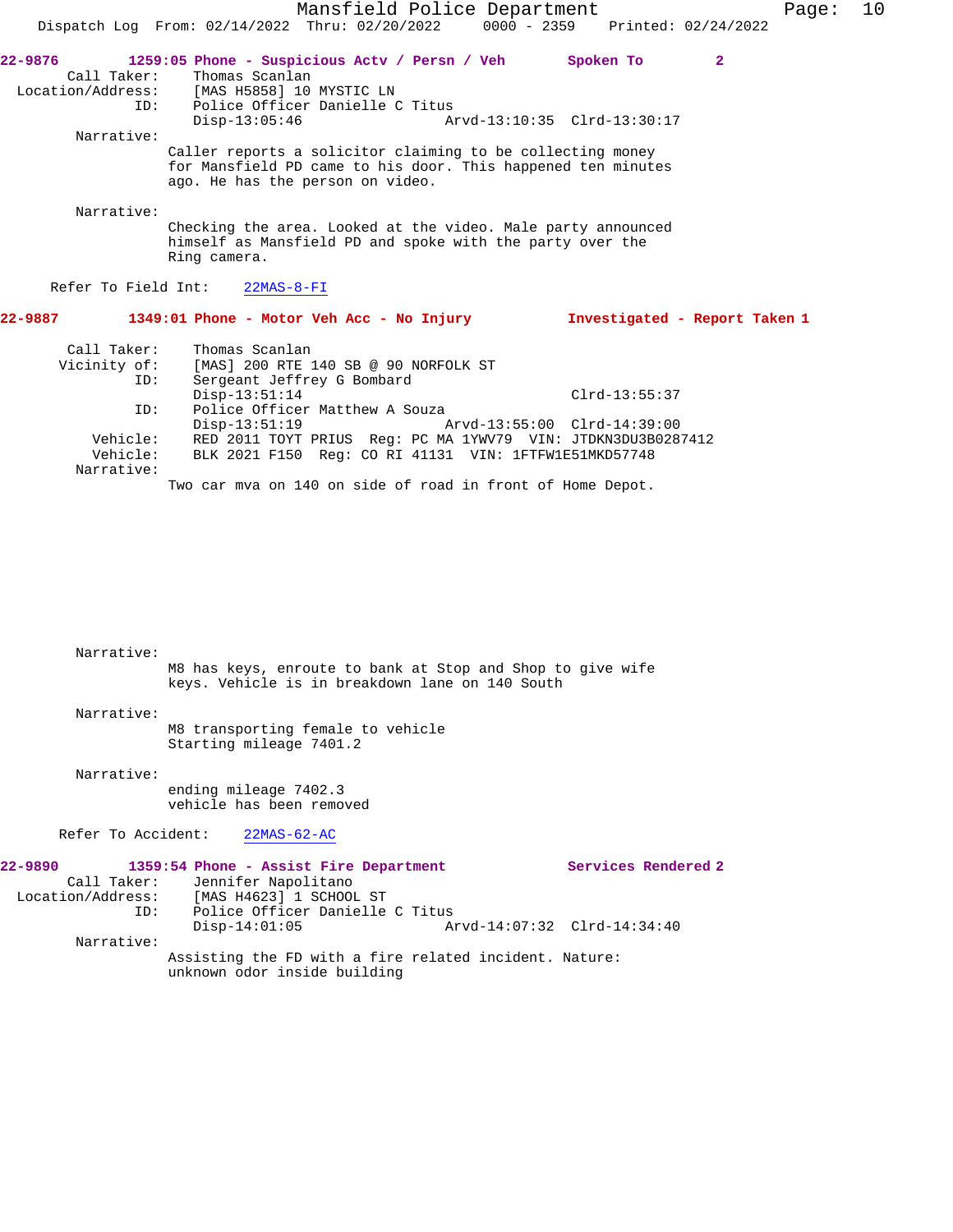**22-9906 1531:53 Initiated - Parking Violations Vehicle Towed 3**  Call Taker: Jennifer Napolitano Location/Address: [MAS] OLD COLONY WAY ID: Police Officer Danielle C Titus Arvd-15:31:00 Clrd-16:00:21<br>Vehicle: BLK 2018 HOND ACCORD Reg: PC MA 3LLB21 VIN: 1HGCV1F35JA0 BLK 2018 HOND ACCORD Reg: PC MA 3LLB21 VIN: 1HGCV1F35JA030601 Towed: For: Unregistered/Uninsured By: Central Street Garage To: Central Street Garage Narrative: Parking Violation M13 requesting tow Central Street responding Narrative: M13 reporting Central street has the vehicle. M13 will be transporting the female to her work place on High Street sm 1404 at 1557 Narrative: Female party was dropped off at 1 Old Colony em 1405 at 1559 Refer To Incident: 22MAS-136-OF **22-9911 1601:01 Phone - Suspicious Actv / Persn / Veh Arrest(s) Made 2**  Call Taker: Amanda Cummings<br>Location/Address: [MAS H2841] 25 I [MAS H2841] 25 HIGHLAND AVE ID: Police Officer Beau J Palanza Disp-16:06:27 Arvd-16:16:19 Clrd-17:47:27<br>TD: Police Officer Jav J Sparrow Police Officer Jay J Sparrow<br>Disp-16:06:33 Arvd-16:16:17 Clrd-16:37:53 ID: Police Officer Jay J Sparrow Disp-16:51:04 Arvd-16:57:05 Clrd-17:37:08 Narrative: CP reporting female party took his vehicle without his permission, 2000 BMW color maroon. Narrative: Cp will be in the parking lot in an F250 Narrative: Female returned with the vehicle Narrative: M12 transporting 1 female to station SM- 6405.6 Narrative: EM- 6405.8 Refer To Arrest: 22MAS-76-AR Arrest: NESSRALLA, NICOLE ELISE<br>Address: 25 HIGHLAND AVE MANSE 25 HIGHLAND AVE MANSFIELD, MA<br>33  $Age:$  Charges: DEFAULT WARRANT DEFAULT WARRANT **22-9928 1745:19 Phone - Motor Veh Acc - Hit & Run Incident Report 1**  Call Taker: LINDSAY MITCHELL<br>Location/Address: [MAS 840I120] 280 [MAS 840I120] 280 SCHOOL ST Apt. #I120 ID: Police Officer Jay J Sparrow Disp-17:48:09<br>Vehicle: RED 2022 LEXS RX350 Reg: PAS MA JE6624 VIN: 2T2HZMDA9NC3 RED 2022 LEXS RX350 Reg: PAS MA JF6624 VIN: 2T2HZMDA9NC312667 Narrative: Four hours ago a vehicle hit the cusomter pick up sign and backed into the handicap parking sign as well. Manager will look back at video to obtain a plate.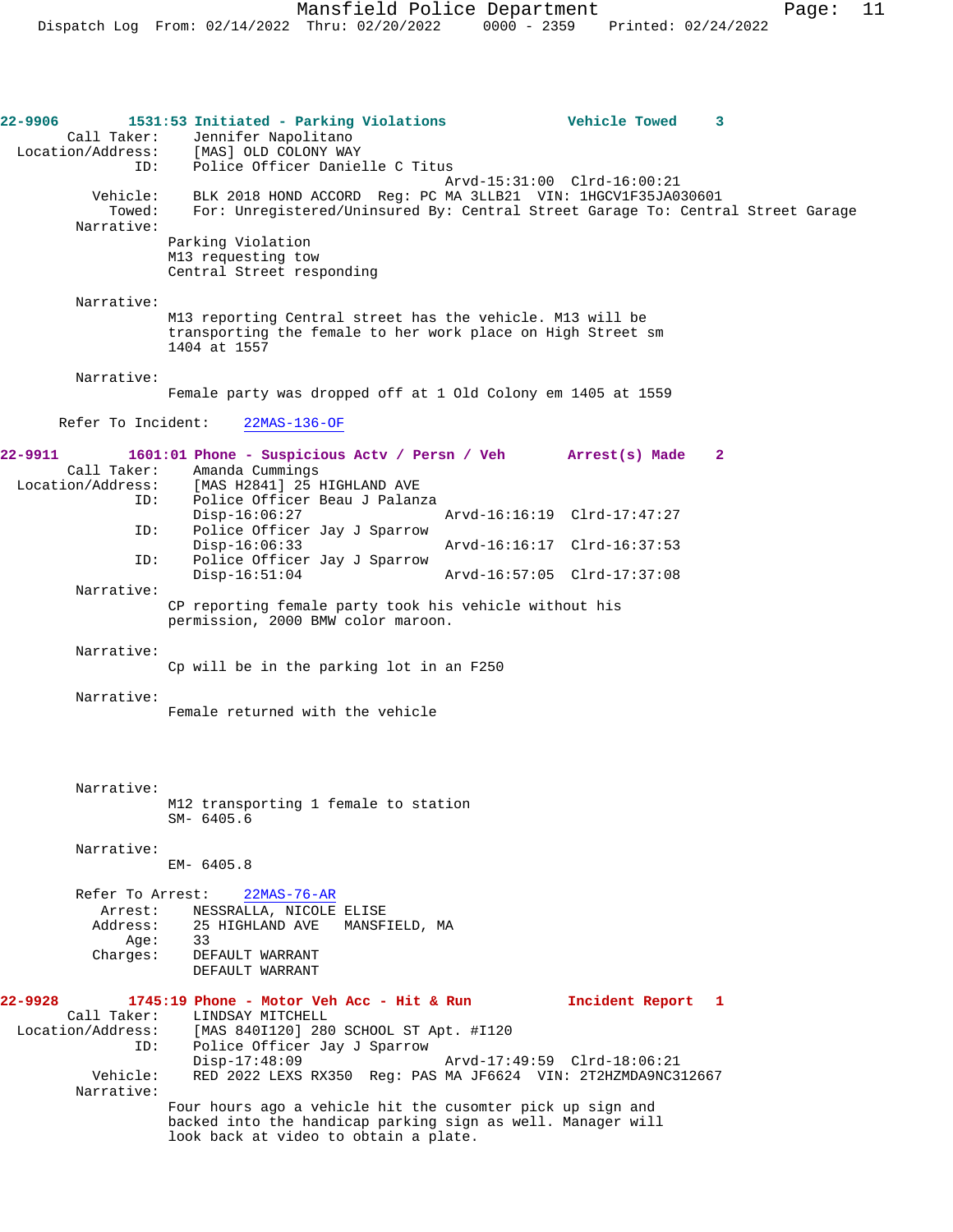Mansfield Police Department Page: 12 Dispatch Log From: 02/14/2022 Thru: 02/20/2022 0000 - 2359 Printed: 02/24/2022 Narrative: Looked at the video footage and appears an elderly woman knocked down a outdoor pickup sign. Refer To Incident: 22MAS-137-OF **22-9930 1807:49 Initiated - Building - Property Check Building Checked / Secured 3** Call Taker: Jennifer Napolitano<br>Location/Address: [MAS H3048] 362 FRUI ess: [MAS H3048] 362 FRUIT ST<br>ID: Detective Anthony R Latt Detective Anthony R Lattanzio Arvd-18:07:00 Clrd-18:13:58 Narrative: Checking the area. **22-9932 1814:35 Initiated - Building - Property Check Building Checked / Secured 3** Call Taker: Jennifer Napolitano Location/Address: [MAS H3813] 477 FRUIT ST ID: Detective Anthony R Lattanzio Arvd-18:14:00 Clrd-18:19:49 Narrative: Checking the area. **22-9938 1840:29 Phone - Suspicious Actv / Persn / Veh Services Rendered 2**  Call Taker: LINDSAY MITCHELL<br>Location/Address: [MAS H5010] 10 O [MAS H5010] 10 OTIS ST ID: Police Officer Beau J Palanza Disp-18:42:08 Arvd-18:48:47 Clrd-18:53:08<br>TD: Police Officer Jav J Sparrow Police Officer Jay J Sparrow Disp-18:42:17 Arvd-18:48:04 Clrd-18:53:10 Narrative: Company vehicles running, doors open, no one around. Narrative: M5 reports no garage doors are open. Collin's Landscaping vehicles are outside running while doing some maintenance getting ready to do snow removal tonight Narrative: Tonys Tree service is secure and everything appears in order. Units clear **22-9940 1922:30 Initiated - Motor Vehicle Stop Citation / Warning Issued 3** Call Taker: Fournier Elin Location/Address: [MAS H6609] 130 CHAUNCY ST ID: Police Officer Beau J Palanza Arvd-19:22:00 Clrd-19:28:43 Vehicle: GRY 2018 TOYT RAV4 Reg: PC MA 4LWM29 VIN: JTMRFREV9JD252466 Narrative: Out with MVST Narrative: Female RO, issuing Narrative: Citation issued for light violation and failure to inspect. Clear **22-9942 1939:43 Phone - Suspicious Actv / Persn / Veh Investigated - Report Taken 2** Call Taker: Nicole Boyer Location/Address: [MAS 942] 10 CONNORS AVE Apt. #A ID: Detective Anthony R Lattanzio Disp-19:42:50 Arvd-19:44:47 Clrd-20:24:58<br>TD: Police Officer Jav J Sparrow Police Officer Jay J Sparrow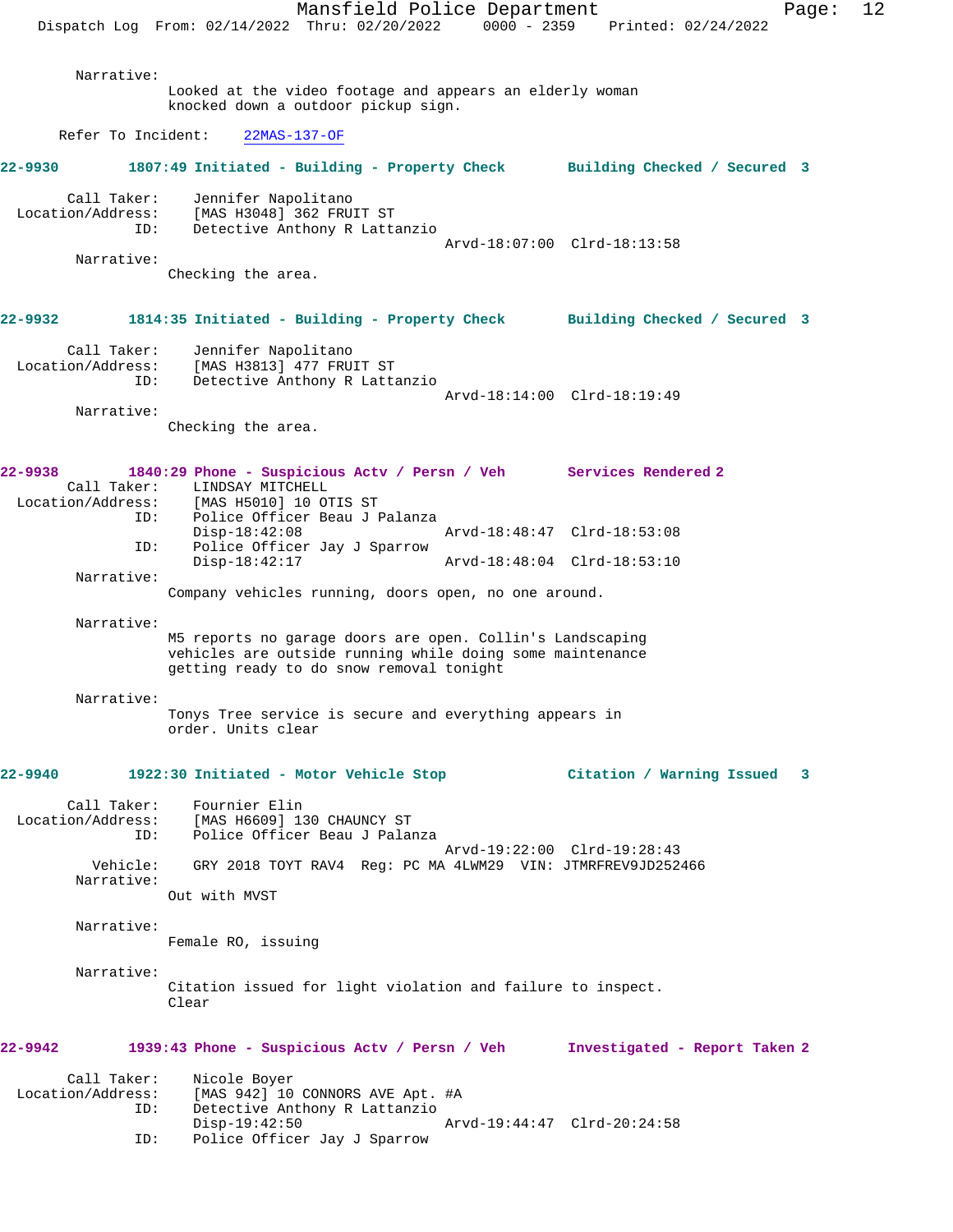Mansfield Police Department Page: 13 Dispatch Log From: 02/14/2022 Thru: 02/20/2022 0000 - 2359 Disp-19:42:55 <br>Disp-19:42:55 Arvd-19:49:01 Clrd-20:05:03<br>D: Sergeant John R Armstrong Sergeant John R Armstrong<br>Disp-20:02:08 Disp-20:02:08 Arvd-20:03:35 Clrd-20:03:37 Narrative: Group of teenagers running around. CP chased them out of the area. Kids left on foot, toward Francis Ave. Narrative: CP stated that him and other tenants attempted to trap the kids inside of the building, and one of the kids pushed another tenant down. Narrative: M8 checking the Depot Narrative: Depot checks negative. Spoke with some people in the area who deny seeing any kids. Going to speak with RP Narrative: M5 checking Station Pointe - 1 Narrative: Station pointe - 1 checks negative Narrative: M8 reports 2 approximately 13-15 year old males entered the bldg via a broken front door in bldg A two nights in a row. One had long black curly hair and the other light brown hair. Narrative: M1 reports no one out and about in the area. M5 M1 clear. M8 obtaining statement from RP Narrative: OF assigned to M8 Narrative: M8 reports gate to pool area was kicked in. Property mgmt was notified and supervisor is on scene handling Narrative: Clear from Connors Ave. Will be driving through Station Pointe a few more times Refer To Incident: 22MAS-138-OF **22-9944 2028:12 911 - 911 Hang-ups & Verifications Confirmed misdial/Accdntl Call** Call Taker: Nicole Boyer<br>Location/Address: [MAS] 389 NO ess: [MAS] 389 NORTH MAIN ST Apt. #304<br>ID: Police Officer Beau J Palanza Police Officer Beau J Palanza Disp-20:32:31 Arvd-20:45:12 Clrd-20:58:41 Narrative: Checking on a 911 hang up. Contact made?: Yes Cellphone? (y/n): Yes Uncertainty radius: Confirmed with caller CP stated that a child was playing with the phone. Narrative: No answer on callback x2 **22-9952 2146:57 Initiated - Building - Property Check Building Checked / Secured 3** Call Taker: Fournier Elin<br>Location/Address: [MAS 281A] 1 0 [MAS 281A] 1 CROCKER ST ID: Police Officer Beau J Palanza Arvd-21:46:00 Clrd-21:55:58 Narrative:

**2**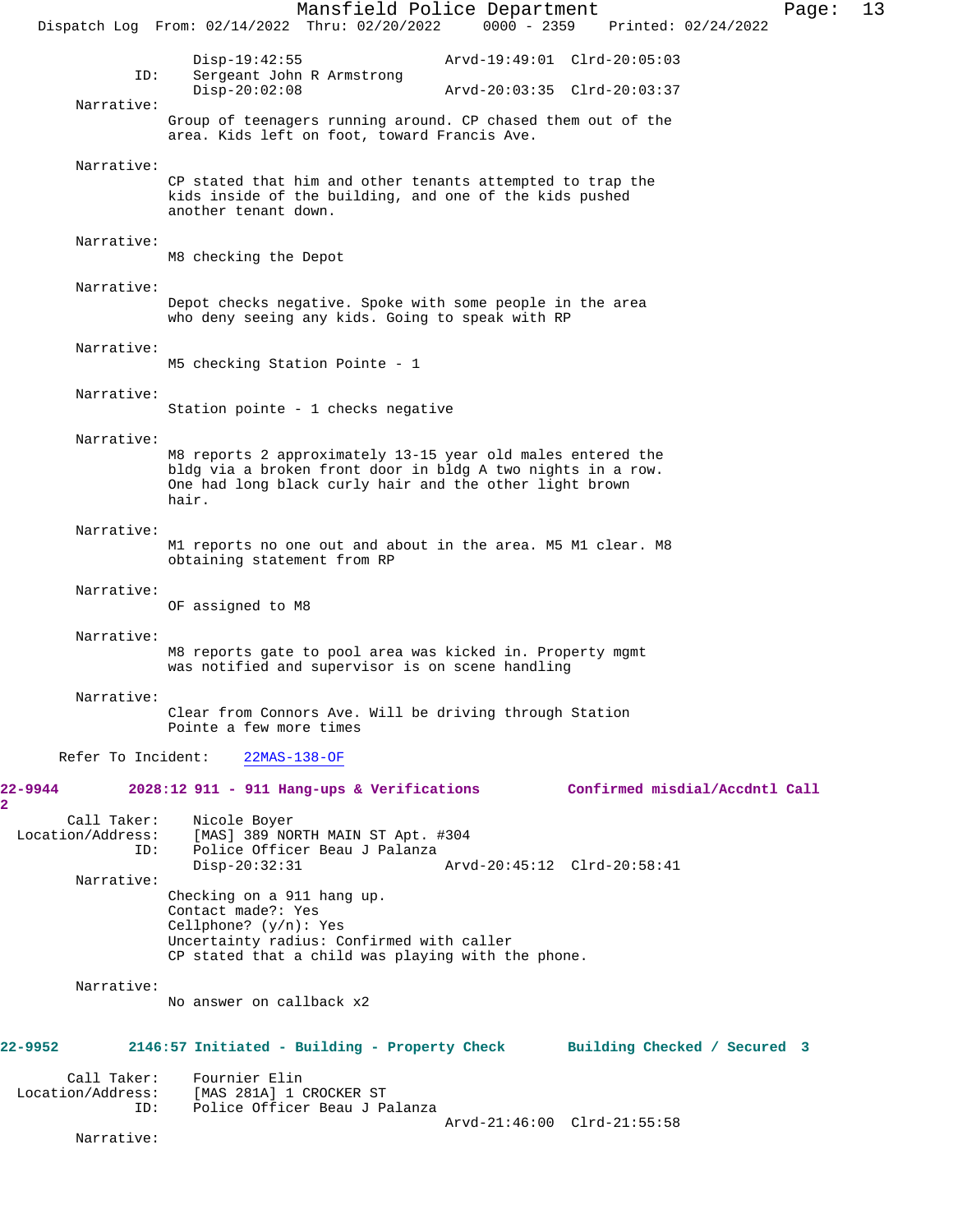Mansfield Police Department Fage: 14 Dispatch Log From: 02/14/2022 Thru: 02/20/2022 0000 - 2359 Printed: 02/24/2022 Checking the area. **22-9954 2152:27 Initiated - Building - Property Check Building Checked / Secured 3** Call Taker: Fournier Elin Location/Address: [MAS 4] 31 HAMPSHIRE ST ID: Police Officer Jay J Sparrow Arvd-21:52:00 Clrd-21:56:17 Narrative: Checking the area. **22-9956 2157:34 Initiated - Building - Property Check Building Checked / Secured 3** Call Taker: Fournier Elin Location/Address: [MAS 2] 60 FORBES BLVD ID: Police Officer Jay J Sparrow Arvd-21:57:00 Clrd-22:00:14 Narrative: Checking the area. **22-9957 2159:10 Initiated - Building - Property Check Building Checked / Secured 3** Call Taker: Fournier Elin Location/Address: [MAS 834] 261 CHAUNCY ST ID: Police Officer Beau J Palanza Arvd-21:59:00 Clrd-22:05:41 Narrative: Conducting a walk through **22-9958 2203:45 Alarm - Assist Fire Department Referred to Other Agency 2** Call Taker: Fournier Elin Location/Address: [MAS 825] 25 COBB ST Apt. #L ID: Police Officer Beau J Palanza Disp-22:06:16 Arvd-22:09:53 Clrd-22:25:54 Narrative: Assisting the FD with a fire related incident. Nature: masterbox activation Narrative: Reported water leak in the break room by staff on site **22-9965 2329:32 Initiated - Building - Property Check Building Checked / Secured 3** Call Taker: TARA LAKO Location/Address: [MAS 907E] 390 WEST ST ID: Police Officer Jay J Sparrow Arvd-23:29:00 Clrd-23:36:54 Narrative: Checking the area. **For Date: 02/16/2022 - Wednesday 22-10004 0208:07 Initiated - Motor Vehicle Stop Citation / Warning Issued 3** Call Taker: Fournier Elin Vicinity of: [MAS 451] 500 EAST ST<br>TD: Police Officer Bryan B Police Officer Bryan Hurley Arvd-02:08:00 Clrd-02:28:43 ID: Police Officer Meghan Birnie Arvd-02:10:13 Clrd-02:28:47

 Vehicle: BLU 2014 INFI Q50 Reg: PC MA 2VEC58 VIN: JN1BV7AR4EM687664 Narrative:

Out with an MVST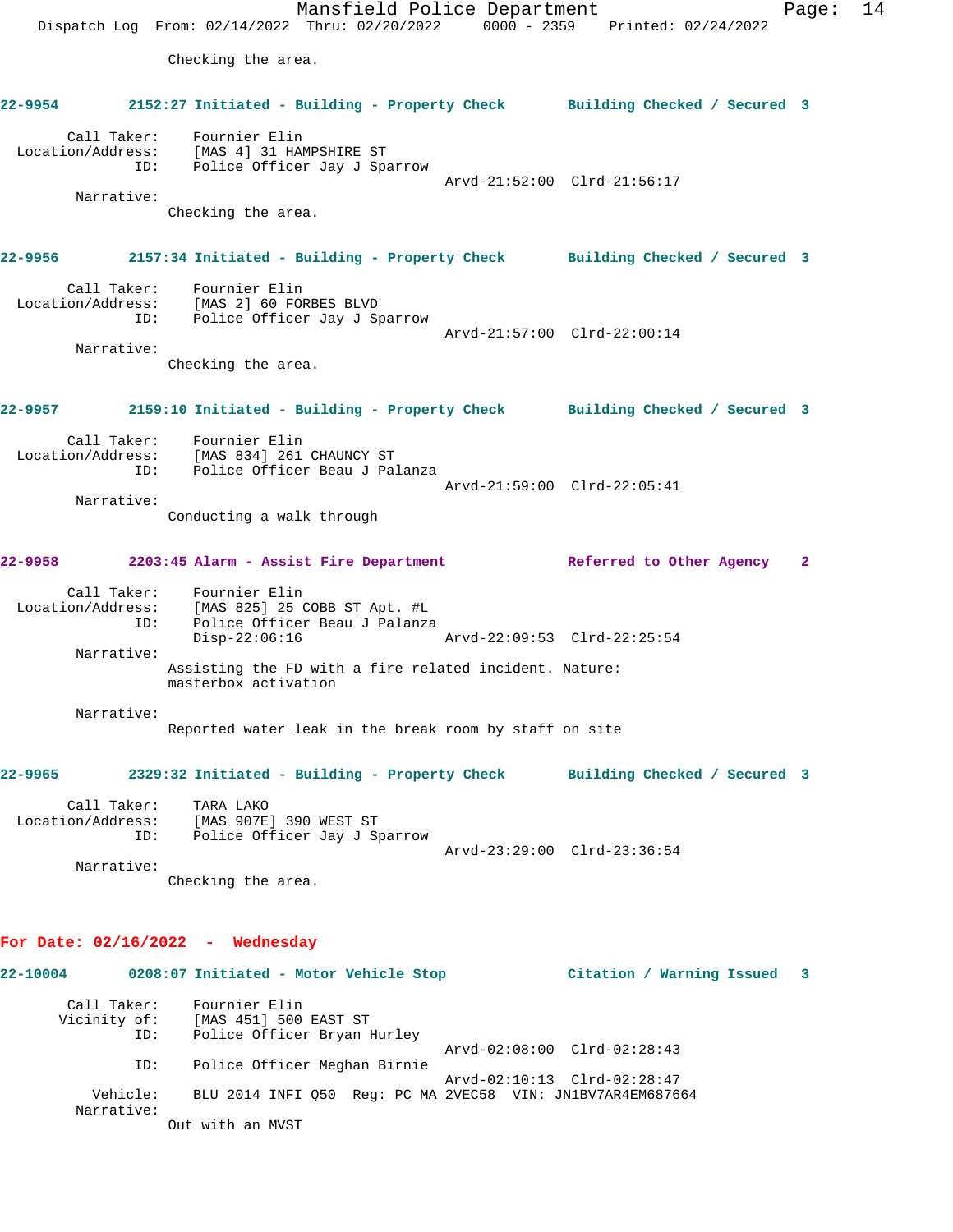Narrative:

AR assigned to M2

Refer To Summons: 22MAS-77-AR Summons: BORDES, JOSHUA CHARLES Address: 728 WASHINGTON ST SOUTH EASTON, MA Age: 21 Charges: SPEEDING RATE OF SPEED EXCEEDING POSTED LIMIT LICENSE SUSPENDED, OP MV WITH **22-10015 0236:37 Initiated - Building - Property Check Building Checked / Secured 3** Call Taker: Fournier Elin Location/Address: [MAS 417] 9 FRANCIS AVE ID: Police Officer Bryan Hurley Arvd-02:36:00 Clrd-02:43:37 Narrative: Checking the area. **22-10017 0243:07 Initiated - Building - Property Check Building Checked / Secured 3** Call Taker: Fournier Elin Location/Address: [MAS 987A] 125 HIGH ST Apt. #1-4 ID: Police Officer Meghan Birnie Arvd-02:43:00 Clrd-02:49:04 Narrative: Checking the area. **22-10027 0322:47 Initiated - Building - Property Check Building Checked / Secured 3** Call Taker: Fournier Elin Location/Address: [MAS H6609] 130 CHAUNCY ST ID: Police Officer Meghan Birnie Arvd-03:22:00 Clrd-03:23:03 Narrative: Checking the area. **22-10028 0325:00 Initiated - Building - Property Check Building Checked / Secured 3** Call Taker: Fournier Elin Location/Address: [MAS] 905 SOUTH MAIN ST<br>TD: Police Officer Christoph Police Officer Christopher D Sorge Arvd-03:25:00 Clrd-03:29:55 Narrative: Checking the area. **22-10032 0347:59 Initiated - Building - Property Check Building Checked / Secured 3** Call Taker: Fournier Elin Vicinity of: [MAS] FRUIT ST ID: Police Officer Bryan Hurley Arvd-03:47:00 Clrd-03:49:04 Narrative: Checking the area. **22-10033 0347:30 Phone - Assist Fire Department Referred to Other Agency 2** Call Taker: Fournier Elin Location/Address: [MAS 435] 15 BONNEY LN Apt. #4 Police Officer Bryan Hurley<br>Disp-03:49:13 Disp-03:49:13 Arvd-03:54:58 Clrd-04:18:01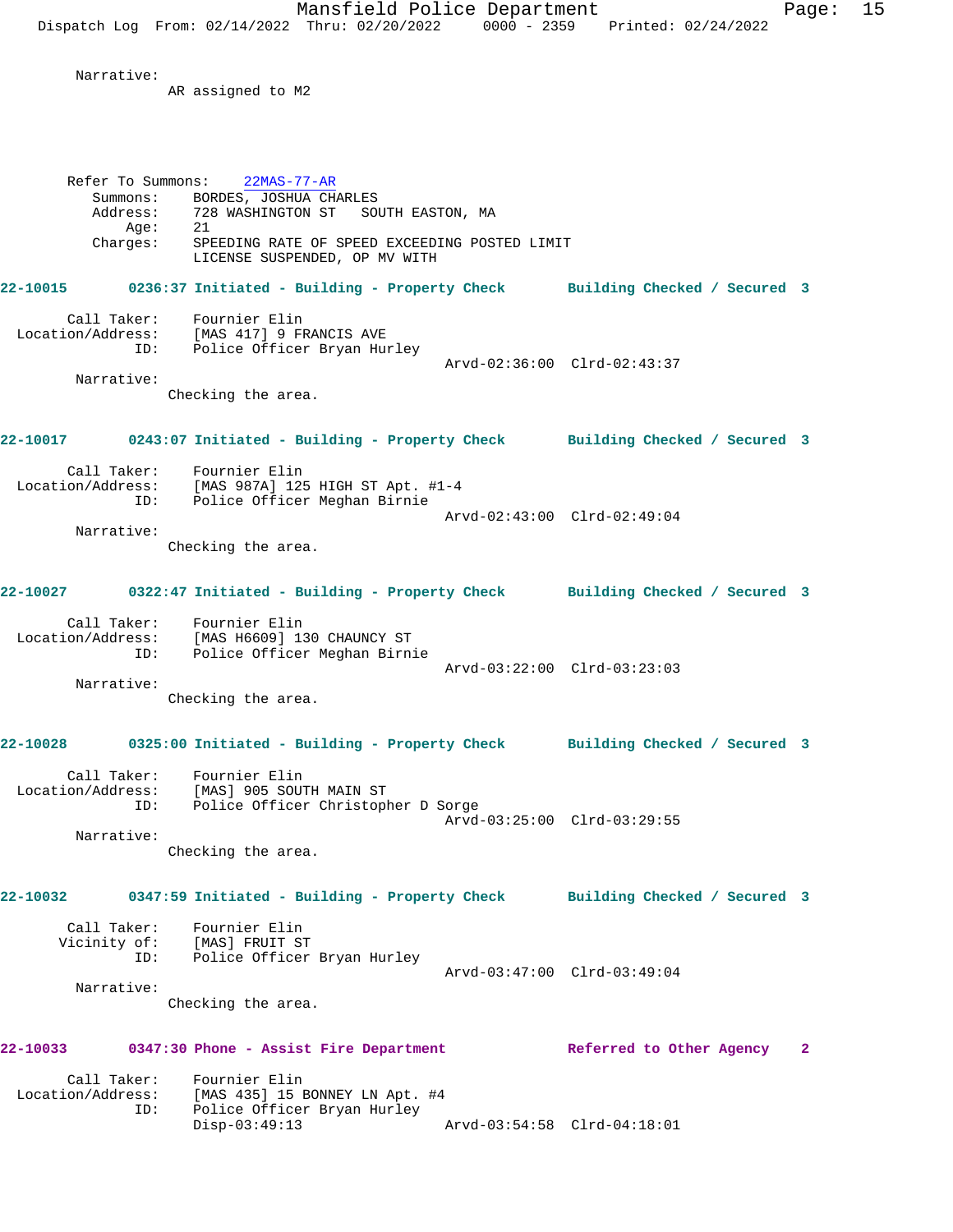Mansfield Police Department Fage: 16 Dispatch Log From: 02/14/2022 Thru: 02/20/2022 0000 - 2359 Printed: 02/24/2022 Narrative: Assisting the FD with a fire related incident. Nature: water emergency **22-10034 0423:20 Initiated - Building - Property Check Building Checked / Secured 3** Call Taker: Fournier Elin<br>Vicinity of: [MAS] FRUIT ST of: [MAS] FRUIT ST<br>ID: Police Officer Police Officer Bryan Hurley Arvd-04:23:00 Clrd-04:28:12 Narrative: Checking the area. **22-10035 0428:17 Initiated - Building - Property Check Building Checked / Secured 3** Call Taker: Fournier Elin Vicinity of: [MAS] FRUIT ST ID: Police Officer Bryan Hurley Arvd-04:28:00 Clrd-04:33:06 Narrative: Checking the area. **22-10053 0742:12 Phone - Erratic Oper MV / Road Rage Gone on Arrival 3**  Call Taker: Liam Omalley Location/Address: [MAS H2892] 308 ELM ST ID: Police Officer Christopher D Sorge Disp-07:43:18 Arvd-07:51:56 Clrd-07:55:07<br>ID: Police Officer Meghan Birnie Police Officer Meghan Birnie<br>Disp-07:43:42 Disp-07:43:42 Arvd-07:51:58 Clrd-07:55:07 Narrative: caller reports erratic operator passed a bus with stop sign out. MA reg patrial 930 sliver f150. vehicle left the area and went into norton. Narrative: Officers checked the area, unable to locate the vehicle Refer To Field Int: 22MAS-11-FI **22-10057 0805 Initiated - Parking Violations Services Rendered 3**  Call Taker: Animal Control Steven Simonds Location/Address: [MAS] 43 NORTH MAIN ST @ 13 PARK ST ID: Animal Control Steven Simonds Arvd-08:05:43 Clrd-08:39:35 Narrative: checking area for parking violations **22-10064 0846:44 Phone - Assist Fire Department Services Rendered 2**  Call Taker: APRIL LEHANE Location/Address: [MAS 435] 15 BONNEY LN Apt. #11 ID: Police Officer Matthew A Souza<br>Disp-08:48:20 A Disp-08:48:20 Arvd-08:54:56 Clrd-09:07:33 Narrative: Assisting the FD with a fire related incident. Nature:Fire Alarm sounding no one home at this time **22-10070 0929:40 Phone - Disabled Motor Vehicle Services Rendered 3**  Call Taker: Liam Omalley<br>Location/Address: [MAS] RTE 14 [MAS] RTE 140 NB @ S MAIN ST ID: Police Officer Danielle C Titus Disp-09:39:16 Clrd-09:43:12 ID: Police Officer Danielle C Titus Disp-09:43:57 Arvd-09:46:59 Clrd-09:53:15 Vehicle: GRN 2000 JEEP CHEROK Reg: PC MA 651CG9 VIN: 1J4FF48S1YL176162 Narrative: caller report dmv in the area 140 NB coming from south main.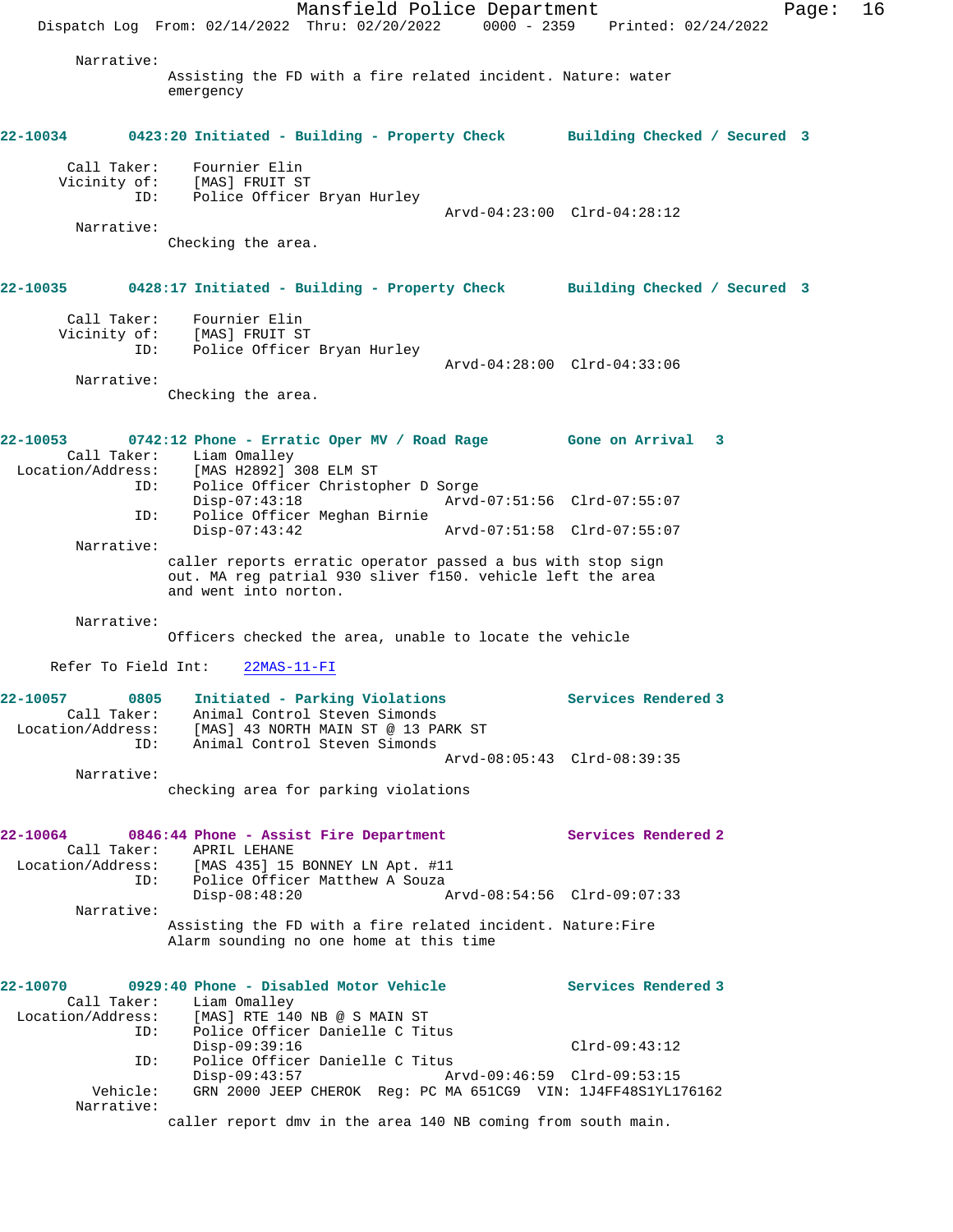Mansfield Police Department Fage: 17 Dispatch Log From: 02/14/2022 Thru: 02/20/2022 0000 - 2359 Printed: 02/24/2022 Narrative: Operator was able to get the vehicle started. **22-10076 0957 Initiated - Parking Violations Services Rendered 3**  Call Taker: Animal Control Steven Simonds Location/Address: [MAS] 242 NORTH MAIN ST @ 16 OLD COLONY WAY ID: Animal Control Steven Simonds Arvd-09:57:34 Clrd-10:37:18 Narrative: checking area for parking violations **22-10086 1050:06 Initiated - Motor Vehicle Stop Citation / Warning Issued 3** Call Taker: APRIL LEHANE Location/Address: [MAS 296E] 219 NORTH MAIN ST ID: Police Officer David J Pepicelli Arvd-10:50:00 Clrd-10:54:21 Vehicle: GRY 2011 FORD ESCAPE Reg: PC MA 2077WN VIN: 1FMCU9EG6BKC64774 Narrative: MV stop in parking lot Narrative: citation issued for failure to inspect **22-10092 1138:14 Initiated - Motor Vehicle Stop Citation / Warning Issued 3** Call Taker: APRIL LEHANE Location/Address: [MAS] 1 OLD COLONY WAY @ 214 RUMFORD AVE ID: Police Officer David J Pepicelli Arvd-11:38:00 Clrd-11:43:42 Vehicle: BLU 2016 HOND UT HRV Reg: PC MA 5819MH VIN: 3CZRU6H51GM716471 Narrative: citation issued for failure to inspect **22-10094 1149:52 Initiated - Motor Vehicle Stop Citation / Warning Issued 3** Call Taker: APRIL LEHANE Location/Address: [MAS] 173 CHAUNCY ST @ 12 PERKINS AVE ID: Police Officer David J Pepicelli Arvd-11:49:00 Clrd-11:54:02 Vehicle: BLK 2017 HYUN SONATA Reg: PC MA 1KMM34 VIN: 5NPE34AF3HH497843 Narrative: citation issued for failure to inspect **22-10107 1245:32 Radio - LE Team Activation Services Rendered 1**  Call Taker: Support Staff Matthew Todesco Location/Address: [MAS 451B] 500 EAST ST ID: Police Officer Michael T Fitzgerald Disp-12:46:25 Arvd-12:47:42 Clrd-13:11:50 Narrative: Ofc Fitzgerald is out to Randolph for a METRO call out **22-10108 1247 Initiated - Parking Violations Services Rendered 3**  Call Taker: Animal Control Steven Simonds Location/Address: [MAS] 389 NORTH MAIN ST @ 10 PRATT ST ID: Animal Control Steven Simonds Arvd-12:47:48 Clrd-13:00:44 Narrative: checking area for parking violations Narrative: tagged MA 761GV2 on main for restrictive parking Narrative: tagged MA 1GRM23 at Lot A for overtime parking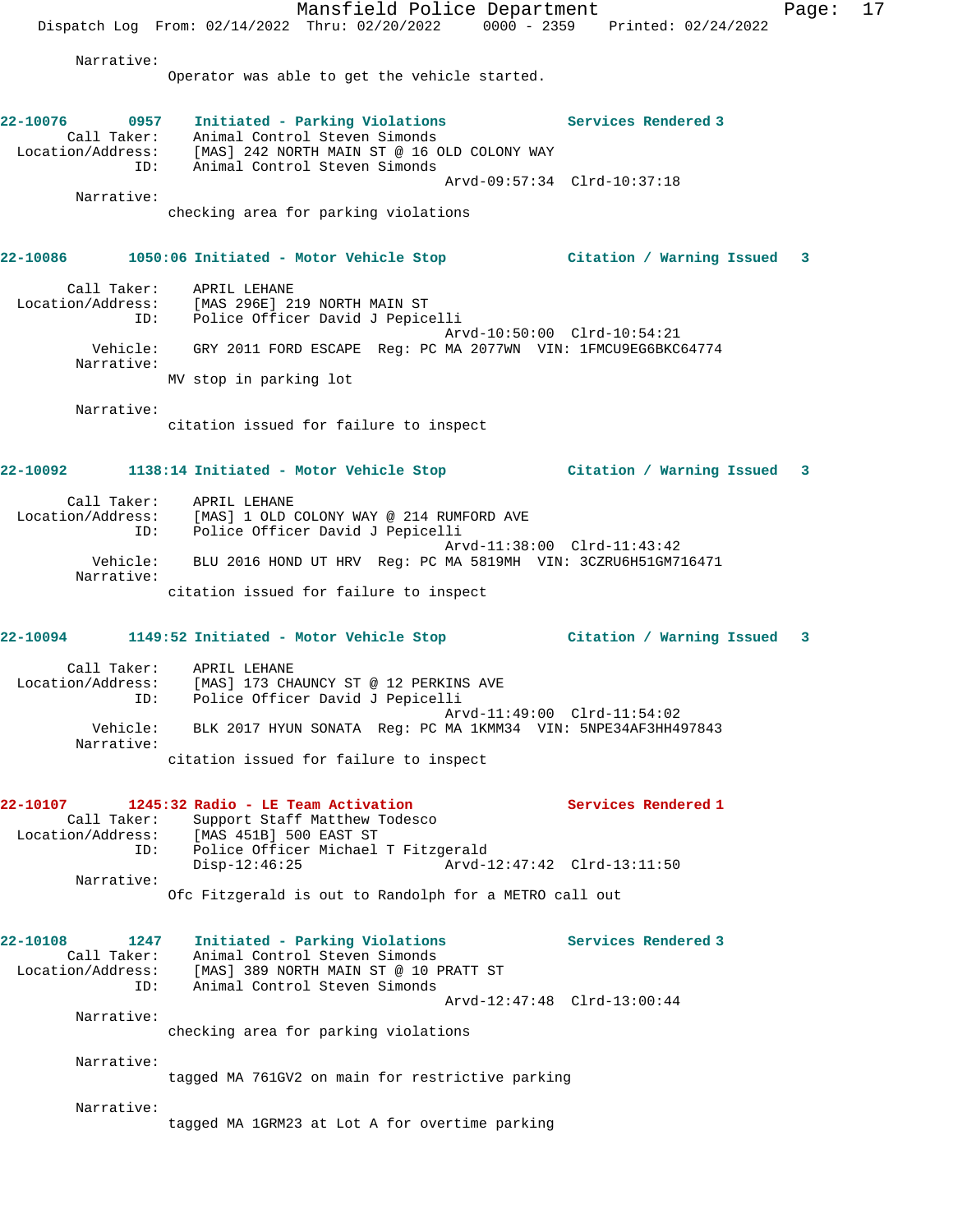Mansfield Police Department Page: 18 Dispatch Log From: 02/14/2022 Thru: 02/20/2022 0000 - 2359 Printed: 02/24/2022 **22-10109 1248:36 Initiated - Follow up Investigation Spoken To 3**  Call Taker: APRIL LEHANE Location/Address: [MAS 900C001] 242 CHAUNCY ST Apt. #2 ID: Police Officer David J Pepicelli Arvd-12:48:00 Clrd-12:56:25 Narrative: Conducting a follow up in the area to a previously reported incident. **22-10118 1327:23 Phone - Missing Person Incident Report 1**  Call Taker: George Burton Location/Address: [MAS] 155 SCHOOL ST<br>ID: Police Officer Danie Police Officer Danielle C Titus<br>Disp-13:29:53 Ar Disp-13:29:53 Arvd-13:35:31 Clrd-13:48:10 ID: Police Officer Matthew A Souza Disp-13:38:45 Clrd-13:44:10<br>TD: Police Officer David J Pepicelli Police Officer David J Pepicelli Disp-13:40:12 Arvd-13:43:29 Clrd-13:48:10<br>ID: Police Officer Michael T Fitzgerald Police Officer Michael T Fitzgerald Disp-13:42:58 Clrd-13:44:06 Narrative: CP reports her son left house and went into the woods to left of the house Narrative: Grandfather is out in woods searching Party is a male that is wearing red coat, khaki pants and patriots winter hat Narrative: Incident is aprox 10 mins old Narrative: Walking in the woods behind 31 Cobbler towards the off ramp for 495 towards Mansfield Crossing. Narrative: M13 is in the woods. located his Ipad. M15 is responding Narrative: M11 reports he has eyes on the male on Rt 140 Narrative: M11 has the male. He will be transporting him back to the residence Narrative: Reunited with the parents Refer To Incident: 22MAS-139-OF **22-10140 1507:29 Initiated - Motor Vehicle Stop Citation / Warning Issued 3** Call Taker: APRIL LEHANE Location/Address: [MAS] 31 WEST ST @ 31 RUMFORD AVE ID: Police Officer David J Pepicelli Arvd-15:07:00 Clrd-15:11:02 WHI 2019 JEEP UT CHEROK Reg: PC MA 1LHW27 VIN: 1C4PJMLB4KD486761 Narrative: Vehicle stopped at 77 West St, offense location of West/Rumford. Citation issued for failure to inspect **22-10145 1522:48 Phone - 911 Hang-ups & Verifications Confirmed misdial/Accdntl Call 2** 

 Call Taker: Liam Omalley Location/Address: [MAS 840I180] 280 SCHOOL ST Apt. #I180 ID: Police Officer David J Pepicelli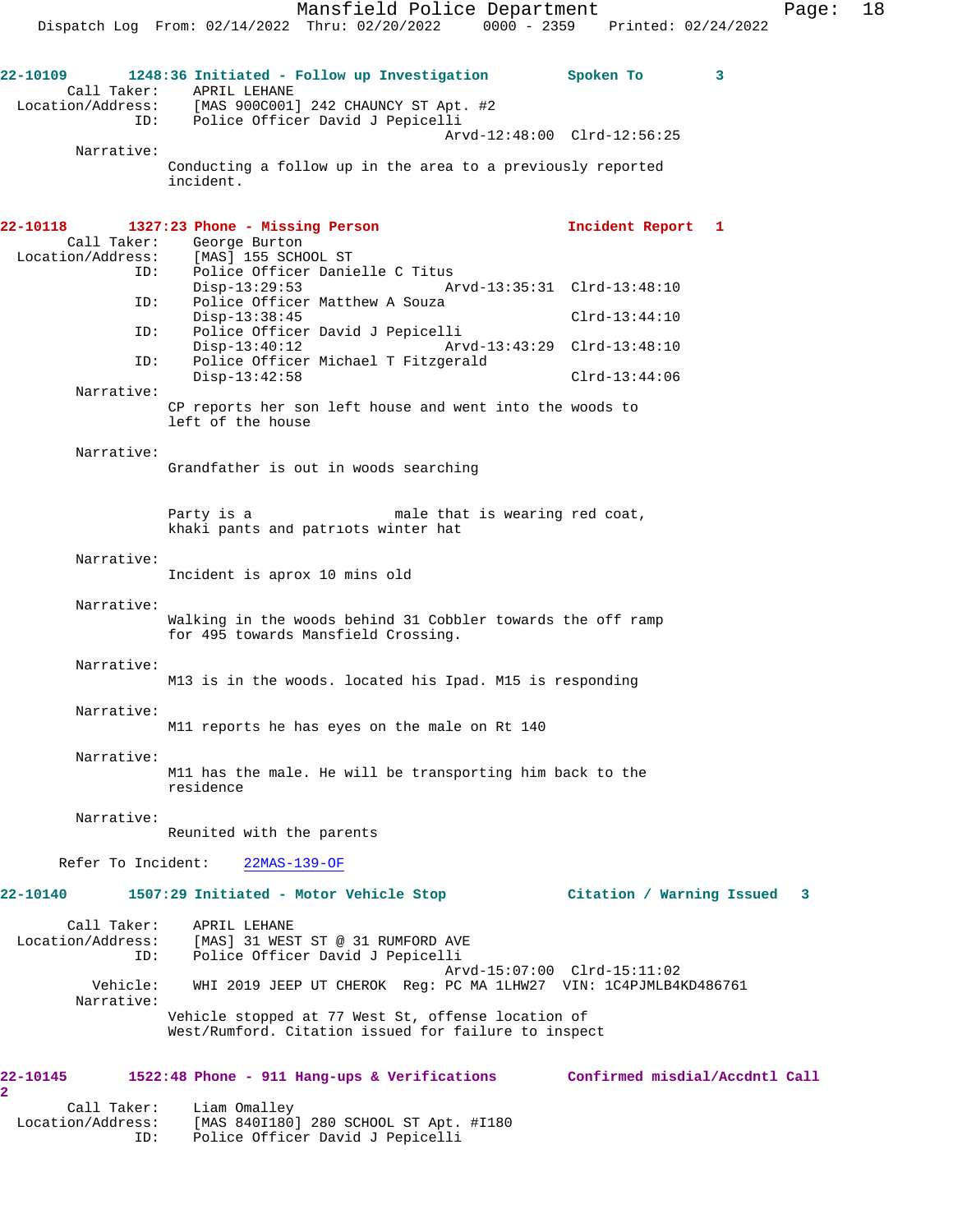|                                                                                                         |                                                                                                                   | Mansfield Police Department               |  |  |
|---------------------------------------------------------------------------------------------------------|-------------------------------------------------------------------------------------------------------------------|-------------------------------------------|--|--|
|                                                                                                         | Dispatch Log From: 02/14/2022 Thru: 02/20/2022 0000 - 2359 Printed: 02/24/2022                                    |                                           |  |  |
| Narrative:                                                                                              | $Disp-15:30:01$                                                                                                   |                                           |  |  |
|                                                                                                         | Checking on a 911 hang up.<br>Contact made?: $y$<br>Cellphone? $(y/n):n$                                          |                                           |  |  |
|                                                                                                         | Uncertainty radius: caller reports no emergency. In vet area<br>to the left.                                      |                                           |  |  |
| 22-10150 1607:55 Walk-In - Erratic Oper MV / Road Rage Services Rendered 3<br>Call Taker:               | Support Staff Matthew Gately<br>Location/Address: [MAS] 12 SOUTH MAIN ST<br>ID: Police Officer Beau J Palanza     |                                           |  |  |
| Narrative:                                                                                              | Vehicle: GRY 2012 VOLV S60 Reg: PC MA 4RRZ59 VIN: YV1622FS0C2130694                                               | Disp-16:09:23 Arvd-16:09:26 Clrd-16:21:05 |  |  |
|                                                                                                         | Walk-in reports an erratic operator pointed a firearm at<br>him.                                                  |                                           |  |  |
| Narrative:                                                                                              | M12 reports that the incident occurred out of jurisdiction<br>in Attleboro. RP was advised to follow up with APD. |                                           |  |  |
| 22-10158 1645:08 Initiated - Follow up Investigation Services Rendered 3<br>Location/Address: [MAS 333] | Call Taker: PATRICK FEENEY                                                                                        |                                           |  |  |

| Location/Address:<br>TD: | [MAS 333]<br>Detective David D Kerr |                             |                             |
|--------------------------|-------------------------------------|-----------------------------|-----------------------------|
|                          |                                     | Arvd-16:45:00 Clrd-17:52:59 |                             |
| ID:                      | Detective Kenneth E Wright          |                             |                             |
|                          | Disp-16:46:03                       |                             | Arvd-17:53:26 Clrd-21:49:20 |

Refer To Field Int: 22MAS-12-FI

| 22-10163          |             | 1724:29 Initiated - Motor Vehicle Stop                             | Citation / Warning Issued 3 |   |  |
|-------------------|-------------|--------------------------------------------------------------------|-----------------------------|---|--|
|                   | Call Taker: | PATRICK FEENEY                                                     |                             |   |  |
| Location/Address: |             | [MAS] 200 CHAUNCY ST @ 234 CENTRAL ST                              |                             |   |  |
|                   | ID:         | Police Officer Beau J Palanza                                      |                             |   |  |
|                   |             |                                                                    | Arvd-17:24:00 Clrd-17:31:14 |   |  |
|                   | Vehicle:    | WHI 2020 FORD UT EXPLORER Req: PC MA 5CK172 VIN: 1FMSK8DH5LGA56573 |                             |   |  |
| 22-10170          |             | 1803:24 Walk-In - Assist Other Agency                              | Spoken To                   | 3 |  |
|                   | Call Taker: | Support Staff Matthew Gately                                       |                             |   |  |
| Location/Address: |             | [MAS H4225] 73 CAMPBELL ST                                         |                             |   |  |
|                   | ID:         | Police Officer Beau J Palanza                                      |                             |   |  |
|                   |             | $Disp-18:09:13$                                                    | Arvd-18:19:51 Clrd-18:26:04 |   |  |
|                   | Narrative:  |                                                                    |                             |   |  |
|                   |             |                                                                    |                             |   |  |

Ofc. Bailey from APD would like an officer to go to the

Page:  $19$ <br> $^{12}$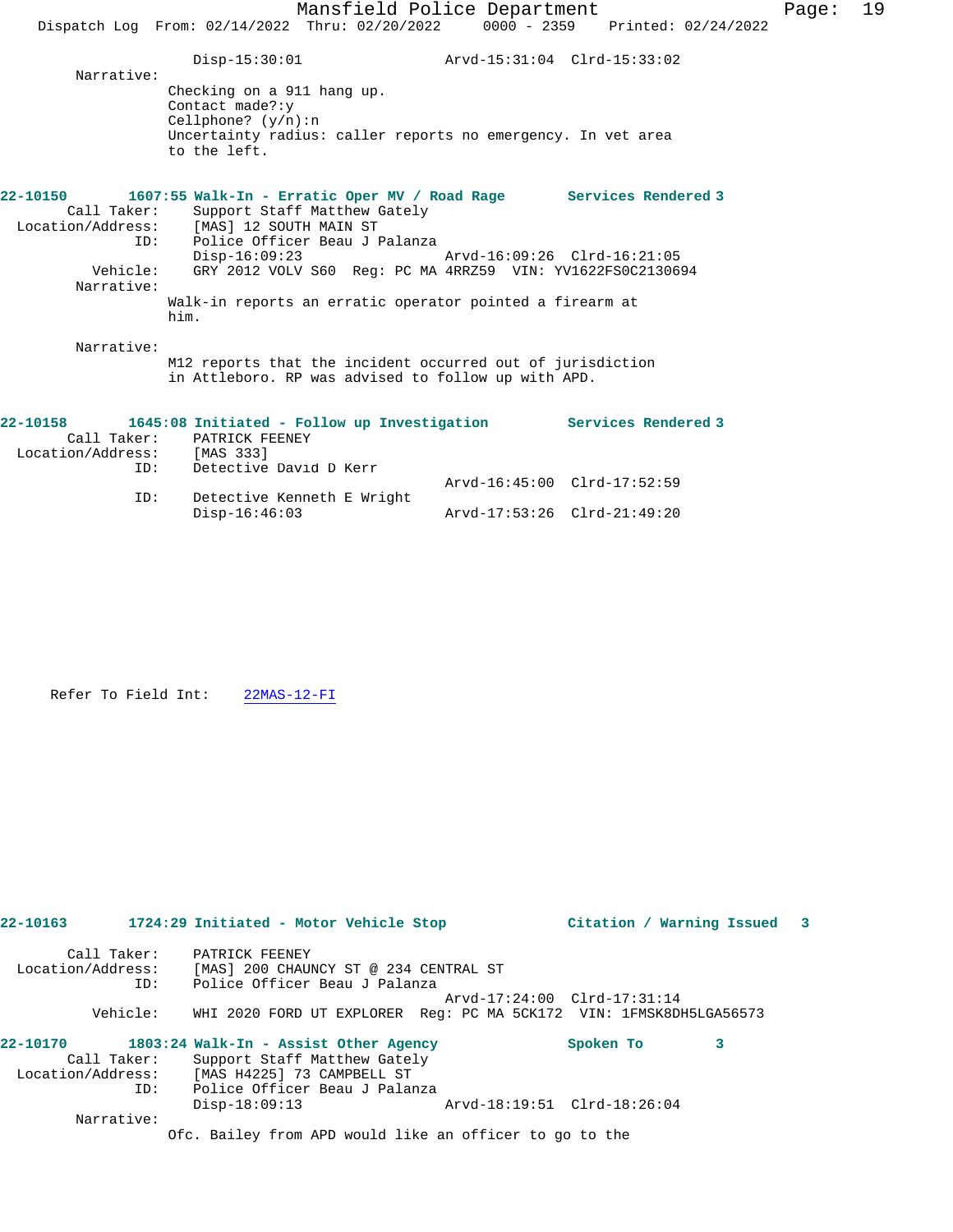|            | Dispatch Log From: 02/14/2022 Thru: 02/20/2022 0000 - 2359 Printed: 02/24/2022                                                                         | Mansfield Police Department |                     | Page: | 20 |
|------------|--------------------------------------------------------------------------------------------------------------------------------------------------------|-----------------------------|---------------------|-------|----|
|            | residence to have the involved party give APD a call.                                                                                                  |                             |                     |       |    |
| Narrative: | M12 reports party not home. M12 advised parents to have<br>party contact APD.                                                                          |                             |                     |       |    |
| Narrative: | APD was advised that the parents have the message and to<br>have the party contact APD.                                                                |                             |                     |       |    |
| ID:        | 22-10172 1818:05 911 - Assist Fire Department<br>Call Taker: PATRICK FEENEY<br>Location/Address: [MAS H5012] 121 LAWNDALE RD<br>Detective David D Kerr |                             | Services Rendered 2 |       |    |
| Narrative: | $Disp-18:20:03$                                                                                                                                        | Arvd-18:22:13 Clrd-19:13:03 |                     |       |    |
|            | Assisting the FD with a fire related incident. Nature: smoke<br>in the home.                                                                           |                             |                     |       |    |
| Narrative: |                                                                                                                                                        |                             |                     |       |    |
|            | FD still on scene, no traffic concerns at this time.                                                                                                   |                             |                     |       |    |

| 22-10185      | 1933:47 Phone - Assist Citizen - P S A<br>Call Taker: William Casey<br>Location/Address: [MAS] WEST ST<br>ID: Detective David D Kerr  |                             | Assisted Party 3                                                            |
|---------------|---------------------------------------------------------------------------------------------------------------------------------------|-----------------------------|-----------------------------------------------------------------------------|
|               | $Disp-19:37:41$                                                                                                                       | Arvd-19:46:55 Clrd-20:01:11 |                                                                             |
| Narrative:    |                                                                                                                                       |                             |                                                                             |
|               | Truck driver stuck on west st and needs assistance backing<br>up due to blind spot                                                    |                             |                                                                             |
| Narrative:    | Truck is on their way.                                                                                                                |                             |                                                                             |
| Narrative:    | Truck found in the area of Central and High St.                                                                                       |                             |                                                                             |
| 22-10194<br>2 |                                                                                                                                       |                             | 2025:58 Phone - 911 Hang-ups & Verifications Confirmed misdial/Accdntl Call |
|               | Call Taker: George Burton                                                                                                             |                             |                                                                             |
|               | Location/Address: [MAS] 1 DEER PATH LN                                                                                                |                             |                                                                             |
|               | ID: Police Officer David J Pepicelli                                                                                                  |                             |                                                                             |
| Narrative:    | $Disp-20:27:41$                                                                                                                       | Arvd-20:33:50 Clrd-20:35:56 |                                                                             |
|               | Checking on a 911 hang up. No answer on 2 call backs<br>Contact made?: No<br>Cellphone? $(y/n)$ : Yes<br>Uncertainty radius: 8 meters |                             |                                                                             |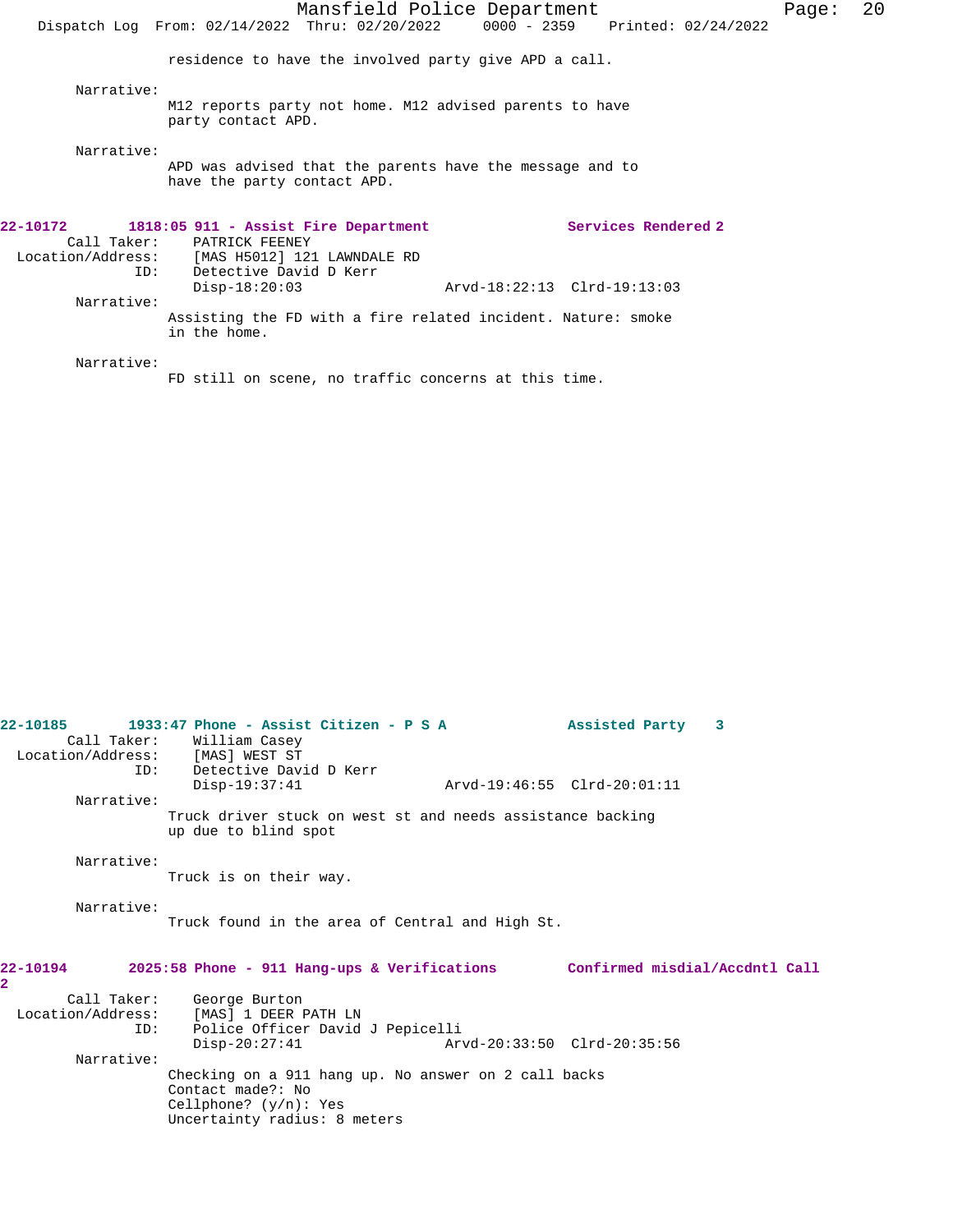**22-10198 2050:16 Initiated - Building - Property Check Building Checked / Secured 3** Call Taker: Nicole Boyer Vicinity of: [MAS 281A] 1 CROCKER ST ID: Police Officer Beau J Palanza Arvd-20:50:00 Clrd-21:00:09 Narrative: Checking the area. **22-10210 2214:08 Other - Animal Complaints Assisted Party 3**  Call Taker: Michael Mezhberg Location/Address: [MAS H5083] 111 CHURCH ST ID: Police Officer Beau J Palanza Disp-22:14:41 Arvd-22:18:54 Clrd-22:23:18 Narrative: Direct call from FD, assist female with a dog. Narrative:

Elderly female needed assistance with an injured dog getting up.

## **For Date: 02/17/2022 - Thursday**

**22-10252 0140:50 Initiated - Building - Property Check Building Checked / Secured 3** Call Taker: Nicole Boyer Vicinity of: [MAS 1002] 250 EAST ST ID: Police Officer Meghan Birnie Arvd-01:40:00 Clrd-01:47:24 Narrative: Checking the area. **22-10256 0147:39 Initiated - Building - Property Check Building Checked / Secured 3** Call Taker: Nicole Boyer Location/Address: [MAS 170] 255 HOPE ST<br>ID: Police Officer Meghan ID: Police Officer Meghan Birnie Arvd-01:47:00 Clrd-01:54:18 Narrative: Checking the area. **22-10257 0148:50 Initiated - Building - Property Check Building Checked / Secured 3**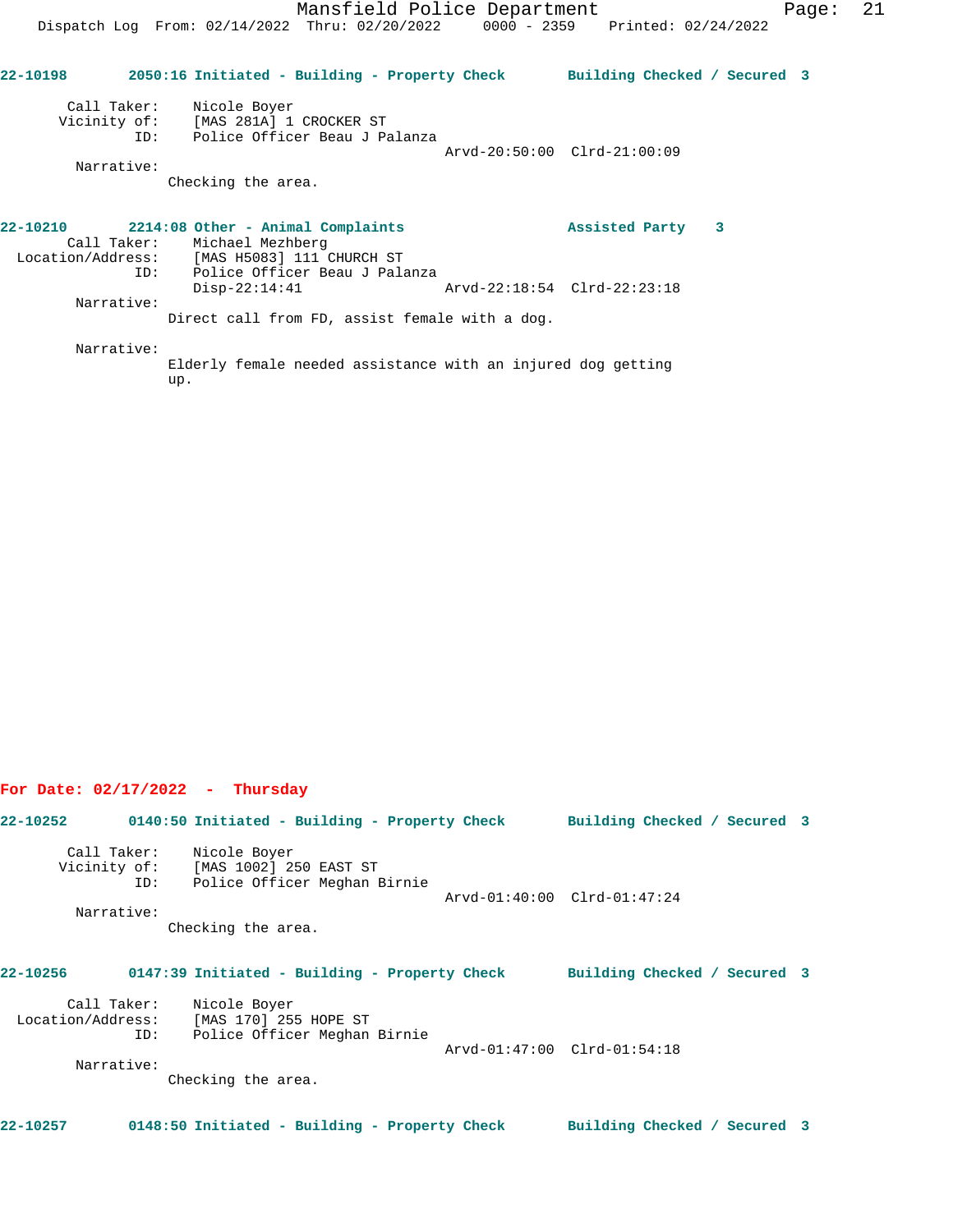Mansfield Police Department Page: 22 Dispatch Log From: 02/14/2022 Thru: 02/20/2022 0000 - 2359 Printed: 02/24/2022 Call Taker: Nicole Boyer Vicinity of: [MAS 1040] 50 RESERVOIR ST Apt. #ST ID: Police Officer Bryan Hurley Arvd-01:48:00 Clrd-01:55:23 Narrative: Checking the area. **22-10263 0214:50 Initiated - Building - Property Check Building Checked / Secured 3** Call Taker: Nicole Boyer Vicinity of: [MAS 840JEXP] 280 SCHOOL ST Apt. #J-EXP ID: Police Officer Bryan Hurley Arvd-02:14:00 Clrd-02:25:51 Narrative: Checking the area. **22-10267 0239:03 Initiated - Building - Property Check Building Checked / Secured 3** Call Taker: Nicole Boyer Vicinity of: [MAS 139]<sup>[265 FRUIT ST]</sup> ID: Police Officer Meghan Birnie Arvd-02:39:00 Clrd-02:45:43 Narrative: Checking the area. **22-10268 0253:52 Initiated - Building - Property Check Building Checked / Secured 3** Call Taker: Nicole Boyer Vicinity of: [MAS 226E] 125 HIGH ST Apt. #1-4 ID: Police Officer Meghan Birnie Arvd-02:53:00 Clrd-02:59:58 Narrative: Checking the area. **22-10269 0305:17 Initiated - Building - Property Check Building Checked / Secured 3** Call Taker: Nicole Boyer Vicinity of: [MAS 280] 440 FORBES BLVD ID: Police Officer Bryan Hurley Arvd-03:05:00 Clrd-03:11:25 Narrative: Checking the area. **22-10273 0351:39 Initiated - Parking Violations Services Rendered 3**  Call Taker: Nicole Boyer Vicinity of: [MAS 1038] NORTH MAIN ST ID: Police Officer Bryan Hurley Arvd-03:51:00 Clrd-04:02:49 Narrative: Parking enforcement Narrative: north main- NH reg P5851 **22-10274 0542:54 911 - Suspicious Actv / Persn / Veh Investigated - No Report 2** Call Taker: Fournier Elin<br>Location/Address: [MAS H5535] 24 ess: [MAS H5535] 24 HAWTHORNE CT<br>ID: Police Officer Brvan Hurlev Police Officer Bryan Hurley Disp-05:44:11 Arvd-05:44:46 Clrd-06:04:58 ID: Police Officer Meghan Birnie Arvd-05:46:55 Clrd-06:04:58 Narrative: Female using night vision camera to look for deer reports a person in the woods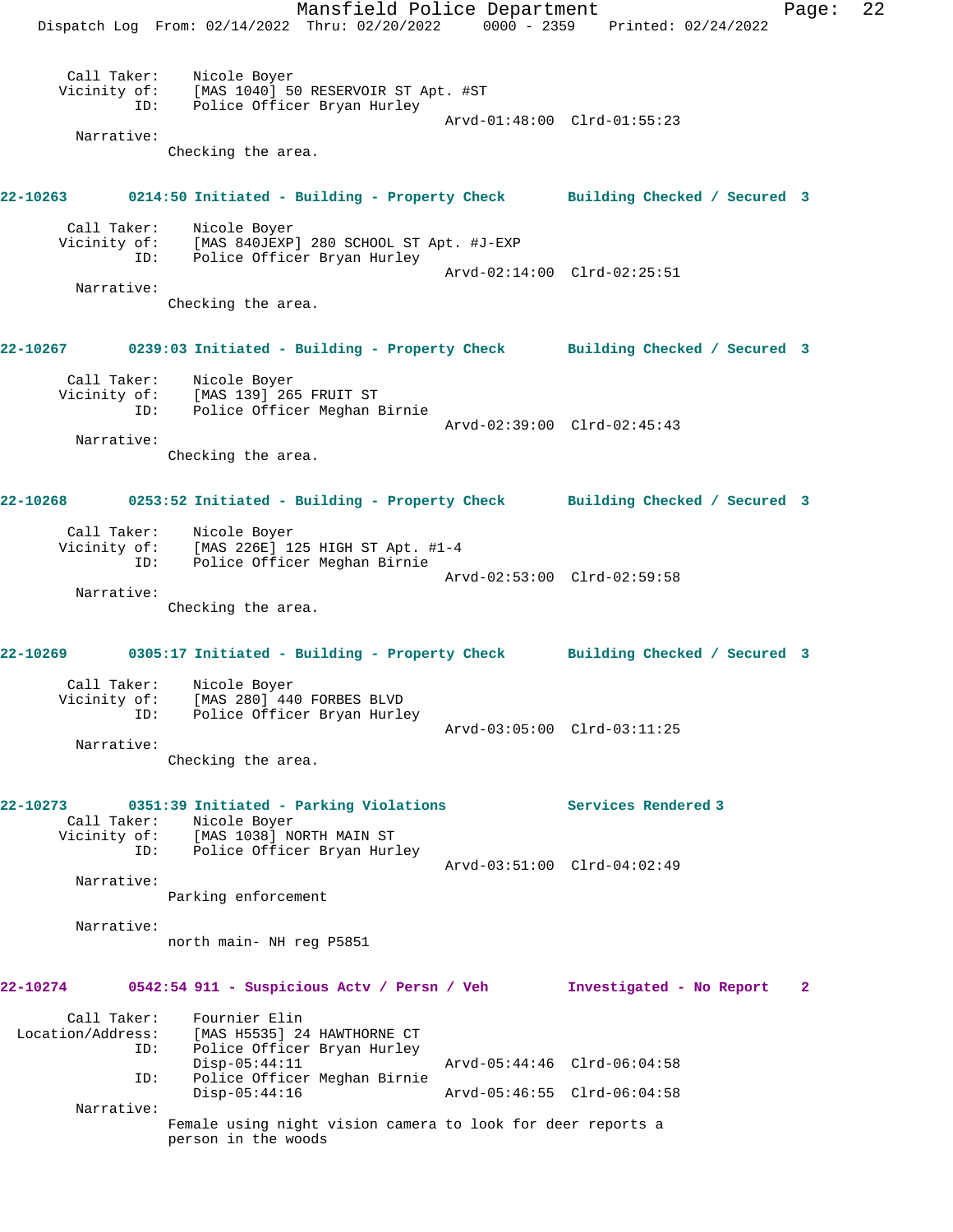She has herself locked in the vehicle

Narrative:

Area checked, no evidence of anyone being in the woods. Will be checking the area.

Narrative:

Checked the phone that she was watching from and unable to confirm if anyone was there. The area checks. CP was advised to call back if anything else comes up.

| 22-10289                         | 0709:15 Initiated - Road Hazards                                                                               | Services Rendered 3           |
|----------------------------------|----------------------------------------------------------------------------------------------------------------|-------------------------------|
| Call Taker:                      | PATRICK FEENEY                                                                                                 |                               |
| Location/Address:                | [MAS] 144 EAST ST @ 59 EDDY ST                                                                                 |                               |
| ID:                              | Police Officer Meghan Birnie                                                                                   |                               |
|                                  |                                                                                                                | Arvd-07:09:00 Clrd-07:10:14   |
| Narrative:                       |                                                                                                                |                               |
|                                  | M4 reports that the stop sign at the intersection was<br>knocked over. Notified Andy from highway while at the |                               |
|                                  | highway garage.                                                                                                |                               |
|                                  |                                                                                                                |                               |
|                                  |                                                                                                                |                               |
| 22-10293                         | $0728:08$ Phone - Motor Veh Acc - w/Injury                                                                     | Investigated - Report Taken 1 |
|                                  |                                                                                                                |                               |
| Call Taker:<br>Location/Address: | Jennifer Napolitano<br>[MAS] 491 MAPLE ST @ 421 FRANKLIN ST                                                    |                               |
| ID:                              | Police Officer Bryan Hurley                                                                                    |                               |
|                                  | $Disp-07:29:16$                                                                                                | Arvd-07:31:29 Clrd-08:08:02   |
| ID:                              | Police Officer Danielle C Titus                                                                                |                               |
|                                  | Disp-07:30:28                                                                                                  | Arvd-07:33:26 Clrd-08:07:55   |
| Vehicle:                         | RED 2021 GMC SIERRA Reg: CO MA W56996 VIN: 1GD38PE79MF281573                                                   |                               |
| Vehicle:                         | RED 2016 TR UTILIT Req: TRN MA D33606 VIN: 1S9TS1420G1132129                                                   |                               |
| Vehicle:                         | GRY 2006 HOND ACCORD Req: PC MA 4PNP79 VIN: 1HGCM56156A005309                                                  |                               |
| Towed:                           | For: Accident By: Central Street Garage To: Central Street Garage                                              |                               |
| Released To:                     | DA CUNHA On: 02/17/2022 @ 1519                                                                                 |                               |
| Narrative:                       |                                                                                                                |                               |
|                                  | 2 car mva                                                                                                      |                               |
| Narrative:                       |                                                                                                                |                               |
|                                  | fire requested for injuries, and 1 tow.                                                                        |                               |
|                                  |                                                                                                                |                               |
| Narrative:                       |                                                                                                                |                               |
|                                  | central street enroute.                                                                                        |                               |
|                                  |                                                                                                                |                               |
| Narrative:                       |                                                                                                                |                               |
|                                  | Tow on scene                                                                                                   |                               |
| Narrative:                       |                                                                                                                |                               |
|                                  | Curtosy transporting 37693 starting to the station                                                             |                               |
|                                  |                                                                                                                |                               |
| Narrative:                       |                                                                                                                |                               |
|                                  | Ending 37695                                                                                                   |                               |
|                                  |                                                                                                                |                               |
| Narrative:                       |                                                                                                                |                               |
|                                  | See AC for further                                                                                             |                               |
|                                  |                                                                                                                |                               |
| Refer To Accident:               | $22MAS-64-AC$                                                                                                  |                               |
| 22-10294<br>0730                 | Initiated - Parking Violations                                                                                 | Services Rendered 3           |
| Call Taker:                      | Animal Control Steven Simonds                                                                                  |                               |
| Location/Address:                | [MAS] 43 NORTH MAIN ST @ 13 PARK ST                                                                            |                               |
| ID:                              | Animal Control Steven Simonds                                                                                  |                               |
|                                  |                                                                                                                | Arvd-07:30:52 Clrd-08:45:47   |
| Narrative:                       |                                                                                                                |                               |
|                                  | checking area for parking violations                                                                           |                               |
|                                  |                                                                                                                |                               |
| 22-10310                         | 0859:43 Initiated - Building - Property Check                                                                  | Building Checked / Secured 3  |
|                                  |                                                                                                                |                               |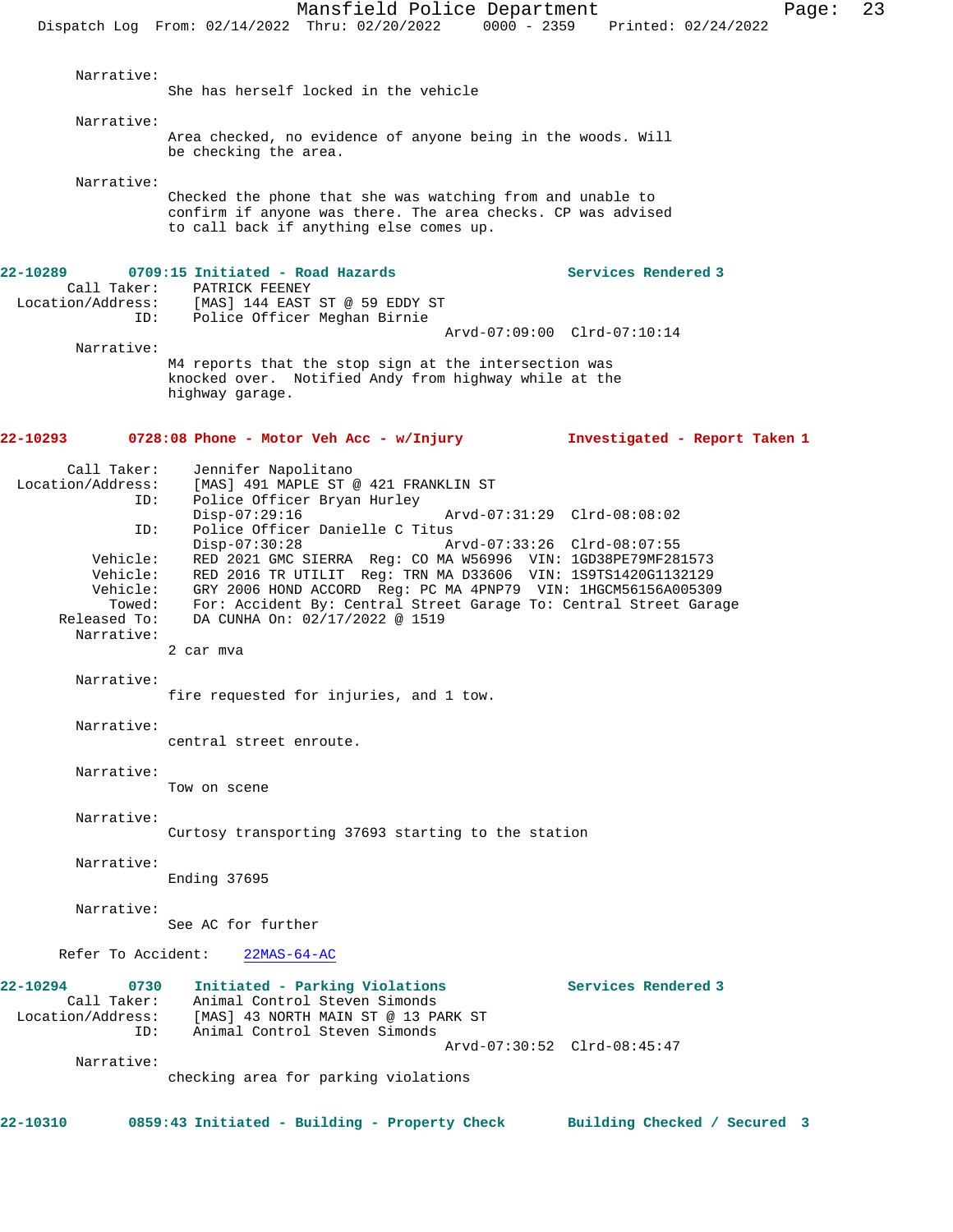Mansfield Police Department Page: 24 Dispatch Log From: 02/14/2022 Thru: 02/20/2022 0000 - 2359 Printed: 02/24/2022 Call Taker: Jarred Kohler Location/Address: [MAS 417] 9 FRANCIS AVE ID: Police Officer Gregg S Kennedy Arvd-08:59:00 Clrd-09:12:14 Narrative: Checking the area. **22-10323 0951:51 Phone - Assist Fire Department Services Rendered 2**  Call Taker: Jarred Kohler<br>Location/Address: [MAS 946] 631 [MAS 946] 631 EAST ST Apt. #J201 ID: Police Officer Gregg S Kennedy<br>Disp-09:54:36 Disp-09:54:36 Arvd-09:55:56 Clrd-10:00:21 ID: Patrolman Gregory S Martell Disp-09:55:30 Arvd-09:56:19 Clrd-09:58:20 Narrative: Assisting the FD with a fire related incident. Nature: Smoke showing from the garage door opener **22-10325 0959:41 Phone - Suspicious Actv / Persn / Veh Services Rendered 2**  Call Taker: Jennifer Napolitano Location/Address: [MAS 848] 560 WEST ST ID: Police Officer Michael T Fitzgerald<br>:-Disp-10:03:20 Arvd Arvd-10:14:23 Clrd-10:23:14 Vehicle: GRY 2012 CHEV IMPALA Reg: PC MA 2HBM95 VIN: 2G1WG5E32C1197230 Narrative: Vehicle parked on the left side of the building that has been there for a while and doesn't belong to any of the employees. Narrative: Officer contacted Pembroke PD to attempt to make contact with registered owner. Narrative: Pembroke unable to make contact with registered owner. Complaintant has been advised how to have the vehicle properly removed. **22-10326 1012:53 Initiated - Motor Vehicle Stop Citation / Warning Issued 3** Call Taker: Jarred Kohler Location/Address: [MAS 305] 64 COPELAND DR ID: Police Officer Danielle C Titus Arvd-10:12:00 Clrd-10:19:40 Vehicle: BLK 2018 FORD F150 Reg: PC MA 9FW669 VIN: 1FTEW1EB9JFC30459 Narrative: Out with MA 9FW669 **22-10327 1014:45 Initiated - Building - Property Check Building Checked / Secured 3** Call Taker: Jarred Kohler Location/Address: [MAS] FRUIT ST ID: Police Officer Gregg S Kennedy Arvd-10:14:00 Clrd-10:17:23 Narrative: Checking the area. **22-10329 1018:31 Initiated - Building - Property Check Building Checked / Secured 3** Call Taker: Jarred Kohler Location/Address: [MAS] FRUIT ST Police Officer Gregg S Kennedy Arvd-10:18:00 Clrd-10:21:15 Narrative: Checking the area.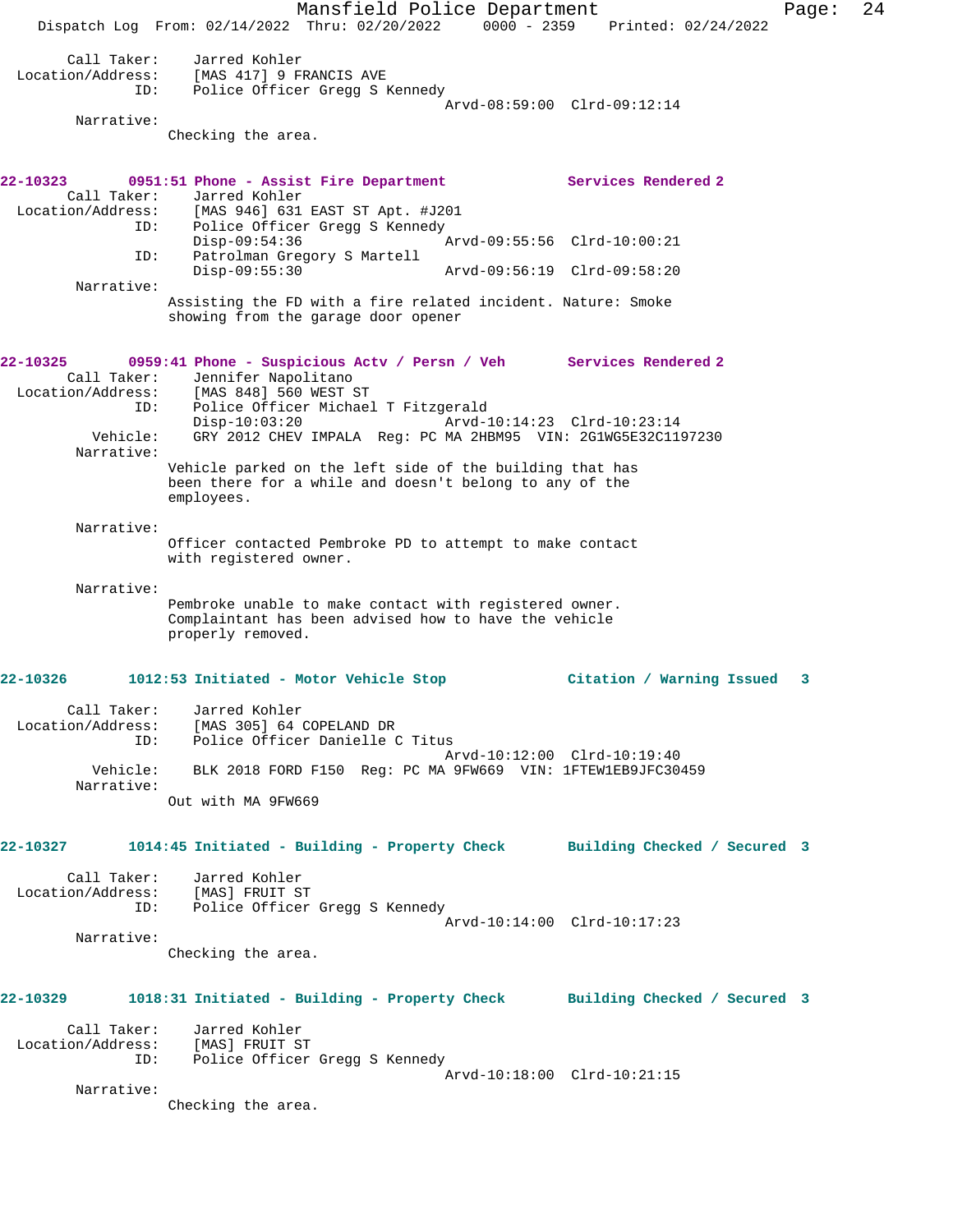Mansfield Police Department Page: 25 Dispatch Log From: 02/14/2022 Thru: 02/20/2022 0000 - 2359 Printed: 02/24/2022 **22-10350 1210:01 Initiated - Building - Property Check Building Checked / Secured 3** Call Taker: Jarred Kohler Location/Address: [MAS 2] 60 FORBES BLVD ID: Police Officer Michael T Fitzgerald Arvd-12:10:00 Clrd-12:14:56 **22-10354 1232:14 Initiated - Building - Property Check Building Checked / Secured 3** Call Taker: Jennifer Napolitano Location/Address: [MAS 4] 31 HAMPSHIRE ST ID: Police Officer Michael T Fitzgerald Arvd-12:32:00 Clrd-12:43:10 Narrative: Checking the area. **22-10355 1233:15 Phone - 911 Hang-ups & Verifications Services Rendered 2**  Call Taker: Jennifer Napolitano Location/Address: [MAS H574] 8 PARK AVE ID: Police Officer Gregg S Kennedy<br>Disp-12:35:02 Disp-12:35:02 Arvd-12:37:02 Clrd-12:39:17 Narrative: Checking on a 911 hang up. Contact made?: no answer on callback Cellphone? (y/n):yes Uncertainty radius: 35 meters Narrative: M14 checked the area, nothing found. **22-10358 1241:36 Initiated - Building - Property Check Services Rendered 3**  Call Taker: Jarred Kohler Location/Address: [MAS 1002] 250 EAST ST ID: Police Officer Gregg S Kennedy Arvd-12:41:00 Clrd-12:53:22 Narrative: Checking the area. **22-10361 1250:45 Phone - Assist Citizen - P S A Services Rendered 3**  Call Taker: Jarred Kohler Location/Address: [MAS H6228] 33 SOUTH WALNUT ST ID: Police Officer Michael T Fitzgerald Disp-12:53:18 Arvd-13:00:11 Clrd-13:05:12 Narrative: Assisting the FD with a fire related incident. Nature: Female party trapped in the shed. Narrative: The latch just needs to be opened to get out Narrative: party assisted, no EMS needed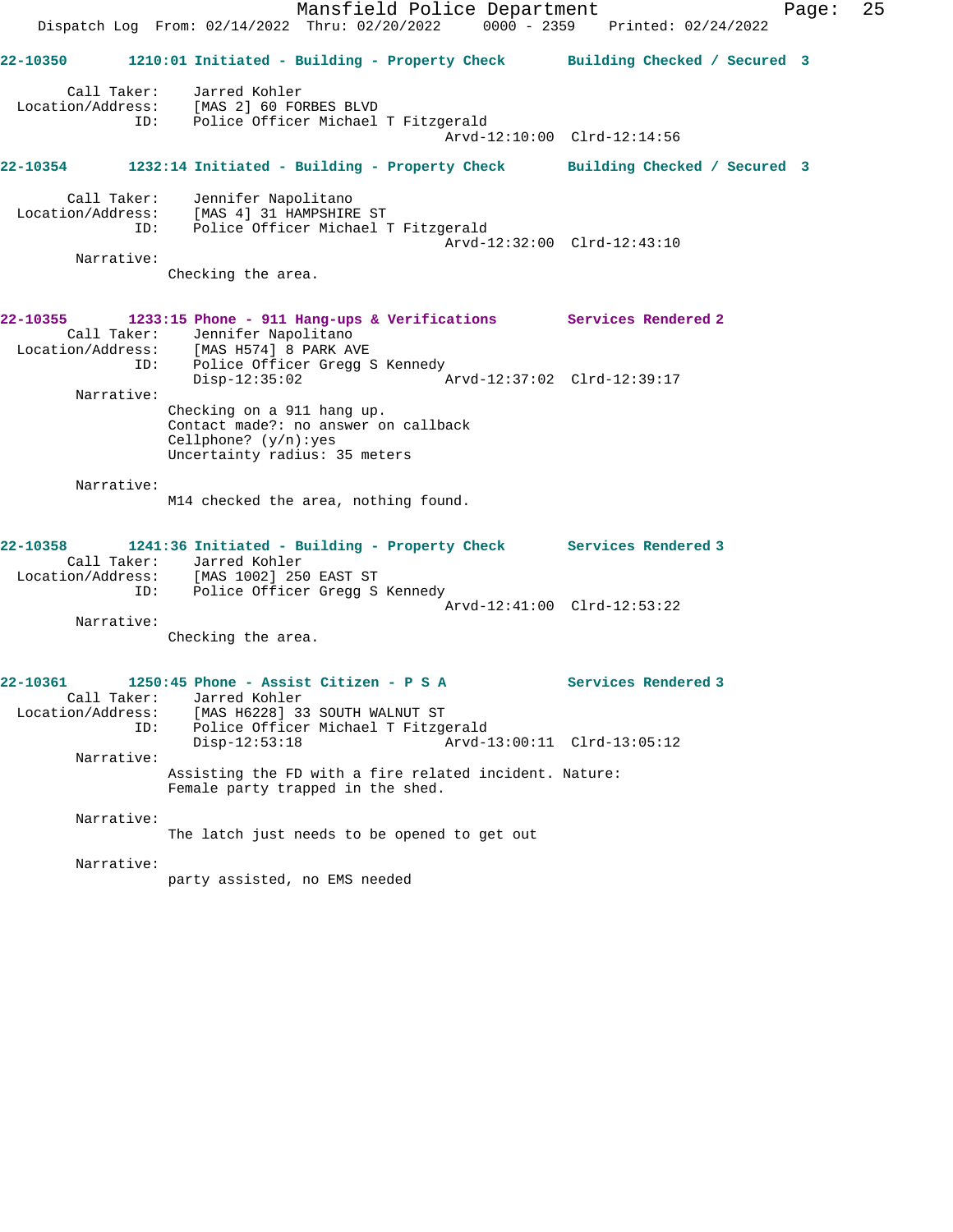**22-10372 1324:43 Initiated - Assist Other Agency Services Rendered 3**  Call Taker: Jarred Kohler Location/Address: [MAS U7] CHAUNCY ST ID: Patrolman Gregory S Martell Arvd-13:24:00 Clrd-13:34:53 Narrative: Assist DPW **22-10373 1326:40 Initiated - Building - Property Check Building Checked / Secured 3** Call Taker: Jarred Kohler Location/Address: [MAS 281A] 1 CROCKER ST ID: Police Officer Danielle C Titus Arvd-13:26:00 Clrd-13:29:29 Narrative: Checking the area. **22-10382 1414:17 Initiated - Building - Property Check Building Checked / Secured 3** Call Taker: Jarred Kohler Location/Address: [MAS 280] 440 FORBES BLVD ID: Police Officer Michael T Fitzgerald Arvd-14:14:00 Clrd-14:21:17 Narrative: Checking the area. **22-10384 1425:02 Initiated - Building - Property Check Building Checked / Secured 3** Call Taker: Jarred Kohler Location/Address: [MAS 840] 280 SCHOOL ST<br>TD: Police Officer Michael 1 Police Officer Michael T Fitzgerald Arvd-14:25:00 Clrd-14:33:16 Narrative: Checking the area. **22-10391 1451:03 Initiated - Motor Vehicle Stop Citation / Warning Issued 3** Call Taker: Jarred Kohler<br>Location/Address: [MAS] 170 SCH [MAS] 170 SCHOOL ST @ 100 RTE 140 NB ID: Police Officer Michael T Fitzgerald Arvd-14:51:00 Clrd-14:53:34 Vehicle: GRY 2021 FORD BRONCO SPORT Reg: PC MA 3YBN81 VIN: 3FMCR9A61MRA38252 **22-10396 1512:53 Phone - Suspicious Actv / Persn / Veh Unfounded/Unverifed 2** Call Taker: Jennifer Napolitano Location/Address: [MAS 424C] 149 OAKLAND ST ID: Police Officer Danielle C Titus Arvd-15:20:27 Clrd-15:23:51 ID: Police Officer Gregg S Kennedy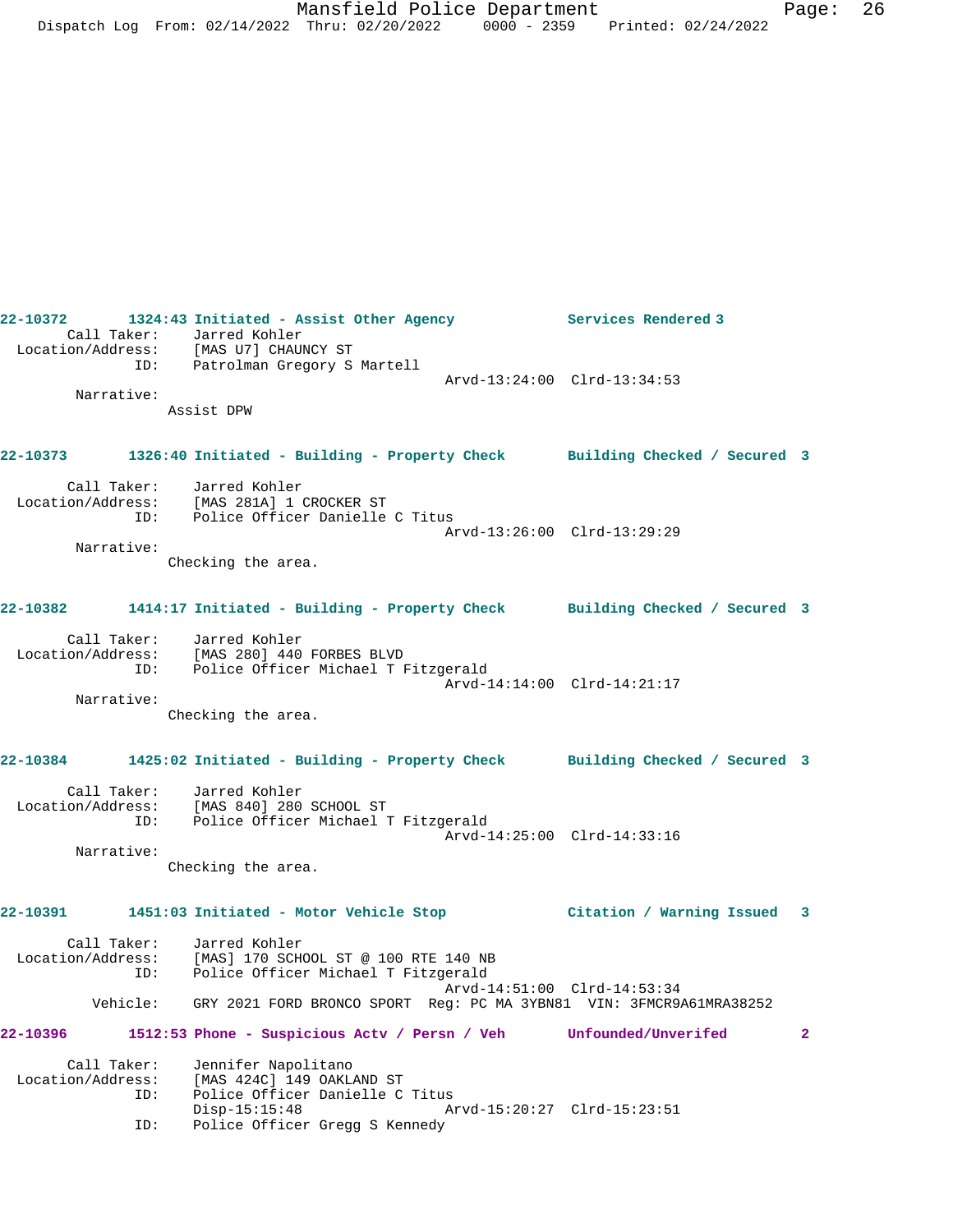|                                              |     | Mansfield Police Department<br>Dispatch Log From: 02/14/2022 Thru: 02/20/2022                                                                                                             | $0000 - 2359$ | Printed: 02/24/2022            | Page:        | 27 |
|----------------------------------------------|-----|-------------------------------------------------------------------------------------------------------------------------------------------------------------------------------------------|---------------|--------------------------------|--------------|----|
|                                              |     | $Disp-15:16:03$                                                                                                                                                                           |               | Arvd-15:20:26 Clrd-15:23:51    |              |    |
| Narrative:                                   |     | Reporting a group of 10 boys that keep coming over and<br>running through the halls of Bldg D. He scared them off and<br>they ran back to Station Pointe. Coming back now off Hope<br>St. |               |                                |              |    |
| Narrative:                                   |     | 10 boys between 6 and 12 years old.                                                                                                                                                       |               |                                |              |    |
| 22-10409                                     |     | 1609:58 Phone - Suspicious Actv / Persn / Veh Unfounded/Unverifed                                                                                                                         |               |                                | $\mathbf{2}$ |    |
| Call Taker:<br>Location/Address:             | ID: | Jennifer Napolitano<br>[MAS 424C] 149 OAKLAND ST<br>Police Officer Gregg S Kennedy<br>$Disp-15:52:47$                                                                                     |               | Arvd-15:59:25 Clrd-15:59:27    |              |    |
|                                              | ID: | Police Officer Danielle C Titus<br>$Disp-15:52:49$                                                                                                                                        |               | Arvd-15:59:25 Clrd-15:59:27    |              |    |
|                                              | ID: | Detective David D Kerr<br>Disp-16:12:39                                                                                                                                                   |               | Arvd-16:16:24 Clrd-16:26:01    |              |    |
|                                              | ID: | Detective Patrick J Pennie<br>$Disp-16:12:43$                                                                                                                                             |               | Arvd-16:16:23 Clrd-16:26:00    |              |    |
| Narrative:                                   |     | Kids are back. Ran from behind the Uhaul truck back towards<br>Station Pointe.                                                                                                            |               |                                |              |    |
| Narrative:                                   |     | The boys just tried to break in the door to D1.                                                                                                                                           |               |                                |              |    |
| 22-10414<br>Call Taker:                      |     | 1654:58 Phone - ACO Activity<br>Jarred Kohler<br>Location/Address: [MAS H5083] 111 CHURCH ST                                                                                              |               | Services Rendered 3            |              |    |
| Narrative:                                   | ID: | animal control Jeffrey S Collins<br>$Disp-16:55:42$                                                                                                                                       |               | Arvd-17:14:53 Clrd-17:15:01    |              |    |
|                                              |     | Out assisting homeowner with dog.                                                                                                                                                         |               |                                |              |    |
| 22-10416<br>Call Taker:<br>Location/Address: | ID: | 1701:37 Walk-In - Child Safety Seat Program<br>Support Staff Alexander Ferraz<br>[MAS 451B] 500 EAST ST<br>Detective Patrick J Pennie                                                     |               | Assisted Party<br>3            |              |    |
| Narrative:                                   |     | $Disp-17:03:20$                                                                                                                                                                           |               | Arvd-17:03:24 Clrd-17:27:20    |              |    |
|                                              |     | Walk-in into the station for a car seat install.                                                                                                                                          |               |                                |              |    |
| 22-10421<br>2                                |     | $1745:48$ Phone - 911 Hang-ups & Verifications                                                                                                                                            |               | Confirmed misdial/Accdntl Call |              |    |
| Call Taker:                                  | ID: | Jarred Kohler<br>Location/Address: [MAS 4366] 200 LAWNDALE RD<br>Detective Patrick J Pennie<br>$Disp-17:47:36$                                                                            |               | Arvd-17:52:06 Clrd-17:57:22    |              |    |
| Narrative:                                   |     |                                                                                                                                                                                           |               |                                |              |    |
|                                              |     | Checking on a 911 open line, only hear a child and a dog in<br>the background<br>Contact made?: no<br>Cellphone? $(y/n)$ : yes<br>Uncertainty radius: 6                                   |               |                                |              |    |
| Narrative:                                   |     | m10 confirmed accidental                                                                                                                                                                  |               |                                |              |    |
| 22-10428                                     |     | 1815:43 Initiated - Motor Vehicle Stop                                                                                                                                                    |               | Citation / Warning Issued      | 3            |    |
| Call Taker:<br>Location/Address:             |     | Jarred Kohler<br>[MAS] 31 SUFFOLK RD                                                                                                                                                      |               |                                |              |    |
|                                              | ID: | Police Officer Beau J Palanza                                                                                                                                                             |               | Arvd-18:15:00 Clrd-18:48:45    |              |    |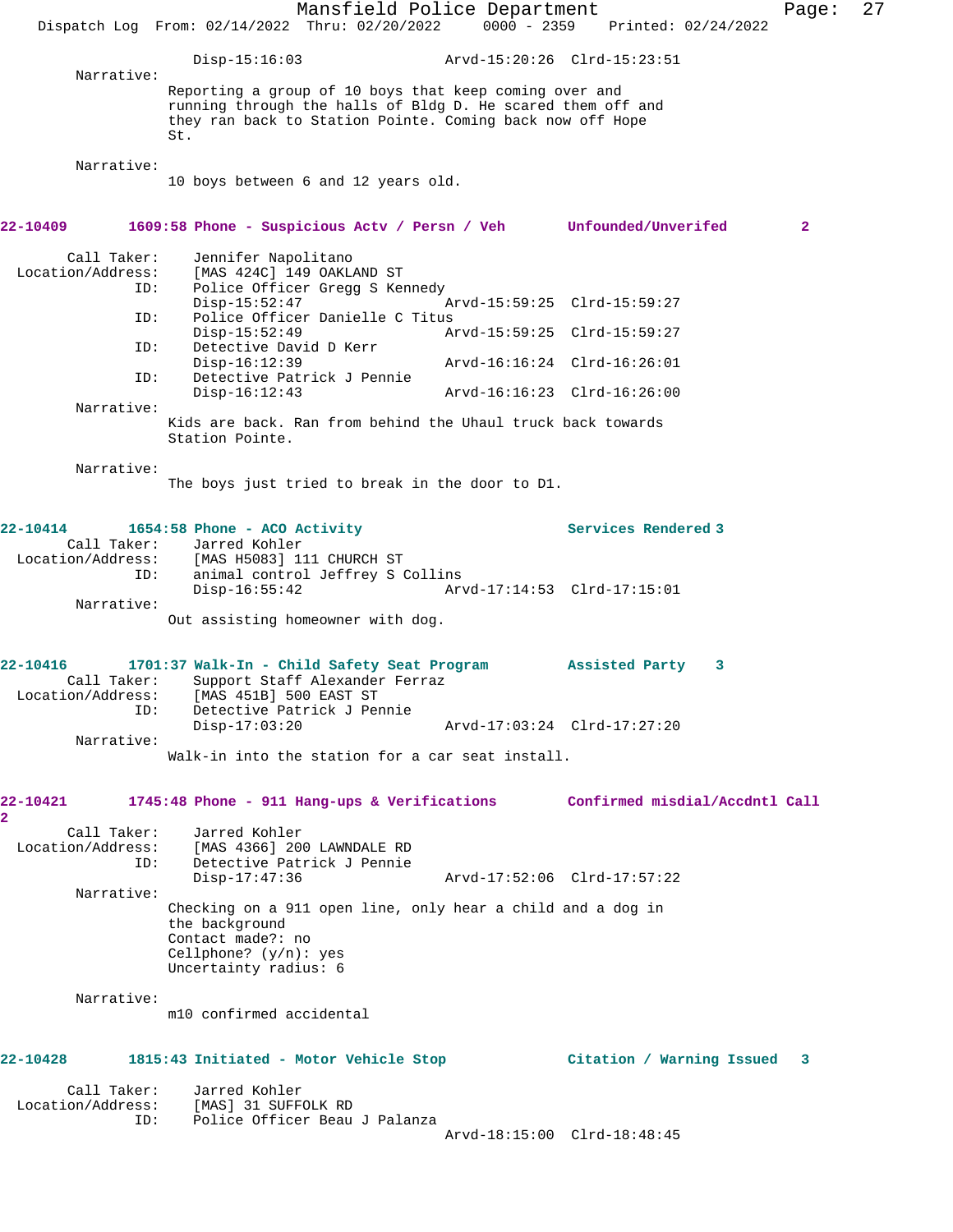Mansfield Police Department Page: 28 Dispatch Log From: 02/14/2022 Thru: 02/20/2022 0000 - 2359 Printed: 02/24/2022 ID: Sergeant Robert S Pierce Disp-18:19:52 <br>Vehicle: RED 2003 HOND ACCORD Reg: PC MA 2EBF68 VIN: 1HGCM66573A0 RED 2003 HOND ACCORD Reg: PC MA 2EBF68 VIN: 1HGCM66573A091324 Narrative: out with mvst Narrative: vehicle parked at 50 suffolk. Refer To Summons: 22MAS-78-AR Summons: GONCALVES, PEDRO DE ASSIS PORTU Address: 194 MENLO ST BROCKTON, MA<br>Age: 37 Age: Charges: UNINSURED MOTOR VEHICLE C90 S34J UNLICENSED OPERATION OF MV C90 S10 **22-10430 1826:02 Phone - Well Being Check Spoken To 3**  Call Taker: Jennifer Napolitano<br>Location/Address: [MAS H726] 10 COUNTY ess: [MAS H726] 10 COUNTY ST Apt. #2<br>ID: Police Officer Jay J Sparrow Police Officer Jay J Sparrow<br>Disp-18:32:03 Disp-18:32:03 Arvd-18:36:26 Clrd-18:42:19 Narrative: Party is requesting a well being check on a female who hasn't replied to text messages in over 2 weeks. Narrative: Party checks okay **22-10435 1846:13 Phone - Disturbance / Gathering Spoken To 1**  Call Taker: Thomas Scanlan<br>Location/Address: [MAS 290] 269 1 ess: [MAS 290] 269 NORTH MAIN ST<br>ID: Detective David D Kerr Detective David D Kerr<br>Disp-18:47:11 Disp-18:47:11 Arvd-18:49:20 Clrd-19:06:58<br>ID: Police Officer Jav J Sparrow Police Officer Jay J Sparrow<br>Disp-18:47:19 Disp-18:47:19 <br>
D: Sergeant Robert S Pierce<br>
D: Sergeant Robert S Pierce Sergeant Robert S Pierce<br>Disp-18:53:20 Disp-18:53:20 Arvd-18:53:22 Clrd-19:06:58 Narrative: Caller reports that in the apartment above H and R block there is a fight occurring. Narrative: yelling was from male party yelling on the phone. Refer To Incident: 22MAS-147-OF **22-10438 1905:24 Initiated - Building - Property Check Building Checked / Secured 3** Call Taker: Stephen Martell Location/Address: [MAS 840] 280 SCHOOL ST Police Officer Beau J Palanza Arvd-19:05:00 Clrd-19:18:43 Narrative: Checking the area. Refer To Incident: 22MAS-146-OF **22-10444 1943:14 Initiated - Building - Property Check Building Checked / Secured 3** Call Taker: Stephen Martell<br>Location/Address: [MAS 1002] 250 [MAS 1002] 250 EAST ST ID: Detective Patrick J Pennie Arvd-19:43:00 Clrd-19:56:30 Narrative: Checking the area.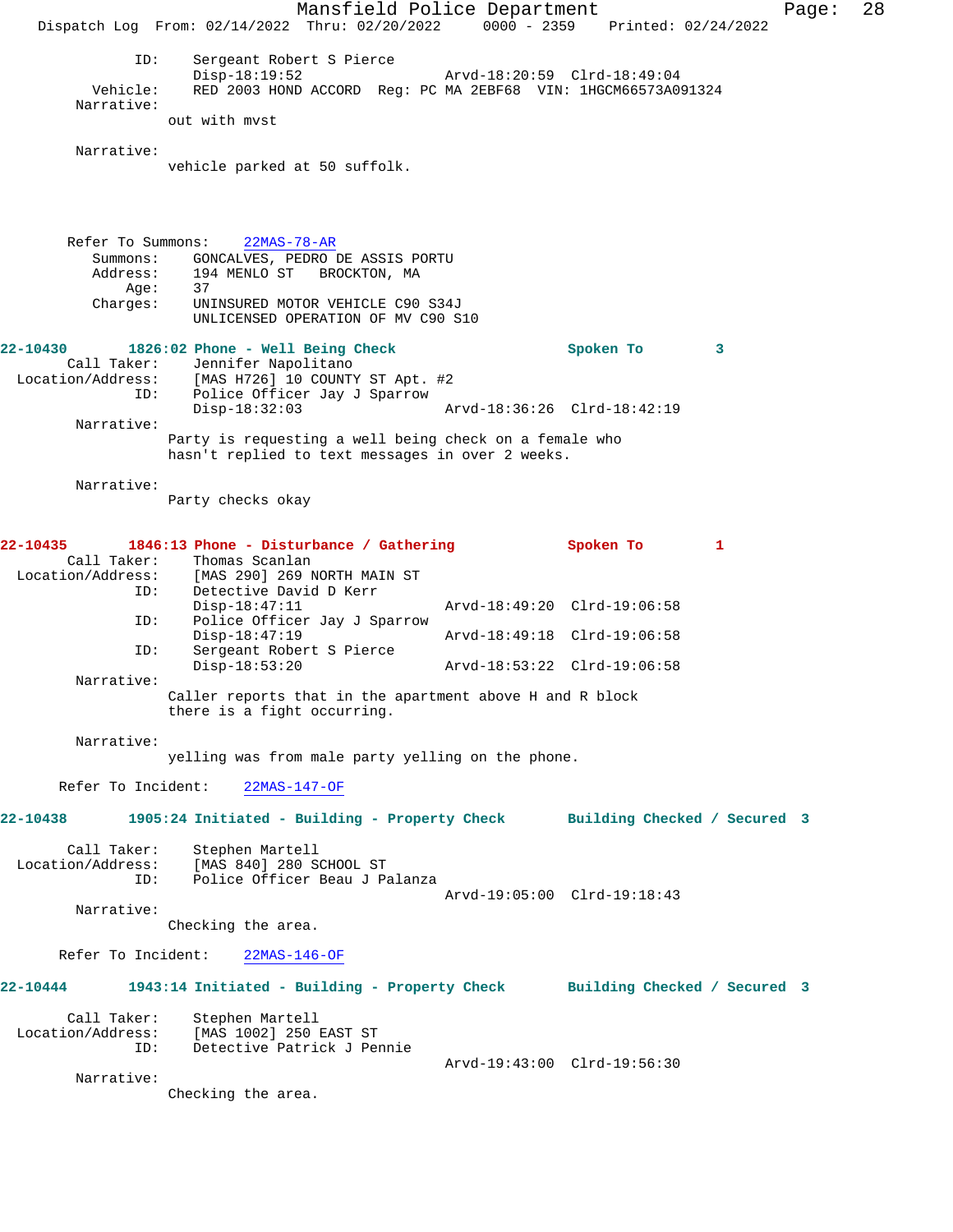Mansfield Police Department Page: 29 Dispatch Log From: 02/14/2022 Thru: 02/20/2022 0000 - 2359 Printed: 02/24/2022 **For Date: 02/18/2022 - Friday 22-10483 0003:58 Initiated - Motor Vehicle Stop Citation / Warning Issued 3** Call Taker: Stephen Martell Location/Address: [MAS] 1160 SCHOOL ST @ 246 ELM ST ID: Police Officer Derek M Stark Arvd-00:03:00 Clrd-00:09:44 Vehicle: BLU 2007 TOYT TACOMA Reg: PC MA 4LS382 VIN: 5TENX22N17Z341357 Narrative: MV stop **22-10495 0055:43 Initiated - Suspicious Actv / Persn / Veh Spoken To 2**  Call Taker: Stephen Martell Location/Address: [MAS 966] 99 MAPLE ST ID: Police Officer Mark O'Connor Arvd-00:55:00 Clrd-01:04:02 ID: Police Officer Bryan Hurley Disp-00:57:36 Arvd-00:57:58 Clrd-01:04:04 Vehicle: WHI 2019 JEEP CHEROK Reg: PC MA 2JJB63 VIN: 1C4PJMDX0KD294988 Vehicle: GRY 2020 HOND ACCORD Reg: PC MA 2AYD84 VIN: 1HGCV1F13LA052288 Narrative: M6 reports that parties were hanging out, and were advised to move along for the night. **22-10512 0145:42 Initiated - Building - Property Check Building Checked / Secured 3** Call Taker: Thomas Scanlan Location/Address: [MAS] MYSTIC LN ID: Police Officer Mark O'Connor Arvd-01:45:00 Clrd-01:49:21 Narrative: Checking the area. **22-10515 0207:25 Initiated - Building - Property Check Building Checked / Secured 3** Call Taker: Stephen Martell Location/Address: [MAS 834] 261 CHAUNCY ST ID: Police Officer Bryan Hurley Arvd-02:07:00 Clrd-02:07:43 Narrative: Checking the area. Narrative: checks ok **22-10517 0235:17 Initiated - Building - Property Check Building Checked / Secured 3** Call Taker: Stephen Martell Location/Address: [MAS 1040] 50 RESERVOIR ST Apt. #ST ID: Police Officer Derek M Stark Arvd-02:35:00 Clrd-02:38:29 Narrative: Checking the area. **22-10519 0246:12 Initiated - Building - Property Check Building Checked / Secured 3** Call Taker: Stephen Martell Location/Address: [MAS 840] 280 SCHOOL ST ID: Police Officer Derek M Stark Arvd-02:46:00 Clrd-02:56:31 Narrative: Checking the area. **22-10520 0250:39 Initiated - Building - Property Check Building Checked / Secured 3**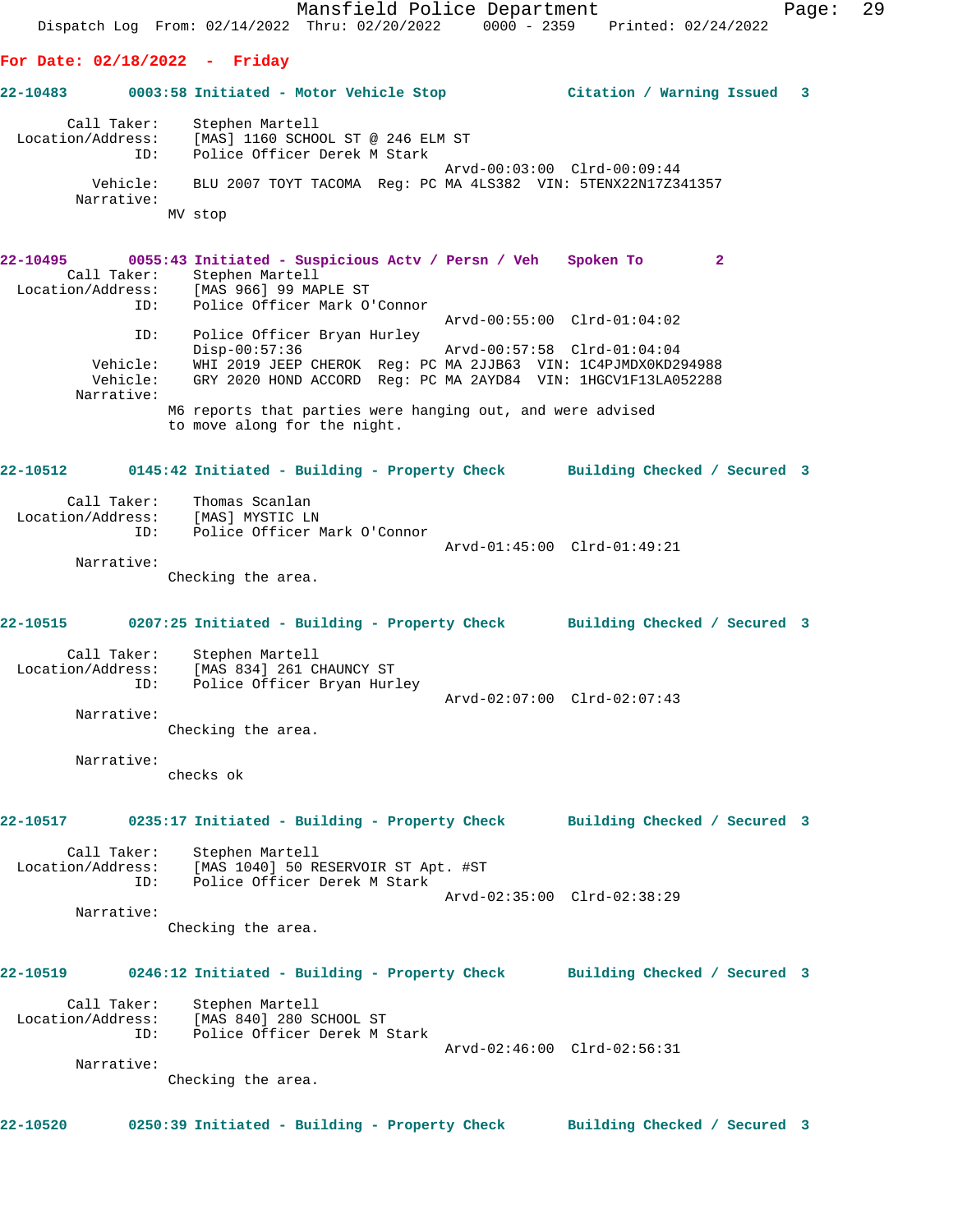Mansfield Police Department Page: 30 Dispatch Log From: 02/14/2022 Thru: 02/20/2022 0000 - 2359 Printed: 02/24/2022 Call Taker: Stephen Martell Location/Address: [MAS 139] 265 FRUIT ST ID: Police Officer Meghan Birnie Arvd-02:50:00 Clrd-02:51:05 Narrative: Checking the area. **22-10523 0256:13 Initiated - Building - Property Check Building Checked / Secured 3** Call Taker: Stephen Martell Location/Address: [MAS 1002] 250 EAST ST ID: Police Officer Mark O'Connor Arvd-02:56:00 Clrd-03:03:30 Narrative: Checking the area. **22-10524 0258:31 Initiated - Building - Property Check Building Checked / Secured 3** Call Taker: Stephen Martell Location/Address: [MAS 1] 50 WEST ST ID: Police Officer Meghan Birnie Arvd-02:58:00 Clrd-03:10:36 Narrative: Checking the area. **22-10525 0259:48 Initiated - Building - Property Check Building Checked / Secured 3** Call Taker: Stephen Martell Location/Address: [MAS 280] 440 FORBES BLVD ID: Police Officer Derek M Stark Arvd-02:59:00 Clrd-03:07:15 Narrative: Checking the area. **22-10526 0303:50 Initiated - Building - Property Check Building Checked / Secured 3** Call Taker: Stephen Martell Location/Address: [MAS 982] 111 HOPE ST ID: Police Officer Mark O'Connor Arvd-03:03:00 Clrd-03:04:07 Narrative: Checking the area. **22-10529 0319:40 Initiated - Building - Property Check Services Rendered 3**  Call Taker: Stephen Martell Location/Address: [MAS 1014] COPELAND DR ID: Police Officer Bryan Hurley Arvd-03:19:00 Clrd-03:26:01<br>Vehicle: 2018 JEEP COMMANDER Reg: PC NJ G120KBN VIN: 3C4NJDDB 2018 JEEP COMMANDER Reg: PC NJ G120KBN VIN: 3C4NJDDB8JT451784 Narrative: Checking the area. Narrative: vehicle at wendys was checked on, party checks. **22-10530 0329:27 Initiated - Building - Property Check Building Checked / Secured 3** Call Taker: Thomas Scanlan Location/Address: [MAS 4] 31 HAMPSHIRE ST ID: Police Officer Derek M Stark Arvd-03:29:00 Clrd-03:37:02 Narrative: Checking the area.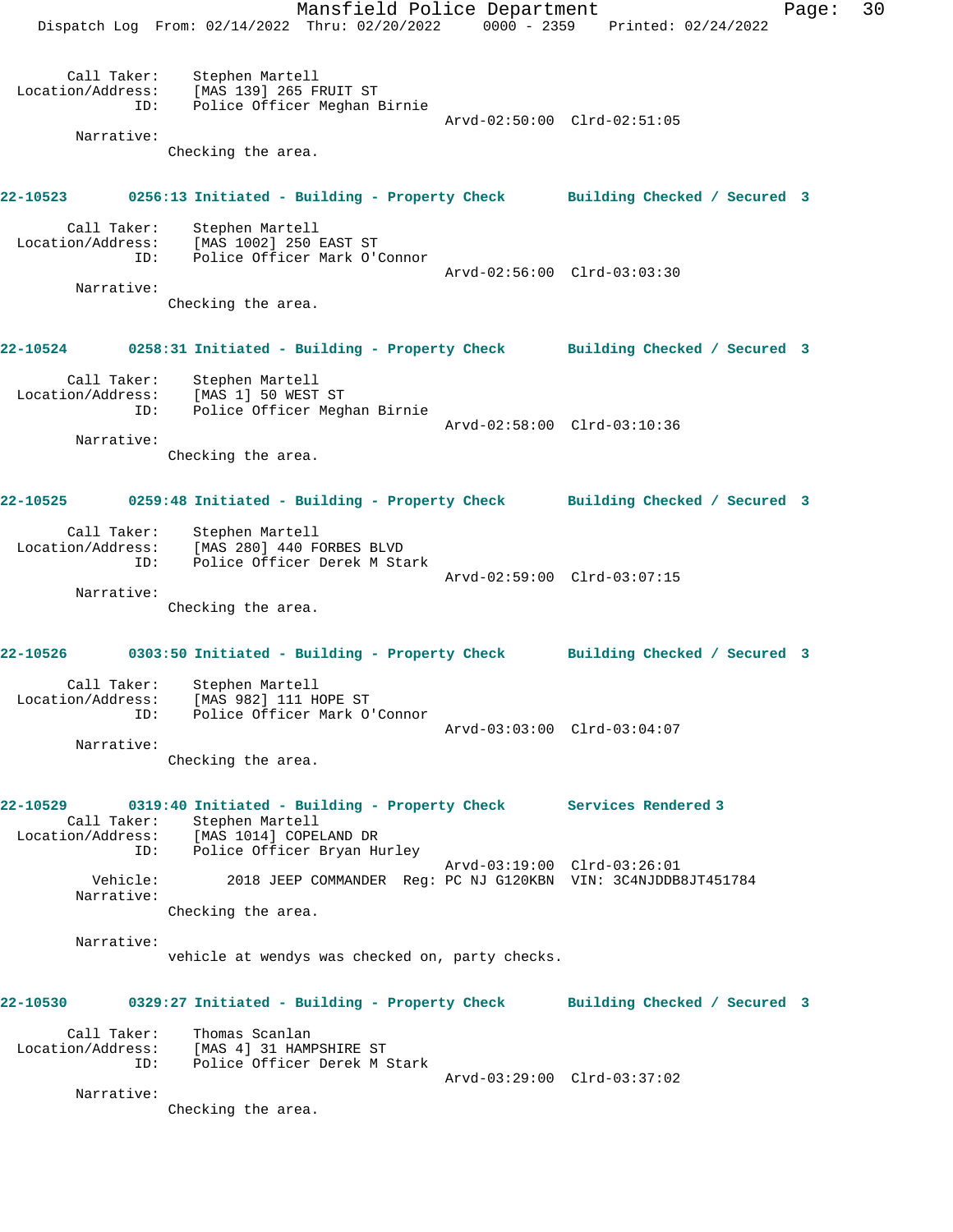|                               |                                  |                                                                                                                                              | Mansfield Police Department<br>Dispatch Log From: 02/14/2022 Thru: 02/20/2022 0000 - 2359 Printed: 02/24/2022 |                 |                  | Page: | 31 |
|-------------------------------|----------------------------------|----------------------------------------------------------------------------------------------------------------------------------------------|---------------------------------------------------------------------------------------------------------------|-----------------|------------------|-------|----|
|                               |                                  |                                                                                                                                              | 22-10531 0338:59 Initiated - Building - Property Check Building Checked / Secured 3                           |                 |                  |       |    |
|                               | Narrative:                       | Call Taker: Stephen Martell<br>Location/Address: [MAS 281A] 1 CROCKER ST<br>ID: Police Officer Mark O'Connor<br>Checking the area.           | Arvd-03:38:00 Clrd-03:39:31                                                                                   |                 |                  |       |    |
|                               |                                  | Call Taker: Stephen Martell<br>Location/Address: [MAS 1039] 242 NORTH MAIN ST<br>ID: Police Officer Bryan Hurley                             | 22-10532 0342:20 Initiated - Parking Violations Services Rendered 3                                           |                 |                  |       |    |
|                               | Narrative:                       | N MAIN ST - NH REG P5851                                                                                                                     | Arvd-03:42:00 Clrd-04:00:31                                                                                   |                 |                  |       |    |
|                               | Narrative:                       | OLD COLONY RD - MA REG 1GB272, MA REG 5FWM60                                                                                                 |                                                                                                               |                 |                  |       |    |
|                               |                                  |                                                                                                                                              | 22-10533 0356:01 Initiated - Building - Property Check Building Checked / Secured 3                           |                 |                  |       |    |
|                               | Narrative:                       | Call Taker: Stephen Martell<br>Location/Address: [MAS H5448] 300 FRUIT ST<br>ID: Police Officer Mark O'Connor<br>Checking the area.          | Arvd-03:56:00 Clrd-03:58:30                                                                                   |                 |                  |       |    |
|                               |                                  |                                                                                                                                              | 22-10534 0356 Initiated - Building - Property Check Building Checked / Secured 3                              |                 |                  |       |    |
|                               | ID:<br>Narrative:                | Call Taker: Police Officer Derek M Stark<br>Location/Address: [MAS 411] 60 FORBES BLVD<br>Police Officer Derek M Stark<br>Checking the area. | Arvd-03:57:21 Clrd-03:59:40                                                                                   |                 |                  |       |    |
| 22-10535                      |                                  |                                                                                                                                              | 0358:41 Initiated - Building - Property Check Building Checked / Secured 3                                    |                 |                  |       |    |
|                               | Call Taker:<br>ID:<br>Narrative: | Stephen Martell<br>Location/Address: [MAS] 400 FRUIT ST<br>Police Officer Mark O'Connor                                                      | Arvd-03:58:00 Clrd-04:01:22                                                                                   |                 |                  |       |    |
|                               |                                  | Checking the area.                                                                                                                           |                                                                                                               |                 |                  |       |    |
| 22-10536                      | 0400                             |                                                                                                                                              | Initiated - Building - Property Check Building Checked / Secured 3                                            |                 |                  |       |    |
| Location/Address:             | Call Taker:<br>ID:               | Police Officer Bryan Hurley<br>[MAS] 123 HIGH ST<br>Police Officer Bryan Hurley                                                              | Arvd-04:01:13 Clrd-04:06:53                                                                                   |                 |                  |       |    |
| 22-10559<br>Location/Address: | Call Taker:<br>ID:               | 0655:51 Phone - Road Hazards<br>MATTHEW BOMES<br>[MAS H3769] 212 MILL ST<br>Police Officer Mark O'Connor                                     |                                                                                                               |                 | Removed Hazard 3 |       |    |
|                               | ID:                              | $Disp-06:57:53$<br>Police Officer Meghan Birnie<br>$Disp-06:57:57$                                                                           | Arvd-07:01:30 Clrd-07:05:42                                                                                   | $Clrd-07:04:17$ |                  |       |    |
|                               | ID:<br>Narrative:                | Sergeant David Schepis<br>$Disp-07:02:21$                                                                                                    | Arvd-07:02:23 Clrd-07:05:15                                                                                   |                 |                  |       |    |
|                               |                                  |                                                                                                                                              | called in by the bus company a tree down in the area                                                          |                 |                  |       |    |

Narrative: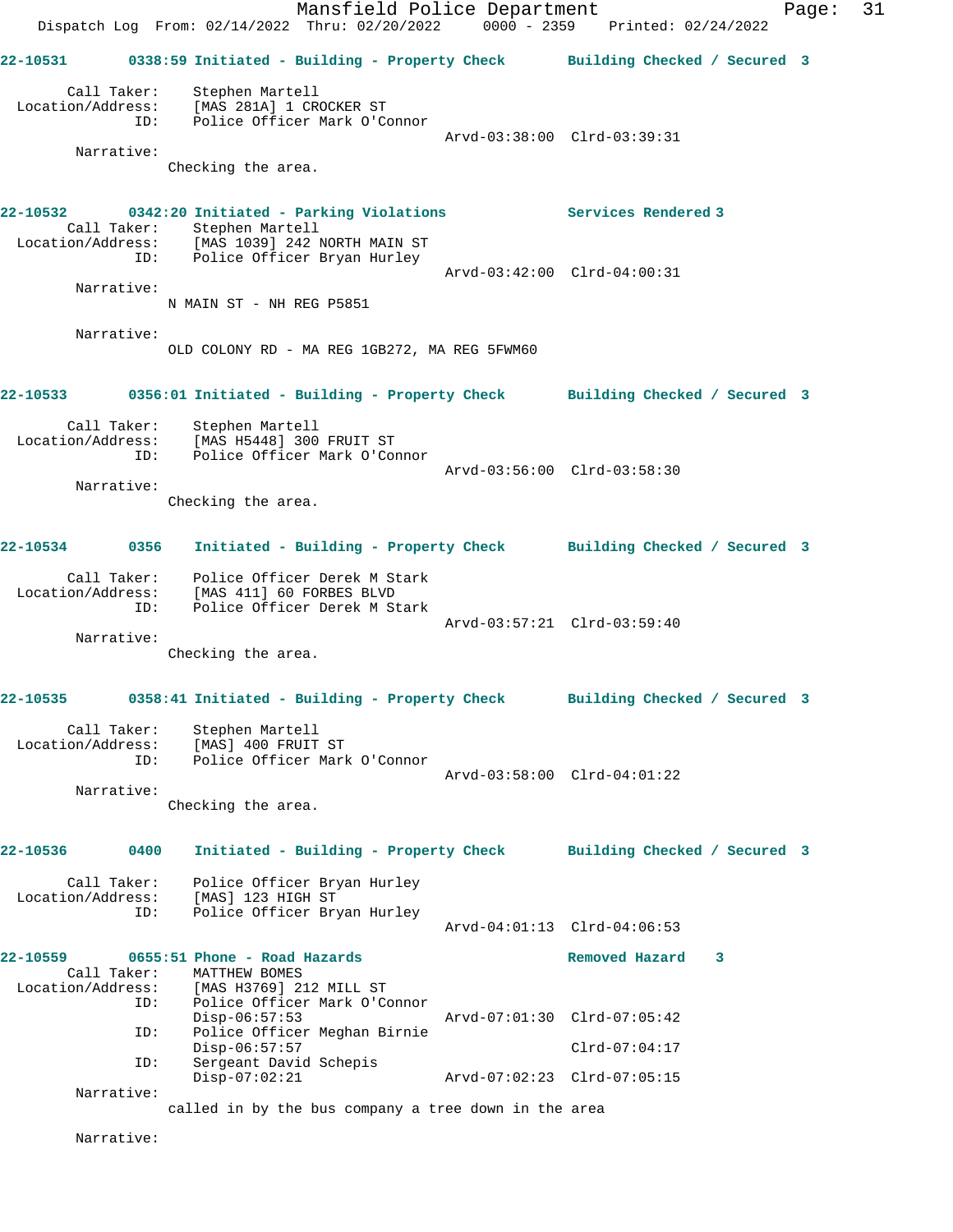|                                                                               |                                                                                                | Mansfield Police Department<br>Dispatch Log From: 02/14/2022 Thru: 02/20/2022                                                                                                           | $0000 - 2359$ | Printed: 02/24/2022                                                                       | Page: | 32 |
|-------------------------------------------------------------------------------|------------------------------------------------------------------------------------------------|-----------------------------------------------------------------------------------------------------------------------------------------------------------------------------------------|---------------|-------------------------------------------------------------------------------------------|-------|----|
|                                                                               | tree blocking the road                                                                         |                                                                                                                                                                                         |               |                                                                                           |       |    |
| Narrative:                                                                    |                                                                                                | bus on scene unable to turn aroud                                                                                                                                                       |               |                                                                                           |       |    |
| Narrative:                                                                    |                                                                                                | M6 reports tree is in front of 212 Mill St, tree has been<br>removed from roadway to side of road, some debris as well<br>will contact DPW, vehicles can now pass thru                  |               |                                                                                           |       |    |
| 22-10562<br>Call Taker:<br>Location/Address:<br>ID:                           | Chelsey Ferstler<br>[MAS H5146] 97 COURT ST                                                    | 0658:49 Initiated - Follow up Investigation<br>Police Officer Derek M Stark                                                                                                             |               | <b>Services Rendered 3</b>                                                                |       |    |
| Narrative:                                                                    |                                                                                                | Conducting a follow up in the area to a previously reported<br>incident. In regards to incident at 149 Court St                                                                         |               | Arvd-06:58:00 Clrd-07:48:30                                                               |       |    |
| 22-10567<br>0724<br>Call Taker:<br>Location/Address:<br>ID:                   |                                                                                                | Initiated - Parking Violations<br>Animal Control Steven Simonds<br>[MAS] 43 NORTH MAIN ST @ 13 PARK ST<br>Animal Control Steven Simonds                                                 |               | Services Rendered 3                                                                       |       |    |
| Narrative:                                                                    |                                                                                                | checking area for parking violations                                                                                                                                                    |               | Arvd-07:25:08 Clrd-07:48:53                                                               |       |    |
| 22-10570                                                                      |                                                                                                | 0738:07 Phone - Motor Veh Acc - No Injury                                                                                                                                               |               | Citation / Warning Issued 1                                                               |       |    |
| Call Taker:<br>Location/Address:<br>ID:<br>ID:<br>ID:<br>Vehicle:<br>Vehicle: | William Casey<br>Sergeant David Schepis<br>Disp-07:39:09<br>$Disp-07:39:13$<br>$Disp-07:39:28$ | [MAS] 170 SCHOOL ST @ 100 RTE 140 NB<br>Police Officer Meghan Birnie<br>Detective Sqt Donald MacLean<br>GRY 2011 GMC 1500 Req: CO MA N44477 VIN: 1GTN1TEXXBZ347179<br>Reg: LF MA 1WZ675 |               | Arvd-07:43:11 Clrd-07:57:05<br>Arvd-07:43:23 Clrd-07:57:01<br>Arvd-07:39:33 Clrd-07:57:03 |       |    |
| Narrative:                                                                    | Mdl Reports he was rear ended                                                                  |                                                                                                                                                                                         |               |                                                                                           |       |    |
| Narrative:                                                                    |                                                                                                | No injuries and minor damage to both vehicles. Both vehilces<br>able to drive off under their own power                                                                                 |               |                                                                                           |       |    |
| Narrative:                                                                    |                                                                                                | Citation issued to RO for following to close                                                                                                                                            |               |                                                                                           |       |    |
| Refer To Accident:                                                            | $22MAS-65-AC$                                                                                  |                                                                                                                                                                                         |               |                                                                                           |       |    |
| 22-10572<br>Location/Address: [MAS 840K] 280 SCHOOL ST Apt. #K<br>ID:         | Call Taker: William Casey<br>$Disp-08:03:38$                                                   | 0800:52 Phone - Assist Fire Department<br>Police Officer Gregg S Kennedy                                                                                                                |               | Services Rendered 2<br>Arvd-08:07:50 Clrd-08:11:29                                        |       |    |
| Narrative:                                                                    |                                                                                                | Assisting the FD with a fire related incident. Nature: an<br>electrical box smoking by the mulch                                                                                        |               |                                                                                           |       |    |
| 22-10582<br>0843<br>Call Taker:<br>Location/Address:<br>ID:                   |                                                                                                | Initiated - Parking Violations<br>Animal Control Steven Simonds<br>[MAS] 307 NORTH MAIN ST @ 8 PLEASANT ST<br>Animal Control Steven Simonds                                             |               | Services Rendered 3<br>Arvd-08:43:26 Clrd-08:44:53                                        |       |    |
| Narrative:                                                                    |                                                                                                | checking area for parking violations                                                                                                                                                    |               |                                                                                           |       |    |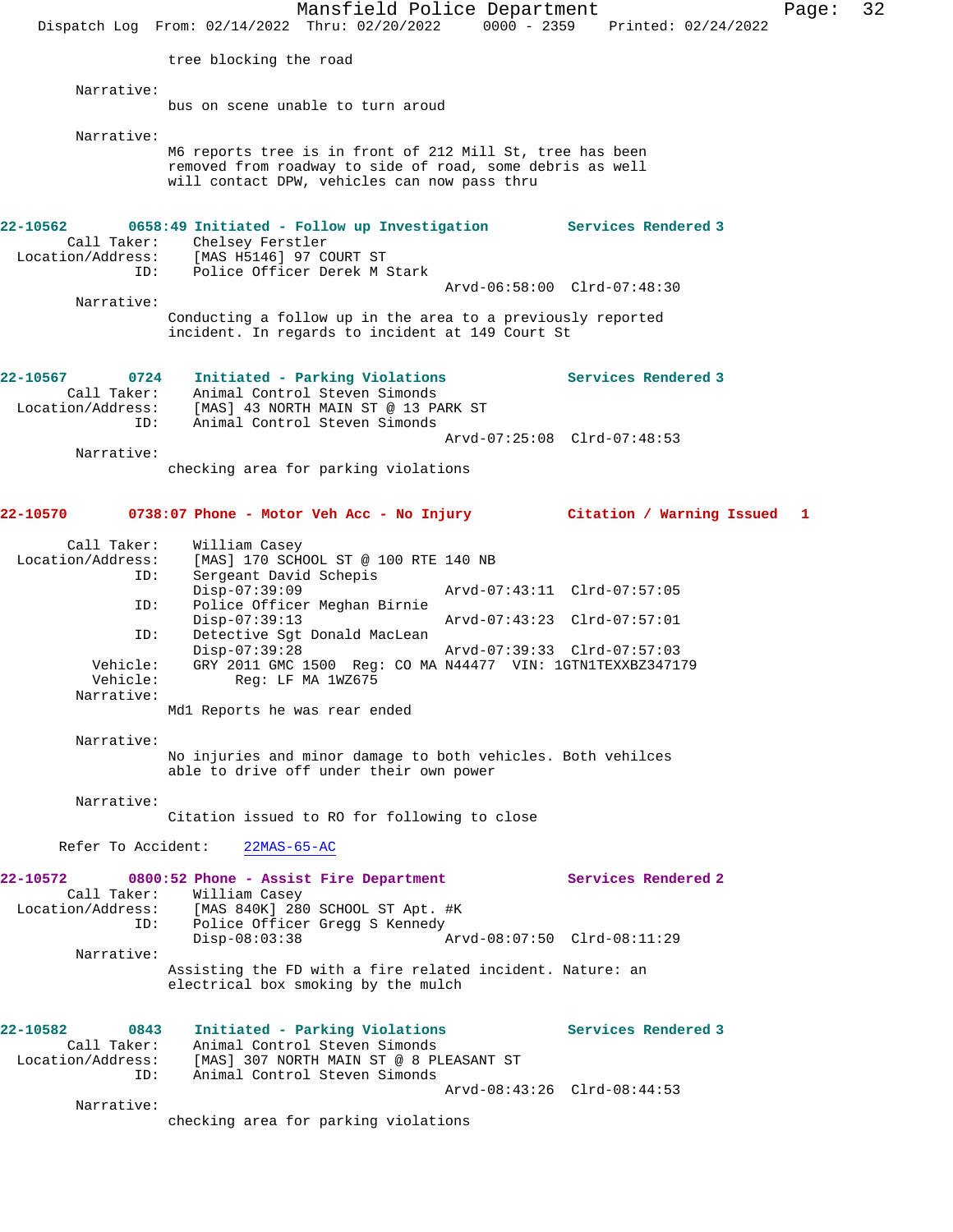Mansfield Police Department Page: 33 Dispatch Log From: 02/14/2022 Thru: 02/20/2022 0000 - 2359 Printed: 02/24/2022 Narrative: tagged MA 9RN625 on main for restrictive parking **22-10591 0929:19 Initiated - Building - Property Check Services Rendered 3**  Call Taker: William Casey Location/Address: [MAS 840] 280 SCHOOL ST ID: Police Officer Gregg S Kennedy Arvd-09:29:00 Clrd-09:30:26 Narrative: Checking the area. **22-10592 0930:47 Phone - Road Hazards Unfounded/Unverifed 3** Call Taker: Chelsey Ferstler Vicinity of: [MAS 4] 31 HAMPSHIRE ST ID: Police Officer Danielle C Titus Disp-09:33:11 Arvd-09:43:45 Clrd-09:48:04 Narrative: caller reports a metal box blew off an electrical box and is in the middle of the road Narrative: Nothing found **22-10603 1031:51 Initiated - Animal Complaints Services Rendered 3**  Call Taker: William Casey Location/Address: [MAS 13] 175 FRUIT ST ID: animal control Jeffrey S Collins<br>ID: animal control Jeffrey S Collins Arvd-10:31:00 Clrd-10:32:24 Refer To Field Int: 22MAS-13-FI **22-10605 1037:42 Walk-In - Motor Veh Acc - No Injury Services Rendered 1**  Call Taker: Support Staff Matthew Todesco Location/Address: [MAS 149B] 240 FORBES BLVD ID: Police Officer Danielle C Titus Disp-10:40:44 Arvd-10:48:43 Clrd-11:39:37 Vehicle: SIL 2012 SENTRA Reg: RI 1EE259 VIN: 3N1AB6AP1CL685942 Narrative: RP into report a past MVA in the parking lot. Narrative: Paperwork exchanged between parties without police present. RP was advised of her options. **22-10616 1123 Initiated - Parking Violations Services Rendered 3**  Call Taker: Animal Control Steven Simonds Location/Address: [MAS] 255 NORTH MAIN ST @ 8 COTTAGE ST ID: Animal Control Steven Simonds Arvd-11:24:06 Clrd-11:46:28 Narrative: checking area for parking violations **22-10630 1153:20 Initiated - Building - Property Check Building Checked / Secured 3** Call Taker: Jarred Kohler Location/Address: [MAS 1002] 250 EAST ST ID: Police Officer Michael T Fitzgerald Arvd-11:53:00 Clrd-12:06:39 Narrative: Checking the area. **22-10633 1221 Initiated - Parking Violations Services Rendered 3**  Call Taker: Animal Control Steven Simonds Location/Address: [MAS] 242 NORTH MAIN ST @ 16 OLD COLONY WAY ID: Animal Control Steven Simonds Arvd-12:22:19 Clrd-13:19:52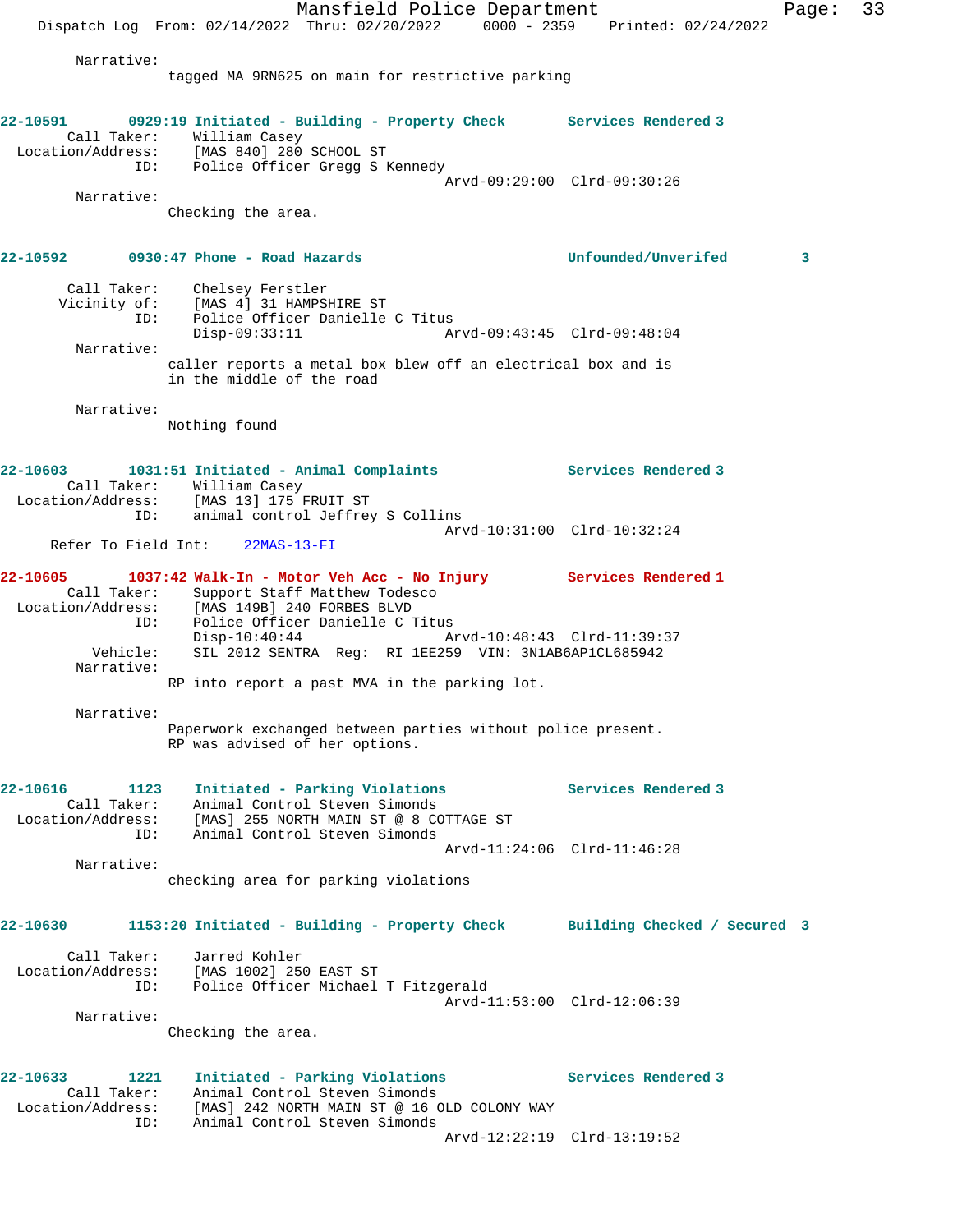Dispatch Log From: 02/14/2022 Thru: 02/20/2022 0000 - 2359 Printed: 02/24/2022 Narrative: checking area for parking violations Narrative: tagged MA 16B272 on old colony way for overtime parking Narrative: tagged MA 3ZMC99 on main by cottage for restrictive parking **22-10634 1236:35 Initiated - Building - Property Check Building Checked / Secured 3** Call Taker: William Casey Location/Address: [MAS 2] 60 FORBES BLVD ID: Police Officer Gregg S Kennedy Arvd-12:36:00 Clrd-12:43:13 Narrative: Checking the area. **22-10636 1250:00 Phone - Assist Fire Department Services Rendered 2**  Call Taker: William Casey Vicinity of: [MAS H2541] 70 OTIS ST<br>ID: Police Officer Gregg S<br>Disp-12:51:27 Police Officer Gregg S Kennedy Disp-12:51:27 Arvd-12:55:50 Clrd-13:24:49 ID: Sergeant Jeffrey G Bombard Disp-13:10:53 Arvd-13:10:56 Clrd-13:12:54 Narrative: Assisting FD with a medical incident. Nature:wires exploded and are now on the tracks **22-10654 1404:07 Initiated - Building - Property Check Building Checked / Secured 3** Call Taker: William Casey Location/Address: [MAS 417] 9 FRANCIS AVE ID: Police Officer Michael T Fitzgerald Arvd-14:04:00 Clrd-14:13:35 Narrative: Checking the area. **22-10659 1438:05 Initiated - Building - Property Check Building Checked / Secured 3** Call Taker: Emily Archer Location/Address: [MAS 281A] 1 CROCKER ST ID: Police Officer Danielle C Titus Arvd-14:38:00 Clrd-14:44:39 Narrative: Checking the area and train lot. **22-10669 1615:29 Phone - 911 Hang-ups & Verifications Confirmed misdial/Accdntl Call 2**  Call Taker: Emily Archer Location/Address: [MAS 255] 377 CHAUNCY ST ID: Detective David D Kerr Disp-16:16:48 Arvd-16:32:20 Clrd-16:32:25 Narrative: Checking on a 911 hang up. Contact made?:N Cellphone? (y/n):No land line Narrative: Front desk at Stop n Shop is checking on it. Narrative: Drew the manager said to dial out they have to dial 9 and then the number. He believes it was an accidental.

Mansfield Police Department Page: 34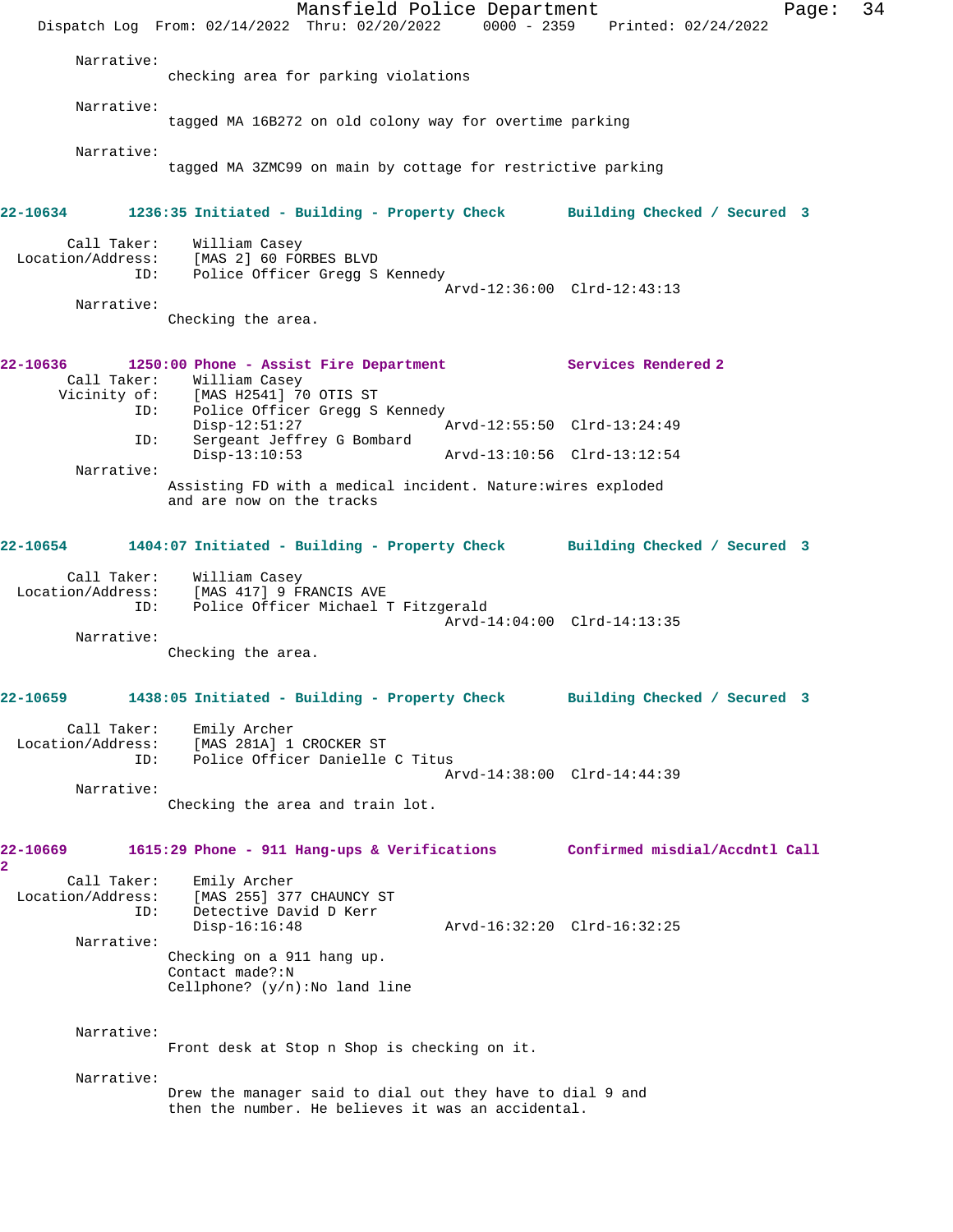| 22-10675 1646:54 Phone - Suspicious Actv / Persn / Veh Unfounded/Unverifed |     |                          |                                  |  |                                                                                                                |  | 2 |
|----------------------------------------------------------------------------|-----|--------------------------|----------------------------------|--|----------------------------------------------------------------------------------------------------------------|--|---|
|                                                                            |     | Call Taker: Emily Archer |                                  |  |                                                                                                                |  |   |
| Location/Address: [MAS 949A110] 84 COPELAND DR Apt. #110                   |     |                          |                                  |  |                                                                                                                |  |   |
|                                                                            | ID: |                          | Police Officer William C Trudell |  |                                                                                                                |  |   |
|                                                                            |     |                          |                                  |  | Disp-16:48:26 Arvd-16:57:14 Clrd-17:04:41                                                                      |  |   |
|                                                                            | ID: |                          | Detective David D Kerr           |  |                                                                                                                |  |   |
|                                                                            |     |                          |                                  |  | Disp-16:48:36 Arvd-16:52:47 Clrd-17:04:40                                                                      |  |   |
|                                                                            |     |                          |                                  |  | Vehicle: GRY 2006 TOYT CAMRY Reg: PC MA 1ECN75 VIN: 4T1BE30K66U657119                                          |  |   |
| Narrative:                                                                 |     |                          |                                  |  | An approximation of the state of the state of the state of the state of the state of the state of the state of |  |   |
|                                                                            |     |                          |                                  |  |                                                                                                                |  |   |

| Narrative: |                                                             |
|------------|-------------------------------------------------------------|
|            | Customer came into the store and the employee said male was |
|            | staggering. He left in a Toyote Corolla and is possibly     |
|            | intoxicated. MA reg lecn75                                  |
|            |                                                             |

## Narrative:

## Caller states male left towards Honey Dew. Call is approximately two minutes old.

## Narrative:

Caller states operator is a white male who is older, and wearing a red hat.

#### Narrative:

Narrative:

M13 checked 106 to oakland to the town line. ALso checked north main to town line and area checks negative

#### **22-10702 1840:08 Initiated - Follow up Investigation Services Rendered 3**  Call Taker: Jarred Kohler Location/Address: [MAS 81] 30 CHAUNCY ST ID: Police Officer Joshua S Ellender Arvd-18:40:00 Clrd-18:47:57

Conducting a follow up in the area to a previously reported incident.

 Refer To Summons: 22MAS-55-AR Summons: GRINCEWICZ, SHANE Address: 150 RUMFORD AVE Apt. #103 MANSFIELD, MA Age: 49<br>Charges: SHO SHOPLIFTING BY CONCEALING MDSE, 4TH OFF. SHOPLIFTING BY CONCEALING MDSE, 4TH OFF.

# **22-10714 1949:16 Initiated - Building - Property Check Building Checked / Secured 3**

| Call Taker:       | Liam Omalley                  |                             |  |
|-------------------|-------------------------------|-----------------------------|--|
| Location/Address: | [MAS 820C] 31 PLYMOUTH ST     |                             |  |
| TD:               | Detective Christopher P Walsh |                             |  |
|                   |                               | Arvd-19:49:00 Clrd-20:02:25 |  |

Narrative:

Checking the area.

# **22-10734 2148:26 Initiated - Building - Property Check Building Checked / Secured 3**

 Call Taker: Liam Omalley Location/Address: [MAS 820C] 31 PLYMOUTH ST ID: Detective Christopher P Walsh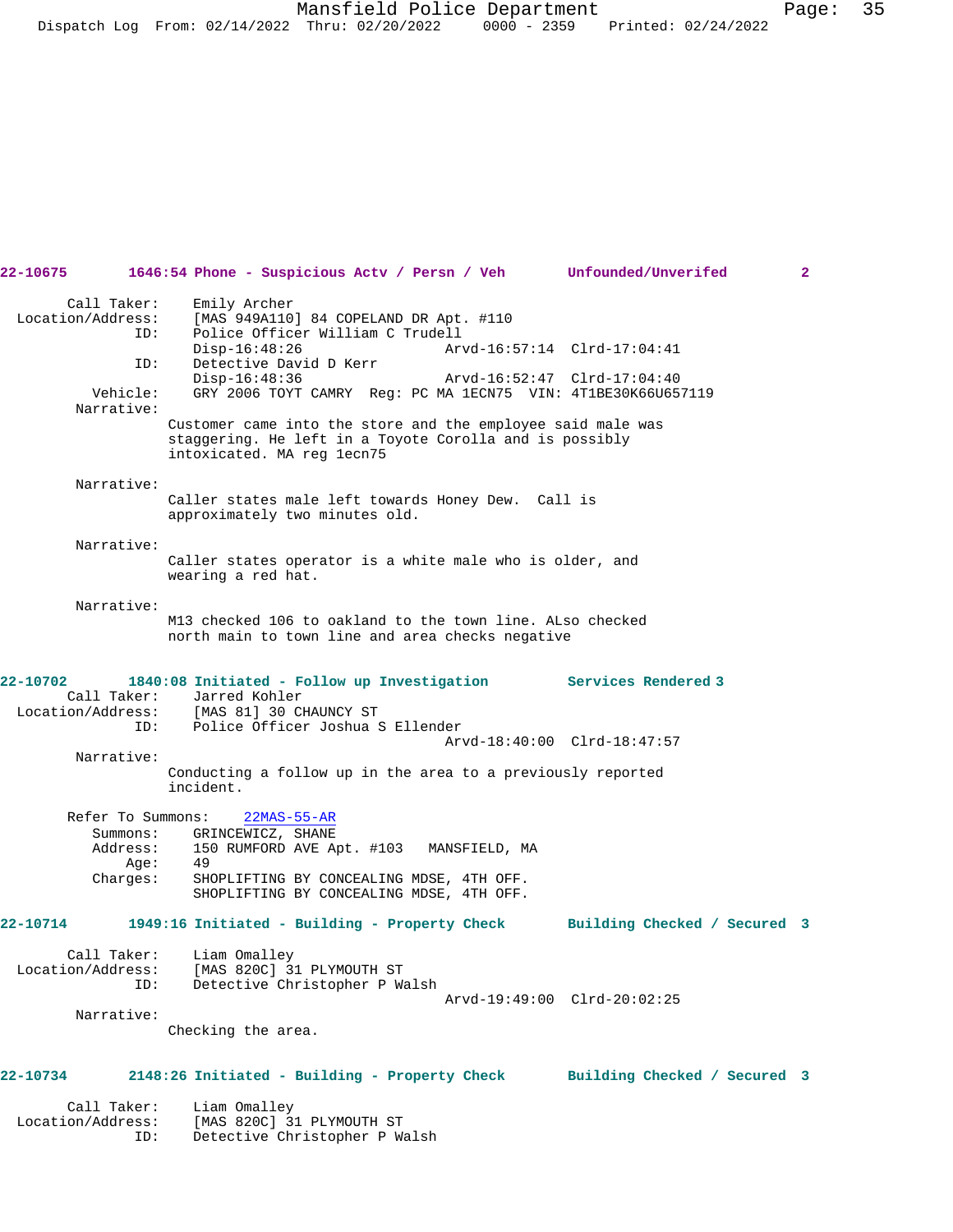Mansfield Police Department Fage: 36 Dispatch Log From: 02/14/2022 Thru: 02/20/2022 0000 - 2359 Printed: 02/24/2022 Arvd-21:48:00 Clrd-21:52:50 Narrative: Checking the area. **22-10735 2148:51 Initiated - Building - Property Check Services Rendered 3**  Call Taker: Liam Omalley Location/Address: [MAS 2] 60 FORBES BLVD ID: Sergeant Robert S Pierce Arvd-21:48:00 Clrd-22:05:55 Narrative: Checking the area. **For Date: 02/19/2022 - Saturday 22-10775 0128:39 Initiated - Building - Property Check Building Checked / Secured 3** Call Taker: Liam Omalley Location/Address: [MAS 820C] 31 PLYMOUTH ST ID: Police Officer Joshua S Ellender Arvd-01:28:00 Clrd-01:31:37 Narrative: Checking the area. **22-10779 0138:34 Initiated - Building - Property Check Services Rendered 3**  Call Taker: JEFFREY KEEFE Vicinity of: [MAS 1015] 30 CHAUNCY ST ID: Police Officer Derek M Stark Arvd-01:38:00 Clrd-01:41:32 Narrative: Checking the area. **22-10787 0155:16 Initiated - Building - Property Check Building Checked / Secured 3** Call Taker: Liam Omalley Location/Address: [MAS 219] 12 GILES PL ID: Police Officer Mark O'Connor Arvd-01:55:00 Clrd-01:55:52 Narrative: Checking the area. check okay **22-10788 0156:01 Initiated - Building - Property Check Building Checked / Secured 3** Call Taker: Liam Omalley Location/Address: [MAS 834] 261 CHAUNCY ST<br>TD: Police Officer Mark O'Con Police Officer Mark O'Connor Arvd-01:56:00 Clrd-01:56:24 Narrative: Checking the area. check okay **22-10790 0159:10 Initiated - Building - Property Check Building Checked / Secured 3** Call Taker: Liam Omalley Location/Address: [MAS 170] 255 HOPE ST ID: Police Officer Meghan Birnie Arvd-01:59:00 Clrd-02:11:49 Narrative: Checking the area. **22-10796 0210:32 Initiated - Building - Property Check Building Checked / Secured 3** Call Taker: Liam Omalley Location/Address: [MAS 1040] 50 RESERVOIR ST Apt. #ST ID: Police Officer Mark O'Connor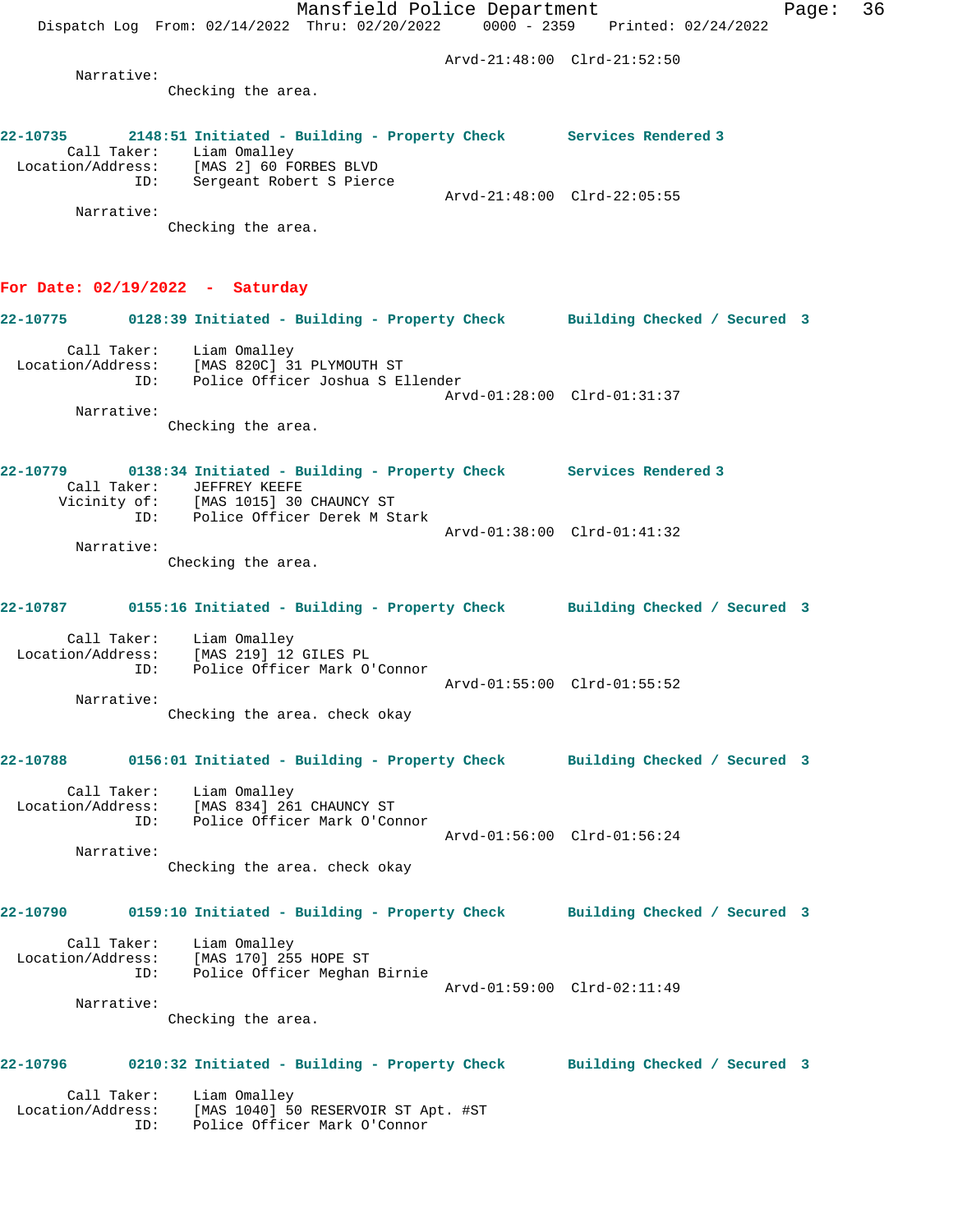Mansfield Police Department Page: 37 Dispatch Log From: 02/14/2022 Thru: 02/20/2022 0000 - 2359 Printed: 02/24/2022 Arvd-02:10:00 Clrd-02:13:42 Narrative: Checking the area. **22-10799 0217:54 Initiated - Building - Property Check Building Checked / Secured 3** Call Taker: Liam Omalley Location/Address: [MAS] NORTH MAIN ST<br>TD: Police Officer Derek Police Officer Derek M Stark Arvd-02:17:00 Clrd-02:27:09 Narrative: Checking the area. **22-10801 0227:37 Initiated - Building - Property Check Building Checked / Secured 3** Call Taker: Liam Omalley Location/Address: [MAS] MYSTIC LN ID: Police Officer Meghan Birnie Arvd-02:27:00 Clrd-02:28:11 Narrative: Checking the area. check secure. **22-10803 0234:11 Initiated - Building - Property Check Building Checked / Secured 3** Call Taker: Liam Omalley Location/Address: [MAS 281A] 1 CROCKER ST ID: Police Officer Derek M Stark Arvd-02:34:00 Clrd-02:34:48 Narrative: Checking the area. Officer reports Am track crews working in area. **22-10805 0235:52 Initiated - Motor Vehicle Stop Citation / Warning Issued 3** Call Taker: Liam Omalley Location/Address: [MAS 309A] 235 CHAUNCY ST ID: Police Officer Derek M Stark Arvd-02:35:00 Clrd-02:48:29 ID: Police Officer Mark O'Connor Disp-02:36:22 Arvd-02:42:30 Clrd-02:48:32 Vehicle: GRY 2018 LNDR LL RANGE RO Reg: PC NH 4940835 VIN: SALYL2RV4JA753734 Narrative: MVST in the area. Narrative: Citation issued to the operator for speed. **22-10812 0258:25 Initiated - Building - Property Check Building Checked / Secured 3** Call Taker: Liam Omalley Location/Address: [MAS 181A] 150 OAKLAND ST ID: Police Officer Derek M Stark Arvd-02:58:00 Clrd-02:59:01 Narrative: Checking the area. check secure. **22-10813 0302:38 Initiated - Building - Property Check Building Checked / Secured 3** Call Taker: Liam Omalley Location/Address: [MAS 139] 265 FRUIT ST ID: Police Officer Meghan Birnie Arvd-03:02:00 Clrd-03:11:56 Narrative: Checking the area.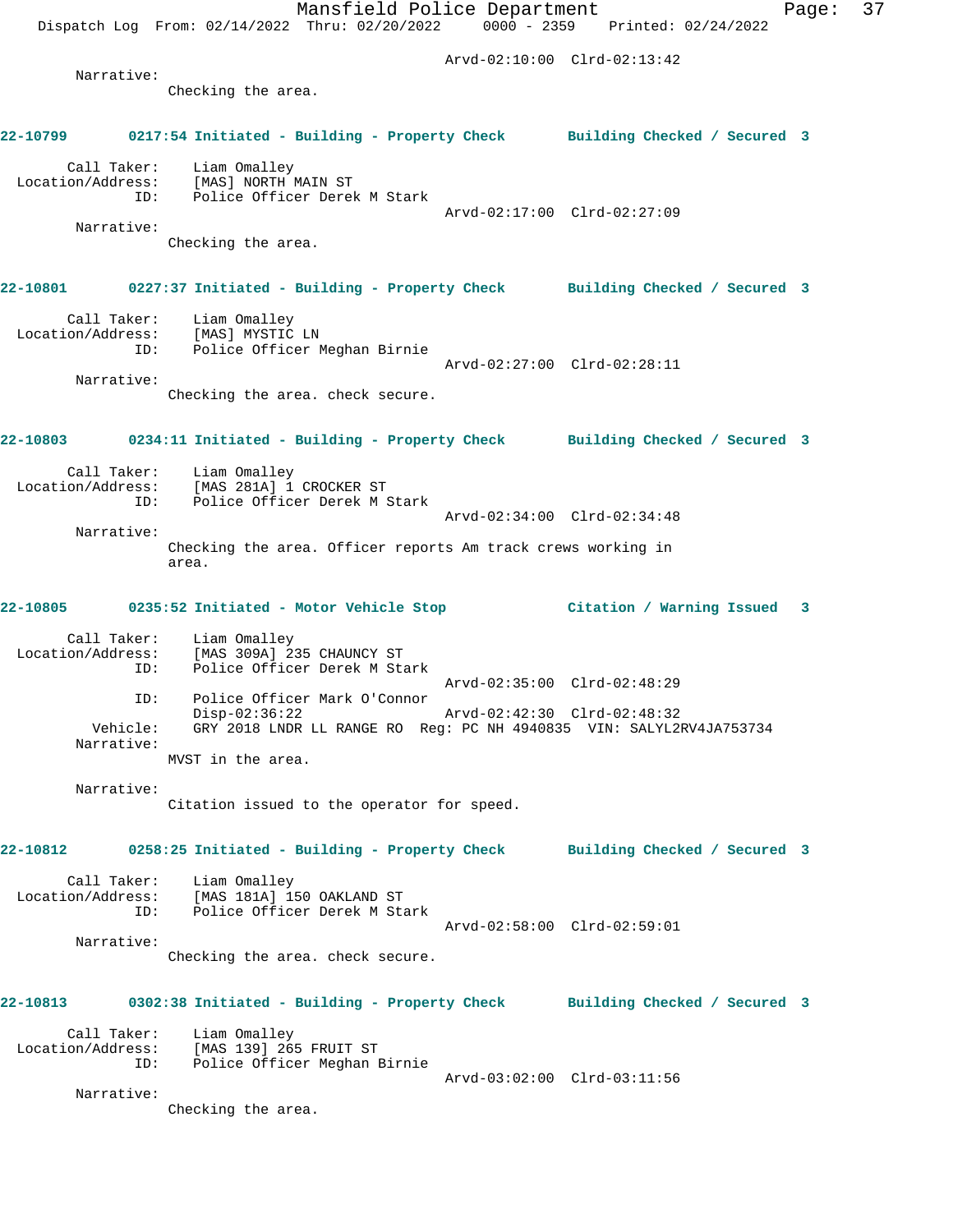Mansfield Police Department Fage: 38 Dispatch Log From: 02/14/2022 Thru: 02/20/2022 0000 - 2359 Printed: 02/24/2022 **22-10815 0312:52 Initiated - Building - Property Check Building Checked / Secured 3** Call Taker: Liam Omalley Location/Address: [MAS 820C] 31 PLYMOUTH ST ID: Police Officer Joshua S Ellender Arvd-03:12:00 Clrd-03:23:24 Narrative: Checking the area. **22-10816 0317:12 Initiated - Parking Violations Citation / Warning Issued 3** Call Taker: JEFFREY KEEFE Vicinity of: [MAS 1039] 242 NORTH MAIN ST ID: Police Officer Derek M Stark Arvd-03:17:00 Clrd-03:33:24 Vehicle: GRY 2015 SUBA Forester 2.5i Premium Reg: PC CT AS97206 VIN: JF2SJADC8FH502041 Vehicle: BLK 2017 LEXS UT RX350 Reg: PC MA 9KYN60 VIN: 2T2BZMCA6HC134521 Narrative: Parking enforcement. Narrative: The following vehicle(s) issued overnight parking citations Old Colony Way CT-AS97206 North Main Street MA-9KYN60 **22-10819 0339:16 Initiated - Building - Property Check Building Checked / Secured 3** Call Taker: Liam Omalley Location/Address: [MAS] COURT ST Police Officer Derek M Stark Arvd-03:39:00 Clrd-03:51:32 Narrative: Checking the area. **22-10820 0339:58 Initiated - Building - Property Check Building Checked / Secured 3** Call Taker: Liam Omalley Location/Address: [MAS 4] 31 HAMPSHIRE ST ID: Police Officer Mark O'Connor Arvd-03:39:00 Clrd-03:46:59 Narrative: Checking the area. **22-10821 0344:14 Initiated - Building - Property Check Building Checked / Secured 3** Call Taker: Liam Omalley Location/Address: [MAS 554] 464 SCHOOL ST @ SCHOOL ST ID: Patrolman Gregory S Martell Arvd-03:44:00 Clrd-03:46:03 Narrative: Checking the area. Officer checked the old K and d auto building. Plywood sheet was torn off one of the windows officer reports no one inside. **22-10822 0347:05 Initiated - Building - Property Check Building Checked / Secured 3** Call Taker: Liam Omalley Location/Address: [MAS 2] 60 FORBES BLVD ID: Police Officer Mark O'Connor Arvd-03:47:00 Clrd-03:49:19 Narrative: Checking the area.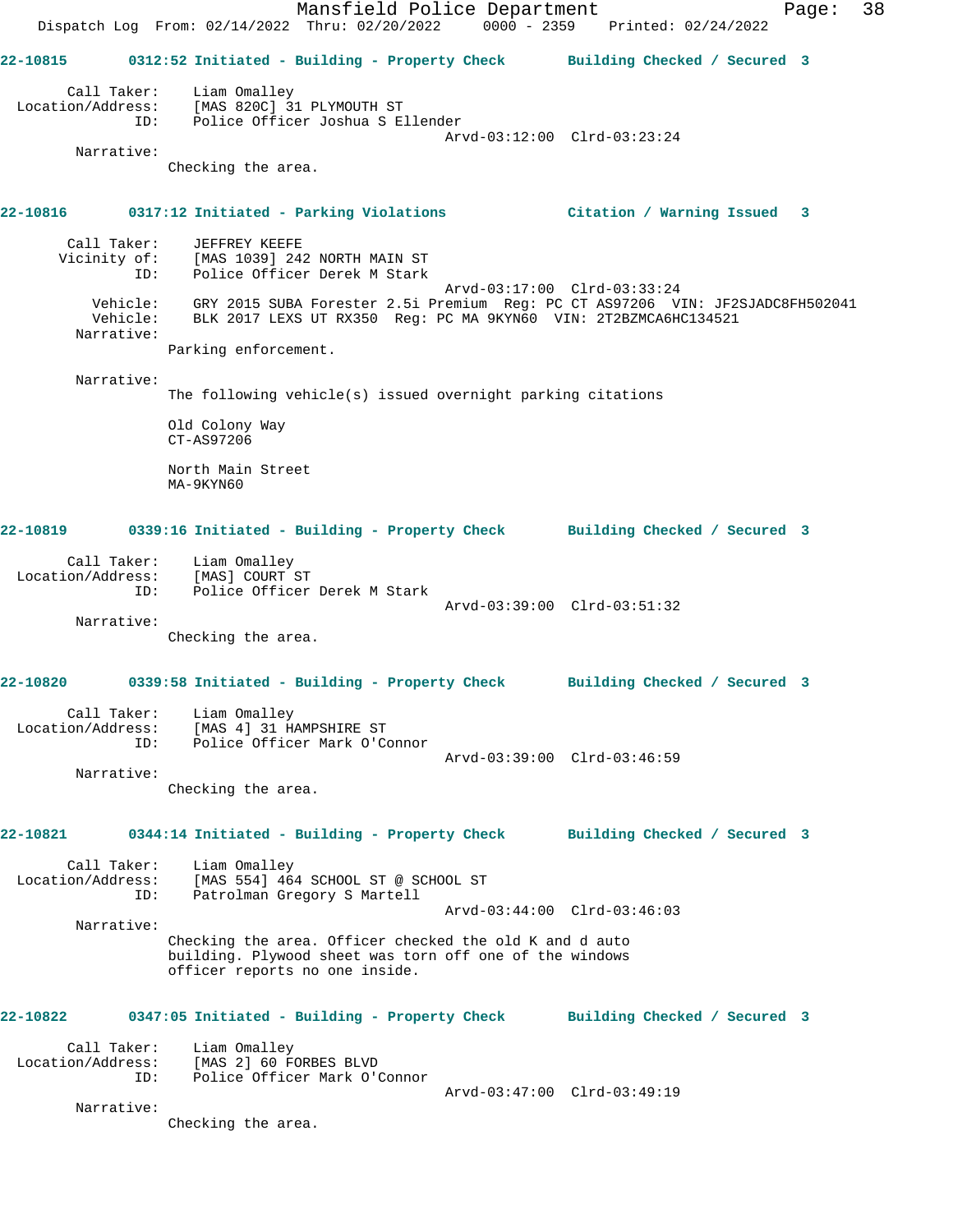Mansfield Police Department Page: 39 Dispatch Log From: 02/14/2022 Thru: 02/20/2022 0000 - 2359 Printed: 02/24/2022 **22-10823 0420:00 Initiated - Building - Property Check Building Checked / Secured 3** Call Taker: Liam Omalley Location/Address: [MAS 987A] 125 HIGH ST Apt. #1-4 ID: Police Officer Derek M Stark Arvd-04:20:00 Clrd-04:20:39 Narrative: Checking the area. **22-10825 0420:49 Initiated - Building - Property Check Building Checked / Secured 3** Call Taker: Liam Omalley Location/Address: [MAS 840] 280 SCHOOL ST ID: Police Officer Mark O'Connor Arvd-04:20:00 Clrd-04:30:29 Narrative: Checking the area. **22-10827 0503:51 Initiated - Motor Vehicle Stop Services Rendered 3**  Call Taker: Liam Omalley Location/Address: [MAS] BRISTOL ST @ SHAWMUT AVE ID: Police Officer Derek M Stark Arvd-05:03:00 Clrd-05:05:06 Vehicle: RED 2015 GMC SIERRA Reg: PC MA 8BE922 VIN: 1GTV2TEC5FZ341452 Narrative: Officer stoped vehicle due to incident in area see incident 22-10826 **22-10829 0526:50 Initiated - Building - Property Check Building Checked / Secured 3** Call Taker: Liam Omalley Location/Address: [MAS 820C] 31 PLYMOUTH ST ID: Police Officer Joshua S Ellender Arvd-05:26:00 Clrd-05:38:05 Narrative: Checking the area. **22-10833 0616:44 Initiated - Building - Property Check Building Checked / Secured 3** Call Taker: Liam Omalley Vicinity of: [MAS] 400 FRUIT ST ID: Police Officer Meghan Birnie Arvd-06:16:00 Clrd-06:19:15 Narrative: Checking the area. house check. **22-10834 0619:29 Initiated - Building - Property Check Building Checked / Secured 3** Call Taker: Liam Omalley Location/Address: [MAS H5448] 300 FRUIT ST ID: Police Officer Meghan Birnie Arvd-06:19:00 Clrd-06:23:21 Narrative: Checking the area. house check. **22-10841 0701:43 Phone - 911 Hang-ups & Verifications Confirmed misdial/Accdntl Call 2**  Call Taker: Jarred Kohler Location/Address: [MAS 4] 31 HAMPSHIRE ST Apt. #303 ID: Police Officer Mark O'Connor Disp-07:03:55 Arvd-07:06:52 Clrd-07:10:28 Narrative: Checking on a 911 hang up, confirmed accidental by a guest and will meet the officer in the lobby. Contact made?: yes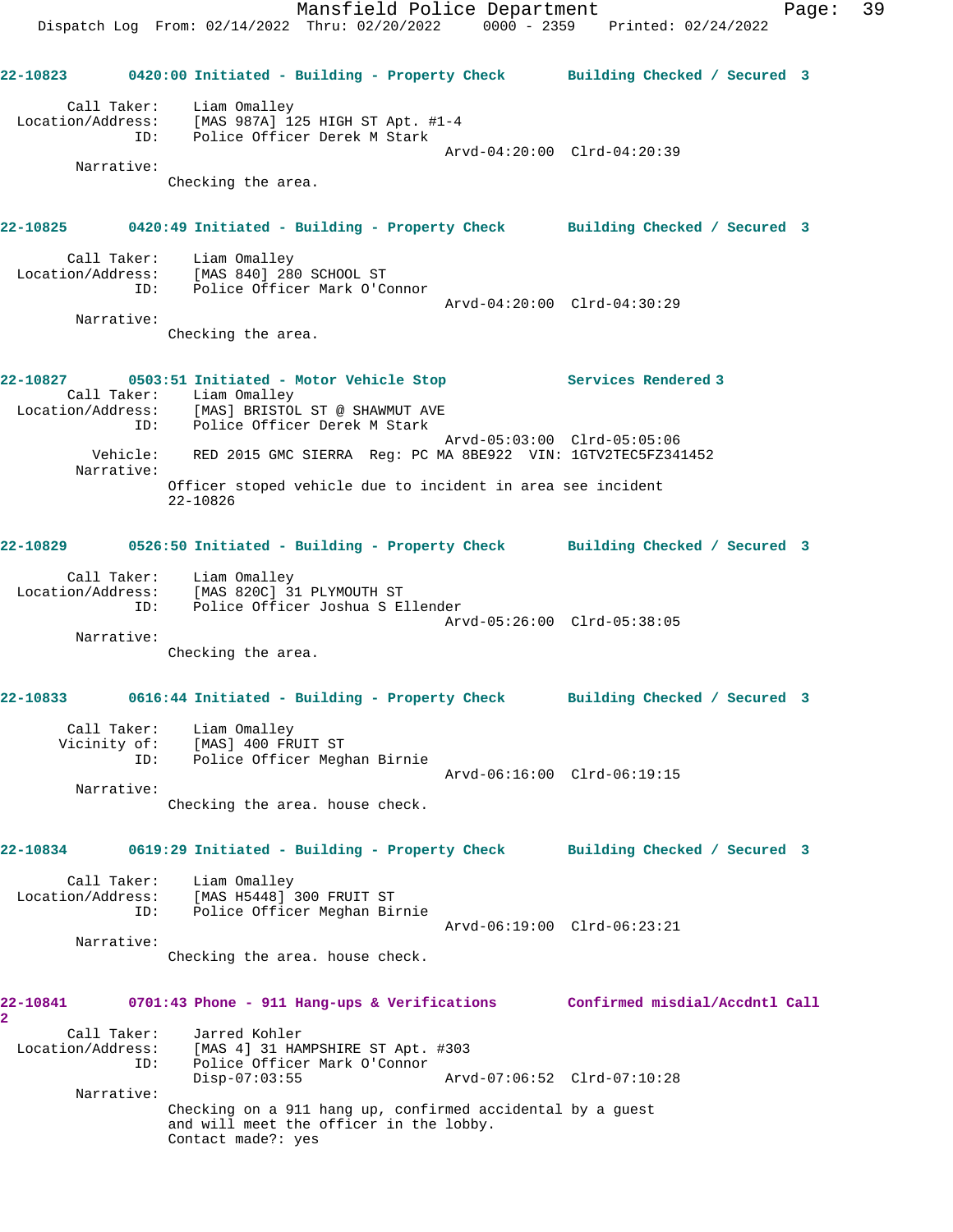Mansfield Police Department Fage: 40 Dispatch Log From: 02/14/2022 Thru: 02/20/2022 0000 - 2359 Printed: 02/24/2022 Cellphone? (y/n): yes Uncertainty radius: Narrative: spoke with the party all set **22-10844 0711:22 Initiated - Building - Property Check Building Checked / Secured 3** Call Taker: MATTHEW BOMES Location/Address: [MAS 820C] 31 PLYMOUTH ST ID: Police Officer Joshua S Ellender Arvd-07:11:00 Clrd-07:21:42 Narrative: Checking the area. **22-10849 0900:20 Initiated - Building - Property Check Building Checked / Secured 3** Call Taker: MATTHEW BOMES Location/Address: [MAS 820C] 31 PLYMOUTH ST ID: Detective Patrick J Pennie Arvd-09:00:00 Clrd-09:19:45 Narrative: Checking the area. **22-10857 0959:44 Walk-In - Assist Citizen - P S A Assisted Party 3**  Call Taker: Civilian William Galarneau Location/Address: [MAS 451B] 500 EAST ST ID: Police Officer Derek M Stark<br>Disp-10:06:08 Disp-10:06:08 Arvd-10:06:11 Clrd-10:06:15 Narrative: Rp came in to retrieve licence plates. Insurance company never sent over papers for paid insurance. Rp was advised by officer stark to reach out to rmv and get car re-registered **22-10859 1021:13 Initiated - Building - Property Check Building Checked / Secured 3** Call Taker: MATTHEW BOMES Vicinity of: [MAS 1002] 250 EAST ST ID: Police Officer Gregg S Kennedy Arvd-10:21:00 Clrd-10:31:38 Narrative: Checking the area. **22-10864 1055:11 Initiated - Building - Property Check Building Checked / Secured 3** Call Taker: MATTHEW BOMES Location/Address: [MAS 820C] 31 PLYMOUTH ST ID: Detective Patrick J Pennie Arvd-10:55:00 Clrd-11:04:56 Narrative: Checking the area. **22-10873 1137:26 Initiated - Assist Other Agency Services Rendered 3**  Call Taker: MATTHEW BOMES Vicinity of: [MAS] 464 SCHOOL ST @ 10 PLYMOUTH ST<br>TD: Police Officer Derek M Stark Police Officer Derek M Stark Arvd-11:37:00 Clrd-12:13:12 Narrative: assisting MELD with an outage **22-10886 1316:31 Initiated - Building - Property Check Building Checked / Secured 3** Call Taker: MATTHEW BOMES Location/Address: [MAS 4] 31 HAMPSHIRE ST ID: Police Officer Derek M Stark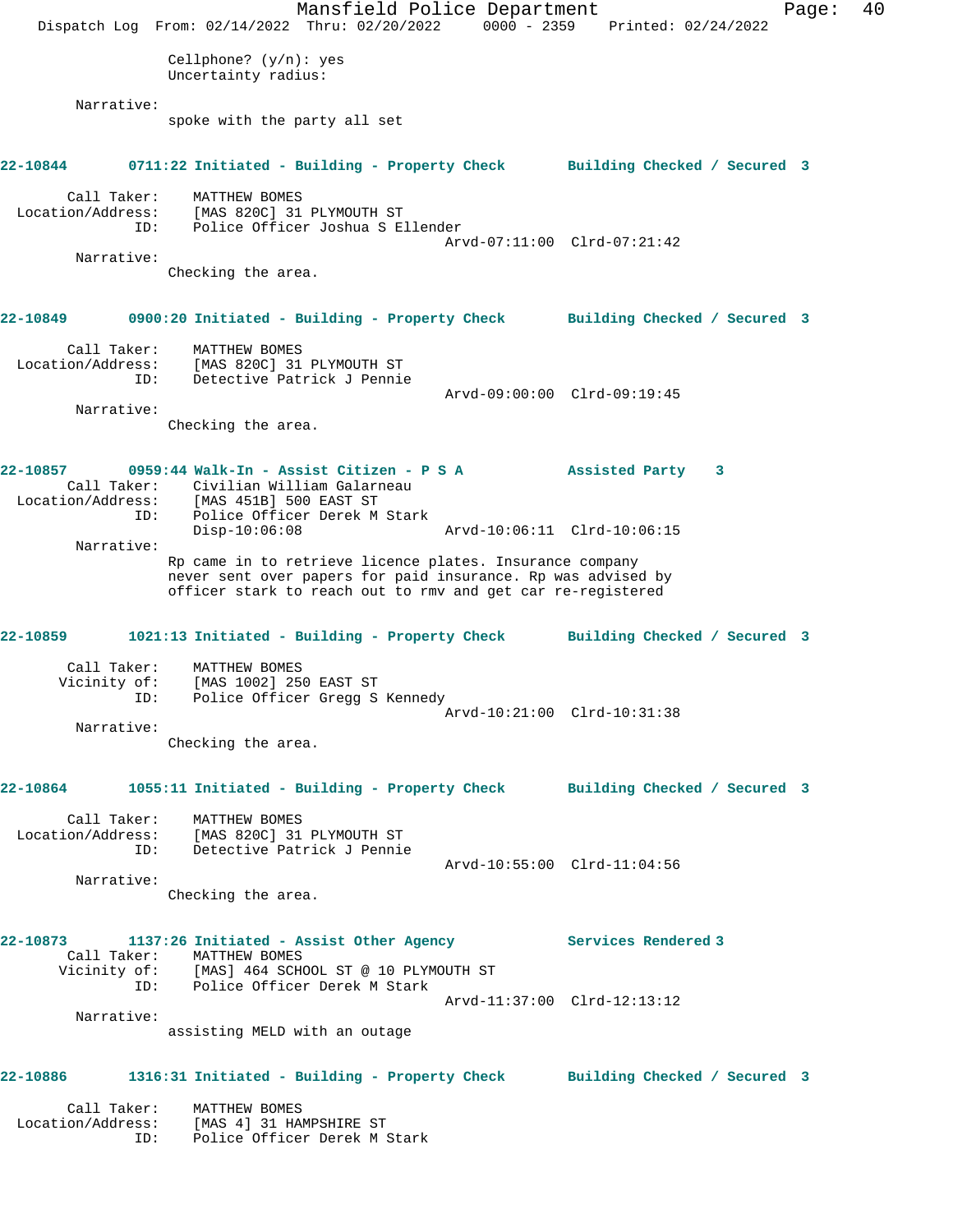Mansfield Police Department Fage: 41 Dispatch Log From: 02/14/2022 Thru: 02/20/2022 0000 - 2359 Printed: 02/24/2022 Arvd-13:16:00 Clrd-13:30:24 Narrative: Checking the area. **22-10892 1344:31 Initiated - Building - Property Check Building Checked / Secured 3** Call Taker: MATTHEW BOMES Location/Address: [MAS] FRUIT ST ID: Police Officer Gregg S Kennedy Arvd-13:44:00 Clrd-13:47:42 Narrative: Checking the area. **22-10893 1347:09 Initiated - Building - Property Check Building Checked / Secured 3** Call Taker: MATTHEW BOMES Location/Address: [MAS 820C] 31 PLYMOUTH ST ID: Detective Patrick J Pennie Arvd-13:47:00 Clrd-13:57:48 Narrative: Checking the area. **22-10894 1347:51 Initiated - Building - Property Check Building Checked / Secured 3** Call Taker: MATTHEW BOMES Location/Address: [MAS] FRUIT ST ID: Police Officer Gregg S Kennedy Arvd-13:47:00 Clrd-13:50:53 Narrative: Checking the area. **22-10895 1401:23 Initiated - Building - Property Check Building Checked / Secured 3** Call Taker: MATTHEW BOMES Location/Address: [MAS 411] 60 FORBES BLVD ID: Police Officer Derek M Stark Arvd-14:01:00 Clrd-14:01:54 Narrative: Checking the area. **22-10897 1424 Initiated - Building - Property Check Building Checked / Secured 3** Call Taker: Police Officer Derek M Stark Location/Address: [MAS 907E] 390 WEST ST ID: Police Officer Derek M Stark Arvd-14:25:05 Clrd-14:30:16 Narrative: Checking the area. **22-10899 1440:05 Initiated - Building - Property Check Building Checked / Secured 3** Call Taker: MATTHEW BOMES Location/Address: [MAS 840] 280 SCHOOL ST ID: Police Officer Derek M Stark Arvd-14:40:00 Clrd-14:57:44 Vehicle: BLU 2017 MAZD CX5 Reg: PC MA 1HVS49 VIN: JM3KFBDL7H0186016 Narrative: Checking the area. Narrative: assisting a DMV in the area of Joseph A Banks assisted party with a jump start **22-10907 1634:45 Initiated - Motor Vehicle Stop Citation / Warning Issued 3**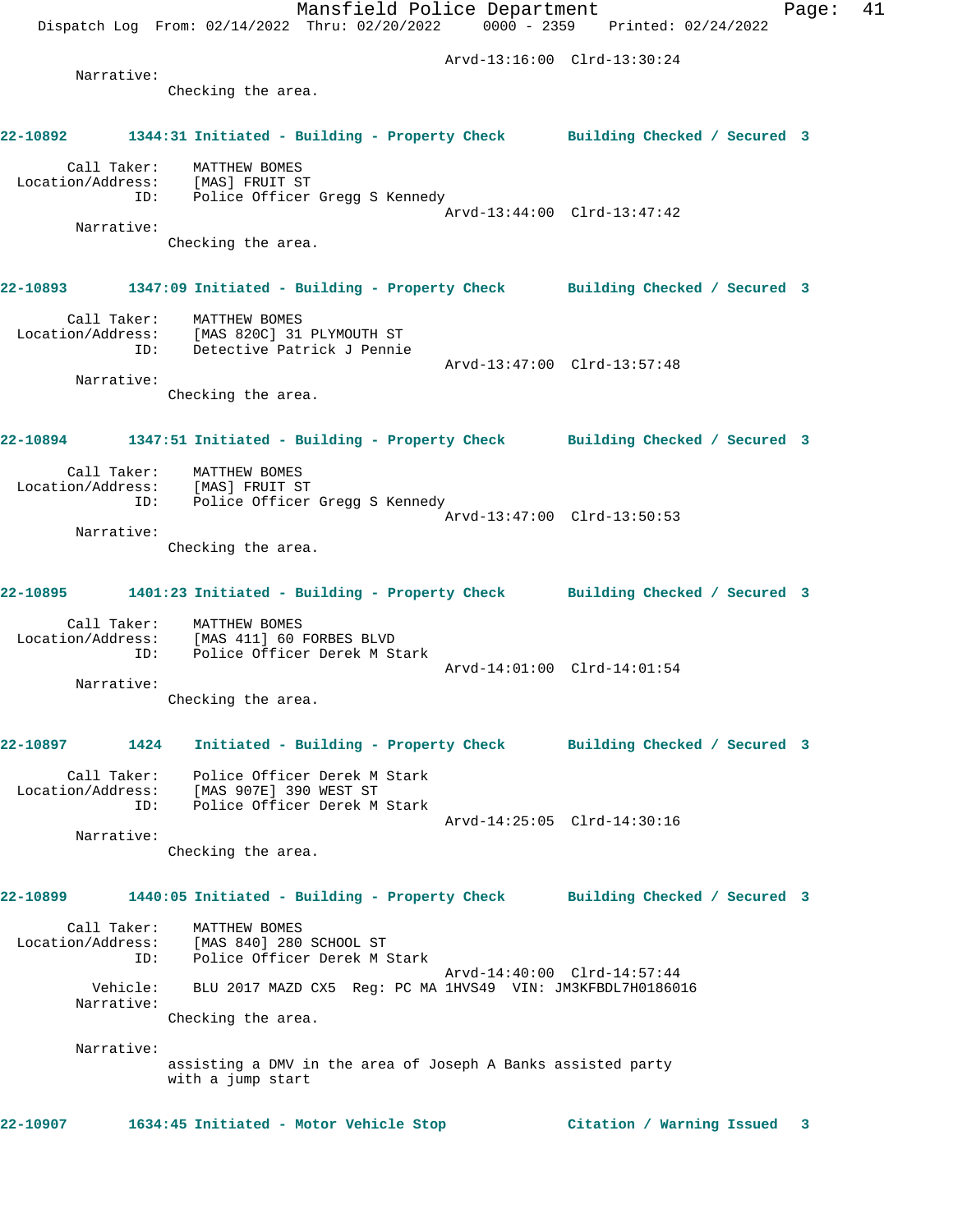Mansfield Police Department Page: 42 Dispatch Log From: 02/14/2022 Thru: 02/20/2022 0000 - 2359 Printed: 02/24/2022 Call Taker: MATTHEW BOMES Vicinity of: [MAS] 231 CHAUNCY ST @ 12 GILES PL ID: Police Officer Joshua S Ellender Arvd-16:34:00 Clrd-16:39:17 Vehicle: RED 2018 TOYT UT RAV4 Reg: PC MA 5ZK290 VIN: 2T3BFREVXJW784118 Narrative: citation to the R/o failure to stop 140@chauncy **22-10917 1750 Initiated - Building - Property Check Building Checked / Secured 3** Call Taker: Police Officer Michael T Fitzgerald Location/Address: [MAS 820C] 31 PLYMOUTH ST ID: Police Officer Michael T Fitzgerald Arvd-17:51:33 Clrd-17:55:01 Narrative: Checking the area. **22-10918 1750:55 Phone - 911 Hang-ups & Verifications Confirmed misdial/Accdntl Call 2**  Call Taker: Jarred Kohler<br>Location/Address: [MAS H5660] 21 [MAS H5660] 21 JUDYS LN ESS. ITHE HOUSE IT THE THE Disp-17:52:42 Clrd-17:52:57 ID: Police Officer David J Pepicelli Disp-17:52:53 Arvd-17:56:26 Clrd-18:01:15 Narrative: Checking on a 911 accidental, attempting to call the traffic line. Contact made?: yes Cellphone? (y/n): yes Uncertainty radius: **22-10926 1842:22 Phone - 911 Hang-ups & Verifications Confirmed misdial/Accdntl Call 2**  Call Taker: Jennifer Napolitano Location/Address: [MAS H6174] 3 SADIES WAY ID: Police Officer William C Trudell Disp-18:44:24 Clrd-18:45:58 ID: Police Officer David J Pepicelli Disp-18:45:48 Arvd-18:51:06 Clrd-19:00:10 Narrative: Checking on a 911 hang up. Contact made?: yes. states accidental Cellphone? (y/n): yes Uncertainty radius: 8 meters **22-10930 1951 Initiated - Building - Property Check Building Checked / Secured 3** Call Taker: Police Officer Michael T Fitzgerald Location/Address: [MAS 820C] 31 PLYMOUTH ST ID: Police Officer Michael T Fitzgerald Arvd-19:51:42 Clrd-19:54:02 Narrative: Checking the area. **22-10933 2006:17 911 - Disturbance / Gathering Investigated - No Report 1** Call Taker: Aaron Figueroa Location/Address: [MAS 262] 60 OAKLAND ST ID: Detective David D Kerr<br>Disp-20:07:49 Disp-20:07:49 Arvd-20:11:17 Clrd-20:17:53 ID: Police Officer William C Trudell Disp-20:07:55 Arvd-20:11:19 Clrd-20:17:55 Narrative: Caller is advising of 4 beligerant customers that are refusing to leave. Caller advised that they just left the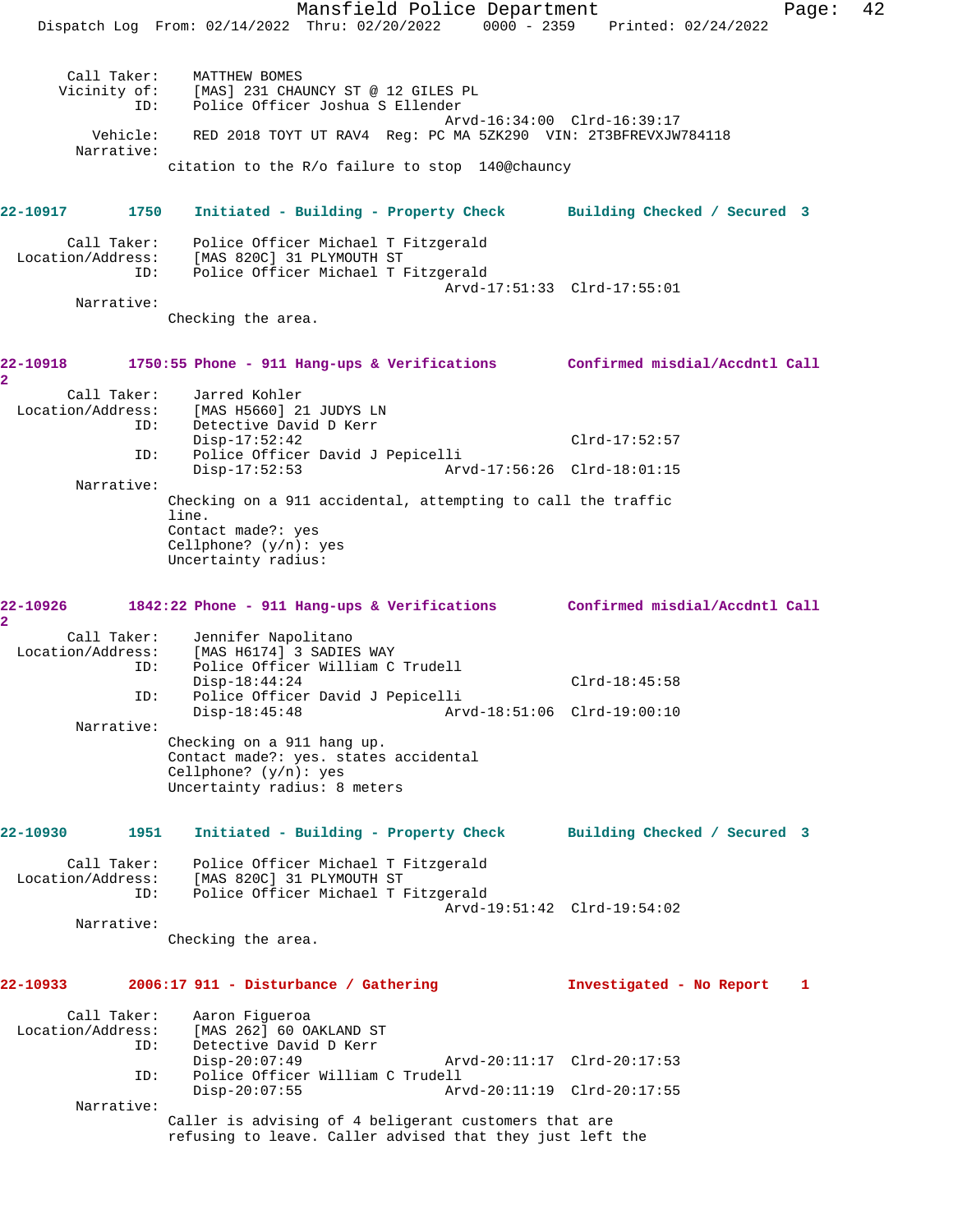Mansfield Police Department Fage: 43 Dispatch Log From: 02/14/2022 Thru: 02/20/2022 0000 - 2359 Printed: 02/24/2022 building, unknown if they are in a vehicle or on foot Narrative: tall male blue shirt glasses Narrative: Caller advised they left in a black mercedes with RI AY38363 Narrative: M8 reports 3 parties came in for a table of 3, when the table was ready the party advised it would now be a table of 5. Male became beligerent and yelling in callers face, manager told him to leave, finally left. M8 advised caller if these party's come back to call and they will come and assist with a no trespass. **22-10936 2019:38 Initiated - Building - Property Check Building Checked / Secured 3** Call Taker: Chelsey Ferstler Location/Address: [MAS 4] 31 HAMPSHIRE ST ID: Police Officer Joshua S Ellender Arvd-20:19:00 Clrd-20:41:13 ID: Patrolman PATRICK MCCARTHY Disp-20:38:16 Clrd-20:39:26 Narrative: Checking the area. **22-10941 2052:31 Initiated - Building - Property Check Building Checked / Secured 3** Call Taker: Chelsey Ferstler Location/Address: [MAS 2] 60 FORBES BLVD<br>TD: Police Officer Joshua S Police Officer Joshua S Ellender Arvd-20:52:00 Clrd-21:01:54 Narrative: Traffic enforcement in the area. **22-10958 2213 Initiated - Building - Property Check Building Checked / Secured 3** Call Taker: Police Officer Michael T Fitzgerald Location/Address: [MAS 820C] 31 PLYMOUTH ST ID: Police Officer Michael T Fitzgerald Arvd-22:14:41 Clrd-22:16:50 Narrative: Checking the area. **22-10966 2308 Initiated - Building - Property Check Building Checked / Secured 3** Call Taker: Police Officer Michael T Fitzgerald Location/Address: [MAS 820C] 31 PLYMOUTH ST ID: Police Officer Michael T Fitzgerald Arvd-23:08:43 Clrd-23:12:12 Narrative: Checking the area. **22-10971 2359:10 Initiated - Building - Property Check Building Checked / Secured 3** Call Taker: William Casey Location/Address: [MAS 820C] 31 PLYMOUTH ST ID: Police Officer Nicole P Newport Arvd-23:59:00 Clrd-02/20/2022 @ 00:14:13 Narrative: Checking the area.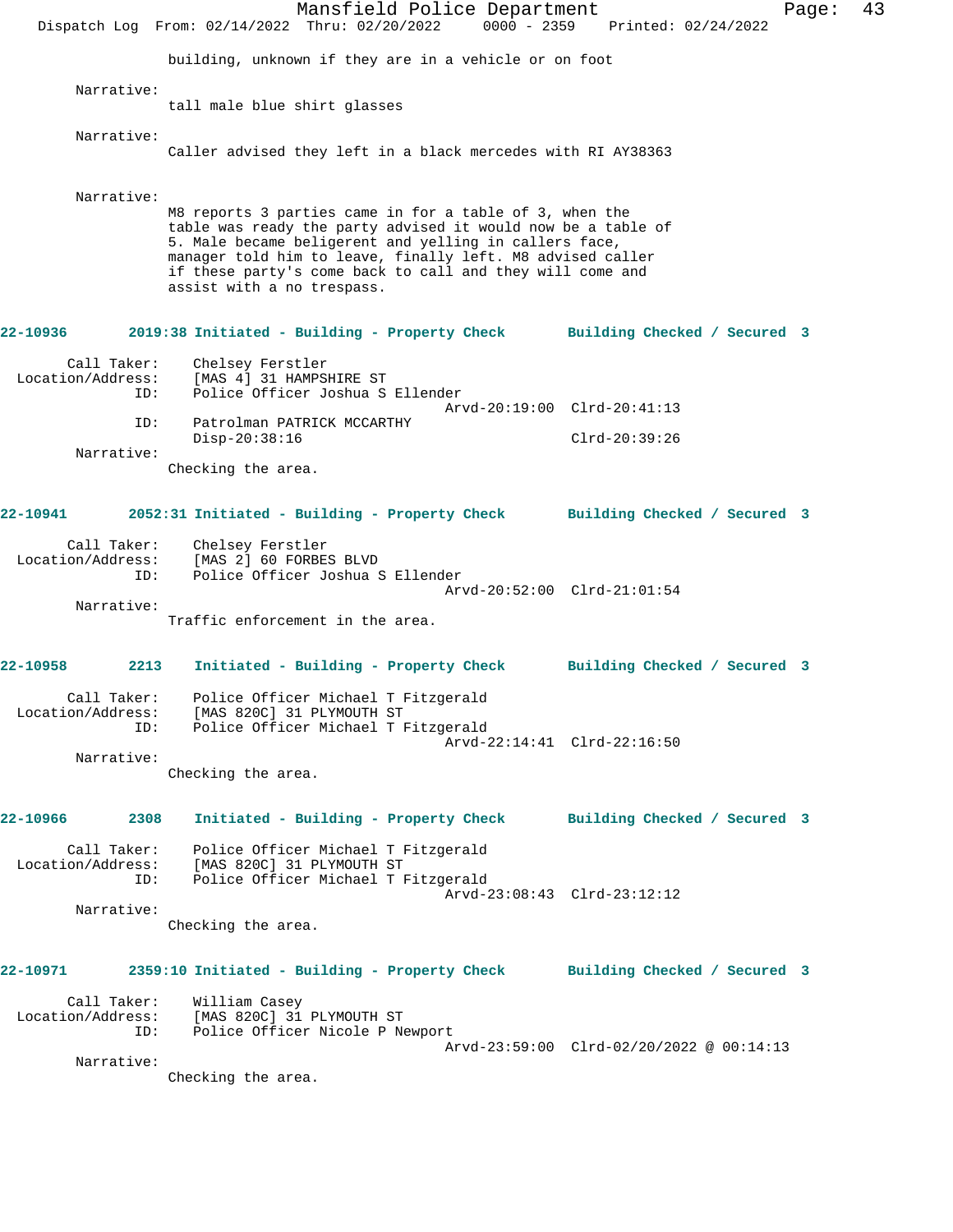Mansfield Police Department Fage: 44 Dispatch Log From: 02/14/2022 Thru: 02/20/2022 0000 - 2359 Printed: 02/24/2022 **22-10983 0058:24 Initiated - Building - Property Check Building Checked / Secured 3** Call Taker: NICHOLAS GOYETTE Location/Address: [MAS 281A] 1 CROCKER ST ID: Police Officer Christopher D Sorge Arvd-00:58:00 Clrd-01:01:50 Narrative: Checking the area. **22-10985 0102:46 Initiated - Building - Property Check Building Checked / Secured 3** Call Taker: William Casey Location/Address: [MAS 4] 31 HAMPSHIRE ST ID: Police Officer Mark O'Connor Arvd-01:02:00 Clrd-01:03:03 Narrative: Checking the area. **22-10993 0123:47 Initiated - Building - Property Check Building Checked / Secured 3** Call Taker: William Casey Location/Address: [MAS 1039] 242 NORTH MAIN ST ID: Police Officer Christopher D Sorge Arvd-01:23:00 Clrd-01:27:16 Narrative: Checking the area. **22-11000 0142:10 Initiated - Building - Property Check Building Checked / Secured 3** Call Taker: William Casey Location/Address: [MAS] MYSTIC LN ID: Police Officer Derek M Stark Arvd-01:42:00 Clrd-01:44:08 Narrative: Checking the area. **22-11001 0147:40 Initiated - Building - Property Check Building Checked / Secured 3** Call Taker: William Casey Location/Address: [MAS] 42 ECHO HILLS DR @ 18 MARJAC WAY ID: Police Officer Derek M Stark Arvd-01:47:00 Clrd-02:02:15 Narrative: Checking the area. extra patrols **22-11004 0153:43 911 - Assist Other Agency Arrest(s) Made 3**  Call Taker: Aaron Figueroa Location/Address: [EAO] WALNUT AVE @ TURNPIKE ST ID: Police Officer Mark O'Connor Disp-01:57:18 Arvd-01:57:52 Clrd-01:58:04<br>ID: Officer Dionisios Kitsos Officer Dionisios Kitsos<br>Disp-01:58:16 Disp-01:58:16 Arvd-02:03:36 Clrd-02:47:00 ID: Officer Brian Rooney<br>Disp-02:00:33 Disp-02:00:33 Arvd-02:00:47 Clrd-04:03:16 Vehicle: RED 2017 FORD EXPLOR Reg: PC MA 2MDK51 VIN: 1FM5K8GT1HGA81362 Narrative: West Bridgewater officer is off with a stop and request an Easton Officer Narrative: 1 male in custody Narrative: transporting 1 male back to the station. SM - 42889

Narrative: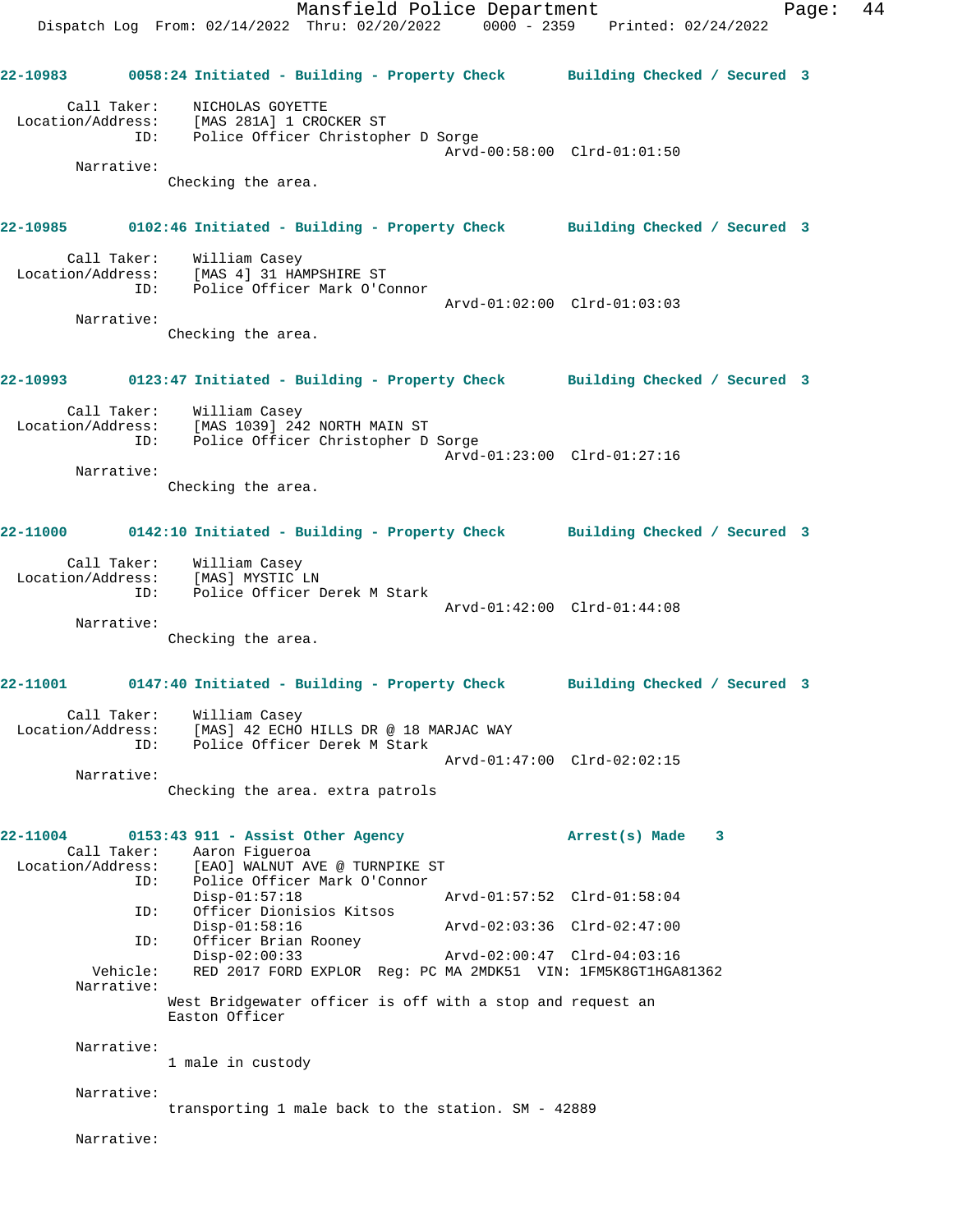Mansfield Police Department Fage: 45 Dispatch Log From: 02/14/2022 Thru: 02/20/2022 0000 - 2359 Printed: 02/24/2022 EM:42893 Narrative: a-1 towing on location Refer To Arrest: 22EAO-52-AR Arrest: RAMOS, MICHEL H Address: 120 OAK ST Apt. #1 TAUNTON, MA Age: 40<br>Charges: 0UI OUI-LIQUOR OR .08% NEGLIGENT OPERATION OF MOTOR VEHICLE **22-11010 0210:10 Initiated - Building - Property Check Building Checked / Secured 3** Call Taker: William Casey Location/Address: [MAS 820C] 31 PLYMOUTH ST ID: Police Officer Nicole P Newport Arvd-02:10:00 Clrd-02:22:07 Narrative: Checking the area. **22-11013 0229:25 Initiated - Building - Property Check Building Checked / Secured 3** Call Taker: William Casey Location/Address: [MAS 1040] 50 RESERVOIR ST Apt. #ST ID: Police Officer Mark O'Connor Arvd-02:29:00 Clrd-02:29:41 Narrative: Checking the area. **22-11015 0231:09 911 - 911 Hang-ups & Verifications Confirmed misdial/Accdntl Call 2**  Call Taker: Aaron Figueroa Location/Address: [MAS H2156] 31 TREMONT ST ID: Police Officer Mark O'Connor Disp-02:33:48 Arvd-02:40:00 Clrd-02:41:34 Narrative: Checking on a 911 hang up. Contact made?: y Cellphone? (y/n): y Uncertainty radius: Caller advised that there is no emergency and she's going back to bed **22-11023 0251:36 Initiated - Building - Property Check Building Checked / Secured 3** Call Taker: William Casey Location/Address: [MAS 1016] 4 ERICK RD ID: Police Officer Derek M Stark Arvd-02:51:00 Clrd-03:02:48 Narrative: Checking the area. **22-11025 0255:32 Initiated - Building - Property Check Building Checked / Secured 3** Call Taker: William Casey Location/Address: [MAS 2] 60 FORBES BLVD ID: Police Officer Mark O'Connor Arvd-02:55:00 Clrd-03:09:57 Vehicle: BLK 2018 NISS ALTIMA Reg: PC MA 3ZBM79 VIN: 1N4AL3AP5JC246346 Narrative: Checking the area. Narrative: Checking on a party in a vehicle Narrative: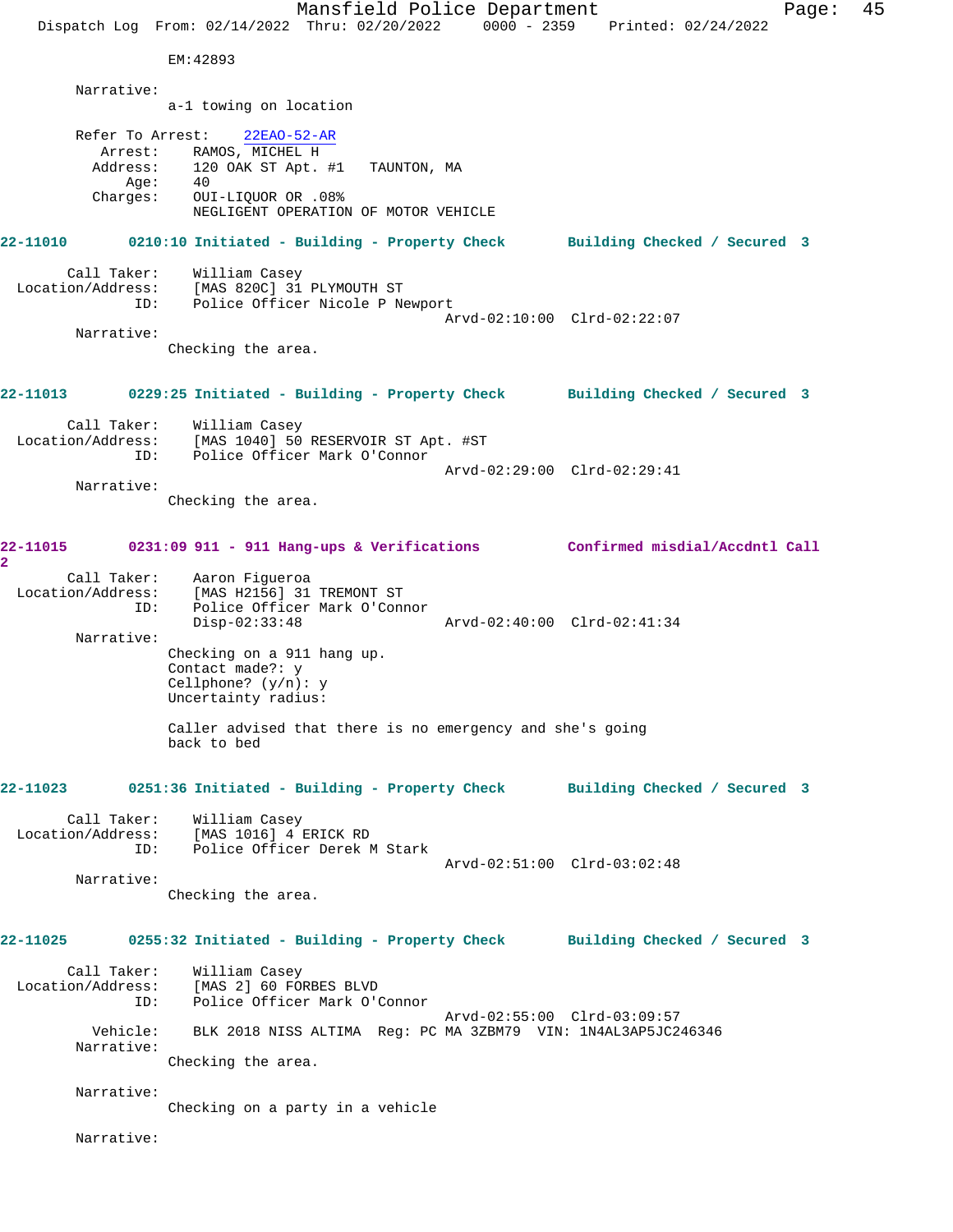Mansfield Police Department Fage: 46 Dispatch Log From: 02/14/2022 Thru: 02/20/2022 0000 - 2359 Printed: 02/24/2022 Spoke to the RO stated he fell asleep and will be leaving soon **22-11029 0309:41 Initiated - Building - Property Check Services Rendered 3**  Call Taker: William Casey Location/Address: [MAS 12] 250 EAST ST ID: Police Officer Derek M Stark Arvd-03:09:00 Clrd-03:14:30 Narrative: Checking the area. **22-11034 0458:38 Initiated - Building - Property Check Building Checked / Secured 3** Call Taker: William Casey Location/Address: [MAS 820C] 31 PLYMOUTH ST ID: Police Officer Nicole P Newport Arvd-04:58:00 Clrd-05:04:52 Narrative: Checking the area. **22-11037 0631:28 Initiated - Building - Property Check Building Checked / Secured 3** Call Taker: William Casey Vicinity of: [MAS] 400 FRUIT ST ID: Police Officer Derek M Stark Arvd-06:31:00 Clrd-06:43:13 Narrative: Checking the area. **22-11039 0643:21 Initiated - Building - Property Check Building Checked / Secured 3** Call Taker: Chelsey Ferstler Location/Address: [MAS H5448] 300 FRUIT ST ID: Police Officer Derek M Stark Arvd-06:43:00 Clrd-06:49:50 Narrative: Checking the area. **22-11043 0655:18 Initiated - Building - Property Check Building Checked / Secured 3** Call Taker: Chelsey Ferstler Location/Address: [MAS 820C] 31 PLYMOUTH ST ID: Police Officer Nicole P Newport Arvd-06:55:00 Clrd-07:10:15 Narrative: Checking the area. **22-11049 0858:08 Initiated - Building - Property Check Building Checked / Secured 3** Call Taker: Chelsey Ferstler Location/Address: [MAS 820C] 31 PLYMOUTH ST ID: Detective Patrick J Pennie Arvd-08:58:00 Clrd-09:06:09 Narrative: Checking the area. **22-11070 1153:49 Initiated - Building - Property Check Building Checked / Secured 3** Call Taker: Chelsey Ferstler Location/Address: [MAS 820C] 31 PLYMOUTH ST ID: Detective Patrick J Pennie Arvd-11:53:00 Clrd-12:06:22 Narrative: Checking the area.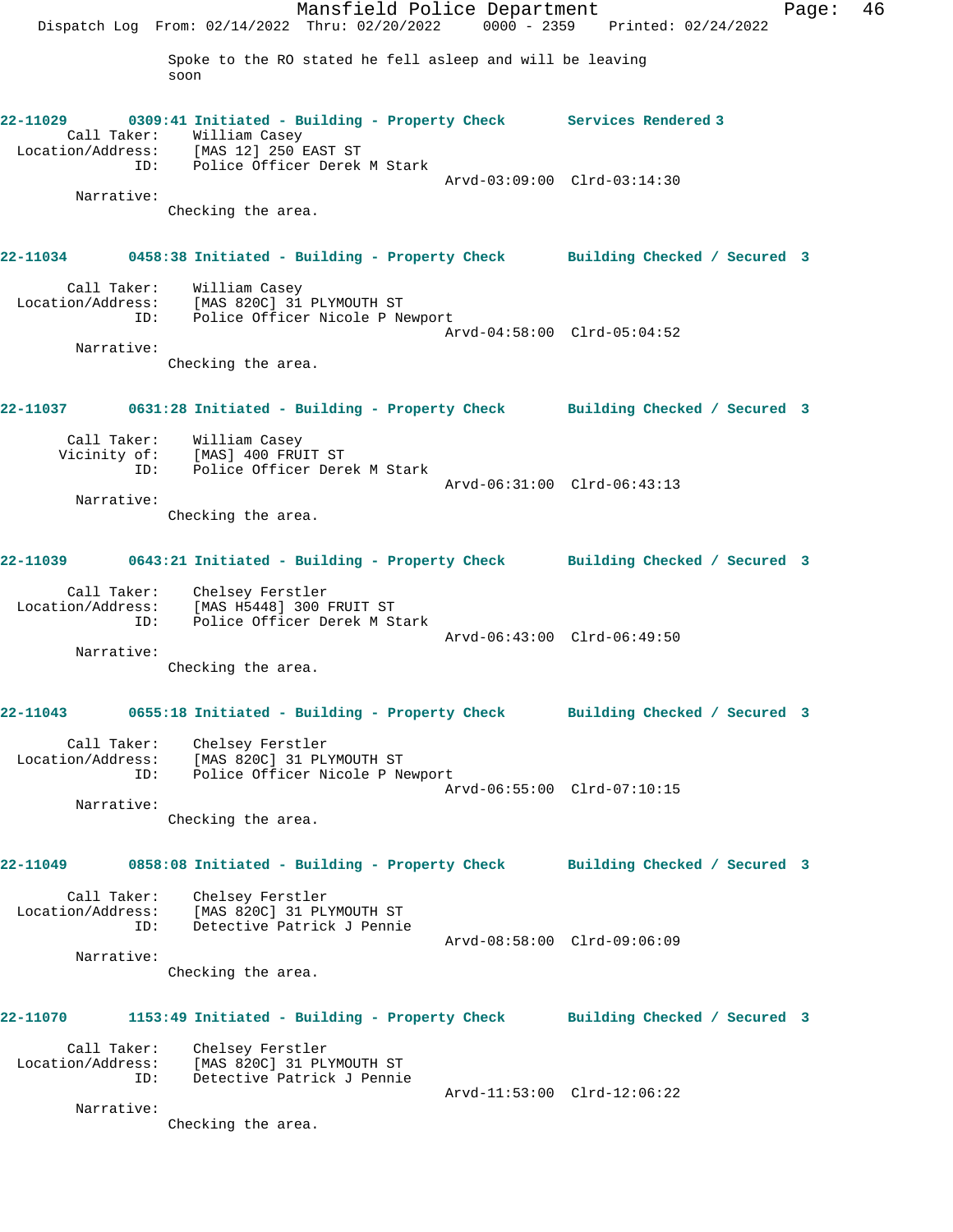**22-11078 1301:17 Phone - Assist Fire Department Services Rendered 2**  Call Taker: Chelsey Ferstler Location/Address: [MAS H456] 19 ANGELINA LN ID: Police Officer Joshua S Ellender Disp-13:02:00 Arvd-13:09:21 Clrd-13:40:05 Narrative: Assisting the FD with a fire related incident. Nature: co detector sounding **22-11085 1345:20 Phone - Assist Fire Department Services Rendered 2**  Call Taker: Chelsey Ferstler Location/Address: [MAS] 7 POTASH RD ID: Police Officer Joshua S Ellender Arvd-13:48:43 Clrd-13:50:33 Narrative: Assisting the FD with a fire related incident. Nature: automatic fire alarm Narrative: Alarm company called back to cancel response. **22-11095 1449:01 Initiated - Building - Property Check Building Checked / Secured 3** Call Taker: Chelsey Ferstler Location/Address: [MAS 820C] 31 PLYMOUTH ST ID: Detective Patrick J Pennie Arvd-14:49:00 Clrd-14:59:51 Narrative: Checking the area. **22-11104 1533:40 Initiated - Motor Vehicle Stop Citation / Warning Issued 3** Call Taker: Chelsey Ferstler Location/Address: [MAS H280] 81 WARE ST ID: Police Officer Joshua S Ellender Arvd-15:33:00 Clrd-15:44:30 Vehicle: GRY 2011 CHEV SILVERADO Reg: PC MA 1LKS79 VIN: 1GCRKPEA2BZ253492 Narrative: mv stop, operator cited for speed **22-11117 1703:04 Initiated - Lost / Found Property Services Rendered 3** 

 Call Taker: Chelsey Ferstler Location/Address: [MAS H403] 56 STEARNS AVE ID: Sergeant Robert S Pierce Arvd-17:03:00 Clrd-17:05:13 Narrative: returning wallet that was turned into station

**22-11120 1725:42 Initiated - Serve Warrant Arrest(s) Made 3**  Call Taker: Chelsey Ferstler Location/Address: [MAS 2] 60 FORBES BLVD ID: Police Officer David J Pepicelli Arvd-17:25:00 Clrd-20:15:43 ID: Police Officer Joshua S Ellender Disp-17:26:04 Arvd-17:26:06 Clrd-17:58:28 ID: Sergeant Robert S Pierce Disp-17:26:49 Arvd-17:51:50 Clrd-17:51:55

> Narrative: M2 reports made contact with male, has latched door at this time

Narrative:

M11 with 1 male in custody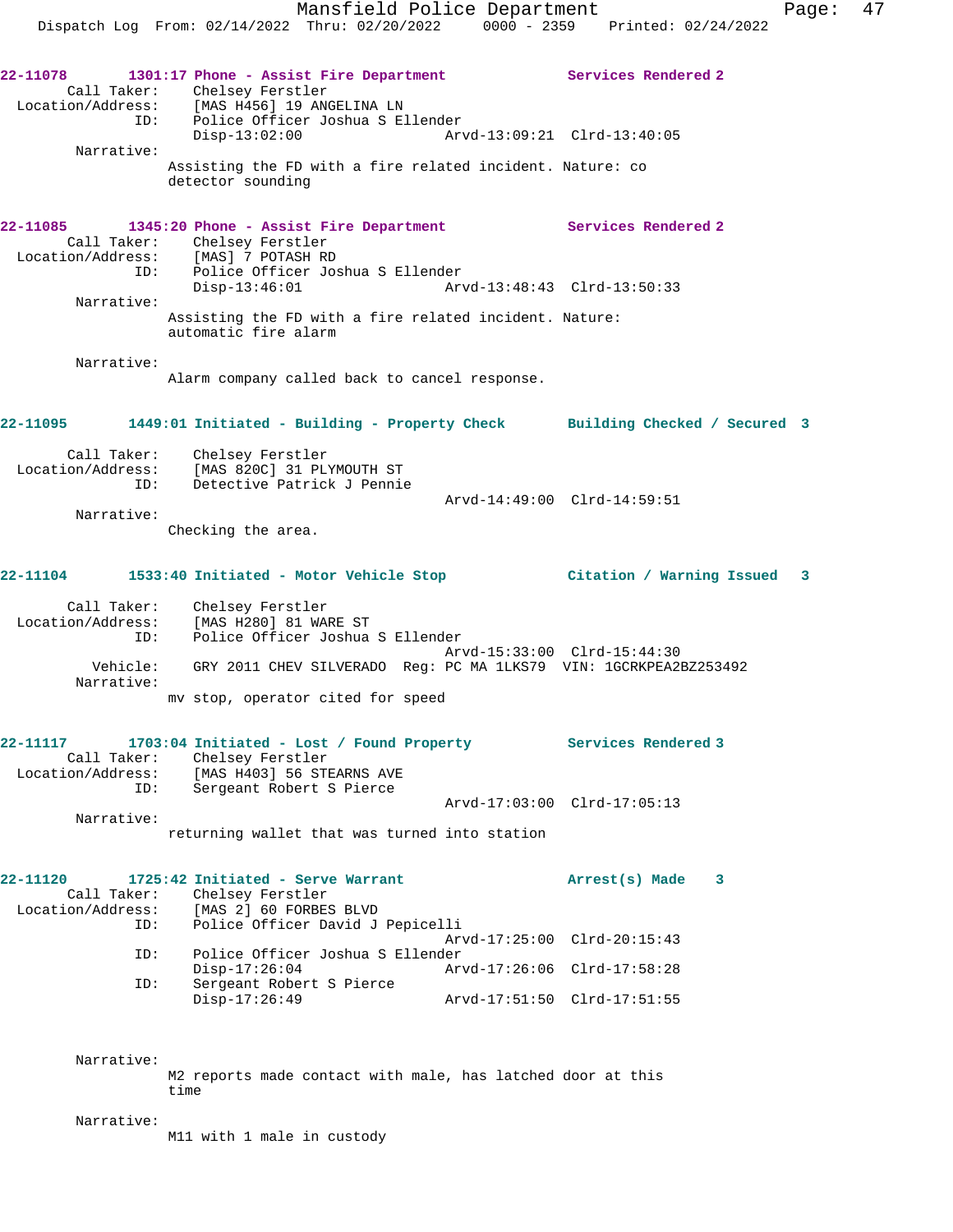Mansfield Police Department Fage: 48 Dispatch Log From: 02/14/2022 Thru: 02/20/2022 0000 - 2359 Printed: 02/24/2022 Refer To Arrest: 22MAS-80-AR Arrest: PALERMO, JOSEPH EDWARD Address: 131 WASHINGTON ST Apt. #2 FOXBOROUGH, MA<br>Age: 52  $Age:$  Charges: Warrant arrest **22-11127 1809:24 911 - Erratic Oper MV / Road Rage Gone on Arrival 3**  Call Taker: MATTHEW BOMES<br>Vicinity of: [MAS] STEARNS UPIES<br>Of: [MAS] STEARNS AVE<br>ID: Police Officer Bea Police Officer Beau J Palanza<br>Disp-18:12:43 Disp-18:12:43 Arvd-18:16:26 Clrd-18:22:19 ID: Police Officer Joshua S Ellender Disp-18:12:55 Arvd-18:18:00 Clrd-18:22:22 Vehicle: GRY 2013 BMW X5 Reg: PC MA 1YGY64 VIN: 5UXZV4C51D0E08375 Narrative: party was passing vehicles and flashing his headlights and brake checking the vehicle he passed Narrative: Area checks negative **22-11130 1852:47 Initiated - Motor Vehicle Stop Citation / Warning Issued 3** Call Taker: Aaron Figueroa Location/Address: [MAS 240A] 189 CHAUNCY ST ID: Police Officer Joshua S Ellender Arvd-18:52:00 Clrd-19:00:29 Vehicle: RED 2005 DODG RAMTRU Reg: PC MA 2740BP VIN: 1D7HU18D65S280979 Narrative: M2 advised citation issued to the operator for speeding at Chauncy and Highland **22-11141 2040:17 Initiated - Building - Property Check Building Checked / Secured 3** Call Taker: Aaron Figueroa Location/Address: [MAS 417] 9 FRANCIS AVE ID: Police Officer Beau J Palanza Arvd-20:40:00 Clrd-20:50:43 Narrative: Checking the area. **22-11144 2058:46 Initiated - Building - Property Check Building Checked / Secured 3** Call Taker: Aaron Figueroa Location/Address: [MAS 1002] 250 EAST ST ID: Police Officer Beau J Palanza Arvd-20:58:00 Clrd-21:07:14 Narrative: Checking the area. **22-11157 2219:31 Other - Lost / Found Property Not Home / No Answer 3** Call Taker: Support Staff Heather A Sullivan Location/Address: [MAS 840] 280 SCHOOL ST ID: Police Officer David J Pepicelli Disp-22:21:48 Arvd-22:22:03 Clrd-22:22:43<br>ID: Support Staff Heather A Sullivan Support Staff Heather A Sullivan Disp-22:21:55 Arvd-22:21:58 Clrd-22:22:40 Narrative: found wallet given to ofc. Pepicelli in hand at the Saki parking lot. attempt to make contact with the owner. Narrative: multiple attempts made. \$52 in wallet. Narrative: Wallet has been returned to owner on 2/21/2022 at 1718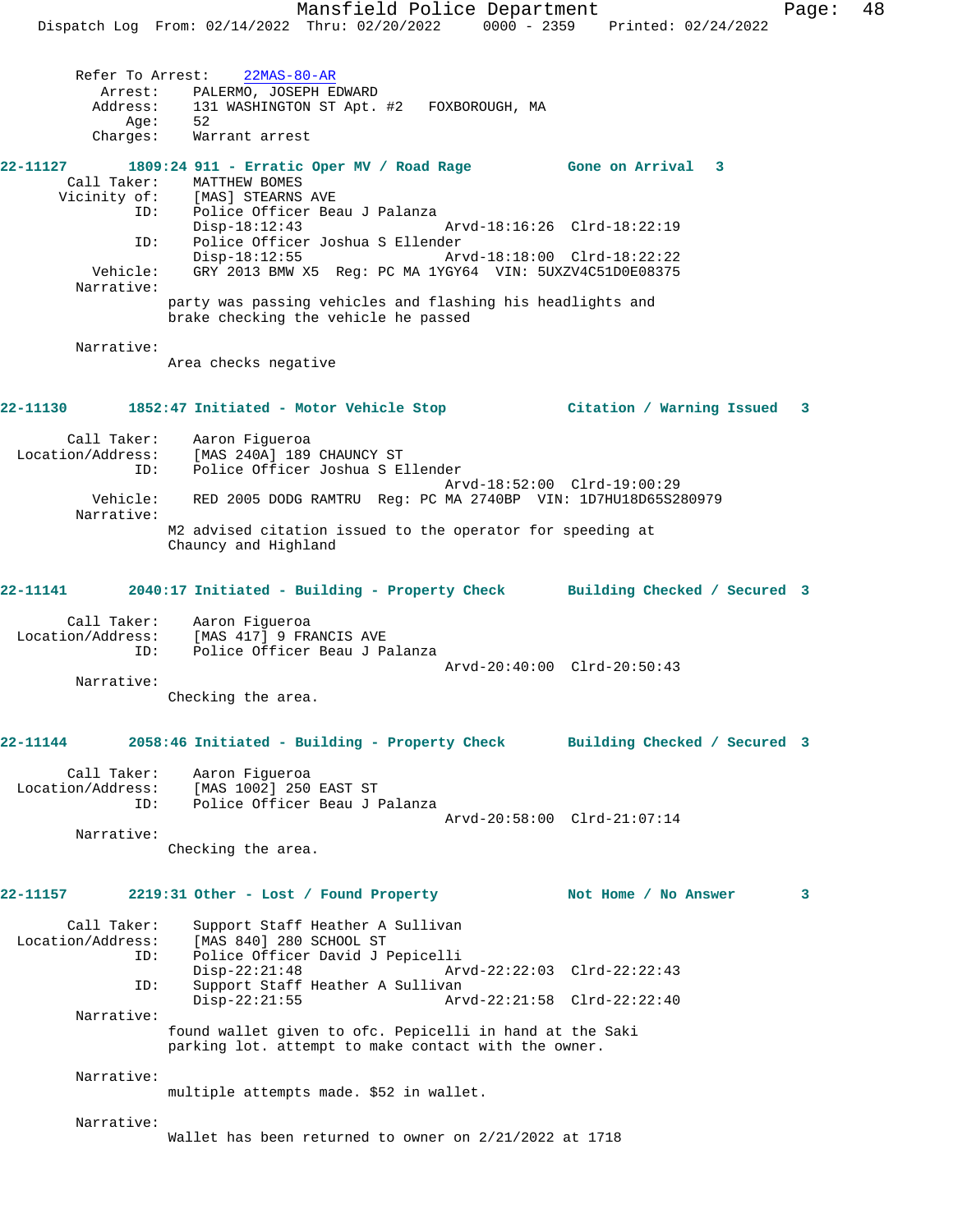hours. In regards to 280 school street sake restaurant wallet given to officer pepicelli.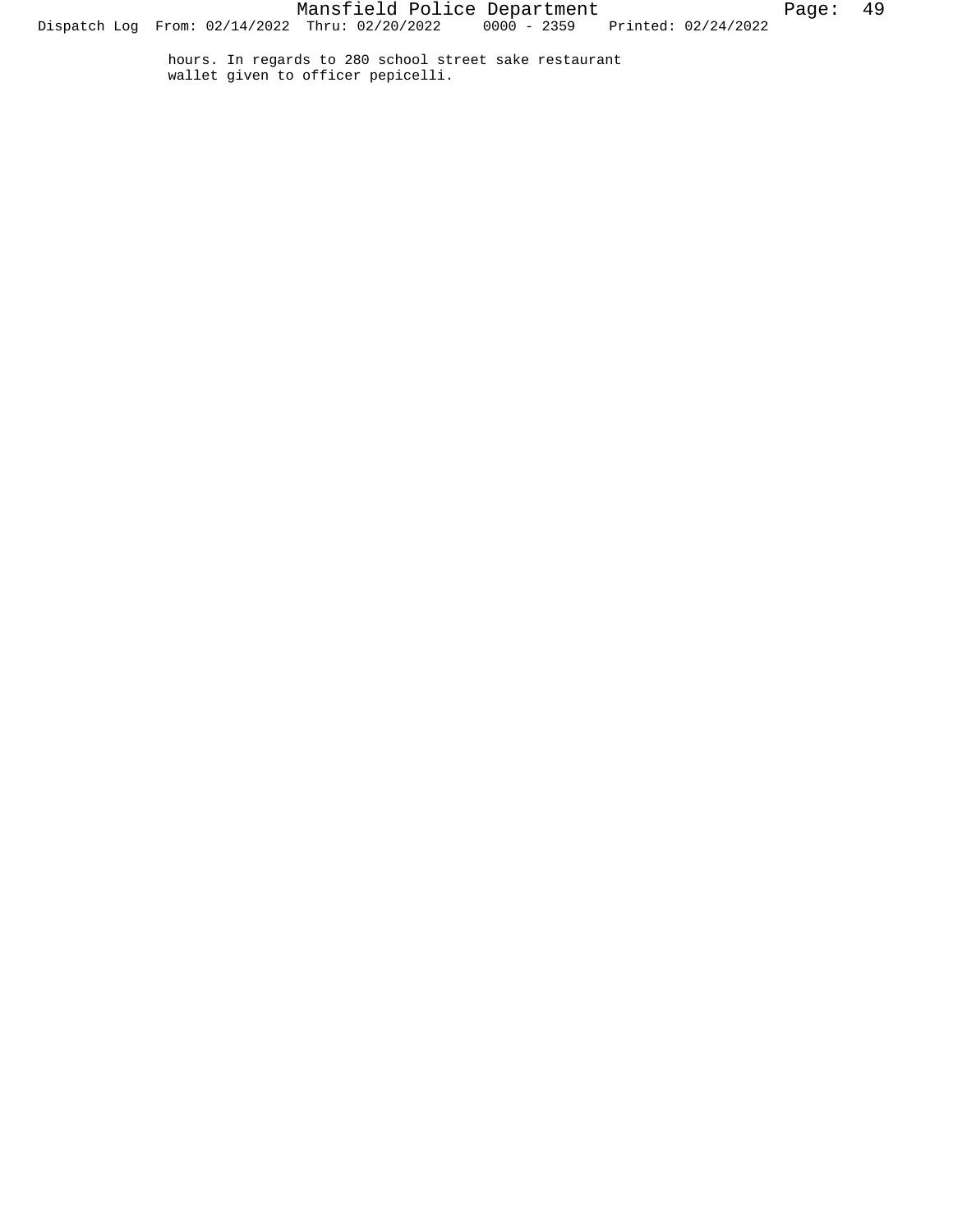**For Date: 02/21/2022 - Monday**

**Call Number Time Call Reason Action Priority 22-11170 0038:04 Initiated - Building - Property Check Building Checked / Secured 3** Call Taker: Aaron Figueroa Location/Address: [MAS 1015] 30 CHAUNCY ST ID: Police Officer Mark O'Connor Arvd-00:38:00 Clrd-00:38:22 Narrative: Checking the area. **22-11181 0055:09 Initiated - Motor Vehicle Stop Citation / Warning Issued 3** Call Taker: Aaron Figueroa Location/Address: [MAS 212] 172 COPELAND DR ID: Police Officer Derek M Stark Arvd-00:55:00 Clrd-01:01:31 Vehicle: BLK 2011 SUBA ST OUTBACK Reg: PC MA 4RNJ29 VIN: 4S4BRBCC9B3398709 Narrative: Out with a mvst. Operator cited for speed. **22-11190 0109:23 Initiated - Building - Property Check Services Rendered 3**  Call Taker: JEFFREY KEEFE Vicinity of: [MAS 834] 261 CHAUNCY ST ID: Police Officer Derek M Stark Arvd-01:09:00 Clrd-01:10:50 Vehicle: BLK 2018 CIVIC Reg: RI UP920 VIN: 19XFC2F53JE202310 Narrative: Checking the area. Narrative: Vehicle found in lot unoccupied. **22-11203 0117:52 Initiated - Building - Property Check Building Checked / Secured 3** Call Taker: Stephen Martell Location/Address: [MAS 2] 60 FORBES BLVD ID: Police Officer Derek M Stark Arvd-01:17:00 Clrd-01:19:52 Narrative: Checking the area. **22-11204 0118:23 Initiated - Building - Property Check Building Checked / Secured 3** Call Taker: JEFFREY KEEFE Vicinity of: [MAS] MYSTIC LN ID: Police Officer Mark O'Connor Arvd-01:18:00 Clrd-01:19:57 Narrative: Checking the area. **22-11206 0129:15 Initiated - Building - Property Check Building Checked / Secured 3** Call Taker: Aaron Figueroa Location/Address: [MAS 840] 280 SCHOOL ST<br>TD: Police Officer Christoph Police Officer Christopher D Sorge Arvd-01:29:00 Clrd-01:30:31 **22-11210 0135:25 Initiated - Building - Property Check Building Checked / Secured 3** Call Taker: Stephen Martell Location/Address: [MAS 1014] COPELAND DR ID: Patrolman Gregory S Martell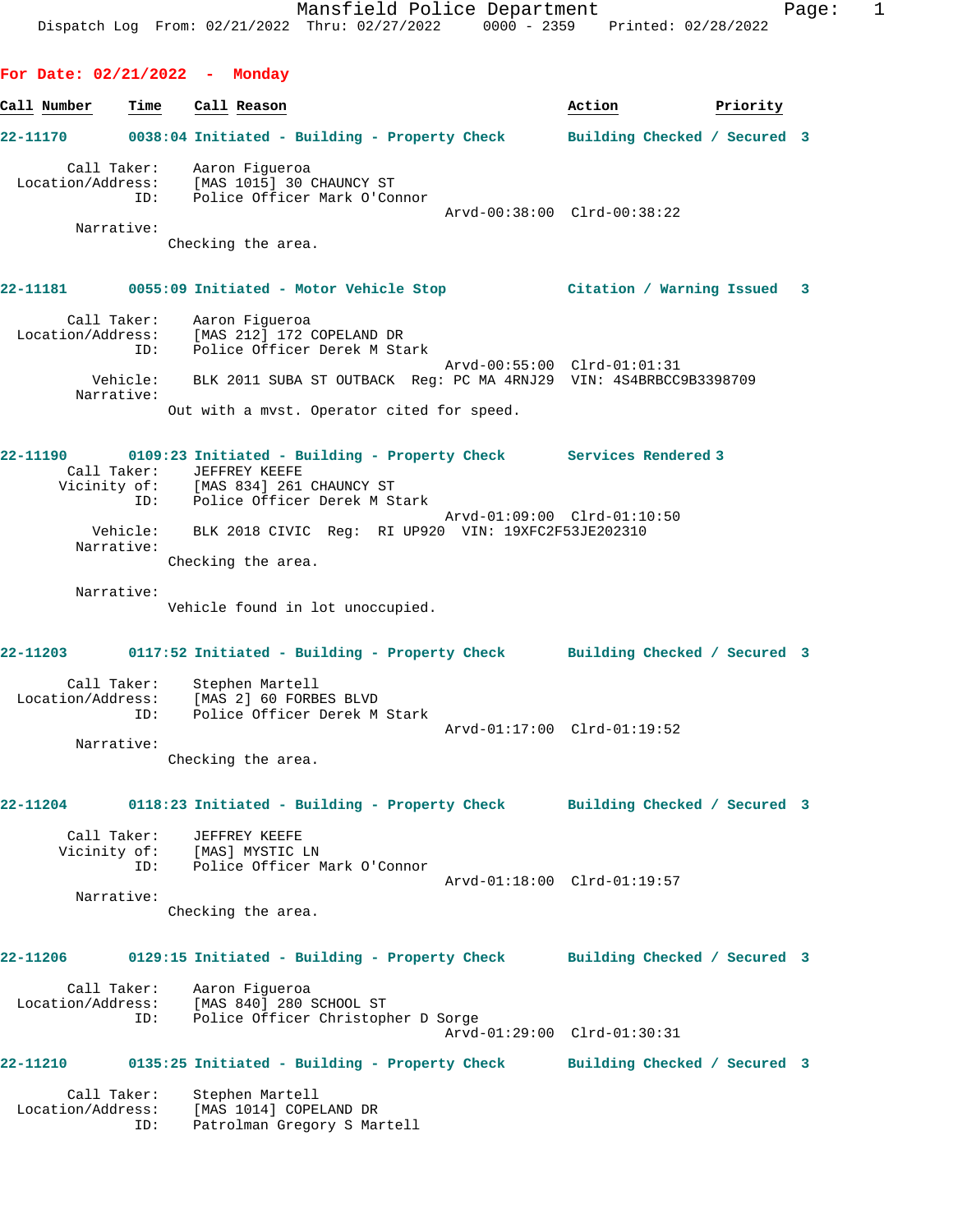Mansfield Police Department Fage: 2 Dispatch Log From: 02/21/2022 Thru: 02/27/2022 0000 - 2359 Printed: 02/28/2022 Arvd-01:35:00 Clrd-01:42:26 Narrative: Checking the area. **22-11212 0137:43 Initiated - Motor Vehicle Stop Citation / Warning Issued 3** Call Taker: Aaron Figueroa Location/Address: [MAS 938] ELM ST<br>
TD: Police Officer De Police Officer Derek M Stark Arvd-01:37:00 Clrd-01:43:11 Vehicle: WHI 2014 HOND UT CRV Reg: PC MA 6YS379 VIN: 5J6RM4H36EL100136 Narrative: MVST on a white honda Narrative: M12 advised citation to operator for speeding on Elm St **22-11217 0202:41 Initiated - Motor Vehicle Stop Citation / Warning Issued 3** Call Taker: Aaron Figueroa Location/Address: [MAS] 228 PRATT ST @ 6 BICENTENNIAL CT ID: Police Officer Mark O'Connor Arvd-02:02:00 Clrd-02:12:09 Vehicle: RED 2020 HOND CIVIC Reg: PC MA 2BTB89 VIN: 2HGFC2F67LH588117 Narrative: Citation issued for speeding on Pratt **22-11219 0207:23 Initiated - Motor Vehicle Stop Citation / Warning Issued 3** Call Taker: Aaron Figueroa Location/Address: [MAS] 75 PRATT ST @ 33 NEWTON ST ID: Police Officer Christopher D Sorge Arvd-02:07:00 Clrd-02:12:42 Vehicle: BLK 2008 JEEP UT WRANGL Reg: PC MA 1PBX74 VIN: 1J4GA39158L599149 Narrative: Citation to operator for speeding at Train Bridge **22-11220 0216:45 Initiated - Motor Vehicle Stop Arrest(s) Made 3**  Call Taker: Aaron Figueroa Location/Address: [MAS 199] 54 CHAUNCY ST ID: Police Officer Christopher D Sorge Arvd-02:16:00 Clrd-03:27:12 ID: Police Officer Mark O'Connor Disp-02:20:13 Arvd-02:20:16 Clrd-03:27:09<br>ID: Patrolman Gregory S Martell Patrolman Gregory S Martell<br>Disp-02:25:48 Disp-02:25:48 Arvd-02:25:49 Clrd-02:55:51 Vehicle: BLK 2017 1500 Reg: PC MA 2TGS27 VIN: 1C6RR7FT5HS838720 Narrative: M10 advised RO is in custody Narrative: M10 to station 1 male, the vehicle is staying parked at the station at the request of the RO. Narrative: M6 advised at 0226 the vehicle is secured, M6 is returning to the station for booking Refer To Arrest: 22MAS-82-AR Arrest: SANTOS, LUIS CARLOS 49 ALLEN ST Apt. #1 BROCKTON, MA Age: 37 Charges: STRAIGHT WARRANT

**22-11227 0256:01 Initiated - Parking Violations Services Rendered 3**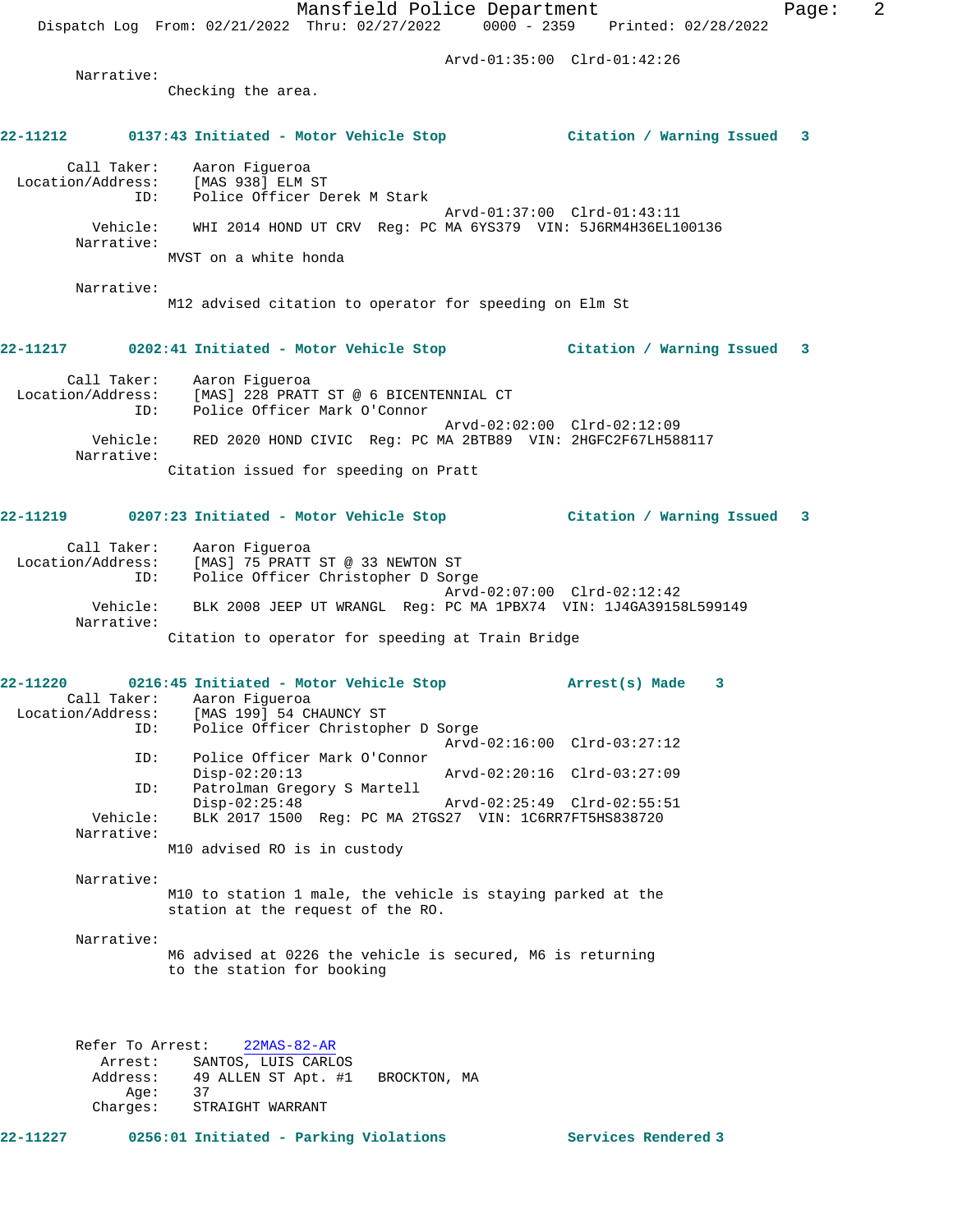Mansfield Police Department Fage: 3 Dispatch Log From: 02/21/2022 Thru: 02/27/2022 0000 - 2359 Printed: 02/28/2022 Call Taker: Aaron Figueroa Location/Address: [MAS 1038] NORTH MAIN ST ID: Patrolman Gregory S Martell Arvd-02:56:00 Clrd-03:15:16 Vehicle: GRY 2005 FORD UT EXPLOR Reg: PC MA 1GB272 VIN: 1FMZU73E55ZA05902 Vehicle: GRY 2018 FORD FUSION Reg: PC MA 765BJ3 VIN: 3FA6P0LU0JR172184 Vehicle: BRO 2005 TOYT CAMRY Reg: PC MA 2192MV VIN: 4T1BE32K45U068775 Narrative: M13 off for center parking **22-11229 0310:41 Initiated - Building - Property Check Building Checked / Secured 3** Call Taker: Aaron Figueroa Location/Address: [MAS 4] 31 HAMPSHIRE ST ID: Police Officer Derek M Stark Arvd-03:10:00 Clrd-03:19:00 Narrative: Checking the area. **22-11231 0333:46 Initiated - Motor Vehicle Stop Spoken To 3**  Call Taker: Aaron Figueroa<br>Location/Address: [MAS 199] 54 C [MAS 199] 54 CHAUNCY ST ID: Police Officer Christopher D Sorge Arvd-03:33:00 Clrd-03:37:23 ID: Police Officer Mark O'Connor Disp-03:34:24 Arvd-03:34:27 Clrd-03:36:55 Vehicle: GRY 2016 MAZD 3 Reg: PC MA 9ER932 VIN: 3MZBM1T71GM327233 Vehicle: OLD MV VIN VIN: 1GYKNDRS9HZ122797 Narrative: Out with a mv stop, plates dont mathch. M10 advised the RO purchased the car on the 16th Narrative: M10 advised he advised the RO to get it registered by Tuesday Narrative: M10 reports party is on their way **22-11234 0420:41 Initiated - Building - Property Check Building Checked / Secured 3** Call Taker: Aaron Figueroa Location/Address: [MAS 1002] 250 EAST ST ID: Police Officer Mark O'Connor Arvd-04:20:00 Clrd-04:20:58 Narrative: Checking the area. **22-11235 0456:36 Initiated - Building - Property Check Building Checked / Secured 3** Call Taker: Aaron Figueroa Vicinity of: [MAS] 300 FRUIT ST ID: Police Officer Mark O'Connor Arvd-04:56:00 Clrd-04:58:39 Narrative: Checking the area. **22-11236 0458:54 Initiated - Building - Property Check Building Checked / Secured 3** Call Taker: Aaron Figueroa Vicinity of: [MAS] 400 FRUIT ST ID: Police Officer Mark O'Connor Arvd-04:58:00 Clrd-05:02:09 Narrative: Checking the area.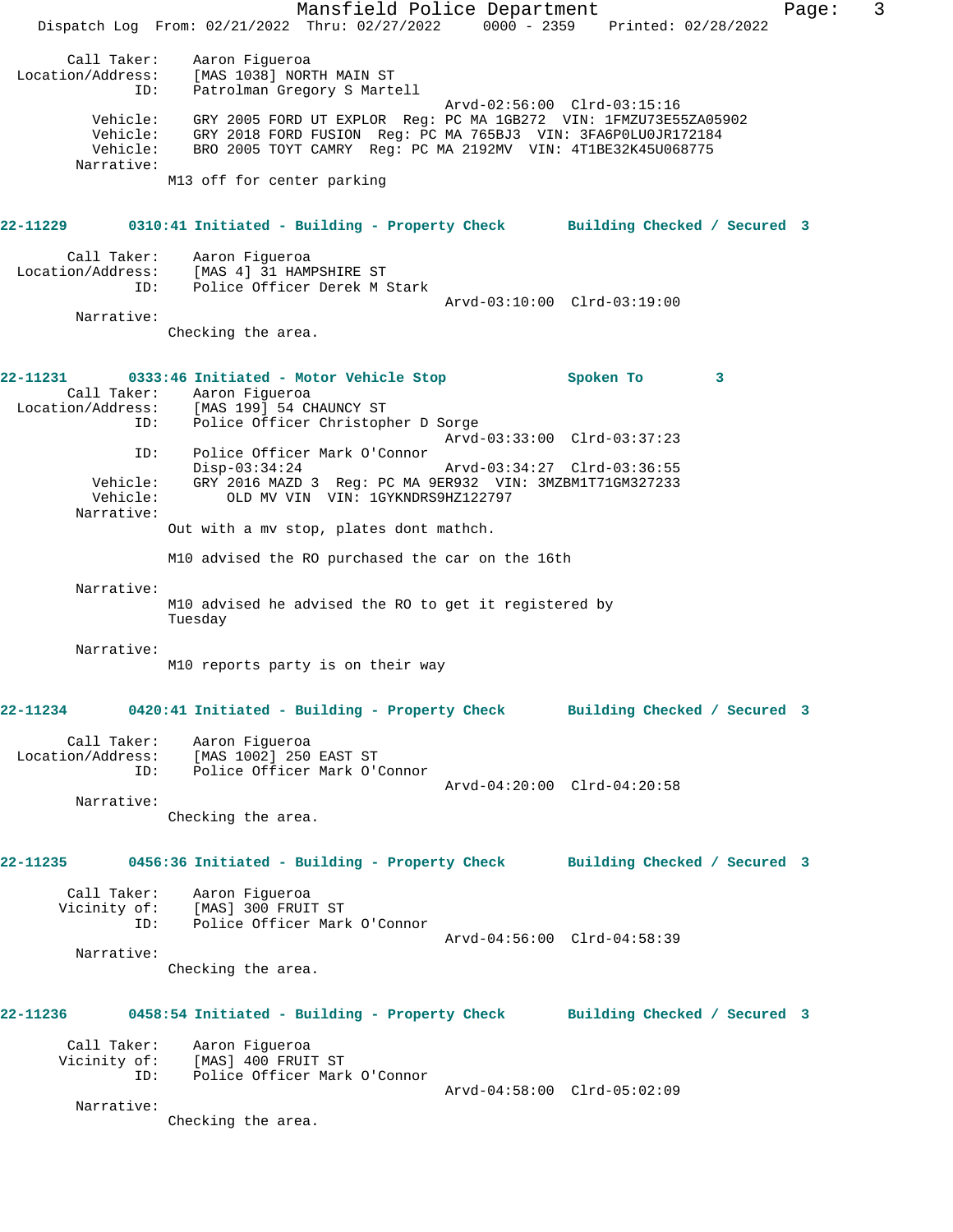| 22-11252                      |                                  | 0710:19 Initiated - Motor Vehicle Stop                                                                                                                                                           | Citation / Warning Issued   |              | $\mathbf{3}$ |
|-------------------------------|----------------------------------|--------------------------------------------------------------------------------------------------------------------------------------------------------------------------------------------------|-----------------------------|--------------|--------------|
|                               | Call Taker:<br>ID:<br>Narrative: | Josesph Shebertes<br>Location/Address: [MAS] 464 SCHOOL ST @ 10 PLYMOUTH ST<br>Police Officer Derek M Stark<br>Vehicle: GRY 2011 DODG VA GRANDC Req: PC MA 1KR485 VIN: 2D4RN4DG8BR737126<br>MVST | Arvd-07:10:00 Clrd-07:16:06 |              |              |
|                               | Narrative:                       | Citation issued to the OP                                                                                                                                                                        |                             |              |              |
| 22-11273                      |                                  | 1028:46 Phone - Assist Fire Department                                                                                                                                                           | Services Rendered 2         |              |              |
|                               | Call Taker:<br>ID:               | Josesph Shebertes<br>Location/Address: [MAS H2015] 15 FREEDOM TRL<br>Police Officer Danielle C Titus                                                                                             |                             |              |              |
|                               | ID:                              | $Disp-10:29:36$<br>Police Officer Michael N Fenore                                                                                                                                               | $Clrd-10:29:57$             |              |              |
|                               | Narrative:                       | $Disp-10:29:52$<br>Assisting the FD with a fire related incident. Nature: fire                                                                                                                   | Arvd-10:34:21 Clrd-10:49:31 |              |              |
|                               |                                  | alarm no smoke or fire.                                                                                                                                                                          |                             |              |              |
| 22-11281                      |                                  | 1118:25 Initiated - Building - Property Check Building Checked / Secured 3                                                                                                                       |                             |              |              |
| Location/Address:             | Call Taker:<br>ID:               | Josesph Shebertes<br>[MAS 1016] 4 ERICK RD<br>Police Officer Danielle C Titus                                                                                                                    | Arvd-11:18:00 Clrd-11:25:39 |              |              |
|                               | Narrative:                       | Checking the area.                                                                                                                                                                               |                             |              |              |
| 22-11294                      | ID:                              | 1302:39 Walk-In - Follow up Investigation<br>Call Taker: Support Staff Heather A Sullivan<br>Location/Address: [MAS H2131] 31 CHURCH ST<br>Police Officer Danielle C Titus                       | Spoken To                   | $\mathbf{3}$ |              |
|                               | Narrative:                       | $Disp-13:05:41$<br>following up to a previously reported incident.                                                                                                                               |                             |              |              |
|                               |                                  |                                                                                                                                                                                                  |                             |              |              |
| 22-11308<br>Location/Address: |                                  | 1534:57 Phone - Well Being Check<br>Call Taker: Jarred Kohler<br>[MAS 864]                                                                                                                       | Incident Report             | 3            |              |

| Location/Address: | [MAS 864]                        |                             |                             |  |
|-------------------|----------------------------------|-----------------------------|-----------------------------|--|
| ID:               | Police Officer David J Pepicelli |                             |                             |  |
|                   | Disp-15:36:56                    | Arvd-15:40:31 Clrd-18:59:50 |                             |  |
| ID:               | Police Officer Danielle C Titus  |                             |                             |  |
|                   | Disp-15:37:02                    |                             | Arvd-15:40:33 Clrd-16:05:42 |  |
| ID:               | Lieutenant Thomas R Connor       |                             |                             |  |
|                   | Disp-15:38:07                    |                             | Arvd-15:42:11 Clrd-16:05:42 |  |
|                   |                                  |                             |                             |  |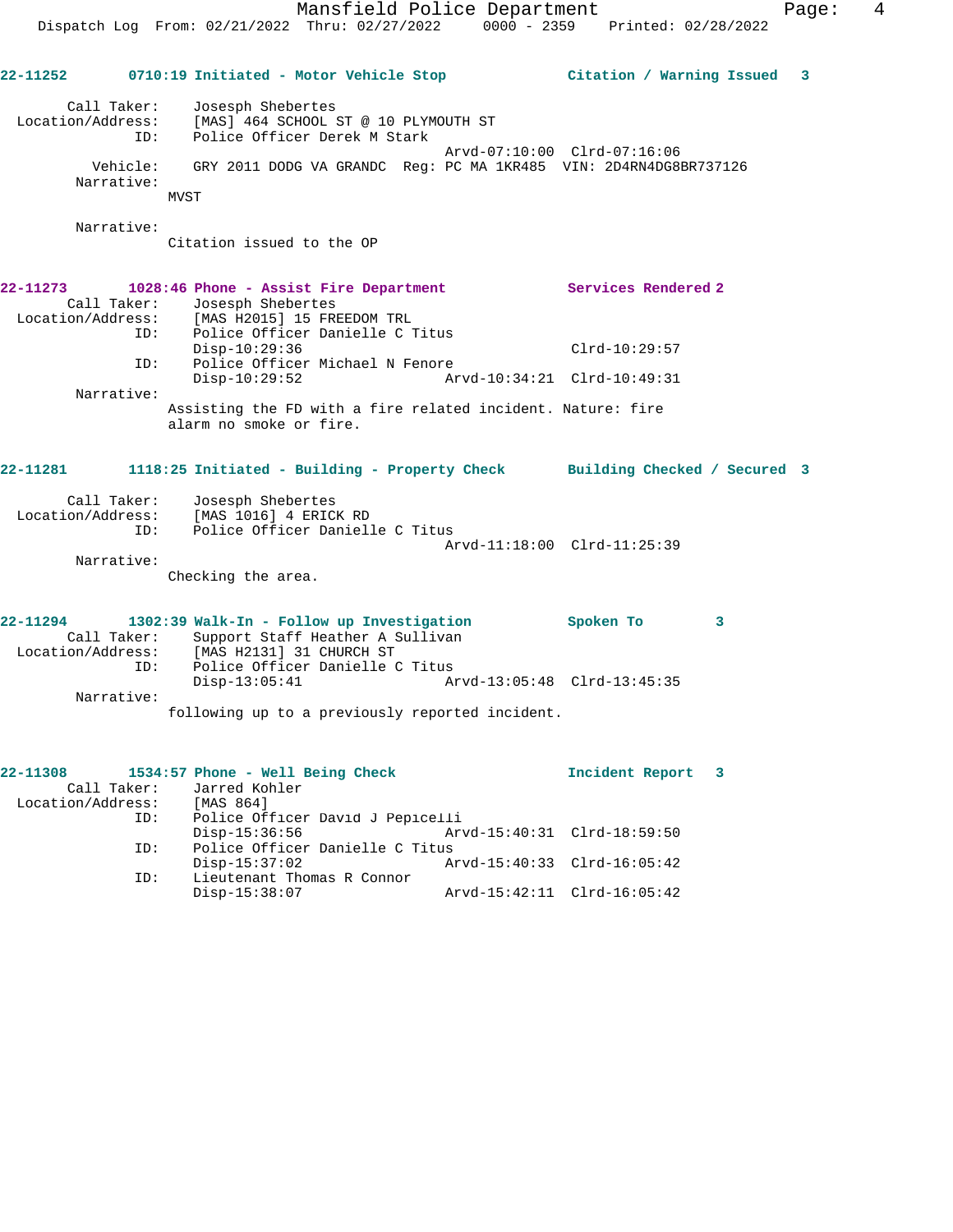| 22-11311<br>Call Taker:                 | 1607:05 Initiated - Disabled Motor Vehicle<br>Josesph Shebertes<br>Location/Address: [MAS] 255 HOPE ST @ 141 PRATT ST                                 | Services Rendered 3         |
|-----------------------------------------|-------------------------------------------------------------------------------------------------------------------------------------------------------|-----------------------------|
| ID:                                     | Lieutenant Thomas R Connor                                                                                                                            | Arvd-16:07:00 Clrd-16:15:43 |
| ID:<br>Vehicle:                         | Police Officer Danielle C Titus<br>$Disp-16:07:48$<br>WHI 2007 FORD E350 Reg: CO MA N19074 VIN: 1FDWE35L47DB32368                                     | Arvd-16:08:43 Clrd-16:15:55 |
| Narrative:                              | On view MVA                                                                                                                                           |                             |
|                                         |                                                                                                                                                       |                             |
| Narrative:                              | No MVA, DMV                                                                                                                                           |                             |
| Narrative:                              | Vehicle off the road. Owner making arangements                                                                                                        |                             |
| 22-11320<br>2                           | 1655:26 Phone - 911 Hang-ups & Verifications Confirmed misdial/Accdntl Call                                                                           |                             |
| Call Taker:<br>Location/Address:<br>ID: | Savannah Karch<br>[MAS H2037] 175 ESSEX ST<br>Police Officer Joshua S Ellender<br>$Disp-16:58:10$                                                     | Arvd-17:03:36 Clrd-17:07:22 |
| Vehicle:<br>Narrative:                  | BLK 2014 HYUN ELANTR Reg: PC MA 163NL5 VIN: 5NPDH4AE0EH539501                                                                                         |                             |
|                                         | Checking on a 911 hang up.<br>Contact made?: 911 hang up, negative answer on callback x2<br>Cellphone? $(y/n)$ :<br>Uncertainty radius: 19 meters 95% |                             |
| Narrative:                              | vehicle in driveway comes back to phone ownwe<br>M2 located party Phone malfunctining                                                                 |                             |
| 22-11329                                | 1752:42 Initiated - Motor Vehicle Stop                                                                                                                | Citation / Warning Issued 3 |
| Call Taker:<br>Location/Address:<br>ID: | Josesph Shebertes<br>[MAS] 606 SCHOOL ST<br>Police Officer Nicole P Newport                                                                           | Arvd-17:52:00 Clrd-18:06:52 |
| Vehicle:<br>Narrative:                  | Police Officer Michael N Fenore<br>GRY 2017 HYUN TUCSON Reg: PC MA 3KF747 VIN: KM8J3CA46HU590672<br>mvst                                              |                             |
| Narrative:                              | Owner was able to renew registration online and was given a<br>citation for speed.                                                                    |                             |
| 22-11337<br>Call Taker:                 | 1853:42 911 - Disturbance / Gathering<br>Aaron Fiqueroa                                                                                               | Spoken To<br>1              |
| Location/Address:<br>ID:                | [MAS 849A110A] 287 SCHOOL ST Apt. #A110<br>Police Officer Beau J Palanza<br>$Disp-18:55:31$                                                           | Arvd-19:00:14 Clrd-19:02:21 |
| ID:                                     | Police Officer Jay J Sparrow<br>$Disp-18:55:35$                                                                                                       | $Clrd-19:02:31$             |
| Narrative:                              | Caller is advising that a customer is arguing in the store                                                                                            |                             |
|                                         | and won't leave. Caller stated the male party was upgrading<br>his phone and because the caller couldn't write down<br>something for him.             |                             |
| Narrative:                              |                                                                                                                                                       |                             |
|                                         | glasses short dark brown hair, stubbly beard, hat, t-shirt<br>with "beale" on it, approx 5'9"                                                         |                             |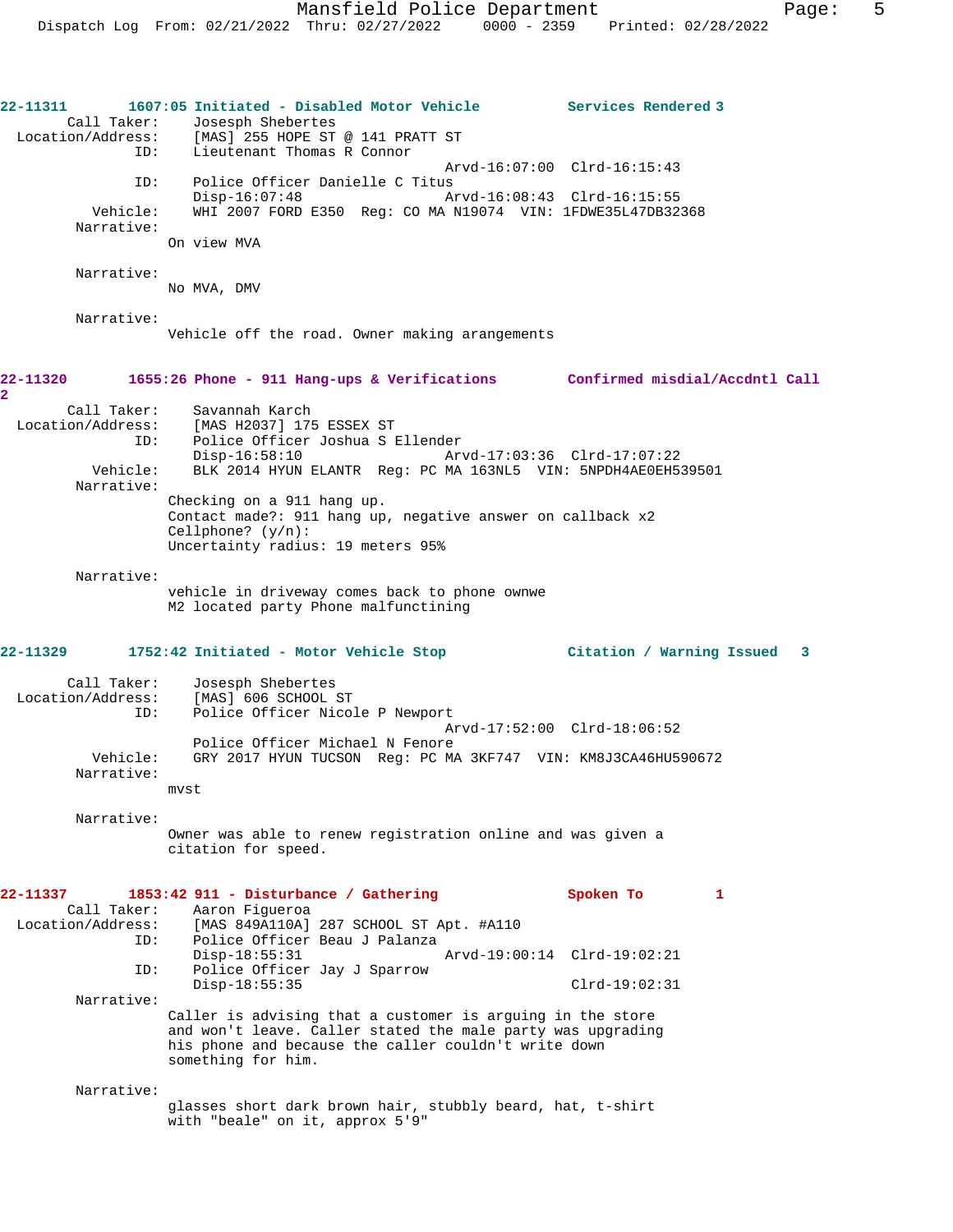Dispatch Log From: 02/21/2022 Thru: 02/27/2022 0000 - 2359 Printed: 02/28/2022 Narrative: Caller advised that the customer is no longer yelling and is about to leave the store, caller advised he seems to have calmed down Narrative: Caller stated that the party has left the area and he can not see him out front Narrative: M12 spoke with the employees, they were able to calm that party down and he left. **22-11338 1855:47 Initiated - Building - Property Check Building Checked / Secured 3** Call Taker: Nicole Boyer Vicinity of: [MAS] 4 ERICK RD @ 15 BONNEY LN ID: Police Officer Joshua S Ellender Arvd-18:55:00 Clrd-19:04:01 Narrative: Checking the area. **22-11354 2026:23 Initiated - Building - Property Check Building Checked / Secured 3** Call Taker: Nicole Boyer Vicinity of: [MAS 2] 60 FORBES BLVD ID: Police Officer Beau J Palanza Arvd-20:26:00 Clrd-20:32:36 Narrative: Checking the area. **22-11355 2035:16 Initiated - Building - Property Check Building Checked / Secured 3** Call Taker: Nicole Boyer<br>Vicinity of: [MAS 417] 9: [MAS 417] 9 FRANCIS AVE ID: Police Officer Joshua S Ellender Arvd-20:35:00 Clrd-20:53:18 Narrative: Checking the area. **22-11361 2051:23 911 - Disturbance / Gathering Investigated - No Report 1** Call Taker: Aaron Figueroa<br>Location/Address: [MAS 907A] 390 ess: [MAS 907A] 390 WEST ST Apt. #B<br>ID: Police Officer Beau J Palanza Police Officer Beau J Palanza<br>Disp-20:52:31 Disp-20:52:31 Arvd-20:54:10 Clrd-21:12:17 ID: Police Officer Jay J Sparrow Disp-20:52:36 Arvd-20:58:10 Clrd-21:12:17<br>Vehicle: GRY 2009 FORD FLEX Req: PC MA 11JA58 VIN: 2FMEK62C89BA03 GRY 2009 FORD FLEX Reg: PC MA 11JA58 VIN: 2FMEK62C89BA03875 Narrative: Caller stated that there is a male walking around breaking things in the store, Caller advised the male is by the deli department. Narrative: Caller described the male as dark grey button down shirt, with blue t-shirt, gray beard, grayish white hair. Caller states the male is walking towards the exit Narrative: Spoke with involved party, refused to give ID and did not want to speak with the officer. If the party goes back to Shaw's the party will receive a no trespass.

Mansfield Police Department Fage: 6

**For Date: 02/22/2022 - Tuesday**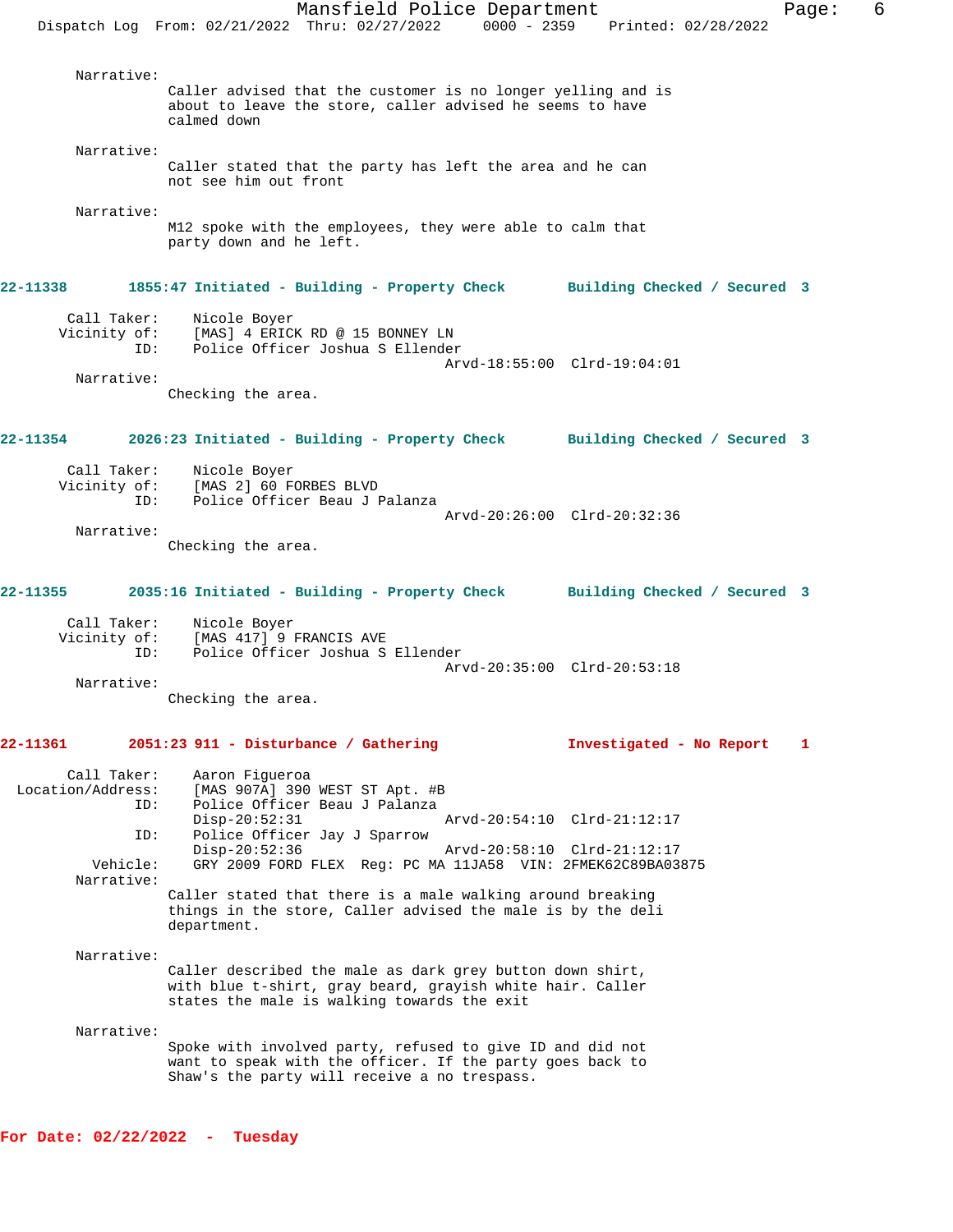Mansfield Police Department Fage: 7 Dispatch Log From: 02/21/2022 Thru: 02/27/2022 0000 - 2359 Printed: 02/28/2022 **22-11375 0022:51 Initiated - Building - Property Check Building Checked / Secured 3** Call Taker: Nicole Boyer Vicinity of: [MAS 992] 660 EAST ST ID: Patrolman Gregory S Martell Arvd-00:22:00 Clrd-00:27:14 Narrative: Checking the area. **22-11378 0048:09 Initiated - Building - Property Check Building Checked / Secured 3** Call Taker: Nicole Boyer Vicinity of: [MAS 2] 60 FORBES BLVD ID: Police Officer Christopher D Sorge Arvd-00:48:00 Clrd-00:50:16 Narrative: Checking the area. **22-11393 0116:16 Initiated - Building - Property Check Building Checked / Secured 3** Call Taker: Nicole Boyer Vicinity of: [MAS 281A] 1 CROCKER ST Police Officer Christopher D Sorge Arvd-01:16:00 Clrd-01:25:47 Narrative: Checking the area. **22-11411 0154:22 Initiated - Building - Property Check Building Checked / Secured 3** Call Taker: Nicole Boyer Vicinity of: [MAS 894] 905 SOUTH MAIN ST Apt. #C ID: Police Officer Christopher D Sorge Arvd-01:54:00 Clrd-01:54:56 Narrative: Checking the area. **22-11413 0158:19 Initiated - Parking Violations Services Rendered 3**  Call Taker: Nicole Boyer Vicinity of: [MAS 1038] NORTH MAIN ST ID: Police Officer Christopher D Sorge Arvd-01:58:00 Clrd-02:05:25 Narrative: Checking for parking violations in the area. **22-11415 0204:52 Initiated - Building - Property Check Building Checked / Secured 3** Call Taker: Nicole Boyer Vicinity of: [MAS 1002] 250 EAST ST ID: Patrolman Gregory S Martell Arvd-02:04:00 Clrd-02:26:45 Narrative: Checking the area. **22-11420 0240:49 Phone - 911 Hang-ups & Verifications Confirmed misdial/Accdntl Call 2**  Call Taker: William Casey<br>Location/Address: [MAS] 319 HOPP Lou Casey .....................<br>Sas: [MAS] 319 HOPE ST:<br>ID: Patrolman Gregory Patrolman Gregory S Martell<br>Disp-02:42:16 Arvd-02:44:54 Clrd-02:47:35 ID: Police Officer Christopher D Sorge Arvd-02:45:41 Clrd-02:47:35 Narrative: Checking on a 911 hang up. Contact made?:yes Cellphone? (y/n):yes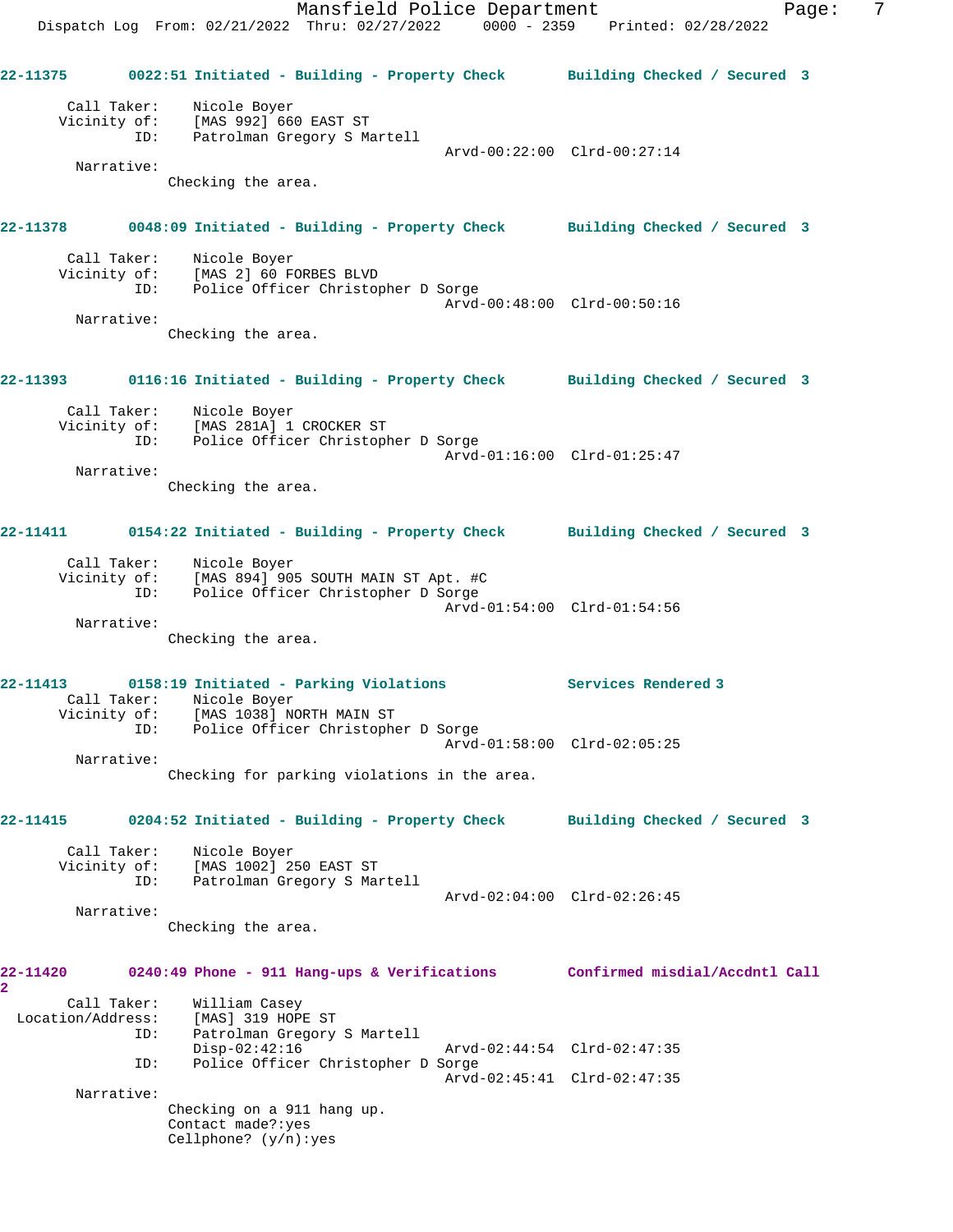Mansfield Police Department Form Page: 8 Dispatch Log From: 02/21/2022 Thru: 02/27/2022 0000 - 2359 Printed: 02/28/2022 Uncertainty radius: Narrative: Spoke with the caller. Stated it was accidental, no issues. **22-11421 0257:08 Initiated - Building - Property Check Building Checked / Secured 3** Call Taker: Nicole Boyer Vicinity of: [MAS] MYSTIC LN ID: Patrolman Gregory S Martell Arvd-02:57:00 Clrd-03:01:15 Narrative: Checking the area. **22-11430 0618:59 Initiated - Building - Property Check Building Checked / Secured 3** Call Taker: Nicole Boyer Vicinity of: [MAS] 300 FRUIT ST ID: Patrolman Gregory S Martell Arvd-06:18:00 Clrd-06:22:37 Narrative: Checking on a house in the area. Narrative: M13 reports that the house checks ok. **22-11431 0622:56 Initiated - Building - Property Check Services Rendered 3**  Call Taker: Nicole Boyer Vicinity of: [MAS] 400 FRUIT ST ID: Patrolman Gregory S Martell Arvd-06:22:00 Clrd-06:40:46 ID: Police Officer Christopher D Sorge Disp-06:24:00 Arvd-06:29:41 Clrd-06:40:46 ID: Sergeant David Schepis Disp-06:29:40 Arvd-06:29:44 Clrd-06:40:46 Narrative: Checking on a house in the area. Narrative: M13 requesting a 2nd ofc; open door observed in the back of the house. Narrative: M13 reports that the house checks ok; does not appear to be anything missing. Working on trying to secure the building. Narrative: M13 reports all units clear; slider door was able to be secured. **22-11448 0744:50 Phone - 911 Hang-ups & Verifications Confirmed misdial/Accdntl Call 2**  Call Taker: Liam Omalley Location/Address: [MAS 862A] 1108 SCHOOL ST ID: Police Officer Christopher D Sorge Disp-07:46:41 Clrd-07:49:56<br>ID: Executive Lieutenant Francis W Archer JR ID: Executive Lieutenant Francis W Archer JR Disp-07:49:51 Arvd-07:50:02 Clrd-07:51:22 Narrative: Checking on a 911 hang up. Contact made?:y Cellphone? (y/n):n Uncertainty radius: caller reports no emergency. Narrative: ML1 confirmed accidental.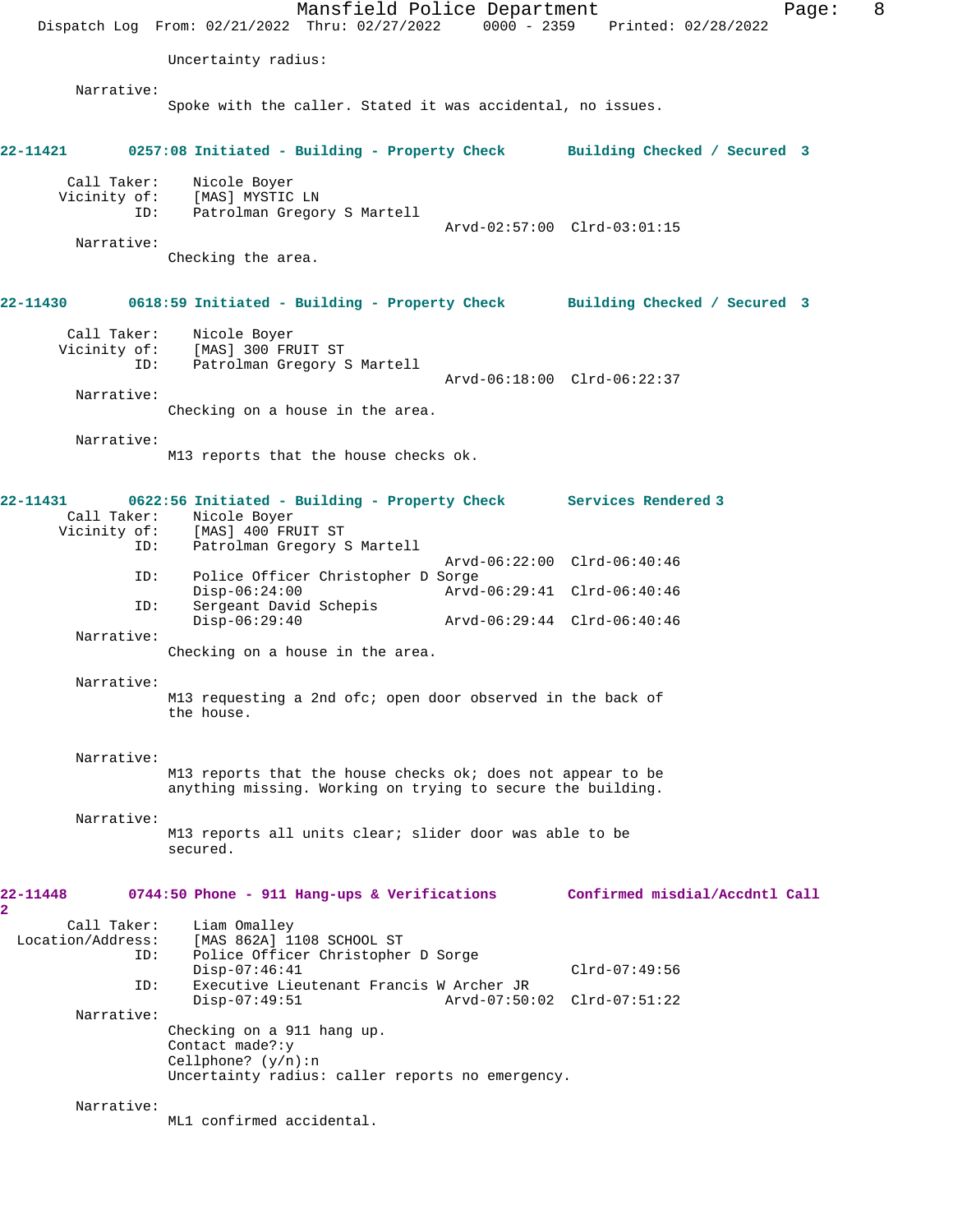| 22-11449   | 0754:55 Radio - Assist Fire Department<br>Call Taker: Liam Omalley<br>Location/Address: [MAS MAS2] 457 SCHOOL ST | Cancelled Enroute 2                                                        |
|------------|------------------------------------------------------------------------------------------------------------------|----------------------------------------------------------------------------|
|            | ID: Police Officer Christopher D Sorge<br>$Disp-07:56:46$<br>Police Officer Danielle C Titus                     | $Clrd-07:58:36$                                                            |
| ID:        | $Disp-07:58:33$                                                                                                  | $Clrd-08:00:23$                                                            |
| Narrative: | Assisting the FD with a fire related incident. Nature:<br>automatic fire alarm                                   |                                                                            |
| Narrative: | Fire reports burnt food.                                                                                         |                                                                            |
| 22-11469   | 1020:57 Initiated - ACO Activity                                                                                 | Services Rendered 3                                                        |
|            | Call Taker: Savannah Karch<br>Location/Address: [FOX] 11 COMEY AVE<br>ID: animal control Jef:                    |                                                                            |
|            | animal control Jeffrey S Collins                                                                                 |                                                                            |
| ID:        | KAYCEE L BAILEY                                                                                                  | Arvd-10:20:00 Clrd-10:22:06                                                |
| Narrative: | $Disp-10:23:46$                                                                                                  |                                                                            |
|            | ACO off in the area for sick animal                                                                              |                                                                            |
| 22-11472   |                                                                                                                  | 1029:18 Initiated - Building - Property Check Building Checked / Secured 3 |
|            | Call Taker: Ryan O'Rourke                                                                                        |                                                                            |
|            | Location/Address: [MAS 4] 31 HAMPSHIRE ST<br>Police Officer Danielle C Titus<br>ID:                              |                                                                            |
|            |                                                                                                                  | Arvd-10:29:00 Clrd-10:36:10                                                |
| Narrative: | Checking the area.                                                                                               |                                                                            |
| 22-11473   | 1030:48 Initiated - Assist Other Agency 60 Unfounded/Unverifed                                                   | 3                                                                          |
|            | Call Taker: Sergeant Jeffrey (<br>Location/Address: [MAS] 79 ELYSE RD<br>Sergeant Jeffrey G Bombard              |                                                                            |
| ID:        | Police Officer David J Pepicelli                                                                                 | Arvd-10:30:00 Clrd-10:47:51                                                |
| Narrative: |                                                                                                                  |                                                                            |
|            | Assisting Town Conservation Dept. with a complaint of dirt<br>bikes in the area of Elyse Rd.                     |                                                                            |
| Narrative: | Spoke with residence at 81, they have no knowledge of anyone<br>owning dirt bikes in the area.                   |                                                                            |
| 22-11481   | 1113:10 Phone - Traffic / Roadway Complaint<br>Call Taker: Liam Omalley                                          | Services Rendered 2                                                        |
| ID:        | Location/Address: [MAS] 363 N MAIN ST @ 54 CHAUNCY ST<br>Police Officer Michael T Fitzgerald                     |                                                                            |
|            | $Disp-11:17:13$                                                                                                  | Arvd-11:20:32 Clrd-11:45:46                                                |
| ID:        | Police Officer Michael T Fitzgerald<br>$Disp-11:46:45$                                                           | Arvd-11:46:46 Clrd-11:52:16                                                |
| Narrative: | Caller reports the light coming from main street are stuck<br>on red.                                            |                                                                            |
| Narrative: |                                                                                                                  |                                                                            |
|            | m15 reports light cycle from north main onto pratt are not<br>cycling. DPW notified.                             |                                                                            |
| Narrative: |                                                                                                                  |                                                                            |
|            | M15 cleared out traffic, DPW fixed traffic lights.                                                               |                                                                            |
| 22-11482   | 1124:04 Initiated - Building - Property Check                                                                    | Building Checked / Secured 3                                               |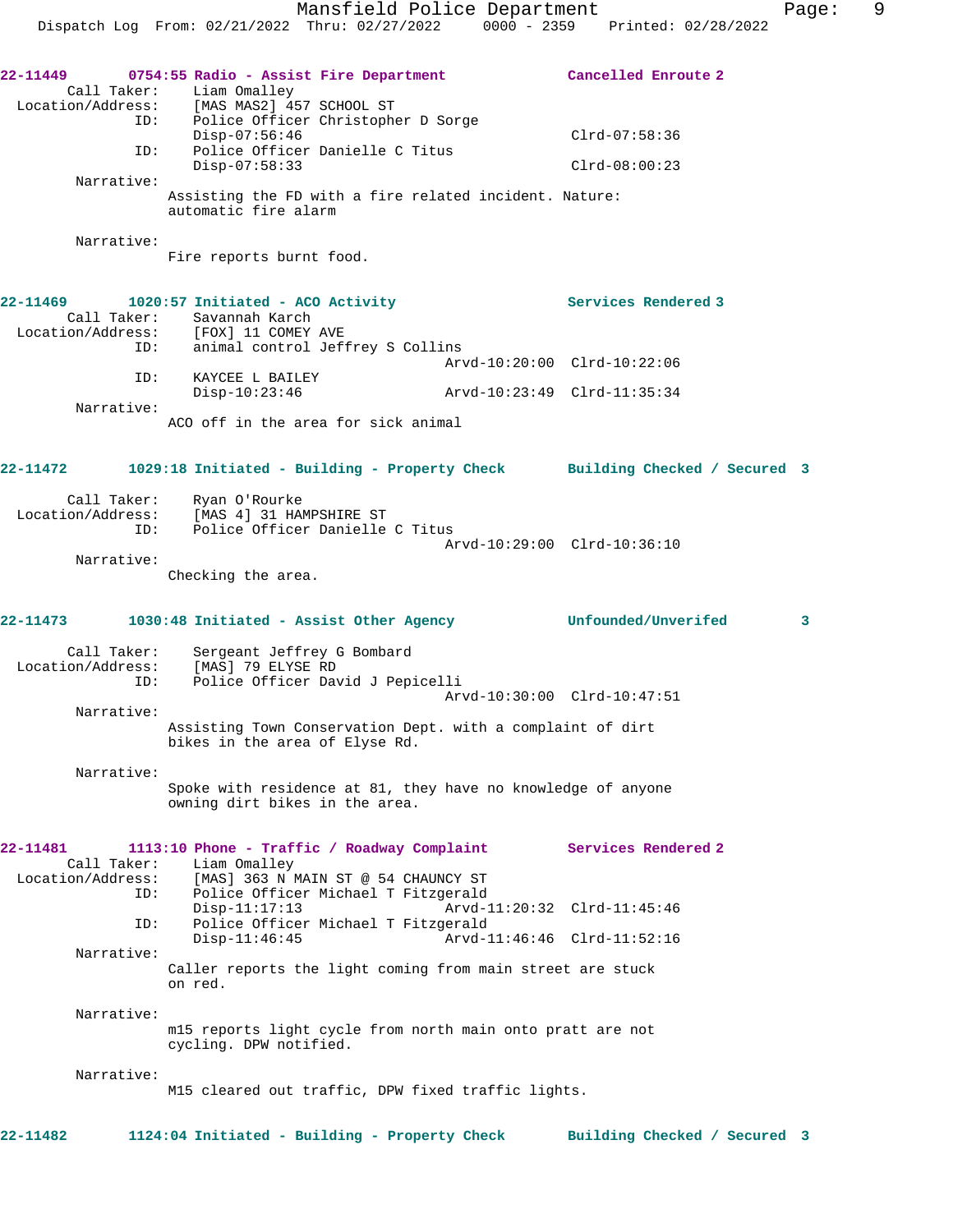Mansfield Police Department Page: 10 Dispatch Log From: 02/21/2022 Thru: 02/27/2022 0000 - 2359 Printed: 02/28/2022 Call Taker: Ryan O'Rourke Location/Address: [MAS] FRUIT ST ID: Police Officer David J Pepicelli Arvd-11:24:00 Clrd-11:32:01 Narrative: Checking the area. **22-11494 1215:21 911 - Assist Fire Department Services Rendered 2**  Call Taker: CARLY MORIARTY Location/Address: [MAS H1505] 44 SURREY DR ID: Police Officer Michael T Fitzgerald Disp-12:17:44 Arvd-12:31:30 Clrd-12:31:55 Narrative: Assisting the FD with a fire related incident. Nature: smoke detector/Co detector sounding Narrative: Fire cleared upon arrival **22-11506 1300:27 Phone - Disturbance / Gathering Gone on Arrival 1**  Call Taker: Liam Omalley<br>Location/Address: [MAS 255] 37 [MAS 255] 377 CHAUNCY ST ID: Police Officer Danielle C Titus<br>Disp-13:04:00 Am Disp-13:04:00 Arvd-13:08:30 Clrd-13:21:02<br>ID: Police Officer David J Pepicelli ID: Police Officer David J Pepicelli Disp-13:04:07 Arvd-13:07:30 Clrd-13:15:01 ID: Sergeant Jeffrey G Bombard Disp-13:07:45 Arvd-13:08:12 Clrd-13:15:07 Narrative: Caller reports party is harassing customers and taking the snow sticks and swinging them around. party is headed towards the gas station. Narrative: Party is wearing camo back pack with basketball on it. Party has golf club. Party has jeans on. about 6 foot 1 in his 30s Narrative: M13 advises party left the area heading towards 140 Narrative: M13 reports no damage done in the store, just a well being check for behavior. Unable to locate party **22-11508 1305:37 Walk-In - Fraud or Identity Theft Investigated - Report Taken 1** Call Taker: Support Staff Heather A Sullivan Location/Address: [MAS H5169] 4 DANE ST ID: Police Officer David J Pepicelli Disp-13:16:24 Clrd-13:18:59 ID: Police Officer Michael T Fitzgerald Disp-13:18:47 Arvd-13:18:54 Clrd-13:25:12 Narrative: Walk in into lobby looking to speak to an officer regarding her information being released on the dark web. Refer To Incident: 22MAS-164-OF **22-11523 1442:29 Radio - Follow up Investigation Services Rendered 3**  Call Taker: Ryan O'Rourke Location/Address: [MAS 840K] 280 SCHOOL ST Apt. #K ID: Police Officer Danielle C Titus Disp-14:43:19 Arvd-14:49:33 Clrd-15:07:04 Narrative: Conducting a follow up in the area to a previously reported incident.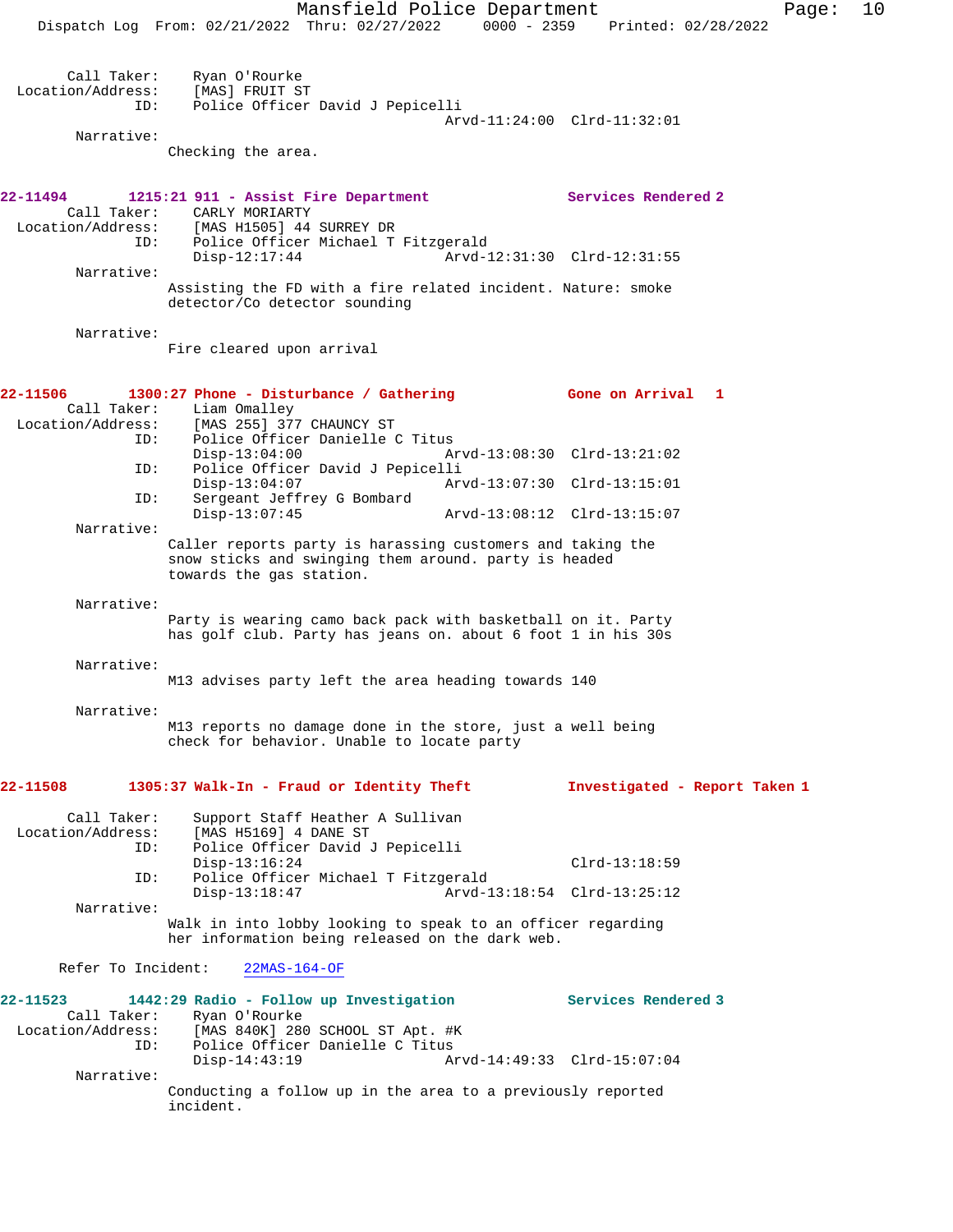|                                                     | Mansfield Police Department<br>Dispatch Log From: 02/21/2022 Thru: 02/27/2022 0000 - 2359<br>Printed: 02/28/2022                                                                                                                  | Page: | 11 |
|-----------------------------------------------------|-----------------------------------------------------------------------------------------------------------------------------------------------------------------------------------------------------------------------------------|-------|----|
| 22-11525                                            | Unfounded/Unverifed<br>1507:22 Radio - Assist Other Agency                                                                                                                                                                        | 3     |    |
| Call Taker:<br>ID:<br>Vehicle:                      | Ryan O'Rourke<br>Location/Address: [MAS 840D110A] 280 SCHOOL ST Apt. #D110<br>Police Officer Danielle C Titus<br>$Disp-15:09:32$<br>Arvd-15:09:35 Clrd-15:12:06<br>GRY 2003 TOYT UT RAV4 Reg: PC MA 2575WD VIN: JTEHH20V936094380 |       |    |
| Narrative:                                          | Checking for vehicle out of Attleboro                                                                                                                                                                                             |       |    |
| Narrative:                                          | Vehicle unfounded                                                                                                                                                                                                                 |       |    |
| <b>22-11530</b>                                     | Unfounded/Unverifed<br>1537:44 Radio - Assist Other Agency                                                                                                                                                                        | 3     |    |
| Call Taker:<br>ID:                                  | Ryan O'Rourke<br>Location/Address: [MAS] RTE 140 SB<br>Police Officer Michael T Fitzgerald<br>$Disp-15:39:08$<br>Arvd-15:42:34 Clrd-15:48:13                                                                                      |       |    |
| Narrative:                                          | Reported shoplifting out of fox vehicle seen headed 140<br>south bound                                                                                                                                                            |       |    |
| Narrative:                                          | Checked the area negative for vehicle                                                                                                                                                                                             |       |    |
| 22-11534<br>ID:                                     | Services Rendered 2<br>1610:55 Phone - Assist Fire Department<br>Call Taker: Ryan O'Rourke<br>Location/Address: [MAS] 241 NORTH MAIN ST<br>Police Officer Beau J Palanza<br>$Disp-16:12:28$<br>Arvd-16:17:02 Clrd-16:20:16        |       |    |
| Narrative:                                          | Assisting the FD with a fire related incident. Nature: smoke<br>detectors sounding                                                                                                                                                |       |    |
| Narrative:                                          | Fire replaced battery                                                                                                                                                                                                             |       |    |
| 22-11555<br>Call Taker:<br>Location/Address:<br>ID: | 1734:28 Phone - Assist Fire Department<br>Services Rendered 2<br>Ryan O'Rourke<br>[MAS 418B] 23 FRANCIS AVE Apt. #2305<br>Police Officer Jay J Sparrow<br>$Disp-17:36:40$<br>Arvd-17:43:16 Clrd-17:55:31                          |       |    |
| Narrative:                                          | Assisting the FD with a fire related incident. Nature: smoke<br>investigation                                                                                                                                                     |       |    |
| Narrative:                                          | Calling party is concerned there are three children left<br>unattended in the apartment.                                                                                                                                          |       |    |
| Narrative:                                          | M5 reports a piece of paper was smoldering in the hallway,<br>unsure where it came from. Bldg maintenance looking into it.                                                                                                        |       |    |
| 22-11557<br>Call Taker:<br>Location/Address:<br>ID: | 1737:10 Walk-In - Neighbor Dispute<br>Spoken To<br>3<br>Support Staff Alexander Ferraz<br>[MAS H193] 79 PATTYS RD<br>Police Officer David J Pepicelli<br>$Disp-17:40:52$<br>Arvd-17:48:40 Clrd-18:10:37                           |       |    |
| Narrative:                                          | Walk-in into the lobby looking to speak to an officer in<br>regards to his neighbor intimidating his son.                                                                                                                         |       |    |
| Narrative:                                          | This is an incident regarding a neighbor whose name is<br>unknown coming onto his property and taking a picture and<br>confronting his son riding his dirt bike. Ofc. Pepicelli                                                   |       |    |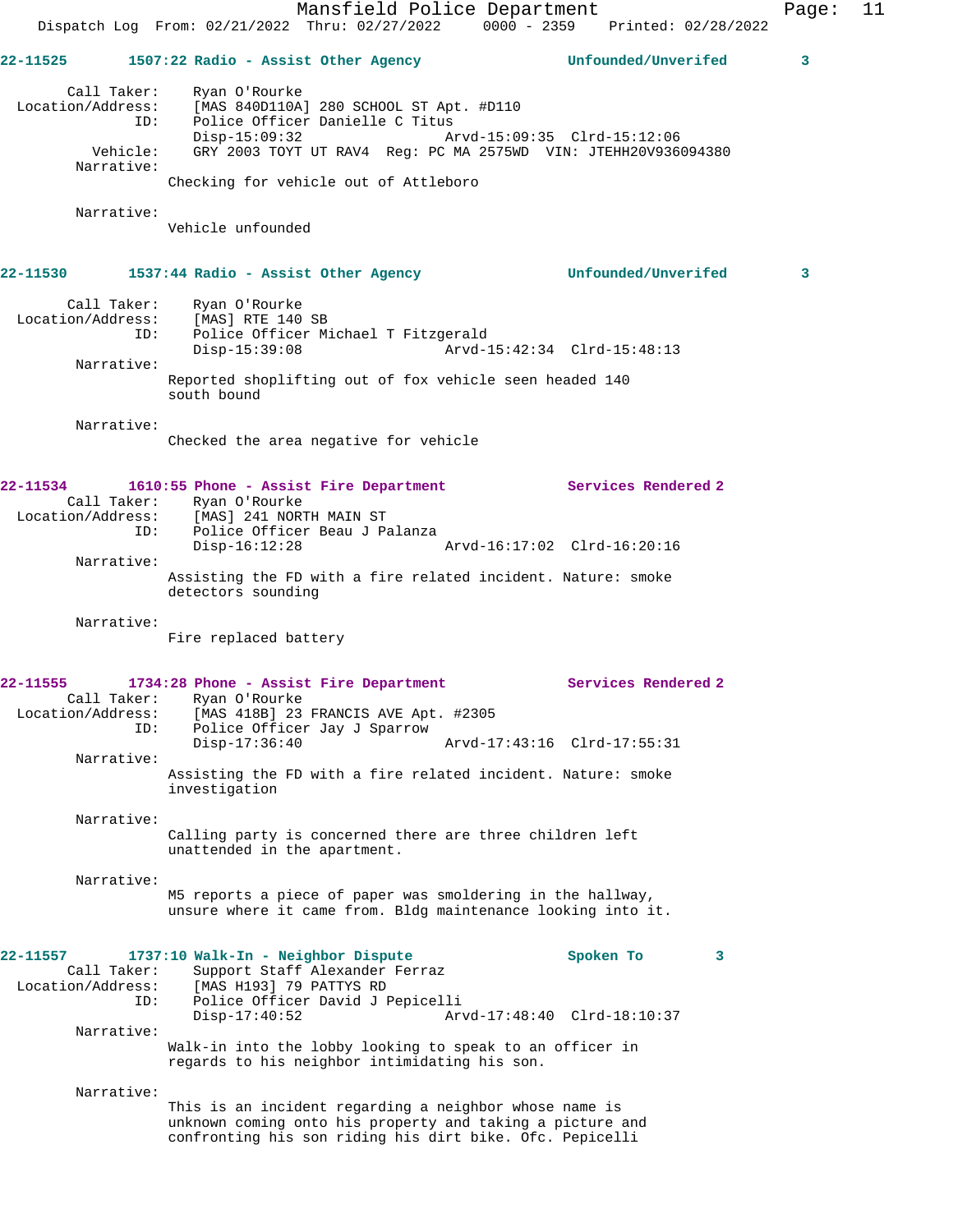advised the RP of the trespass order process and told him to contact Katelyn Gonyer, the Town's conservation agent.

| 22-11563                                           |                                                                                                                                                                       |                             |
|----------------------------------------------------|-----------------------------------------------------------------------------------------------------------------------------------------------------------------------|-----------------------------|
| ID:                                                | 1816:03 Alarm - Assist Fire Department<br>Call Taker: Ryan O'Rourke<br>Location/Address: [MAS 452A] 6 ERICK RD<br>Police Officer David J Pepicelli                    | Cancelled Enroute 2         |
| Narrative:                                         | $Disp-18:17:23$                                                                                                                                                       | $Clrd-18:24:17$             |
|                                                    | Assisting the FD with a fire related incident. Nature:<br>Masterbox activation.                                                                                       |                             |
| Narrative:                                         | Cancelled enroute. Burnt food.                                                                                                                                        |                             |
| 2                                                  | 22-11566 1833:32 Phone - 911 Hang-ups & Verifications Confirmed misdial/Accdntl Call                                                                                  |                             |
| ID:                                                | Call Taker: Liam Omalley<br>Location/Address: [MAS 4] 31 HAMPSHIRE ST Apt. #293<br>Police Officer William C Trudell<br>$Disp-18:37:17$<br>Arvd-18:43:11 Clrd-18:48:49 |                             |
| Narrative:                                         | Checking on a 911 hang up.<br>Contact made?: Y<br>Cellphone? $(y/n):Y$                                                                                                |                             |
|                                                    | Uncertainty radius: Caller reports no emergency.                                                                                                                      |                             |
|                                                    | 22-11577 2035:49 Initiated - Building - Property Check Building Checked / Secured 3                                                                                   |                             |
| Call Taker:                                        | TARA LAKO<br>Location/Address: [MAS 281A] 1 CROCKER ST<br>ID: Police Officer Beau J Pa<br>Police Officer Beau J Palanza                                               |                             |
| Narrative:                                         | Arvd-20:35:00 Clrd-20:45:15<br>Checking the area.                                                                                                                     |                             |
| 22-11580                                           | 2045:52 911 - Assist Fire Department                                                                                                                                  | Referred to Other Agency 2  |
| Call Taker:                                        | TARA LAKO<br>Location/Address: [MAS 422] 15 PARK ST                                                                                                                   |                             |
| ID:<br>ID:                                         | Police Officer Beau J Palanza<br>$Disp-20:46:34$<br>Arvd-20:48:46 Clrd-21:13:41<br>Police Officer David J Pepicelli                                                   |                             |
| ID:                                                | $Disp-20:46:35$<br>Arvd-20:52:02 Clrd-20:52:28<br>Police Officer William C Trudell                                                                                    |                             |
| Narrative:                                         | $Disp-20:47:23$<br>Arvd-20:48:44 Clrd-20:58:31<br>Assisting the FD with a fire related incident. Nature: RP                                                           |                             |
|                                                    | reporting the outside of the building by the courtyard area<br>is collapsed                                                                                           |                             |
| Narrative:                                         | Ofc Palanza reports it appears to be the wood siding coming<br>off the side of the building                                                                           |                             |
|                                                    |                                                                                                                                                                       |                             |
| Narrative:                                         | Ofc Palanza reports management was notified due to damage                                                                                                             |                             |
| 22-11594<br>Call Taker:                            | 2215:08 911 - Assist Citizen - P S A<br>Nicole Boyer                                                                                                                  | Spoken To<br>3              |
| Location/Address:<br>ID:<br>Vehicle:<br>Narrative: | [MAS 825] 25 COBB ST Apt. #L<br>Police Officer Beau J Palanza<br>$Disp-22:18:02$<br>BLK 2006 HOND ACCORD Req: PC MA 4CXB59 VIN: 1HGCM56166A072761                     | Arvd-22:24:24 Clrd-22:34:49 |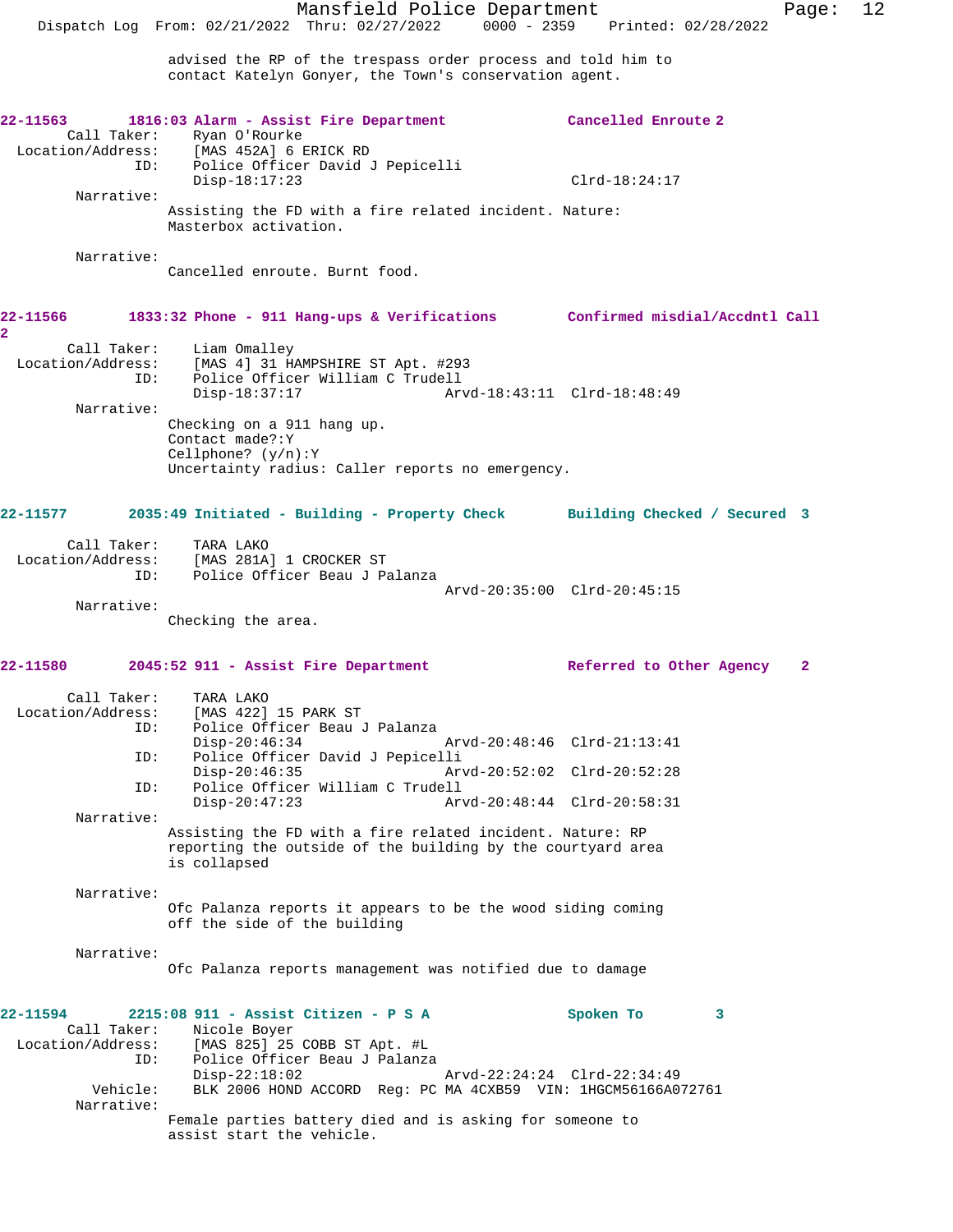Narrative:

Will be waiting for the officer in the vehicle.

Narrative:

Ofc Palanza reports the RP has been advised of the REVO/INSC status on the registration and is aware she is unable to drive the vehicle. She will be waiting for her mother to pick her up, the vehicle was jumped so she was able to stay warm inside the vehicle waiting for her mother to arrive.

### **For Date: 02/23/2022 - Wednesday**

**22-11636 0138:10 Initiated - Building - Property Check Building Checked / Secured 3** Call Taker: TARA LAKO Location/Address: [MAS 170] 255 HOPE ST ID: Police Officer Meghan Birnie Arvd-01:38:00 Clrd-01:39:00 Narrative: Checking the area. **22-11637 0139:01 Initiated - Building - Property Check Building Checked / Secured 3** Call Taker: TARA LAKO Location/Address: [MAS 982] 111 HOPE ST ID: Police Officer Meghan Birnie Arvd-01:39:00 Clrd-01:54:42 Narrative: Checking the area. **22-11639 0142:46 Initiated - Building - Property Check Building Checked / Secured 3** Call Taker: TARA LAKO Location/Address: [MAS 1015] 30 CHAUNCY ST ID: Police Officer Christopher D Sorge Arvd-01:42:00 Clrd-01:43:03 Narrative: Checking the area. **22-11646 0208:22 Initiated - Building - Property Check Building Checked / Secured 3** Call Taker: TARA LAKO Location/Address: [MAS 907E] 390 WEST ST ID: Patrolman Gregory S Martell Arvd-02:08:00 Clrd-02:08:38 Narrative: Checking the area. **22-11647 0213:19 Initiated - Building - Property Check Building Checked / Secured 3** Call Taker: TARA LAKO Location/Address: [MAS 411] 60 FORBES BLVD ID: Patrolman Gregory S Martell Arvd-02:13:00 Clrd-02:13:37 Narrative: Checking the area. **22-11648 0216:35 Initiated - Building - Property Check Building Checked / Secured 3** Call Taker: TARA LAKO Location/Address: [MAS 840] 280 SCHOOL ST ID: Patrolman Gregory S Martell Arvd-02:16:00 Clrd-02:22:33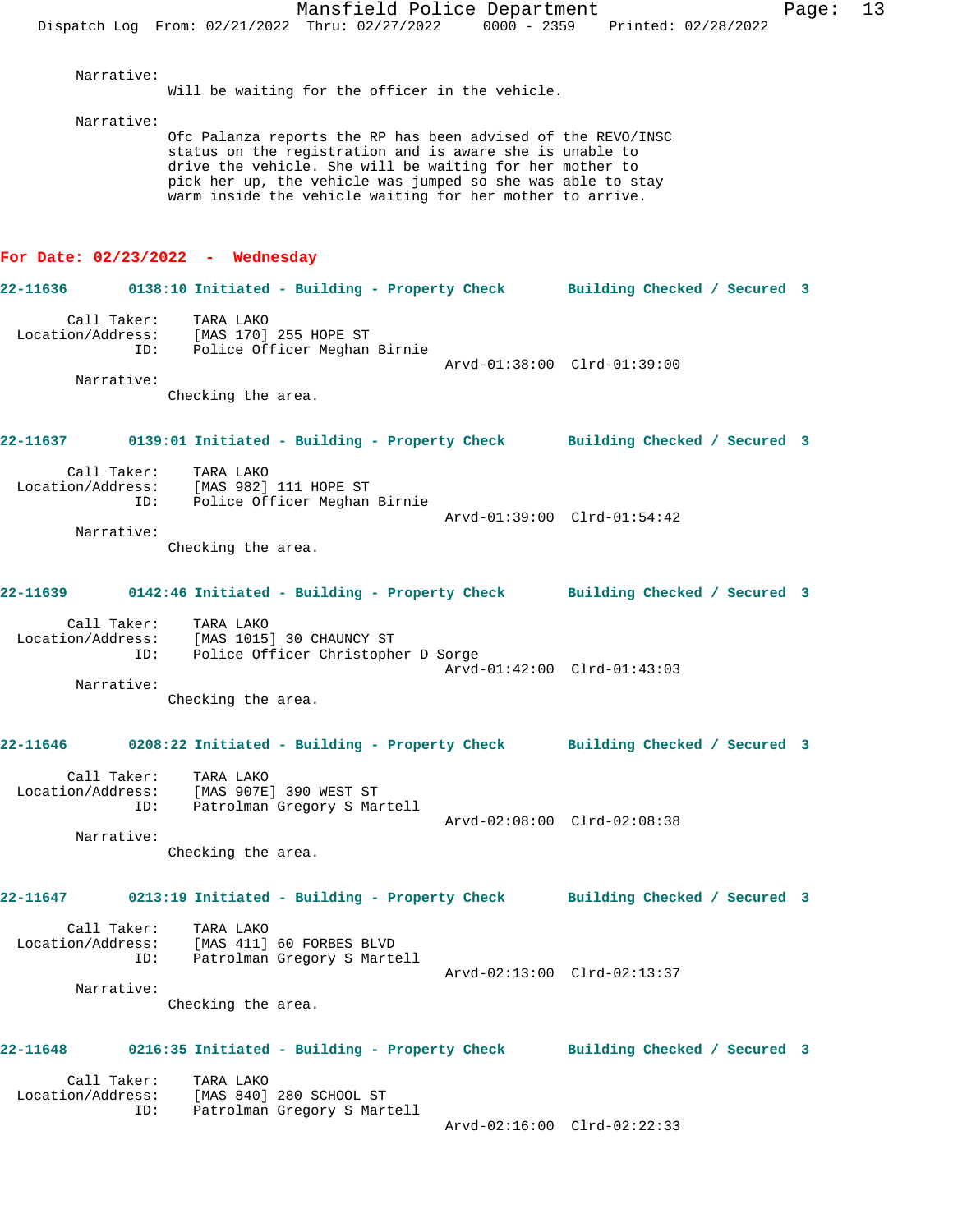Mansfield Police Department Page: 14 Dispatch Log From: 02/21/2022 Thru: 02/27/2022 0000 - 2359 Printed: 02/28/2022 Narrative: Checking the area. **22-11652 0230:02 Initiated - Building - Property Check Building Checked / Secured 3** Call Taker: TARA LAKO Location/Address: [MAS 1002] 250 EAST ST ID: Police Officer Meghan Birnie Arvd-02:30:00 Clrd-02:40:39 Narrative: Checking the area. **22-11654 0231:26 Initiated - Motor Vehicle Stop Citation / Warning Issued 3** Call Taker: TARA LAKO Location/Address: [MAS] RTE 140 SB ID: Police Officer Christopher D Sorge Arvd-02:31:00 Clrd-02:44:56 ID: Patrolman Gregory S Martell Disp-02:32:22 Arvd-02:32:25 Clrd-02:44:58 Vehicle: GRY 2021 GMC UT TERRAIN Reg: PC MA 1XNG88 VIN: 3GKALVEV1ML332992 Narrative: Citation issued to permitted driver for speed, front seat passenger had an active license. Back seat passenger not wearing seat belt. **22-11656 0306:16 Initiated - Building - Property Check Building Checked / Secured 3** Call Taker: TARA LAKO Location/Address: [MAS] 4 ERICK RD @ 15 BONNEY LN ID: Police Officer Meghan Birnie Arvd-03:06:00 Clrd-03:11:48 Narrative: Checking the area. **22-11657 0308:08 Initiated - Building - Property Check Building Checked / Secured 3** Call Taker: TARA LAKO Location/Address: [MAS] NORTH MAIN ST ID: Police Officer Christopher D Sorge Arvd-03:08:00 Clrd-03:11:40 Narrative: Checking the area. **22-11661 0339:52 Initiated - Building - Property Check Building Checked / Secured 3** Call Taker: TARA LAKO Location/Address: [MAS] MYSTIC LN ID: Police Officer Meghan Birnie Arvd-03:39:00 Clrd-03:40:10 Narrative: Checking the area. **22-11666 0617:47 Initiated - Building - Property Check Building Checked / Secured 3** Call Taker: TARA LAKO Location/Address: [MAS] FRUIT ST ID: Police Officer Meghan Birnie Arvd-06:17:00 Clrd-06:22:28 Narrative: Checking the area. **22-11669 0618:14 Phone - Assist Other Agency Mutual Aid 3**  Call Taker: Support Staff Thomas Plunkett Location: [MAS] TOWN OF FRANKLIN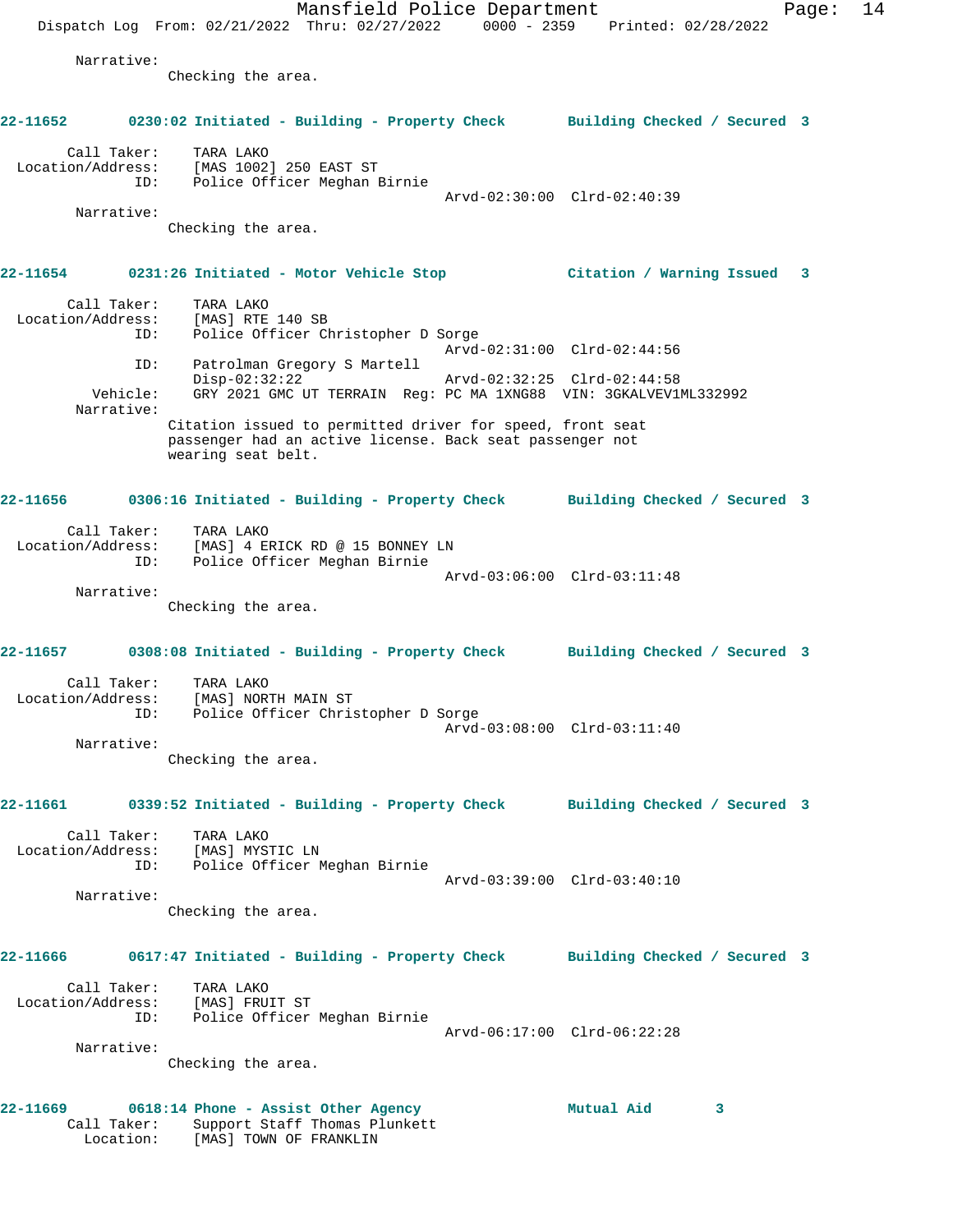Mansfield Police Department Fage: 15 Dispatch Log From: 02/21/2022 Thru: 02/27/2022 0000 - 2359 Printed: 02/28/2022 ID: Police Officer Joshua S Ellender Disp-06:20:31 Arvd-06:20:34 Clrd-12:55:48<br>ID: Sergeant David Schepis Sergeant David Schepis Disp-07:54:47 Arvd-07:54:51 Clrd-15:05:58<br>ID: Police Officer Gregg S Kennedy Police Officer Gregg S Kennedy Disp-07:54:58 Arvd-07:55:02 Clrd-15:06:01 Narrative: Ofc. Ellender assisting with METRO for sceduled event. **22-11698 0939:26 Phone - Disturbance / Gathering Incident Report 1**  Call Taker: Savannah Karch<br>Location/Address: [MAS 82] 45 CHA [MAS 82] 45 CHAUNCY ST ID: Police Officer Derek M Stark Disp-09:40:01 Arvd-09:44:02 Clrd-10:03:27 ID: Police Officer Danielle C Titus Disp-09:41:50 Clrd-09:45:21<br>ID: Lieutenant Thomas R Connor Lieutenant Thomas R Connor Disp-09:42:30 Arvd-09:42:34 Clrd-10:03:18<br>ID: Sergeant Jeffrey G Bombard Sergeant Jeffrey G Bombard<br>Disp-09:45:10 Disp-09:45:10 Arvd-09:45:14 Clrd-10:00:57 Narrative: Report of an unruly male party in the lobby, direct from ML1 Narrative: caller reports male party is making gun like motions, packing up his back pack Narrative: Regional Manager will be making a formal trespass order when they return, no charges or transport at this time. Refer To Incident: 22MAS-169-OF **22-11699 0942:36 Phone - 911 Hang-ups & Verifications Confirmed misdial/Accdntl Call 2**  Call Taker: Chelsey Ferstler<br>Location/Address: [MAS H6565] 65 W. [MAS H6565] 65 WINTER ST ID: Police Officer Michael T Fitzgerald Disp-09:44:55 Arvd-09:48:46 Clrd-10:04:30<br>ID: Police Officer Danielle C Titus Police Officer Danielle C Titus Disp-09:45:28 Arvd-09:47:43 Clrd-10:04:28 ID: Sergeant Jeffrey G Bombard Disp-10:03:47 Arvd-10:03:48 Clrd-10:04:32 Narrative: Checking on a 911 hang up. Contact made?: Cellphone? (y/n): y Uncertainty radius: 30 meters @ 95 % spoke with caller, stated her phone was stuck and hung up, no answer on call back x 2 Narrative: M13 advises spoke with the daughter and uncooperative mother, confirmed accidental and was advised to call if any further issues **22-11713 1054:49 Phone - Well Being Check Spoken To 3**  Call Taker: Ryan O'Rourke<br>ion/Address: [MAS 205] Location/Address: ID: Police Officer Danielle C Titus Disp-10:57:30 Arvd-11:04:09 Clrd-11:17:56<br>ID: Police Officer Derek M Stark Police Officer Derek M Stark<br>Disp-10:57:44 Disp-10:57:44 Arvd-11:04:44 Clrd-11:18:50 ID: Sergeant Jeffrey G Bombard Disp-11:00:33 Arvd-11:03:53 Clrd-11:18:48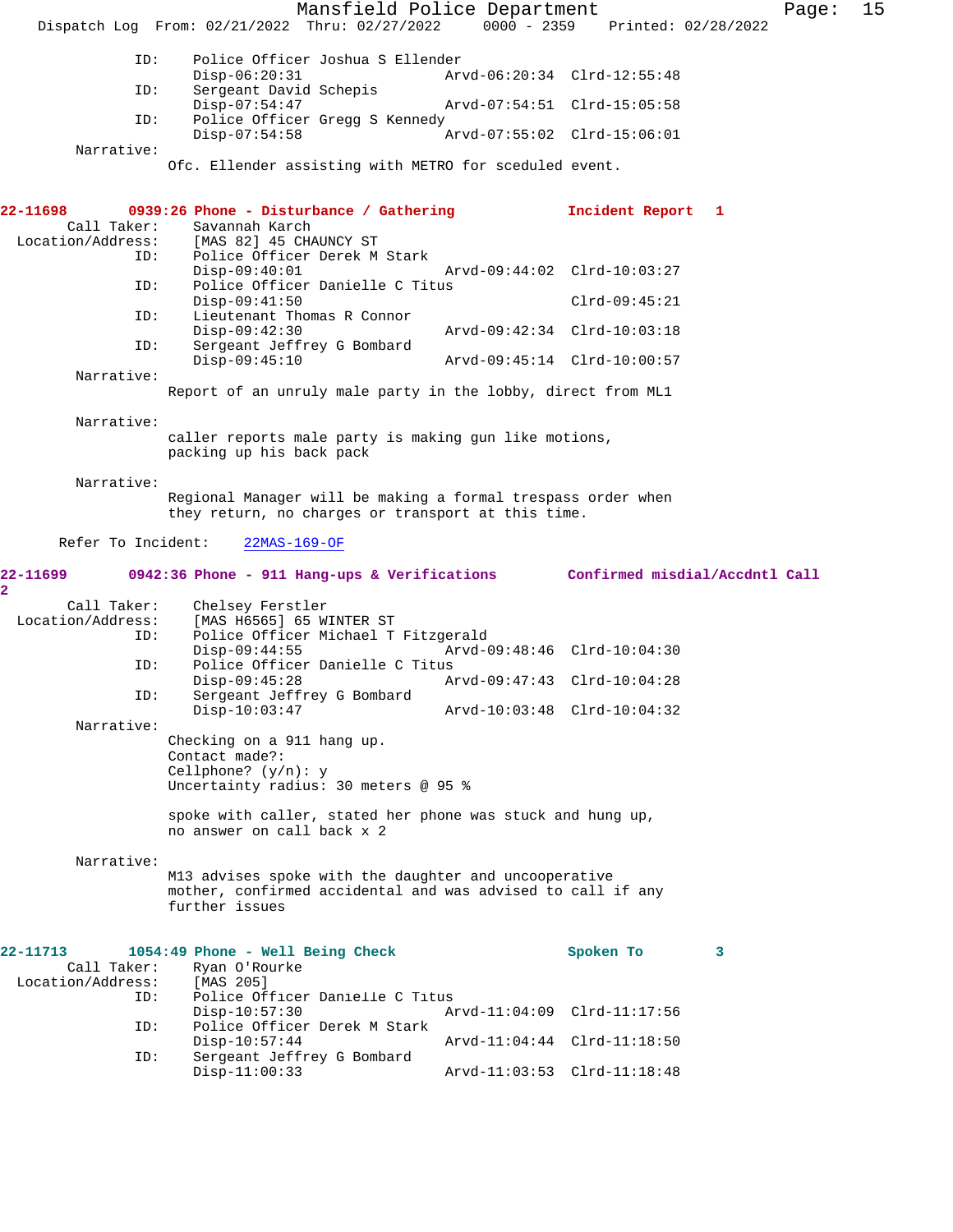**22-11714 1108:23 Phone - Assist Fire Department Referred to Other Agency 2** Call Taker: Savannah Karch<br>Location/Address: [MAS 900C001] 2 ess: [MAS 900C001] 242 CHAUNCY ST Apt. #2<br>ID: Police Officer Michael T Fitzgerald Police Officer Michael T Fitzgerald Disp-11:09:12 Clrd-11:09:34 Narrative: Assisting the FD with a fire related incident. Nature: carbon monoxide alarm Narrative: Referred to FD, M15 only available unit **22-11717 1120:55 Initiated - Building - Property Check Building Checked / Secured 3** Call Taker: Savannah Karch Location/Address: [MAS 417] 9 FRANCIS AVE ID: Police Officer Derek M Stark Arvd-11:20:00 Clrd-11:26:37 Narrative: Checking the area. **22-11718 1123:46 Phone - Disturbance / Gathering Incident Report 1**  Call Taker: Ryan O'Rourke<br>Location/Address: [MAS H3261] 4: ess: [MAS H3261] 427 GILBERT ST<br>TD: Police Officer Danielle C ' Police Officer Danielle C Titus<br>Disp-11:25:24 A Disp-11:25:24 Arvd-11:33:58 Clrd-11:56:24 ID: Police Officer Michael T Fitzgerald Disp-11:25:28 Arvd-11:33:53 Clrd-11:56:26 ID: Sergeant Jeffrey G Bombard Disp-11:25:51 Arvd-11:33:22 Clrd-11:56:20<br>TD: Police Officer Derek M Stark Police Officer Derek M Stark Disp-11:26:45 Clrd-11:27:05 Vehicle: GRY 2008 TOYT TUNDRA Reg: PC MA 3091SM VIN: 5TBBV54108S505208 Narrative: disturbance at neighbors house, with the home owner and waste management truck. Narrative: Waste management truck leaving heading towards Richardson Avenue. Partial truck number 310 on the front right above the bumper Narrative: CP reports everyone returned into the house. Narrative: M1 request for Norton car to attempt to make contact for report Narrative: M15 reporting all parties have been spoken to, disturbance was over the waste management truck pulling over at the town well site. Refer To Incident: 22MAS-170-OF **22-11721 1133 Initiated - Building - Property Check Building Checked / Secured 3** Call Taker: Police Officer Derek M Stark<br>Location/Address: [MAS 281A] 1 CROCKER ST

ess: [MAS 281A] 1 CROCKER ST<br>ID: Police Officer Derek M S Police Officer Derek M Stark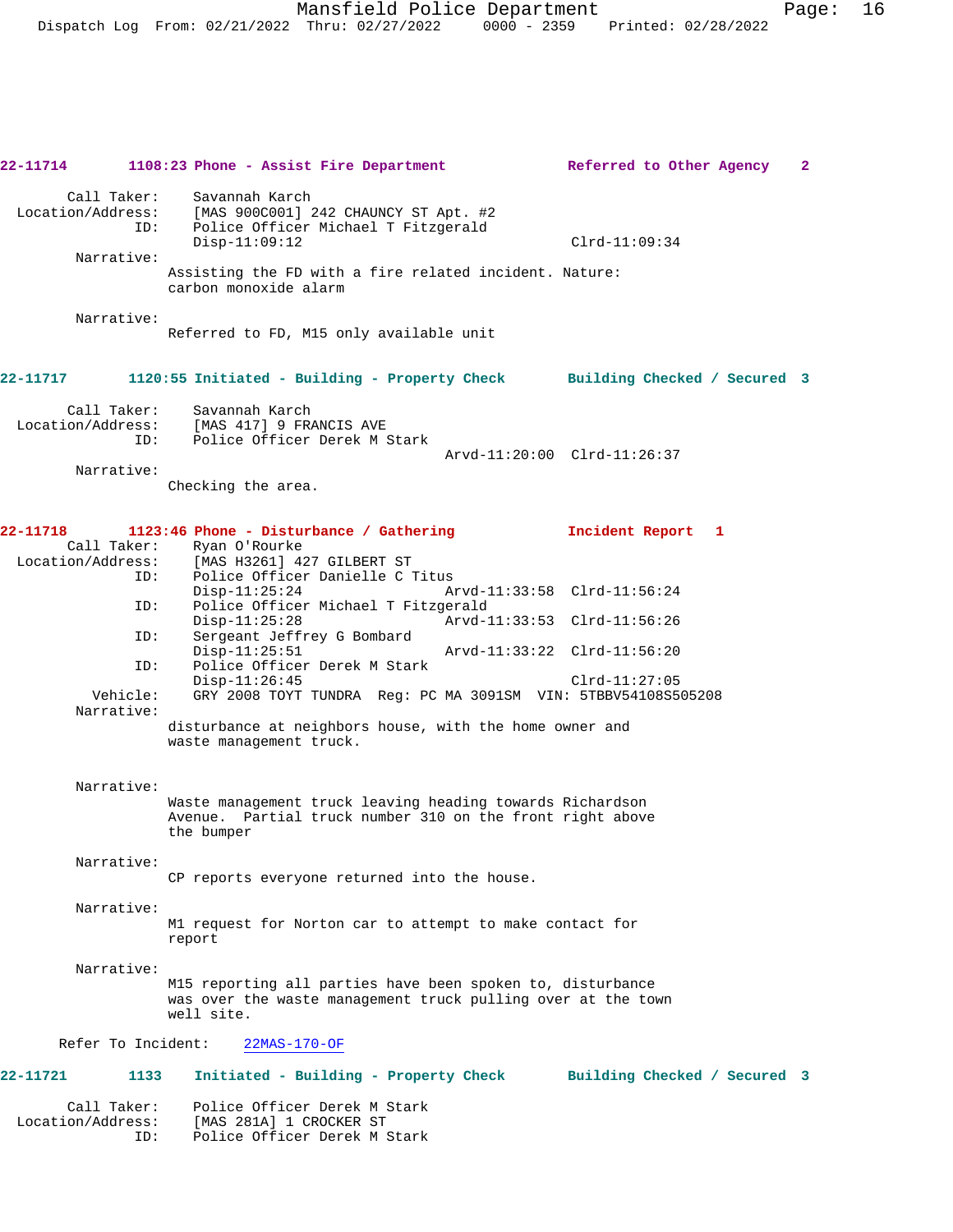Arvd-11:34:09 Clrd-11:34:19

Narrative:

Checking the area.

| 22-11724                |             | 1154:37 Phone - Suspicious Actv / Persn / Veh Unfounded/Unverifed                                                       |                             |                              |              | $\overline{a}$ |
|-------------------------|-------------|-------------------------------------------------------------------------------------------------------------------------|-----------------------------|------------------------------|--------------|----------------|
| Call Taker:             |             | Ryan O'Rourke                                                                                                           |                             |                              |              |                |
| Location/Address:       | ID:         | [MAS 1019] 792 WEST ST<br>Police Officer Michael T Fitzgerald                                                           |                             |                              |              |                |
|                         |             | $Disp-11:59:45$                                                                                                         | Arvd-12:03:00 Clrd-12:06:46 |                              |              |                |
|                         | ID:         | Police Officer Danielle C Titus<br>$Disp-11:59:50$                                                                      |                             | $Clrd-12:02:15$              |              |                |
|                         | ID:         | Sergeant Robert S Pierce<br>$Disp-12:02:11$                                                                             |                             | $Clrd-12:06:29$              |              |                |
|                         | ID:         | Police Officer Danielle C Titus<br>$Disp-12:03:22$                                                                      |                             | Arvd-12:03:25 Clrd-12:07:23  |              |                |
|                         | Narrative:  |                                                                                                                         |                             |                              |              |                |
|                         |             | Grey long sleeve shirt, female with a plaid bag. approx 30-<br>40s. parties were reported walking between Bldg. D and E |                             |                              |              |                |
|                         | Narrative:  |                                                                                                                         |                             |                              |              |                |
|                         |             | At one point he thought he saw a female looking in cars,<br>last seen trying to enter bldg E                            |                             |                              |              |                |
|                         | Narrative:  |                                                                                                                         |                             |                              |              |                |
|                         |             | M13 and M15 checked the area, nothinmq out of sorts, no one<br>matching the description                                 |                             |                              |              |                |
| 22-11726                |             | 1158:45 Phone - ACO Activity                                                                                            |                             | Services Rendered 3          |              |                |
|                         |             | Call Taker: Chelsey Ferstler<br>Location/Address: [MAS] 5 CONCETTA DR                                                   |                             |                              |              |                |
|                         | ID:         | animal control Jeffrey S Collins<br>$Disp-12:00:55$                                                                     |                             | Arvd-12:27:26 Clrd-12:33:42  |              |                |
|                         | Narrative:  |                                                                                                                         |                             |                              |              |                |
|                         |             | caller reports there is a squirrel in his living room                                                                   |                             |                              |              |                |
|                         | Narrative:  | MACO1 clear, squirrel removed from the home                                                                             |                             |                              |              |                |
|                         |             |                                                                                                                         |                             |                              |              |                |
| 22-11731                |             | 1220:02 Initiated - Building - Property Check Building Checked / Secured 3                                              |                             |                              |              |                |
|                         | Call Taker: | Savannah Karch                                                                                                          |                             |                              |              |                |
| Location/Address:       | ID:         | [MAS] 400 FRUIT ST<br>Police Officer Derek M Stark                                                                      |                             |                              |              |                |
|                         |             |                                                                                                                         |                             | Arvd-12:20:00 Clrd-12:25:18  |              |                |
|                         | Narrative:  | Checking the area.                                                                                                      |                             |                              |              |                |
|                         |             |                                                                                                                         |                             |                              |              |                |
| 22-11734                |             | 1227:17 Initiated - Building - Property Check                                                                           |                             | Building Checked / Secured 3 |              |                |
| Call Taker:             |             | Savannah Karch                                                                                                          |                             |                              |              |                |
| Location/Address:       | ID:         | [MAS] 300 FRUIT ST<br>Police Officer Derek M Stark                                                                      |                             |                              |              |                |
|                         |             |                                                                                                                         |                             | Arvd-12:27:00 Clrd-12:31:09  |              |                |
|                         | Narrative:  |                                                                                                                         |                             |                              |              |                |
|                         |             | Checking the area.                                                                                                      |                             |                              |              |                |
| 22-11740<br>Call Taker: |             | 1239:51 Phone - Suspicious Actv / Persn / Veh<br>Ryan O'Rourke                                                          |                             | Spoken To                    | $\mathbf{2}$ |                |
| Location/Address:       |             | [MAS 1019] 792 WEST ST Apt. #E302                                                                                       |                             |                              |              |                |
|                         | ID:         | Police Officer Michael T Fitzgerald<br>$Disp-12:41:19$                                                                  |                             | $Clrd-12:52:54$              |              |                |
|                         | ID:         | Sergeant Robert S Pierce                                                                                                |                             |                              |              |                |
|                         | Narrative:  | $Disp-12:46:58$                                                                                                         |                             | Arvd-12:47:01 Clrd-12:59:37  |              |                |
|                         |             | caller rpts the female from earlier is back, attempting to<br>get into a vehicle. Silver Ford sedan. last 3 621.        |                             |                              |              |                |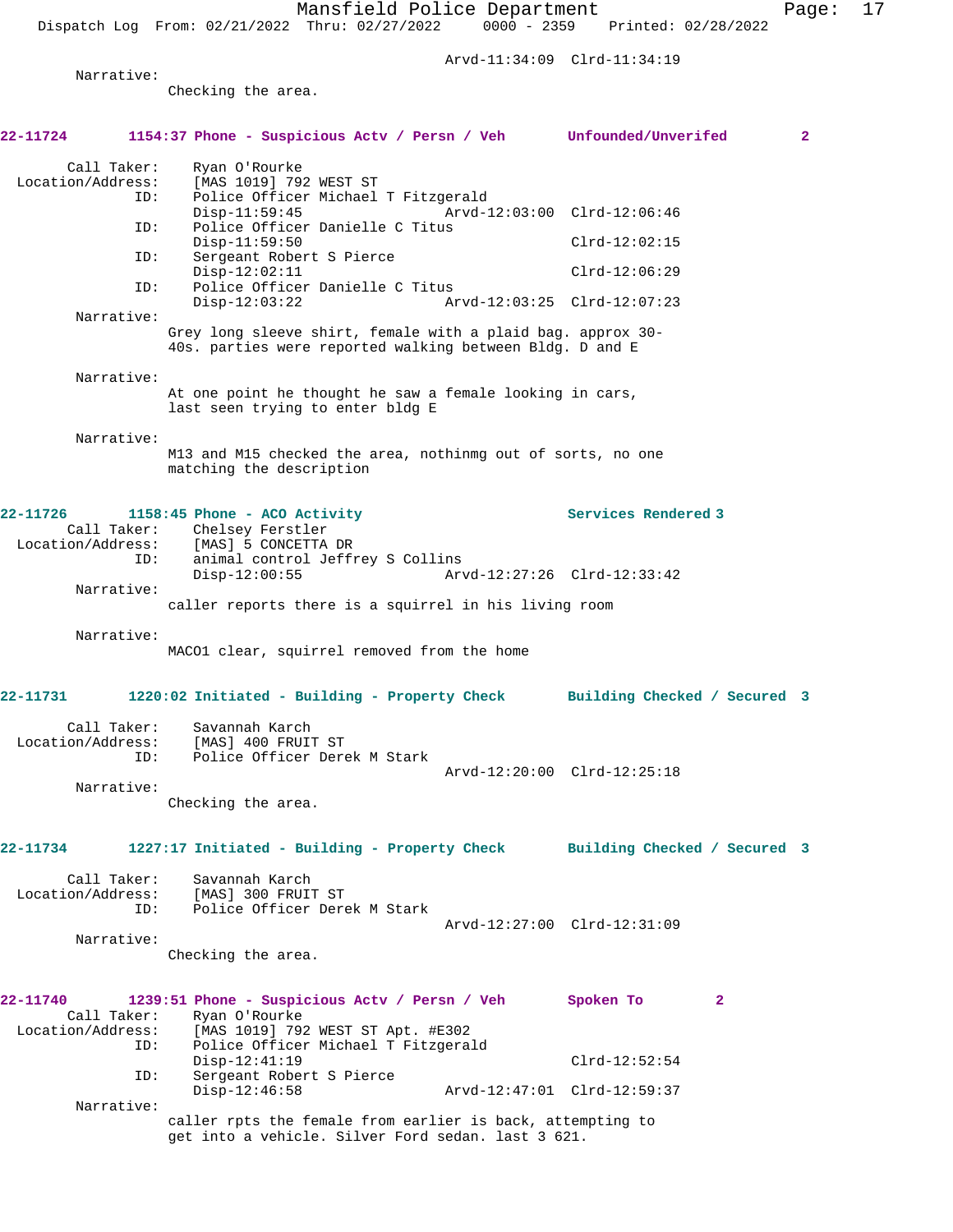Mansfield Police Department Fage: 18 Dispatch Log From: 02/21/2022 Thru: 02/27/2022 0000 - 2359 Printed: 02/28/2022 Narrative: vehicle is leaving the area, taking a right onto west st. Narrative: M5 spoke with the calling party, she was advised 22-11745 1254:26 Radio - ACO Activity **1254:26 Rendered 3** Call Taker: CARLY MORIARTY<br>Location/Address: [MAS] 34 WOOD 1 [MAS] 34 WOOD AVE ID: animal control Jeffrey S Collins<br>Disp-12:56:50 Art Disp-12:56:50 Arvd-12:56:53 Clrd-13:08:57 Narrative: MACO1 reporting there is a deceased bird that is partially in the entrance way to number 44 **22-11748 1311:10 Initiated - Motor Vehicle Stop Citation / Warning Issued 3** Call Taker: Savannah Karch Location/Address: [MAS 12] 250 EAST ST Police Officer Derek M Stark Arvd-13:11:00 Clrd-13:18:18 Vehicle: GRY 2018 TOYT RAV4 Reg: PC MA 449XP5 VIN: JTMBFREV0JJ180026 Narrative: motor vehicle stop in the area Narrative: Citation issued to registered owner for speed **22-11751 1330:06 Initiated - Animal Complaints Spoken To 3**  Call Taker: Savannah Karch Location/Address: [MAS] 96 WILLOW ST<br>ID: animal control Jef: animal control Jeffrey S Collins Arvd-13:30:00 Clrd-13:42:17 Narrative: MACO1 off at location for squirrel in the basement Narrative: Resident advised to contact exterminator **22-11774 1650:00 Walk-In - Assist Citizen - P S A Spoken To 3**  Call Taker: Support Staff Alexander Ferraz Location/Address: [MAS H4124] 51 LANTERN LN ID: Police Officer William C Trudell Disp-16:52:34 Arvd-17:09:34 Clrd-17:17:11 Narrative: Walk-in wants to speak to an officer about getting a tresspass order. Narrative: Ofc. Trudell advised party of how to tresspass the involved party. She will fill out peperwork and mail it. **22-11775 1655:30 Phone - Assist Fire Department Referred to Other Agency 2** Call Taker: Savannah Karch<br>Location/Address: [MAS H2240] 166 ess: [MAS H2240] 166 JEWELL ST<br>ID: Police Officer Jay J Spar: Police Officer Jay J Sparrow<br>Disp-16:56:53 Disp-16:56:53 Arvd-17:03:03 Clrd-17:07:52 Narrative: Assisting the FD with a fire related incident. Nature: gas leak inside Narrative: FD reporting zero readings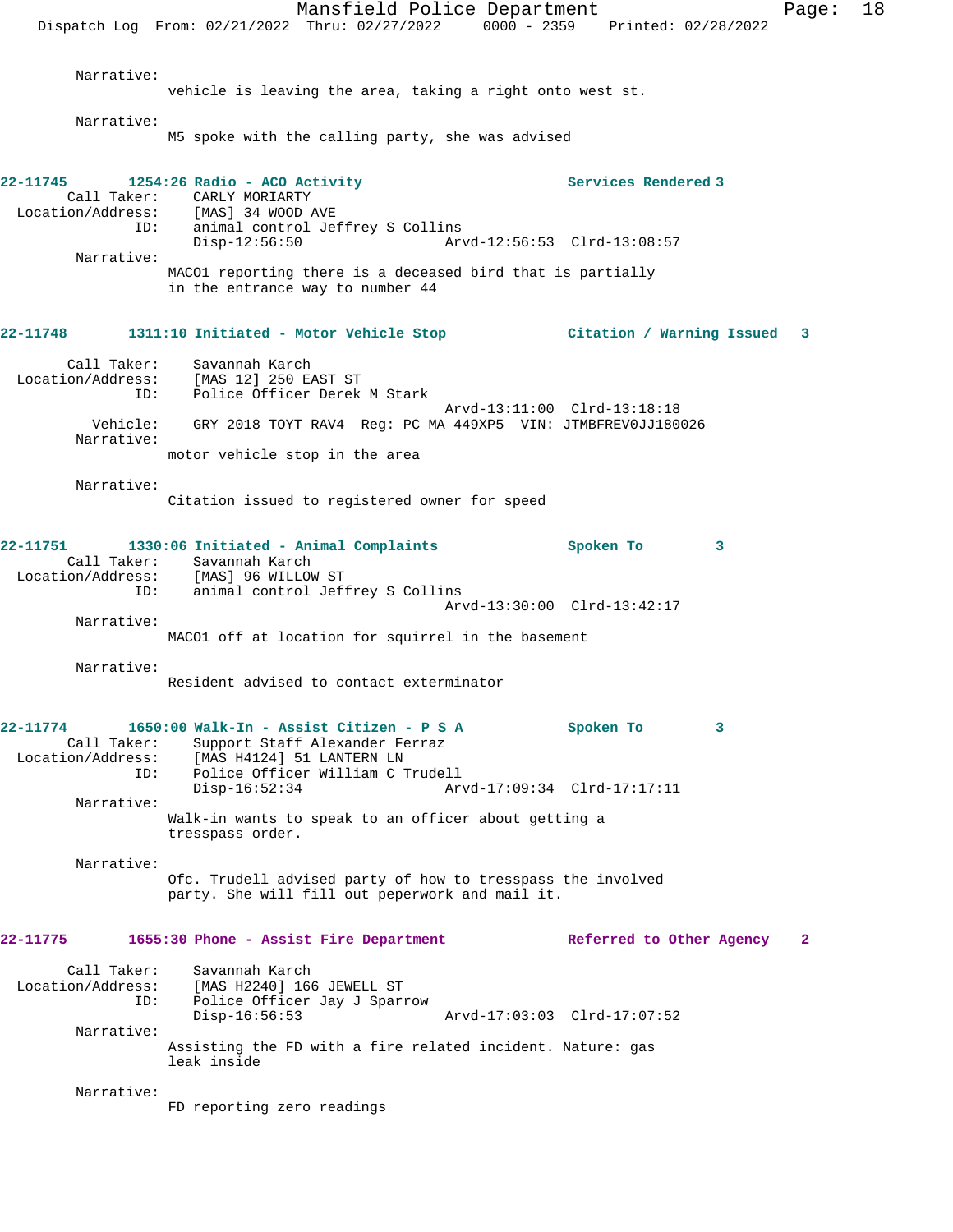Mansfield Police Department Fage: 19 Dispatch Log From: 02/21/2022 Thru: 02/27/2022 0000 - 2359 Printed: 02/28/2022 **22-11789 1742:03 Initiated - ACO Activity Services Rendered 3**  Call Taker: Savannah Karch Location/Address: [MAS] 988 WEST ST ID: animal control Jeffrey S Collins Arvd-17:42:00 Clrd-18:13:22 Narrative: MACO1 on location setting up quarantine for a dog bite Refer To Incident: 22MAS-171-OF **22-11791 1750:03 Radio - Follow up Investigation Spoken To 3**  Call Taker: Savannah Karch Location/Address: [MAS 907A] 390 WEST ST Apt. #B ID: Police Officer Beau J Palanza Disp-17:51:02 Arvd-17:55:47 Clrd-18:04:46 Narrative: Conducting a follow up in the area to a previously reported incident. Narrative: Spoke with managment and advised them of the individual involved in an incident on Monday night. That individual has been formally advised of trespass order. **22-11793 1812:28 Initiated - Community Policing Services Rendered 3**  Call Taker: Savannah Karch Location/Address: [MAS] NORTH MAIN ST ID: Police Officer Jay J Sparrow Arvd-18:12:00 Clrd-18:13:51 Narrative: M5 patrolling foot traffic in the area. **22-11795 1814:13 Initiated - Building - Property Check Building Checked / Secured 3** Call Taker: Savannah Karch Location/Address: [MAS 1002] 250 EAST ST ID: Police Officer Beau J Palanza Arvd-18:14:00 Clrd-18:26:00 Narrative: Checking the area. **22-11797 1822:10 Initiated - Follow up Investigation Services Rendered 3**  Call Taker: Savannah Karch Location/Address: [MAS H4536] 10 MORROW ST ID: animal control Jeffrey S Collins Arvd-18:22:00 Clrd-19:09:09 Narrative: MACO1 Conducting a follow up in the area to a previously reported incident. **22-11799 1829:31 Phone - 911 Hang-ups & Verifications Confirmed misdial/Accdntl Call 2**  Call Taker: Emily Archer Location/Address: [MAS H9969] 19 SERENA ALLEN WAY ID: Police Officer Beau J Palanza Disp-18:31:40 Arvd-18:37:40 Clrd-18:40:29 ID: Police Officer Bryan Hurley Disp-18:31:59 Clrd-18:39:39 Narrative: Checking on a 911 open line. Contact made?:N Cellphone? (y/n):Y Uncertainty radius:86 meters Narrative: Confirmed accidental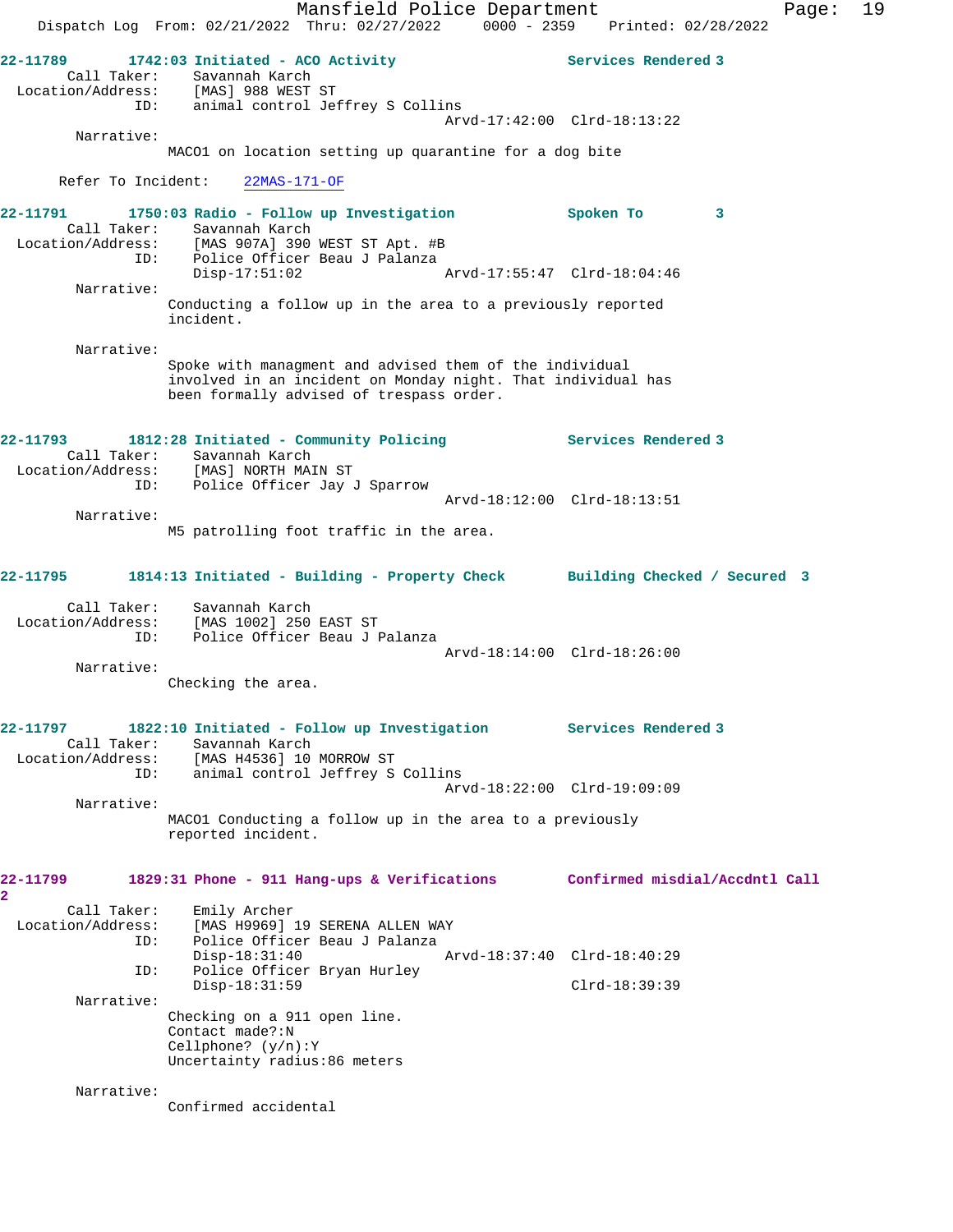|                                  |                                                                                                                                                            | Mansfield Police Department                         |                             | Dispatch Log From: 02/21/2022 Thru: 02/27/2022 0000 - 2359 Printed: 02/28/2022             | Page: | 20 |
|----------------------------------|------------------------------------------------------------------------------------------------------------------------------------------------------------|-----------------------------------------------------|-----------------------------|--------------------------------------------------------------------------------------------|-------|----|
|                                  | Call Taker: Thomas Scanlan<br>Vicinity of: [MAS 110A] /3 FILMONALE -<br>ID: Police Officer Jay J Sparrow                                                   |                                                     |                             | 22-11805 1859:02 Initiated - Suspicious Actv / Persn / Veh Services Rendered 2             |       |    |
| Narrative:                       | Vehicle: BLK 2012 GMC TERRAI Req: PC MA 1CPY96 VIN: 2GKFLXE58C6312727                                                                                      |                                                     |                             | Arvd-18:59:00 Clrd-19:18:33                                                                |       |    |
|                                  |                                                                                                                                                            | Checking on unattended vehicle in front of vehicle. |                             |                                                                                            |       |    |
|                                  |                                                                                                                                                            |                                                     |                             | 22-11808 1914:43 Initiated - Motor Vehicle Stop 6 (itation / Warning Issued 3              |       |    |
| Call Taker:<br>Location/Address: | Thomas Scanlan<br>Police Officer Bryan Hurley<br>ID:                                                                                                       | [MAS] 167 WEST ST @ 20 COPELAND DR                  |                             |                                                                                            |       |    |
| Vehicle:<br>Narrative:           |                                                                                                                                                            |                                                     |                             | Arvd-19:14:00 Clrd-19:22:13<br>BLK 2012 FORD F150 Reg: PC MA 1DZT53 VIN: 1FTFW1ET3CFA76587 |       |    |
|                                  | Out with an myst.                                                                                                                                          |                                                     |                             |                                                                                            |       |    |
| Narrative:                       |                                                                                                                                                            | Citation issued to registered owner for speeding.   |                             |                                                                                            |       |    |
|                                  |                                                                                                                                                            |                                                     |                             | 22-11811 1923:17 Initiated - Building - Property Check Building Checked / Secured 3        |       |    |
|                                  | Call Taker: Thomas Scanlan<br>Location/Address: [MAS 982] 111 HOPE ST<br>ID:                                                                               | Police Officer Beau J Palanza                       |                             |                                                                                            |       |    |
| Narrative:                       |                                                                                                                                                            |                                                     |                             | Arvd-19:23:00 Clrd-19:28:57                                                                |       |    |
|                                  | Checking the area.                                                                                                                                         |                                                     |                             |                                                                                            |       |    |
|                                  |                                                                                                                                                            |                                                     |                             | 22-11812    1926:14 Initiated - Building - Property Check    Building Checked / Secured 3  |       |    |
| Call Taker:<br>Location/Address: | Thomas Scanlan<br>[MAS 840] 280 SCHOOL ST<br>Police Officer Bryan Hurley<br>ID:                                                                            |                                                     |                             | Arvd-19:26:00 Clrd-19:31:55                                                                |       |    |
| Narrative:                       | Checking the area.                                                                                                                                         |                                                     |                             |                                                                                            |       |    |
|                                  | Call Taker: Thomas Scanlan<br>Location/Address: [MAS 12] 250 EAST ST<br>Police Officer Bryan Hurley<br>ID:                                                 |                                                     |                             | 22-11815 1937:11 Initiated - Community Policing Services Rendered 3                        |       |    |
| Narrative:                       |                                                                                                                                                            |                                                     |                             | Arvd-19:37:00 Clrd-20:10:43                                                                |       |    |
|                                  |                                                                                                                                                            | Off at Mansfield High basketball game.              |                             |                                                                                            |       |    |
| 22-11817                         | 1953:07 Initiated - Assist Other Agency<br>Call Taker: Thomas Scanlan<br>Location/Address: [MAS 4] 31 HAMPSHIRE ST<br>ID: Police Officer William C Trudell |                                                     |                             | Services Rendered 3                                                                        |       |    |
| Narrative:                       |                                                                                                                                                            | Headed to address to assist Foxborough PD.          |                             | Arvd-19:53:00 Clrd-20:02:56                                                                |       |    |
| Narrative:                       |                                                                                                                                                            |                                                     |                             |                                                                                            |       |    |
|                                  | No one answered door.                                                                                                                                      |                                                     |                             |                                                                                            |       |    |
|                                  | 22-11822 2009:23 Initiated - Motor Vehicle Stop<br>Call Taker: Thomas Scanlan<br>Vicinity of: [MAS 240A] 189 CHAUNCY ST                                    |                                                     |                             | Assisted Party 3                                                                           |       |    |
|                                  | ID:                                                                                                                                                        | Police Officer William C Trudell                    |                             | Arvd-20:09:00 Clrd-20:49:54                                                                |       |    |
|                                  | ID:<br>$Disp-20:10:53$                                                                                                                                     | Police Officer Bryan Hurley                         | Arvd-20:11:20 Clrd-20:50:20 |                                                                                            |       |    |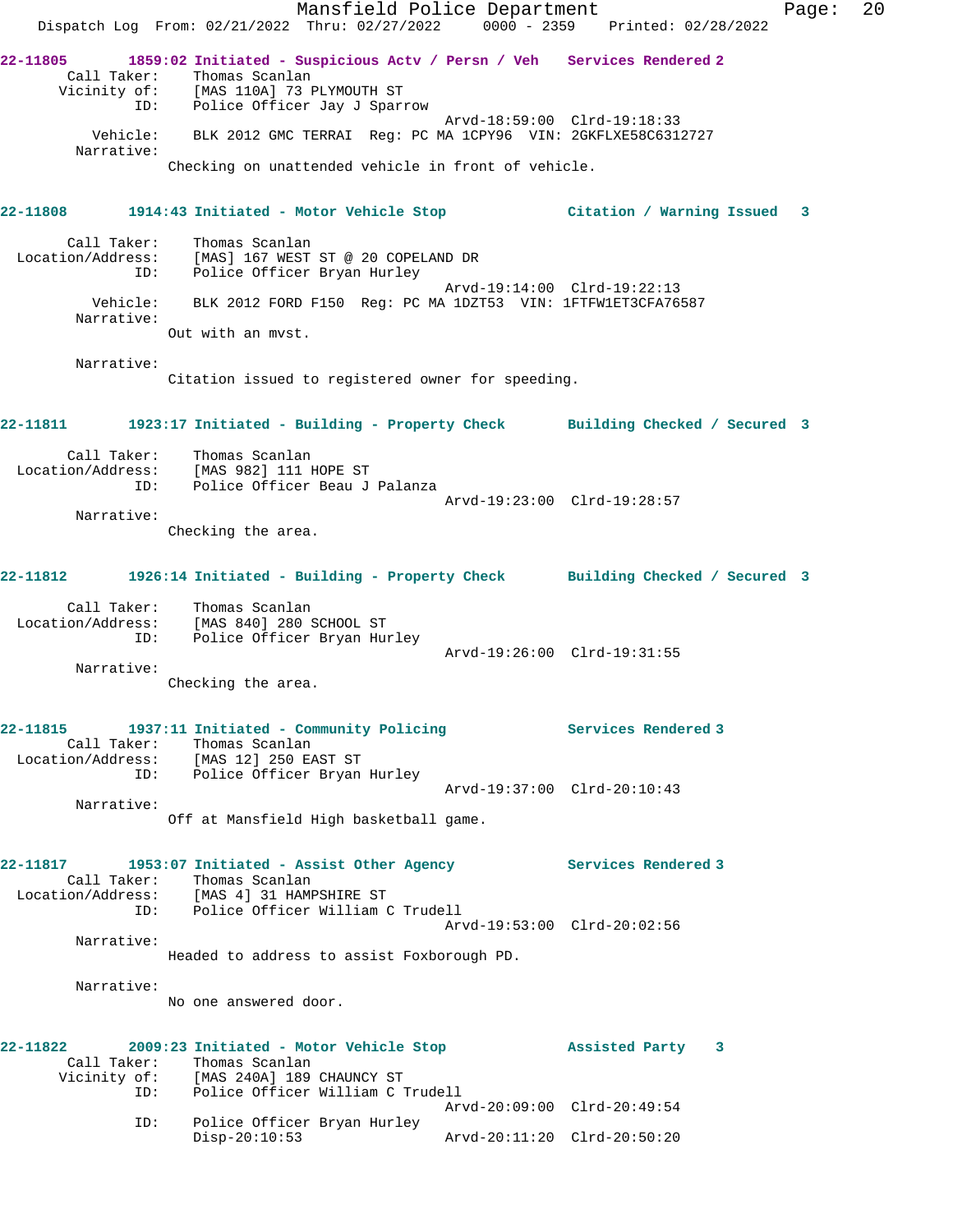Mansfield Police Department Page: 21 Dispatch Log From: 02/21/2022 Thru: 02/27/2022 0000 - 2359 Printed: 02/28/2022 Vehicle: RED 2013 HYUN SONATA Reg: PC MA 9GG613 VIN: 5NPEB4AC5DH720872 For: Unlicensed Operation By: Central Street Garage To: Central Street Garage Narrative: Out with an mvst. Narrative: M8 reports that with his lights on operator took a moment to stop.  $\mathbf{M}$  Narrative: M8 requests a tow. Central Street notified. Narrative: M8 reports violation that occurred was an improper turn into intersection at N Main and Chauncy. Narrative: M2 reports Central is on scene. Narrative: Central Street has vehicle. Narrative: M2 transporting party back to station, where his ride will pick him up. sm 37890. Narrative: Citation issued to operator for improper turn, no license. Narrative: M2 back at station ending mileage 37900 Narrative: Male party was picked up from the station at aproximately 21:27 hours. Refer To Summons: 22MAS-84-AR Summons: MATOS DE JESUS, CLEDERSON JUNIOR<br>Address: 78 BROADWAY ST TAUNTON, MA 78 BROADWAY ST TAUNTON, MA<br>45  $Age:$  Charges: TURN, IMPROPER \* C90 S14 UNLICENSED OPERATION OF MV C90 S10 **22-11827 2046:49 Initiated - Motor Vehicle Stop Citation / Warning Issued 3** Call Taker: Thomas Scanlan<br>Vicinity of: [MAS] SOUTH MA: of: [MAS] SOUTH MAIN ST<br>ID: Police Officer Beau Police Officer Beau J Palanza Vehicle: Reg: CO MA  $Arvd-20:46:00$  Clrd-20:49:20 Reg: CO MA Narrative: M12 observed vehicle going 52 in school zone, attempted to turn around to stop vehicle, vehicle fled at high rate of speed. Vehicle last observed on east st. towards North Main st. Black mercedes w/ ma commercial plates **22-11856 2237:30 Initiated - Building - Property Check Building Checked / Secured 3**

 Call Taker: Thomas Scanlan Location/Address: [MAS 2] 60 FORBES BLVD ID: Police Officer Bryan Hurley

Arvd-22:37:00 Clrd-22:44:36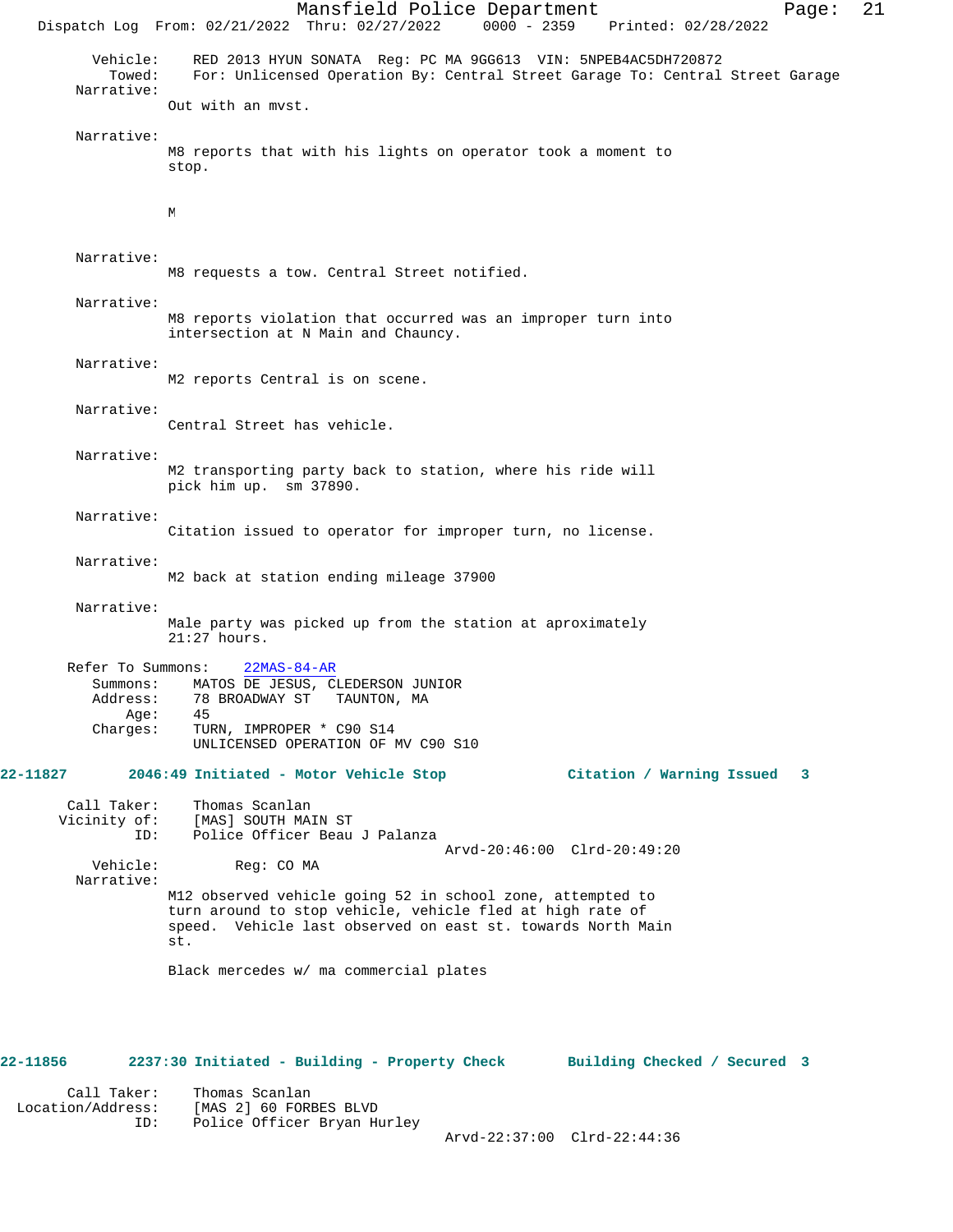Mansfield Police Department Fage: 22 Dispatch Log From: 02/21/2022 Thru: 02/27/2022 0000 - 2359 Printed: 02/28/2022 Narrative: Checking the area. **22-11860 2246:12 Initiated - Assist Other Agency Services Rendered 3**  Call Taker: Fournier Elin Location/Address: [MAS] RTE 140 NB<br>ID: Patrolman KURT L POLLISTER ID: Patrolman KURT L POLLISTER Arvd-22:46:00 Clrd-22:47:23 ID: Police Officer BRENDAN FAYLES Disp-22:46:42 Arvd-22:46:45 Clrd-22:47:22 Narrative: Assisting state and MAS **22-11864 2248:29 Initiated - Building - Property Check Building Checked / Secured 3** Call Taker: Thomas Scanlan Location/Address: [MAS 4] 31 HAMPSHIRE ST ID: Police Officer Bryan Hurley Arvd-22:48:00 Clrd-22:55:51<br>Vehicle: Reg: PC RI 1BZ522 Reg: PC RI 1BZ522 Narrative: Checking the area. Narrative: M5 checked on occupied vehicle in parking lot behind hotel. Party spoken to advised to move inside when done hanging out. **22-11866 2250:44 Initiated - Building - Property Check Building Checked / Secured 3** Call Taker: Thomas Scanlan Location/Address: [MAS 987A] 125 HIGH ST Apt. #1-4 ID: Police Officer Jay J Sparrow Arvd-22:50:00 Clrd-22:53:20 Narrative: Checking the area.

#### **For Date: 02/24/2022 - Thursday**

| 22-11891          |             | 0056:04 Phone - Assist Other Agency                         |  |  | Spoken To                   |  |
|-------------------|-------------|-------------------------------------------------------------|--|--|-----------------------------|--|
|                   | Call Taker: | TARA LAKO                                                   |  |  |                             |  |
| Location/Address: |             | [MAS H3567]                                                 |  |  |                             |  |
|                   | ID:         | Police Officer Meghan Birnie                                |  |  |                             |  |
|                   |             | $Disp-01:00:50$                                             |  |  | Arvd-01:03:38 Clrd-01:18:04 |  |
|                   | ID:         | Police Officer Derek M Stark                                |  |  |                             |  |
|                   |             | $Disp-01:04:44$                                             |  |  | Arvd-01:04:48 Clrd-01:18:01 |  |
|                   | Vehicle:    | WHI 2018 KIA FORTE Req: PC MA 4RZV29 VIN: 3KPFK4A76JE189768 |  |  |                             |  |
|                   |             |                                                             |  |  |                             |  |

## **22-11895 0111:12 Initiated - Building - Property Check Building Checked / Secured 3**

| Call Taker:       | Thomas Scanlan               |
|-------------------|------------------------------|
| Location/Address: | [MAS 1015] 30 CHAUNCY ST     |
| TD:               | Police Officer Mark O'Connor |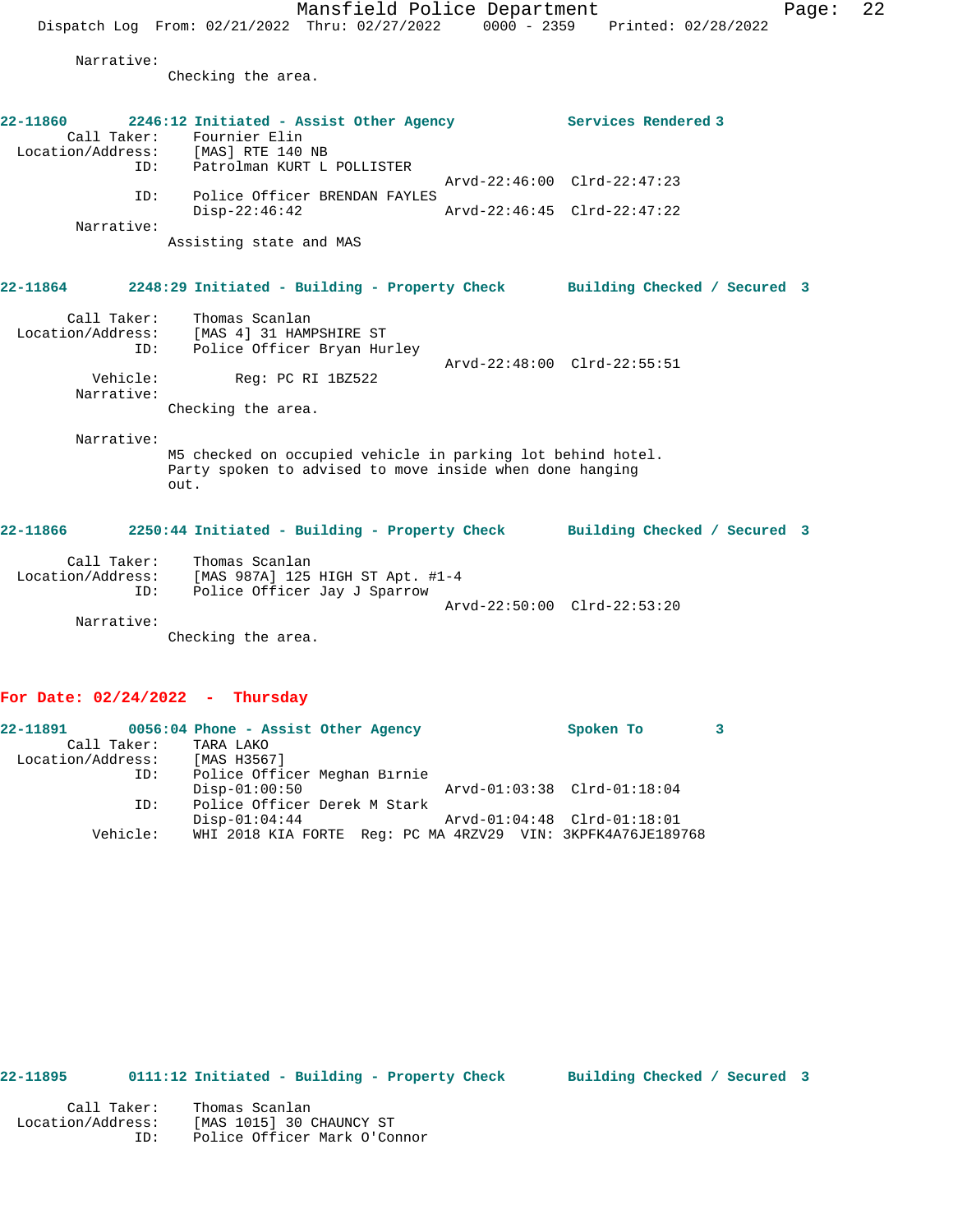Mansfield Police Department Fage: 23 Dispatch Log From: 02/21/2022 Thru: 02/27/2022 0000 - 2359 Printed: 02/28/2022 Arvd-01:11:00 Clrd-01:27:16 Narrative: Checking the area. **22-11907 0138:55 Initiated - Building - Property Check Building Checked / Secured 3** Call Taker: Thomas Scanlan Location/Address: [MAS 1040] 50 RESERVOIR ST Apt. #ST ID: Police Officer Derek M Stark Arvd-01:38:00 Clrd-01:47:30 Narrative: Checking the area. **22-11909 0140:49 Initiated - Building - Property Check Building Checked / Secured 3** Call Taker: Nicole Boyer Vicinity of: [MAS 987A] 125 HIGH ST Apt. #1-4 ID: Police Officer Meghan Birnie Arvd-01:40:00 Clrd-01:42:12 Narrative: Checking the area. **22-11915 0154:51 Initiated - Building - Property Check Building Checked / Secured 3** Call Taker: Thomas Scanlan Location/Address: [MAS 417] 9 FRANCIS AVE ID: Police Officer Mark O'Connor Arvd-01:54:00 Clrd-02:00:30 Narrative: Checking the area. **22-11921 0215:31 Initiated - Building - Property Check Building Checked / Secured 3** Call Taker: Thomas Scanlan Location/Address: [MAS 4] 31 HAMPSHIRE ST ID: Police Officer Derek M Stark Arvd-02:15:00 Clrd-02:24:34 Narrative: Checking the area. **22-11922 0216:11 Initiated - Building - Property Check Building Checked / Secured 3** Call Taker: Thomas Scanlan Location/Address: [MAS 834] 261 CHAUNCY ST ID: Police Officer Meghan Birnie Arvd-02:16:00 Clrd-02:16:25 Narrative: Checking the area. **22-11923 0216:31 Initiated - Building - Property Check Building Checked / Secured 3** Call Taker: Thomas Scanlan Location/Address: [MAS 219] 12 GILES PL ID: Police Officer Meghan Birnie Arvd-02:16:00 Clrd-02:16:44 Narrative: Checking the area. **22-11925 0223:55 Initiated - Building - Property Check Building Checked / Secured 3** Call Taker: Thomas Scanlan Vicinity of: [MAS] MYSTIC LN ID: Police Officer Mark O'Connor Arvd-02:23:00 Clrd-02:25:48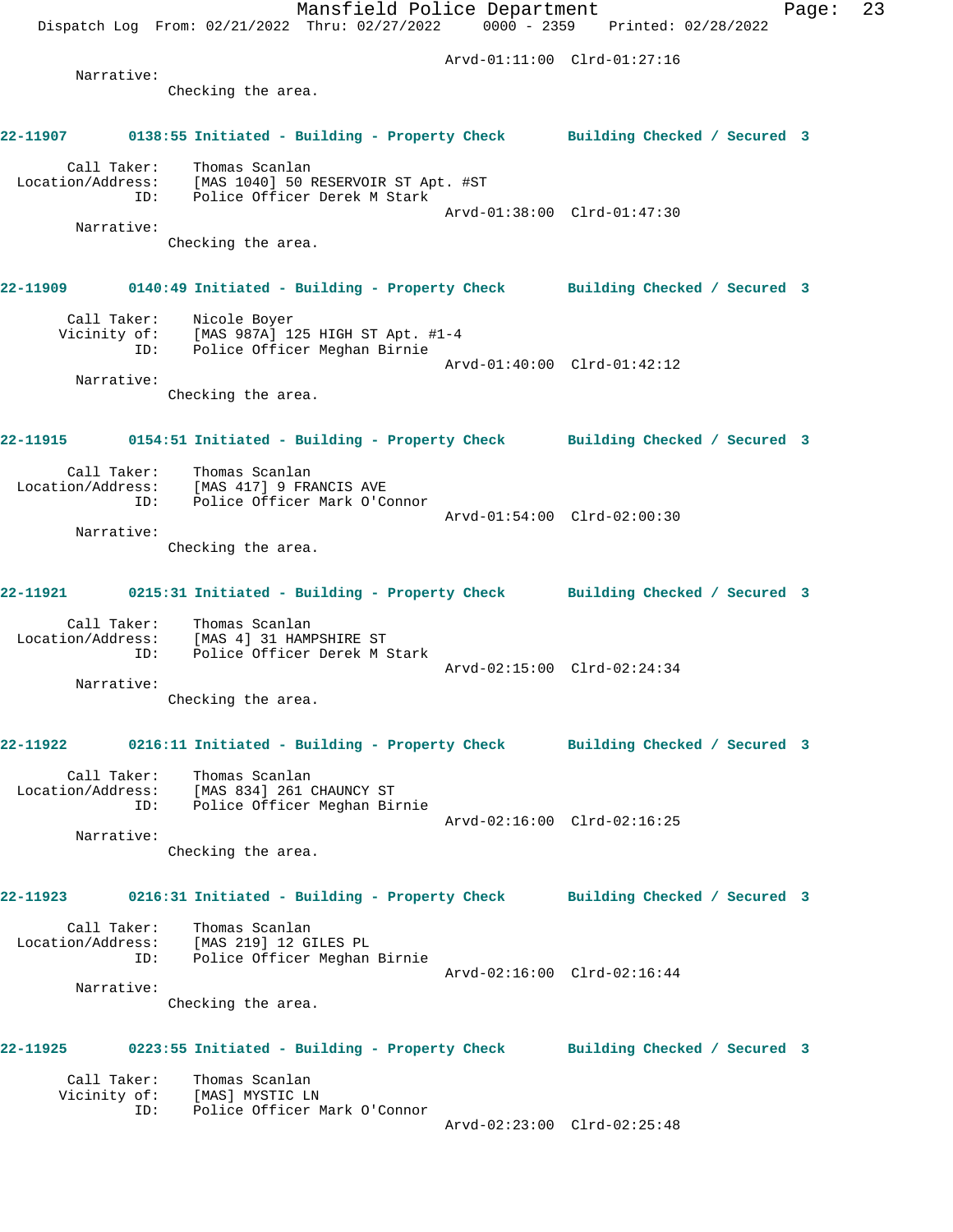Mansfield Police Department Page: 24 Dispatch Log From: 02/21/2022 Thru: 02/27/2022 0000 - 2359 Printed: 02/28/2022 Narrative: Checking the area. **22-11926 0232:54 Initiated - Building - Property Check Building Checked / Secured 3** Call Taker: Thomas Scanlan Location/Address: [MAS 153] 50 WEST ST ID: Police Officer Meghan Birnie Arvd-02:32:00 Clrd-02:38:46 Narrative: Checking the area. **22-11929 0238:27 Initiated - Building - Property Check Building Checked / Secured 3** Call Taker: Thomas Scanlan Location/Address: [MAS 2] 60 FORBES BLVD ID: Police Officer Derek M Stark Arvd-02:38:00 Clrd-02:46:30 Narrative: Checking the area. **22-11930 0239:12 Initiated - Building - Property Check Building Checked / Secured 3** Call Taker: Thomas Scanlan Location/Address: [MAS 992] 660 EAST ST ID: Police Officer Mark O'Connor Arvd-02:39:00 Clrd-02:49:53 Narrative: Checking the area. **22-11934 0318:12 Initiated - Building - Property Check Building Checked / Secured 3** Call Taker: Thomas Scanlan Vicinity of: [MAS] NORTH MAIN ST ID: Police Officer Meghan Birnie Arvd-03:18:00 Clrd-03:33:51 Narrative: Checking the area. **22-11935 0326:12 Initiated - Building - Property Check Building Checked / Secured 3** Call Taker: Thomas Scanlan Location/Address: [MAS 907E] 390 WEST ST ID: Police Officer Derek M Stark Arvd-03:26:00 Clrd-03:26:27 Narrative: Checking the area. **22-11937 0345:57 Initiated - Building - Property Check Building Checked / Secured 3** Call Taker: Thomas Scanlan Location/Address: [MAS 840] 280 SCHOOL ST ID: Police Officer Derek M Stark Arvd-03:45:00 Clrd-04:00:05 Narrative: Checking the area.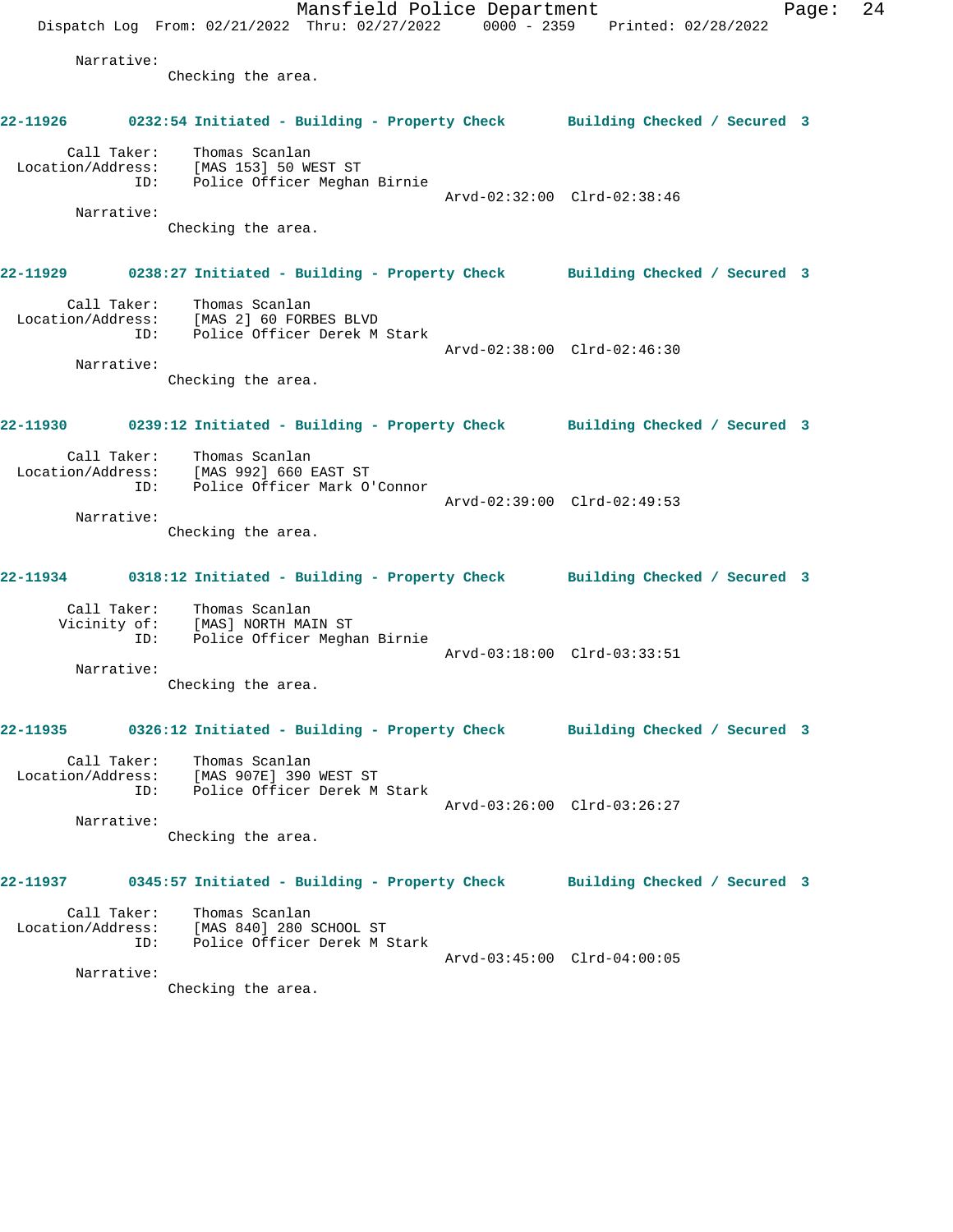**22-11985 1106:17 Initiated - Building - Property Check Building Checked / Secured 3** Call Taker: George Burton Location/Address: [MAS 840] 280 SCHOOL ST ID: Police Officer Joshua S Ellender Arvd-11:06:00 Clrd-11:11:40 Narrative: Checking the area. Narrative: Area checked and secure **22-11988 1117:48 Phone - Assist Fire Department Services Rendered 2**  Call Taker: George Burton Location/Address: [MAS] 429 WARE ST ID: Police Officer Michael T Fitzgerald Arvd-11:23:18 Clrd-11:26:03 Narrative: Assisting the FD with a fire related incident. Nature: Outside odor of gas Narrative: FD reports no odor or readings in the area. Unit clear **22-11999 1238:39 Initiated - Building - Property Check Building Checked / Secured 3** Call Taker: George Burton Location/Address: [MAS] BONNEY LN ID: Police Officer Michael T Fitzgerald Arvd-12:38:00 Clrd-12:47:19 Narrative: Checking the area. Narrative: Area checked and secure. Unit clear **22-12011 1412:59 Initiated - Building - Property Check Building Checked / Secured 3**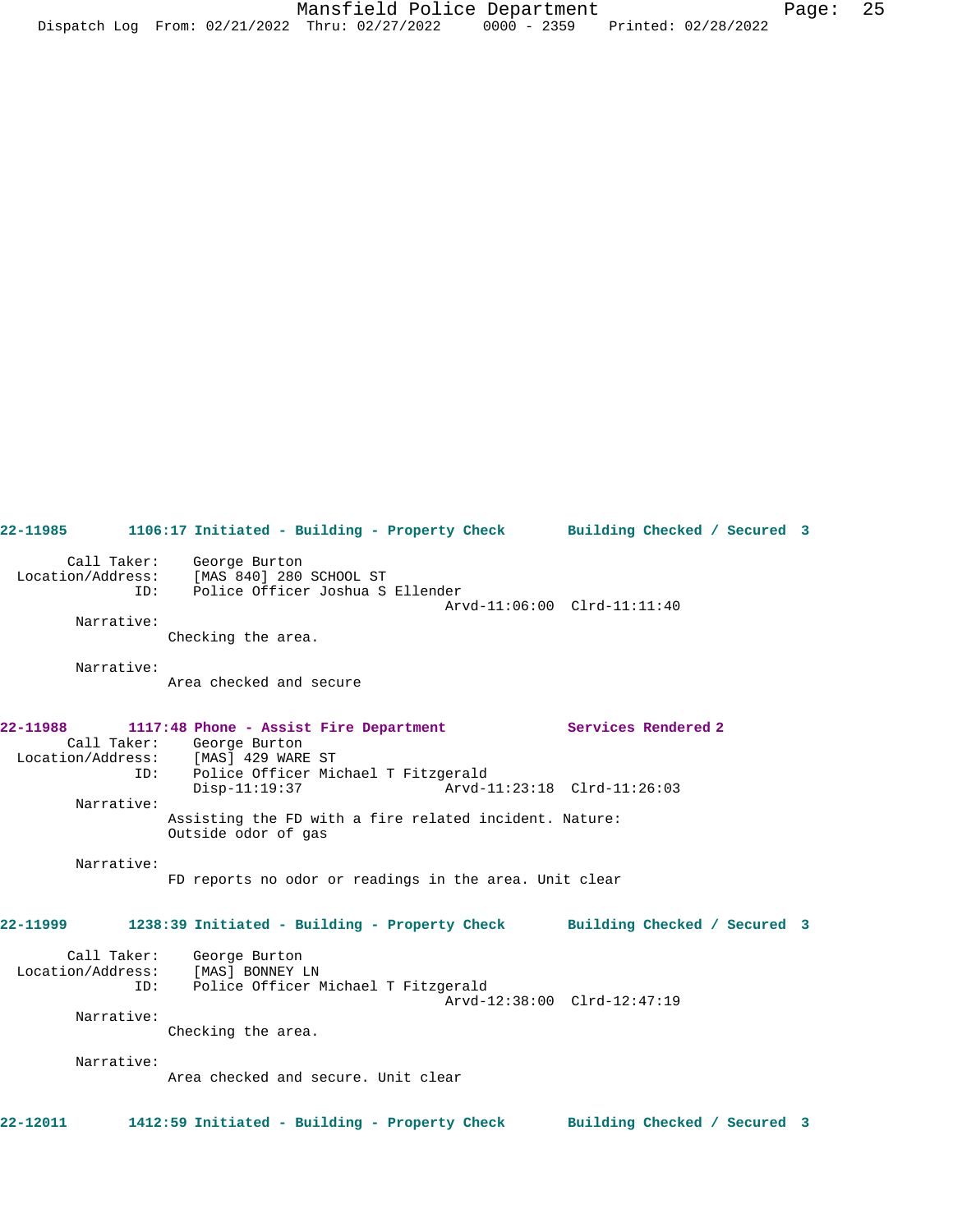Mansfield Police Department Fage: 26 Dispatch Log From: 02/21/2022 Thru: 02/27/2022 0000 - 2359 Printed: 02/28/2022 Call Taker: George Burton Location/Address: [MAS 2] 60 FORBES BLVD ID: Police Officer Joshua S Ellender Arvd-14:12:00 Clrd-14:34:37 Narrative: Checking the area. Narrative: Area checked and secure **22-12012 1414:16 Initiated - Building - Property Check Building Checked / Secured 3** Call Taker: George Burton Location/Address: [MAS 281A] 1 CROCKER ST ID: Patrolman Gregory S Martell Arvd-14:14:00 Clrd-14:20:47 Narrative: Checking the area. Narrative: Area checked and secure **22-12016 1441:49 Initiated - Building - Property Check Building Checked / Secured 3** Call Taker: George Burton Location/Address: [MAS 1002] 250 EAST ST ID: Police Officer Michael T Fitzgerald Arvd-14:41:00 Clrd-14:47:20 Narrative: Checking the area. Narrative: Area checked and secure **22-12018 1444:25 Initiated - Building - Property Check Building Checked / Secured 3** Call Taker: George Burton Location/Address: [MAS 4] 31 HAMPSHIRE ST ID: Police Officer Joshua S Ellender Arvd-14:44:00 Clrd-14:47:57 Narrative: Checking the area. Narrative: Area checked and secure **22-12019 1449:50 Walk-In - Fraud or Identity Theft Investigated - Report Taken 1** Call Taker: Support Staff Matthew Todesco Location/Address: [MAS H5670] 43 KING ST ID: Patrolman Gregory S Martell Arvd-15:10:50 Clrd-15:23:08 Narrative: RP reports someone took money from her bank account. Ofc Martell responding. Refer To Incident: 22MAS-174-OF **22-12022 1507:06 Phone - Disabled Motor Vehicle Services Rendered 3**  Call Taker: Amanda Cummings Location/Address: [MAS 1017] RTE 140 SB ID: Police Officer Joshua S Ellender Disp-15:12:00 Arvd-15:24:30 Clrd-15:24:34 Narrative: black sedan broken down on the ramp closer to south main st with hazard lights on.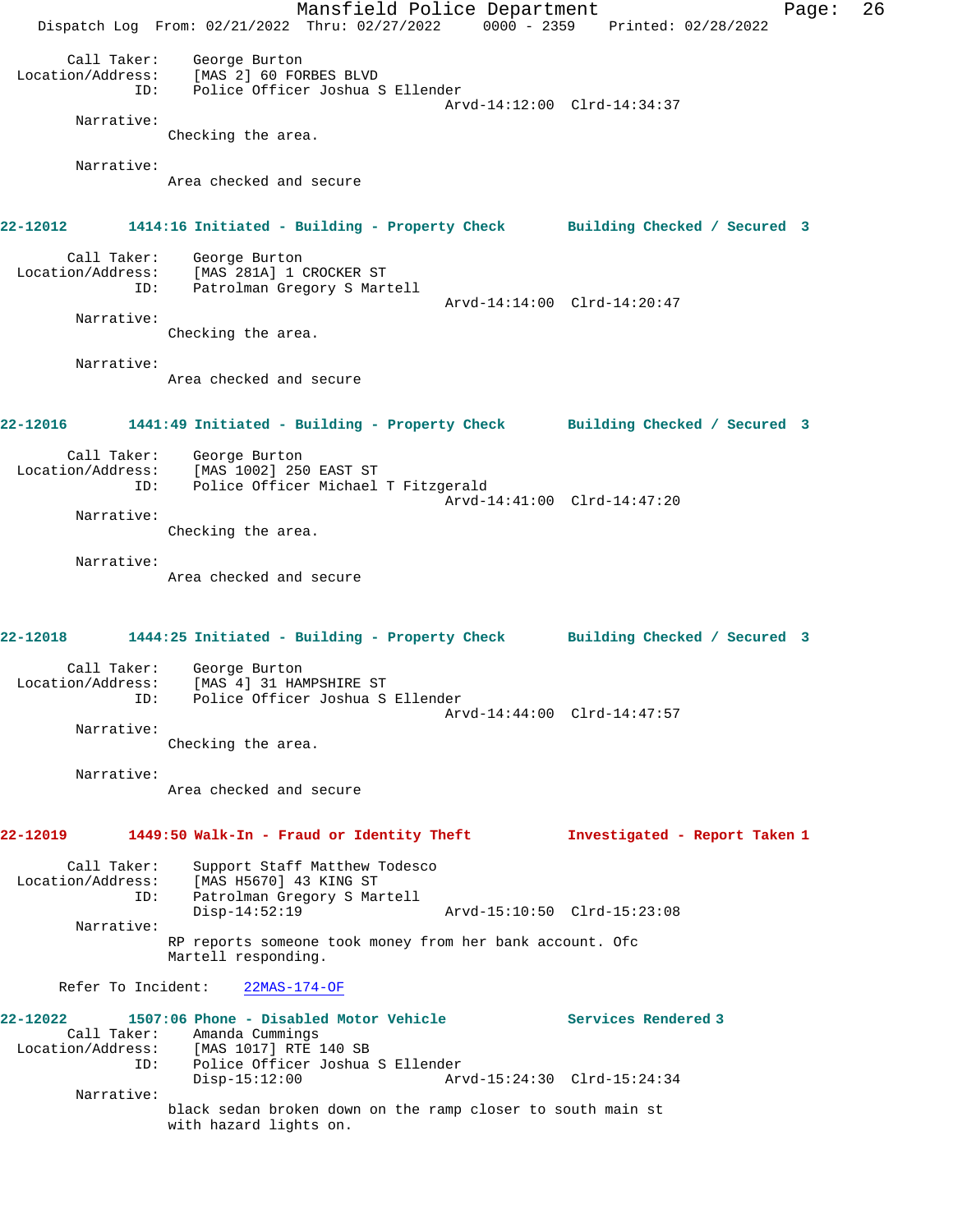Narrative: Nothing found. Unit clear

Narrative:

**22-12054 1826:56 Initiated - Building - Property Check Building Checked / Secured 3** Call Taker: Nicole Boyer<br>.on/Address: [MAS] MAPLE ST Location/Address:<br>ID: Police Officer Jay J Sparrow Arvd-18:26:00 Clrd-18:28:26 Narrative: Checking the area. Narrative: M5 found an open gate. Some work has been done in the area, could have been an oversight. Was able to close it, still unlocked. **22-12055 1844:23 Phone - Assist Fire Department Cancelled Enroute 2**  Call Taker: William Casey<br>Location/Address: [MAS] 500 FORI ess: [MAS] 500 FORBES BLVD<br>ID: Police Officer William Police Officer William C Trudell<br>Disp-18:45:06 Ar Disp-18:45:06 Arvd-18:47:31 Clrd-18:47:34 Narrative: Assisting the FD with a fire related incident. Nature:fire alarm **22-12063 1913:27 911 - Suspicious Actv / Persn / Veh Services Rendered 2**  Call Taker: Nicole Boyer Location/Address: [MAS H3532] 5 HARTFORD RD ID: Police Officer Jay J Sparrow Disp-19:14:24 Arvd-19:20:30 Clrd-19:26:10<br>ID: Sergeant Robert S Pierce Sergeant Robert S Pierce Disp-19:14:28 Clrd-19:23:25 ID: Police Officer Mark O'Connor Disp-19:16:22 Arvd-19:20:03 Clrd-19:27:28<br>Vehicle: TAN 2014 SUBA 4D CROSST Reg: PC ME 3892YA VIN: JE2GPACC9 TAN 2014 SUBA 4D CROSST Reg: PC ME 3892YA VIN: JF2GPACC9E8288004 Narrative: Someone in a black Sedan outside. Narrative: The car has left at this time. Now it's parked on Langley, and unable to see the plate. Narrative: CP would like an officer to speak with her. Narrative: M6 has the vehicle had the vehicle pulled over on maple st and lewis Narrative: M5 reports operator is an amazon driver and he dropped off the package. M5 advised the calling party it was just a delivery **22-12065 1944:31 Phone - Traffic / Roadway Complaint Services Rendered 2**  Call Taker: Nicole Boyer<br>Location/Address: [MAS] 377 CH. ess: [MAS] 377 CHAUNCY ST @ 100 FORBES BLVD<br>ID: Police Officer Mark O'Connor Police Officer Mark O'Connor

Disp-19:46:18 Arvd-19:49:26 Clrd-19:54:34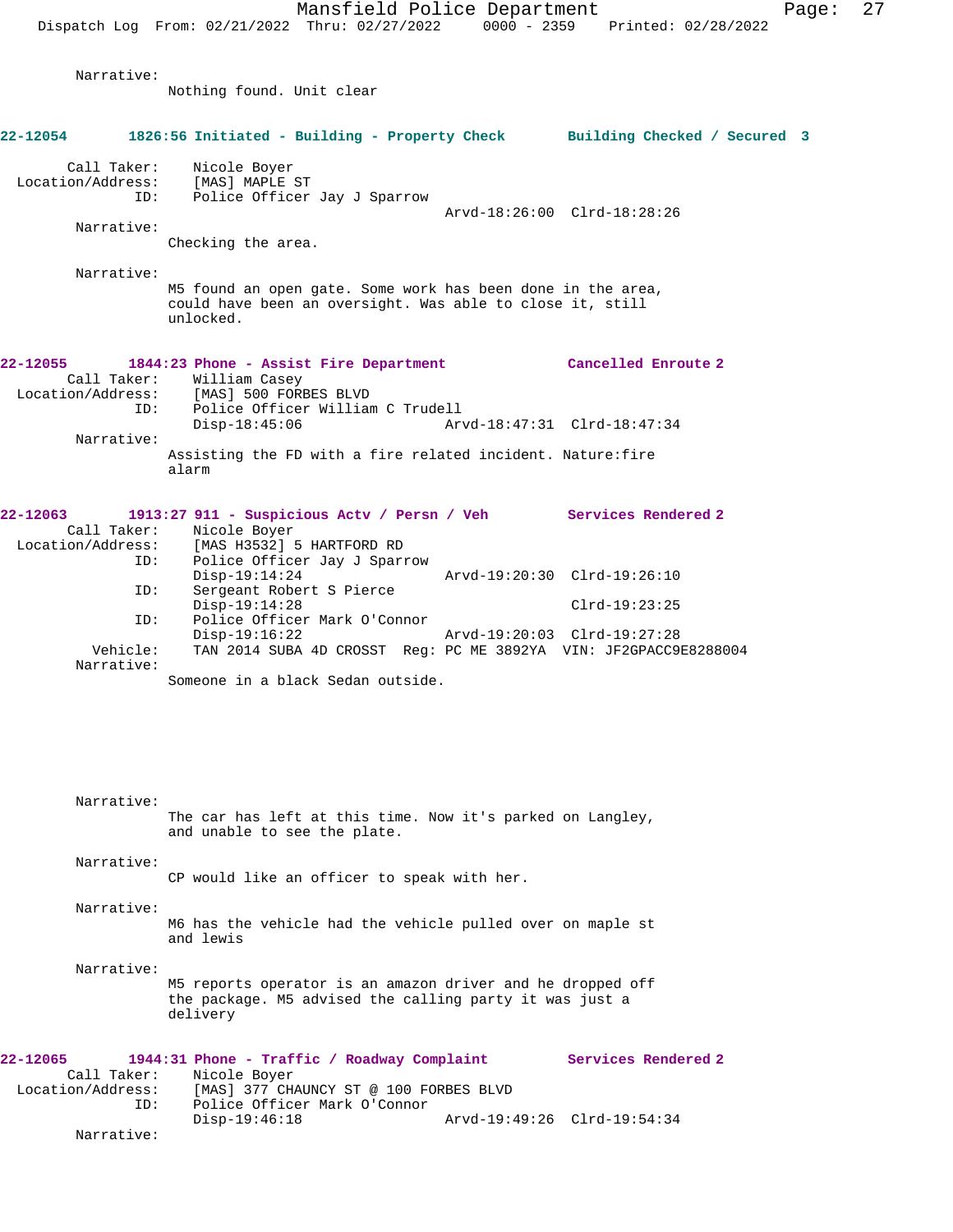Mansfield Police Department Form Page: 28 Dispatch Log From: 02/21/2022 Thru: 02/27/2022 0000 - 2359 Printed: 02/28/2022 The light is turning from Green to Red, no Yellow. Narrative: The one going east west, going 106 direction. Both sides do not have yellow. Narrative: Lights are working properly **22-12070 2029:12 911 - 911 Hang-ups & Verifications Confirmed misdial/Accdntl Call** Call Taker: Nicole Boyer Location/Address: [MAS H823] 5 BELLVIEW DR ID: Police Officer Mark O'Connor Disp-20:32:11 Arvd-20:34:51 Clrd-20:40:31 Vehicle: BLU 2014 GMC UT ACADIA Reg: PC MA 16GP46 VIN: 1GKKVRKD5EJ245445 Vehicle: GRY 2011 TOYT CAMRY Reg: PC MA 545KN1 VIN: 4T1BF3EK4BU231803 Narrative: Checking on a 911 hang up. Contact made?: No Cellphone? (y/n): yes Uncertainty radius: 7 meters No answer on callbacks x2 **22-12072 2040:39 Initiated - Building - Property Check Building Checked / Secured 3** Call Taker: William Casey Location/Address: [MAS 1002] 250 EAST ST ID: Police Officer Jay J Sparrow Arvd-20:40:00 Clrd-20:40:56 ID: Police Officer Jay J Sparrow Disp-20:41:01 Arvd-20:41:03 Clrd-20:46:33 Narrative: Checking the area. **22-12086 2156:06 Initiated - Building - Property Check Building Checked / Secured 3** Call Taker: William Casey Location/Address: [MAS 840] 280 SCHOOL ST ID: Police Officer Mark O'Connor Arvd-21:56:00 Clrd-22:22:19 Vehicle: RED 2001 TOYT TACOMA Reg: PC MA 2DYL49 VIN: 5TEHN72NX1Z728562 Vehicle: GRY 2017 FORD F150 Reg: PC MA 1ATP11 VIN: 1FTEW1EF4HFC48770 Narrative: Checking the area. Narrative: M6 speaking with parties ina vehicle behind the xfinity building. Narrative: M6 spoke to the RO advised him of vehicle status and will be handling in the parking lot **22-12105 2240:11 Initiated - Motor Vehicle Stop Citation / Warning Issued 3** Call Taker: William Casey<br>Vicinity of: [MAS] FORBES 1 Of: [MAS] FORBES BLVD<br>ID: Police Officer Mar Police Officer Mark O'Connor Arvd-22:40:00 Clrd-22:49:23 Vehicle: BLK 2002 HOND CO CIVIC Reg: PC MA 9RA714 VIN: 1HGEM22502L106627 Narrative: Out with mvst Narrative: Citation issued to RO for no inspection sticker

**2**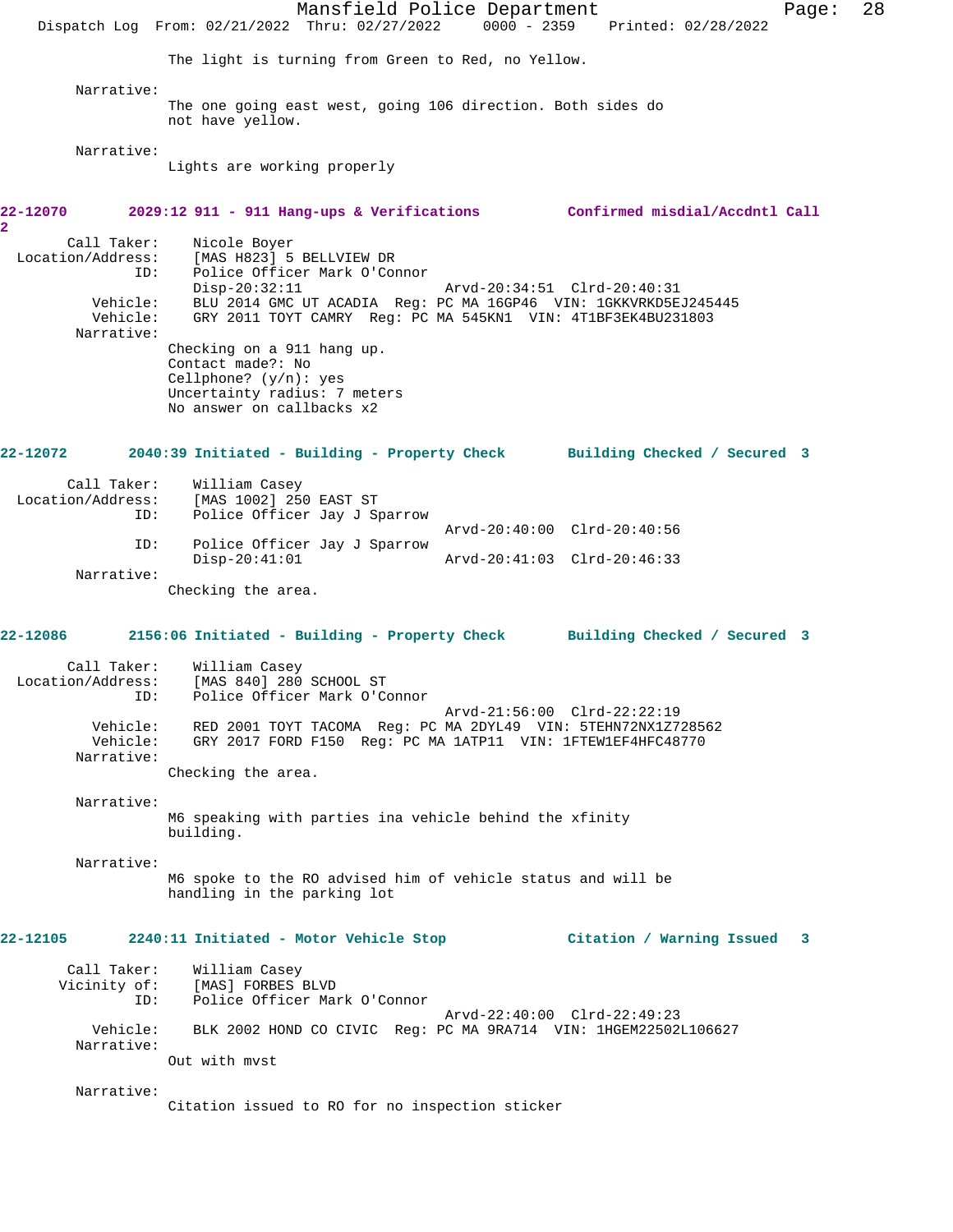|                                                     | Mansfield Police Department                                                                                                                                                                              |                             |                                 | Page: | 29 |
|-----------------------------------------------------|----------------------------------------------------------------------------------------------------------------------------------------------------------------------------------------------------------|-----------------------------|---------------------------------|-------|----|
|                                                     | Dispatch Log From: 02/21/2022 Thru: 02/27/2022                                                                                                                                                           |                             | 0000 - 2359 Printed: 02/28/2022 |       |    |
| 22-12115<br>Call Taker:<br>Location/Address:<br>ID: | 2334:57 911 - Suspicious Actv / Persn / Veh<br>Nicole Boyer<br>[MAS 907A] 390 WEST ST Apt. #B<br>Police Officer Mark O'Connor                                                                            |                             | Services Rendered 2             |       |    |
|                                                     | $Disp-23:36:36$                                                                                                                                                                                          | Arvd-23:38:30 Clrd-23:51:37 |                                 |       |    |
| ID:                                                 | Police Officer William C Trudell<br>$Disp-23:36:54$                                                                                                                                                      | Arvd-23:39:50 Clrd-23:50:13 |                                 |       |    |
| ID:                                                 | Sergeant Robert S Pierce<br>$Disp-23:40:02$                                                                                                                                                              | Arvd-23:40:05 Clrd-23:51:45 |                                 |       |    |
| Narrative:                                          | Walking toward Mansfield crossing, male party attempted to<br>jump into traffic. Wearing a blue sweatshirt, with hood up,<br>sunglasses on, and wearing jeans.                                           |                             |                                 |       |    |
| Narrative:                                          | CP no longer has eyes on party.                                                                                                                                                                          |                             |                                 |       |    |
| Narrative:                                          | Second caller wanting to remain anonymous, driving from<br>Foxboro Sports Center, states there is a male in the middle<br>of the road, near the Mansfield Crossing. Black male in a<br>hoodie and jeans. |                             |                                 |       |    |
| Narrative:                                          | M1 reprots male party by the fence line by shaws                                                                                                                                                         |                             |                                 |       |    |
| Narrative:                                          | M1 giving male party a ride to sonesta where he is residing.<br>M6 following M1                                                                                                                          |                             |                                 |       |    |
|                                                     |                                                                                                                                                                                                          |                             |                                 |       |    |

# **For Date: 02/25/2022 - Friday**

| 22-12119          |                                  | $0004:13$ 911 - 911 Hang-ups & Verifications                                                                                                                                                                                                                                                           | Confirmed misdial/Accdntl Call |  |
|-------------------|----------------------------------|--------------------------------------------------------------------------------------------------------------------------------------------------------------------------------------------------------------------------------------------------------------------------------------------------------|--------------------------------|--|
| 2                 | Call Taker:<br>TD:<br>Narrative: | Fournier Elin<br>Location/Address: [MAS H1116] 34 HOPE ST<br>Police Officer Derek M Stark<br>$Disp-00:08:04$<br>Checking on a 911 accidental. CP reported hes been having a<br>phone issue all day and did not want a response<br>Contact made?: Yes<br>Cellphone? $(y/n):$ Yes<br>Uncertainty radius: | Arvd-00:15:31 Clrd-00:18:33    |  |
| 22-12143          |                                  | 0157:28 Initiated - Building - Property Check Building Checked / Secured 3                                                                                                                                                                                                                             |                                |  |
| Location/Address: | Call Taker:<br>ID:<br>Narrative: | William Casey<br>[MAS 1015] 30 CHAUNCY ST<br>Police Officer Derek M Stark<br>Checking the area.                                                                                                                                                                                                        | Arvd-01:57:00 Clrd-02:02:21    |  |
| 22-12144          |                                  | 0157:48 Initiated - Building - Property Check                                                                                                                                                                                                                                                          | Building Checked / Secured 3   |  |
| Location/Address: | Call Taker:<br>ID:<br>Narrative: | William Casey<br>[MAS 219] 12 GILES PL<br>Police Officer Mark O'Connor<br>Checking the area and check of CVs                                                                                                                                                                                           | Arvd-01:57:00 Clrd-01:58:08    |  |
| 22-12148          |                                  | 0207:45 Initiated - Building - Property Check                                                                                                                                                                                                                                                          | Building Checked / Secured 3   |  |
|                   | Call Taker:<br>Vicinity of:      | William Casey<br>[MAS] NORTH MAIN ST                                                                                                                                                                                                                                                                   |                                |  |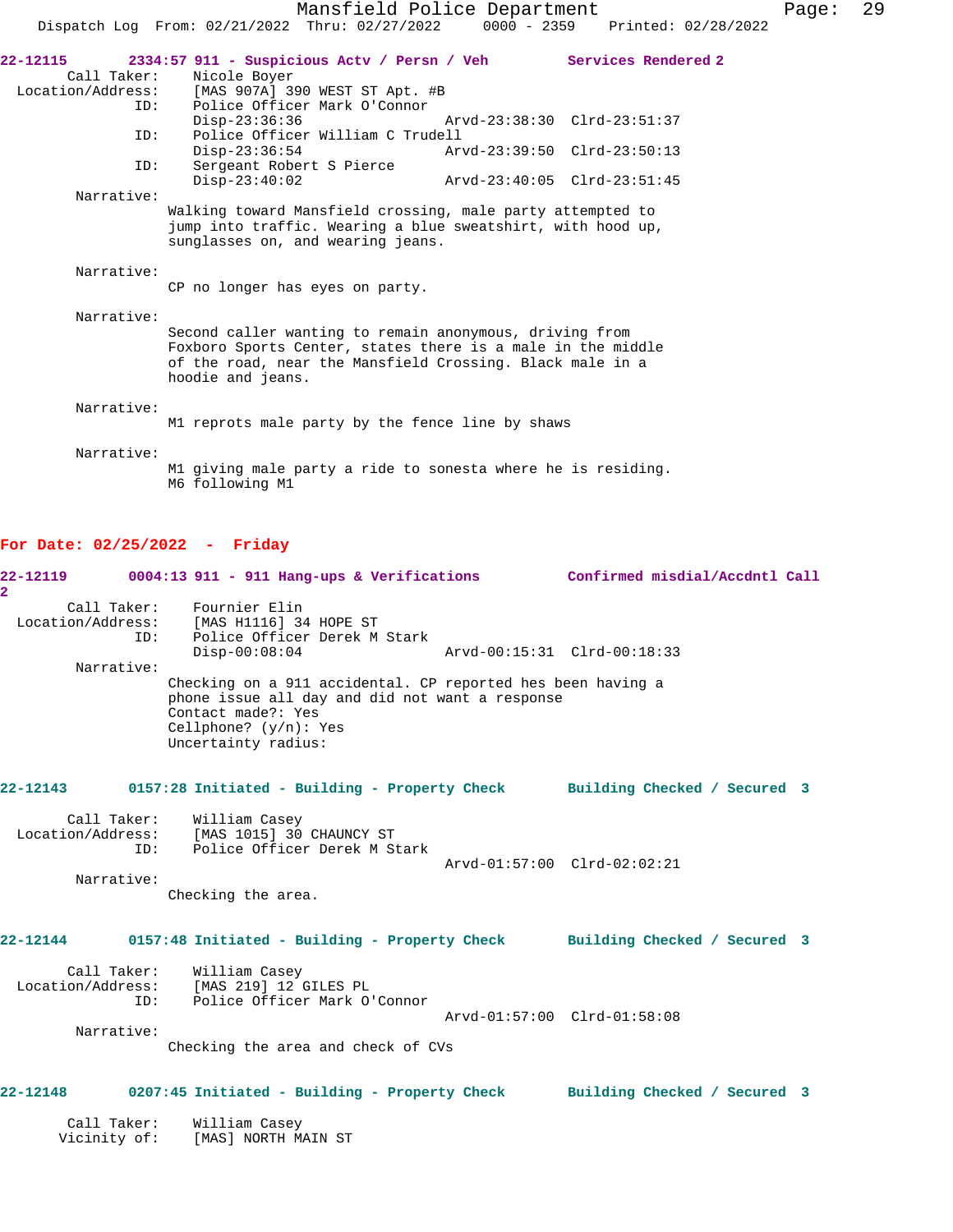Mansfield Police Department Fage: 30 Dispatch Log From: 02/21/2022 Thru: 02/27/2022 0000 - 2359 Printed: 02/28/2022 ID: Police Officer Derek M Stark Arvd-02:07:00 Clrd-02:13:54 Narrative: Checking the area. **22-12149 0209:56 Initiated - Building - Property Check Building Checked / Secured 3** Call Taker: William Casey Location/Address: [MAS] OAK ST ID: Police Officer Mark O'Connor Arvd-02:09:00 Clrd-02:11:51 Narrative: Checking the area. **22-12150 0212:12 Initiated - Building - Property Check Building Checked / Secured 3** Call Taker: William Casey Location/Address: [MAS 1002] 250 EAST ST ID: Patrolman Gregory S Martell Arvd-02:12:00 Clrd-02:16:13 Narrative: Checking the area. **22-12154 0220:05 Initiated - Building - Property Check Building Checked / Secured 3** Call Taker: William Casey Location/Address: [MAS 895] 175 FRUIT ST ID: Patrolman Gregory S Martell Arvd-02:20:00 Clrd-02:20:20 Narrative: Checking the area. **22-12155 0220:28 Initiated - Building - Property Check Building Checked / Secured 3** Call Taker: William Casey Location/Address: [MAS 139] 265 FRUIT ST ID: Patrolman Gregory S Martell Arvd-02:20:00 Clrd-02:26:39 Narrative: Checking the area. **22-12157 0230:51 Initiated - Building - Property Check Building Checked / Secured 3** Call Taker: William Casey Location/Address: [MAS 4] 31 HAMPSHIRE ST ID: Police Officer Mark O'Connor Arvd-02:30:00 Clrd-02:33:56 Narrative: Checking the area. **22-12158 0233:30 Initiated - Motor Vehicle Stop Citation / Warning Issued 3** Call Taker: William Casey Location/Address: [MAS 834] 261 CHAUNCY ST ID: Police Officer Derek M Stark Arvd-02:33:00 Clrd-02:41:26 ID: Police Officer Mark O'Connor Disp-02:34:05 Arvd-02:35:24 Clrd-02:38:13 Vehicle: RED 2002 TOYT TUNDRA Reg: PC MA 2HYG46 VIN: 5TBBT44192S248394 Narrative: Out with mvst Narrative: Verbal to RO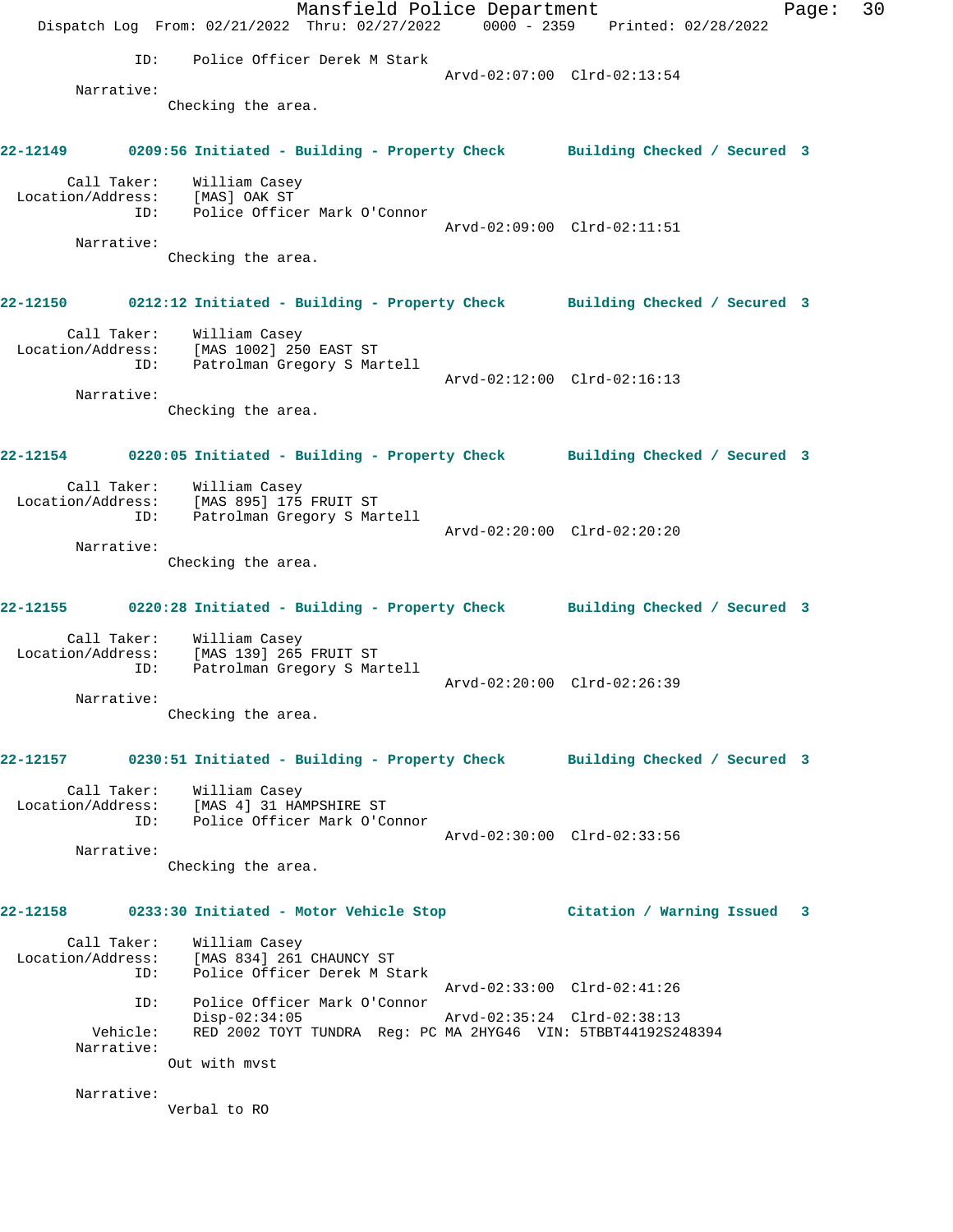Mansfield Police Department Page: 31 Dispatch Log From: 02/21/2022 Thru: 02/27/2022 0000 - 2359 Printed: 02/28/2022 **22-12160 0249:44 Initiated - Building - Property Check Building Checked / Secured 3** Call Taker: William Casey Location/Address: [MAS 281A] 1 CROCKER ST ID: Police Officer Derek M Stark Arvd-02:49:00 Clrd-02:52:44 Narrative: Checking the area. **22-12161 0252:55 Initiated - Building - Property Check Building Checked / Secured 3** Call Taker: William Casey Location/Address: [MAS 927] 50 PLYMOUTH ST ID: Police Officer Mark O'Connor Arvd-02:52:00 Clrd-02:56:34 ID: Police Officer Derek M Stark Disp-02:53:48 Clrd-02:54:01 Vehicle: GRY 2012 LEXS UT RX Reg: PC MA 1NWE16 VIN: 2T2BK1BA4CC141755 Narrative: Checking the area. Narrative: checking on a vehicle Narrative: M6 spoke to RO who stated she was spending time alone and listneing to music. M6 advised her to go home **22-12170 0321:12 Initiated - Building - Property Check Building Checked / Secured 3** Call Taker: William Casey Location/Address: [MAS 982] 111 HOPE ST ID: Police Officer Derek M Stark Arvd-03:21:00 Clrd-03:21:31 Narrative: Checking the area. **22-12175 0640 Initiated - Building - Property Check Building Checked / Secured 3** Call Taker: Sergeant Robert S Pierce Location/Address: [MAS 2] 60 FORBES BLVD ID: Sergeant Robert S Pierce Arvd-06:43:58 Clrd-06:47:41 Narrative: Checking the Red Roof Inn **22-12176 0653 Initiated - Building - Property Check Building Checked / Secured 3** Call Taker: Police Officer Mark O'Connor Location/Address: [MAS] PLYMOUTH ST ID: Police Officer Mark O'Connor Arvd-06:54:10 Clrd-06:57:06 **22-12177 0656:18 Phone - Assist Fire Department Services Rendered 2**  Call Taker: Jarred Kohler Location/Address: [MAS 979B1] 50 SUFFOLK RD ID: Police Officer Mark O'Connor<br>Disp-06:57:16 Disp-06:57:16 Arvd-07:04:08 Clrd-07:13:18 Narrative: Assisting the FD with a fire related incident. Nature: Fire alarm activation. **22-12181 0747:07 Phone - Animal Complaints Investigated - No Report 3** Call Taker: Chelsey Ferstler Location/Address: [MAS] 631 EAST ST

ID: Patrolman Gregory S Martell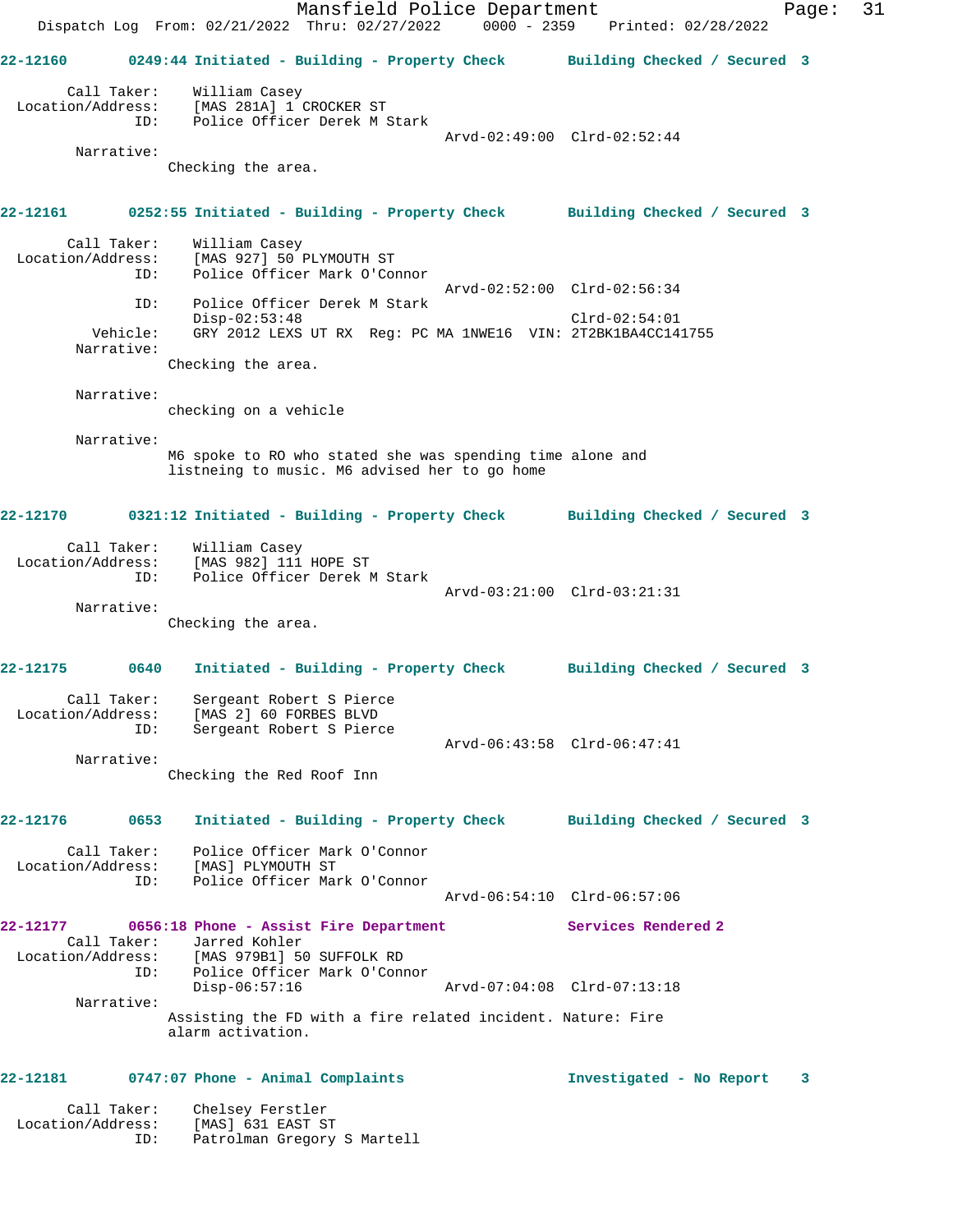|                    | Mansfield Police Department<br>Dispatch Log From: 02/21/2022 Thru: 02/27/2022 0000 - 2359 Printed: 02/28/2022                                                           |                             | Page:                       | 32 |
|--------------------|-------------------------------------------------------------------------------------------------------------------------------------------------------------------------|-----------------------------|-----------------------------|----|
| Narrative:         | $Disp-07:48:39$                                                                                                                                                         | Arvd-07:49:45 Clrd-08:01:28 |                             |    |
|                    | caller reports about 6 or 7 dogs barking, believes its a dog<br>fight                                                                                                   |                             |                             |    |
| Narrative:         | Dogs from the kennel at 619 East St, all is well.                                                                                                                       |                             |                             |    |
|                    | 22-12189 0936:49 Initiated - Assist Other Agency 3 Assisted Party 3<br>Call Taker: Jarred Kohler<br>Location: [MAS] 140 SOUTH BOUND<br>ID: Police Officer Derek M Stark |                             |                             |    |
| Narrative:         | Assit Highway with snow removal                                                                                                                                         |                             | Arvd-09:36:00 Clrd-09:52:56 |    |
|                    | 22-12191 1005:44 Initiated - Building - Property Check Building Checked / Secured 3                                                                                     |                             |                             |    |
| Narrative:         | Call Taker: Jarred Kohler<br>Location/Address: [MAS 4] 31 HAMPSHIRE ST<br>ID: Police Officer Derek M Stark<br>Checking the area.                                        |                             | Arvd-10:05:00 Clrd-10:10:38 |    |
|                    | 22-12195 1036:26 Initiated - Building - Property Check Building Checked / Secured 3                                                                                     |                             |                             |    |
| Call Taker:<br>ID: | Jarred Kohler<br>Location/Address: [MAS 1002] 250 EAST ST<br>Police Officer Gregg S Kennedy                                                                             |                             | Arvd-10:36:00 Clrd-10:50:43 |    |
| Narrative:         |                                                                                                                                                                         |                             |                             |    |

Checking the area.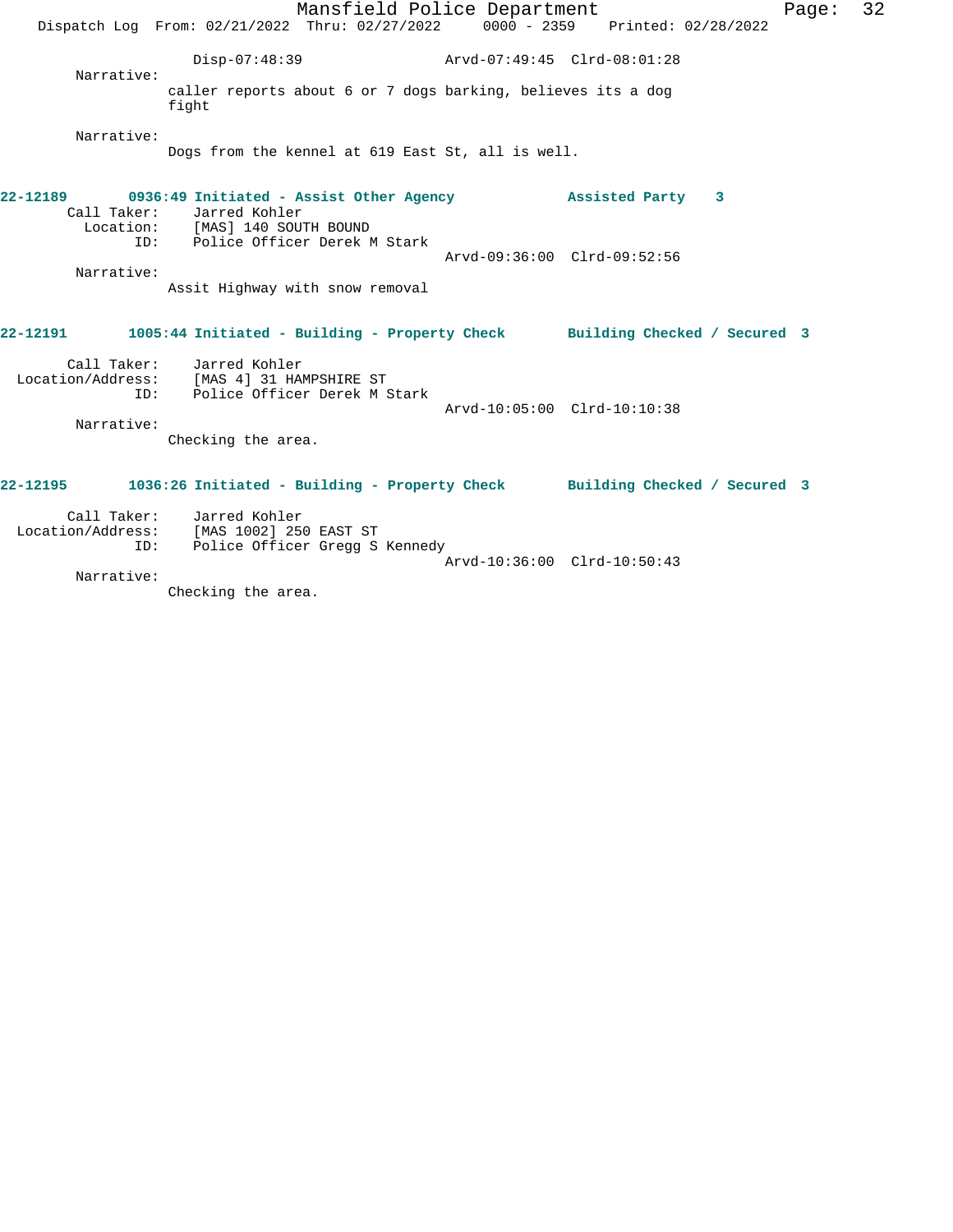| 22-12203          |     | 1205:01 Phone - Well Being Check              |                             | Investigated - Report Taken 3 |  |
|-------------------|-----|-----------------------------------------------|-----------------------------|-------------------------------|--|
| Call Taker:       |     | Chelsey Ferstler                              |                             |                               |  |
| Location/Address: |     | [MAS H6656]                                   |                             |                               |  |
|                   | ID: | Police Officer Gregg S Kennedy                |                             |                               |  |
|                   |     | $Disp-12:08:01$                               | Arvd-12:38:03 Clrd-12:41:56 |                               |  |
|                   | ID: | Sergeant Jeffrey G Bombard<br>$Disp-12:08:05$ | Arvd-12:38:11 Clrd-12:41:59 |                               |  |

| 22-12205          | 1226:29 Phone - Assist Fire Department                                           | Services Rendered 2         |              |
|-------------------|----------------------------------------------------------------------------------|-----------------------------|--------------|
| Call Taker:       | Jarred Kohler                                                                    |                             |              |
|                   |                                                                                  |                             |              |
|                   | Location/Address: [MAS H5080] 54 CHURCH ST<br>ID: Police Officer Matthew A Souza |                             |              |
|                   | $Disp-12:27:02$                                                                  | Arvd-12:30:33 Clrd-12:59:22 |              |
| Narrative:        |                                                                                  |                             |              |
|                   | Assisting the FD with a fire related incident. Nature:                           |                             |              |
|                   | basement fire.                                                                   |                             |              |
|                   |                                                                                  |                             |              |
|                   |                                                                                  |                             |              |
| 22-12209          | 1321:15 Initiated - Motor Veh Acc - No Injury Assisted Party 1                   |                             |              |
| Call Taker:       | Jarred Kohler<br>Location/Address: [MAS] 458 EAST ST @ 444 PRATT ST              |                             |              |
|                   |                                                                                  |                             |              |
|                   | ID: Police Officer Derek M Stark                                                 |                             |              |
|                   |                                                                                  | Arvd-13:21:00 Clrd-13:25:27 |              |
| Vehicle:          | Req: MA 165B                                                                     |                             |              |
| Narrative:        |                                                                                  |                             |              |
|                   | MFD reports possible MVA no injuries. Standing by.                               |                             |              |
|                   |                                                                                  |                             |              |
| Narrative:        |                                                                                  |                             |              |
|                   | DMV, not MVA. Vehicle back on road with no further                               |                             |              |
|                   | assistance needed                                                                |                             |              |
|                   |                                                                                  |                             |              |
| 22-12211          | 1324:21 Phone - Assist Citizen - P S A                                           | Unfounded/Unverifed         | $\mathbf{3}$ |
|                   |                                                                                  |                             |              |
|                   | Call Taker: Chelsey Ferstler                                                     |                             |              |
| Location/Address: | [MAS 848] 560 WEST ST                                                            |                             |              |
| ID:               | Police Officer Matthew A Souza                                                   |                             |              |
|                   | $Disp-13:29:25$                                                                  | Arvd-13:34:15 Clrd-13:50:01 |              |
| Narrative:        |                                                                                  |                             |              |
|                   | caller is terminating an employee, requesting an officer                         |                             |              |
|                   |                                                                                  |                             |              |
|                   | stand by the area just in case an issue occurs.                                  |                             |              |
| Narrative:        |                                                                                  |                             |              |
|                   | m8 nobody around facility appears closed                                         |                             |              |
|                   |                                                                                  |                             |              |
|                   |                                                                                  |                             |              |
| 22-12212          | 1328:51 Phone - Road Hazards                                                     | Referred to Other Agency 3  |              |
|                   |                                                                                  |                             |              |
| Call Taker:       | Jennifer Napolitano                                                              |                             |              |
| Vicinity of:      | [MAS 907A] 390 WEST ST Apt. #B                                                   |                             |              |
| Narrative:        |                                                                                  |                             |              |
|                   | Road sign taken down near the entrance to shaws. No vehicle                      |                             |              |
|                   | in the area.                                                                     |                             |              |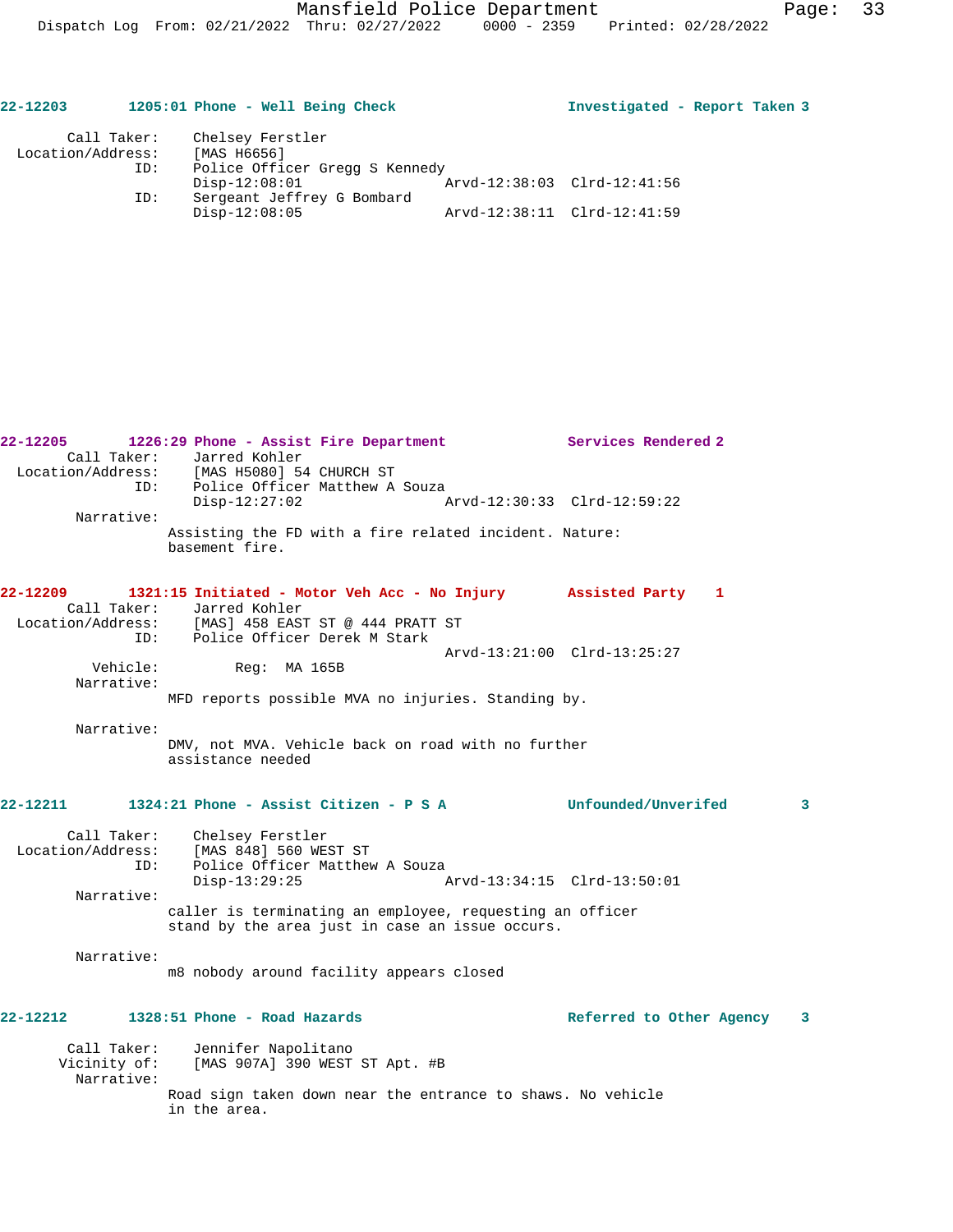Mansfield Police Department Page: 34 Dispatch Log From: 02/21/2022 Thru: 02/27/2022 0000 - 2359 Printed: 02/28/2022 Narrative: M1 and DPW advised **22-12225 1526:09 Phone - Assist Fire Department Services Rendered 2**  Call Taker: Jarred Kohler<br>Location/Address: [MAS] 369 FRAI [MAS] 369 FRANKLIN ST ID: Police Officer Gregg S Kennedy Disp-15:27:14 Arvd-15:34:50 Clrd-16:30:45 Narrative: Assisting the FD with a fire related incident. Nature: broken water pipe in the basement. **22-12235 1649:13 Radio - ACO Activity Unfounded/Unverifed 3** Call Taker: Jarred Kohler Location/Address: [MAS H6539] 357 WILLOW ST ID: animal control Jeffrey S Collins Disp-16:56:30 Arvd-16:56:32 Clrd-16:59:58 Narrative: MACO1 in the area looking for a sick raccoon in the area Narrative: Raccoon left area prior to arrival **22-12237 1714:44 Phone - Motor Veh Acc - w/Injury Vehicle Towed 1**  Call Taker: Chelsey Ferstler<br>Location/Address: [MAS H5297] 533 B ess: [MAS H5297] 533 ELM ST<br>ID: Police Officer David J Police Officer David J Pepicelli Disp-17:16:00 Clrd-17:17:27 ID: Police Officer Bryan Hurley Disp-17:16:30 Arvd-17:24:00 Clrd-18:03:18<br>ID: Police Officer David J Pepicelli Police Officer David J Pepicelli<br>Disp-17:17:41 Ar Disp-17:17:41 Arvd-17:32:08 Clrd-18:03:19<br>Vehicle: GRY 2015 ACUR UT RDX Reg: PC MA 9YF942 VIN: 5J8TB4H56FL0 GRY 2015 ACUR UT RDX Reg: PC MA 9YF942 VIN: 5J8TB4H56FL020888 Vehicle: BLK 2008 TOYT CAMRY Reg: PC MA 9YX463 VIN: 4T1BE46K28U246963 Towed: For: Accident By: Central Street Garage To: Central Street Garage Released To: AGUIRRE On: 02/26/2022 @ 1001 Narrative: 2 car mva unknown injuries, air bag deployment Narrative: Female complaining of chest pain Narrative: M2 requesting 2 tows central st responding Narrative: 2 PT's trspt to RIH Narrative: M11 requesting the light dept to evaluate pole 42 Narrative: M11 has operator of the camry's wallet Narrative: 2nd wrecker on scene Narrative: M11 has blk bag of operator of the acura Narrative: ro picked up daughters purse at 10:00. owner of the Acura picked up their purse at 13:00. Refer To Accident: 22MAS-68-AC 22-12238 1716:49 Radio - Building - Property Check Building Checked / Secured 3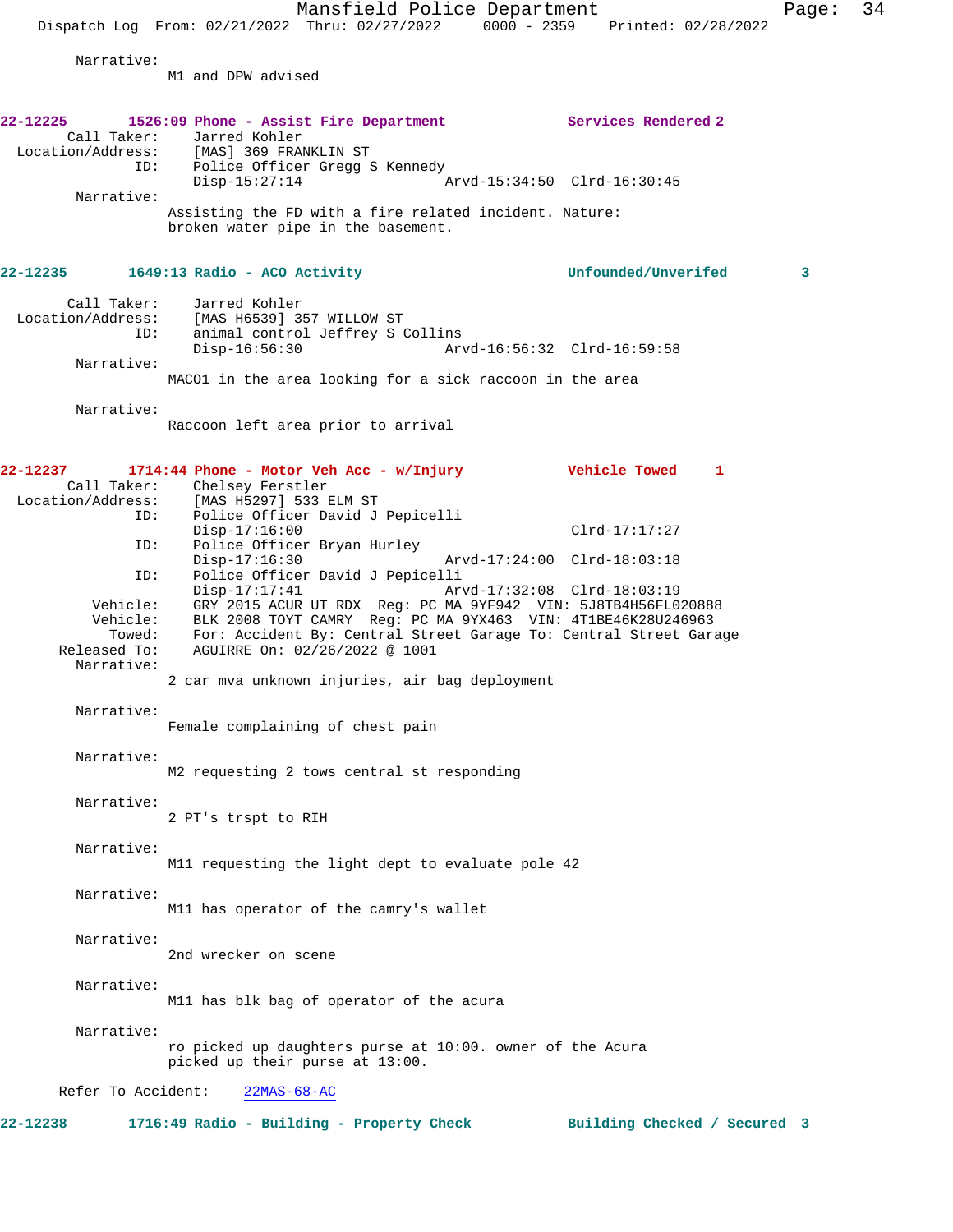| Call Taker:<br>Location/Address:<br>ID: | CARLY MORIARTY<br>[MAS] FRUIT ST<br>Police Officer David J Pepicelli<br>Disp-17:17:30 |  |
|-----------------------------------------|---------------------------------------------------------------------------------------|--|
| Narrative:                              |                                                                                       |  |

Checking the area. M11 reporting both houses checked okay

| 22-12239          |     | 1743:38 Radio - Disabled Motor Vehicle      |               | Services Rendered 3 |
|-------------------|-----|---------------------------------------------|---------------|---------------------|
|                   |     | Call Taker: Jarred Kohler                   |               |                     |
| Location/Address: |     | [NON P10163] 26 EAST MAIN ST                |               |                     |
|                   | ID: | Support Staff Devon M DiMascio              |               |                     |
|                   |     | $Disp-17:47:15$                             | Clrd-17:47:35 |                     |
| Narrative:        |     |                                             |               |                     |
|                   |     | Vehicle ran out of gas no asssitance needed |               |                     |

**22-12251 1913:42 Initiated - Building - Property Check Building Checked / Secured 3** Call Taker: TARA LAKO Location/Address: [MAS 820C] 31 PLYMOUTH ST ID: Detective Anthony R Lattanzio Arvd-19:13:00 Clrd-19:17:00 Narrative: Checking the area. **22-12259 1959:32 Phone - Disturbance / Gathering Spoken To 1**  Call Taker: Thomas Scanlan Location/Address: [MAS 1042] 321 SCHOOL ST Police Officer Joshua S Ellender<br>Disp-20:00:54 Arv Disp-20:00:54 Arvd-20:00:56 Clrd-20:05:43 ID: Police Officer Bryan Hurley Disp-20:01:04 Clrd-20:05:38<br>ID: Sergeant Brian P Thibault Sergeant Brian P Thibault Disp-20:03:32 Clrd-20:05:41<br>Vehicle: YEL 2006 JEEP GRAND Req: PC MA 1TCF71 VIN: 1J4GR48K56C25 Vehicle: YEL 2006 JEEP GRAND Reg: PC MA 1TCF71 VIN: 1J4GR48K56C258291<br>Vehicle: BLK 2019 TOYT UT RAV4 Reg: PC MA 3XC876 VIN: JTMP1RFV2KD0311 BLK 2019 TOYT UT RAV4 Reg: PC MA 3XC876 VIN: JTMP1RFV2KD031135 Narrative: Caller reports man is trying to enter while being denied and may be asking people to buy for him. Narrative:

Ofc Ellender reports speaking with the involved male who was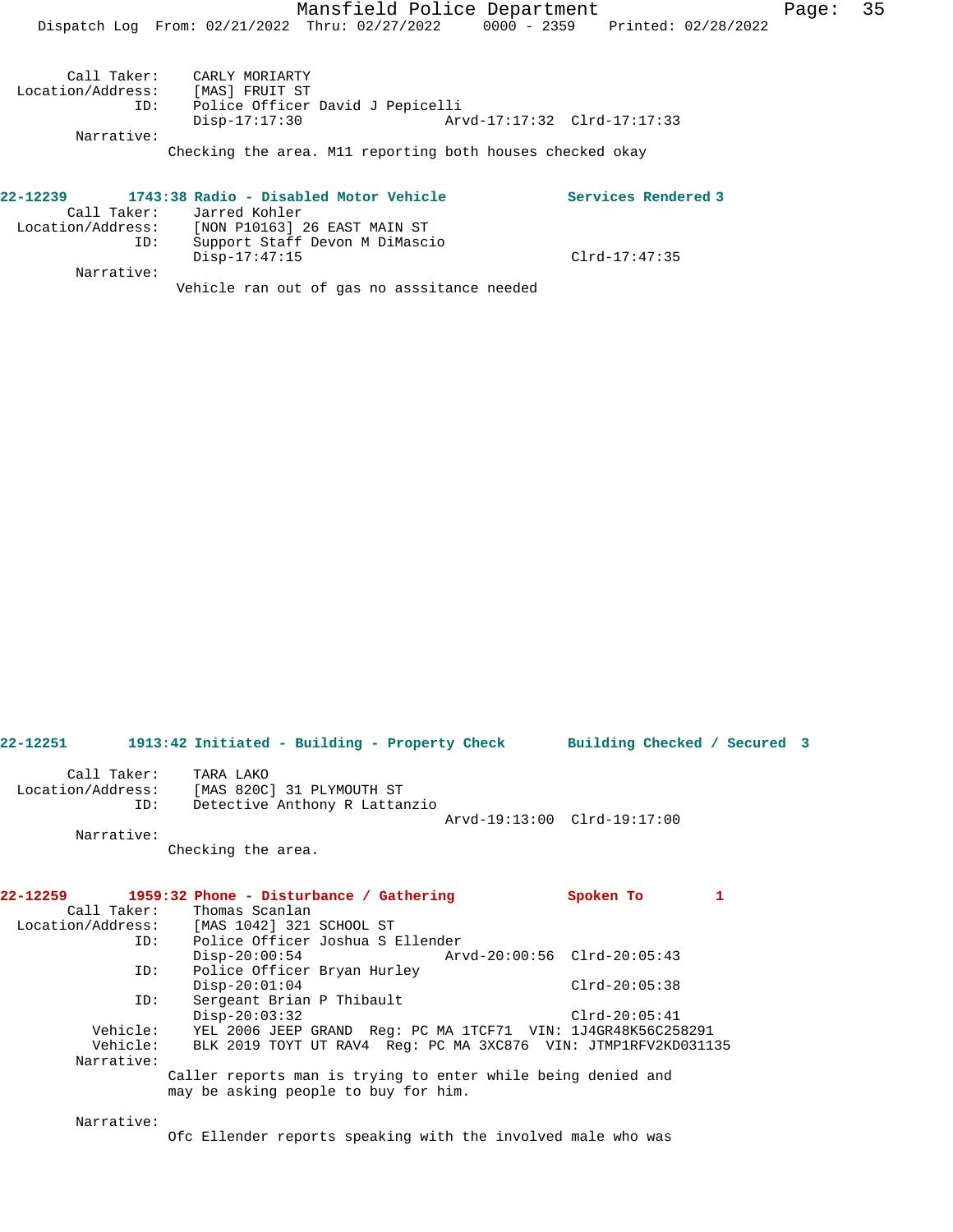# **22-12262 2013:11 Alarm - Assist Fire Department Referred to Other Agency 2** Call Taker: TARA LAKO Location/Address: [MAS 435] 15 BONNEY LN ID: Police Officer Bryan Hurley Disp-20:14:19 Clrd-20:15:42

Narrative:

Assisting the FD with a fire related incident. Nature: Masterbox activation

Narrative:

Per M1, MFD to handle

| 22-12271     |                    | 2138:16 Initiated - Building - Property Check Building Checked / Secured 3                       |                             |              |
|--------------|--------------------|--------------------------------------------------------------------------------------------------|-----------------------------|--------------|
|              | Call Taker:<br>ID: | NICHOLAS GOYETTE<br>Location/Address: [MAS 820C] 31 PLYMOUTH ST<br>Detective Anthony R Lattanzio | Arvd-21:38:00 Clrd-21:43:43 |              |
|              | Narrative:         | Checking the area.                                                                               |                             |              |
| $22 - 12279$ |                    | 2301:54 911 - Assist Fire Department                                                             | Referred to Other Agency    | $\mathbf{2}$ |
|              | Call Taker:<br>ID: | TARA LAKO<br>Location/Address: [MAS] 75 PRATT ST<br>Police Officer Bryan Hurley                  |                             |              |
|              | ID:                | $Disp-23:02:59$<br>Sergeant Brian P Thibault                                                     | $Clrd-23:03:25$             |              |
|              | Narrative:         | $Disp-23:03:37$                                                                                  | Arvd-23:06:07 Clrd-23:27:30 |              |
|              |                    | Assisting the FD with a fire related incident. Nature: CO<br>detector sounding, no ill effects   |                             |              |
|              | Narrative:         | MFD ventilated the house, repair man coming between 0100-<br>0400.                               |                             |              |
| 22-12280     |                    | 2305:48 Initiated - Building - Property Check Building Checked / Secured 3                       |                             |              |
|              | Call Taker:<br>ID: | TARA LAKO<br>Location/Address: [MAS 820C] 31 PLYMOUTH ST<br>Detective Anthony R Lattanzio        | Arvd-23:05:00 Clrd-23:08:43 |              |
|              | Narrative:         | Checking the area.                                                                               |                             |              |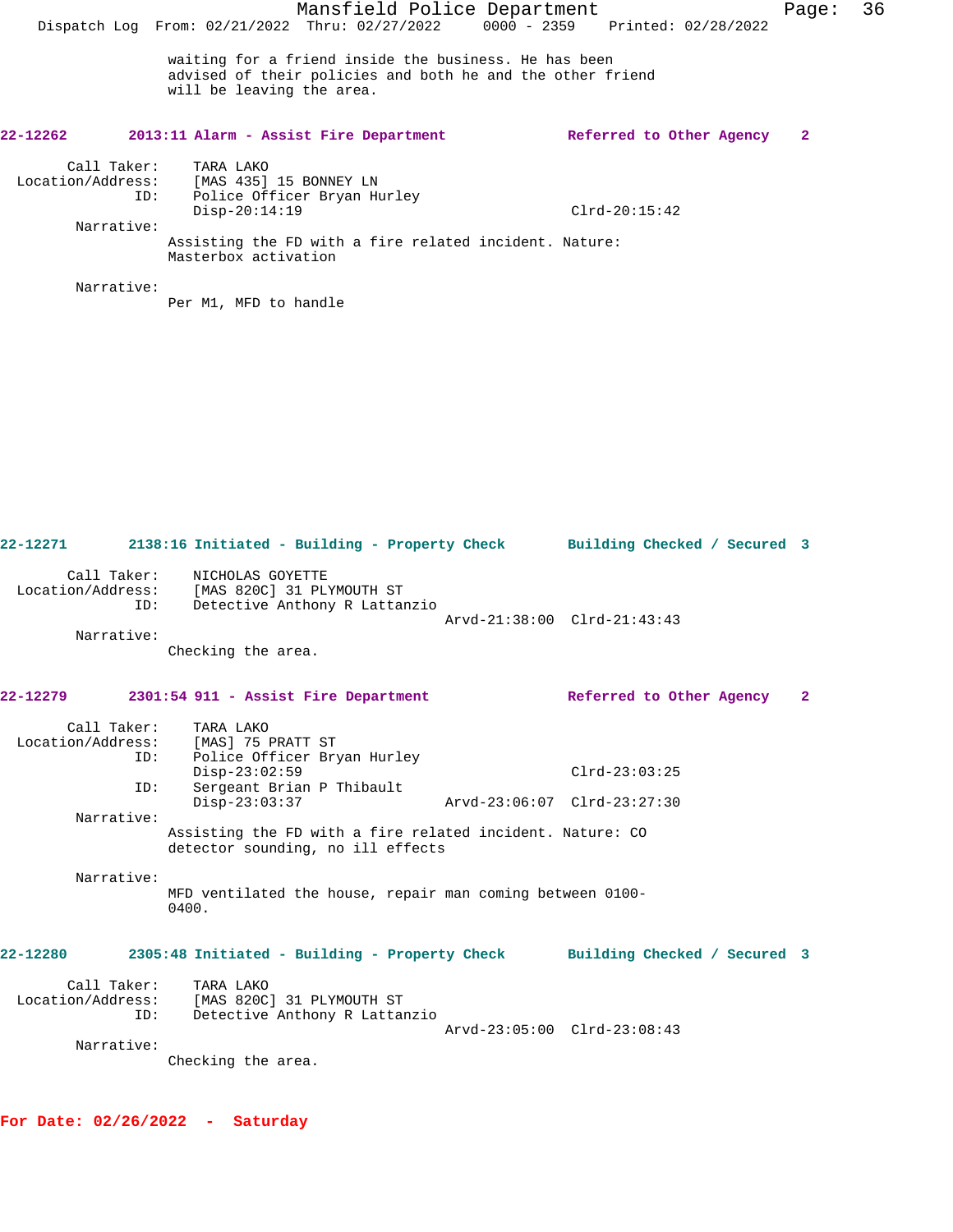|                                                                                                           |     | Dispatch Log From: 02/21/2022 Thru: 02/27/2022 0000 - 2359 Printed: 02/28/2022                                                                             |  | Mansfield Police Department                                        |  | Page: | 37 |
|-----------------------------------------------------------------------------------------------------------|-----|------------------------------------------------------------------------------------------------------------------------------------------------------------|--|--------------------------------------------------------------------|--|-------|----|
| 22-12290                                                                                                  |     | 0108:58 Initiated - Building - Property Check Building Checked / Secured 3                                                                                 |  |                                                                    |  |       |    |
| Call Taker:<br>Location/Address:<br>Narrative:                                                            | ID: | Sergeant Brian P Thibault<br>[MAS 820C] 31 PLYMOUTH ST<br>Sergeant Brian P Thibault<br>Making Check of Building.                                           |  | Arvd-01:08:09 Clrd-01:18:43                                        |  |       |    |
|                                                                                                           |     | Building Checks OK.                                                                                                                                        |  |                                                                    |  |       |    |
| 22-12297 0134:58 Initiated - Building - Property Check Building Checked / Secured 3                       |     |                                                                                                                                                            |  |                                                                    |  |       |    |
| Call Taker:<br>Location/Address: [MAS 2] 60 FORBES BLVD<br>ID: Police Officer Mark O'Connor<br>Narrative: |     | TARA LAKO                                                                                                                                                  |  | Arvd-01:34:00 Clrd-01:35:19                                        |  |       |    |
|                                                                                                           |     | Checking the area.                                                                                                                                         |  |                                                                    |  |       |    |
| Location/Address:                                                                                         | ID: | 0144:07 Initiated - Suspicious Actv / Persn / Veh Services Rendered 2<br>Call Taker: TARA LAKO<br>[MAS 927] 50 PLYMOUTH ST<br>Police Officer Mark O'Connor |  | Arvd-01:44:00 Clrd-01:45:34                                        |  |       |    |
| Vehicle:<br>Narrative:                                                                                    |     | GRY 2001 DODG SILVER Reg: CO MA T71833 VIN: 3B7KF23691G819797                                                                                              |  |                                                                    |  |       |    |
|                                                                                                           |     | Ofc O'Connor checking on a vehicle in the area                                                                                                             |  |                                                                    |  |       |    |
|                                                                                                           |     | Ofc O'Connor reports the RO checks, was advised he needed to<br>move along                                                                                 |  |                                                                    |  |       |    |
| 22-12303 0204:51 Initiated - Building - Property Check Building Checked / Secured 3                       |     |                                                                                                                                                            |  |                                                                    |  |       |    |
| Call Taker:<br>Location/Address:<br>Narrative:                                                            | ID: | TARA LAKO<br>[MAS] NORTH MAIN ST<br>Police Officer Bryan Hurley<br>Checking the area.                                                                      |  | Arvd-02:04:00 Clrd-02:12:29                                        |  |       |    |
| 22-12305                                                                                                  |     | 0206:20 Initiated - Building - Property Check Building Checked / Secured 3                                                                                 |  |                                                                    |  |       |    |
| Call Taker:<br>Location/Address: [MAS 1040] 50 RESERVOIR ST Apt. #ST                                      | ID: | TARA LAKO<br>Police Officer Mark O'Connor                                                                                                                  |  | Arvd-02:06:00 Clrd-02:13:09                                        |  |       |    |
| Narrative:                                                                                                |     | Checking the area.                                                                                                                                         |  |                                                                    |  |       |    |
| 22-12324     0253:29 Initiated - Building - Property Check     Building Checked / Secured 3               |     |                                                                                                                                                            |  |                                                                    |  |       |    |
| Call Taker:<br>Location/Address:                                                                          | ID: | TARA LAKO<br>[MAS] 4 ERICK RD @ 15 BONNEY LN<br>Police Officer Derek M Stark                                                                               |  | Arvd-02:53:00 Clrd-02:56:43                                        |  |       |    |
| Narrative:                                                                                                |     | Checking the area.                                                                                                                                         |  |                                                                    |  |       |    |
| 22-12326 0258                                                                                             |     |                                                                                                                                                            |  | Initiated - Building - Property Check Building Checked / Secured 3 |  |       |    |
| Location/Address: [MAS] 42 ECHO HILLS DR @ 18 MARJAC WAY                                                  | ID: | Call Taker: Police Officer Derek M Stark<br>Police Officer Derek M Stark                                                                                   |  | Arvd-02:58:34 Clrd-03:01:12                                        |  |       |    |
| Narrative:                                                                                                |     |                                                                                                                                                            |  |                                                                    |  |       |    |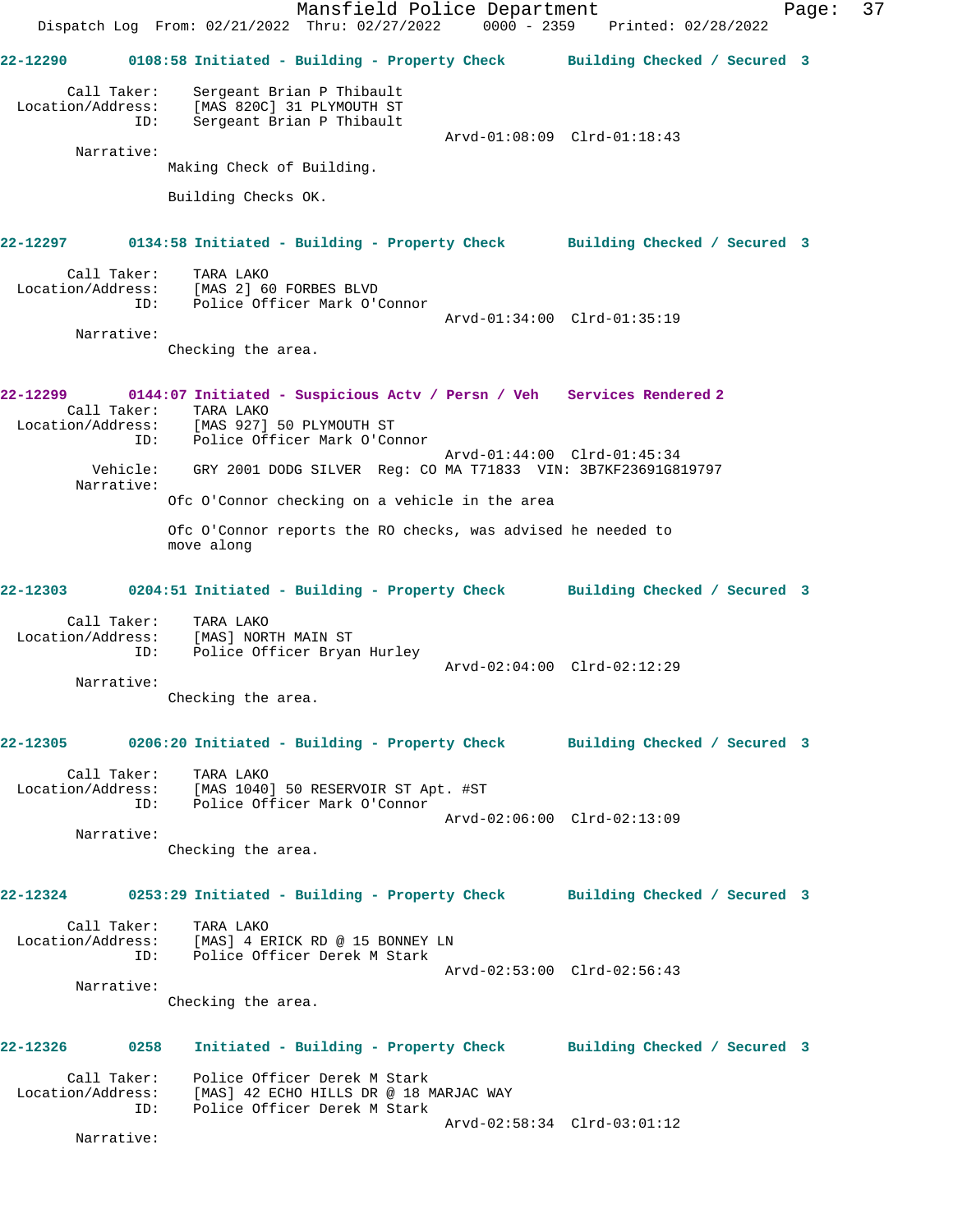Mansfield Police Department Page: 38 Dispatch Log From: 02/21/2022 Thru: 02/27/2022 0000 - 2359 Printed: 02/28/2022 Checking the area. **22-12328 0307:24 Initiated - Building - Property Check Building Checked / Secured 3** Call Taker: TARA LAKO Location/Address: [MAS 992] 660 EAST ST ID: Police Officer Derek M Stark Arvd-03:07:00 Clrd-03:07:46 Narrative: Checking the area. **22-12329 0313:39 Initiated - Building - Property Check Building Checked / Secured 3** Call Taker: Sergeant Brian P Thibault Location/Address: [MAS 820C] 31 PLYMOUTH ST ID: Sergeant Brian P Thibault Arvd-03:13:00 Clrd-03:26:54 Narrative: Checking the Building Checks OK **22-12330 0315 Initiated - Building - Property Check Building Checked / Secured 3** Call Taker: Police Officer Derek M Stark Location/Address: [MAS] 1 OAKLAND ST @ 15 KINGMAN AVE ID: Police Officer Derek M Stark Arvd-03:15:56 Clrd-03:18:05 Narrative: Checking the area. **22-12333 0336:19 Initiated - Building - Property Check Building Checked / Secured 3** Call Taker: TARA LAKO Location/Address: [MAS 1002] 250 EAST ST ID: Police Officer Derek M Stark Arvd-03:36:00 Clrd-03:44:36 Narrative: Checking the area. **22-12335 0415 Initiated - Building - Property Check Building Checked / Secured 3** Call Taker: Police Officer Mark O'Connor Location/Address: [MAS] 31 HAMPSHIRE ST<br>TD: Police Officer Mark O'O Police Officer Mark O'Connor Arvd-04:16:28 Clrd-04:19:19 **22-12337 0423 Initiated - Building - Property Check Building Checked / Secured 3** Call Taker: Police Officer Mark O'Connor Location/Address: [MAS 840] 280 SCHOOL ST ID: Police Officer Mark O'Connor Arvd-04:24:35 Clrd-04:31:06 **22-12338 0435 Initiated - Building - Property Check Building Checked / Secured 3** Call Taker: Police Officer Bryan Hurley Location/Address: [MAS 65] 30 CHAUNCY ST ID: Police Officer Bryan Hurley [MAS 65] 30 CHAONCI DI<br>Police Officer Bryan Hurley<br>Arvd-04:36:13 Clrd-04:42:40 **22-12341 0513:47 Initiated - Building - Property Check Building Checked / Secured 3** Call Taker: Sergeant Brian P Thibault Location/Address: [MAS 820C] 31 PLYMOUTH ST ID: Sergeant Brian P Thibault

Arvd-05:13:00 Clrd-05:32:48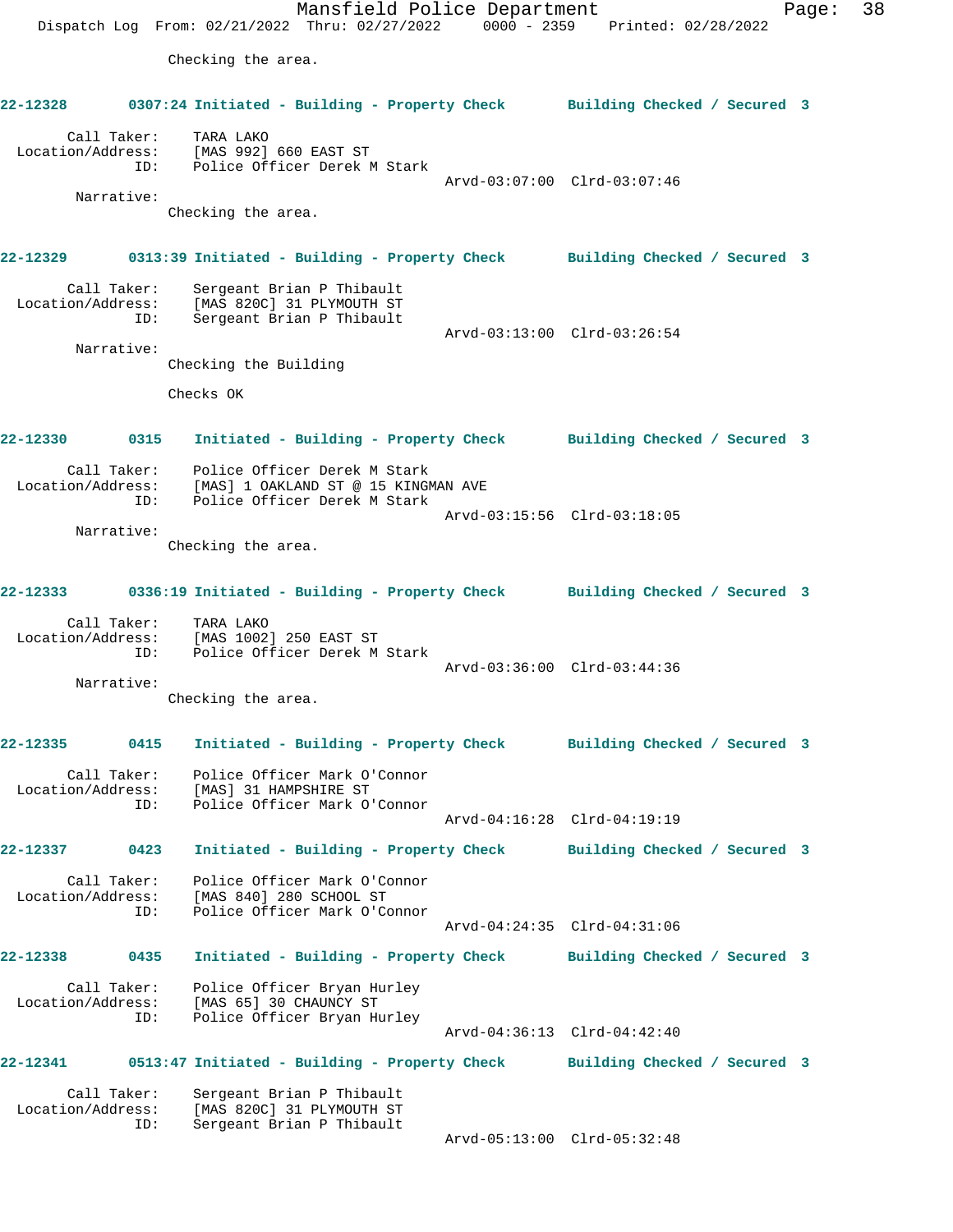Mansfield Police Department Page: 39 Dispatch Log From: 02/21/2022 Thru: 02/27/2022 0000 - 2359 Printed: 02/28/2022 Narrative: Checking the building Checks ok **22-12342 0547 Initiated - Building - Property Check Building Checked / Secured 3** Call Taker: Police Officer Derek M Stark Location/Address: [MAS] FRUIT ST ID: Police Officer Derek M Stark Arvd-05:47:55 Clrd-05:51:08 Narrative: Checking the area. **22-12343 0551 Initiated - Building - Property Check Building Checked / Secured 3** Call Taker: Police Officer Derek M Stark Location/Address: [MAS] FRUIT ST ID: Police Officer Derek M Stark Arvd-05:51:52 Clrd-05:54:28 Narrative: Checking the area. **22-12344 0601 Initiated - Building - Property Check Building Checked / Secured 3** Call Taker: Police Officer Derek M Stark Location/Address: [MAS] NECCO RD ID: Police Officer Derek M Stark Arvd-06:01:21 Clrd-06:04:39 Narrative: Checking the area. **22-12346 0618:27 Initiated - Motor Vehicle Stop Citation / Warning Issued 3** Call Taker: Stephen Martell Location/Address: [MAS 451B] 500 EAST ST ID: Police Officer Derek M Stark Arvd-06:18:00 Clrd-06:27:02 Vehicle: WHI 2014 FORD FUSION Reg: PC MA 461DF4 VIN: 3FA6P0H90ER358401 Vehicle: SIL 2015 MAZD 4D 3 Reg: PC NH BL3SS VIN: 3MZBM1U71FM191022 Narrative: mv stop Narrative: Ofc Stark reports the Mazda was stopped for snow on her windshield, has been taken care of Second vehicle stopped for speed, citation issued **22-12357 0712:03 Initiated - Building - Property Check Building Checked / Secured 3** Call Taker: Sergeant Brian P Thibault Location/Address: [MAS 820C] 31 PLYMOUTH ST ID: Sergeant Brian P Thibault Arvd-07:12:00 Clrd-07:34:30 Narrative: Making a Check of Building Checks OK **22-12358 0720:41 Initiated - Motor Vehicle Stop Arrest(s) Made 3**  Call Taker: Savannah Karch Location/Address: [MAS 122] 99 COPELAND DR ID: Police Officer Mark O'Connor Arvd-07:20:00 Clrd-09:59:00 ID: Police Officer Derek M Stark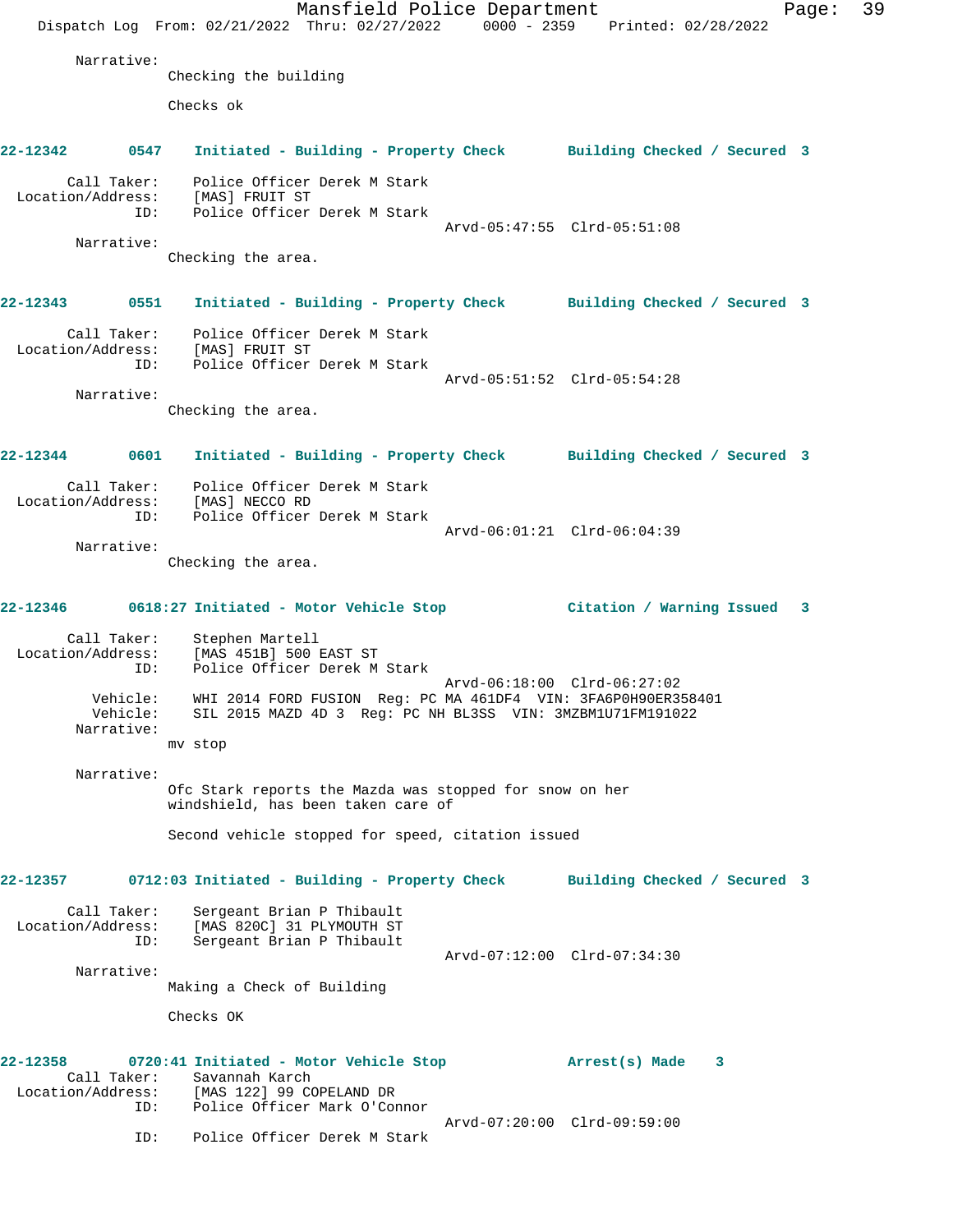Mansfield Police Department Page: 40 Dispatch Log From: 02/21/2022 Thru: 02/27/2022 0000 - 2359 Printed: 02/28/2022 Disp-07:27:43 Arvd-07:37:57 Clrd-08:17:06 Police Officer Derek M Stark<br>Disp-08:18:27 Disp-08:18:27 Arvd-08:18:30 Clrd-08:50:22 Vehicle: BLU 2007 TOYT CAMRY Reg: PC MA 8VHJ70 VIN: JTNBB46K173034150 Towed: For: Arrest By: Central Street Garage To: Central Street Garage Released To: FERNANDES On: 02/26/2022 @ 1317 Vehicle: BLU 2004 MAZD 6 Reg: PC MA 7MK415 VIN: 1YVHP84D245N94197 Towed: For: Arrest By: Central Street Garage To: Central Street Garage Released To: FERNANDES On: 02/26/2022 @ 1310 Narrative: motor vehicle stop in the area Narrative: Central St en route for the tow 0730 on detained Narrative: M6 transporting one in custody back to the station SM 4977.9 Narrative: EM 4979 Narrative: Central street on location Narrative: Prisoner released @1150 Refer To Arrest: 22MAS-87-AR Arrest: FERNANDES, JOAO D Address: 719 MAIN ST Apt. #2 BROCKTON, MA Age:<br>:Charges Warrant arrest LICENSE SUSPENDED, OP MV WITH LICENSE NOT IN POSSESSION UNSAFE OPERATION OF MV **22-12363 0805:23 Phone - 911 Hang-ups & Verifications Confirmed misdial/Accdntl Call** Call Taker: Ryan O'Rourke<br>Location/Address: [MAS H3553] 12 ess: [MAS H3553] 12 SHANNON LN<br>ID: Police Officer David W Kin Police Officer David W Kinahan Disp-08:07:49 Arvd-08:27:23 Clrd-08:31:57 Narrative: Checking on a 911 hang up. Contact made?: Yes Cellphone? (y/n): Yes Uncertainty radius: 65 meters caller rpts accidental Narrative: M7 spoke with CP confirmed accidental

**22-12371 0912:01 Initiated - Building - Property Check Building Checked / Secured 3** Call Taker: Savannah Karch Location/Address: [MAS 820C] 31 PLYMOUTH ST Police Officer Joshua S Ellender Arvd-09:12:00 Clrd-09:41:47

Narrative:

**2**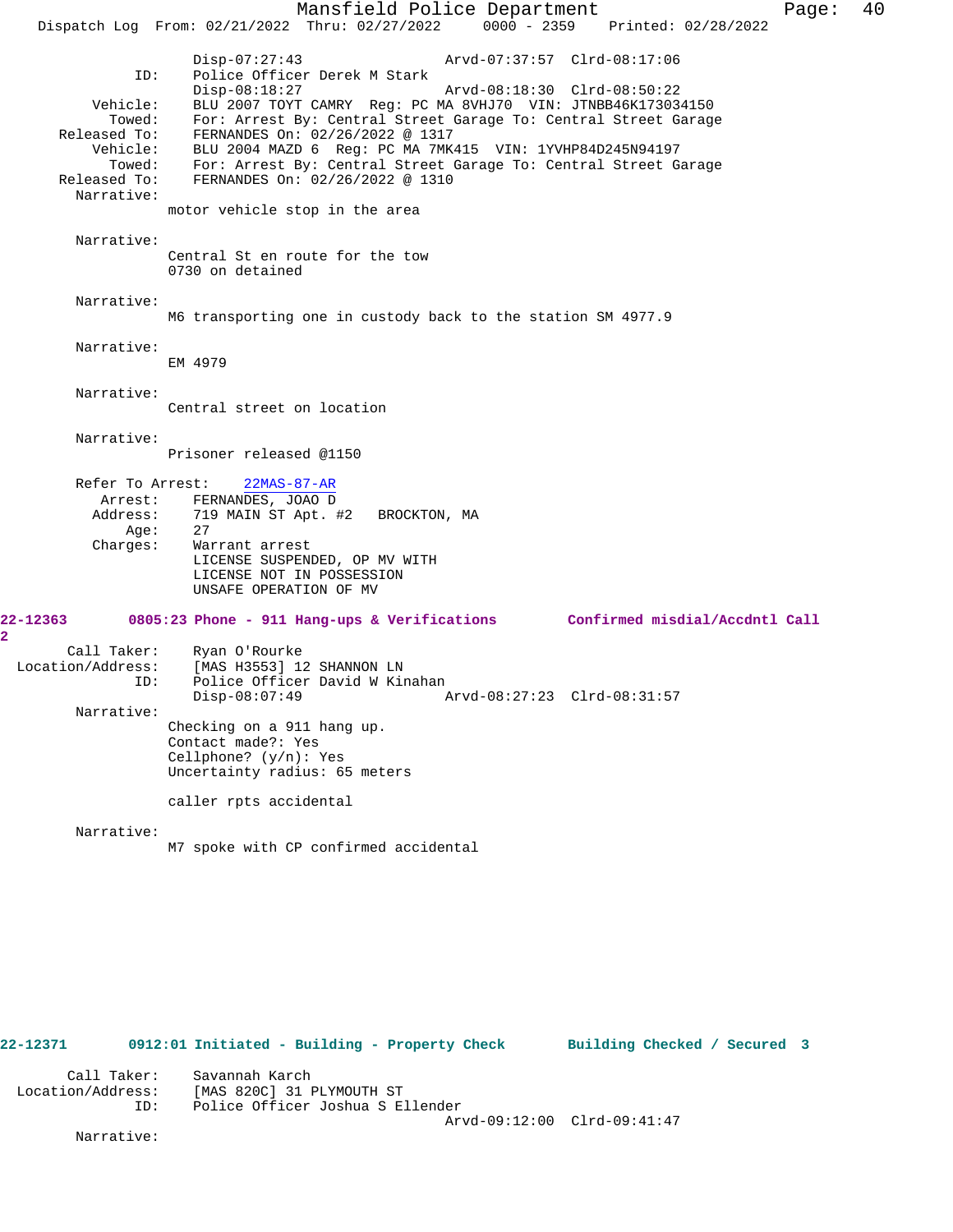| 22-12372                                                                 |     | 0920:28 Phone - Assist Fire Department                                                     |                                                                                           |  |                                                                                                                     |                     | Referred to Other Agency | $\mathbf{2}$ |
|--------------------------------------------------------------------------|-----|--------------------------------------------------------------------------------------------|-------------------------------------------------------------------------------------------|--|---------------------------------------------------------------------------------------------------------------------|---------------------|--------------------------|--------------|
| Call Taker:<br>Location/Address:                                         | ID: |                                                                                            | Savannah Karch<br>[MAS] 44 SURREY DR<br>Police Officer Matthew A Souza<br>$Disp-09:21:01$ |  | Arvd-09:30:47 Clrd-09:41:12                                                                                         |                     |                          |              |
| Narrative:                                                               |     | carbon monoxide alarm                                                                      |                                                                                           |  | Assisting the FD with a fire related incident. Nature:                                                              |                     |                          |              |
| 22-12387                                                                 |     |                                                                                            |                                                                                           |  | 1117:08 Initiated - Building - Property Check Building Checked / Secured 3                                          |                     |                          |              |
| Call Taker:<br>Location/Address:                                         | ID: |                                                                                            | Savannah Karch<br>[MAS 820C] 31 PLYMOUTH ST<br>Police Officer Joshua S Ellender           |  | Arvd-11:17:00 Clrd-11:28:49                                                                                         |                     |                          |              |
| Narrative:                                                               |     | Checking the area.                                                                         |                                                                                           |  |                                                                                                                     |                     |                          |              |
| 22-12391<br>Call Taker:<br>Location/Address: [MAS] RTE 140 NB            | ID: | Ryan O'Rourke                                                                              | Police Officer Matthew A Souza                                                            |  | 1201:21 Phone - Suspicious Actv / Persn / Veh Gone on Arrival 2                                                     |                     |                          |              |
|                                                                          |     | $Disp-12:02:38$                                                                            |                                                                                           |  | Arvd-12:06:19 Clrd-12:09:10                                                                                         |                     |                          |              |
|                                                                          | ID: |                                                                                            | Lieutenant Thomas R Connor<br>$Disp-12:04:54$                                             |  | Arvd-12:05:57 Clrd-12:09:12                                                                                         |                     |                          |              |
| Narrative:                                                               |     |                                                                                            |                                                                                           |  | white dodge pickup with female trying to get out of vehicle.                                                        |                     |                          |              |
| Narrative:                                                               |     |                                                                                            |                                                                                           |  |                                                                                                                     |                     |                          |              |
|                                                                          |     | snowblower.                                                                                |                                                                                           |  | vehicle has construction equipemnt in bed of truck. maybe a                                                         |                     |                          |              |
| Narrative:                                                               |     | vehicle made a u turn at 140 and west.                                                     |                                                                                           |  |                                                                                                                     |                     |                          |              |
| Narrative:                                                               |     | description                                                                                |                                                                                           |  | M1 and M8 checked the area of 140 to the town line and also<br>spoke with Foxboro who find no vehicle matching that |                     |                          |              |
| 22-12395                                                                 |     |                                                                                            |                                                                                           |  | 1315:52 Initiated - Building - Property Check Building Checked / Secured 3                                          |                     |                          |              |
| Call Taker:<br>Location/Address:                                         | ID: |                                                                                            | Savannah Karch<br>[MAS 820C] 31 PLYMOUTH ST<br>Police Officer Joshua S Ellender           |  | Arvd-13:15:00 Clrd-13:30:09                                                                                         |                     |                          |              |
| Narrative:                                                               |     | Checking the area.                                                                         |                                                                                           |  |                                                                                                                     |                     |                          |              |
| 22-12397<br>Call Taker:<br>Location/Address:                             | ID: | 1328:05 Phone - Assist Fire Department<br>Savannah Karch<br>[MAS 907A] 390 WEST ST Apt. #B | Police Officer Matthew A Souza                                                            |  |                                                                                                                     | Services Rendered 2 |                          |              |
| Narrative:                                                               |     | party stuck on chair lift                                                                  | $Disp-13:28:55$                                                                           |  | Arvd-13:37:46 Clrd-13:43:34<br>Assisting the FD with a fire related incident. Nature: male                          |                     |                          |              |
| 22-12401<br>Call Taker:<br>Location/Address: [MAS 131] 141 NORTH MAIN ST | ID: | 1353:47 Initiated - Parking Violations                                                     | Savannah Karch<br>Lieutenant Thomas R Connor                                              |  |                                                                                                                     | Spoken To           | 3                        |              |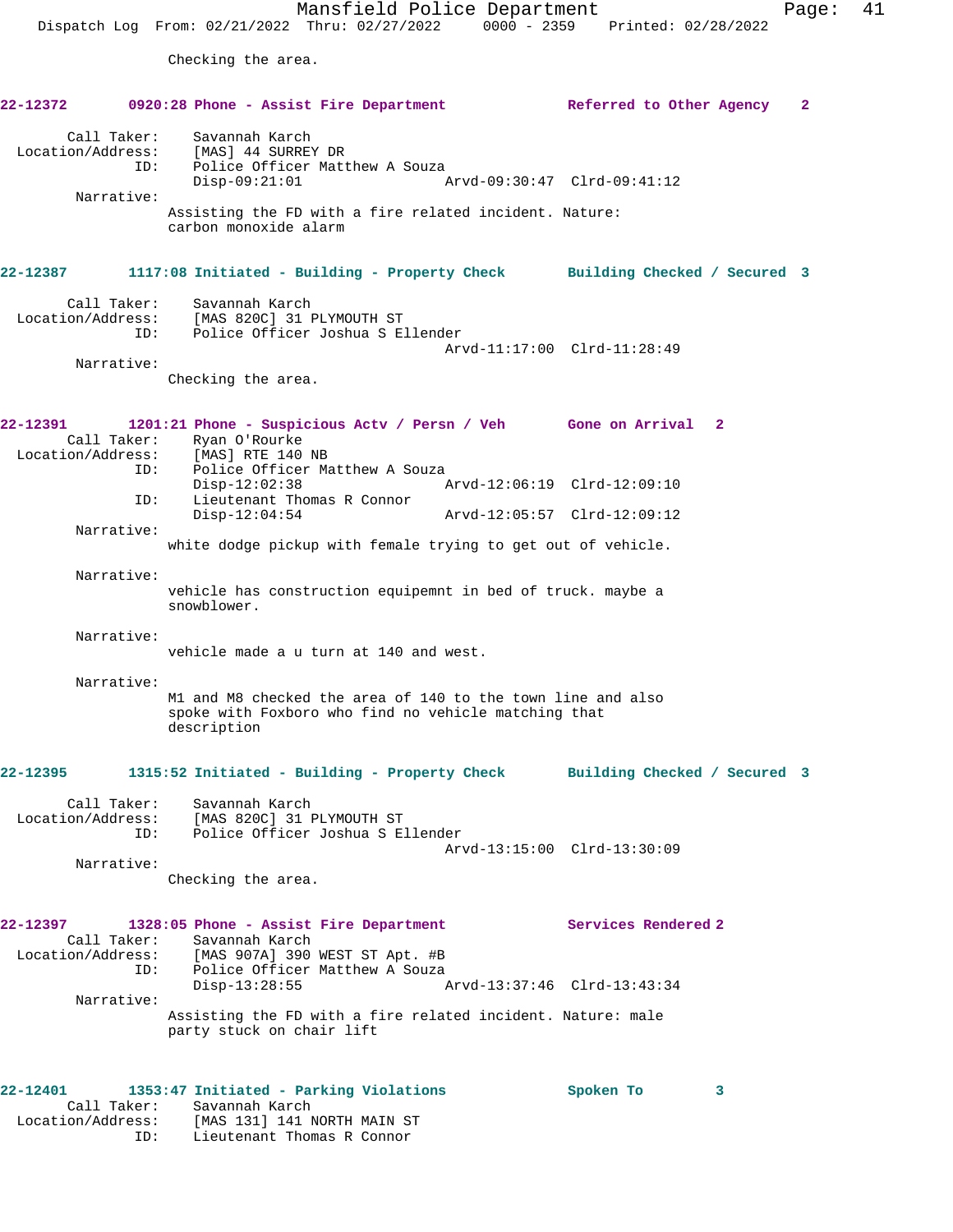Mansfield Police Department Form Page: 42 Dispatch Log From: 02/21/2022 Thru: 02/27/2022 0000 - 2359 Printed: 02/28/2022 Arvd-13:53:00 Clrd-13:58:33 Narrative: M1 off in the area, vehicle blocking the entrance Narrative: M1 spoke with the owner of the vehicle, he was advised. Parking spots seem to be obscured in the lot due to snow **22-12403 1357:28 Phone - 911 Hang-ups & Verifications Confirmed misdial/Accdntl Call 2**  Call Taker: Chelsey Ferstler Location/Address: [MAS 909] 450 GILBERT ST ID: Police Officer Matthew A Souza<br>Disp-14:00:50 Disp-14:00:50 Arvd-14:04:36 Clrd-14:04:39 Narrative: Checking on a 911 hang up. Contact made?: Cellphone? (y/n): Uncertainty radius: spoke with caller, stated no emergency was trying to take videos of his children sledding Narrative: M8 states confirmed accidental. **22-12407 1421:51 Initiated - Building - Property Check Building Checked / Secured 3** Call Taker: Savannah Karch Location/Address: [MAS 1002] 250 EAST ST ID: Police Officer David W Kinahan Arvd-14:21:00 Clrd-14:36:30 Narrative: Checking the area. **22-12412 1510:51 Initiated - Building - Property Check Building Checked / Secured 3** Call Taker: Savannah Karch Location/Address: [MAS 820C] 31 PLYMOUTH ST

 ID: Police Officer Joshua S Ellender Arvd-15:10:00 Clrd-15:24:58 Narrative:

Checking the area.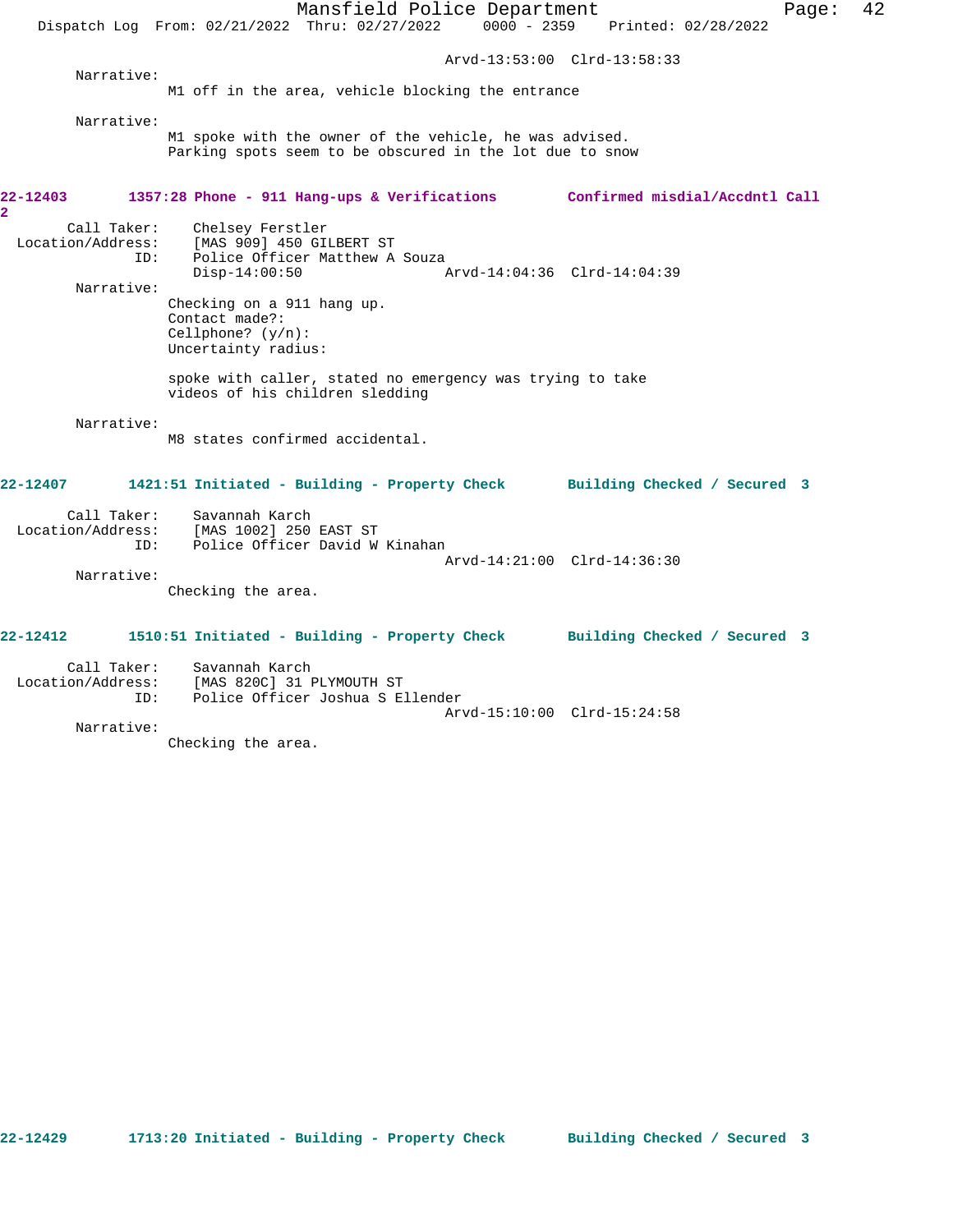Mansfield Police Department Fage: 43 Dispatch Log From: 02/21/2022 Thru: 02/27/2022 0000 - 2359 Printed: 02/28/2022 Call Taker: Savannah Karch Location/Address: [MAS 820C] 31 PLYMOUTH ST ID: Police Officer Michael N Fenore Arvd-17:13:00 Clrd-17:24:51 Narrative: Checking the area. **22-12431 1722:54 Initiated - Motor Vehicle Stop Citation / Warning Issued 3** Call Taker: Savannah Karch Location/Address: [MAS] 467 WEST ST ID: Police Officer Mark O'Connor Arvd-17:22:00 Clrd-17:31:39 Vehicle: WHI 2016 FORD FUSION Reg: PC MA 3VX492 VIN: 3FA6P0LU0GR251301 Narrative: motor vehicle stop in the area Narrative: citation issued to registered owner for speed and failure to stop **22-12432 1730:21 Initiated - Motor Vehicle Stop Citation / Warning Issued 3** Call Taker: Savannah Karch Location/Address: [MAS] 100 RTE 140 SB @ 280 SCHOOL ST ID: Police Officer David J Pepicelli Arvd-17:30:00 Clrd-17:34:30 Vehicle: WHI 2018 JEEP GRAND CHEROK Reg: PC MA 533NT4 VIN: 1C4RJFCG7JC139199 Narrative: motor vehicle stop in the area Narrative: citation issued to female operator for hands free **22-12435 1750:07 Initiated - Motor Vehicle Stop Citation / Warning Issued 3** Call Taker: Savannah Karch Location/Address: [MAS 969A110] 321 SCHOOL ST Apt. #A110 ID: Police Officer Mark O'Connor Arvd-17:50:00 Clrd-17:55:04 Vehicle: GRY 2019 CHEV EQUINO Reg: PC MA 6WF817 VIN: 2GNAXSEV3K6280112 Narrative: motor vehicle stop in the area **22-12436 1801:12 Initiated - Disabled Motor Vehicle Spoken To 3**  Call Taker: Savannah Karch Location/Address: [MAS 253] 330 PRATT ST Apt. #A ID: Police Officer Bryan Hurley Arvd-18:01:00 Clrd-18:02:50 Vehicle: SIL 2021 ELANTRA Reg: RI 1EB307 VIN: 5NPLM4AG7MH026477 Narrative: M2 reports possible DMV in the area Narrative: Spoke with the operator who stated she was fixing her phone **22-12437 1804:32 Initiated - Motor Vehicle Stop Citation / Warning Issued 3** Call Taker: Savannah Karch Location/Address: [NON] 236 NORTH WORCESTER STR ID: Police Officer Mark O'Connor Arvd-18:04:00 Clrd-18:09:53 Vehicle: BLU 2004 FORD RANGER Reg: PC MA 3TV621 VIN: 1FTYR15E74TA01699 Narrative: motor vehicle stop just over the Norton line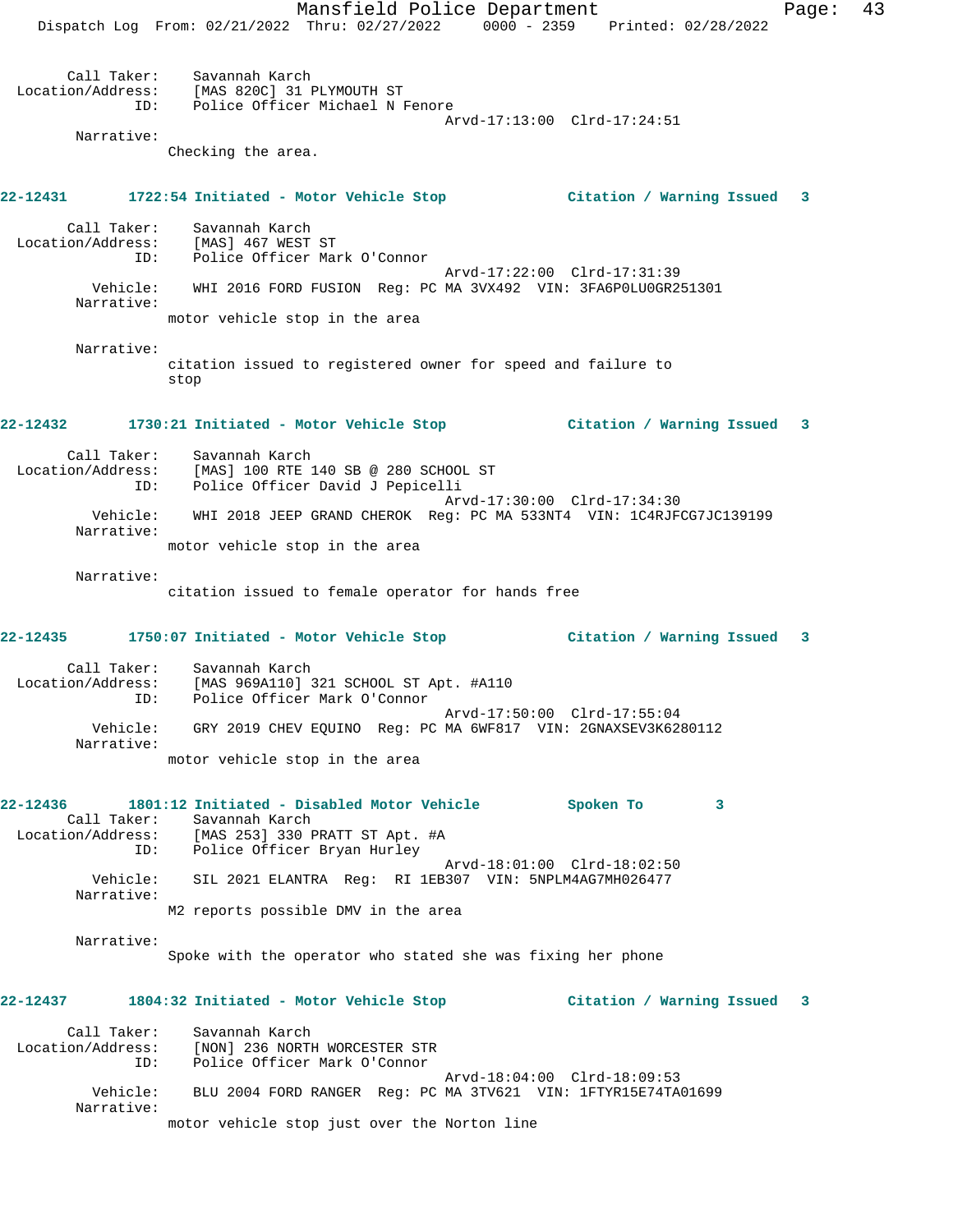Mansfield Police Department Fage: 44 Dispatch Log From: 02/21/2022 Thru: 02/27/2022 0000 - 2359 Printed: 02/28/2022 **22-12438 1816:16 Initiated - Motor Vehicle Stop Citation / Warning Issued 3** Call Taker: Savannah Karch Location/Address: [MAS] 1770 WEST ST @ 14 GILBERT ST ID: Police Officer Mark O'Connor Arvd-18:16:00 Clrd-18:21:16 Vehicle: BLU 2011 KIA SORENT Reg: PC MA 1KH387 VIN: 5XYKT3A18BG115144 Narrative: motor vehicle stop in the area **22-12439 1819:00 Initiated - Building - Property Check Building Checked / Secured 3** Call Taker: Savannah Karch Location/Address: [MAS] 4 ERICK RD @ 15 BONNEY LN ID: Police Officer Bryan Hurley Arvd-18:19:00 Clrd-18:30:04 Narrative: Checking the area. **22-12442 1834:35 Initiated - Building - Property Check Building Checked / Secured 3** Call Taker: Ryan O'Rourke Location/Address: [MAS 927] 50 PLYMOUTH ST ID: Police Officer Mark O'Connor Arvd-18:34:00 Clrd-18:34:52 Narrative: Checking the area. **22-12443 1841:01 Initiated - Motor Vehicle Stop Citation / Warning Issued 3** Call Taker: JEFFREY KEEFE Vicinity of: [MAS] 300 RTE 140 SB @ 375 WEST ST ID: Police Officer Mark O'Connor Arvd-18:41:00 Clrd-18:50:56 Vehicle: GRY 2011 TOYT VA SIENNA Reg: PC MA 625ET1 VIN: 5TDDK3DC6BS019346 Narrative: Out with MVST. Narrative: Citation issued for speed. **22-12444 1841:55 Initiated - Building - Property Check Services Rendered 3**  Call Taker: JEFFREY KEEFE Vicinity of: [MAS 820C] 31 PLYMOUTH ST ID: Police Officer Michael N Fenore Arvd-18:41:00 Clrd-18:55:49 Narrative: Checking the area. **22-12446 1844:49 Initiated - Motor Vehicle Stop Citation / Warning Issued 3** Call Taker: JEFFREY KEEFE Vicinity of: [MAS 198] 71 COPELAND DR ID: Sergeant Brian P Thibault Arvd-18:44:00 Clrd-19:00:01 Vehicle: BLK 2012 NISS ROGUE Reg: PC MA 9ZE651 VIN: JN8AS5MTXCW259309 Narrative: Out with MVST reg is showing EXPI/ Narrative: Operator renewing online. Narrative: Written waringing issued.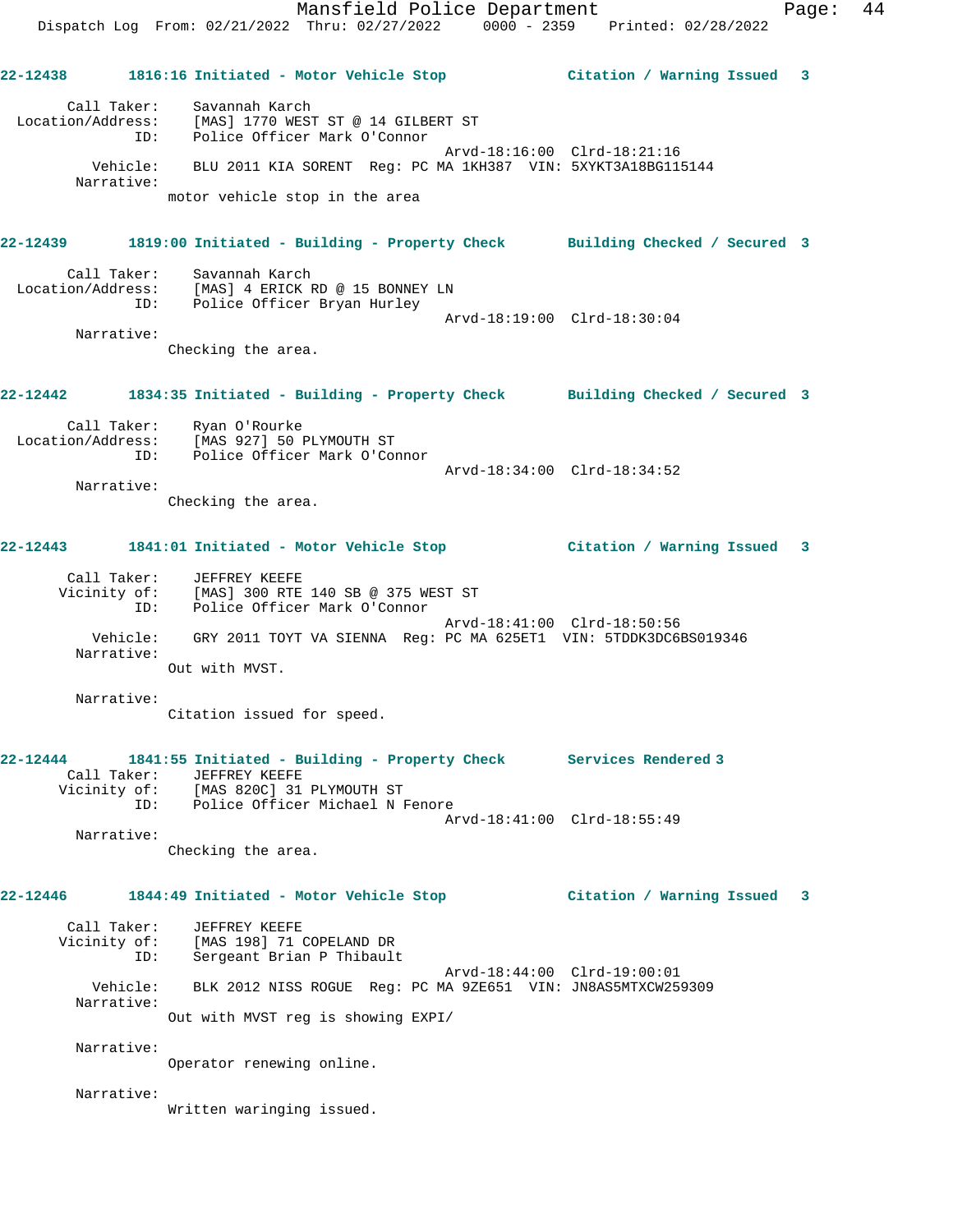Mansfield Police Department Fage: 45 Dispatch Log From: 02/21/2022 Thru: 02/27/2022 0000 - 2359 Printed: 02/28/2022 **22-12448 1850:12 Initiated - Motor Vehicle Stop Citation / Warning Issued 3** Call Taker: JEFFREY KEEFE Vicinity of: [MAS H4517] 10 PRATT ST ID: Police Officer Joshua S Ellender Arvd-18:50:00 Clrd-18:55:32 Vehicle: BLK 2008 HYUN ELANTRA Reg: PC MA 3FKW29 VIN: KMHDU46D28U492425 Narrative: Citation issued for speed on chauncy st. **22-12451 1900:53 Phone - 911 Hang-ups & Verifications Spoken To 2**  Call Taker: Liam Omalley Location/Address: [MAS 255] 377 CHAUNCY ST ID: Police Officer Mark O'Connor

 Disp-19:02:51 Arvd-19:07:20 Clrd-19:12:19 Narrative: Checking on a 911 hang up.y Contact made?:y Cellphone? (y/n): Uncertainty radius: in the store

**22-12454 1914:31 911 - 911 Hang-ups & Verifications Confirmed misdial/Accdntl Call 2**  Call Taker: Nicole Boyer Location/Address: [MAS H3138] 65 STEARNS AVE ID: Police Officer Mark O'Connor Disp-19:16:29 Clrd-19:20:53 ID: Police Officer David J Pepicelli Disp-19:16:34 Arvd-19:19:43 Clrd-19:20:43 Narrative: Checking on a 911 hang up. Contact made?: Yes Cellphone? (y/n): Yes Uncertainty radius: Confirmed with caller

 Call Taker: JEFFREY KEEFE Vicinity of: [MAS] 259 OAKLAND ST @ 34 MAPLE ST ID: Police Officer Mark O'Connor Arvd-19:32:00 Clrd-19:38:27 Vehicle: BLK 2019 DODG CHARGE Reg: PC MA 1MJP65 VIN: 2C3CDXGJ8KH624365 Narrative: MVST in the area.

**22-12456 1932:06 Initiated - Motor Vehicle Stop Citation / Warning Issued 3**

 Narrative: Citation issued for speed and snow on the windshield.

**22-12459 1954:38 Initiated - Building - Property Check Services Rendered 3**  Call Taker: JEFFREY KEEFE Vicinity of: [MAS 2] 60 FORBES BLVD ID: Police Officer Mark O'Connor Arvd-19:54:00 Clrd-19:58:26

 Narrative: Checking the area.

**22-12460 1958:34 Initiated - Building - Property Check Services Rendered 3**  Call Taker: JEFFREY KEEFE Vicinity of: [MAS 4] 31 HAMPSHIRE ST ID: Police Officer Mark O'Connor Arvd-19:58:00 Clrd-20:03:46 Narrative:

Checking the area.

**22-12461 2009:23 Initiated - Building - Property Check Building Checked / Secured 3**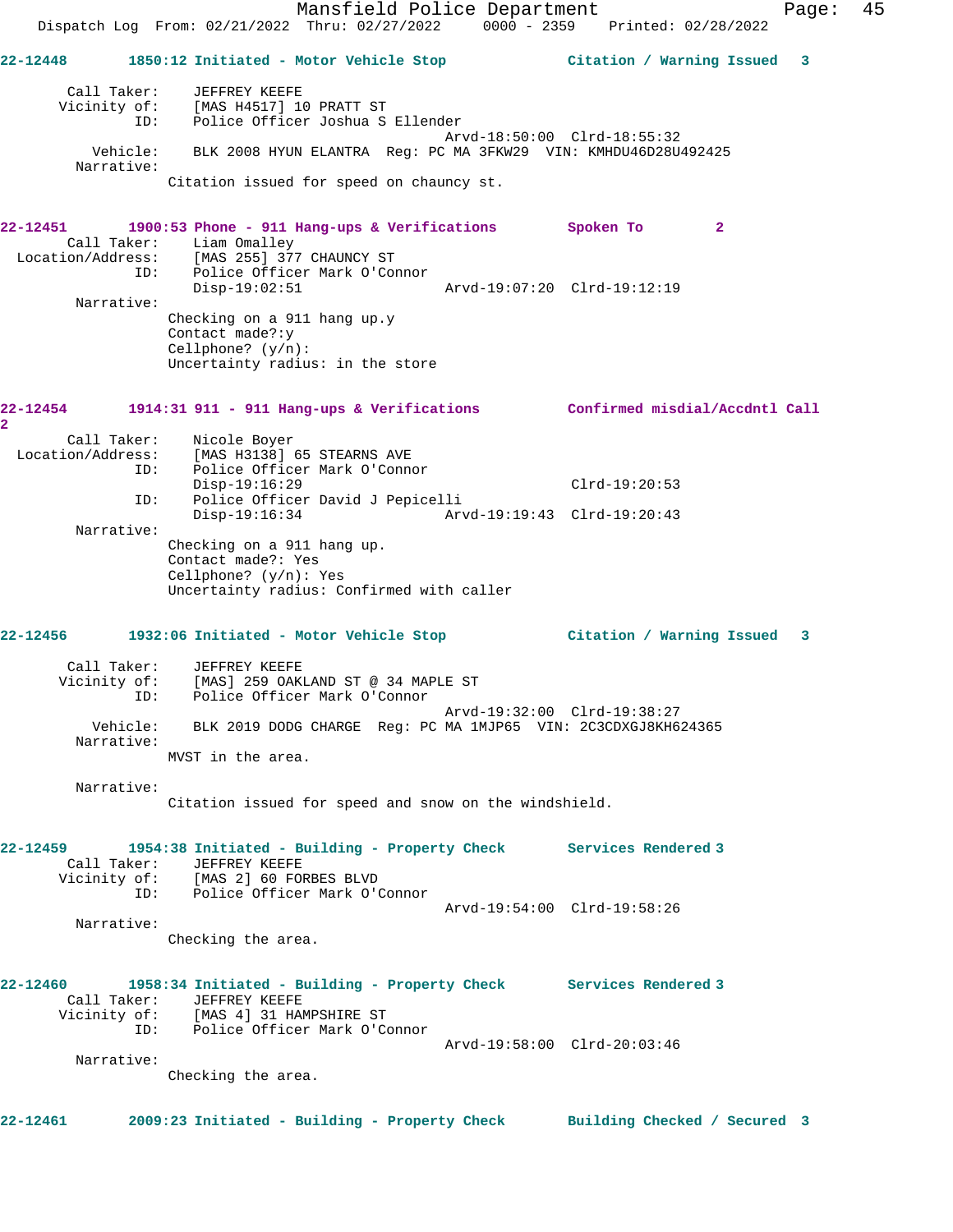Mansfield Police Department Fage: 46 Dispatch Log From: 02/21/2022 Thru: 02/27/2022 0000 - 2359 Printed: 02/28/2022 Call Taker: JEFFREY KEEFE Vicinity of: [MAS] NORTH MAIN ST ID: Police Officer Bryan Hurley Arvd-20:09:00 Clrd-20:15:04 Narrative: Checking the area. **22-12462 2018:28 Initiated - Motor Vehicle Stop Vehicle Towed 3**  Call Taker: JEFFREY KEEFE<br>Vicinity of: [MAS] 789 EASI [MAS] 789 EAST ST @ 86 EASTMAN ST ID: Police Officer Mark O'Connor Arvd-20:18:00 Clrd-20:48:58 ID: Police Officer Bryan Hurley Disp-20:19:05 Arvd-20:22:27 Clrd-20:48:58 Vehicle: RED 2009 NISS MURANO Reg: PC MA 2EDM18 VIN: JN8AZ18W39W147338 Towed: For: M / V VIOLATIONS - No Arrest By: Central Street Garage To: Central Street Garage Narrative: Central st en route Narrative: Central st on scene. Narrative: Providing a transport back to the station. SM: 38120 EM: 38121 Narrative: CItation issued for unregistered MV and uninsured MV. Refer To Arrest: 22MAS-88-AR **22-12464 2023:20 Initiated - Building - Property Check Services Rendered 3**  Call Taker: JEFFREY KEEFE Location/Address: [MAS 820C] 31 PLYMOUTH ST ID: Police Officer Michael N Fenore Arvd-20:23:00 Clrd-20:36:58 Narrative: Checking the area. **22-12471 2037:37 Initiated - Motor Vehicle Stop Citation / Warning Issued 3** Call Taker: JEFFREY KEEFE Vicinity of: [MAS] 500 EAST ST ID: Police Officer Joshua S Ellender Arvd-20:37:00 Clrd-20:41:50 Vehicle: BLU 2012 CHEV CRUZE Reg: PC MA 2BDB85 VIN: 1G1PJ5SC9C7275600 Narrative: Out on MVST. Narrative: Citation issued for speed. **22-12476 2059:20 Initiated - Motor Vehicle Stop Citation / Warning Issued 3** Call Taker: JEFFREY KEEFE Vicinity of: [MAS 10] 885 S MAIN ST ID: Sergeant Brian P Thibault Arvd-20:59:00 Clrd-21:05:49 Vehicle: WHI 2012 CHEV IMPALA Reg: PC MA 1KTF39 VIN: 2G1WG5E33C1298082 Narrative: Citation issued.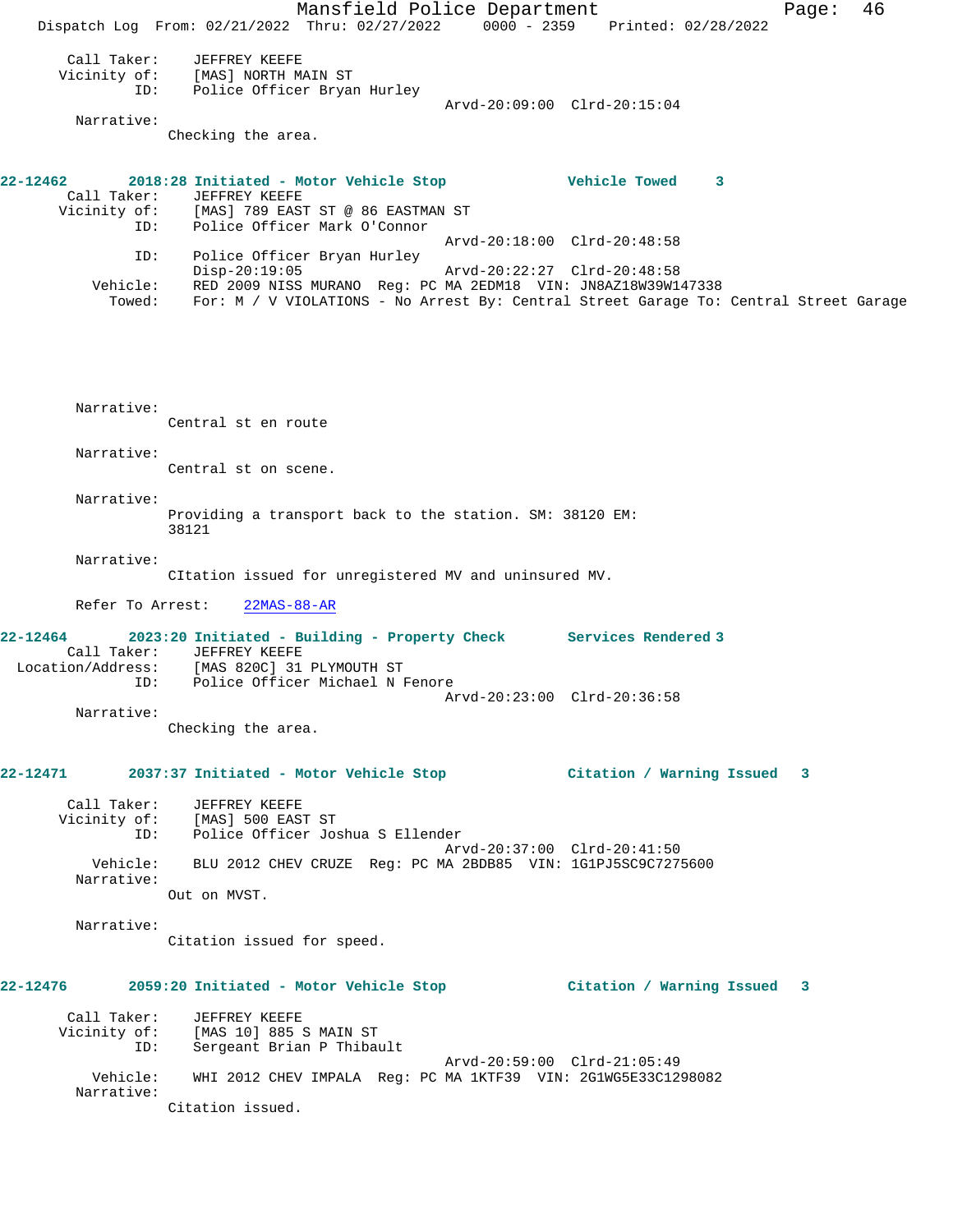Mansfield Police Department Fage: 47 Dispatch Log From: 02/21/2022 Thru: 02/27/2022 0000 - 2359 Printed: 02/28/2022 **22-12477 2117:31 Phone - 911 Hang-ups & Verifications Confirmed misdial/Accdntl Call 2**  Call Taker: Liam Omalley Location/Address: [MAS 4] 31 HAMPSHIRE ST ID: Police Officer Mark O'Connor Disp-21:21:18 Arvd-21:26:57 Clrd-21:32:38 Narrative: Checking on a 911 hang up. Contact made?:y Cellphone? (y/n):n Uncertainty radius:call by the pool. **22-12479 2128:06 Initiated - Motor Vehicle Stop Citation / Warning Issued 3** Call Taker: JEFFREY KEEFE Vicinity of: [MAS] 87 WEST ST @ 65 DEAN ST ID: Police Officer Joshua S Ellender Arvd-21:28:00 Clrd-21:33:12 Vehicle: BRO 2011 HOND CIVIC Reg: PC MA 35C970 VIN: 2HGFA1F55BH511364 Narrative:

Out with MVST

Narrative:

Citation issued.

## **22-12482 2141:02 Initiated - Building - Property Check Services Rendered 3**  Call Taker: JEFFREY KEEFE Vicinity of: [MAS 1040] 50 RESERVOIR ST Apt. #ST ID: Police Officer Mark O'Connor Arvd-21:41:00 Clrd-21:43:54 Narrative:

Checking the area.

**22-12497 2235:02 Initiated - Building - Property Check Services Rendered 3**  Call Taker: JEFFREY KEEFE<br>Vicinity of: [MAS 820C] 31 Vicinity of: [MAS 820C] 31 PLYMOUTH ST ID: Police Officer Michael N Fenore Arvd-22:35:00 Clrd-22:40:45 Narrative:

Checking the area.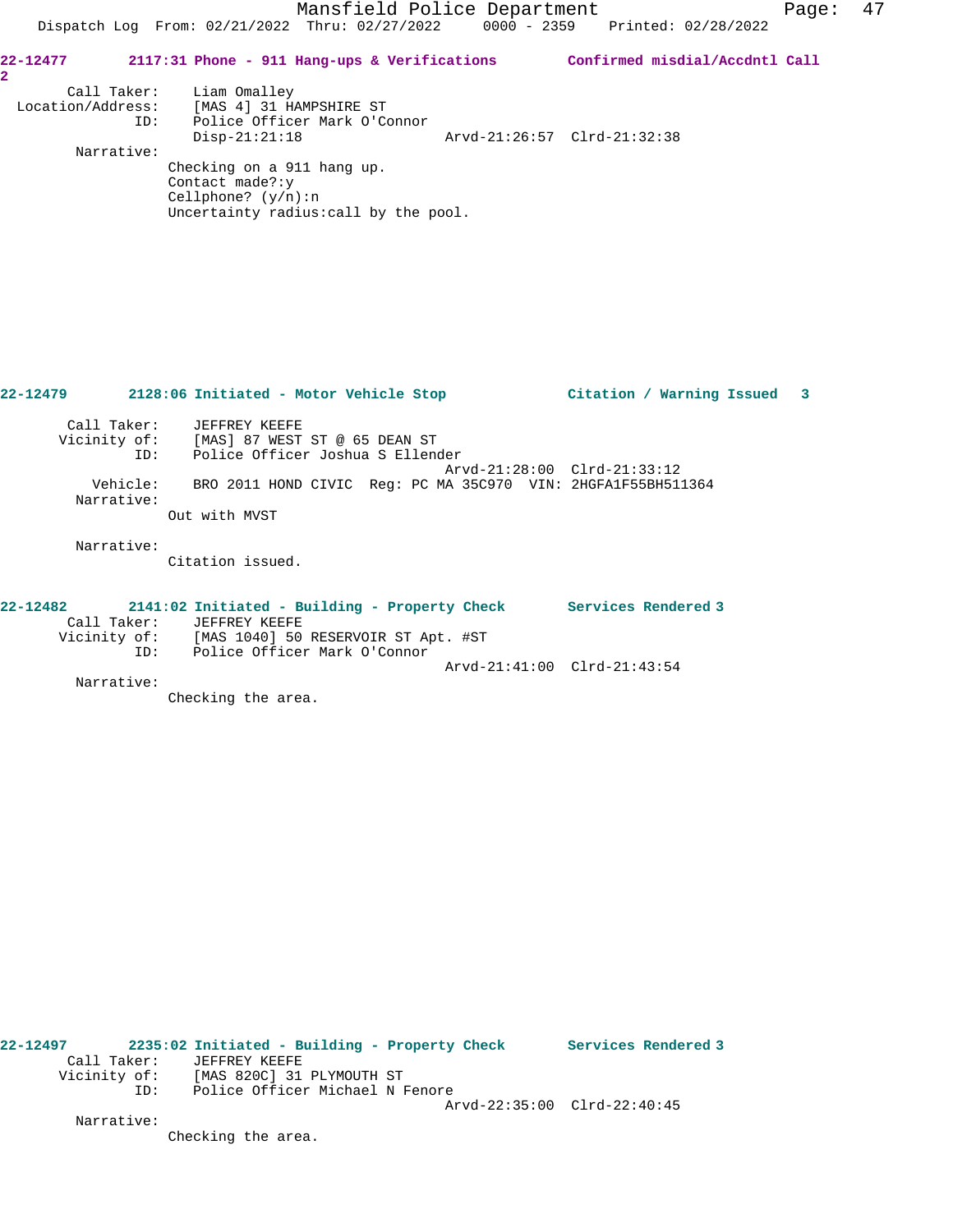**22-12500 2237:59 Initiated - Building - Property Check Building Checked / Secured 3** Call Taker: JEFFREY KEEFE Vicinity of: [MAS 840] 280 SCHOOL ST ID: Police Officer Mark O'Connor Arvd-22:37:00 Clrd-22:45:13 Narrative: Checking the area. **22-12506 2316:27 Phone - Assist Fire Department Referred to Other Agency 2** Call Taker: JEFFREY KEEFE Vicinity of: [MAS H1401] 8 COLONIAL DR Narrative: Assisting the FD with a fire related incident. Nature: public service. Narrative: Call refered to MFD. **22-12508 2346:03 Phone - Erratic Oper MV / Road Rage Unfounded/Unverifed 3** Call Taker: NICHOLAS GOYETTE Location/Address: [MAS] OAKLAND ST ID: Police Officer Bryan Hurley Disp-23:49:05 Arvd-23:49:12 Clrd-23:57:57 ID: Police Officer Mark O'Connor Disp-23:51:45 Arvd-23:53:46 Clrd-23:57:57 Narrative: erratic op possibly entered mansfield Narrative: 1gp640 may have turned around by joanna near town line into mansfield **For Date: 02/27/2022 - Sunday 22-12511 0009:13 Initiated - Building - Property Check Services Rendered 3**  Call Taker: JEFFREY KEEFE Vicinity of: [MAS 820C] 31 PLYMOUTH ST ID: Officer Robert Haynes Arvd-00:09:00 Clrd-00:17:06 Narrative: Checking the area. **22-12534 0126:03 Initiated - Building - Property Check Services Rendered 3**  Call Taker: Liam Omalley Location/Address: [MAS 281A] 1 CROCKER ST ID: Patrolman Gregory S Martell Arvd-01:26:00 Clrd-01:30:38 Narrative: Checking the area. **22-12535 0127:10 Initiated - Building - Property Check Services Rendered 3**  Call Taker: JEFFREY KEEFE Vicinity of: [MAS 417] 9 FRANCIS AVE ID: Police Officer Mark O'Connor Arvd-01:27:00 Clrd-01:33:59 Narrative: Checking the area.

**22-12538 0138:50 911 - Animal Complaints Services Rendered 3**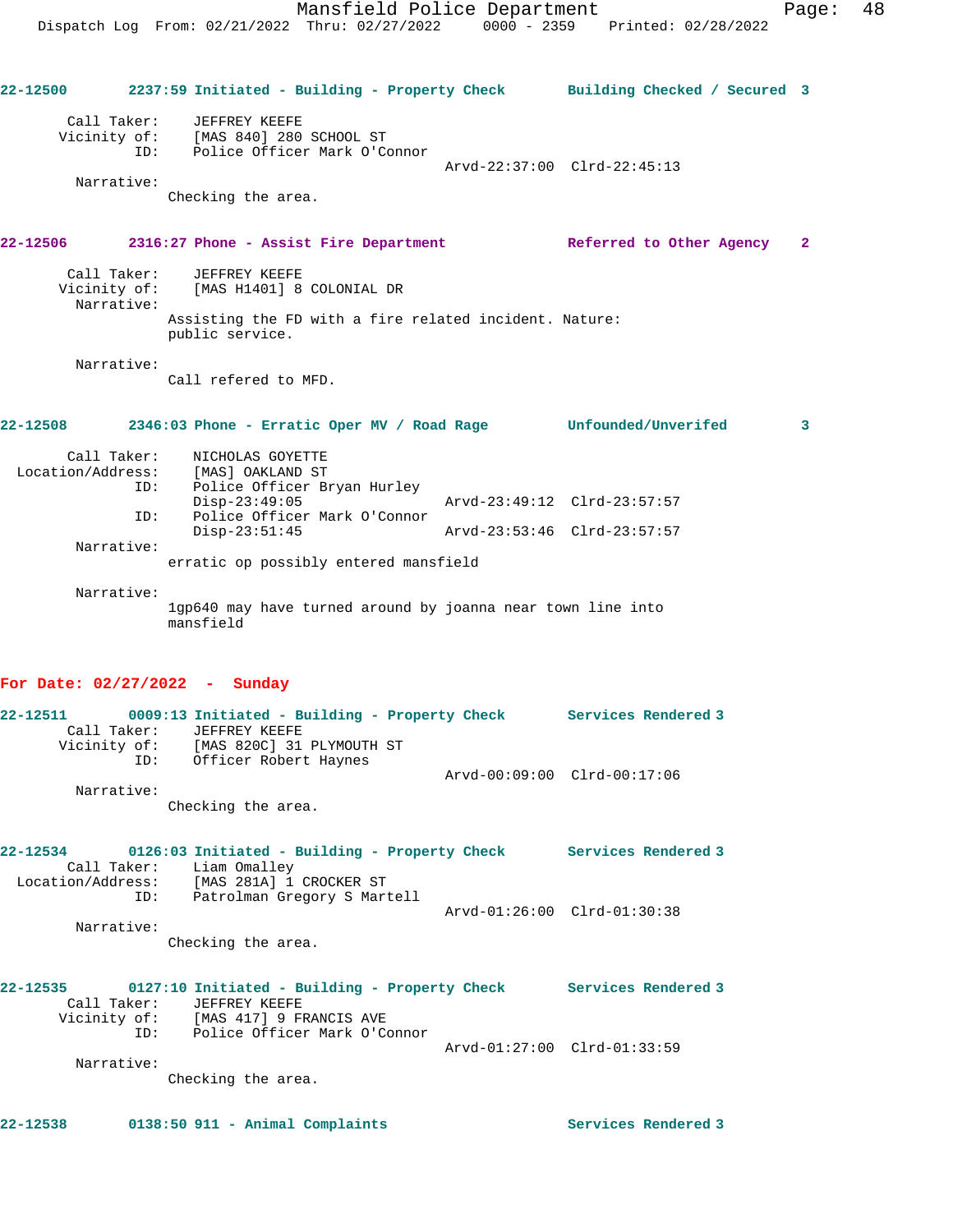Mansfield Police Department Fage: 49 Dispatch Log From: 02/21/2022 Thru: 02/27/2022 0000 - 2359 Printed: 02/28/2022 Location/Address: [MAS] 1328 EAST ST ID: Police Officer Mark O'Connor Disp-01:40:12 Arvd-01:45:33 Clrd-02:12:20 Narrative: Dog is on CP's side deck. Narrative: Dog has a collar and leash on. Narrative: Dog was released to the owner. **22-12539 0142:57 Initiated - Building - Property Check Building Checked / Secured 3** Call Taker: JEFFREY KEEFE Vicinity of: [MAS] KINGMAN AVE ID: Patrolman Gregory S Martell Arvd-01:42:00 Clrd-01:49:40 Narrative: Checking the area. **22-12543 0149:50 Initiated - Building - Property Check Building Checked / Secured 3** Call Taker: JEFFREY KEEFE Vicinity of: [MAS] COPELAND DR ID: Patrolman Gregory S Martell Arvd-01:49:00 Clrd-02:02:20 Narrative: Checking the area. **22-12553 0202:32 Initiated - Disabled Motor Vehicle Vehicle Towed 3**  Call Taker: JEFFREY KEEFE Vicinity of: [MAS 2] 60 FORBES BLVD ID: Patrolman Gregory S Martell Arvd-02:02:00 Clrd-02:51:17 Vehicle: BLK 2006 A4 Reg: RI 1GV914 VIN: WAUDF78E06A027479 Towed: For: Disabled Vehicle By: Central Street Garage To: Central Street Garage Narrative: Checking on a vehicle parked in the lane. Narrative: Central St en route per PD request Narrative: Central st on scene. **22-12556 0218:36 Initiated - Building - Property Check Services Rendered 3**  Call Taker: JEFFREY KEEFE Vicinity of: [MAS 820C] 31 PLYMOUTH ST ID: Officer Robert Haynes Arvd-02:18:00 Clrd-02:33:10 Narrative: Checking the area.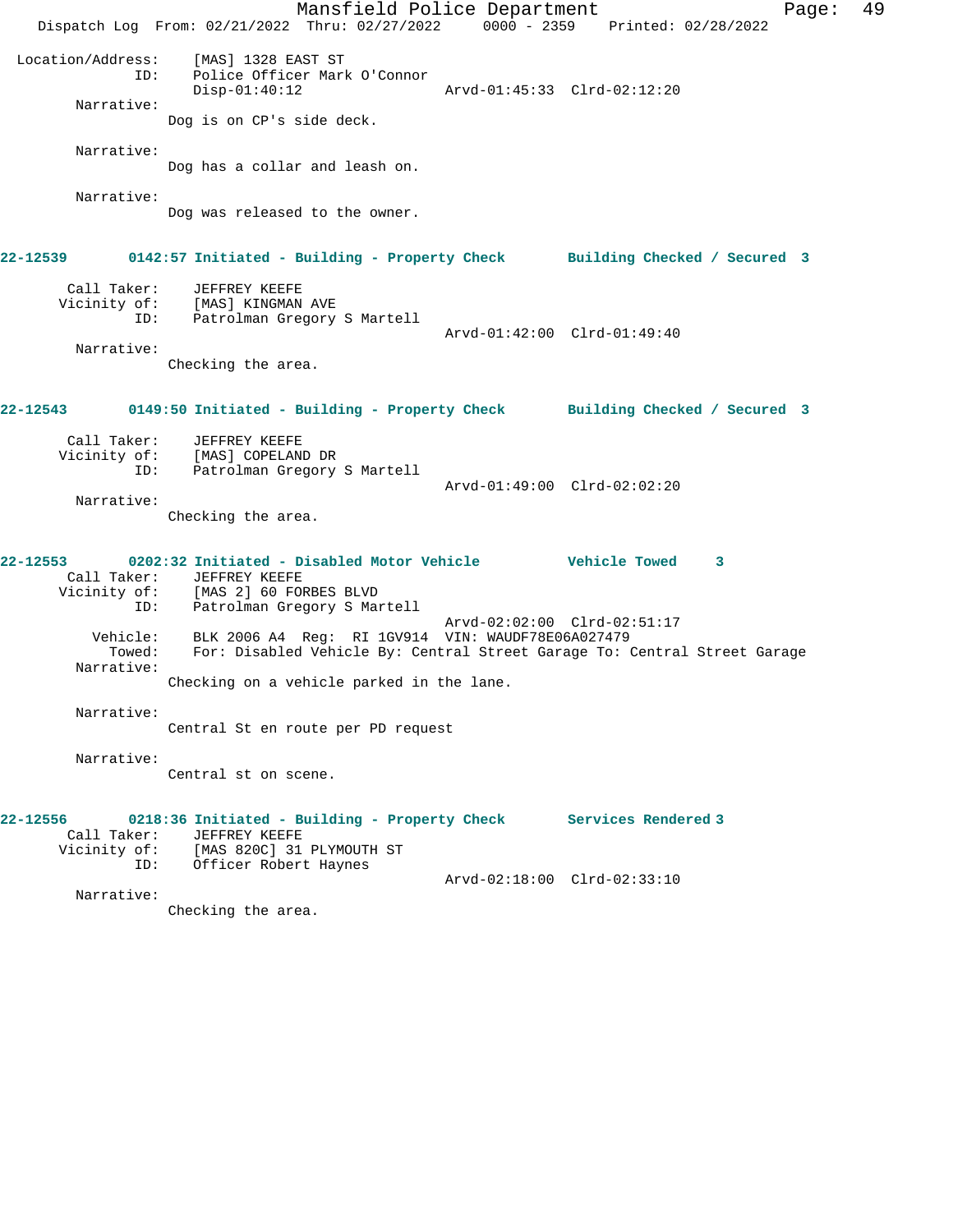Mansfield Police Department Page: 50 Dispatch Log From: 02/21/2022 Thru: 02/27/2022 0000 - 2359 Printed: 02/28/2022

| Call Taker:                                  | 22-12561 0309:27 Initiated - Parking Violations<br><b>JEFFREY KEEFE</b><br>Vicinity of: [MAS 1038] NORTH MAIN ST                     |  | Services Rendered 3         |  |  |
|----------------------------------------------|--------------------------------------------------------------------------------------------------------------------------------------|--|-----------------------------|--|--|
| ID:                                          | Patrolman Gregory S Martell                                                                                                          |  | Arvd-03:09:00 Clrd-03:19:07 |  |  |
| Narrative:                                   | Parking enforcement.                                                                                                                 |  |                             |  |  |
| Call Taker:                                  | 22-12562 0313:06 Initiated - Building - Property Check Services Rendered 3<br>JEFFREY KEEFE                                          |  |                             |  |  |
| Vicinity of:<br>ID:                          | [MAS] 905 SOUTH MAIN ST<br>Police Officer Christopher D Sorge                                                                        |  | Arvd-03:13:00 Clrd-03:15:49 |  |  |
| Narrative:                                   | Checking the area.                                                                                                                   |  |                             |  |  |
|                                              | 22-12565 0352:43 Phone - Motor Veh Acc - w/Injury                                                                                    |  | Services Rendered 1         |  |  |
| Call Taker:<br>ID:                           | NICHOLAS GOYETTE<br>Location/Address: [MAS] SOUTH MAIN ST<br>Police Officer Christopher D Sorge                                      |  |                             |  |  |
| ID:                                          | $Disp-03:52:53$<br>Patrolman Gregory S Martell                                                                                       |  | Arvd-03:56:29 Clrd-04:10:08 |  |  |
| ID:                                          | $Disp-03:52:56$<br>Police Officer Mark O'Connor                                                                                      |  | Arvd-03:58:46 Clrd-04:10:14 |  |  |
| ID:                                          | $Disp-03:53:23$<br>Sergeant David Schepis                                                                                            |  | Arvd-03:54:15 Clrd-04:28:09 |  |  |
| Vehicle:<br>Narrative:                       | $Disp-03:53:27$<br>RED 2010 MAZD CO 3 Req: PC MA 4VHD49 VIN: JM1BL1H67A1300953                                                       |  | Arvd-04:03:22 Clrd-04:28:09 |  |  |
|                                              | Units responded for a head on collision for a wrong way<br>driver with injuries.                                                     |  |                             |  |  |
|                                              | M10 checked area NB for the wrong way driver who left the<br>scene.                                                                  |  |                             |  |  |
|                                              | MSP was notified and arrived on scene as well.                                                                                       |  |                             |  |  |
| Narrative:                                   | State is taking the accident and central st is on scene.                                                                             |  |                             |  |  |
| 22-12568<br>Call Taker:<br>Location/Address: | 0427:41 Initiated - Building - Property Check<br>JEFFREY KEEFE<br>[MAS 820C] 31 PLYMOUTH ST<br>ID:<br>Officer Robert Haynes          |  | Services Rendered 3         |  |  |
| Narrative:                                   |                                                                                                                                      |  | Arvd-04:27:00 Clrd-04:45:54 |  |  |
|                                              | Checking the area.                                                                                                                   |  |                             |  |  |
| Call Taker:                                  | 22-12569 0428:22 Initiated - Building - Property Check Services Rendered 3<br>JEFFREY KEEFE<br>Vicinity of: [MAS H5448] 300 FRUIT ST |  |                             |  |  |
| ID:<br>Narrative:                            | Police Officer Mark O'Connor                                                                                                         |  | Arvd-04:28:00 Clrd-04:30:11 |  |  |
|                                              |                                                                                                                                      |  |                             |  |  |

Checking the area.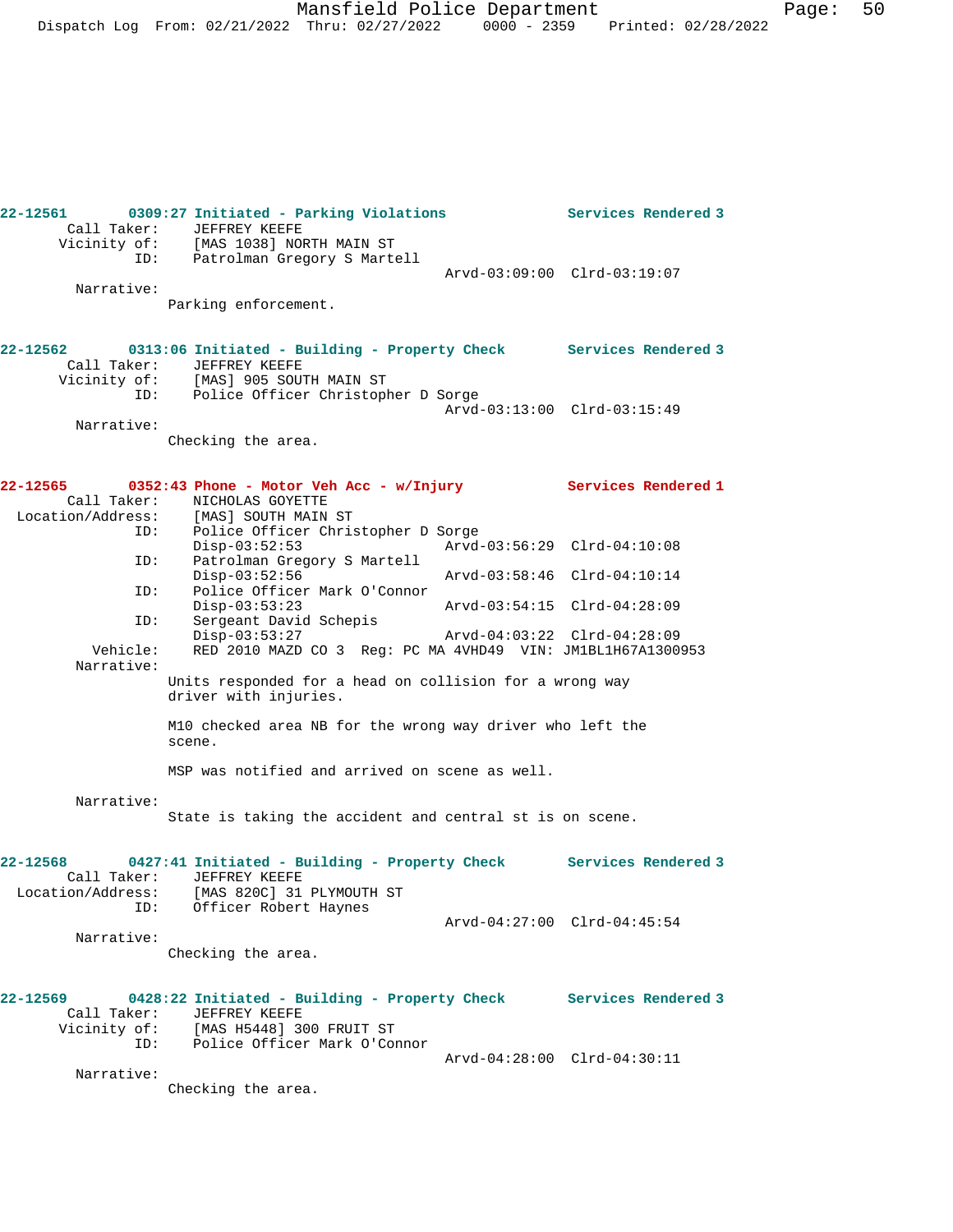**22-12571 0500:17 Initiated - Assist Citizen - P S A Services Rendered 3**  Call Taker: JEFFREY KEEFE Vicinity of: [MAS 199] 54 CHAUNCY ST ID: Patrolman Gregory S Martell Arvd-05:00:00 Clrd-05:19:29 Narrative: Off in the area assisting Central st removing the vehicle. **22-12572 0501:16 Initiated - Building - Property Check Services Rendered 3**  Call Taker: JEFFREY KEEFE Vicinity of: [MAS] NECCO RD ID: Police Officer Mark O'Connor Arvd-05:01:00 Clrd-05:01:38 Narrative: Checking the area. **22-12583 0701:20 Initiated - Building - Property Check Building Checked / Secured 3** Call Taker: Ryan O'Rourke Location/Address: [MAS 820C] 31 PLYMOUTH ST ID: Officer Robert Haynes Arvd-07:01:00 Clrd-07:11:12 Narrative: Checking the area. **22-12598 0857:07 Initiated - Building - Property Check Building Checked / Secured 3** Call Taker: Ryan O'Rourke Location/Address: [MAS 820C] 31 PLYMOUTH ST ID: Police Officer Joshua S Ellender Arvd-08:57:00 Clrd-09:31:00 Narrative: Checking the area. **22-12602 0921:35 Phone - Animal Complaints Services Rendered 3**  Call Taker: Civilian William Galarneau Location/Address: [MAS] 400 FORBES BLVD ID: Police Officer Matthew A Souza Disp-09:23:42 Arvd-09:34:37 Clrd-09:40:48 Narrative: Rp reports of turkey not moving on sidewalk of 400 forbes blvd. M8 en route Narrative: M8 found turkey, does not appear to be injured. security advised of possible nest. **22-12613 1019:40 Phone - Animal Complaints Services Rendered 3**  Call Taker: Jarred Kohler<br>Location/Address: [MAS H1903] 3 [MAS H1903] 367 WILLOW ST ID: Police Officer Matthew A Souza<br>Disp-10:22:31 A Disp-10:22:31 Arvd-10:28:35 Clrd-10:39:08 Narrative: caller reporting an injured raccoon in the pool area that has been there for 3 day. Narrative: discharging one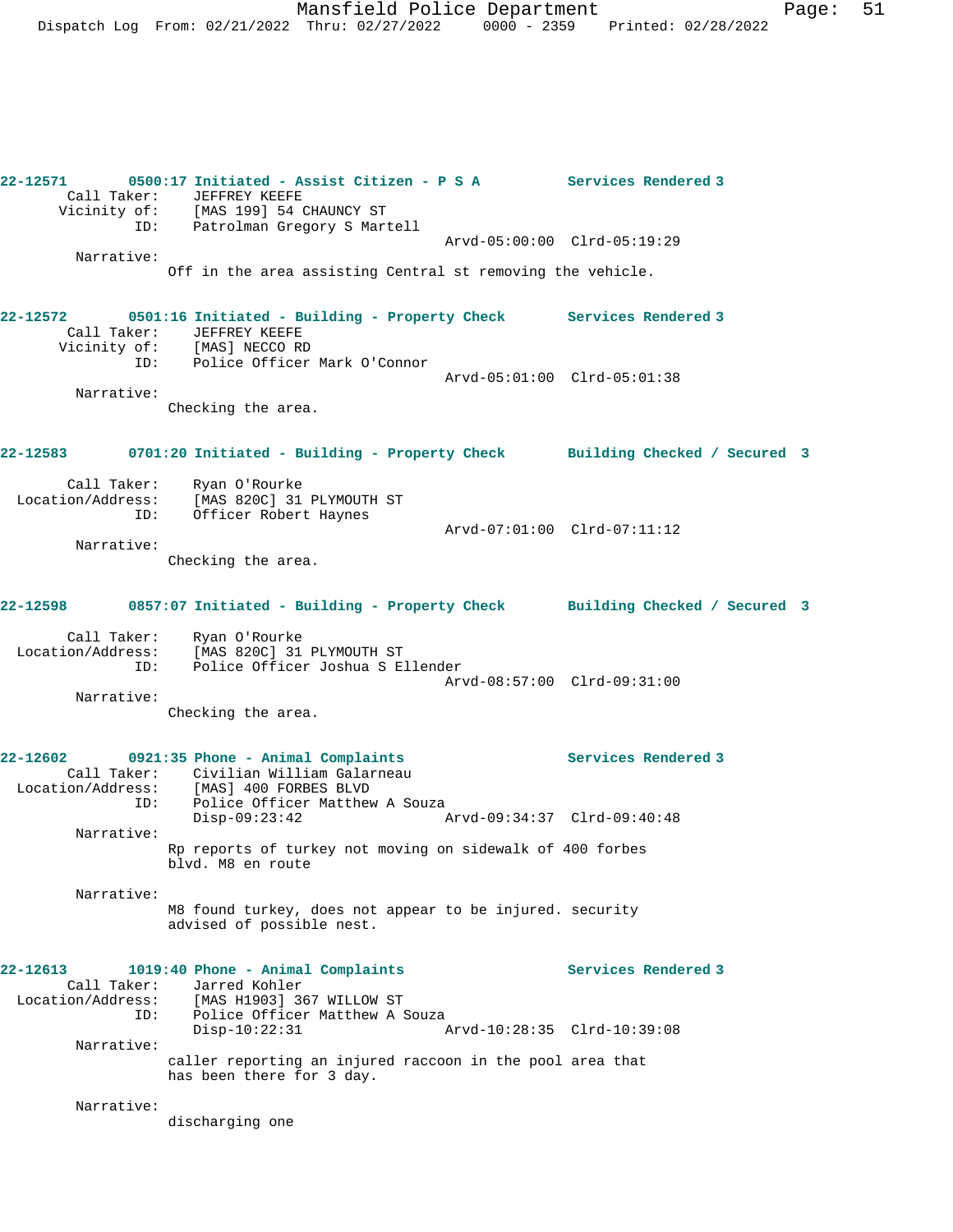Mansfield Police Department Page: 52 Dispatch Log From: 02/21/2022 Thru: 02/27/2022 0000 - 2359 Printed: 02/28/2022 Narrative: M8 will be bringing animal over to the DPW. **22-12619 1047:14 Phone - 911 Hang-ups & Verifications Confirmed misdial/Accdntl Call 2**  Call Taker: Jarred Kohler Location/Address: [MAS H5556] 14 HIDDEN LN ID: Police Officer Matthew A Souza<br>Disp-10:50:03 Disp-10:50:03 Arvd-11:01:13 Clrd-11:02:52 Narrative: Checking on a 911 hang up. North Attleboro 911 confirmed the accidental. Contact made?: yes Cellphone? (y/n): yes Uncertainty radius: Narrative: confirmed accidental. **22-12624 1106:10 Initiated - Building - Property Check Building Checked / Secured 3** Call Taker: Ryan O'Rourke Location/Address: [MAS 820C] 31 PLYMOUTH ST ID: Police Officer Joshua S Ellender Arvd-11:06:00 Clrd-11:31:50 Narrative: Checking the area. **22-12626 1131:26 Phone - Well Being Check Spoken To 3**  Call Taker: Dispatcher Jacques Ryan Location/Address: [MAS H2841] 25 HIGHLAND AVE ID: Police Officer David W Kinahan<br>Disp-11:33:45 Disp-11:33:45 Arvd-11:39:21 Clrd-11:42:55 ID: Police Officer Matthew A Souza<br>Disp-11:33:49 Disp-11:33:49 Arvd-11:38:04 Clrd-11:42:54<br>ID: Sergeant Jeffrey G Bombard Sergeant Jeffrey G Bombard<br>Disp-11:35:20 Disp-11:35:20 Arvd-11:39:47 Clrd-11:42:52<br>Vehicle: WHI 2016 FORD F250 Reg: CO MA S59538 VIN: 1FT7W2B61GEC48 WHI 2016 FORD F250 Reg: CO MA S59538 VIN: 1FT7W2B61GEC48166 Narrative: Ford 250 white - door has been open since last night and it has groceries in it - vehicle is not occupied Narrative: Hx of mental health at this address Narrative: spoke with homeowner. appears to be an oversight, forgot to finish bringing the groceries in last night. **22-12631 1208:12 Initiated - Building - Property Check Building Checked / Secured 3** Call Taker: Ryan O'Rourke Location/Address: [MAS] FRUIT ST ID: Police Officer Michael N Fenore Arvd-12:08:00 Clrd-12:14:31 Narrative: Checking the area.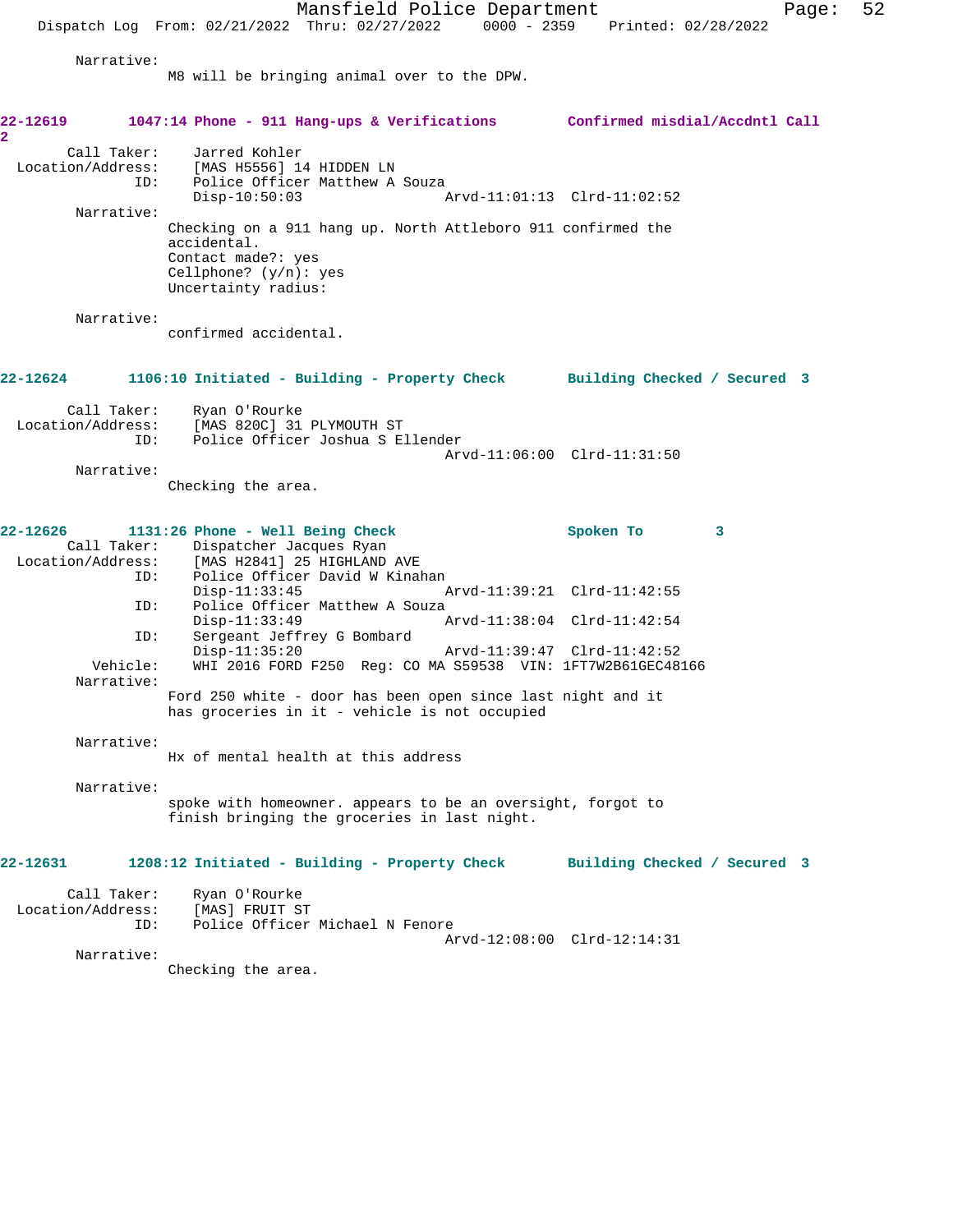**22-12636 1254:46 Phone - Traffic / Roadway Complaint Referred to Other Agency 2** Call Taker: Dispatcher Jacques Ryan Location/Address: [MAS] 377 CHAUNCY ST @ 100 FORBES BLVD ID: Police Officer Matthew A Souza<br>Disp-12:58:13 A Disp-12:58:13 Arvd-12:59:55 Clrd-13:35:58 Narrative: Forbes light is staying red and has been red for ten minutes. Traffic piling up and cars are going through the red light Narrative: M8 rpts light not changing. Requesting DPW. Narrative: Mass DOT notified Narrative: DPW ntfd. **22-12640 1323:27 Initiated - Building - Property Check Building Checked / Secured 3** Call Taker: Ryan O'Rourke<br>Location/Address: [MAS 820C] 31 [MAS 820C] 31 PLYMOUTH ST ID: Police Officer Joshua S Ellender Arvd-13:23:00 Clrd-13:39:34 Narrative: Checking the area. **22-12642 1419:08 Initiated - Building - Property Check Building Checked / Secured 3** Call Taker: Ryan O'Rourke Location/Address: [MAS 281A] 1 CROCKER ST<br>TD: Police Officer David W 1 Police Officer David W Kinahan Arvd-14:19:00 Clrd-14:29:26 Narrative: Checking the area. **22-12646 1505:38 Initiated - Building - Property Check Building Checked / Secured 3** Call Taker: Ryan O'Rourke Location/Address: [MAS 820C] 31 PLYMOUTH ST ID: Police Officer Joshua S Ellender Arvd-15:05:00 Clrd-15:34:45 Narrative: Checking the area. **22-12659 1730:50 Initiated - Motor Vehicle Stop Citation / Warning Issued 3** Call Taker: Ryan O'Rourke Vicinity of: [MAS] COPELAND DR ID: Sergeant Brian P Thibault Arvd-17:30:00 Clrd-18:09:02 Vehicle: GRY 2003 JEEP UT LIBERTY Reg: PC MA 3PDG61 VIN: 1J4GL58K13W547346 Towed: For: Unregistered/Uninsured By: Central Street Garage To: Owner's Residence Narrative: mv stop. Narrative: Tow requested, central st ntfd. Narrative: Central St enroute. Narrative: Central St has the vehicle. Private tow back to school st.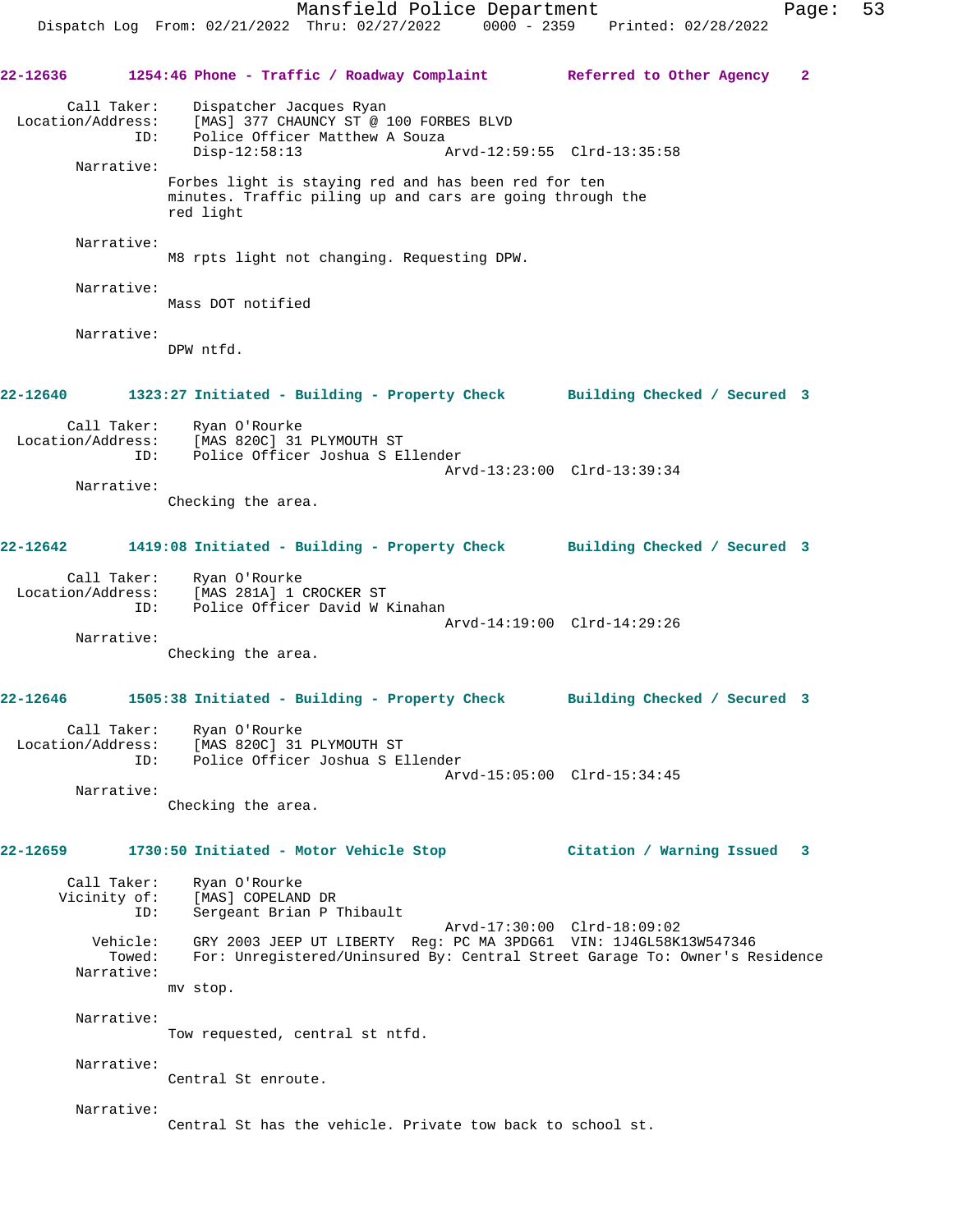Mansfield Police Department Page: 54 Dispatch Log From: 02/21/2022 Thru: 02/27/2022 0000 - 2359 Printed: 02/28/2022 Narrative: citation to the ro for red light violate copeland at chauncy. **22-12660 1737:38 Initiated - Motor Vehicle Stop Citation / Warning Issued 3** Call Taker: Ryan O'Rourke Vicinity of: [MAS] 400 RTE 140 NB @ 287 CHAUNCY ST ID: Police Officer Beau J Palanza Arvd-17:37:00 Clrd-17:44:08 Vehicle: BLU 2014 KIA SPORTA Reg: PC MA 1EJW19 VIN: KNDPB3AC1E7575872 Narrative: mv stop. Narrative: citation to the ro for failure to stop at 106 and 140 nb lights. **22-12661 1745:23 Initiated - Motor Vehicle Stop Citation / Warning Issued 3** Call Taker: Ryan O'Rourke Vicinity of: [MAS] 235 CHAUNCY ST @ 99 COPELAND DR ID: Police Officer David J Pepicelli Arvd-17:45:00 Clrd-17:51:44 Vehicle: WHI 2021 HYUN UT PALISADE Reg: PC MA 1SLW67 VIN: KM8R2DHE0MU235159 Narrative: mv stop. Narrative: citation issued to the ro for failure to stop 140 at 106. **22-12662 1757:56 Initiated - Building - Property Check Building Checked / Secured 3** Call Taker: Ryan O'Rourke<br>Location/Address: [MAS 840] 280 [MAS 840] 280 SCHOOL ST ID: Police Officer Beau J Palanza Arvd-17:57:00 Clrd-18:13:28 Narrative: Checking the area. **22-12680 1914:25 Phone - 911 Hang-ups & Verifications Confirmed misdial/Accdntl Call 2**  Call Taker: Stephen Martell Location/Address: [MAS H6035] 106 PINE ST<br>ID: Police Officer Beau J Pa Police Officer Beau J Palanza<br>Disp-19:16:14 Disp-19:16:14 Arvd-19:24:17 Clrd-19:26:37 Narrative: Checking on a 911 hang up. Contact made?: YES Cellphone? (y/n): YES Uncertainty radius: Narrative: M12 confirmed accidental. **22-12685 1943:00 Initiated - Building - Property Check Building Checked / Secured 3** Call Taker: Stephen Martell Location/Address: [MAS 417] 9 FRANCIS AVE ID: Police Officer Joshua S Ellender Arvd-19:43:00 Clrd-19:49:32 Narrative: Checking the area.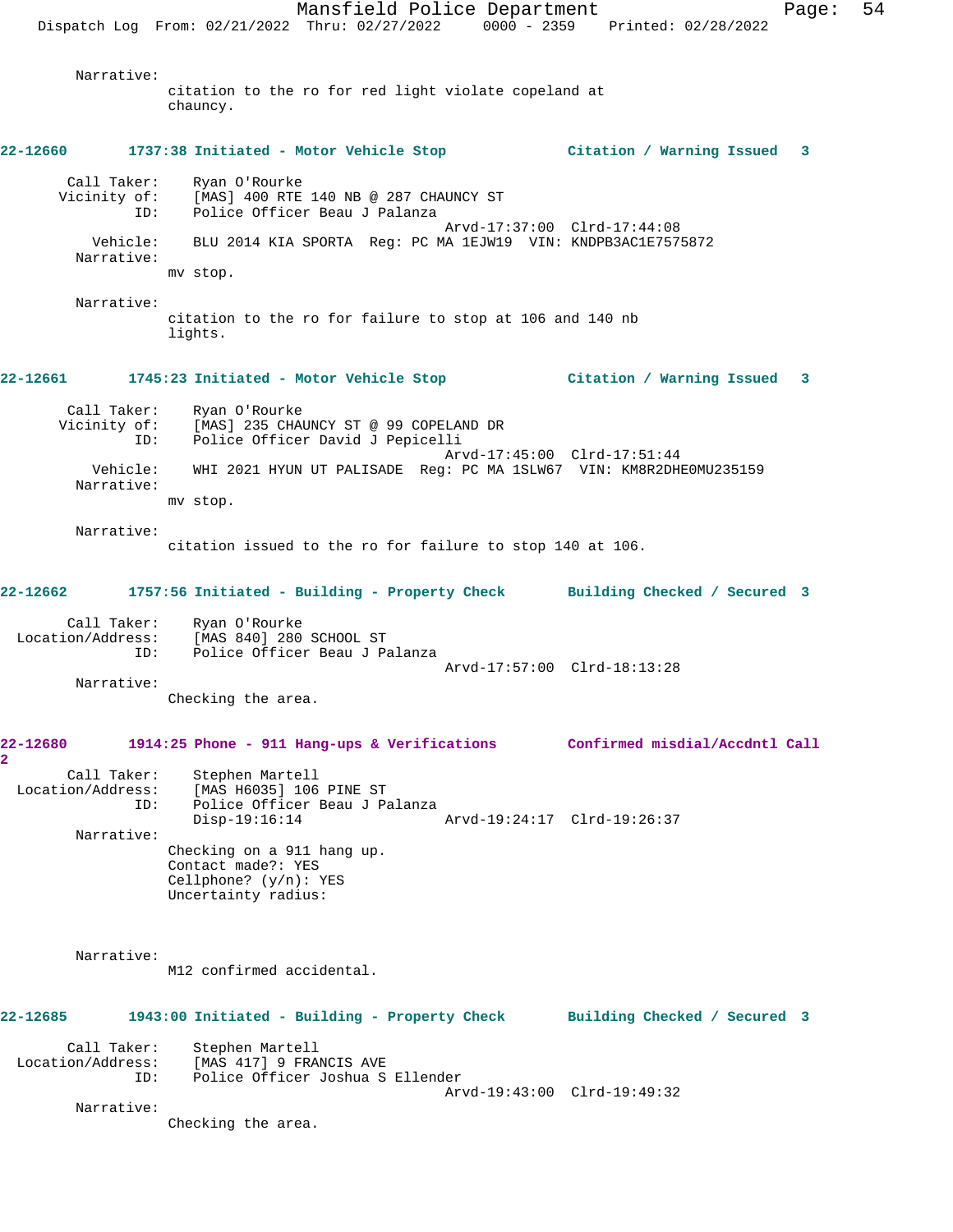Mansfield Police Department Fage: 55 Dispatch Log From: 02/21/2022 Thru: 02/27/2022 0000 - 2359 Printed: 02/28/2022 Narrative: Checking the area. **22-12692 2020:04 Initiated - Building - Property Check Services Rendered 3**  Call Taker: Liam Omalley Location/Address: [MAS 4] 31 HAMPSHIRE ST ID: Police Officer Beau J Palanza Arvd-20:20:00 Clrd-20:29:50 Narrative: Checking the area. **22-12696 2051:59 Initiated - Building - Property Check Building Checked / Secured 3** Call Taker: Liam Omalley Location/Address: [MAS 2] 60 FORBES BLVD ID: Police Officer Beau J Palanza Arvd-20:51:00 Clrd-21:01:49 Narrative: Checking the area. **22-12700 2117:23 Initiated - Building - Property Check Building Checked / Secured 3** Call Taker: Liam Omalley Location/Address: [MAS 987A] 125 HIGH ST Apt. #1-4 ID: Police Officer David J Pepicelli Arvd-21:17:00 Clrd-21:26:31 Narrative: Checking the area. **22-12702 2125:27 Initiated - Building - Property Check Building Checked / Secured 3** Call Taker: Liam Omalley Location/Address: [MAS] 4 ERICK RD @ 15 BONNEY LN ID: Police Officer Joshua S Ellender Arvd-21:25:00 Clrd-22:08:56 Narrative: Checking the area. **22-12711 2154:58 Initiated - Building - Property Check Building Checked / Secured 3** Call Taker: Liam Omalley Location/Address: [MAS 1040] 50 RESERVOIR ST Apt. #ST ID: Police Officer Beau J Palanza Arvd-21:54:00 Clrd-22:02:56 Narrative: Checking the area. **22-12713 2203:30 Initiated - Building - Property Check Building Checked / Secured 3** Call Taker: Liam Omalley Location/Address: [MAS 335] 35 COUNTY ST ID: Sergeant Brian P Thibault Arvd-22:03:00 Clrd-22:03:56 Narrative: Checking the area. **22-12715 2209:47 Initiated - Building - Property Check Building Checked / Secured 3** Call Taker: NICHOLAS GOYETTE Location/Address: [MAS] NECCO RD ID: Police Officer Joshua S Ellender Arvd-22:09:00 Clrd-22:12:38 Narrative: Checking the area.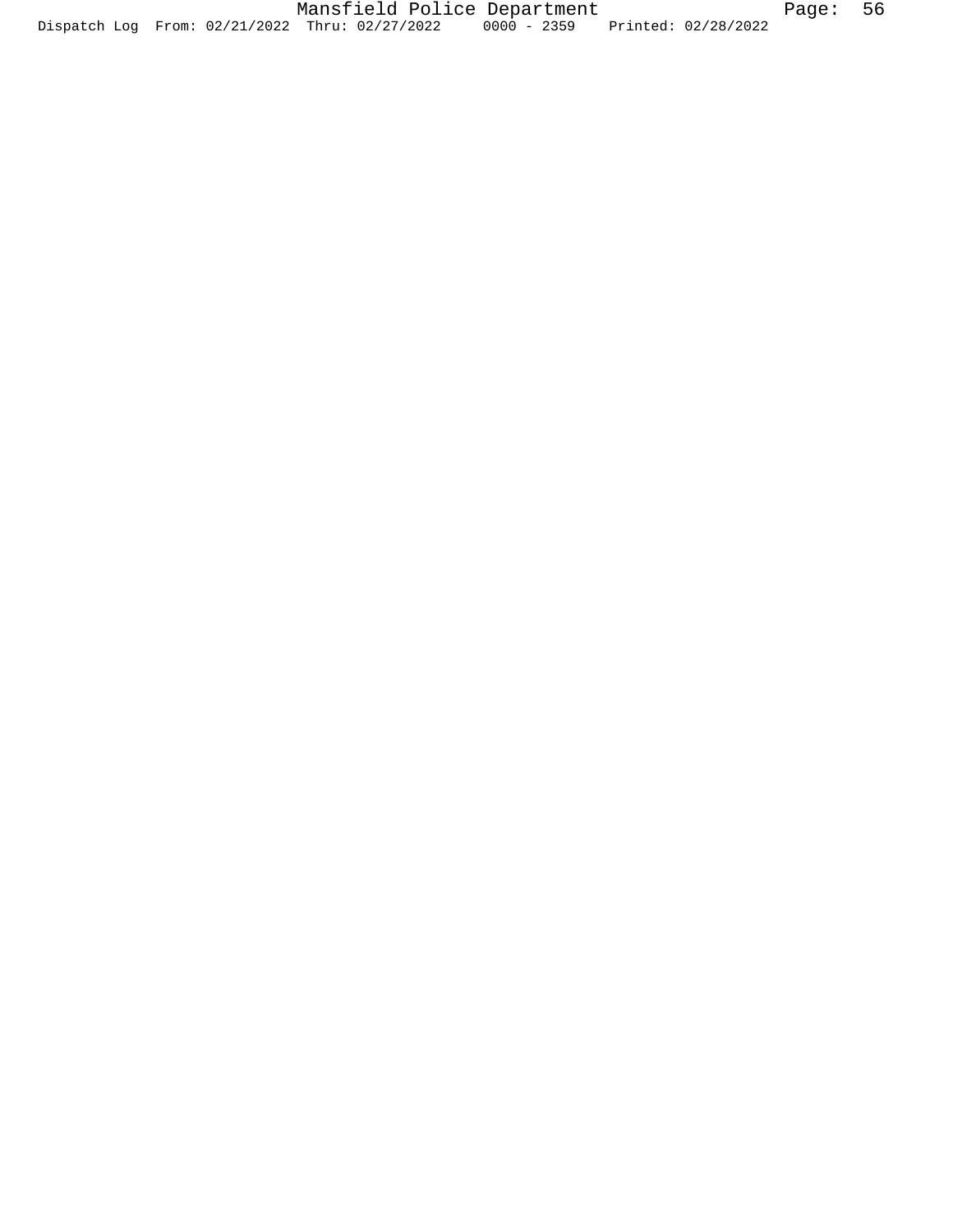**For Date: 02/28/2022 - Monday** Call Number Time Call Reason **Business Call Reason** Action **Priority 22-12780 0249:49 Initiated - Suspicious Actv / Persn / Veh Services Rendered 2**  Call Taker: S147 - Liam Omalley Location/Address: [MAS 848] AMAZON DISTRIBUTION CENTER - WEST ST ID: M10418 - Police Officer Christopher D Sorge ID: M2515 - Sergeant David Schepis ID: M10024 - Patrolman Gregory S Martell Vehicle: BLK 2007 SAA 9-3 Reg: PC MA 1FRR52 VIN: YS3FD46Y771015496 **22-12789 0557:33 Initiated - SELECT OR DIRECTED PATROL Services Rendered 3**  Call Taker: S147 - Liam Omalley Location/Address: [MAS] NORTH MAIN ST + CHAUNCY ST ID: M10418 - Police Officer Christopher D Sorge **22-12806 0828:34 Phone - Assist Fire Department Referred to Other Agency 2** Call Taker: S118 - Jarred Kohler Location/Address: [MAS] HAMPDEN RD ID: M2442 - Police Officer Matthew A Souza **22-12809 0831:42 Initiated - Motor Vehicle Stop Citation / Warning Issued 3** Call Taker: S118 - Jarred Kohler Primary Id: M2827 - Police Officer Joshua S Ellender Location/Address: [MAS H6711] 400 EAST ST - EAST ST ID: M2827 - Police Officer Joshua S Ellender Vehicle: BLK 2014 HYUN ELANTR Reg: PC MA 5XC567 VIN: 5NPDH4AE1EH469023 **22-12811 0835:51 Initiated - Motor Vehicle Stop Citation / Warning Issued 3** Call Taker: S118 - Jarred Kohler Primary Id: M2442 - Police Officer Matthew A Souza Location/Address: [MAS] CHAUNCY ST ID: M2442 - Police Officer Matthew A Souza Vehicle: GRY 2012 NISS UT ROGUE Reg: PC MA 1XFG69 VIN: JN8AS5MVXCW701894 **22-12814 0907:11 Initiated - Motor Vehicle Stop Citation / Warning Issued 3** Call Taker: S118 - Jarred Kohler Primary Id: M2827 - Police Officer Joshua S Ellender Location/Address: [MAS H6389] 16 WARE ST - WARE ST ID: M2827 - Police Officer Joshua S Ellender Vehicle: GRY 2019 HOND HR-V Reg: PC MA 5HV252 VIN: 3CZRU6H18KG715631 **22-12815 0911:30 Initiated - Motor Vehicle Stop Citation / Warning Issued 3** Call Taker: S118 - Jarred Kohler Primary Id: M2827 - Police Officer Joshua S Ellender Location/Address: [MAS H6389] 16 WARE ST - WARE ST ID: M2827 - Police Officer Joshua S Ellender Vehicle: GRY 2014 NISS ROGUE Reg: PC MA NEWY32 VIN: 5N1AT2MV8EC792803 **22-12819 0925:43 Initiated - Motor Vehicle Stop Citation / Warning Issued 3** Call Taker: S118 - Jarred Kohler Primary Id: M2827 - Police Officer Joshua S Ellender Location/Address: [MAS 1002] SCHOOL ZONE - EAST ST ID: M2827 - Police Officer Joshua S Ellender Vehicle: WHI 2019 CHEV SILVER Reg: CO MA V26636 VIN: 1GCRYAEF8KZ290005 **22-12820 0932:50 Initiated - Motor Vehicle Stop Citation / Warning Issued 3** Call Taker: S118 - Jarred Kohler Primary Id: M2827 - Police Officer Joshua S Ellender Location/Address: [MAS] FRANKLIN ST + EAST ST ID: M2827 - Police Officer Joshua S Ellender Vehicle: WHI 2020 HOND UT HR-V Reg: PC MA 98TE42 VIN: 3CZRU6H1XLM733213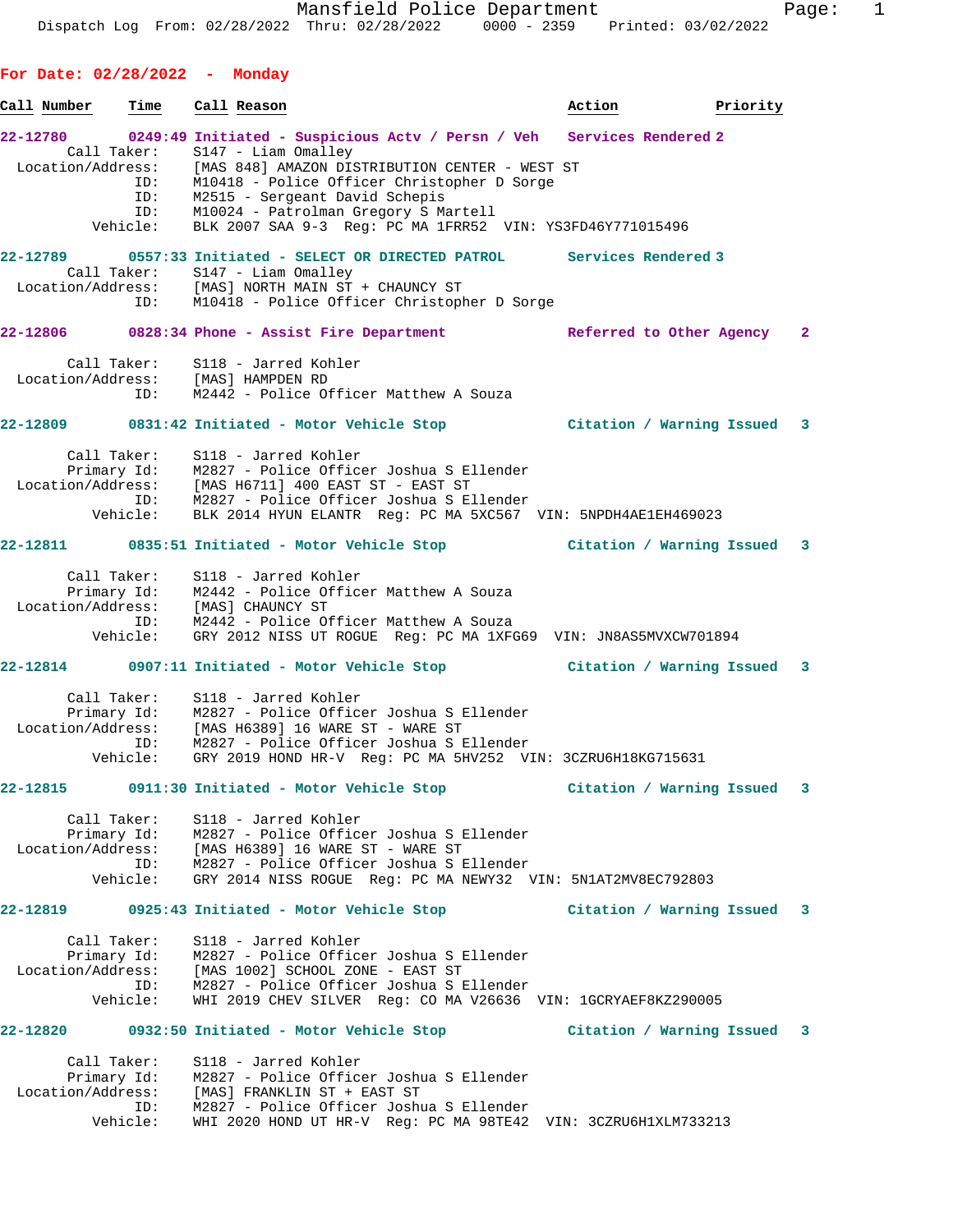|                            | Mansfield Police Department<br>Dispatch Log From: 02/28/2022 Thru: 02/28/2022 0000 - 2359 Printed: 03/02/2022                |                           | Page: | 2 |
|----------------------------|------------------------------------------------------------------------------------------------------------------------------|---------------------------|-------|---|
|                            | 22-12829 1024:34 Walk-In - Well Being Check Not Home / No Answer                                                             |                           | 3     |   |
| Call Taker:                | M2438 - Support Staff Matthew Todesco                                                                                        |                           |       |   |
| Location/Address:          | [MAS H2387] 1 BUNGAY ST - BUNGAY ST                                                                                          |                           |       |   |
|                            | ID: M2708 - Sergeant Jeffrey G Bombard                                                                                       |                           |       |   |
| ID:                        | M10279 - Police Officer Michael T Fitzgerald                                                                                 |                           |       |   |
| ID:                        | M2708 - Sergeant Jeffrey G Bombard                                                                                           |                           |       |   |
|                            | 22-12835 1046:25 Initiated - Motor Vehicle Stop 6 (itation / Warning Issued                                                  |                           | 3     |   |
| Call Taker:                | S118 - Jarred Kohler<br>Primary Id: M2827 - Police Officer Joshua S Ellender                                                 |                           |       |   |
|                            |                                                                                                                              |                           |       |   |
|                            | Location/Address: [MAS 1002] SCHOOL ZONE - EAST ST<br>ID: M2827 - Police Officer Joshua S Ellender                           |                           |       |   |
| Vehicle:                   | BRO 2018 CHEV 4D Req: PC FL KCVM45 VIN: 1G1ZD5STXJF118385                                                                    |                           |       |   |
|                            | 22-12838 1107:20 Initiated - Motor Vehicle Stop [121] Citation / Warning Issued                                              |                           | 3     |   |
| Call Taker:                | S118 - Jarred Kohler                                                                                                         |                           |       |   |
|                            | Primary Id: M2827 - Police Officer Joshua S Ellender                                                                         |                           |       |   |
|                            | Location/Address: [MAS H2974] 246 FRANKLIN ST - FRANKLIN ST<br>ID: M2827 - Police Officer Joshua S Ellender                  |                           |       |   |
| Vehicle:                   | WHI 2016 HOND LL CRV SPOR Reg: PC NH 4718920 VIN: 5J6RM4H5XGL104470                                                          |                           |       |   |
|                            | 22-12841 1132:33 Initiated - Motor Vehicle Stop Citation / Warning Issued                                                    |                           | 3     |   |
| Call Taker:                | S118 - Jarred Kohler                                                                                                         |                           |       |   |
|                            | Primary Id: M2827 - Police Officer Joshua S Ellender                                                                         |                           |       |   |
|                            | Location/Address: [MAS 1002] SCHOOL ZONE - EAST ST<br>ID: M2827 - Police Officer Joshua S Ellender                           |                           |       |   |
| Vehicle:                   | WHI 2003 GMC VA SAVANA Req: CO MA W64134 VIN: 1GTGG25V331903171                                                              |                           |       |   |
|                            | 22-12844 1147:30 Initiated - Motor Vehicle Stop Citation / Warning Issued 3                                                  |                           |       |   |
| Call Taker:                | S118 - Jarred Kohler                                                                                                         |                           |       |   |
|                            | Primary Id: M2827 - Police Officer Joshua S Ellender                                                                         |                           |       |   |
|                            | Location/Address: [MAS 332] MIDDLE SCHOOL 240 EAST ST BOX 7900 (F) - EAST ST<br>ID: M2827 - Police Officer Joshua S Ellender |                           |       |   |
| Vehicle:                   | WHI 2021 CHEV TRAILBLAZER Reg: PC MA 3VMV31 VIN: KL79MUSL7MB153038                                                           |                           |       |   |
|                            | 22-12847 1210:19 Initiated - Motor Vehicle Stop                                                                              | Citation / Warning Issued | 3     |   |
| Call Taker:                | S118 - Jarred Kohler                                                                                                         |                           |       |   |
| Primary Id:                | M2827 - Police Officer Joshua S Ellender                                                                                     |                           |       |   |
| Location/Address:          | [MAS] EAST ST                                                                                                                |                           |       |   |
| ID:<br>Vehicle:            | M2827 - Police Officer Joshua S Ellender<br>GRY 2022 KIA UT SPORTAGE Req: PC MA 4WD897 VIN: KNDPRCA62N7987689                |                           |       |   |
|                            |                                                                                                                              |                           |       |   |
| 22-12849 1217              | Initiated - Parking Violations                                                                                               | Services Rendered 3       |       |   |
| Call Taker:<br>Primary Id: | M2524 - Animal Control Steven Simonds<br>M2524 - Animal Control Steven Simonds                                               |                           |       |   |
| Location/Address:          | [MAS] NORTH MAIN ST + OLD COLONY WAY                                                                                         |                           |       |   |
| ID:                        | M2524 - Animal Control Steven Simonds                                                                                        |                           |       |   |
|                            | 22-12858 1300:27 Initiated - Disabled Motor Vehicle                                                                          | Spoken To<br>3            |       |   |
|                            | Call Taker: S118 - Jarred Kohler                                                                                             |                           |       |   |
| ID:                        | Location/Address: [MAS H5916] 380 PRATT ST - PRATT ST<br>M2827 - Police Officer Joshua S Ellender                            |                           |       |   |
| Vehicle:                   | Req: MA 314AS                                                                                                                |                           |       |   |
| 22-12860                   | 1335:12 Initiated - Follow up Investigation Services Rendered 3                                                              |                           |       |   |
|                            | Call Taker: S118 - Jarred Kohler                                                                                             |                           |       |   |
| ID:                        | Location/Address: [MAS H5589] 15 HODGES ST - HODGES ST<br>M2442 - Police Officer Matthew A Souza                             |                           |       |   |
|                            | 22-12861 1343:31 Initiated - Community Policing                                                                              | Services Rendered 3       |       |   |
|                            | Call Taker: S118 - Jarred Kohler                                                                                             |                           |       |   |
|                            | Location/Address: [MAS 1002] SCHOOL ZONE - EAST ST                                                                           |                           |       |   |
| ID:                        | M2827 - Police Officer Joshua S Ellender                                                                                     |                           |       |   |
|                            | 22-12867 1400:03 Walk-In - Assist Walk-in                                                                                    | Assisted Party 3          |       |   |
| Call Taker:                | M10955 - Support Staff Alexander Ferraz                                                                                      |                           |       |   |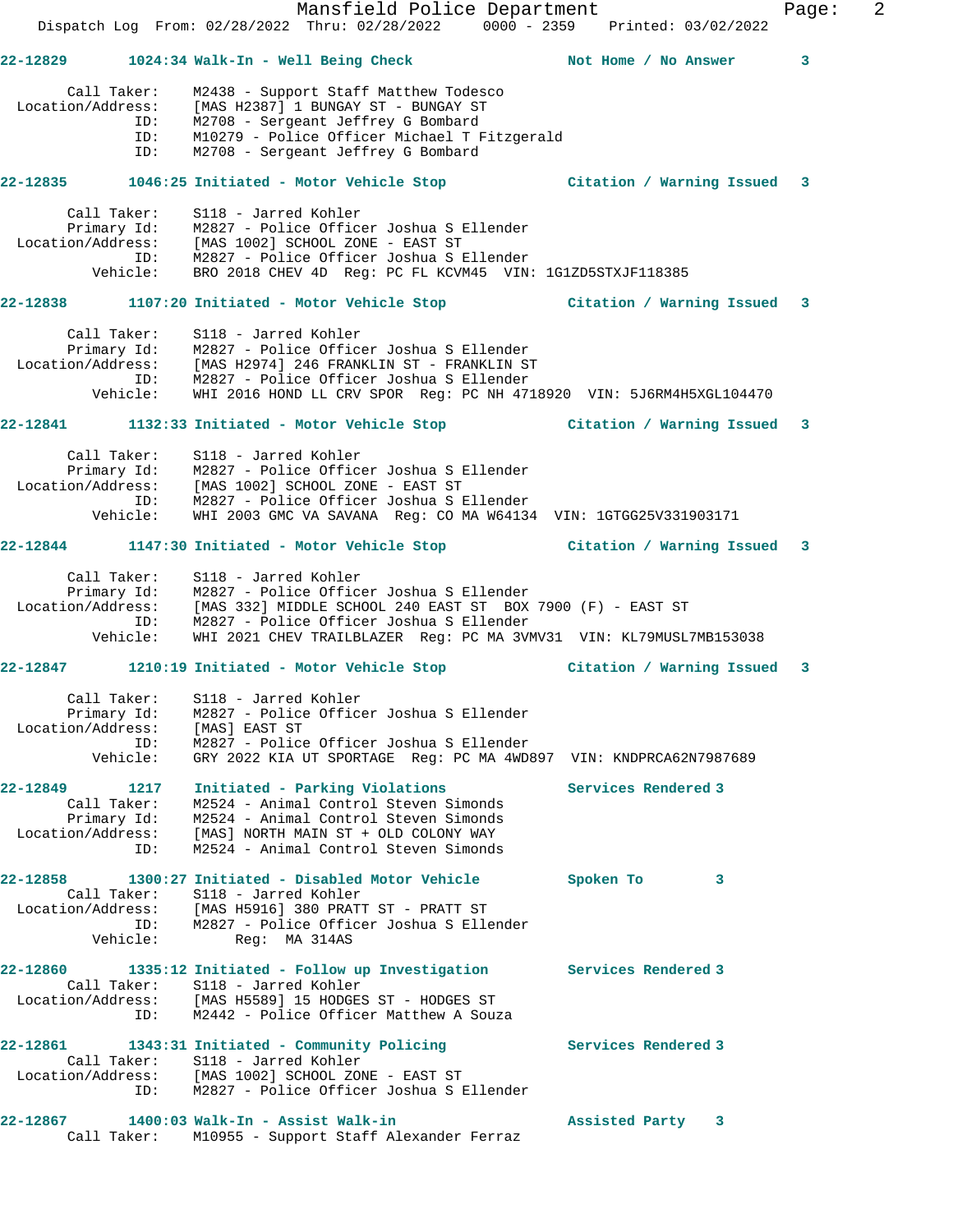Mansfield Police Department Fage: 3 Dispatch Log From: 02/28/2022 Thru: 02/28/2022 0000 - 2359 Printed: 03/02/2022 Location: [MAS] **22-12869 1415:51 Initiated - Motor Vehicle Stop Citation / Warning Issued 3** Call Taker: S118 - Jarred Kohler Primary Id: M2827 - Police Officer Joshua S Ellender Vicinity of: [MAS] MAPLE ST ID: M2827 - Police Officer Joshua S Ellender Vehicle: GRY 2019 NISS MURANO Reg: PC MA 19LC81 VIN: 5N1AZ2MS9KN120107 **22-12871 1428:40 Initiated - Motor Vehicle Stop Citation / Warning Issued 3** Call Taker: S118 - Jarred Kohler Primary Id: M2827 - Police Officer Joshua S Ellender Location/Address: [MAS H1289] 842 EAST ST - EAST ST ID: M2827 - Police Officer Joshua S Ellender Vehicle: GRY 2016 MAZD CX5 Reg: PC MA 158FZ9 VIN: JM3KE4DY9G0711716 **22-12872 1433:44 Phone - School Officer Activity Investigated - Report Taken 3** Call Taker: S118 - Jarred Kohler Primary Id: M2512 - Detective Kenneth E Wright Location/Address: [MAS 331] JORDAN SCHOOL 255 EAST ST BOX 7960 (F) - EAST ST ID: M2512 - Detective Kenneth E Wright **22-12873 1440:54 Phone - Assist Fire Department Referred to Other Agency 2** Call Taker: S118 - Jarred Kohler Location/Address: [MAS H1293] 1480 WEST ST - WEST ST ID: M2442 - Police Officer Matthew A Souza **22-12878 1526:07 Walk-In - Assist Walk-in Assisted Party 3**  Call Taker: M10955 - Support Staff Alexander Ferraz Location: [MAS]

|                 | 22-12885 1615:10 Initiated - Animal Complaints Field Interrogation                                                                                                                                                                    |  |                  | $\overline{3}$ |
|-----------------|---------------------------------------------------------------------------------------------------------------------------------------------------------------------------------------------------------------------------------------|--|------------------|----------------|
|                 | Call Taker: M9957 - Support Staff Philip D Seaward<br>Primary Id: M9470 - animal control Jeffrey S Collins<br>Location/Address: [MAS 451B] MANSFIELD PUBLIC SAFETY BUILDING - EAST ST<br>ID: M9470 - animal control Jeffrey S Collins |  |                  |                |
| Location: [MAS] | Call Taker: M10955 - Support Staff Alexander Ferraz                                                                                                                                                                                   |  | Assisted Party 3 |                |
| Location: [MAS] | 22-12895 1721:30 Walk-In - Assist Walk-in Nasisted Party 3<br>Call Taker: M10955 - Support Staff Alexander Ferraz                                                                                                                     |  |                  |                |
| Location: [MAS] | 22-12896 1721:45 Walk-In - Assist Walk-in<br>Call Taker: M10955 - Support Staff Alexander Ferraz                                                                                                                                      |  | Assisted Party 3 |                |
| Location: [MAS] | Call Taker: M10955 - Support Staff Alexander Ferraz                                                                                                                                                                                   |  | Assisted Party 3 |                |
| Location: [MAS] | 22-12905 1821:15 Walk-In - Assist Walk-in<br>Call Taker: M10955 - Support Staff Alexander Ferraz                                                                                                                                      |  | Assisted Party 3 |                |